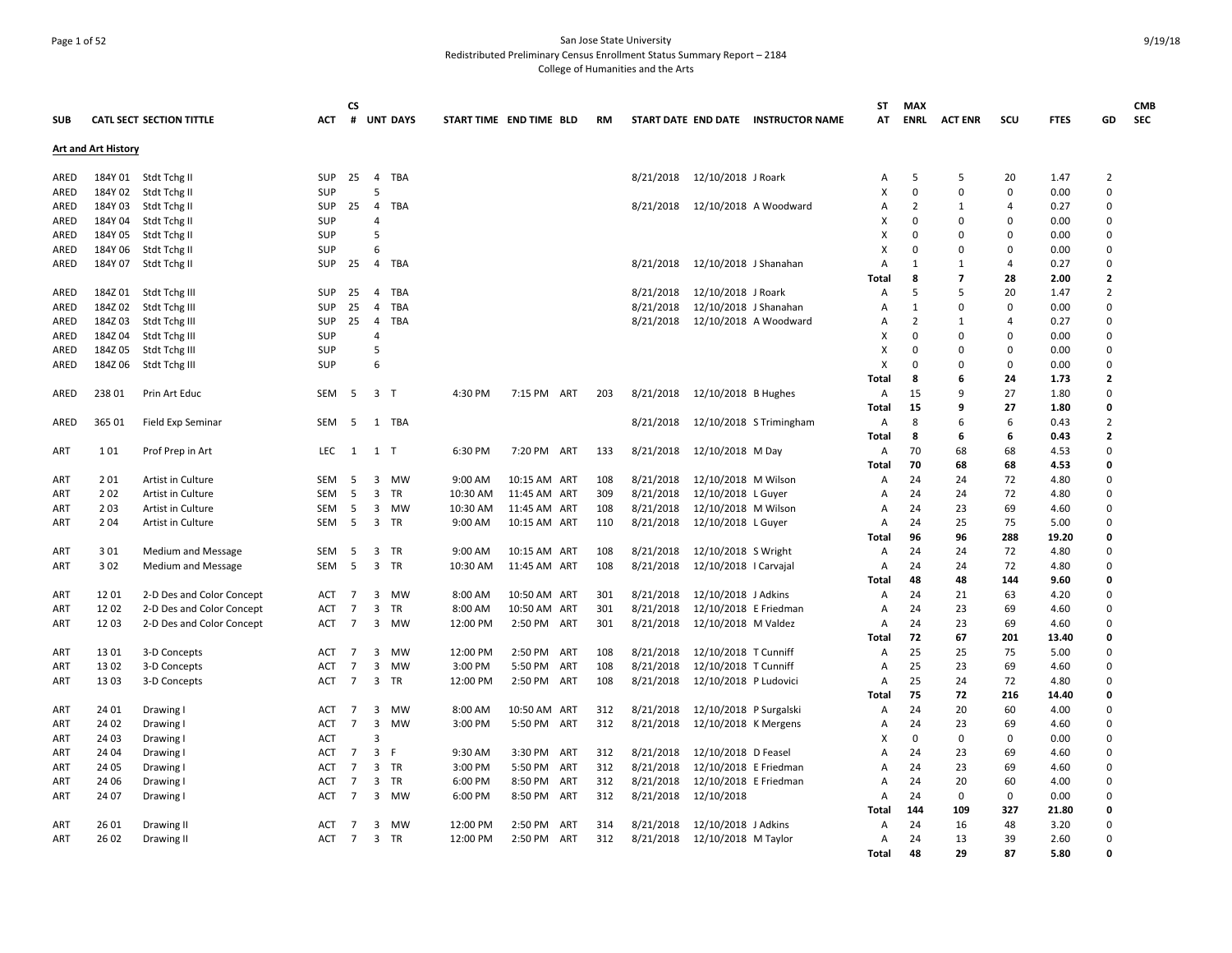## Page 2 of 52 San Jose State University Redistributed Preliminary Census Enrollment Status Summary Report – 2184 College of Humanities and the Arts

|            |        |                                 |            | CS.            |                         |                 |                         |              |     |              |           |                        |                                     | SΤ             | <b>MAX</b>  |                |             |             |                         | <b>CMB</b>   |   |
|------------|--------|---------------------------------|------------|----------------|-------------------------|-----------------|-------------------------|--------------|-----|--------------|-----------|------------------------|-------------------------------------|----------------|-------------|----------------|-------------|-------------|-------------------------|--------------|---|
| <b>SUB</b> |        | <b>CATL SECT SECTION TITTLE</b> | <b>ACT</b> | #              |                         | <b>UNT DAYS</b> | START TIME END TIME BLD |              |     | <b>RM</b>    |           |                        | START DATE END DATE INSTRUCTOR NAME | AT             | <b>ENRL</b> | <b>ACT ENR</b> | SCU         | <b>FTES</b> | GD                      | <b>SEC</b>   |   |
| ART        | 39 01  | Multi Arts/Children             | LAB        | $\overline{7}$ |                         | 3 TR            | 12:00 PM                | 2:50 PM ART  |     | 203          |           |                        | 8/21/2018 12/10/2018 S Trimingham   | Α              | 14          | 13             | 39          | 2.60        | 0                       |              |   |
|            |        |                                 |            |                |                         |                 |                         |              |     |              |           |                        |                                     | Total          | 14          | 13             | 39          | 2.60        | 0                       |              |   |
| ART        | 46 01  | Intro to Ceramics               | ACT        | $\overline{7}$ | 3                       | MW              | 12:00 PM                | 2:50 PM IS   |     | 165          | 8/21/2018 | 12/10/2018 A Trippler  |                                     | Α              | 24          | 25             | 75          | 5.00        | 0                       |              |   |
| ART        | 46 02  | Intro to Ceramics               | ACT        | $\overline{7}$ | $\overline{3}$          | MW              | 6:00 PM                 | 8:50 PM IS   |     | 165          | 8/21/2018 |                        | 12/10/2018 A Alvarez Marquez        | A              | 24          | 16             | 48          | 3.20        | $\Omega$                |              |   |
| ART        | 46 03  | Intro to Ceramics               | ACT        | 7              | 3                       | TR              | 12:00 PM                | 2:50 PM IS   |     | 165          | 8/21/2018 |                        | 12/10/2018 M Van Den Dool           | Α              | 24          | 24             | 72          | 4.80        | $\Omega$                |              |   |
| ART        | 46 04  | Intro to Ceramics               | ACT        | $\overline{7}$ |                         | 3 TR            | 3:00 PM                 | 5:50 PM IS   |     | 166          | 8/21/2018 |                        | 12/10/2018 M Van Den Dool           | Α              | 24          | 21             | 63          | 4.20        | $\Omega$                |              |   |
|            |        |                                 |            |                |                         |                 |                         |              |     |              |           |                        |                                     | Total          | 96          | 86             | 258         | 17.20       | 0                       |              |   |
| ART        | 4701   | Intro Metal Smithing            | ACT        | 7              | $\overline{\mathbf{3}}$ | <b>TR</b>       | 9:00 AM                 | 11:50 AM ART |     | 210          | 8/21/2018 | 12/10/2018 Y Escalante |                                     | Α              | 24          | 22             | 66          | 4.40        | 0                       |              |   |
|            |        |                                 |            |                |                         |                 |                         |              |     |              |           |                        |                                     | Total          | 24          | 22             | 66          | 4.40        | 0                       |              |   |
| <b>ART</b> | 61 01  | <b>Beginning Painting</b>       | ACT        | $\overline{7}$ | 3                       | MW              | 3:00 PM                 | 5:50 PM ART  |     | 306          | 8/21/2018 | 12/10/2018 G Antokal   |                                     | Α              | 24          | 20             | 60          | 4.00        | $\mathbf 0$             |              |   |
|            |        |                                 |            |                |                         |                 |                         |              |     |              |           |                        |                                     | Total          | 24          | 20             | 60          | 4.00        | 0                       |              |   |
| ART        | 68 01  | Beg. Sculpture                  | ACT        | 7              | 3                       | MW              | 9:00 AM                 | 11:50 AM AF  |     | 1            | 8/21/2018 | 12/10/2018 L Dau       |                                     | Α              | 24          | 12             | 36          | 2.40        | $\Omega$                |              |   |
| ART        | 68 02  | Beg. Sculpture                  | ACT        | $\overline{7}$ | 3                       | <b>MW</b>       | 12:00 PM                | 2:50 PM AF   |     | $\mathbf{1}$ | 8/21/2018 |                        | 12/10/2018 A Valenziano             | Α              | 24          | 17             | 51          | 3.40        | $\Omega$                |              |   |
|            |        |                                 |            |                |                         |                 |                         |              |     |              |           |                        |                                     | Total          | 48          | 29             | 87          | 5.80        | 0                       |              |   |
| ART        | 74 01  | Intro to Digital Media          | ACT        | 7              | 3                       | MW              | 9:00 AM                 | 11:50 AM ART |     | 241          | 8/21/2018 | 12/10/2018 R Ebtehaj   |                                     | Α              | 24          | 24             | 72          | 4.80        | $\mathbf 0$             |              |   |
| ART        | 74 02  | Intro to Digital Media          | ACT        | $\overline{7}$ | $\overline{3}$          | TR              | 9:00 AM                 | 11:50 AM ART |     | 241          | 8/21/2018 | 12/10/2018 N Khatibi   |                                     | Α              | 24          | 23             | 69          | 4.60        | $\Omega$                |              |   |
| ART        | 74 03  | Intro to Digital Media          | <b>ACT</b> | 7              | $\overline{3}$          | TR              | 3:00 PM                 | 5:50 PM ART  |     | 241          | 8/21/2018 | 12/10/2018 C Hott      |                                     | Α              | 24          | 24             | 72          | 4.80        | $\mathbf 0$             |              |   |
| ART        | 74 04  | Intro to Digital Media          | ACT        | 7              | $\overline{3}$          | MW              | 3:00 PM                 | 5:50 PM SH   |     | 444          | 8/21/2018 | 12/10/2018 J Morgan    |                                     | Α              | 24          | 27             | 81          | 5.40        | $\mathbf 0$             |              |   |
| ART        | 74 05  | Intro to Digital Media          | <b>ACT</b> |                | 3                       |                 |                         |              |     |              |           |                        |                                     | X              | 0           | 0              | 0           | 0.00        | $\Omega$                |              |   |
|            |        |                                 |            |                |                         |                 |                         |              |     |              |           |                        |                                     | Total          | 96          | 98             | 294         | 19.60       | $\mathbf 0$             |              |   |
| ART        | 75 01  | Intro Digital Video             | ACT        | $\overline{7}$ |                         | 3 TR            | 6:00 PM                 | 8:50 PM ART  |     | 237          | 8/21/2018 | 12/10/2018 C Hott      |                                     | Α              | 24          | 20             | 60          | 4.00        | $\mathbf 0$             |              |   |
| ART        | 75 02  | Intro Digital Video             | ACT        | 7              | $\overline{3}$          | <b>TR</b>       | 9:00 AM                 | 11:50 AM ART |     | 237          | 8/21/2018 |                        | 12/10/2018 M Buckingham             | Α              | 24          | 24             | 72          | 4.80        | $\Omega$                |              |   |
| ART        | 75 03  | Intro Digital Video             | ACT        | $\overline{7}$ | $\mathbf{3}$            | F               | 10:00 AM                | 3:00 PM ART  |     | 237          | 8/21/2018 |                        | 12/10/2018 M Buckingham             | Α              | 24          | 22             | 66          | 4.40        | $\Omega$                |              |   |
|            |        |                                 |            |                |                         |                 |                         |              |     |              |           |                        |                                     | Total          | 72          | 66             | 198         | 13.20       | 0                       |              |   |
| ART        |        | 100W 01 Writng Wrkshp FA        | SEM        | -4             | 3                       | MW              | 12:00 PM                | 1:15 PM ART  |     | 141          | 8/21/2018 | 12/10/2018 J Movassat  |                                     | Α              | 25          | 25             | 75          | 5.00        | $\mathbf 0$             |              |   |
| ART        |        | 100W 02 Writng Wrkshp FA        | <b>SEM</b> | $\overline{4}$ | $\overline{3}$          | <b>TR</b>       | 10:30 AM                | 11:45 AM ART |     | 141          | 8/21/2018 | 12/10/2018 J Silk      |                                     | Α              | 25          | 25             | 75          | 5.00        | $\Omega$                |              |   |
| ART        |        | 100W 03 Writng Wrkshp FA        | <b>SEM</b> | $\overline{4}$ | 3                       | <b>TR</b>       | 12:00 PM                | 1:15 PM      | ART | 141          | 8/21/2018 | 12/10/2018 J Silk      |                                     | $\overline{A}$ | 25          | 25             | 75          | 5.00        | $\Omega$                |              |   |
| ART        |        | 100W 04 Writng Wrkshp FA        | SEM        | $\overline{4}$ | 3                       | MW              | 10:30 AM                | 11:45 AM ART |     | 141          | 8/21/2018 |                        | 12/10/2018 A Junkerman              | Α              | 25          | 24             | 72          | 4.80        | $\mathbf 0$             |              |   |
|            |        |                                 |            |                |                         |                 |                         |              |     |              |           |                        |                                     | Total          | 100         | 99             | 297         | 19.80       | 0                       |              |   |
| ART        | 101 01 | Digital Media Art               | ACT        | $\overline{7}$ | $\overline{3}$          | <b>MW</b>       | 12:00 PM                | 2:50 PM ART  |     | 237          | 8/21/2018 | 12/10/2018 S Durie     |                                     | Α              | 24          | 23             | 69          | 4.60        | $\Omega$                |              |   |
|            |        |                                 |            |                |                         |                 |                         |              |     |              |           |                        |                                     | Total          | 24          | 23             | 69          | 4.60        | 0                       |              |   |
| ART        | 102 01 | 3D Modeling and Printing        | ACT        | 7              |                         | 3 MW            | 3:00 PM                 | 5:50 PM ART  |     | 241          | 8/21/2018 |                        | 12/10/2018 R Holberton              | Α              | 24          | 23             | 69          | 4.60        | $\Omega$                |              |   |
|            |        |                                 |            |                |                         |                 |                         |              |     |              |           |                        |                                     | Total          | 24          | 23             | 69          | 4.60        | 0                       |              |   |
| ART        | 103 01 | Art as System                   | ACT 13     |                | 3 TR                    |                 | 3:00 PM                 | 5:50 PM ART  |     | 237          | 8/21/2018 | 12/10/2018 S Durie     |                                     | Α              | 24          | 22             | 66          | 4.40        | $\Omega$                |              |   |
|            |        |                                 |            |                |                         |                 |                         |              |     |              |           |                        |                                     | Total          | 24          | 22             | 66          | 4.40        | 0                       |              |   |
| ART        | 104 01 | Interdisc Sem Dig Media         | <b>SEM</b> | -5             | $\overline{\mathbf{3}}$ | W               | 12:00 PM                | 2:45 PM ART  |     | 203          | 8/21/2018 | 12/10/2018 G Hobbs     |                                     | Α              | 20          | 15             | 45          | 3.00        | $\Omega$                |              |   |
|            |        |                                 |            |                |                         |                 |                         |              |     |              |           |                        |                                     | Total          | 20          | 15             | 45          | 3.00        | $\mathbf 0$             |              |   |
| ART        | 105 01 | Advanced Digit Video            | ACT        | 7              | $\overline{\mathbf{3}}$ | TR              | 12:00 PM                | 2:50 PM ART  |     | 241          | 8/21/2018 | 12/10/2018 G Hobbs     |                                     | Α              | 24          | 24             | 72          | 4.80        | $\mathbf 0$             |              |   |
|            |        |                                 |            |                |                         |                 |                         |              |     |              |           |                        |                                     | Total          | 24          | 24             | 72          | 4.80        | 0                       |              |   |
| ART        | 106 01 | Tpcs:Human/Mach Interfa         | ACT        | $\overline{7}$ | $\overline{3}$          | <b>MW</b>       | 3:00 PM                 | 5:50 PM      | ART | 237          | 8/21/2018 | 12/10/2018 S Durie     |                                     | Α              | 24          | 19             | 57          | 3.80        | $\Omega$                |              |   |
|            |        |                                 |            |                |                         |                 |                         |              |     |              |           |                        |                                     | Total          | 24          | 19             | 57          | 3.80        | 0                       |              |   |
| ART        | 107 01 | Adv Proj Digital Media          | <b>ACT</b> |                | 3                       |                 |                         |              |     |              |           |                        |                                     | Χ              | $\Omega$    | 0              | $\mathsf 0$ | 0.00        | 0                       |              |   |
| ART        | 107 02 | Adv Proj Digital Media          | ACT        | 7              | $\overline{3}$          | <b>MW</b>       | 12:00 PM                | 2:50 PM      | ART | 241          | 8/21/2018 | 12/10/2018 R Holberton |                                     | Α              | 24          | 24             | 72          | 4.95        | 3                       |              |   |
|            |        |                                 |            |                |                         |                 |                         |              |     |              |           |                        |                                     | Total          | 24          | 24             | 72          | 4.95        | $\overline{\mathbf{3}}$ |              |   |
| ART        | 108 01 | Intro Game Studies              | LEC        | 1              | 3                       | MW              | 6:00 PM                 | 7:15 PM ART  |     | 135          | 8/21/2018 | 12/10/2018 J Morgan    |                                     | Α              | 30          | 34             | 102         | 6.80        | $\mathbf 0$             | C.           | ۶ |
| <b>CS</b>  | 108 01 | Intro Game Studies              | <b>LEC</b> | 1              | $\overline{3}$          | MW              | 6:00 PM                 | 7:15 PM ART  |     | 135          | 8/21/2018 | 12/10/2018 J Morgan    |                                     | $\mathsf{A}$   | 0           | 0              | 0           | 0.00        | 0                       | $\mathsf{C}$ |   |
| ART        | 108 02 | Intro Game Studies              | LEC        | 1              | $\overline{3}$          | F.              | 12:30 PM                | 3:15 PM ART  |     | 135          | 8/21/2018 | 12/10/2018 J Morgan    |                                     | Α              | 30          | 34             | 102         | 6.80        | $\mathbf 0$             | $\mathsf{C}$ |   |
| CS         | 108 02 | Intro Game Studies              | LEC        | <sup>1</sup>   | $\overline{3}$          | - F             | 12:30 PM                | 3:15 PM ART  |     | 135          | 8/21/2018 | 12/10/2018 J Morgan    |                                     | Α              | $\mathbf 0$ | 0              | $\mathbf 0$ | 0.00        | 0                       | $\mathsf{C}$ |   |
|            |        |                                 |            |                |                         |                 |                         |              |     |              |           |                        |                                     | Total          | 60          | 68             | 204         | 13.60       | 0                       |              |   |
| <b>ART</b> | 132 01 | TpcsInterCeramics               | ACT        | $\overline{7}$ |                         | 3 MW            | 12:00 PM                | 2:50 PM IS   |     | 166          | 8/21/2018 |                        | 12/10/2018 A Shiverdecker           | Α              | 24          | 22             | 66          | 4.40        | $\Omega$                |              |   |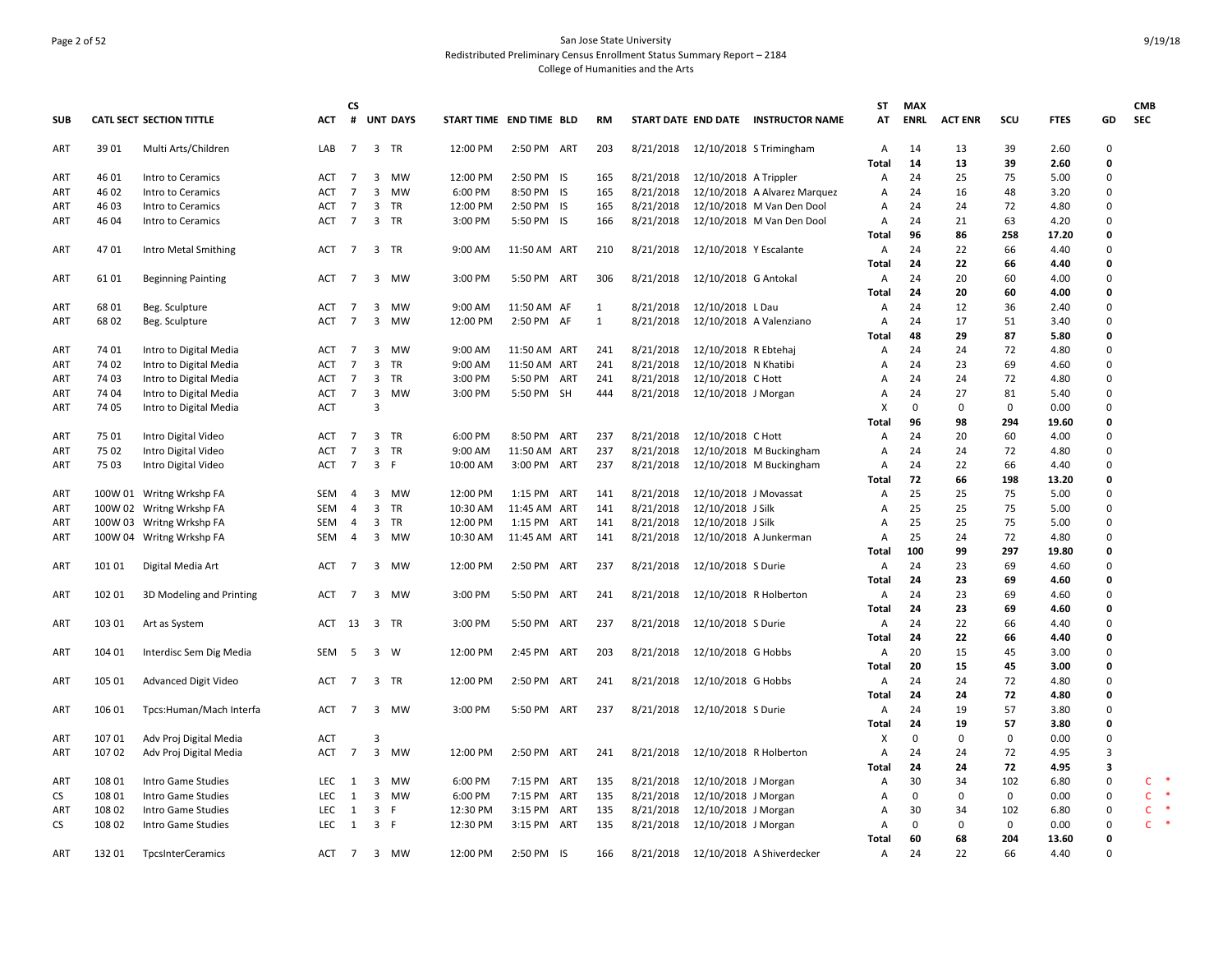## Page 3 of 52 San Jose State University Redistributed Preliminary Census Enrollment Status Summary Report – 2184 College of Humanities and the Arts

| <b>SUB</b>  |                  | <b>CATL SECT SECTION TITTLE</b>              | <b>ACT</b> | <b>CS</b><br># |                | <b>UNT DAYS</b> | START TIME END TIME BLD |              |     | <b>RM</b> |                        |                        | START DATE END DATE INSTRUCTOR NAME              | ST<br>AT          | <b>MAX</b><br><b>ENRL</b> | <b>ACT ENR</b>                             | scu                 | <b>FTES</b>  | GD                               | <b>CMB</b><br><b>SEC</b> |                      |
|-------------|------------------|----------------------------------------------|------------|----------------|----------------|-----------------|-------------------------|--------------|-----|-----------|------------------------|------------------------|--------------------------------------------------|-------------------|---------------------------|--------------------------------------------|---------------------|--------------|----------------------------------|--------------------------|----------------------|
|             |                  |                                              |            |                |                |                 |                         |              |     |           |                        |                        |                                                  | Total             | 24                        | 22                                         | 66                  | 4.40         | 0                                |                          |                      |
| ART         | 133 01           | <b>Tpcs:Ceramic Sculpture</b>                | <b>ACT</b> | 7              |                | 3 MW            | 3:00 PM                 | 5:50 PM IS   |     | 124       | 8/21/2018              |                        | 12/10/2018 A Shiverdecker                        | A                 | 18                        | 13                                         | 39                  | 2.60         | $\overline{0}$                   |                          |                      |
|             |                  |                                              |            |                |                |                 |                         |              |     |           |                        |                        |                                                  | Total             | 18                        | 13                                         | 39                  | 2.60         | 0                                |                          |                      |
| ART         | 134 01           | <b>Tpcs:Advanced Ceramics</b>                | ACT 13 3   |                |                | MW              | 3:00 PM                 | 5:50 PM IS   |     | 124       | 8/21/2018              |                        | 12/10/2018 A Shiverdecker                        | A<br>Total        | $\overline{7}$<br>7       | $\overline{7}$<br>$\overline{\phantom{a}}$ | 21<br>21            | 1.45<br>1.45 | $\mathbf{1}$<br>1                |                          |                      |
| ART         | 135 01           | Moldmaking                                   | <b>ACT</b> |                | 3              |                 |                         |              |     |           |                        |                        |                                                  | X                 | $\mathbf 0$               | 0                                          | 0                   | 0.00         | 0                                |                          |                      |
|             |                  |                                              |            |                |                |                 |                         |              |     |           |                        |                        |                                                  | Total             | 0                         | 0                                          | 0                   | 0.00         | 0                                |                          |                      |
| ART         | 139 01           | <b>Teach Diversity Art</b>                   | ACT        | 7              | $\mathbf{3}$   | TR              | 12:00 PM                | 2:50 PM ART  |     | 203       | 8/21/2018              |                        | 12/10/2018 S Trimingham                          | Α                 | 10                        | 13                                         | 39                  | 2.60         | $\pmb{0}$                        | $\mathsf{C}$             | $\ddot{\phantom{1}}$ |
| CA          | 139 01           | <b>Teach Diversity Art</b>                   | <b>ACT</b> | $\overline{7}$ | $\mathbf{3}$   | TR              | 12:00 PM                | 2:50 PM ART  |     | 203       | 8/21/2018              |                        | 12/10/2018 S Trimingham                          | A                 | 0                         | 0                                          | 0                   | 0.00         | 0                                |                          | $C$ *                |
|             |                  |                                              |            |                |                |                 |                         |              |     |           |                        |                        |                                                  | <b>Total</b>      | 10                        | 13                                         | 39                  | 2.60         | 0                                |                          |                      |
| ART         | 140 01           | Glass                                        | ACT        | $\overline{7}$ | $\mathbf{3}$   | MW              | 9:00 AM                 | 11:50 AM IS  |     | 235       | 8/21/2018              | 12/10/2018 C Straubing |                                                  | A                 | 24                        | 22                                         | 66                  | 4.40         | $\mathbf 0$                      |                          |                      |
| ART         | 140 02           | Glass                                        | <b>ACT</b> | $\overline{7}$ | 3              | MW              | 12:00 PM                | 2:50 PM IS   |     | 235       | 8/21/2018              | 12/10/2018 C Straubing |                                                  | A                 | 24                        | 16                                         | 48                  | 3.35         | 3                                |                          |                      |
|             |                  |                                              |            |                |                |                 |                         |              |     |           |                        |                        |                                                  | Total             | 48                        | 38                                         | 114                 | 7.75         | 3                                |                          |                      |
| ART         | 14701            | Tpcs: Mtlsmithing/Jewlry                     | ACT 7      |                | 3 F            |                 | 9:30 AM                 | 3:30 PM ART  |     | 210       | 8/21/2018              | 12/10/2018 Y Escalante |                                                  | A                 | 24                        | 11                                         | 33                  | 2.35         | $\overline{3}$                   |                          |                      |
|             |                  |                                              |            |                |                |                 |                         |              |     |           |                        |                        |                                                  | Total             | 24                        | 11                                         | 33                  | 2.35         | 3                                |                          |                      |
| ART         | 149 01           | Tpcs:JewelSmSculp                            | ACT        | $\overline{7}$ |                | 3 TR            | 12:00 PM                | 2:50 PM ART  |     | 210       | 8/21/2018              | 12/10/2018 Y Escalante |                                                  | A                 | 24                        | 22                                         | 66                  | 4.45         | $\mathbf{1}$                     |                          |                      |
|             |                  |                                              |            |                |                |                 |                         |              |     |           |                        |                        |                                                  | Total             | 24                        | 22                                         | 66                  | 4.45         | 1                                |                          |                      |
| ART         | 150 01           | Intro Printmaking                            | ACT        | 7              |                | 3 TR            | 3:00 PM                 | 5:50 PM ART  |     | 309       | 8/21/2018              | 12/10/2018   Carvajal  |                                                  | A                 | 24                        | 21                                         | 63                  | 4.25         | $\mathbf{1}$                     |                          |                      |
|             |                  |                                              |            |                |                |                 |                         |              |     |           | 8/21/2018              |                        |                                                  | Total             | 24<br>24                  | 21<br>24                                   | 63<br>72            | 4.25         | $\mathbf{1}$<br>$\overline{0}$   |                          |                      |
| ART         | 151 01           | Screen-Printing                              | ACT        | 7              | 3              | TR              | 12:00 PM                | 2:50 PM ART  |     | 301       |                        | 12/10/2018   Carvajal  |                                                  | Α<br>Total        | -24                       | 24                                         | 72                  | 4.80<br>4.80 | 0                                |                          |                      |
| ART         | 153 01           | <b>Tpcs: Intaglio Processes</b>              | <b>ACT</b> | 7              |                | 3 MW            | 12:00 PM                | 2:50 PM ART  |     | 309       | 8/21/2018              | 12/10/2018 P Surgalski |                                                  | A                 | 24                        | 18                                         | 54                  | 3.70         | $\overline{2}$                   |                          |                      |
|             |                  |                                              |            |                |                |                 |                         |              |     |           |                        |                        |                                                  | Total             | 24                        | 18                                         | 54                  | 3.70         | $\overline{\mathbf{2}}$          |                          |                      |
| ART         | 158 01           | <b>Tpcs: Adv Drawing</b>                     | ACT        | $\overline{7}$ |                | 3 MW            | 12:00 PM                | 2:50 PM ART  |     | 312       | 8/21/2018              | 12/10/2018 G Antokal   |                                                  | Α                 | 24                        | 22                                         | 66                  | 4.50         | $\overline{2}$                   |                          |                      |
|             |                  |                                              |            |                |                |                 |                         |              |     |           |                        |                        |                                                  | Total             | 24                        | 22                                         | 66                  | 4.50         | $\overline{2}$                   |                          |                      |
| ART         | 162 01           | Watercolor                                   | ACT        | $\overline{7}$ |                | 3 TR            | 8:00 AM                 | 10:50 AM ART |     | 203       | 8/21/2018              | 12/10/2018 M Taylor    |                                                  | Α                 | 24                        | 12                                         | 36                  | 2.40         | $\overline{0}$                   |                          |                      |
|             |                  |                                              |            |                |                |                 |                         |              |     |           |                        |                        |                                                  | Total             | 24                        | 12                                         | 36                  | 2.40         | 0                                |                          |                      |
| ART         | 164A 01          | Intermed Painting                            | ACT        | 7              |                | 3 TR            | 12:00 PM                | 2:50 PM ART  |     | 306       | 8/21/2018              | 12/10/2018 D Feasel    |                                                  | A                 | 24                        | 23                                         | 69                  | 4.60         | $\overline{0}$                   |                          |                      |
|             |                  |                                              |            |                |                |                 |                         |              |     |           |                        |                        |                                                  | Total             | 24                        | 23                                         | 69                  | 4.60         | 0                                |                          |                      |
| ART         | 165 01           | <b>Tpcs: Figure Painting</b>                 | ACT        | $\overline{7}$ | 3              | <b>TR</b>       | 3:00 PM                 | 5:50 PM ART  |     | 306       | 8/21/2018              | 12/10/2018 D Feasel    |                                                  | Α                 | 24                        | 23                                         | 69                  | 4.60         | $\overline{0}$                   |                          |                      |
|             |                  |                                              |            |                |                |                 |                         |              |     |           |                        |                        |                                                  | <b>Total</b>      | 24                        | 23                                         | 69                  | 4.60         | 0                                |                          |                      |
| ART         | 166 01           | <b>Tpcs:Advanced Painting</b>                | LAB        | 15             |                | 3 MW            | 3:00 PM                 | 5:50 PM ART  |     | 310       | 8/21/2018              | 12/10/2018 P Surgalski |                                                  | A                 | 24                        | 10                                         | 30                  | 2.00         | 0                                |                          |                      |
|             |                  |                                              |            |                |                |                 |                         |              |     |           |                        |                        |                                                  | Total             | 24                        | 10                                         | 30                  | 2.00         | 0                                |                          |                      |
| ART         | 168 01           | Topics in Woodworking                        | LAB 15 3 F |                |                |                 | 9:30 AM                 | 3:30 PM ART  |     | 108       | 8/21/2018              | 12/10/2018 S Wright    |                                                  | A<br><b>Total</b> | 24<br>24                  | 19<br>19                                   | 57<br>57            | 3.90<br>3.90 | $\overline{2}$<br>$\overline{2}$ |                          |                      |
| ART         | 169 01           | Metal Sculpture                              | ACT        | $\overline{7}$ | 3              | MW              | 3:00 PM                 | 5:50 PM AF   |     | 1         | 8/21/2018              |                        | 12/10/2018 A Valenziano                          | Α                 | 24                        | 11                                         | 33                  | 2.25         | $\mathbf{1}$                     |                          |                      |
|             |                  |                                              |            |                |                |                 |                         |              |     |           |                        |                        |                                                  | Total             | 24                        | 11                                         | 33                  | 2.25         | 1                                |                          |                      |
| ART         | 174A 01          | Mus & Gall Oper                              | SEM        |                | 3              |                 |                         |              |     |           |                        |                        |                                                  | х                 | 0                         | 0                                          | 0                   | 0.00         | $\mathbf 0$                      |                          |                      |
| <b>ARTH</b> | 174A 01          | Mus & Gall Oper                              | SEM        |                | $\overline{3}$ |                 |                         |              |     |           |                        |                        |                                                  | х                 | 0                         | 0                                          | 0                   | 0.00         | 0                                |                          |                      |
| ART         | 174A 02          | Mus & Gall Oper                              | SEM        | 5              | $\overline{3}$ | $\top$          | 6:00 PM                 | 8:45 PM ART  |     | 110       | 8/21/2018              | 12/10/2018 L Fung      |                                                  | Α                 | 20                        | 16                                         | 48                  | 3.35         | 3                                | C                        | $\ast$               |
| ARTH        |                  | 174A 02 Mus & Gall Oper                      | SEM        | - 5            | 3 <sub>1</sub> |                 | 6:00 PM                 | 8:45 PM ART  |     | 110       | 8/21/2018              | 12/10/2018 L Fung      |                                                  | A                 | 0                         | 0                                          | 0                   | 0.00         | $\mathsf 0$                      | $\mathsf{C}$             | $\ddot{\phantom{1}}$ |
|             |                  |                                              |            |                |                |                 |                         |              |     |           |                        |                        |                                                  | Total             | 20                        | 16                                         | 48                  | 3.35         | 3                                |                          |                      |
| ART         | 175 01           | Sp Top Studio Art                            | <b>ACT</b> | 7              | $\mathbf{3}$   | TR              | 12:00 PM                | 2:45 PM      | ART | 237       | 8/21/2018              | 12/10/2018 A Blanton   |                                                  | A                 | 24                        | 18                                         | 54                  | 3.75         | 3                                |                          |                      |
|             |                  |                                              |            |                |                |                 |                         |              |     |           |                        |                        |                                                  | Total             | 24                        | 18                                         | 54                  | 3.75         | 3                                |                          |                      |
| ART         | 178 01           | Art Field Work                               | SUP        | 78             | 3              | TBA             |                         |              |     |           | 8/21/2018              |                        | 12/10/2018 A Raynsford                           | A                 | 10                        | 0                                          | 0                   | 0.00         | $\mathbf 0$                      |                          |                      |
|             |                  |                                              |            |                |                |                 |                         |              |     |           |                        |                        |                                                  | <b>Total</b>      | 10                        | 0                                          | 0                   | 0.00         | 0                                |                          |                      |
| ART         | 179 01           | Spec Prob in Art                             | SUP        | 78             | 3              | TBA             |                         |              |     |           | 8/21/2018              |                        | 12/10/2018 A Raynsford                           | A                 | 10                        | 0                                          | 0                   | 0.00         | $\mathbf 0$                      |                          |                      |
|             |                  |                                              |            |                |                |                 |                         |              |     |           |                        |                        |                                                  | Total             | 10                        | 0                                          | 0                   | 0.00         | 0                                |                          |                      |
| ART<br>ART  | 180 01<br>180 02 | <b>Indiv Studies</b><br><b>Indiv Studies</b> | SUP<br>SUP | 78<br>78       | 1              | TBA<br>2 TBA    |                         |              |     |           | 8/21/2018<br>8/21/2018 |                        | 12/10/2018 A Raynsford<br>12/10/2018 A Raynsford | A<br>Α            | 0<br>36                   | $\Omega$<br>$\mathbf{1}$                   | 0<br>$\overline{2}$ | 0.00<br>0.13 | $\mathbf 0$<br>$\Omega$          |                          |                      |
|             |                  |                                              |            |                |                |                 |                         |              |     |           |                        |                        |                                                  |                   |                           |                                            |                     |              |                                  |                          |                      |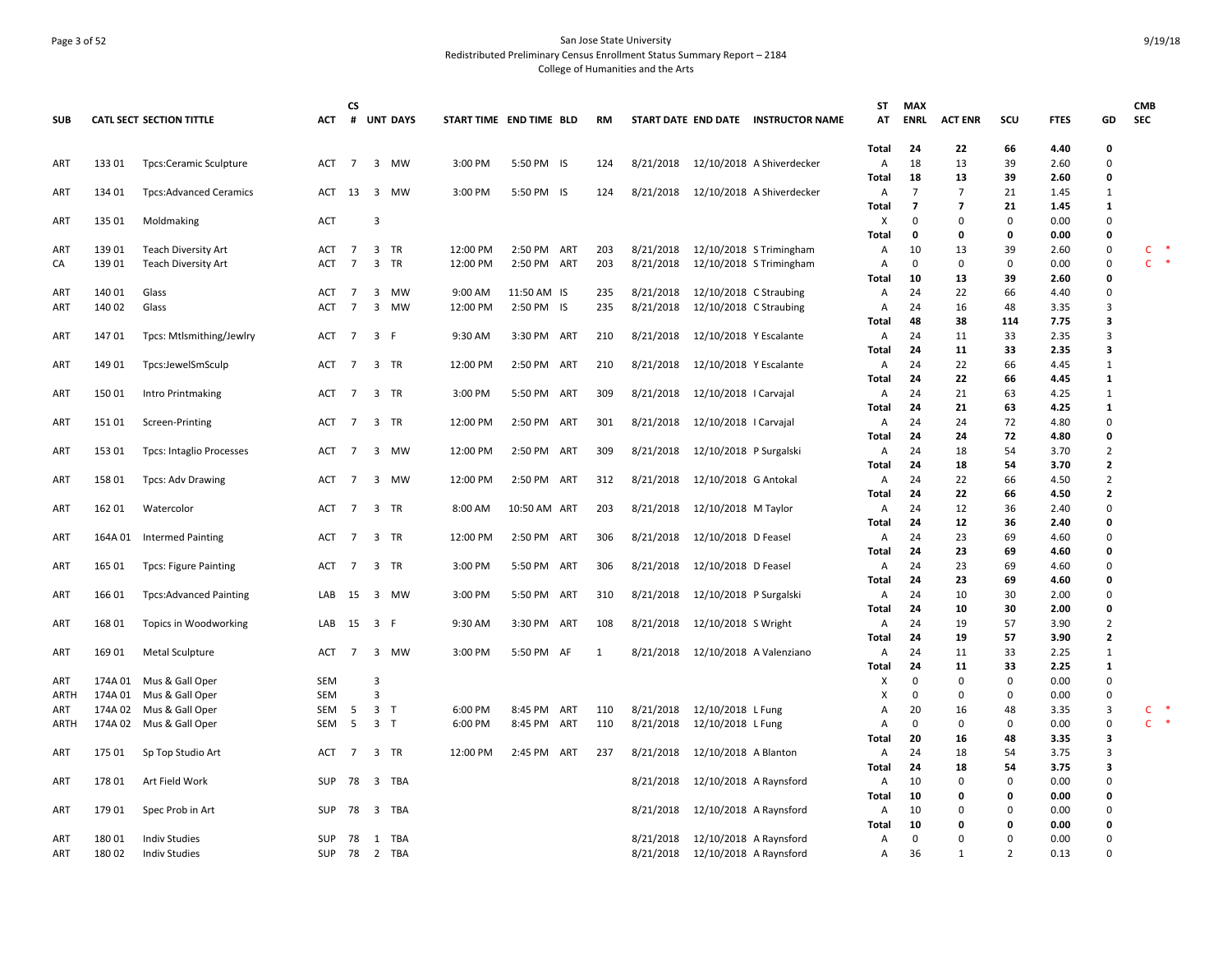## Page 4 of 52 San Jose State University Redistributed Preliminary Census Enrollment Status Summary Report – 2184 College of Humanities and the Arts

|             |         |                                 |                          | <b>CS</b>      |                         |                 |                         |              |      |           |                                  |                                     | ST         | <b>MAX</b>  |                |              |               |                      | <b>CMB</b> |
|-------------|---------|---------------------------------|--------------------------|----------------|-------------------------|-----------------|-------------------------|--------------|------|-----------|----------------------------------|-------------------------------------|------------|-------------|----------------|--------------|---------------|----------------------|------------|
| SUB         |         | <b>CATL SECT SECTION TITTLE</b> | ACT                      | #              |                         | <b>UNT DAYS</b> | START TIME END TIME BLD |              | RM   |           |                                  | START DATE END DATE INSTRUCTOR NAME | AT         | <b>ENRL</b> | <b>ACT ENR</b> | scu          | <b>FTES</b>   | GD                   | <b>SEC</b> |
| ART         | 18003   | <b>Indiv Studies</b>            | <b>SUP</b>               | 78             |                         | 3 TBA           |                         |              |      |           | 8/21/2018 12/10/2018 A Raynsford |                                     | A          | 36          | 7              | 21           | 1.40          | $\Omega$             |            |
| ART         | 180 04  | <b>Indiv Studies</b>            | <b>SUP</b>               | 78             |                         | 1 TBA           |                         |              |      | 8/21/2018 | 12/10/2018 A Raynsford           |                                     | Α          | 36          | 1              | $\mathbf{1}$ | 0.07          | $\Omega$             |            |
|             |         |                                 |                          |                |                         |                 |                         |              |      |           |                                  |                                     | Total      | 108         | 9              | 24           | 1.60          | O                    |            |
| ART         | 197 01  | <b>BA Senior Project</b>        | LAB 78 3 T               |                |                         |                 | 9:00 AM                 | 11:45 AM ART | 105  | 8/21/2018 | 12/10/2018 L Fung                |                                     | Α<br>Total | 24<br>24    | 10<br>10       | 30<br>30     | 2.00<br>2.00  | 0<br>0               |            |
| ART         | 19801   | B.F.A. Seminar                  | <b>SEM</b>               | - 5            | 3                       | $\top$          | 1:30 PM                 | 4:15 PM ART  | 141  | 8/21/2018 | 12/10/2018 L Fung                |                                     | Α          | 20          | 15             | 45           | 3.00          | $\Omega$             |            |
| ART         | 198 02  | B.F.A. Seminar                  | <b>SEM</b>               | 5              | 3 W                     |                 | 10:30 AM                | 1:15 PM ART  | 110  | 8/21/2018 | 12/10/2018 L Guyer               |                                     | A          | 20          | 19             | 57           | 3.80          | 0                    |            |
|             |         |                                 |                          |                |                         |                 |                         |              |      |           |                                  |                                     | Total      | 40          | 34             | 102          | 6.80          | 0                    |            |
| ART         | 199 01  | <b>BFA Project</b>              | SUP                      | 78             |                         | 3 TBA           |                         |              |      | 8/21/2018 | 12/10/2018 A Raynsford           |                                     | Α          | 35          | 20             | 60           | 4.00          | $\mathbf 0$          |            |
|             |         |                                 |                          |                |                         |                 |                         |              |      |           |                                  |                                     | Total      | 35          | 20             | 60           | 4.00          | 0                    |            |
| ART         |         | 200W 01 Prof Writing Workshop   | SEM                      | - 5            | 3 R                     |                 | 3:00 PM                 | 5:45 PM ART  | 110  | 8/21/2018 | 12/10/2018 J Silk                |                                     | Α          | 20          | 15             | 45           | 3.75          | 15                   |            |
|             |         |                                 |                          |                |                         |                 |                         |              |      |           |                                  |                                     | Total      | 20          | 15             | 45           | 3.75          | 15                   |            |
| ART         | 208 01  | Grad Photo Crit                 | LAB                      | 15             | 3 <sub>1</sub>          |                 | 6:00 PM                 | 8:50 PM IS   | 219C | 8/21/2018 | 12/10/2018 R Lasser              |                                     | Α          | 15          | 8              | 24           | 1.95          | $\overline{7}$       |            |
|             |         |                                 |                          |                |                         |                 |                         |              |      |           |                                  |                                     | Total      | 15          | 8              | 24           | 1.95          | $\overline{7}$       |            |
| ART         | 210 01  | Sem Digital Media               | SEM                      | - 5            |                         | 3 W             | 3:00 PM                 | 5:45 PM ART  | 141  | 8/21/2018 | 12/10/2018 A Blanton             |                                     | Α          | 15          | 8              | 24           | 2.00          | 8                    |            |
|             |         |                                 |                          |                |                         |                 |                         |              |      |           |                                  |                                     | Total      | 15          | 8              | 24           | 2.00          | 8                    |            |
| ART         | 21701   | <b>Tutrls Pictorial</b>         | LAB                      | 78             |                         | 3 TBA           |                         |              |      | 8/21/2018 | 12/10/2018 A Raynsford           |                                     | Α          | 20          | 5              | 15           | 1.25          | 5                    |            |
|             |         |                                 |                          |                |                         | 3 TBA           |                         |              |      |           |                                  |                                     | Total      | 20<br>20    | 5              | 15<br>3      | 1.25<br>0.25  | 5<br>$\mathbf{1}$    |            |
| <b>ART</b>  | 219 01  | <b>Tutrls Spatial Art</b>       | LAB 78                   |                |                         |                 |                         |              |      | 8/21/2018 | 12/10/2018 A Raynsford           |                                     | Α<br>Total | 20          | 1<br>1         | 3            | 0.25          | 1                    |            |
| ART         | 220 01  | Tutrls Digital Art              | LAB 78                   |                |                         | 3 TBA           |                         |              |      | 8/21/2018 | 12/10/2018 A Raynsford           |                                     | Α          | 20          | $\Omega$       | 0            | 0.00          | 0                    |            |
|             |         |                                 |                          |                |                         |                 |                         |              |      |           |                                  |                                     | Total      | 20          | 0              | 0            | 0.00          | 0                    |            |
| ART         | 22201   | <b>Grad Tutrls Photog</b>       | LAB                      | 78             |                         | 3 TBA           |                         |              |      | 8/21/2018 | 12/10/2018 A Raynsford           |                                     | Α          | 20          | $\Omega$       | 0            | 0.00          | $\Omega$             |            |
|             |         |                                 |                          |                |                         |                 |                         |              |      |           |                                  |                                     | Total      | 20          | 0              | 0            | 0.00          | 0                    |            |
| ART         | 260 01  | Spec Tutrls in Art              | LAB                      | - 78           |                         | 3 TBA           |                         |              |      | 8/21/2018 | 12/10/2018 A Raynsford           |                                     | Α          | 20          | 5              | 15           | 1.25          | 5                    |            |
|             |         |                                 |                          |                |                         |                 |                         |              |      |           |                                  |                                     | Total      | 20          | 5              | 15           | 1.25          | 5                    |            |
| ART         | 28101   | Interdis Critique               | <b>SEM</b>               | - 5            | 3 W                     |                 | 6:00 PM                 | 8:45 PM ART  | 110  | 8/21/2018 |                                  | 12/10/2018 A Shiverdecker           | Α          | 15          | 12             | 36           | 3.00          | 12                   |            |
|             |         |                                 |                          |                |                         |                 |                         |              |      |           |                                  |                                     | Total      | 15          | 12             | 36           | 3.00          | 12                   |            |
| ART         |         | 282A 01 Sem Theory & Crit       | SEM                      | 5              | 3 <sub>1</sub>          |                 | 3:00 PM                 | 5:45 PM ART  | 110  | 8/21/2018 | 12/10/2018 D Solomon             |                                     | Α          | 20          | 10             | 30           | 2.50          | 10                   |            |
|             |         |                                 |                          |                |                         |                 |                         |              |      |           |                                  |                                     | Total      | 20          | 10             | 30           | 2.50          | 10                   |            |
| ART         |         | 297A 01 MA Special Study        | <b>SUP</b>               | 78             |                         | 3 TBA           |                         |              |      | 8/21/2018 | 12/10/2018 A Raynsford           |                                     | Α          | 10          | 0              | 0            | 0.00          | $\mathbf 0$          |            |
| ART         | 297A 02 | MA Special Study                | <b>SUP</b>               | 78             | 3                       | TBA             |                         |              |      | 8/21/2018 | 12/10/2018 A Raynsford           |                                     | A          | 10          | 0<br>$\Omega$  | $\Omega$     | 0.00          | $\Omega$<br>$\Omega$ |            |
| <b>ART</b>  | 297A03  | MA Special Study                | <b>SUP</b><br><b>SUP</b> | 78             | $\overline{3}$          | TBA<br>3 TBA    |                         |              |      | 8/21/2018 | 12/10/2018 A Raynsford           |                                     | Α          | 10<br>10    | $\Omega$       | 0            | 0.00          | $\Omega$             |            |
| ART         |         | 297A 04 MA Special Study        |                          | 78             |                         |                 |                         |              |      | 8/21/2018 | 12/10/2018 A Raynsford           |                                     | Α<br>Total | 40          | 0              | 0<br>0       | 0.00<br>0.00  | 0                    |            |
| ART         |         | 297B 01 Masters Project         | <b>SUP</b>               | 78             |                         | 3 TBA           |                         |              |      | 8/21/2018 | 12/10/2018 A Raynsford           |                                     | Α          | 10          | 0              | 0            | 0.00          | 0                    |            |
|             |         |                                 |                          |                |                         |                 |                         |              |      |           |                                  |                                     | Total      | 10          | 0              | 0            | 0.00          | 0                    |            |
| <b>ART</b>  |         | 298A 01 MFA Special Study       | <b>SUP</b>               | 78             |                         | 3 TBA           |                         |              |      | 8/21/2018 | 12/10/2018 A Raynsford           |                                     | Α          | 25          | 5              | 15           | 1.25          | 5                    |            |
|             |         |                                 |                          |                |                         |                 |                         |              |      |           |                                  |                                     | Total      | 25          | 5              | 15           | 1.25          | 5                    |            |
| ART         | 298B 01 | MFA Project                     | SUP                      | 78             | $\overline{\mathbf{3}}$ | TBA             |                         |              |      | 8/21/2018 | 12/10/2018 A Raynsford           |                                     | Α          | 25          | $\Omega$       | 0            | 0.00          | $\overline{0}$       |            |
|             |         |                                 |                          |                |                         |                 |                         |              |      |           |                                  |                                     | Total      | 25          | 0              | 0            | 0.00          | 0                    |            |
| ART         | 299 01  | Master's Thesis                 | <b>SUP</b>               | 78             |                         | 3 TBA           |                         |              |      | 8/21/2018 | 12/10/2018 A Raynsford           |                                     | Α          | 25          | $\overline{2}$ | 6            | 0.50          | $\overline{2}$       |            |
|             |         |                                 |                          |                |                         |                 |                         |              |      |           |                                  |                                     | Total      | 25          | $\overline{2}$ | 6            | 0.50          | $\overline{2}$       |            |
| <b>ARTH</b> | 15 01   | Visual Culture                  | <b>LEC</b>               | $\overline{2}$ | 3                       | <b>MW</b>       | 10:30 AM                | 11:45 AM ART | 133  | 8/21/2018 | 12/10/2018   Pafford             |                                     | Α          | 70          | 69             | 207          | 13.80         | 0                    |            |
| <b>ARTH</b> | 15 02   | Visual Culture                  | LEC                      | $\overline{2}$ | 3                       | MW              | 12:00 PM                | 1:15 PM ART  | 133  | 8/21/2018 | 12/10/2018   Pafford             |                                     | Α          | 70          | 71             | 213          | 14.20         | 0                    |            |
|             |         |                                 |                          |                |                         |                 |                         |              |      |           |                                  |                                     | Total      | 140         | 140            | 420          | 28.00         | 0                    |            |
| ARTH        | 70A 01  | Art Hist Prehis-Med             | <b>LEC</b>               | 2              | 3                       | MW              | 1:30 PM                 | 2:45 PM ART  | 135  | 8/21/2018 | 12/10/2018   Pafford             |                                     | Α          | 35          | 38             | 114          | 7.60          | 0                    |            |
| <b>ARTH</b> | 70B 02  | Art Hist Ren-Mod                | <b>LEC</b>               | $\overline{2}$ | $\overline{3}$          | <b>MW</b>       | 4:30 PM                 | 5:45 PM ART  | 133  | 8/21/2018 | 12/10/2018 J Movassat            |                                     | Total<br>Α | 35<br>70    | 38<br>69       | 114<br>207   | 7.60<br>13.80 | 0<br>$\Omega$        |            |
| <b>ARTH</b> | 70B 03  | Art Hist Ren-Mod                | LEC                      | $\overline{2}$ |                         | 3 TR            | 12:00 PM                | 1:15 PM ART  | 133  | 8/21/2018 | 12/10/2018 J Smits               |                                     | Α          | 70          | 70             | 210          | 14.00         | 0                    |            |
|             |         |                                 |                          |                |                         |                 |                         |              |      |           |                                  |                                     |            |             |                |              |               |                      |            |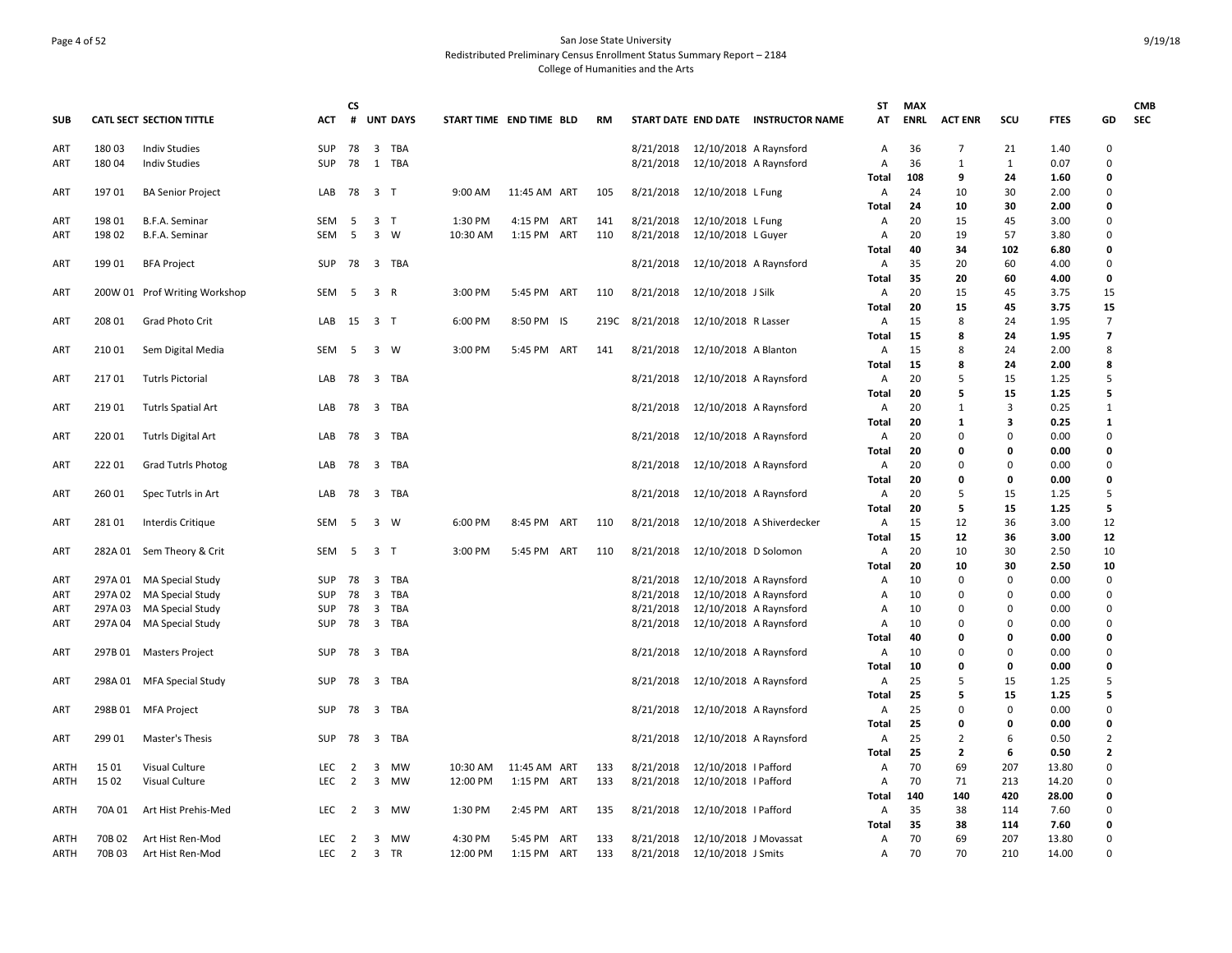## Page 5 of 52 San Jose State University Redistributed Preliminary Census Enrollment Status Summary Report – 2184 College of Humanities and the Arts

| # UNT DAYS<br><b>CATL SECT SECTION TITTLE</b><br><b>ACT</b><br>START TIME END TIME BLD<br>START DATE END DATE INSTRUCTOR NAME<br>AT<br><b>ENRL</b><br><b>ACT ENR</b><br>scu<br><b>FTES</b><br>GD<br><b>SEC</b><br><b>SUB</b><br><b>RM</b><br>22<br>ARTH<br>70B 04<br>Art Hist Ren-Mod<br>LEC<br>$\overline{2}$<br>3 MW<br>3:00 PM<br>4:15 PM ART<br>110<br>8/21/2018 12/10/2018 J Movassat<br>A<br>25<br>66<br>4.40<br>0<br>165<br>483<br>161<br>32.20<br>0<br>Total<br>72 01<br>LEC<br>$\mathbf 0$<br>$\mathbf 0$<br>$\mathbf 0$<br>0.00<br>Design in Society<br>3<br>х<br>0<br>ARTH<br>7202<br>Design in Society<br>LEC<br>1<br>$\overline{\mathbf{3}}$<br>MW<br>3:00 PM<br>4:15 PM ART<br>8/21/2018<br>12/10/2018 E Consavari<br>70<br>70<br>210<br>14.00<br>0<br>ARTH<br>133<br>Α<br>3:00 PM<br>8/21/2018<br>12/10/2018 J Thompson<br>72 03<br><b>LEC</b><br>3<br>TR<br>4:15 PM<br>ART<br>133<br>70<br>63<br>189<br>12.60<br>0<br>Design in Society<br>1<br>Α<br>ARTH<br>8/21/2018<br>50<br>50<br>72 04<br>Design in Society<br><b>LEC</b><br>1<br>3<br>MW<br>4:30 PM<br>5:45 PM ART<br>135<br>12/10/2018 E Consavari<br>A<br>150<br>10.00<br>0<br>ARTH<br>72 05<br>3<br>8/21/2018<br>12/10/2018 E Consavari<br>50<br>49<br>0<br>ARTH<br>Design in Society<br><b>LEC</b><br>1<br>MW<br>10:30 AM<br>11:45 AM ART<br>135<br>Α<br>147<br>9.80<br>240<br>232<br>696<br>46.40<br>0<br>Total<br>8/21/2018<br>$\mathbf 0$<br>C.<br>110 01<br>Hst/Thry New Media<br><b>LEC</b><br><sup>1</sup><br>$\overline{\mathbf{3}}$<br>TR<br>1:30 PM<br>2:45 PM ART<br>133<br>12/10/2018 M Hankwitz<br>50<br>41<br>123<br>8.20<br>ARTH<br>A<br>8/21/2018<br>Ą<br>110 01<br>LEC<br>$\overline{3}$<br>TR<br>1:30 PM<br>133<br>12/10/2018 M Hankwitz<br>0<br>$\mathbf 0$<br>$\mathbf 0$<br>0.00<br>0<br>C.<br>Hst/Thry New Media<br>1<br>2:45 PM<br>ART<br>Α<br>ART<br>50<br>41<br>123<br>8.20<br>Total<br>0<br>8/21/2018<br>50<br>37<br>$\mathbf 0$<br><b>LEC</b><br>3<br>TR<br>4:30 PM<br>5:45 PM<br>12/10/2018 M Hankwitz<br>111<br>7.40<br>c<br>ARTH<br>110 02<br>Hst/Thry New Media<br>1<br>ART<br>135<br>Α<br><b>LEC</b><br>$\overline{3}$<br><b>TR</b><br>4:30 PM<br>135<br>8/21/2018<br>$\mathbf 0$<br>$\mathbf 0$<br>$\mathsf{C}$<br>110 02<br>Hst/Thry New Media<br>1<br>5:45 PM ART<br>12/10/2018 M Hankwitz<br>Α<br>0<br>0.00<br>0<br>ART<br>37<br>111<br>Total<br>50<br>7.40<br>0<br>8/21/2018<br>40<br>30<br>$\mathsf{C}$<br>126 01<br>History of Photo<br><b>LEC</b><br>2<br>3<br>TR<br>10:30 AM<br>11:45 AM ART<br>133<br>12/10/2018 M Hankwitz<br>A<br>90<br>6.15<br>3<br>ARTH<br>$\mathsf{C}$<br>126 01<br>History of Photo<br><b>LEC</b><br>2<br>3 TR<br>10:30 AM<br>11:45 AM ART<br>133<br>8/21/2018<br>12/10/2018 M Hankwitz<br>A<br>0<br>0<br>0<br>0.00<br>0<br>PHOT<br>30<br>90<br>40<br>6.15<br>3<br>Total<br>160 01<br><b>LEC</b><br>$\overline{2}$<br>$\overline{\mathbf{3}}$<br>MW<br>12:00 PM<br>1:15 PM ART<br>135<br>8/21/2018<br>12/10/2018 A Raynsford<br>50<br>47<br>9.40<br>0<br>ARTH<br>Modern Architecture<br>Α<br>141<br>47<br>0<br>50<br>141<br>9.40<br>Total<br>2<br>$\overline{3}$<br>12:00 PM<br>2:45 PM ART<br>8/21/2018<br>12/10/2018 D Solomon<br>20<br>3<br>9<br>0.70<br>$\overline{2}$<br>175 01<br>Thry Art His/Crit<br><b>LEC</b><br>$\mathsf{R}$<br>110<br>Α<br>ARTH<br>20<br>3<br>9<br>0.70<br>$\mathbf{2}$<br>Total<br>8/21/2018<br>12/10/2018 C Riley<br>50<br>0<br><b>ARTH</b><br>176A 01 Gr Des Hist/Theory<br>LEC<br>3<br>MW<br>9:00 AM<br>10:15 AM ART<br>133<br>49<br>147<br>9.80<br>c<br>- 1<br>Α<br>8/21/2018<br>12/10/2018 C Riley<br>$\mathbf 0$<br>$\mathsf{C}$<br>米<br>176A 01<br>Gr Des Hist/Theory<br><b>LEC</b><br>1<br>3<br>MW<br>9:00 AM<br>10:15 AM ART<br>133<br>0<br>0<br>0.00<br>0<br><b>DSGD</b><br>Α<br>$\mathsf{C}$<br>176A02<br>$\overline{3}$<br>1:30 PM<br>8/21/2018<br>12/10/2018 C Riley<br>50<br>46<br>138<br>$\mathbf 0$<br>Gr Des Hist/Theory<br><b>LEC</b><br>1<br>MW<br>2:45 PM ART<br>133<br>A<br>9.20<br>ARTH<br>C.<br>$\ast$<br>176A 02<br>Gr Des Hist/Theory<br><b>LEC</b><br>1<br>3<br><b>MW</b><br>1:30 PM<br>2:45 PM ART<br>133<br>8/21/2018<br>12/10/2018 C Riley<br>0<br>0<br>0<br>0.00<br>0<br><b>DSGD</b><br>А<br>176A03<br>Gr Des Hist/Theory<br><b>LEC</b><br>3<br>x<br>$\Omega$<br>$\Omega$<br>$\Omega$<br>0.00<br>0<br>ARTH<br>176A03<br>LEC<br>3<br>$\Omega$<br>$\mathbf 0$<br>$\mathbf 0$<br>0.00<br>$\Omega$<br><b>DSGD</b><br>Gr Des Hist/Theory<br>X<br>95<br>285<br>19.00<br>Total<br>100<br>0<br>0<br>$\mathbf 0$<br>$\mathbf 0$<br>0<br>178 01<br>Arth Field Work<br><b>SUP</b><br>78<br>3 TBA<br>8/21/2018<br>12/10/2018 A Raynsford<br>0.00<br>ARTH<br>Α<br><b>Total</b><br>0<br>0<br>0<br>0.00<br>0<br>12/10/2018 A Raynsford<br>180 01<br>Indiv Studies ArtH<br><b>SUP</b><br>78<br>$\overline{\mathbf{3}}$<br>TBA<br>8/21/2018<br>Α<br>10<br>2<br>6<br>0.45<br>$\mathbf{1}$<br>ARTH<br>78<br>$\overline{1}$<br>TBA<br>8/21/2018<br>12/10/2018 A Raynsford<br>180 02<br><b>SUP</b><br>Α<br>10<br>1<br>1<br>0.08<br>$\mathbf{1}$<br>Indiv Studies ArtH<br>ARTH<br>$\overline{7}$<br>20<br>3<br>0.53<br>2<br>Total<br>LEC<br>3<br>$\mathbf 0$<br>$\mathbf 0$<br>0.00<br>$\mathbf 0$<br>183B01<br>Islamic 7th C-13th C<br>х<br>0<br>ARTH<br>183B01<br>Islamic 7th C-13th C<br>LEC<br>3<br>X<br>0<br>$\mathbf 0$<br>0.00<br>$\mathbf 0$<br><b>MDES</b><br>0<br>0<br>0<br>0<br>Total<br>0.00<br>0<br>LEC<br>3 MW<br>1:30 PM<br>8/21/2018<br>12/10/2018 A Junkerman<br>15<br>45<br>3.00<br>$\mathbf 0$<br><b>ARTH</b><br>187A 01 Art Ital Ren 15th<br>$\overline{1}$<br>2:45 PM ART<br>110<br>Α<br>24<br>15<br>45<br>Total<br>24<br>3.00<br>0<br>188A 01<br>N Ren 14 & 15 Cent<br><b>LEC</b><br>3 MW<br>8/21/2018<br>12/10/2018 A Simonson<br>Α<br>30<br>16<br>48<br>3.35<br>3<br>ARTH<br><sup>1</sup><br>9:00 AM<br>10:15 AM ART<br>110<br><b>Total</b><br>30<br>16<br>48<br>3.35<br>3<br><b>TR</b><br>8/21/2018<br>50<br>23<br>69<br>4.60<br>190B 01<br><b>Early Modernist</b><br><b>LEC</b><br>$\overline{3}$<br>12:00 PM<br>1:15 PM ART<br>135<br>12/10/2018 J Thompson<br>Α<br>0<br>ARTH<br>- 1<br>50<br>23<br>69<br>4.60<br>0<br>Total<br><b>LEC</b><br>3<br>TR<br>10:30 AM<br>11:45 AM ART<br>135<br>8/21/2018<br>12/10/2018 D Solomon<br>50<br>50<br>150<br>10.15<br>3<br>ARTH<br>191A 01<br>Contemporary Issues<br>1<br>A<br>50<br>150<br>10.15<br>3<br>50<br>Total<br>LEC<br>$\overline{3}$<br>X<br>0<br>$\mathbf 0$<br>$\mathbf 0$<br>0.00<br>0<br>ARTH<br>192A 01 Modern Design<br>0<br>0<br>0<br>Total<br>0<br>0.00<br>8/21/2018<br>12/10/2018 C Riley<br>192C 01<br>Interior Design Hist<br><b>LEC</b><br>1<br>3<br><b>MW</b><br>3:00 PM<br>4:15 PM ART<br>135<br>50<br>16<br>48<br>3.20<br>0<br>c<br>ARTH<br>A<br>C<br>-*<br>LEC<br>3:00 PM<br>8/21/2018<br>12/10/2018 C Riley<br>0<br>$\mathbf 0$<br>$\mathbf 0$<br><b>DSIT</b><br>192C 01<br>Interior Design Hist<br>1<br>3<br>MW<br>4:15 PM ART<br>135<br>A<br>0.00<br>0<br>50<br>16<br>48<br>3.20<br>0<br>Total<br>50<br>193A 01 Worlds Art/Culture<br>LEC<br>$\overline{2}$<br>3 TR<br>9:00 AM<br>10:15 AM ART<br>135<br>8/21/2018<br>12/10/2018 J Smits<br>A<br>44<br>132<br>8.85<br>ARTH<br>1 |  |  | <b>CS</b> |  |  |  |  | <b>ST</b> | <b>MAX</b> |  |  | <b>CMB</b> |  |
|--------------------------------------------------------------------------------------------------------------------------------------------------------------------------------------------------------------------------------------------------------------------------------------------------------------------------------------------------------------------------------------------------------------------------------------------------------------------------------------------------------------------------------------------------------------------------------------------------------------------------------------------------------------------------------------------------------------------------------------------------------------------------------------------------------------------------------------------------------------------------------------------------------------------------------------------------------------------------------------------------------------------------------------------------------------------------------------------------------------------------------------------------------------------------------------------------------------------------------------------------------------------------------------------------------------------------------------------------------------------------------------------------------------------------------------------------------------------------------------------------------------------------------------------------------------------------------------------------------------------------------------------------------------------------------------------------------------------------------------------------------------------------------------------------------------------------------------------------------------------------------------------------------------------------------------------------------------------------------------------------------------------------------------------------------------------------------------------------------------------------------------------------------------------------------------------------------------------------------------------------------------------------------------------------------------------------------------------------------------------------------------------------------------------------------------------------------------------------------------------------------------------------------------------------------------------------------------------------------------------------------------------------------------------------------------------------------------------------------------------------------------------------------------------------------------------------------------------------------------------------------------------------------------------------------------------------------------------------------------------------------------------------------------------------------------------------------------------------------------------------------------------------------------------------------------------------------------------------------------------------------------------------------------------------------------------------------------------------------------------------------------------------------------------------------------------------------------------------------------------------------------------------------------------------------------------------------------------------------------------------------------------------------------------------------------------------------------------------------------------------------------------------------------------------------------------------------------------------------------------------------------------------------------------------------------------------------------------------------------------------------------------------------------------------------------------------------------------------------------------------------------------------------------------------------------------------------------------------------------------------------------------------------------------------------------------------------------------------------------------------------------------------------------------------------------------------------------------------------------------------------------------------------------------------------------------------------------------------------------------------------------------------------------------------------------------------------------------------------------------------------------------------------------------------------------------------------------------------------------------------------------------------------------------------------------------------------------------------------------------------------------------------------------------------------------------------------------------------------------------------------------------------------------------------------------------------------------------------------------------------------------------------------------------------------------------------------------------------------------------------------------------------------------------------------------------------------------------------------------------------------------------------------------------------------------------------------------------------------------------------------------------------------------------------------------------------------------------------------------------------------------------------------------------------------------------------------------------------------------------------------------------------------------------------------------------------------------------------------------------------------------------------------------------------------------------------------------------------------------------------------------------------------------------------------------------------------------------------------------------------------------------------------------------------------------------------------------------------------------------------------------------------------------------------------------------------------------------------------------------------------------------------------------------------------------------------------------------------------------------------------------------------------------------------------------------------------------------------------------------------------------------------------------------------------------------------------------------------------------------------------------------------------------------------------------------------------------------------------------------------------------------------------------------------------------------------------------------------------------------------------------------------------------|--|--|-----------|--|--|--|--|-----------|------------|--|--|------------|--|
|                                                                                                                                                                                                                                                                                                                                                                                                                                                                                                                                                                                                                                                                                                                                                                                                                                                                                                                                                                                                                                                                                                                                                                                                                                                                                                                                                                                                                                                                                                                                                                                                                                                                                                                                                                                                                                                                                                                                                                                                                                                                                                                                                                                                                                                                                                                                                                                                                                                                                                                                                                                                                                                                                                                                                                                                                                                                                                                                                                                                                                                                                                                                                                                                                                                                                                                                                                                                                                                                                                                                                                                                                                                                                                                                                                                                                                                                                                                                                                                                                                                                                                                                                                                                                                                                                                                                                                                                                                                                                                                                                                                                                                                                                                                                                                                                                                                                                                                                                                                                                                                                                                                                                                                                                                                                                                                                                                                                                                                                                                                                                                                                                                                                                                                                                                                                                                                                                                                                                                                                                                                                                                                                                                                                                                                                                                                                                                                                                                                                                                                                                                                                                                                                                                                                                                                                                                                                                                                                                                                                                                                                                                                                                              |  |  |           |  |  |  |  |           |            |  |  |            |  |
|                                                                                                                                                                                                                                                                                                                                                                                                                                                                                                                                                                                                                                                                                                                                                                                                                                                                                                                                                                                                                                                                                                                                                                                                                                                                                                                                                                                                                                                                                                                                                                                                                                                                                                                                                                                                                                                                                                                                                                                                                                                                                                                                                                                                                                                                                                                                                                                                                                                                                                                                                                                                                                                                                                                                                                                                                                                                                                                                                                                                                                                                                                                                                                                                                                                                                                                                                                                                                                                                                                                                                                                                                                                                                                                                                                                                                                                                                                                                                                                                                                                                                                                                                                                                                                                                                                                                                                                                                                                                                                                                                                                                                                                                                                                                                                                                                                                                                                                                                                                                                                                                                                                                                                                                                                                                                                                                                                                                                                                                                                                                                                                                                                                                                                                                                                                                                                                                                                                                                                                                                                                                                                                                                                                                                                                                                                                                                                                                                                                                                                                                                                                                                                                                                                                                                                                                                                                                                                                                                                                                                                                                                                                                                              |  |  |           |  |  |  |  |           |            |  |  |            |  |
|                                                                                                                                                                                                                                                                                                                                                                                                                                                                                                                                                                                                                                                                                                                                                                                                                                                                                                                                                                                                                                                                                                                                                                                                                                                                                                                                                                                                                                                                                                                                                                                                                                                                                                                                                                                                                                                                                                                                                                                                                                                                                                                                                                                                                                                                                                                                                                                                                                                                                                                                                                                                                                                                                                                                                                                                                                                                                                                                                                                                                                                                                                                                                                                                                                                                                                                                                                                                                                                                                                                                                                                                                                                                                                                                                                                                                                                                                                                                                                                                                                                                                                                                                                                                                                                                                                                                                                                                                                                                                                                                                                                                                                                                                                                                                                                                                                                                                                                                                                                                                                                                                                                                                                                                                                                                                                                                                                                                                                                                                                                                                                                                                                                                                                                                                                                                                                                                                                                                                                                                                                                                                                                                                                                                                                                                                                                                                                                                                                                                                                                                                                                                                                                                                                                                                                                                                                                                                                                                                                                                                                                                                                                                                              |  |  |           |  |  |  |  |           |            |  |  |            |  |
|                                                                                                                                                                                                                                                                                                                                                                                                                                                                                                                                                                                                                                                                                                                                                                                                                                                                                                                                                                                                                                                                                                                                                                                                                                                                                                                                                                                                                                                                                                                                                                                                                                                                                                                                                                                                                                                                                                                                                                                                                                                                                                                                                                                                                                                                                                                                                                                                                                                                                                                                                                                                                                                                                                                                                                                                                                                                                                                                                                                                                                                                                                                                                                                                                                                                                                                                                                                                                                                                                                                                                                                                                                                                                                                                                                                                                                                                                                                                                                                                                                                                                                                                                                                                                                                                                                                                                                                                                                                                                                                                                                                                                                                                                                                                                                                                                                                                                                                                                                                                                                                                                                                                                                                                                                                                                                                                                                                                                                                                                                                                                                                                                                                                                                                                                                                                                                                                                                                                                                                                                                                                                                                                                                                                                                                                                                                                                                                                                                                                                                                                                                                                                                                                                                                                                                                                                                                                                                                                                                                                                                                                                                                                                              |  |  |           |  |  |  |  |           |            |  |  |            |  |
|                                                                                                                                                                                                                                                                                                                                                                                                                                                                                                                                                                                                                                                                                                                                                                                                                                                                                                                                                                                                                                                                                                                                                                                                                                                                                                                                                                                                                                                                                                                                                                                                                                                                                                                                                                                                                                                                                                                                                                                                                                                                                                                                                                                                                                                                                                                                                                                                                                                                                                                                                                                                                                                                                                                                                                                                                                                                                                                                                                                                                                                                                                                                                                                                                                                                                                                                                                                                                                                                                                                                                                                                                                                                                                                                                                                                                                                                                                                                                                                                                                                                                                                                                                                                                                                                                                                                                                                                                                                                                                                                                                                                                                                                                                                                                                                                                                                                                                                                                                                                                                                                                                                                                                                                                                                                                                                                                                                                                                                                                                                                                                                                                                                                                                                                                                                                                                                                                                                                                                                                                                                                                                                                                                                                                                                                                                                                                                                                                                                                                                                                                                                                                                                                                                                                                                                                                                                                                                                                                                                                                                                                                                                                                              |  |  |           |  |  |  |  |           |            |  |  |            |  |
|                                                                                                                                                                                                                                                                                                                                                                                                                                                                                                                                                                                                                                                                                                                                                                                                                                                                                                                                                                                                                                                                                                                                                                                                                                                                                                                                                                                                                                                                                                                                                                                                                                                                                                                                                                                                                                                                                                                                                                                                                                                                                                                                                                                                                                                                                                                                                                                                                                                                                                                                                                                                                                                                                                                                                                                                                                                                                                                                                                                                                                                                                                                                                                                                                                                                                                                                                                                                                                                                                                                                                                                                                                                                                                                                                                                                                                                                                                                                                                                                                                                                                                                                                                                                                                                                                                                                                                                                                                                                                                                                                                                                                                                                                                                                                                                                                                                                                                                                                                                                                                                                                                                                                                                                                                                                                                                                                                                                                                                                                                                                                                                                                                                                                                                                                                                                                                                                                                                                                                                                                                                                                                                                                                                                                                                                                                                                                                                                                                                                                                                                                                                                                                                                                                                                                                                                                                                                                                                                                                                                                                                                                                                                                              |  |  |           |  |  |  |  |           |            |  |  |            |  |
|                                                                                                                                                                                                                                                                                                                                                                                                                                                                                                                                                                                                                                                                                                                                                                                                                                                                                                                                                                                                                                                                                                                                                                                                                                                                                                                                                                                                                                                                                                                                                                                                                                                                                                                                                                                                                                                                                                                                                                                                                                                                                                                                                                                                                                                                                                                                                                                                                                                                                                                                                                                                                                                                                                                                                                                                                                                                                                                                                                                                                                                                                                                                                                                                                                                                                                                                                                                                                                                                                                                                                                                                                                                                                                                                                                                                                                                                                                                                                                                                                                                                                                                                                                                                                                                                                                                                                                                                                                                                                                                                                                                                                                                                                                                                                                                                                                                                                                                                                                                                                                                                                                                                                                                                                                                                                                                                                                                                                                                                                                                                                                                                                                                                                                                                                                                                                                                                                                                                                                                                                                                                                                                                                                                                                                                                                                                                                                                                                                                                                                                                                                                                                                                                                                                                                                                                                                                                                                                                                                                                                                                                                                                                                              |  |  |           |  |  |  |  |           |            |  |  |            |  |
|                                                                                                                                                                                                                                                                                                                                                                                                                                                                                                                                                                                                                                                                                                                                                                                                                                                                                                                                                                                                                                                                                                                                                                                                                                                                                                                                                                                                                                                                                                                                                                                                                                                                                                                                                                                                                                                                                                                                                                                                                                                                                                                                                                                                                                                                                                                                                                                                                                                                                                                                                                                                                                                                                                                                                                                                                                                                                                                                                                                                                                                                                                                                                                                                                                                                                                                                                                                                                                                                                                                                                                                                                                                                                                                                                                                                                                                                                                                                                                                                                                                                                                                                                                                                                                                                                                                                                                                                                                                                                                                                                                                                                                                                                                                                                                                                                                                                                                                                                                                                                                                                                                                                                                                                                                                                                                                                                                                                                                                                                                                                                                                                                                                                                                                                                                                                                                                                                                                                                                                                                                                                                                                                                                                                                                                                                                                                                                                                                                                                                                                                                                                                                                                                                                                                                                                                                                                                                                                                                                                                                                                                                                                                                              |  |  |           |  |  |  |  |           |            |  |  |            |  |
|                                                                                                                                                                                                                                                                                                                                                                                                                                                                                                                                                                                                                                                                                                                                                                                                                                                                                                                                                                                                                                                                                                                                                                                                                                                                                                                                                                                                                                                                                                                                                                                                                                                                                                                                                                                                                                                                                                                                                                                                                                                                                                                                                                                                                                                                                                                                                                                                                                                                                                                                                                                                                                                                                                                                                                                                                                                                                                                                                                                                                                                                                                                                                                                                                                                                                                                                                                                                                                                                                                                                                                                                                                                                                                                                                                                                                                                                                                                                                                                                                                                                                                                                                                                                                                                                                                                                                                                                                                                                                                                                                                                                                                                                                                                                                                                                                                                                                                                                                                                                                                                                                                                                                                                                                                                                                                                                                                                                                                                                                                                                                                                                                                                                                                                                                                                                                                                                                                                                                                                                                                                                                                                                                                                                                                                                                                                                                                                                                                                                                                                                                                                                                                                                                                                                                                                                                                                                                                                                                                                                                                                                                                                                                              |  |  |           |  |  |  |  |           |            |  |  |            |  |
|                                                                                                                                                                                                                                                                                                                                                                                                                                                                                                                                                                                                                                                                                                                                                                                                                                                                                                                                                                                                                                                                                                                                                                                                                                                                                                                                                                                                                                                                                                                                                                                                                                                                                                                                                                                                                                                                                                                                                                                                                                                                                                                                                                                                                                                                                                                                                                                                                                                                                                                                                                                                                                                                                                                                                                                                                                                                                                                                                                                                                                                                                                                                                                                                                                                                                                                                                                                                                                                                                                                                                                                                                                                                                                                                                                                                                                                                                                                                                                                                                                                                                                                                                                                                                                                                                                                                                                                                                                                                                                                                                                                                                                                                                                                                                                                                                                                                                                                                                                                                                                                                                                                                                                                                                                                                                                                                                                                                                                                                                                                                                                                                                                                                                                                                                                                                                                                                                                                                                                                                                                                                                                                                                                                                                                                                                                                                                                                                                                                                                                                                                                                                                                                                                                                                                                                                                                                                                                                                                                                                                                                                                                                                                              |  |  |           |  |  |  |  |           |            |  |  |            |  |
|                                                                                                                                                                                                                                                                                                                                                                                                                                                                                                                                                                                                                                                                                                                                                                                                                                                                                                                                                                                                                                                                                                                                                                                                                                                                                                                                                                                                                                                                                                                                                                                                                                                                                                                                                                                                                                                                                                                                                                                                                                                                                                                                                                                                                                                                                                                                                                                                                                                                                                                                                                                                                                                                                                                                                                                                                                                                                                                                                                                                                                                                                                                                                                                                                                                                                                                                                                                                                                                                                                                                                                                                                                                                                                                                                                                                                                                                                                                                                                                                                                                                                                                                                                                                                                                                                                                                                                                                                                                                                                                                                                                                                                                                                                                                                                                                                                                                                                                                                                                                                                                                                                                                                                                                                                                                                                                                                                                                                                                                                                                                                                                                                                                                                                                                                                                                                                                                                                                                                                                                                                                                                                                                                                                                                                                                                                                                                                                                                                                                                                                                                                                                                                                                                                                                                                                                                                                                                                                                                                                                                                                                                                                                                              |  |  |           |  |  |  |  |           |            |  |  |            |  |
|                                                                                                                                                                                                                                                                                                                                                                                                                                                                                                                                                                                                                                                                                                                                                                                                                                                                                                                                                                                                                                                                                                                                                                                                                                                                                                                                                                                                                                                                                                                                                                                                                                                                                                                                                                                                                                                                                                                                                                                                                                                                                                                                                                                                                                                                                                                                                                                                                                                                                                                                                                                                                                                                                                                                                                                                                                                                                                                                                                                                                                                                                                                                                                                                                                                                                                                                                                                                                                                                                                                                                                                                                                                                                                                                                                                                                                                                                                                                                                                                                                                                                                                                                                                                                                                                                                                                                                                                                                                                                                                                                                                                                                                                                                                                                                                                                                                                                                                                                                                                                                                                                                                                                                                                                                                                                                                                                                                                                                                                                                                                                                                                                                                                                                                                                                                                                                                                                                                                                                                                                                                                                                                                                                                                                                                                                                                                                                                                                                                                                                                                                                                                                                                                                                                                                                                                                                                                                                                                                                                                                                                                                                                                                              |  |  |           |  |  |  |  |           |            |  |  |            |  |
|                                                                                                                                                                                                                                                                                                                                                                                                                                                                                                                                                                                                                                                                                                                                                                                                                                                                                                                                                                                                                                                                                                                                                                                                                                                                                                                                                                                                                                                                                                                                                                                                                                                                                                                                                                                                                                                                                                                                                                                                                                                                                                                                                                                                                                                                                                                                                                                                                                                                                                                                                                                                                                                                                                                                                                                                                                                                                                                                                                                                                                                                                                                                                                                                                                                                                                                                                                                                                                                                                                                                                                                                                                                                                                                                                                                                                                                                                                                                                                                                                                                                                                                                                                                                                                                                                                                                                                                                                                                                                                                                                                                                                                                                                                                                                                                                                                                                                                                                                                                                                                                                                                                                                                                                                                                                                                                                                                                                                                                                                                                                                                                                                                                                                                                                                                                                                                                                                                                                                                                                                                                                                                                                                                                                                                                                                                                                                                                                                                                                                                                                                                                                                                                                                                                                                                                                                                                                                                                                                                                                                                                                                                                                                              |  |  |           |  |  |  |  |           |            |  |  |            |  |
|                                                                                                                                                                                                                                                                                                                                                                                                                                                                                                                                                                                                                                                                                                                                                                                                                                                                                                                                                                                                                                                                                                                                                                                                                                                                                                                                                                                                                                                                                                                                                                                                                                                                                                                                                                                                                                                                                                                                                                                                                                                                                                                                                                                                                                                                                                                                                                                                                                                                                                                                                                                                                                                                                                                                                                                                                                                                                                                                                                                                                                                                                                                                                                                                                                                                                                                                                                                                                                                                                                                                                                                                                                                                                                                                                                                                                                                                                                                                                                                                                                                                                                                                                                                                                                                                                                                                                                                                                                                                                                                                                                                                                                                                                                                                                                                                                                                                                                                                                                                                                                                                                                                                                                                                                                                                                                                                                                                                                                                                                                                                                                                                                                                                                                                                                                                                                                                                                                                                                                                                                                                                                                                                                                                                                                                                                                                                                                                                                                                                                                                                                                                                                                                                                                                                                                                                                                                                                                                                                                                                                                                                                                                                                              |  |  |           |  |  |  |  |           |            |  |  |            |  |
|                                                                                                                                                                                                                                                                                                                                                                                                                                                                                                                                                                                                                                                                                                                                                                                                                                                                                                                                                                                                                                                                                                                                                                                                                                                                                                                                                                                                                                                                                                                                                                                                                                                                                                                                                                                                                                                                                                                                                                                                                                                                                                                                                                                                                                                                                                                                                                                                                                                                                                                                                                                                                                                                                                                                                                                                                                                                                                                                                                                                                                                                                                                                                                                                                                                                                                                                                                                                                                                                                                                                                                                                                                                                                                                                                                                                                                                                                                                                                                                                                                                                                                                                                                                                                                                                                                                                                                                                                                                                                                                                                                                                                                                                                                                                                                                                                                                                                                                                                                                                                                                                                                                                                                                                                                                                                                                                                                                                                                                                                                                                                                                                                                                                                                                                                                                                                                                                                                                                                                                                                                                                                                                                                                                                                                                                                                                                                                                                                                                                                                                                                                                                                                                                                                                                                                                                                                                                                                                                                                                                                                                                                                                                                              |  |  |           |  |  |  |  |           |            |  |  |            |  |
|                                                                                                                                                                                                                                                                                                                                                                                                                                                                                                                                                                                                                                                                                                                                                                                                                                                                                                                                                                                                                                                                                                                                                                                                                                                                                                                                                                                                                                                                                                                                                                                                                                                                                                                                                                                                                                                                                                                                                                                                                                                                                                                                                                                                                                                                                                                                                                                                                                                                                                                                                                                                                                                                                                                                                                                                                                                                                                                                                                                                                                                                                                                                                                                                                                                                                                                                                                                                                                                                                                                                                                                                                                                                                                                                                                                                                                                                                                                                                                                                                                                                                                                                                                                                                                                                                                                                                                                                                                                                                                                                                                                                                                                                                                                                                                                                                                                                                                                                                                                                                                                                                                                                                                                                                                                                                                                                                                                                                                                                                                                                                                                                                                                                                                                                                                                                                                                                                                                                                                                                                                                                                                                                                                                                                                                                                                                                                                                                                                                                                                                                                                                                                                                                                                                                                                                                                                                                                                                                                                                                                                                                                                                                                              |  |  |           |  |  |  |  |           |            |  |  |            |  |
|                                                                                                                                                                                                                                                                                                                                                                                                                                                                                                                                                                                                                                                                                                                                                                                                                                                                                                                                                                                                                                                                                                                                                                                                                                                                                                                                                                                                                                                                                                                                                                                                                                                                                                                                                                                                                                                                                                                                                                                                                                                                                                                                                                                                                                                                                                                                                                                                                                                                                                                                                                                                                                                                                                                                                                                                                                                                                                                                                                                                                                                                                                                                                                                                                                                                                                                                                                                                                                                                                                                                                                                                                                                                                                                                                                                                                                                                                                                                                                                                                                                                                                                                                                                                                                                                                                                                                                                                                                                                                                                                                                                                                                                                                                                                                                                                                                                                                                                                                                                                                                                                                                                                                                                                                                                                                                                                                                                                                                                                                                                                                                                                                                                                                                                                                                                                                                                                                                                                                                                                                                                                                                                                                                                                                                                                                                                                                                                                                                                                                                                                                                                                                                                                                                                                                                                                                                                                                                                                                                                                                                                                                                                                                              |  |  |           |  |  |  |  |           |            |  |  |            |  |
|                                                                                                                                                                                                                                                                                                                                                                                                                                                                                                                                                                                                                                                                                                                                                                                                                                                                                                                                                                                                                                                                                                                                                                                                                                                                                                                                                                                                                                                                                                                                                                                                                                                                                                                                                                                                                                                                                                                                                                                                                                                                                                                                                                                                                                                                                                                                                                                                                                                                                                                                                                                                                                                                                                                                                                                                                                                                                                                                                                                                                                                                                                                                                                                                                                                                                                                                                                                                                                                                                                                                                                                                                                                                                                                                                                                                                                                                                                                                                                                                                                                                                                                                                                                                                                                                                                                                                                                                                                                                                                                                                                                                                                                                                                                                                                                                                                                                                                                                                                                                                                                                                                                                                                                                                                                                                                                                                                                                                                                                                                                                                                                                                                                                                                                                                                                                                                                                                                                                                                                                                                                                                                                                                                                                                                                                                                                                                                                                                                                                                                                                                                                                                                                                                                                                                                                                                                                                                                                                                                                                                                                                                                                                                              |  |  |           |  |  |  |  |           |            |  |  |            |  |
|                                                                                                                                                                                                                                                                                                                                                                                                                                                                                                                                                                                                                                                                                                                                                                                                                                                                                                                                                                                                                                                                                                                                                                                                                                                                                                                                                                                                                                                                                                                                                                                                                                                                                                                                                                                                                                                                                                                                                                                                                                                                                                                                                                                                                                                                                                                                                                                                                                                                                                                                                                                                                                                                                                                                                                                                                                                                                                                                                                                                                                                                                                                                                                                                                                                                                                                                                                                                                                                                                                                                                                                                                                                                                                                                                                                                                                                                                                                                                                                                                                                                                                                                                                                                                                                                                                                                                                                                                                                                                                                                                                                                                                                                                                                                                                                                                                                                                                                                                                                                                                                                                                                                                                                                                                                                                                                                                                                                                                                                                                                                                                                                                                                                                                                                                                                                                                                                                                                                                                                                                                                                                                                                                                                                                                                                                                                                                                                                                                                                                                                                                                                                                                                                                                                                                                                                                                                                                                                                                                                                                                                                                                                                                              |  |  |           |  |  |  |  |           |            |  |  |            |  |
|                                                                                                                                                                                                                                                                                                                                                                                                                                                                                                                                                                                                                                                                                                                                                                                                                                                                                                                                                                                                                                                                                                                                                                                                                                                                                                                                                                                                                                                                                                                                                                                                                                                                                                                                                                                                                                                                                                                                                                                                                                                                                                                                                                                                                                                                                                                                                                                                                                                                                                                                                                                                                                                                                                                                                                                                                                                                                                                                                                                                                                                                                                                                                                                                                                                                                                                                                                                                                                                                                                                                                                                                                                                                                                                                                                                                                                                                                                                                                                                                                                                                                                                                                                                                                                                                                                                                                                                                                                                                                                                                                                                                                                                                                                                                                                                                                                                                                                                                                                                                                                                                                                                                                                                                                                                                                                                                                                                                                                                                                                                                                                                                                                                                                                                                                                                                                                                                                                                                                                                                                                                                                                                                                                                                                                                                                                                                                                                                                                                                                                                                                                                                                                                                                                                                                                                                                                                                                                                                                                                                                                                                                                                                                              |  |  |           |  |  |  |  |           |            |  |  |            |  |
|                                                                                                                                                                                                                                                                                                                                                                                                                                                                                                                                                                                                                                                                                                                                                                                                                                                                                                                                                                                                                                                                                                                                                                                                                                                                                                                                                                                                                                                                                                                                                                                                                                                                                                                                                                                                                                                                                                                                                                                                                                                                                                                                                                                                                                                                                                                                                                                                                                                                                                                                                                                                                                                                                                                                                                                                                                                                                                                                                                                                                                                                                                                                                                                                                                                                                                                                                                                                                                                                                                                                                                                                                                                                                                                                                                                                                                                                                                                                                                                                                                                                                                                                                                                                                                                                                                                                                                                                                                                                                                                                                                                                                                                                                                                                                                                                                                                                                                                                                                                                                                                                                                                                                                                                                                                                                                                                                                                                                                                                                                                                                                                                                                                                                                                                                                                                                                                                                                                                                                                                                                                                                                                                                                                                                                                                                                                                                                                                                                                                                                                                                                                                                                                                                                                                                                                                                                                                                                                                                                                                                                                                                                                                                              |  |  |           |  |  |  |  |           |            |  |  |            |  |
|                                                                                                                                                                                                                                                                                                                                                                                                                                                                                                                                                                                                                                                                                                                                                                                                                                                                                                                                                                                                                                                                                                                                                                                                                                                                                                                                                                                                                                                                                                                                                                                                                                                                                                                                                                                                                                                                                                                                                                                                                                                                                                                                                                                                                                                                                                                                                                                                                                                                                                                                                                                                                                                                                                                                                                                                                                                                                                                                                                                                                                                                                                                                                                                                                                                                                                                                                                                                                                                                                                                                                                                                                                                                                                                                                                                                                                                                                                                                                                                                                                                                                                                                                                                                                                                                                                                                                                                                                                                                                                                                                                                                                                                                                                                                                                                                                                                                                                                                                                                                                                                                                                                                                                                                                                                                                                                                                                                                                                                                                                                                                                                                                                                                                                                                                                                                                                                                                                                                                                                                                                                                                                                                                                                                                                                                                                                                                                                                                                                                                                                                                                                                                                                                                                                                                                                                                                                                                                                                                                                                                                                                                                                                                              |  |  |           |  |  |  |  |           |            |  |  |            |  |
|                                                                                                                                                                                                                                                                                                                                                                                                                                                                                                                                                                                                                                                                                                                                                                                                                                                                                                                                                                                                                                                                                                                                                                                                                                                                                                                                                                                                                                                                                                                                                                                                                                                                                                                                                                                                                                                                                                                                                                                                                                                                                                                                                                                                                                                                                                                                                                                                                                                                                                                                                                                                                                                                                                                                                                                                                                                                                                                                                                                                                                                                                                                                                                                                                                                                                                                                                                                                                                                                                                                                                                                                                                                                                                                                                                                                                                                                                                                                                                                                                                                                                                                                                                                                                                                                                                                                                                                                                                                                                                                                                                                                                                                                                                                                                                                                                                                                                                                                                                                                                                                                                                                                                                                                                                                                                                                                                                                                                                                                                                                                                                                                                                                                                                                                                                                                                                                                                                                                                                                                                                                                                                                                                                                                                                                                                                                                                                                                                                                                                                                                                                                                                                                                                                                                                                                                                                                                                                                                                                                                                                                                                                                                                              |  |  |           |  |  |  |  |           |            |  |  |            |  |
|                                                                                                                                                                                                                                                                                                                                                                                                                                                                                                                                                                                                                                                                                                                                                                                                                                                                                                                                                                                                                                                                                                                                                                                                                                                                                                                                                                                                                                                                                                                                                                                                                                                                                                                                                                                                                                                                                                                                                                                                                                                                                                                                                                                                                                                                                                                                                                                                                                                                                                                                                                                                                                                                                                                                                                                                                                                                                                                                                                                                                                                                                                                                                                                                                                                                                                                                                                                                                                                                                                                                                                                                                                                                                                                                                                                                                                                                                                                                                                                                                                                                                                                                                                                                                                                                                                                                                                                                                                                                                                                                                                                                                                                                                                                                                                                                                                                                                                                                                                                                                                                                                                                                                                                                                                                                                                                                                                                                                                                                                                                                                                                                                                                                                                                                                                                                                                                                                                                                                                                                                                                                                                                                                                                                                                                                                                                                                                                                                                                                                                                                                                                                                                                                                                                                                                                                                                                                                                                                                                                                                                                                                                                                                              |  |  |           |  |  |  |  |           |            |  |  |            |  |
|                                                                                                                                                                                                                                                                                                                                                                                                                                                                                                                                                                                                                                                                                                                                                                                                                                                                                                                                                                                                                                                                                                                                                                                                                                                                                                                                                                                                                                                                                                                                                                                                                                                                                                                                                                                                                                                                                                                                                                                                                                                                                                                                                                                                                                                                                                                                                                                                                                                                                                                                                                                                                                                                                                                                                                                                                                                                                                                                                                                                                                                                                                                                                                                                                                                                                                                                                                                                                                                                                                                                                                                                                                                                                                                                                                                                                                                                                                                                                                                                                                                                                                                                                                                                                                                                                                                                                                                                                                                                                                                                                                                                                                                                                                                                                                                                                                                                                                                                                                                                                                                                                                                                                                                                                                                                                                                                                                                                                                                                                                                                                                                                                                                                                                                                                                                                                                                                                                                                                                                                                                                                                                                                                                                                                                                                                                                                                                                                                                                                                                                                                                                                                                                                                                                                                                                                                                                                                                                                                                                                                                                                                                                                                              |  |  |           |  |  |  |  |           |            |  |  |            |  |
|                                                                                                                                                                                                                                                                                                                                                                                                                                                                                                                                                                                                                                                                                                                                                                                                                                                                                                                                                                                                                                                                                                                                                                                                                                                                                                                                                                                                                                                                                                                                                                                                                                                                                                                                                                                                                                                                                                                                                                                                                                                                                                                                                                                                                                                                                                                                                                                                                                                                                                                                                                                                                                                                                                                                                                                                                                                                                                                                                                                                                                                                                                                                                                                                                                                                                                                                                                                                                                                                                                                                                                                                                                                                                                                                                                                                                                                                                                                                                                                                                                                                                                                                                                                                                                                                                                                                                                                                                                                                                                                                                                                                                                                                                                                                                                                                                                                                                                                                                                                                                                                                                                                                                                                                                                                                                                                                                                                                                                                                                                                                                                                                                                                                                                                                                                                                                                                                                                                                                                                                                                                                                                                                                                                                                                                                                                                                                                                                                                                                                                                                                                                                                                                                                                                                                                                                                                                                                                                                                                                                                                                                                                                                                              |  |  |           |  |  |  |  |           |            |  |  |            |  |
|                                                                                                                                                                                                                                                                                                                                                                                                                                                                                                                                                                                                                                                                                                                                                                                                                                                                                                                                                                                                                                                                                                                                                                                                                                                                                                                                                                                                                                                                                                                                                                                                                                                                                                                                                                                                                                                                                                                                                                                                                                                                                                                                                                                                                                                                                                                                                                                                                                                                                                                                                                                                                                                                                                                                                                                                                                                                                                                                                                                                                                                                                                                                                                                                                                                                                                                                                                                                                                                                                                                                                                                                                                                                                                                                                                                                                                                                                                                                                                                                                                                                                                                                                                                                                                                                                                                                                                                                                                                                                                                                                                                                                                                                                                                                                                                                                                                                                                                                                                                                                                                                                                                                                                                                                                                                                                                                                                                                                                                                                                                                                                                                                                                                                                                                                                                                                                                                                                                                                                                                                                                                                                                                                                                                                                                                                                                                                                                                                                                                                                                                                                                                                                                                                                                                                                                                                                                                                                                                                                                                                                                                                                                                                              |  |  |           |  |  |  |  |           |            |  |  |            |  |
|                                                                                                                                                                                                                                                                                                                                                                                                                                                                                                                                                                                                                                                                                                                                                                                                                                                                                                                                                                                                                                                                                                                                                                                                                                                                                                                                                                                                                                                                                                                                                                                                                                                                                                                                                                                                                                                                                                                                                                                                                                                                                                                                                                                                                                                                                                                                                                                                                                                                                                                                                                                                                                                                                                                                                                                                                                                                                                                                                                                                                                                                                                                                                                                                                                                                                                                                                                                                                                                                                                                                                                                                                                                                                                                                                                                                                                                                                                                                                                                                                                                                                                                                                                                                                                                                                                                                                                                                                                                                                                                                                                                                                                                                                                                                                                                                                                                                                                                                                                                                                                                                                                                                                                                                                                                                                                                                                                                                                                                                                                                                                                                                                                                                                                                                                                                                                                                                                                                                                                                                                                                                                                                                                                                                                                                                                                                                                                                                                                                                                                                                                                                                                                                                                                                                                                                                                                                                                                                                                                                                                                                                                                                                                              |  |  |           |  |  |  |  |           |            |  |  |            |  |
|                                                                                                                                                                                                                                                                                                                                                                                                                                                                                                                                                                                                                                                                                                                                                                                                                                                                                                                                                                                                                                                                                                                                                                                                                                                                                                                                                                                                                                                                                                                                                                                                                                                                                                                                                                                                                                                                                                                                                                                                                                                                                                                                                                                                                                                                                                                                                                                                                                                                                                                                                                                                                                                                                                                                                                                                                                                                                                                                                                                                                                                                                                                                                                                                                                                                                                                                                                                                                                                                                                                                                                                                                                                                                                                                                                                                                                                                                                                                                                                                                                                                                                                                                                                                                                                                                                                                                                                                                                                                                                                                                                                                                                                                                                                                                                                                                                                                                                                                                                                                                                                                                                                                                                                                                                                                                                                                                                                                                                                                                                                                                                                                                                                                                                                                                                                                                                                                                                                                                                                                                                                                                                                                                                                                                                                                                                                                                                                                                                                                                                                                                                                                                                                                                                                                                                                                                                                                                                                                                                                                                                                                                                                                                              |  |  |           |  |  |  |  |           |            |  |  |            |  |
|                                                                                                                                                                                                                                                                                                                                                                                                                                                                                                                                                                                                                                                                                                                                                                                                                                                                                                                                                                                                                                                                                                                                                                                                                                                                                                                                                                                                                                                                                                                                                                                                                                                                                                                                                                                                                                                                                                                                                                                                                                                                                                                                                                                                                                                                                                                                                                                                                                                                                                                                                                                                                                                                                                                                                                                                                                                                                                                                                                                                                                                                                                                                                                                                                                                                                                                                                                                                                                                                                                                                                                                                                                                                                                                                                                                                                                                                                                                                                                                                                                                                                                                                                                                                                                                                                                                                                                                                                                                                                                                                                                                                                                                                                                                                                                                                                                                                                                                                                                                                                                                                                                                                                                                                                                                                                                                                                                                                                                                                                                                                                                                                                                                                                                                                                                                                                                                                                                                                                                                                                                                                                                                                                                                                                                                                                                                                                                                                                                                                                                                                                                                                                                                                                                                                                                                                                                                                                                                                                                                                                                                                                                                                                              |  |  |           |  |  |  |  |           |            |  |  |            |  |
|                                                                                                                                                                                                                                                                                                                                                                                                                                                                                                                                                                                                                                                                                                                                                                                                                                                                                                                                                                                                                                                                                                                                                                                                                                                                                                                                                                                                                                                                                                                                                                                                                                                                                                                                                                                                                                                                                                                                                                                                                                                                                                                                                                                                                                                                                                                                                                                                                                                                                                                                                                                                                                                                                                                                                                                                                                                                                                                                                                                                                                                                                                                                                                                                                                                                                                                                                                                                                                                                                                                                                                                                                                                                                                                                                                                                                                                                                                                                                                                                                                                                                                                                                                                                                                                                                                                                                                                                                                                                                                                                                                                                                                                                                                                                                                                                                                                                                                                                                                                                                                                                                                                                                                                                                                                                                                                                                                                                                                                                                                                                                                                                                                                                                                                                                                                                                                                                                                                                                                                                                                                                                                                                                                                                                                                                                                                                                                                                                                                                                                                                                                                                                                                                                                                                                                                                                                                                                                                                                                                                                                                                                                                                                              |  |  |           |  |  |  |  |           |            |  |  |            |  |
|                                                                                                                                                                                                                                                                                                                                                                                                                                                                                                                                                                                                                                                                                                                                                                                                                                                                                                                                                                                                                                                                                                                                                                                                                                                                                                                                                                                                                                                                                                                                                                                                                                                                                                                                                                                                                                                                                                                                                                                                                                                                                                                                                                                                                                                                                                                                                                                                                                                                                                                                                                                                                                                                                                                                                                                                                                                                                                                                                                                                                                                                                                                                                                                                                                                                                                                                                                                                                                                                                                                                                                                                                                                                                                                                                                                                                                                                                                                                                                                                                                                                                                                                                                                                                                                                                                                                                                                                                                                                                                                                                                                                                                                                                                                                                                                                                                                                                                                                                                                                                                                                                                                                                                                                                                                                                                                                                                                                                                                                                                                                                                                                                                                                                                                                                                                                                                                                                                                                                                                                                                                                                                                                                                                                                                                                                                                                                                                                                                                                                                                                                                                                                                                                                                                                                                                                                                                                                                                                                                                                                                                                                                                                                              |  |  |           |  |  |  |  |           |            |  |  |            |  |
|                                                                                                                                                                                                                                                                                                                                                                                                                                                                                                                                                                                                                                                                                                                                                                                                                                                                                                                                                                                                                                                                                                                                                                                                                                                                                                                                                                                                                                                                                                                                                                                                                                                                                                                                                                                                                                                                                                                                                                                                                                                                                                                                                                                                                                                                                                                                                                                                                                                                                                                                                                                                                                                                                                                                                                                                                                                                                                                                                                                                                                                                                                                                                                                                                                                                                                                                                                                                                                                                                                                                                                                                                                                                                                                                                                                                                                                                                                                                                                                                                                                                                                                                                                                                                                                                                                                                                                                                                                                                                                                                                                                                                                                                                                                                                                                                                                                                                                                                                                                                                                                                                                                                                                                                                                                                                                                                                                                                                                                                                                                                                                                                                                                                                                                                                                                                                                                                                                                                                                                                                                                                                                                                                                                                                                                                                                                                                                                                                                                                                                                                                                                                                                                                                                                                                                                                                                                                                                                                                                                                                                                                                                                                                              |  |  |           |  |  |  |  |           |            |  |  |            |  |
|                                                                                                                                                                                                                                                                                                                                                                                                                                                                                                                                                                                                                                                                                                                                                                                                                                                                                                                                                                                                                                                                                                                                                                                                                                                                                                                                                                                                                                                                                                                                                                                                                                                                                                                                                                                                                                                                                                                                                                                                                                                                                                                                                                                                                                                                                                                                                                                                                                                                                                                                                                                                                                                                                                                                                                                                                                                                                                                                                                                                                                                                                                                                                                                                                                                                                                                                                                                                                                                                                                                                                                                                                                                                                                                                                                                                                                                                                                                                                                                                                                                                                                                                                                                                                                                                                                                                                                                                                                                                                                                                                                                                                                                                                                                                                                                                                                                                                                                                                                                                                                                                                                                                                                                                                                                                                                                                                                                                                                                                                                                                                                                                                                                                                                                                                                                                                                                                                                                                                                                                                                                                                                                                                                                                                                                                                                                                                                                                                                                                                                                                                                                                                                                                                                                                                                                                                                                                                                                                                                                                                                                                                                                                                              |  |  |           |  |  |  |  |           |            |  |  |            |  |
|                                                                                                                                                                                                                                                                                                                                                                                                                                                                                                                                                                                                                                                                                                                                                                                                                                                                                                                                                                                                                                                                                                                                                                                                                                                                                                                                                                                                                                                                                                                                                                                                                                                                                                                                                                                                                                                                                                                                                                                                                                                                                                                                                                                                                                                                                                                                                                                                                                                                                                                                                                                                                                                                                                                                                                                                                                                                                                                                                                                                                                                                                                                                                                                                                                                                                                                                                                                                                                                                                                                                                                                                                                                                                                                                                                                                                                                                                                                                                                                                                                                                                                                                                                                                                                                                                                                                                                                                                                                                                                                                                                                                                                                                                                                                                                                                                                                                                                                                                                                                                                                                                                                                                                                                                                                                                                                                                                                                                                                                                                                                                                                                                                                                                                                                                                                                                                                                                                                                                                                                                                                                                                                                                                                                                                                                                                                                                                                                                                                                                                                                                                                                                                                                                                                                                                                                                                                                                                                                                                                                                                                                                                                                                              |  |  |           |  |  |  |  |           |            |  |  |            |  |
|                                                                                                                                                                                                                                                                                                                                                                                                                                                                                                                                                                                                                                                                                                                                                                                                                                                                                                                                                                                                                                                                                                                                                                                                                                                                                                                                                                                                                                                                                                                                                                                                                                                                                                                                                                                                                                                                                                                                                                                                                                                                                                                                                                                                                                                                                                                                                                                                                                                                                                                                                                                                                                                                                                                                                                                                                                                                                                                                                                                                                                                                                                                                                                                                                                                                                                                                                                                                                                                                                                                                                                                                                                                                                                                                                                                                                                                                                                                                                                                                                                                                                                                                                                                                                                                                                                                                                                                                                                                                                                                                                                                                                                                                                                                                                                                                                                                                                                                                                                                                                                                                                                                                                                                                                                                                                                                                                                                                                                                                                                                                                                                                                                                                                                                                                                                                                                                                                                                                                                                                                                                                                                                                                                                                                                                                                                                                                                                                                                                                                                                                                                                                                                                                                                                                                                                                                                                                                                                                                                                                                                                                                                                                                              |  |  |           |  |  |  |  |           |            |  |  |            |  |
|                                                                                                                                                                                                                                                                                                                                                                                                                                                                                                                                                                                                                                                                                                                                                                                                                                                                                                                                                                                                                                                                                                                                                                                                                                                                                                                                                                                                                                                                                                                                                                                                                                                                                                                                                                                                                                                                                                                                                                                                                                                                                                                                                                                                                                                                                                                                                                                                                                                                                                                                                                                                                                                                                                                                                                                                                                                                                                                                                                                                                                                                                                                                                                                                                                                                                                                                                                                                                                                                                                                                                                                                                                                                                                                                                                                                                                                                                                                                                                                                                                                                                                                                                                                                                                                                                                                                                                                                                                                                                                                                                                                                                                                                                                                                                                                                                                                                                                                                                                                                                                                                                                                                                                                                                                                                                                                                                                                                                                                                                                                                                                                                                                                                                                                                                                                                                                                                                                                                                                                                                                                                                                                                                                                                                                                                                                                                                                                                                                                                                                                                                                                                                                                                                                                                                                                                                                                                                                                                                                                                                                                                                                                                                              |  |  |           |  |  |  |  |           |            |  |  |            |  |
|                                                                                                                                                                                                                                                                                                                                                                                                                                                                                                                                                                                                                                                                                                                                                                                                                                                                                                                                                                                                                                                                                                                                                                                                                                                                                                                                                                                                                                                                                                                                                                                                                                                                                                                                                                                                                                                                                                                                                                                                                                                                                                                                                                                                                                                                                                                                                                                                                                                                                                                                                                                                                                                                                                                                                                                                                                                                                                                                                                                                                                                                                                                                                                                                                                                                                                                                                                                                                                                                                                                                                                                                                                                                                                                                                                                                                                                                                                                                                                                                                                                                                                                                                                                                                                                                                                                                                                                                                                                                                                                                                                                                                                                                                                                                                                                                                                                                                                                                                                                                                                                                                                                                                                                                                                                                                                                                                                                                                                                                                                                                                                                                                                                                                                                                                                                                                                                                                                                                                                                                                                                                                                                                                                                                                                                                                                                                                                                                                                                                                                                                                                                                                                                                                                                                                                                                                                                                                                                                                                                                                                                                                                                                                              |  |  |           |  |  |  |  |           |            |  |  |            |  |
|                                                                                                                                                                                                                                                                                                                                                                                                                                                                                                                                                                                                                                                                                                                                                                                                                                                                                                                                                                                                                                                                                                                                                                                                                                                                                                                                                                                                                                                                                                                                                                                                                                                                                                                                                                                                                                                                                                                                                                                                                                                                                                                                                                                                                                                                                                                                                                                                                                                                                                                                                                                                                                                                                                                                                                                                                                                                                                                                                                                                                                                                                                                                                                                                                                                                                                                                                                                                                                                                                                                                                                                                                                                                                                                                                                                                                                                                                                                                                                                                                                                                                                                                                                                                                                                                                                                                                                                                                                                                                                                                                                                                                                                                                                                                                                                                                                                                                                                                                                                                                                                                                                                                                                                                                                                                                                                                                                                                                                                                                                                                                                                                                                                                                                                                                                                                                                                                                                                                                                                                                                                                                                                                                                                                                                                                                                                                                                                                                                                                                                                                                                                                                                                                                                                                                                                                                                                                                                                                                                                                                                                                                                                                                              |  |  |           |  |  |  |  |           |            |  |  |            |  |
|                                                                                                                                                                                                                                                                                                                                                                                                                                                                                                                                                                                                                                                                                                                                                                                                                                                                                                                                                                                                                                                                                                                                                                                                                                                                                                                                                                                                                                                                                                                                                                                                                                                                                                                                                                                                                                                                                                                                                                                                                                                                                                                                                                                                                                                                                                                                                                                                                                                                                                                                                                                                                                                                                                                                                                                                                                                                                                                                                                                                                                                                                                                                                                                                                                                                                                                                                                                                                                                                                                                                                                                                                                                                                                                                                                                                                                                                                                                                                                                                                                                                                                                                                                                                                                                                                                                                                                                                                                                                                                                                                                                                                                                                                                                                                                                                                                                                                                                                                                                                                                                                                                                                                                                                                                                                                                                                                                                                                                                                                                                                                                                                                                                                                                                                                                                                                                                                                                                                                                                                                                                                                                                                                                                                                                                                                                                                                                                                                                                                                                                                                                                                                                                                                                                                                                                                                                                                                                                                                                                                                                                                                                                                                              |  |  |           |  |  |  |  |           |            |  |  |            |  |
|                                                                                                                                                                                                                                                                                                                                                                                                                                                                                                                                                                                                                                                                                                                                                                                                                                                                                                                                                                                                                                                                                                                                                                                                                                                                                                                                                                                                                                                                                                                                                                                                                                                                                                                                                                                                                                                                                                                                                                                                                                                                                                                                                                                                                                                                                                                                                                                                                                                                                                                                                                                                                                                                                                                                                                                                                                                                                                                                                                                                                                                                                                                                                                                                                                                                                                                                                                                                                                                                                                                                                                                                                                                                                                                                                                                                                                                                                                                                                                                                                                                                                                                                                                                                                                                                                                                                                                                                                                                                                                                                                                                                                                                                                                                                                                                                                                                                                                                                                                                                                                                                                                                                                                                                                                                                                                                                                                                                                                                                                                                                                                                                                                                                                                                                                                                                                                                                                                                                                                                                                                                                                                                                                                                                                                                                                                                                                                                                                                                                                                                                                                                                                                                                                                                                                                                                                                                                                                                                                                                                                                                                                                                                                              |  |  |           |  |  |  |  |           |            |  |  |            |  |
|                                                                                                                                                                                                                                                                                                                                                                                                                                                                                                                                                                                                                                                                                                                                                                                                                                                                                                                                                                                                                                                                                                                                                                                                                                                                                                                                                                                                                                                                                                                                                                                                                                                                                                                                                                                                                                                                                                                                                                                                                                                                                                                                                                                                                                                                                                                                                                                                                                                                                                                                                                                                                                                                                                                                                                                                                                                                                                                                                                                                                                                                                                                                                                                                                                                                                                                                                                                                                                                                                                                                                                                                                                                                                                                                                                                                                                                                                                                                                                                                                                                                                                                                                                                                                                                                                                                                                                                                                                                                                                                                                                                                                                                                                                                                                                                                                                                                                                                                                                                                                                                                                                                                                                                                                                                                                                                                                                                                                                                                                                                                                                                                                                                                                                                                                                                                                                                                                                                                                                                                                                                                                                                                                                                                                                                                                                                                                                                                                                                                                                                                                                                                                                                                                                                                                                                                                                                                                                                                                                                                                                                                                                                                                              |  |  |           |  |  |  |  |           |            |  |  |            |  |
|                                                                                                                                                                                                                                                                                                                                                                                                                                                                                                                                                                                                                                                                                                                                                                                                                                                                                                                                                                                                                                                                                                                                                                                                                                                                                                                                                                                                                                                                                                                                                                                                                                                                                                                                                                                                                                                                                                                                                                                                                                                                                                                                                                                                                                                                                                                                                                                                                                                                                                                                                                                                                                                                                                                                                                                                                                                                                                                                                                                                                                                                                                                                                                                                                                                                                                                                                                                                                                                                                                                                                                                                                                                                                                                                                                                                                                                                                                                                                                                                                                                                                                                                                                                                                                                                                                                                                                                                                                                                                                                                                                                                                                                                                                                                                                                                                                                                                                                                                                                                                                                                                                                                                                                                                                                                                                                                                                                                                                                                                                                                                                                                                                                                                                                                                                                                                                                                                                                                                                                                                                                                                                                                                                                                                                                                                                                                                                                                                                                                                                                                                                                                                                                                                                                                                                                                                                                                                                                                                                                                                                                                                                                                                              |  |  |           |  |  |  |  |           |            |  |  |            |  |
|                                                                                                                                                                                                                                                                                                                                                                                                                                                                                                                                                                                                                                                                                                                                                                                                                                                                                                                                                                                                                                                                                                                                                                                                                                                                                                                                                                                                                                                                                                                                                                                                                                                                                                                                                                                                                                                                                                                                                                                                                                                                                                                                                                                                                                                                                                                                                                                                                                                                                                                                                                                                                                                                                                                                                                                                                                                                                                                                                                                                                                                                                                                                                                                                                                                                                                                                                                                                                                                                                                                                                                                                                                                                                                                                                                                                                                                                                                                                                                                                                                                                                                                                                                                                                                                                                                                                                                                                                                                                                                                                                                                                                                                                                                                                                                                                                                                                                                                                                                                                                                                                                                                                                                                                                                                                                                                                                                                                                                                                                                                                                                                                                                                                                                                                                                                                                                                                                                                                                                                                                                                                                                                                                                                                                                                                                                                                                                                                                                                                                                                                                                                                                                                                                                                                                                                                                                                                                                                                                                                                                                                                                                                                                              |  |  |           |  |  |  |  |           |            |  |  |            |  |
|                                                                                                                                                                                                                                                                                                                                                                                                                                                                                                                                                                                                                                                                                                                                                                                                                                                                                                                                                                                                                                                                                                                                                                                                                                                                                                                                                                                                                                                                                                                                                                                                                                                                                                                                                                                                                                                                                                                                                                                                                                                                                                                                                                                                                                                                                                                                                                                                                                                                                                                                                                                                                                                                                                                                                                                                                                                                                                                                                                                                                                                                                                                                                                                                                                                                                                                                                                                                                                                                                                                                                                                                                                                                                                                                                                                                                                                                                                                                                                                                                                                                                                                                                                                                                                                                                                                                                                                                                                                                                                                                                                                                                                                                                                                                                                                                                                                                                                                                                                                                                                                                                                                                                                                                                                                                                                                                                                                                                                                                                                                                                                                                                                                                                                                                                                                                                                                                                                                                                                                                                                                                                                                                                                                                                                                                                                                                                                                                                                                                                                                                                                                                                                                                                                                                                                                                                                                                                                                                                                                                                                                                                                                                                              |  |  |           |  |  |  |  |           |            |  |  |            |  |
|                                                                                                                                                                                                                                                                                                                                                                                                                                                                                                                                                                                                                                                                                                                                                                                                                                                                                                                                                                                                                                                                                                                                                                                                                                                                                                                                                                                                                                                                                                                                                                                                                                                                                                                                                                                                                                                                                                                                                                                                                                                                                                                                                                                                                                                                                                                                                                                                                                                                                                                                                                                                                                                                                                                                                                                                                                                                                                                                                                                                                                                                                                                                                                                                                                                                                                                                                                                                                                                                                                                                                                                                                                                                                                                                                                                                                                                                                                                                                                                                                                                                                                                                                                                                                                                                                                                                                                                                                                                                                                                                                                                                                                                                                                                                                                                                                                                                                                                                                                                                                                                                                                                                                                                                                                                                                                                                                                                                                                                                                                                                                                                                                                                                                                                                                                                                                                                                                                                                                                                                                                                                                                                                                                                                                                                                                                                                                                                                                                                                                                                                                                                                                                                                                                                                                                                                                                                                                                                                                                                                                                                                                                                                                              |  |  |           |  |  |  |  |           |            |  |  |            |  |
|                                                                                                                                                                                                                                                                                                                                                                                                                                                                                                                                                                                                                                                                                                                                                                                                                                                                                                                                                                                                                                                                                                                                                                                                                                                                                                                                                                                                                                                                                                                                                                                                                                                                                                                                                                                                                                                                                                                                                                                                                                                                                                                                                                                                                                                                                                                                                                                                                                                                                                                                                                                                                                                                                                                                                                                                                                                                                                                                                                                                                                                                                                                                                                                                                                                                                                                                                                                                                                                                                                                                                                                                                                                                                                                                                                                                                                                                                                                                                                                                                                                                                                                                                                                                                                                                                                                                                                                                                                                                                                                                                                                                                                                                                                                                                                                                                                                                                                                                                                                                                                                                                                                                                                                                                                                                                                                                                                                                                                                                                                                                                                                                                                                                                                                                                                                                                                                                                                                                                                                                                                                                                                                                                                                                                                                                                                                                                                                                                                                                                                                                                                                                                                                                                                                                                                                                                                                                                                                                                                                                                                                                                                                                                              |  |  |           |  |  |  |  |           |            |  |  |            |  |
|                                                                                                                                                                                                                                                                                                                                                                                                                                                                                                                                                                                                                                                                                                                                                                                                                                                                                                                                                                                                                                                                                                                                                                                                                                                                                                                                                                                                                                                                                                                                                                                                                                                                                                                                                                                                                                                                                                                                                                                                                                                                                                                                                                                                                                                                                                                                                                                                                                                                                                                                                                                                                                                                                                                                                                                                                                                                                                                                                                                                                                                                                                                                                                                                                                                                                                                                                                                                                                                                                                                                                                                                                                                                                                                                                                                                                                                                                                                                                                                                                                                                                                                                                                                                                                                                                                                                                                                                                                                                                                                                                                                                                                                                                                                                                                                                                                                                                                                                                                                                                                                                                                                                                                                                                                                                                                                                                                                                                                                                                                                                                                                                                                                                                                                                                                                                                                                                                                                                                                                                                                                                                                                                                                                                                                                                                                                                                                                                                                                                                                                                                                                                                                                                                                                                                                                                                                                                                                                                                                                                                                                                                                                                                              |  |  |           |  |  |  |  |           |            |  |  |            |  |
|                                                                                                                                                                                                                                                                                                                                                                                                                                                                                                                                                                                                                                                                                                                                                                                                                                                                                                                                                                                                                                                                                                                                                                                                                                                                                                                                                                                                                                                                                                                                                                                                                                                                                                                                                                                                                                                                                                                                                                                                                                                                                                                                                                                                                                                                                                                                                                                                                                                                                                                                                                                                                                                                                                                                                                                                                                                                                                                                                                                                                                                                                                                                                                                                                                                                                                                                                                                                                                                                                                                                                                                                                                                                                                                                                                                                                                                                                                                                                                                                                                                                                                                                                                                                                                                                                                                                                                                                                                                                                                                                                                                                                                                                                                                                                                                                                                                                                                                                                                                                                                                                                                                                                                                                                                                                                                                                                                                                                                                                                                                                                                                                                                                                                                                                                                                                                                                                                                                                                                                                                                                                                                                                                                                                                                                                                                                                                                                                                                                                                                                                                                                                                                                                                                                                                                                                                                                                                                                                                                                                                                                                                                                                                              |  |  |           |  |  |  |  |           |            |  |  |            |  |
|                                                                                                                                                                                                                                                                                                                                                                                                                                                                                                                                                                                                                                                                                                                                                                                                                                                                                                                                                                                                                                                                                                                                                                                                                                                                                                                                                                                                                                                                                                                                                                                                                                                                                                                                                                                                                                                                                                                                                                                                                                                                                                                                                                                                                                                                                                                                                                                                                                                                                                                                                                                                                                                                                                                                                                                                                                                                                                                                                                                                                                                                                                                                                                                                                                                                                                                                                                                                                                                                                                                                                                                                                                                                                                                                                                                                                                                                                                                                                                                                                                                                                                                                                                                                                                                                                                                                                                                                                                                                                                                                                                                                                                                                                                                                                                                                                                                                                                                                                                                                                                                                                                                                                                                                                                                                                                                                                                                                                                                                                                                                                                                                                                                                                                                                                                                                                                                                                                                                                                                                                                                                                                                                                                                                                                                                                                                                                                                                                                                                                                                                                                                                                                                                                                                                                                                                                                                                                                                                                                                                                                                                                                                                                              |  |  |           |  |  |  |  |           |            |  |  |            |  |
|                                                                                                                                                                                                                                                                                                                                                                                                                                                                                                                                                                                                                                                                                                                                                                                                                                                                                                                                                                                                                                                                                                                                                                                                                                                                                                                                                                                                                                                                                                                                                                                                                                                                                                                                                                                                                                                                                                                                                                                                                                                                                                                                                                                                                                                                                                                                                                                                                                                                                                                                                                                                                                                                                                                                                                                                                                                                                                                                                                                                                                                                                                                                                                                                                                                                                                                                                                                                                                                                                                                                                                                                                                                                                                                                                                                                                                                                                                                                                                                                                                                                                                                                                                                                                                                                                                                                                                                                                                                                                                                                                                                                                                                                                                                                                                                                                                                                                                                                                                                                                                                                                                                                                                                                                                                                                                                                                                                                                                                                                                                                                                                                                                                                                                                                                                                                                                                                                                                                                                                                                                                                                                                                                                                                                                                                                                                                                                                                                                                                                                                                                                                                                                                                                                                                                                                                                                                                                                                                                                                                                                                                                                                                                              |  |  |           |  |  |  |  |           |            |  |  |            |  |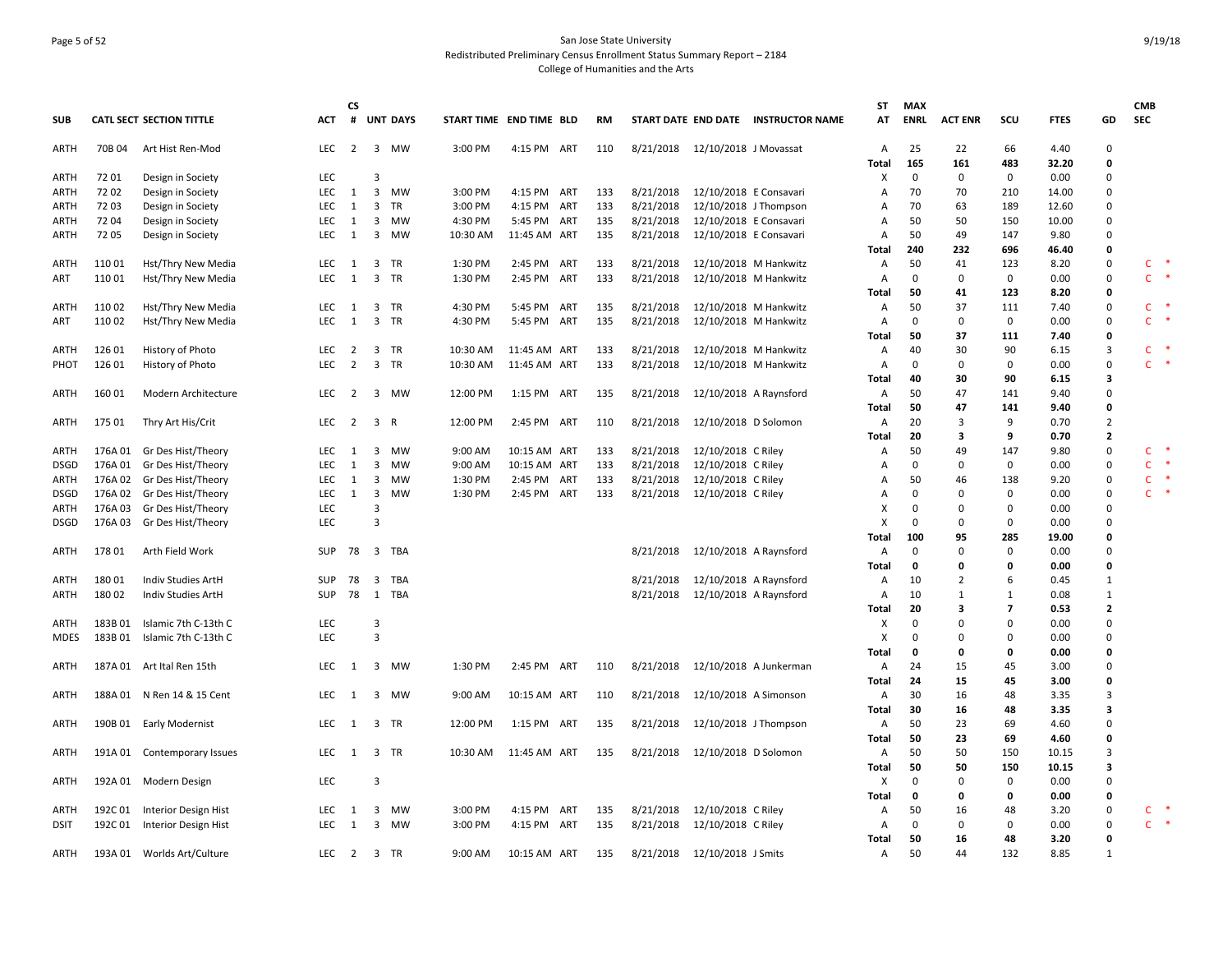## Page 6 of 52 San Jose State University Redistributed Preliminary Census Enrollment Status Summary Report – 2184 College of Humanities and the Arts

|            |         |                                 |            | <b>CS</b>      |                         |                 |                         |              |      |           |           |                              |                                     | <b>ST</b>         | <b>MAX</b>  |                |      |              |                | <b>CMB</b>                          |
|------------|---------|---------------------------------|------------|----------------|-------------------------|-----------------|-------------------------|--------------|------|-----------|-----------|------------------------------|-------------------------------------|-------------------|-------------|----------------|------|--------------|----------------|-------------------------------------|
| <b>SUB</b> |         | <b>CATL SECT SECTION TITTLE</b> | <b>ACT</b> | #              |                         | <b>UNT DAYS</b> | START TIME END TIME BLD |              |      | <b>RM</b> |           |                              | START DATE END DATE INSTRUCTOR NAME | AT                | <b>ENRL</b> | <b>ACT ENR</b> | scu  | <b>FTES</b>  | GD             | <b>SEC</b>                          |
| ARTH       |         | 193A 02 Worlds Art/Culture      | LEC.       | $\overline{2}$ |                         | 3 TR            | 3:00 PM                 | 4:15 PM ART  |      | 135       |           | 8/21/2018 12/10/2018 J Smits |                                     | $\mathsf{A}$      | 40          | 32             | 96   | 6.40         | $\mathbf 0$    |                                     |
|            |         |                                 |            |                |                         |                 |                         |              |      |           |           |                              |                                     | Total             | 90          | 76             | 228  | 15.25        | 1              |                                     |
| ARTH       | 193B 01 | East West in Art                | <b>LEC</b> | 1              | 3                       | MW              | 9:00 AM                 | 10:15 AM ART |      | 135       | 8/21/2018 | 12/10/2018 J Movassat        |                                     | Α                 | 50          | 28             | 84   | 5.60         | 0              | C                                   |
| ASIA       | 193B01  | East West in Art                | LEC.       | 1              | $\overline{3}$          | <b>MW</b>       | 9:00 AM                 | 10:15 AM ART |      | 135       | 8/21/2018 | 12/10/2018 J Movassat        |                                     | Α                 | $\Omega$    | $\Omega$       | 0    | 0.00         | 0              | $\mathsf{C}^{\mathsf{C}}$<br>$\ast$ |
|            |         |                                 |            |                |                         |                 |                         |              |      |           |           |                              |                                     | Total             | 50          | 28             | 84   | 5.60         | 0              |                                     |
| ARTH       | 196 01  | German Art                      | LEC        |                | $\overline{3}$          |                 |                         |              |      |           |           |                              |                                     | Χ                 | $\Omega$    | 0              | 0    | 0.00         | $\mathbf 0$    |                                     |
|            |         |                                 |            |                |                         |                 |                         |              |      |           |           |                              |                                     | Total             | 0           | $\Omega$       | 0    | 0.00         | 0              |                                     |
| ARTH       | 27701   | Sem Historiography              | <b>SEM</b> | -5             | 3 R                     |                 | 12:00 PM                | 2:45 PM ART  |      | 110       | 8/21/2018 | 12/10/2018 D Solomon         |                                     | Α                 | 15          | 6              | 18   | 1.35         | 3              |                                     |
|            |         |                                 |            |                |                         |                 |                         |              |      |           |           |                              |                                     | Total             | 15          | 6              | 18   | 1.35         | 3              |                                     |
| ARTH       | 291 01  | Grad Prob Art Hist              | SEM        | 78             |                         | 3 TBA           |                         |              |      |           | 8/21/2018 | 12/10/2018 A Raynsford       |                                     | Α                 | 5           | $\overline{2}$ | 6    | 0.50         | $\overline{2}$ |                                     |
|            |         |                                 |            |                |                         |                 |                         |              |      |           |           |                              |                                     | <b>Total</b>      | 5           | $\overline{2}$ | 6    | 0.50         | $\overline{2}$ |                                     |
| PHOT       | 40 01   | Beg Photography                 | ACT        | 13             | 3                       | <b>MW</b>       | 12:00 PM                | 2:50 PM DH   |      | 410       | 8/21/2018 | 12/10/2018 V Heilweil        |                                     | A                 | 24          | 24             | 72   | 4.80         | 0              |                                     |
| PHOT       | 40 02   | Beg Photography                 | ACT        | 13             | 3                       | MW              | 3:00 PM                 | 5:50 PM IS   |      | 219C      | 8/21/2018 |                              | 12/10/2018 M Hershenow              | Α                 | 24          | 23             | 69   | 4.60         | 0              |                                     |
| PHOT       | 40 03   | Beg Photography                 | <b>ACT</b> | 13             | $\overline{3}$          | <b>MW</b>       | 6:00 PM                 | 8:50 PM IS   |      | 219       | 8/21/2018 | 12/10/2018 V Mendoza         |                                     | Α                 | 24          | 24             | 72   | 4.85         | 1              |                                     |
| PHOT       | 40 04   | Beg Photography                 | <b>ACT</b> | 13             | $\overline{\mathbf{3}}$ | TR              | 8:00 AM                 | 10:50 AM DH  |      | 410       | 8/21/2018 | 12/10/2018 E Cetto           |                                     | Α                 | 24          | 23             | 69   | 4.60         | $\mathbf 0$    |                                     |
| РНОТ       | 40 05   | Beg Photography                 | ACT        | 13             | $\overline{\mathbf{3}}$ | TR              | 12:00 PM                | 2:50 PM      | DH   | 410       | 8/21/2018 | 12/10/2018 A Rios            |                                     | Α                 | 24          | 24             | 72   | 4.80         | 0              |                                     |
| PHOT       | 40 06   | Beg Photography                 | ACT        | 13             | $\overline{3}$          | <b>TR</b>       | 3:00 PM                 | 5:50 PM      | - IS | 219C      | 8/21/2018 | 12/10/2018 B Danh            |                                     | A                 | 24          | 24             | 72   | 4.80         | $\mathbf 0$    |                                     |
| PHOT       | 40 07   | Beg Photography                 | ACT        | 13             | 3 F                     |                 | 9:30 AM                 | 3:30 PM DH   |      | 410       | 8/21/2018 | 12/10/2018 J Fung            |                                     | Α                 | 24          | 17             | 51   | 3.40         | $\mathbf 0$    |                                     |
|            |         |                                 |            |                |                         |                 |                         |              |      |           |           |                              |                                     | Total             | 168         | 159            | 477  | 31.85        | 1              |                                     |
| PHOT       | 11001   | Black & White Photo             | <b>ACT</b> | 13             |                         | 3 MW            | 12:00 PM                | 2:50 PM DH   |      | 406       | 8/21/2018 | 12/10/2018 D Herrera         |                                     | Α                 | 24          | 22             | 66   | 4.40         | $\Omega$       |                                     |
|            |         |                                 |            |                |                         |                 |                         |              |      |           |           |                              |                                     | Total             | 24          | 22             | 66   | 4.40         | $\mathbf 0$    |                                     |
| PHOT       | 110 02  | Black & White Photo             | ACT        | 13             | 3 TR                    |                 | 12:00 PM                | 2:50 PM DH   |      | 406       | 8/21/2018 | 12/10/2018 L Norton          |                                     | Α                 | 24          | 24             | 72   | 4.80         | 0              |                                     |
|            |         |                                 |            |                |                         |                 |                         |              |      |           |           |                              |                                     | Total             | 24          | 24             | 72   | 4.80         | $\mathbf 0$    |                                     |
| PHOT       | 112 01  | <b>Color Photo</b>              | ACT        | 13             |                         | 3 MW            | 6:00 PM                 | 8:50 PM DH   |      | 410       | 8/21/2018 | 12/10/2018 Y Williams        |                                     | A                 | 24          | 25             | 75   | 5.00         | $\mathbf 0$    |                                     |
|            |         |                                 |            |                |                         |                 |                         |              |      |           |           |                              |                                     |                   | 24          | 25             | 75   | 5.00         | $\mathbf 0$    |                                     |
|            |         |                                 |            |                |                         |                 |                         |              |      |           |           |                              |                                     | Total             | 21          |                | 24   |              | 0              |                                     |
| PHOT       | 114 01  | Adv Blk/Wht Photo               | ACT        | - 13           |                         | 3 MW            | 8:00 AM                 | 10:50 AM DH  |      | 406       | 8/21/2018 | 12/10/2018 D Herrera         |                                     | Α<br><b>Total</b> | 21          | 8<br>8         |      | 1.60<br>1.60 | 0              |                                     |
|            |         |                                 |            |                |                         |                 |                         |              |      |           |           |                              |                                     |                   |             |                | 24   |              |                |                                     |
| PHOT       | 115 01  | Int Digital Imaging             | ACT        | 13             | 3                       | MW              | 12:00 PM                | 2:50 PM IS   |      | 219       | 8/21/2018 | 12/10/2018 V Mendoza         |                                     | A                 | 24          | 24             | 72   | 4.80         | 0              |                                     |
| PHOT       | 115 02  | Int Digital Imaging             | <b>ACT</b> | 13             |                         | 3 MW            | 3:00 PM                 | 5:50 PM IS   |      | 219       | 8/21/2018 | 12/10/2018 V Mendoza         |                                     | A                 | 24          | 23             | 69   | 4.60         | $\mathbf 0$    |                                     |
|            |         |                                 |            |                |                         |                 |                         |              |      |           |           |                              |                                     | <b>Total</b>      | 48          | 47             | 141  | 9.40         | 0              |                                     |
| PHOT       | 116 01  | Cont Issues Photog              | SEM        | $\overline{4}$ | 3 <sub>T</sub>          |                 | 12:00 PM                | 2:50 PM IS   |      | 219C      | 8/21/2018 | 12/10/2018 E Cetto           |                                     | A                 | 24          | 17             | 51   | 3.40         | 0              |                                     |
|            |         |                                 |            |                |                         |                 |                         |              |      |           |           |                              |                                     | Total             | 24          | 17             | 51   | 3.40         | 0              |                                     |
| PHOT       | 120 01  | Image and Idea                  | ACT        | 13             | $\overline{3}$          | <b>TR</b>       | 12:00 PM                | 2:50 PM IS   |      | 219       | 8/21/2018 | 12/10/2018 R Lasser          |                                     | Α                 | 24          | 22             | 66   | 4.40         | $\mathbf 0$    |                                     |
| PHOT       | 120 02  | Image and Idea                  | ACT        | 13             | $\overline{\mathbf{3}}$ | TR              | 3:00 PM                 | 5:50 PM IS   |      | 219       | 8/21/2018 | 12/10/2018 R Lasser          |                                     | Α                 | 24          | 24             | 72   | 4.80         | 0              |                                     |
|            |         |                                 |            |                |                         |                 |                         |              |      |           |           |                              |                                     | Total             | 48          | 46             | 138  | 9.20         | 0              |                                     |
| PHOT       | 121 01  | Intro to Studio Light           | <b>ACT</b> | 13             | $\overline{3}$          | <b>MW</b>       | 12:00 PM                | 2:50 PM      | DH   | 407       | 8/21/2018 | 12/10/2018 Y Williams        |                                     | A                 | 18          | 18             | 54   | 3.60         | $\mathbf 0$    |                                     |
| PHOT       | 121 02  | Intro to Studio Light           | <b>ACT</b> | 13             | $\overline{\mathbf{3}}$ | MW              | 3:00 PM                 | 5:50 PM      | DH   | 407       | 8/21/2018 | 12/10/2018 Y Williams        |                                     | A                 | 18          | 18             | 54   | 3.60         | 0              |                                     |
| PHOT       | 121 03  | Intro to Studio Light           | ACT        | 13             |                         | 3 TR            | 12:00 PM                | 2:50 PM DH   |      | 407       | 8/21/2018 | 12/10/2018 S Frank           |                                     | A                 | 18          | 18             | 54   | 3.60         | 0              |                                     |
|            |         |                                 |            |                |                         |                 |                         |              |      |           |           |                              |                                     | <b>Total</b>      | 54          | 54             | 162  | 10.80        | $\mathbf{0}$   |                                     |
| PHOT       | 122 01  | Adv Studio Lighting             | ACT        | 13             |                         | 3 TR            | 3:00 PM                 | 5:50 PM DH   |      | 407       | 8/21/2018 | 12/10/2018 S Frank           |                                     | A                 | 18          | 19             | 57   | 3.80         | $\mathbf 0$    |                                     |
|            |         |                                 |            |                |                         |                 |                         |              |      |           |           |                              |                                     | Total             | 18          | 19             | 57   | 3.80         | 0              |                                     |
| PHOT       | 123 01  | Photo Illustration              | ACT        | 13             |                         | 3 TR            | 8:00 AM                 | 10:50 AM DH  |      | 407       | 8/21/2018 | 12/10/2018 S Frank           |                                     | A                 | 18          | 21             | 63   | 4.20         | $\mathbf 0$    |                                     |
|            |         |                                 |            |                |                         |                 |                         |              |      |           |           |                              |                                     | <b>Total</b>      | 18          | 21             | 63   | 4.20         | 0              |                                     |
| PHOT       | 18001   | Indiv St Photo                  | <b>SUP</b> | 78             | 3                       | TBA             |                         |              |      |           | 8/21/2018 | 12/10/2018 A Raynsford       |                                     | Α                 | 36          | 3              | 9    | 0.60         | 0              |                                     |
| PHOT       | 18002   | Indiv St Photo                  | <b>SUP</b> | 78             | $\overline{\mathbf{3}}$ | TBA             |                         |              |      |           | 8/21/2018 | 12/10/2018 A Raynsford       |                                     | Α                 | 36          | 0              | 0    | 0.00         | 0              |                                     |
|            |         |                                 |            |                |                         |                 |                         |              |      |           |           |                              |                                     | <b>Total</b>      | 72          | 3              | 9    | 0.60         | 0              |                                     |
| PHOT       | 19701   | Sr Project Photography          | SEM        | -5             | $\overline{3}$          | TR              | 6:00 PM                 | 8:50 PM IS   |      | 219C      | 8/21/2018 | 12/10/2018 B Danh            |                                     | A                 | 24          | 14             | 42   | 2.80         | $\mathbf 0$    |                                     |
|            |         |                                 |            |                |                         |                 |                         |              |      |           |           |                              |                                     | Total             | 24          | 14             | 42   | 2.80         | $\mathbf 0$    |                                     |
|            |         |                                 |            |                |                         |                 |                         |              |      |           |           |                              | Art and Art History Total           |                   | 4107        | 3173           | 9379 | 631.28       | 121            |                                     |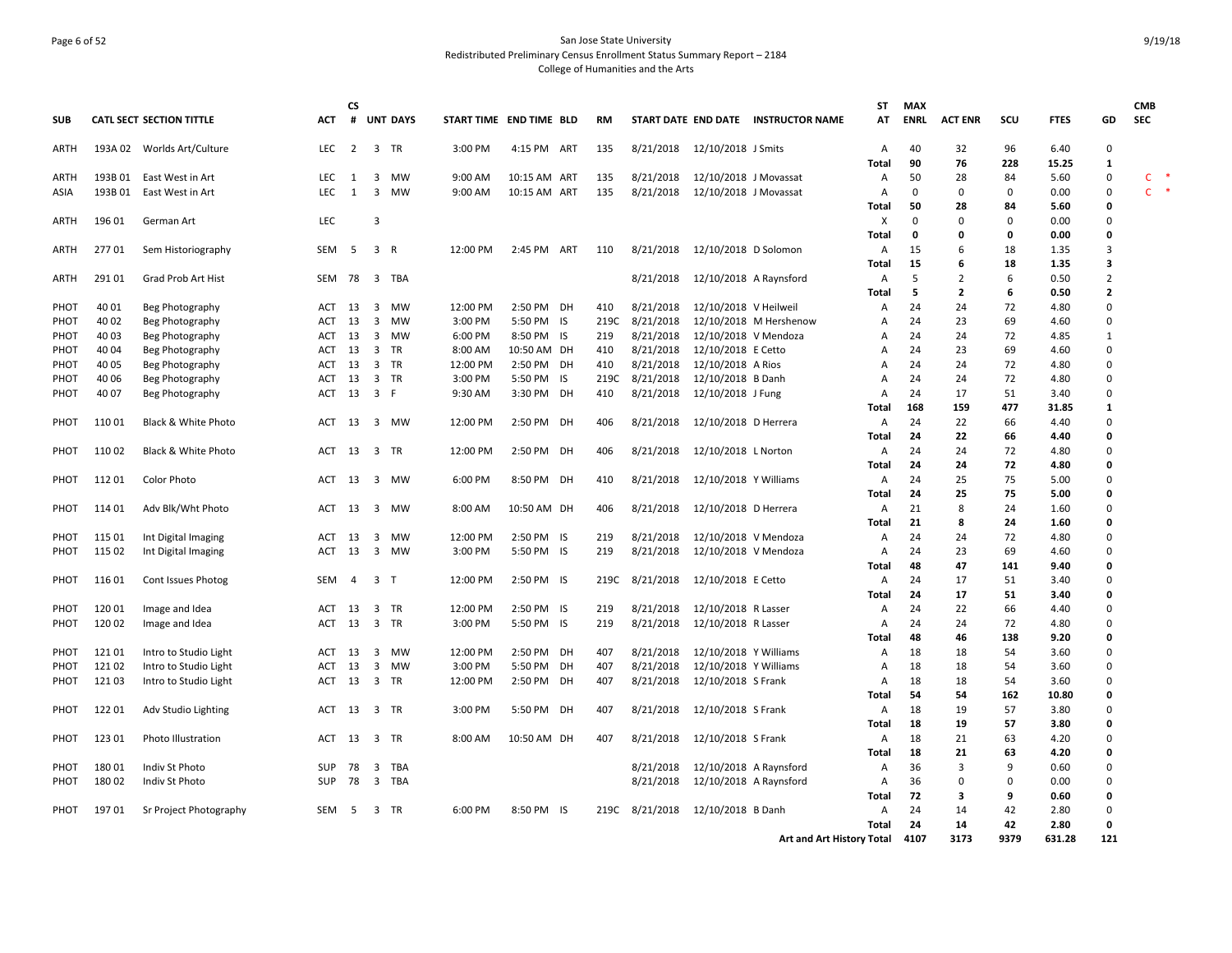## Page 7 of 52 San Jose State University Redistributed Preliminary Census Enrollment Status Summary Report – 2184 College of Humanities and the Arts

|            |         |                                 |                   | <b>CS</b>                        |                                  |                 |                         |                        |     |            |           |                       |                                     | ST           | <b>MAX</b>  |                |             |               |             | <b>CMB</b> |
|------------|---------|---------------------------------|-------------------|----------------------------------|----------------------------------|-----------------|-------------------------|------------------------|-----|------------|-----------|-----------------------|-------------------------------------|--------------|-------------|----------------|-------------|---------------|-------------|------------|
| <b>SUB</b> |         | <b>CATL SECT SECTION TITTLE</b> | <b>ACT</b>        | #                                |                                  | <b>UNT DAYS</b> | START TIME END TIME BLD |                        |     | RM         |           |                       | START DATE END DATE INSTRUCTOR NAME | AT           | <b>ENRL</b> | <b>ACT ENR</b> | scu         | <b>FTES</b>   | GD          | <b>SEC</b> |
|            |         |                                 |                   |                                  |                                  |                 |                         |                        |     |            |           |                       |                                     |              |             |                |             |               |             |            |
| Design     |         |                                 |                   |                                  |                                  |                 |                         |                        |     |            |           |                       |                                     |              |             |                |             |               |             |            |
| ANI        | 1201    | Light & Optics                  | ACT               | 7                                | $\overline{3}$                   | MW              | 8:00 AM                 | 10:50 AM ART           |     | 243        | 8/21/2018 | 12/10/2018 J Clapp    |                                     | A            | 25          | 28             | 84          | 5.60          | 0           |            |
| ANI        | 1202    | Light & Optics                  | <b>ACT</b>        | $\overline{7}$                   | $\overline{3}$                   | TR              | 8:00 AM                 | 10:50 AM ART           |     | 243        | 8/21/2018 | 12/10/2018 J Clapp    |                                     | A            | 25          | 20             | 60          | 4.00          | 0           |            |
| ANI        | 1203    | Light & Optics                  | <b>ACT</b>        | 7                                | 3                                | TR              | 6:00 PM                 | 8:50 PM                | ART | 206        | 8/21/2018 | 12/10/2018   Poslitur |                                     | A            | 25          | 12             | 36          | 2.40          | 0           |            |
| ANI        | 12 04   | Light & Optics                  | ACT               | $\overline{7}$                   | $\mathbf{3}$                     | MW              | 12:00 PM                | 2:50 PM ART            |     | 206        | 8/21/2018 | 12/10/2018 C Chun     |                                     | A            | 25          | 24             | 72          | 4.80          | 0           |            |
| ANI        | 12 05   | Light & Optics                  | <b>ACT</b>        |                                  | $\overline{3}$                   |                 |                         |                        |     |            |           |                       |                                     | x            | 0           | 0              | 0           | 0.00          | 0           |            |
| ANI        | 12 06   | Light & Optics                  | <b>ACT</b>        | $\overline{7}$                   | 3 TR                             |                 | 12:00 PM                | 2:50 PM ART            |     | 243        | 8/21/2018 | 12/10/2018   Poslitur |                                     | Α            | 25          | 17             | 51          | 3.40          | 0           |            |
|            |         |                                 |                   |                                  |                                  |                 |                         |                        |     |            |           |                       |                                     | <b>Total</b> | 125         | 101            | 303         | 20.20         | 0           |            |
| ANI        | 24 01   | Illus Fundamentals              | <b>ACT</b>        | 7                                | 3                                | TR              | 12:00 PM                | 2:50 PM                | ART | 314        | 8/21/2018 | 12/10/2018 A Wu       |                                     | A            | 25          | 25             | 75          | 5.00          | 0           |            |
| ANI        | 24 02   | Illus Fundamentals              | <b>ACT</b>        | $\overline{7}$                   | 3                                | TR              | 3:00 PM                 | 5:50 PM ART            |     | 314        | 8/21/2018 | 12/10/2018 A Wu       |                                     | A            | 25          | 25             | 75          | 5.00          | 0           |            |
| ANI        | 24 03   | Illus Fundamentals              | <b>ACT</b>        |                                  | $\overline{3}$                   |                 |                         |                        |     |            |           |                       |                                     | x            | 0           | 0              | 0           | 0.00          | 0           |            |
| ANI        | 24 04   | Illus Fundamentals              | <b>ACT</b>        | 7                                | 3                                | MW              | 8:00 AM                 | 10:50 AM ART           |     | 314        | 8/21/2018 | 12/10/2018 L Hill     |                                     | A            | 25          | 18             | 54          | 3.60          | 0           |            |
| ANI        | 24 05   | Illus Fundamentals              | ACT               | $\overline{7}$                   | $\mathbf{3}$                     | <b>TR</b>       | 8:00 AM                 | 10:50 AM ART           |     | 314        | 8/21/2018 | 12/10/2018 A Wu       |                                     | A            | 25          | 20             | 60          | 4.00          | 0           |            |
| ANI        | 24 06   | Illus Fundamentals              | <b>ACT</b>        |                                  | $\overline{3}$                   |                 |                         |                        |     |            |           |                       |                                     | x            | 0           | $\mathbf 0$    | $\mathbf 0$ | 0.00          | 0           |            |
|            |         |                                 |                   |                                  |                                  |                 |                         |                        |     |            |           |                       |                                     | Total        | 100         | 88             | 264         | 17.60         | 0           |            |
| ANI        | 28 01   | <b>ANI Fundamentals</b>         | <b>ACT</b>        | 7                                |                                  | 3 MW            | 8:00 AM                 | 10:50 AM ART           |     | 218        | 8/21/2018 | 12/10/2018 B Moore    |                                     | A            | 25          | 29             | 87          | 5.80          | 0           |            |
| ANI        | 28 02   | <b>ANI Fundamentals</b>         | <b>ACT</b>        | 7                                | 3                                | <b>MW</b>       | 12:00 PM                | 2:50 PM                | ART | 218        | 8/21/2018 | 12/10/2018 B Moore    |                                     | A            | 25          | 29             | 87          | 5.80          | $\mathbf 0$ |            |
| ANI        | 28 03   | <b>ANI Fundamentals</b>         | ACT               | $\overline{7}$                   | $\mathbf{3}$                     | TR              | 12:00 PM                | 2:50 PM ART            |     | 218        | 8/21/2018 | 12/10/2018 J Jackson  |                                     | Α            | 25          | 25             | 75          | 5.00          | 0           |            |
| ANI        | 28 04   | <b>ANI Fundamentals</b>         | ACT               |                                  | $\overline{3}$                   |                 |                         |                        |     |            |           |                       |                                     | x            | 0           | 0              | 0           | 0.00          | 0           |            |
|            |         |                                 |                   |                                  |                                  |                 |                         |                        |     |            |           |                       |                                     | Total        | 75          | 83             | 249         | 16.60         | 0           |            |
| ANI        | 50 01   | <b>Visual Principles</b>        | <b>ACT</b>        | 7                                |                                  | 3 MW            | 12:00 PM                | 2:50 PM                | ART | 243        | 8/21/2018 | 12/10/2018 E Briggs   |                                     | A            | 25          | 25             | 75          | 5.00          | 0           |            |
| ANI        | 50 02   | <b>Visual Principles</b>        | <b>ACT</b>        | $\overline{7}$                   | 3                                | MW              | 3:00 PM                 | 5:50 PM                | ART | 243        | 8/21/2018 | 12/10/2018 E Briggs   |                                     | Α            | 25          | 25             | 75          | 5.00          | 0           |            |
| ANI        | 50 03   | <b>Visual Principles</b>        | ACT               | $\overline{7}$                   | $\overline{3}$                   | MW              | 6:00 PM                 | 8:50 PM ART            |     | 203        | 8/21/2018 | 12/10/2018 L Hill     |                                     | A            | 25          | 23             | 69          | 4.60          | 0           |            |
| ANI        | 50 04   | <b>Visual Principles</b>        | ACT               | $\overline{7}$                   | 3                                | MW              | 3:00 PM                 | 5:50 PM                | ART | 203        | 8/21/2018 | 12/10/2018 L Hill     |                                     | A            | 25          | 25             | 75          | 5.00          | 0           |            |
| ANI        | 50 05   | <b>Visual Principles</b>        | ACT               | $\overline{7}$                   | 3 TR                             |                 | 3:00 PM                 | 5:50 PM ART            |     | 243        | 8/21/2018 | 12/10/2018 T Austin   |                                     | Α            | 25          | 27             | 81          | 5.40          | 0           |            |
|            |         |                                 |                   |                                  |                                  |                 |                         |                        |     |            |           |                       |                                     | <b>Total</b> | 125         | 125            | 375         | 25.00         | 0           |            |
| ANI        | 51A 01  | Intro 3D Modeling               | <b>ACT</b>        | $\overline{7}$                   | 3                                | MW              | 8:00 AM                 | 10:50 AM ART           |     | 222        | 8/21/2018 | 12/10/2018 D Gustlin  |                                     | A            | 20          | 18             | 54          | 3.60          | 0           |            |
| ANI        | 51A02   | Intro 3D Modeling               | ACT               | $\overline{7}$                   |                                  | 3 TR            | 8:00 AM                 | 10:50 AM ART           |     | 222        | 8/21/2018 | 12/10/2018 T Austin   |                                     | Α            | 20          | 14             | 42          | 2.80          | 0           |            |
|            |         |                                 |                   |                                  |                                  |                 |                         |                        |     |            |           |                       |                                     | Total        | 40          | 32             | 96          | 6.40          | 0           |            |
| ANI        | 51B01   | Intro 3D Animation              | ACT               | $\overline{7}$                   | 3                                | MW              | 8:00 AM                 | 10:50 AM ART           |     | 224        | 8/21/2018 | 12/10/2018 R Coelho   |                                     | A            | 20          | 16             | 48          | 3.20          | 0           |            |
| ANI        | 51B02   | Intro 3D Animation              | <b>ACT</b>        | $\overline{7}$                   | $\overline{3}$                   | MW              | 12:00 PM                | 2:50 PM                | ART | 224        | 8/21/2018 | 12/10/2018 M Meeker   |                                     | Α            | 20<br>40    | 21<br>37       | 63          | 4.20          | 0           |            |
|            |         |                                 |                   |                                  |                                  |                 |                         |                        |     |            |           |                       |                                     | Total        |             |                | 111         | 7.40          | 0<br>0      |            |
| ANI        | 112B01  | Drawing for ANI                 | ACT<br><b>ACT</b> | $\overline{7}$<br>$\overline{7}$ | $\overline{3}$<br>$\overline{3}$ | - F<br>-F       | 8:30 AM                 | 2:10 PM ART<br>8:00 PM | ART | 314<br>314 | 8/21/2018 |                       | 12/10/2018 S Borenstein             | Α            | 25<br>25    | 35             | 105<br>69   | 7.00          | 0           |            |
| ANI        | 112B02  | Drawing for ANI                 |                   |                                  |                                  |                 | 2:20 PM                 |                        |     |            | 8/21/2018 |                       | 12/10/2018 S Borenstein             | Α<br>Total   | 50          | 23<br>58       | 174         | 4.60<br>11.60 | 0           |            |
| ANI        | 113A 01 | Inter. Al                       | <b>ACT</b>        | 7                                | 3                                | TR              | 3:00 PM                 | 5:50 PM                | ART | 206        | 8/21/2018 | 12/10/2018   Poslitur |                                     | Α            | 25          | 20             | 60          | 4.00          | 0           |            |
| ANI        | 113A 02 | Inter. Al                       | <b>ACT</b>        | $\overline{7}$                   | 3                                | MW              | 3:00 PM                 | 5:50 PM                | ART | 206        | 8/21/2018 | 12/10/2018 C Chun     |                                     | Α            | 25          | 23             | 69          | 4.60          | 0           |            |
| ANI        |         | 113A 03 Inter. AI               | ACT               | $\overline{7}$                   |                                  | 3 MW            | 6:00 PM                 | 8:50 PM ART            |     | 206        | 8/21/2018 |                       | 12/10/2018 N Hernandez              | A            | 25          | 18             | 54          | 3.60          | 0           |            |
|            |         |                                 |                   |                                  |                                  |                 |                         |                        |     |            |           |                       |                                     | <b>Total</b> | 75          | 61             | 183         | 12.20         | 0           |            |
| ANI        | 113B01  | Inter Project                   | ACT               | $\overline{7}$                   | 3 TR                             |                 | 8:00 AM                 | 10:50 AM ART           |     | 206        | 8/21/2018 | 12/10/2018 O Aurelio  |                                     | A            | 25          | 14             | 42          | 2.80          | 0           |            |
| ANI        | 113B 02 | Inter Project                   | <b>ACT</b>        | $\overline{7}$                   | 3 TR                             |                 | 12:00 PM                | 2:50 PM                | ART | 206        | 8/21/2018 | 12/10/2018 O Aurelio  |                                     | Α            | 25          | 22             | 66          | 4.40          | 0           |            |
|            |         |                                 |                   |                                  |                                  |                 |                         |                        |     |            |           |                       |                                     | Total        | 50          | 36             | 108         | 7.20          | 0           |            |
| ANI        | 114 01  | Animation                       | ACT               | $\overline{7}$                   | 3 TR                             |                 | 3:00 PM                 | 5:50 PM ART            |     | 218        | 8/21/2018 | 12/10/2018 J Jackson  |                                     | Α            | 25          | 20             | 60          | 4.00          | 0           |            |
| ANI        | 114 02  | Animation                       | <b>ACT</b>        |                                  | $\overline{3}$                   |                 |                         |                        |     |            |           |                       |                                     | x            | 0           | 0              | $\Omega$    | 0.00          | 0           |            |
|            |         |                                 |                   |                                  |                                  |                 |                         |                        |     |            |           |                       |                                     | Total        | 25          | 20             | 60          | 4.00          | 0           |            |
| ANI        | 115 01  | <b>Inter Animation</b>          | ACT               | 7                                | 3                                | MW              | 3:00 PM                 | 5:50 PM ART            |     | 218        | 8/21/2018 | 12/10/2018 D Chai     |                                     | Α            | 25          | 18             | 54          | 3.60          | 0           |            |
| ANI        | 115 02  | <b>Inter Animation</b>          | <b>ACT</b>        | 7                                | $\mathbf{3}$                     | <b>TR</b>       | 8:00 AM                 | 10:50 AM ART           |     | 218        | 8/21/2018 | 12/10/2018 D Chai     |                                     | Α            | 25          | 18             | 54          | 3.60          | 0           |            |
|            |         |                                 |                   |                                  |                                  |                 |                         |                        |     |            |           |                       |                                     | Total        | 50          | 36             | 108         | 7.20          | 0           |            |
| ANI        | 116 01  | Conceptual Illus                | ACT               | $\overline{7}$                   | 3 TR                             |                 | 6:00 PM                 | 8:50 PM                | ART | 243        | 8/21/2018 | 12/10/2018 R Storey   |                                     | Α            | 25          | 15             | 45          | 3.00          | $\Omega$    |            |
|            |         |                                 |                   |                                  |                                  |                 |                         |                        |     |            |           |                       |                                     |              |             |                |             |               |             |            |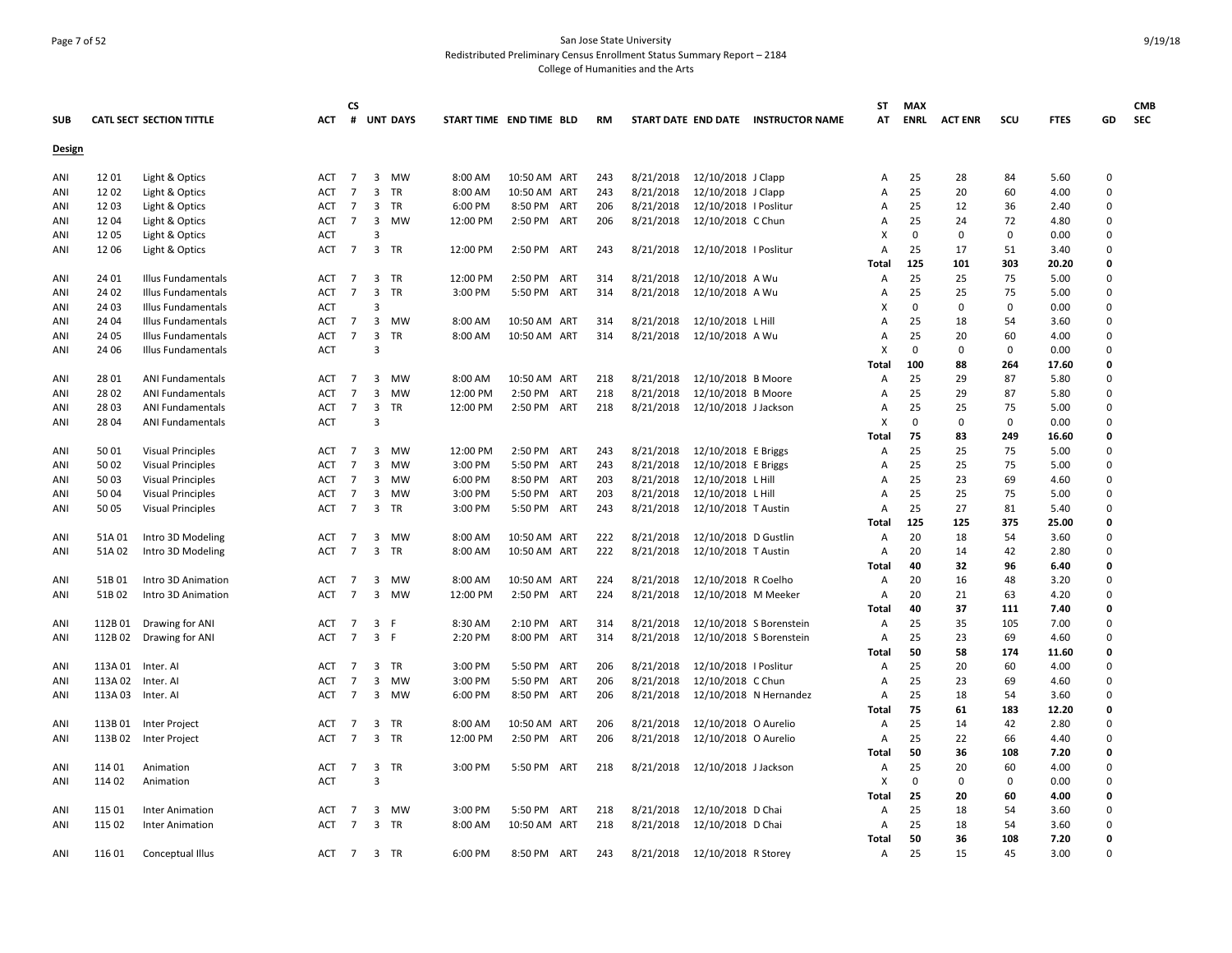## Page 8 of 52 San Jose State University Redistributed Preliminary Census Enrollment Status Summary Report – 2184 College of Humanities and the Arts

|             |         |                                 |            | <b>CS</b>      |                |                 |                         |              |     |           |           |                               |                                     | ST             | <b>MAX</b>  |                |             |              |              | <b>CMB</b> |
|-------------|---------|---------------------------------|------------|----------------|----------------|-----------------|-------------------------|--------------|-----|-----------|-----------|-------------------------------|-------------------------------------|----------------|-------------|----------------|-------------|--------------|--------------|------------|
| <b>SUB</b>  |         | <b>CATL SECT SECTION TITTLE</b> | <b>ACT</b> | #              |                | <b>UNT DAYS</b> | START TIME END TIME BLD |              |     | <b>RM</b> |           |                               | START DATE END DATE INSTRUCTOR NAME | AT             | <b>ENRL</b> | <b>ACT ENR</b> | scu         | <b>FTES</b>  | GD           | <b>SEC</b> |
|             |         |                                 |            |                |                |                 |                         |              |     |           |           |                               |                                     | Total          | 25          | 15             | 45          | 3.00         | $\mathbf{0}$ |            |
| ANI         | 117A 01 | Adv Illustration                | LAB        |                | $\overline{3}$ |                 |                         |              |     |           |           |                               |                                     | X              | $\mathbf 0$ | 0              | 0           | 0.00         | 0            |            |
| ANI         |         | 117A 02 Adv Illustration        | LAB        | $\overline{7}$ | 3 TR           |                 | 3:00 PM                 | 5:50 PM ART  |     | 222       | 8/21/2018 | 12/10/2018 T Esmeralda        |                                     | A              | 20          | 23             | 69          | 4.60         | 0            |            |
|             |         |                                 |            |                |                |                 |                         |              |     |           |           |                               |                                     | Total          | 20          | 23             | 69          | 4.60         | 0            |            |
| ANI         |         | 117B 01 Visual Development      | LAB        | 15             | 3 TR           |                 | 12:00 PM                | 2:50 PM ART  |     | 222       | 8/21/2018 | 12/10/2018 T Esmeralda        |                                     | Α              | 20          | 14             | 42          | 2.80         | 0            |            |
|             |         |                                 |            |                |                |                 |                         |              |     |           |           |                               |                                     | Total          | 20          | 14             | 42          | 2.80         | o            |            |
| ANI         | 118 01  | <b>Adv Animation</b>            | ACT        | 7              | 3 TR           |                 | 12:00 PM                | 2:50 PM      | ART | 224       | 8/21/2018 | 12/10/2018 D Yee              |                                     | Α              | 20          | 12             | 36          | 2.40         | 0            |            |
|             |         |                                 |            |                |                |                 |                         |              |     |           |           |                               |                                     | <b>Total</b>   | 20          | 12             | 36          | 2.40         | 0            |            |
| ANI         | 118B 01 | Applied Adv Anim                | <b>ACT</b> | 7              |                | 3 MW            | 3:00 PM                 | 5:50 PM      | ART | 222       | 8/21/2018 | 12/10/2018 B Moore            |                                     | Α              | 20          | 14             | 42          | 2.80         | 0            |            |
|             |         |                                 |            |                |                |                 |                         |              |     |           |           |                               |                                     | Total          | 20          | 14             | 42          | 2.80         | 0            |            |
| ANI         |         | 128A 01 Digital Animation I     | ACT        | $\overline{7}$ |                | 3 MW            | 3:00 PM                 | 5:50 PM ART  |     | 224       | 8/21/2018 | 12/10/2018 M Meeker           |                                     | Α              | 20          | 16             | 48          | 3.20         | 0            |            |
|             |         |                                 |            |                |                |                 |                         |              |     |           |           |                               |                                     | Total          | 20          | 16             | 48          | 3.20         | 0            |            |
| ANI         | 128B 01 | <b>Digital Animation II</b>     | ACT        | $\overline{7}$ | 3 TR           |                 | 8:00 AM                 | 10:50 AM ART |     | 224       | 8/21/2018 | 12/10/2018 R Coelho           |                                     | Α              | 20          | 25             | 75          | 5.00         | 0            |            |
|             |         |                                 |            |                |                |                 |                         |              |     |           |           |                               |                                     | <b>Total</b>   | 20          | 25             | 75          | 5.00         | 0<br>0       |            |
| ANI         |         | 130A 01 Digital Modeling I      | <b>ACT</b> | 7              | 3              | MW              | 12:00 PM                | 2:50 PM ART  |     | 222       | 8/21/2018 | 12/10/2018 D Gustlin          |                                     | Α              | 20<br>20    | 20<br>20       | 60<br>60    | 4.00         | 0            |            |
|             |         |                                 | <b>SUP</b> |                |                | 3 TBA           |                         |              |     |           | 8/21/2018 | 12/10/2018 D Chai             |                                     | Total          | 35          | $\mathbf 0$    | $\mathbf 0$ | 4.00<br>0.00 | 0            |            |
| ANI         | 179 01  | Spec Topics A/I                 |            | -36            |                |                 |                         |              |     |           |           |                               |                                     | Α              | 35          | 0              | 0           | 0.00         | 0            |            |
| ANI         | 18001   | <b>Indiv Studies</b>            | <b>SUP</b> | 78             |                | 3 TBA           |                         |              |     |           | 8/21/2018 | 12/10/2018 D Chai             |                                     | Total<br>A     | 35          | 15             | 45          | 3.00         | 0            |            |
|             |         |                                 |            |                |                |                 |                         |              |     |           |           |                               |                                     | Total          | 35          | 15             | 45          | 3.00         | 0            |            |
| ANI         | 198 01  | Senior Seminar ANI              | ACT        | $\overline{7}$ | 3 F            |                 | 8:30 AM                 | 2:10 PM ART  |     | 218       | 8/21/2018 | 12/10/2018 J Clapp            |                                     | Α              | 25          | 19             | 57          | 3.80         | $\Omega$     |            |
| ANI         | 198 02  | Senior Seminar ANI              | ACT        | 7              | 3              | - F             | 8:30 AM                 | 2:10 PM      | ART | 222       | 8/21/2018 | 12/10/2018 T Austin           |                                     | A              | 20          | 17             | 51          | 3.40         | 0            |            |
| ANI         | 198 03  | Senior Seminar ANI              | <b>ACT</b> | $\overline{7}$ | 3 F            |                 | 8:30 AM                 | 2:10 PM ART  |     | 224       | 8/21/2018 | 12/10/2018 R Coelho           |                                     | A              | 20          | 14             | 42          | 2.80         | 0            |            |
| ANI         | 198 04  | Senior Seminar ANI              | <b>ACT</b> | 7              | 3 F            |                 | 8:30 AM                 | 2:10 PM      | ART | 243       | 8/21/2018 | 12/10/2018 D Yee              |                                     | A              | 25          | 14             | 42          | 2.80         | 0            |            |
|             |         |                                 |            |                |                |                 |                         |              |     |           |           |                               |                                     | Total          | 90          | 64             | 192         | 12.80        | 0            |            |
| <b>DSGD</b> | 63 01   | <b>Fund Graphic Visual</b>      | ACT        | 7              | 3 TR           |                 | 8:00 AM                 | 10:50 AM ART |     | 212       | 8/21/2018 | 12/10/2018 J Levy             |                                     | A              | 25          | 20             | 60          | 4.00         | $\mathbf 0$  |            |
| <b>DSGD</b> | 63 02   | <b>Fund Graphic Visual</b>      | <b>ACT</b> | 7              | 3              | TR              | 12:00 PM                | 2:50 PM      | ART | 105       | 8/21/2018 | 12/10/2018 J Levy             |                                     | A              | 25          | 23             | 69          | 4.60         | 0            |            |
| DSGD        | 63 03   | <b>Fund Graphic Visual</b>      | ACT        | $\overline{7}$ | 3 TR           |                 | 3:00 PM                 | 5:50 PM ART  |     | 212       | 8/21/2018 | 12/10/2018 Y Han              |                                     | A              | 25          | 22             | 66          | 4.40         | 0            |            |
|             |         |                                 |            |                |                |                 |                         |              |     |           |           |                               |                                     | Total          | 75          | 65             | 195         | 13.00        | 0            |            |
| <b>DSGD</b> | 8301    | Digital Apps Basic              | ACT        | 7              | 3              | MW              | 8:00 AM                 | 10:50 AM ART |     | 201       | 8/21/2018 |                               | 12/10/2018 A Thompson               | A              | 25          | 25             | 75          | 5.00         | 0            |            |
| <b>DSGD</b> | 83 02   | <b>Digital Apps Basic</b>       | <b>ACT</b> | $\overline{7}$ | 3              | MW              | 12:00 PM                | 2:50 PM ART  |     | 201       | 8/21/2018 |                               | 12/10/2018 A Thompson               | $\overline{A}$ | 25          | 27             | 81          | 5.40         | 0            |            |
| <b>DSGD</b> | 8303    | <b>Digital Apps Basic</b>       | <b>ACT</b> | $\overline{7}$ | 3              | MW              | 3:00 PM                 | 5:50 PM ART  |     | 201       | 8/21/2018 |                               | 12/10/2018 A Thompson               | A              | 25          | 27             | 81          | 5.40         | O            |            |
| DSGD        | 8304    | Digital Apps Basic              | ACT        | $\overline{7}$ | 3              | MW              | 8:00 AM                 | 10:50 AM ART |     | 203       | 8/21/2018 | 12/10/2018 J Miller           |                                     | Α              | 25          | 25             | 75          | 5.00         | 0            |            |
|             |         |                                 |            |                |                |                 |                         |              |     |           |           |                               |                                     | Total          | 100         | 104            | 312         | 20.80        | 0            |            |
| <b>DSGD</b> | 99 01   | Intro to Typography             | <b>ACT</b> | $\overline{7}$ | 3              | MW              | 8:00 AM                 | 10:50 AM ART |     | 216       | 8/21/2018 | 12/10/2018 D Lee              |                                     | A              | 25          | 25             | 75          | 5.00         | 0            |            |
| DSGD        | 99 02   | Intro to Typography             | <b>ACT</b> | 7              | 3              | MW              | 12:00 PM                | 2:50 PM ART  |     | 212       | 8/21/2018 | 12/10/2018 J Martinez         |                                     | $\overline{A}$ | 25          | 27             | 81          | 5.40         | 0            |            |
| <b>DSGD</b> | 99 03   | Intro to Typography             | ACT        | $\overline{7}$ | $\mathbf{3}$   | TR              | 3:00 PM                 | 5:50 PM ART  |     | 201       | 8/21/2018 | 12/10/2018 E Gee              |                                     | Α              | 25          | 21             | 63          | 4.20         | $\Omega$     |            |
|             |         |                                 |            |                |                |                 |                         |              |     |           |           |                               |                                     | Total          | 75          | 73             | 219         | 14.60        | 0            |            |
| <b>DSGD</b> | 100 01  | Vis Comm & Process              | <b>ACT</b> | $\overline{7}$ | 3              | MW              | 8:00 AM                 | 10:50 AM ART |     | 212       | 8/21/2018 | 12/10/2018 P Krayna           |                                     | A              | 25          | 17             | 51          | 3.40         | 0            |            |
| <b>DSGD</b> | 100 02  | Vis Comm & Process              | <b>ACT</b> | 7              | 3              | MW              | 3:00 PM                 | 5:50 PM      | ART | 212       | 8/21/2018 | 12/10/2018 J Martinez         |                                     | A              | 25          | 23             | 69          | 4.60         | 0            |            |
| DSGD        | 100 03  | Vis Comm & Process              | <b>ACT</b> | 7              | 3              | MW              | 12:00 PM                | 2:50 PM ART  |     | 216       | 8/21/2018 | 12/10/2018 D Lee              |                                     | A              | 25          | 24             | 72          | 4.80         | 0            |            |
| <b>DSGD</b> | 100 04  | Vis Comm & Process              | <b>ACT</b> | 7              | 3              | <b>MW</b>       | 3:00 PM                 | 5:50 PM      | ART | 216       | 8/21/2018 | 12/10/2018 C Kim              |                                     | A              | 25          | 25             | 75          | 5.00         | 0            |            |
| <b>DSGD</b> | 100 05  | Vis Comm & Process              | ACT        | $\overline{7}$ | 3              | TR              | 12:00 PM                | 2:50 PM      | ART | 216       | 8/21/2018 | 12/10/2018 R Sexton           |                                     | A              | 25          | 22             | 66          | 4.40         | 0            |            |
| DSGD        | 100 06  | Vis Comm & Process              | ACT        | $\overline{7}$ | 3              | TR              | 3:00 PM                 | 5:50 PM      | ART | 216       | 8/21/2018 | 12/10/2018 R Sexton           |                                     | A              | 25          | 16             | 48          | 3.20         | 0            |            |
| <b>DSGD</b> | 100 07  | Vis Comm & Process              | <b>ACT</b> | $\overline{7}$ | 3 TR           |                 | 6:00 PM                 | 8:50 PM ART  |     | 212       | 8/21/2018 | 12/10/2018 G Hom              |                                     | A              | 25          | 25             | 75          | 5.00         | 0            |            |
|             |         |                                 |            |                |                |                 |                         |              |     |           |           |                               |                                     | Total          | 175         | 152            | 456         | 30.40        | 0            |            |
| <b>DSGD</b> | 102 01  | Interm Typography               | <b>ACT</b> | $\overline{7}$ | 3              | MW              | 12:00 PM                | 2:50 PM IS   |     | 226       | 8/21/2018 | 12/10/2018 C Kim              |                                     | A              | 25          | 25             | 75          | 5.00         | 0            |            |
|             |         |                                 |            |                |                |                 |                         |              |     |           |           |                               |                                     | Total          | 25          | 25             | 75          | 5.00         | 0            |            |
| <b>DSGD</b> |         | 103A 01 Adv Typography I        | ACT        | $\overline{7}$ | 3 TR           |                 | 8:00 AM                 | 10:50 AM IS  |     | 226       |           | 8/21/2018 12/10/2018 R Sexton |                                     | A              | 25          | 23             | 69          | 4.60         | 0            |            |
|             |         |                                 |            |                |                |                 |                         |              |     |           |           |                               |                                     | <b>Total</b>   | 25          | 23             | 69          | 4.60         | O            |            |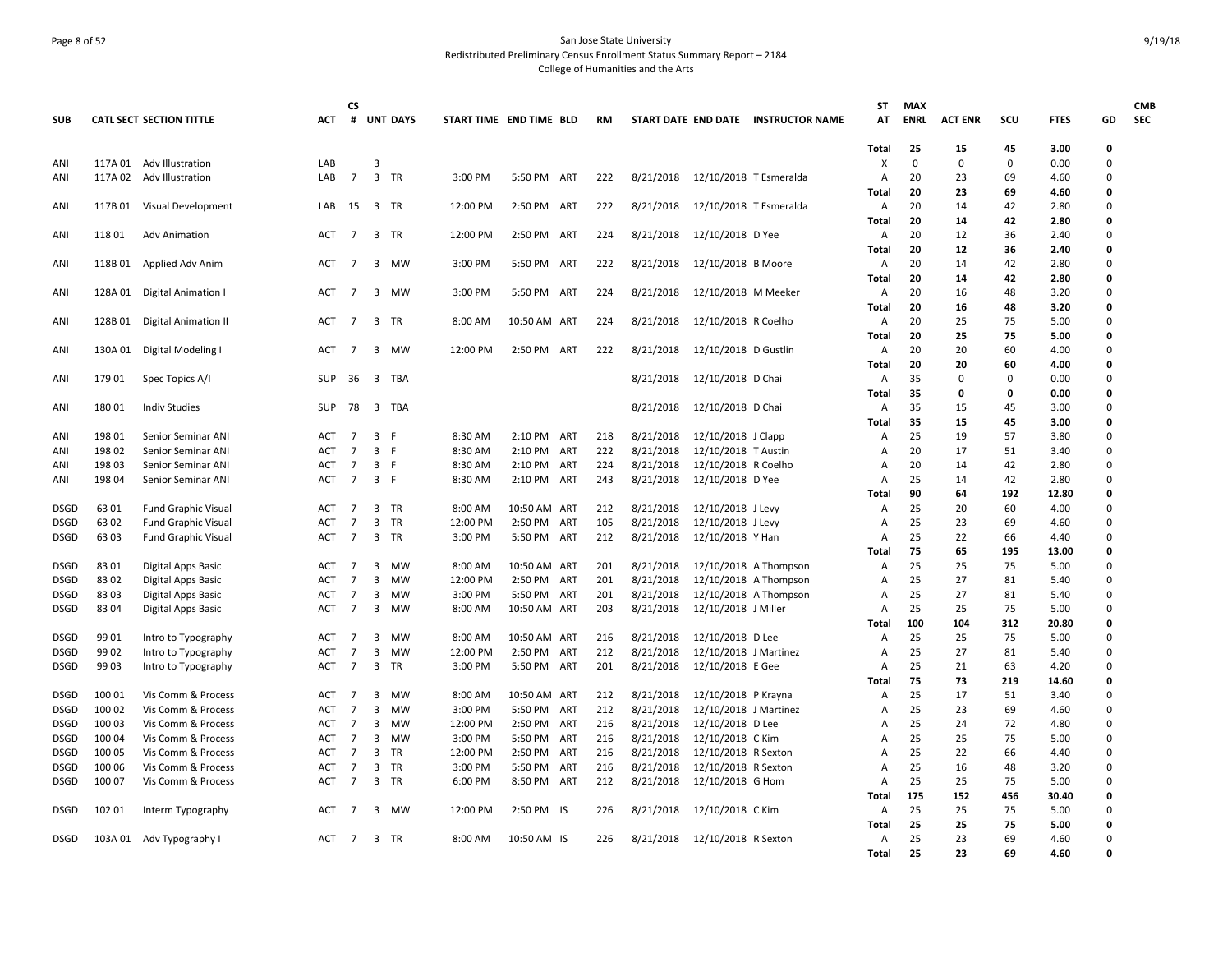## Page 9 of 52 San Jose State University Redistributed Preliminary Census Enrollment Status Summary Report – 2184 College of Humanities and the Arts

|                            |               |                                    |                          | CS             |                      |                 |                         |              |            |     |           |                                 |                                     | ST             | <b>MAX</b>        |                   |                |               |          | <b>CMB</b> |
|----------------------------|---------------|------------------------------------|--------------------------|----------------|----------------------|-----------------|-------------------------|--------------|------------|-----|-----------|---------------------------------|-------------------------------------|----------------|-------------------|-------------------|----------------|---------------|----------|------------|
| <b>SUB</b>                 |               | <b>CATL SECT SECTION TITTLE</b>    | ACT                      | #              |                      | <b>UNT DAYS</b> | START TIME END TIME BLD |              |            | RM  |           |                                 | START DATE END DATE INSTRUCTOR NAME | АT             | <b>ENRL</b>       | <b>ACT ENR</b>    | scu            | <b>FTES</b>   | GD       | <b>SEC</b> |
| DSGD                       | 110 01        | Image Making                       | ACT                      | $\overline{7}$ | 3 MW                 |                 | 8:00 AM                 | 10:50 AM IS  |            | 226 |           | 8/21/2018 12/10/2018 J Martinez |                                     | Α              | 25                | 25                | 75             | 5.00          | 0        |            |
|                            |               |                                    |                          |                |                      |                 |                         |              |            |     |           |                                 |                                     | Total          | 25                | 25                | 75             | 5.00          | 0        |            |
| <b>DSGD</b>                | 111 01        | <b>Design Practices</b>            | <b>ACT</b>               | 7              | 3                    | TR              | 8:00 AM                 | 10:50 AM ART |            | 216 | 8/21/2018 | 12/10/2018 J Miller             |                                     | A              | 25                | 25                | 75             | 5.00          | 0        |            |
| <b>DSGD</b>                | 111 02        | <b>Design Practices</b>            | <b>ACT</b><br><b>ACT</b> | $\overline{7}$ | 3<br>$\overline{3}$  | <b>TR</b>       | 12:00 PM                | 2:50 PM ART  |            | 212 | 8/21/2018 | 12/10/2018 J Miller             |                                     | A<br>X         | 25<br>$\mathbf 0$ | 25<br>$\mathbf 0$ | 75<br>0        | 5.00          | 0<br>0   |            |
| DSGD                       | 11103         | <b>Design Practices</b>            |                          |                |                      |                 |                         |              |            |     |           |                                 |                                     | Total          | 50                | 50                | 150            | 0.00<br>10.00 | 0        |            |
| <b>DSGD</b>                | 120 01        | <b>Exhibition Design</b>           | <b>ACT</b>               | $\overline{7}$ | 3 MW                 |                 | 3:00 PM                 | 5:50 PM IS   |            | 226 | 8/21/2018 | 12/10/2018 C Hwang              |                                     | A              | 25                | 23                | 69             | 4.60          | 0        |            |
|                            |               |                                    |                          |                |                      |                 |                         |              |            |     |           |                                 |                                     | Total          | 25                | 23                | 69             | 4.60          | 0        |            |
| <b>DSGD</b>                | 141 01        | 3D B& P Design                     | ACT                      | $\overline{7}$ | 3 TR                 |                 | 3:00 PM                 | 5:50 PM IS   |            | 226 | 8/21/2018 | 12/10/2018 J Miller             |                                     | Α              | 25                | 23                | 69             | 4.60          | 0        |            |
|                            |               |                                    |                          |                |                      |                 |                         |              |            |     |           |                                 |                                     | Total          | 25                | 23                | 69             | 4.60          | O        |            |
| <b>DSGD</b>                | 186 01        | Digi Apps Method                   | ACT                      |                | 3                    |                 |                         |              |            |     |           |                                 |                                     | X              | $\mathbf 0$       | 0                 | 0              | 0.00          | 0        |            |
| <b>DSGD</b>                | 186 02        | Digi Apps Method                   | <b>ACT</b>               | $\overline{7}$ | $\overline{3}$       | TR              | 12:00 PM                | 2:50 PM IS   |            | 226 | 8/21/2018 | 12/10/2018 Y Han                |                                     | A              | 25                | 25                | 75             | 5.00          | 0        |            |
|                            |               |                                    |                          |                |                      |                 |                         |              |            |     |           |                                 |                                     | Total          | 25                | 25                | 75             | 5.00          | 0        |            |
| DSGN                       |               | 100W 01 Writing Workshop: Design   | LEC                      | 4              | 3 TR                 |                 | 9:00 AM                 | 10:15 AM IS  |            | 241 | 8/21/2018 | 12/10/2018 A Tran               |                                     | Α              | 25                | 26                | 78             | 5.20          | 0        |            |
| <b>DSGN</b>                |               | 100W 02 Writing Workshop: Design   | <b>LEC</b>               | 4              | 3                    | TR              | 10:30 AM                | 11:45 AM IS  |            | 241 | 8/21/2018 | 12/10/2018 S Domingo            |                                     | A              | 25                | 25                | 75             | 5.00          | 0        |            |
| <b>DSGN</b>                |               | 100W 03 Writing Workshop: Design   | <b>LEC</b>               | 4              | 3                    | MW              | 1:30 PM                 | 2:45 PM      | BBC        | 205 | 8/21/2018 | 12/10/2018 J Loomis             |                                     | A              | 25                | 25                | 75             | 5.00          | 0        |            |
| <b>DSGN</b>                |               | 100W 04 Writing Workshop: Design   | <b>LEC</b>               | 4              | 3                    | MW              | 3:00 PM                 | 4:15 PM      | <b>BBC</b> | 205 | 8/21/2018 | 12/10/2018 J Loomis             |                                     | A              | 25                | 25                | 75             | 5.00          | 0        |            |
| <b>DSGN</b>                |               | 100W 05 Writing Workshop: Design   | <b>LEC</b>               | $\overline{4}$ | 3 MW                 |                 | 4:30 PM                 | 5:45 PM      | <b>BBC</b> | 205 | 8/21/2018 | 12/10/2018 J Loomis             |                                     | A              | 25<br>125         | 22                | 66             | 4.40          | 0<br>0   |            |
| DSGN                       | 12701         | Intern                             | <b>SUP</b>               | 36             | 3                    | TBA             |                         |              |            |     | 8/21/2018 | 12/10/2018 C Hwang              |                                     | Total<br>A     | 45                | 123<br>12         | 369<br>36      | 24.60<br>2.40 | 0        |            |
| <b>DSGN</b>                | 127 02        | Intern                             | <b>SUP</b>               | 36             | $\overline{2}$       | TBA             |                         |              |            |     | 8/21/2018 | 12/10/2018 C Hwang              |                                     | A              | 15                | $\mathbf{1}$      | $\overline{2}$ | 0.13          | 0        |            |
| DSGN                       | 12703         | Intern                             | <b>SUP</b>               | 36             | $\overline{4}$       | TBA             |                         |              |            |     | 8/21/2018 | 12/10/2018 C Hwang              |                                     | A              | 25                | 6                 | 24             | 1.60          | 0        |            |
| DSGN                       | 12704         | Intern                             | <b>SUP</b>               | 36             | 1 TBA                |                 |                         |              |            |     | 8/21/2018 | 12/10/2018 C Hwang              |                                     | $\overline{A}$ | 15                | 9                 | 9              | 0.60          | 0        |            |
|                            |               |                                    |                          |                |                      |                 |                         |              |            |     |           |                                 |                                     | <b>Total</b>   | 100               | 28                | 71             | 4.73          | 0        |            |
| DSGN                       | 180 01        | <b>Indiv Studies</b>               | <b>SUP</b>               | 78             | 3 TBA                |                 |                         |              |            |     | 8/21/2018 | 12/10/2018 C Hwang              |                                     | A              | 45                | 6                 | 18             | 1.20          | 0        |            |
|                            |               |                                    |                          |                |                      |                 |                         |              |            |     |           |                                 |                                     | Total          | 45                | 6                 | 18             | 1.20          | $\Omega$ |            |
| DSGN                       | 197 01        | <b>BA Senior Project</b>           | ACT                      | 7              | 3                    | TR              | 8:00 AM                 | 10:50 AM ART |            | 201 | 8/21/2018 | 12/10/2018 A English            |                                     | A              | 25                | 25                | 75             | 5.00          | 0        |            |
| <b>DSGN</b>                | 197 02        | <b>BA Senior Project</b>           | <b>ACT</b>               | 7              | 3                    | TR              | 12:00 PM                | 2:50 PM ART  |            | 201 | 8/21/2018 | 12/10/2018 A English            |                                     | A              | 25                | 25                | 75             | 5.00          | 0        |            |
| <b>DSGN</b>                | 19703         | <b>BA Senior Project</b>           | <b>ACT</b>               | 7              | 3 MW                 |                 | 6:00 PM                 | 8:50 PM      | ART        | 216 | 8/21/2018 | 12/10/2018 E Briggs             |                                     | A              | 25                | 25                | 75             | 5.00          | 0        |            |
| DSGN                       | 19704         | <b>BA Senior Project</b>           | ACT                      | 7              | 3 TR                 |                 | 6:00 PM                 | 8:50 PM ART  |            | 201 | 8/21/2018 | 12/10/2018 A English            |                                     | Α              | 25                | 19                | 57             | 3.80          | 0        |            |
|                            |               |                                    |                          |                |                      |                 |                         |              |            |     |           |                                 |                                     | Total          | 100               | 94                | 282            | 18.80         | 0        |            |
| <b>DSID</b>                | 21 01         | Visualization                      | <b>ACT</b>               | 7              | 3                    | TR              | 8:00 AM                 | 10:50 AM IS  |            | 118 | 8/21/2018 | 12/10/2018 J Nelson             |                                     | A              | 20                | 17                | 51             | 3.40          | 0        |            |
| <b>DSID</b>                | 21 02         | Visualization I                    | ACT                      | 7              | 3                    | TR              | 12:00 PM                | 2:50 PM IS   |            | 118 | 8/21/2018 | 12/10/2018 K Scott              |                                     | A              | 20                | 16                | 48             | 3.20          | 0        |            |
| <b>DSID</b>                | 21 03         | Visualization I                    | <b>ACT</b>               | 7              | $\overline{3}$       | MW              | 3:00 PM                 | 5:50 PM IS   |            | 118 | 8/21/2018 | 12/10/2018 R Boeder             |                                     | A              | 20                | 16                | 48             | 3.20          | 0        |            |
|                            |               |                                    |                          |                |                      |                 |                         |              |            |     |           |                                 |                                     | <b>Total</b>   | 60                | 49                | 147            | 9.80          | 0<br>0   |            |
| <b>DSID</b>                | 31 01<br>3102 | ID Foundation I<br>ID Foundation I | <b>ACT</b><br><b>ACT</b> | 13             | 3 MW<br>$\mathbf{a}$ |                 | 8:00 AM                 | 10:50 AM ART |            | 103 | 8/21/2018 |                                 | 12/10/2018 A Armstrong              | Α<br>X         | 20<br>$\Omega$    | 16<br>$\mathbf 0$ | 48<br>$\Omega$ | 3.20<br>0.00  | 0        |            |
| <b>DSID</b><br><b>DSID</b> | 3103          | <b>ID Foundation I</b>             | ACT                      | 13             | $\overline{3}$       | TR              | 8:00 AM                 | 10:50 AM ART |            | 103 | 8/21/2018 | 12/10/2018 K Scott              |                                     | A              | 20                | 16                | 48             | 3.20          | 0        |            |
| <b>DSID</b>                | 31 04         | ID Foundation I                    | <b>ACT</b>               | 13             | $\overline{3}$       | <b>TR</b>       | 12:00 PM                | 2:50 PM      | ART        | 103 | 8/21/2018 | 12/10/2018 J Shook              |                                     | A              | 20                | 16                | 48             | 3.20          | 0        |            |
|                            |               |                                    |                          |                |                      |                 |                         |              |            |     |           |                                 |                                     | Total          | 60                | 48                | 144            | 9.60          | 0        |            |
| DSID                       | 41 01         | Matls & Process                    | ACT                      | 7              | 3                    | MW              | 12:00 PM                | 2:50 PM IS   |            | 118 | 8/21/2018 | 12/10/2018 R Boeder             |                                     | Α              | 24                | 26                | 78             | 5.20          | 0        |            |
| <b>DSID</b>                | 41 02         | Matls & Process I                  | <b>ACT</b>               |                | $\overline{3}$       |                 |                         |              |            |     |           |                                 |                                     | X              | 0                 | 0                 | 0              | 0.00          | 0        |            |
|                            |               |                                    |                          |                |                      |                 |                         |              |            |     |           |                                 |                                     | Total          | 24                | 26                | 78             | 5.20          | 0        |            |
| DSID                       | 121 01        | <b>ID Process</b>                  | ACT                      | 7              | 3                    | TR              | 8:00 AM                 | 10:50 AM ART |            | 205 | 8/21/2018 | 12/10/2018 J Shook              |                                     | Α              | 24                | 20                | 60             | 4.00          | 0        |            |
|                            |               |                                    |                          |                |                      |                 |                         |              |            |     |           |                                 |                                     | Total          | 24                | 20                | 60             | 4.00          | 0        |            |
| <b>DSID</b>                | 122 01        | C&CS: Ind. Design                  | LEC                      | $\overline{2}$ | 3                    | MW              | 8:00 AM                 | 10:00 AM IS  |            | 118 | 8/21/2018 | 12/10/2018 M Skov               |                                     | A              | 24                | 23                | 57.5           | 4.60          | 0        |            |
| <b>DSID</b>                | 122 02        | C&CS: Ind. Design                  | <b>ACT</b>               | 7              | 0                    | MW              | 10:00 AM                | 10:50 AM IS  |            | 118 | 8/21/2018 | 12/10/2018 M Skov               |                                     | Α              | 24                | 23                | 11.5           | 0.00          | 0        |            |
|                            |               |                                    |                          |                |                      |                 |                         |              |            |     |           |                                 |                                     | Total          | 48                | 46                | 69             | 4.60          | 0        |            |
| <b>DSID</b>                | 123 01        | Intermed Ind Des                   | ACT                      | $\overline{7}$ | 3 MW                 |                 | 3:00 PM                 | 5:50 PM ART  |            | 103 | 8/21/2018 | 12/10/2018 M Mathe              |                                     | A              | 24                | 22                | 66             | 4.40          | 0        |            |
|                            |               |                                    |                          |                |                      |                 |                         |              |            |     |           |                                 |                                     | Total          | 24                | 22                | 66             | 4.40          | <b>n</b> |            |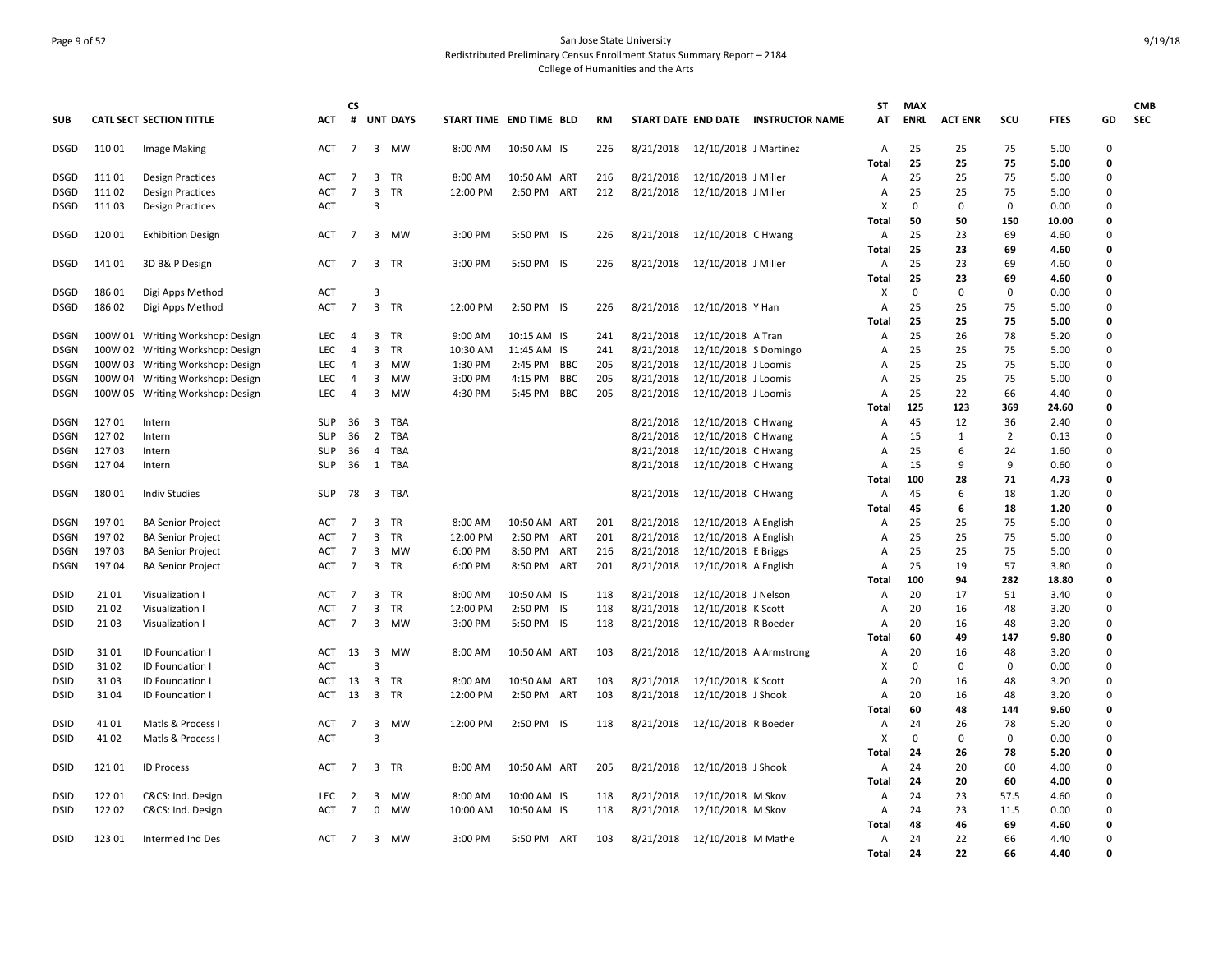## Page 10 of 52 San Jose State University Redistributed Preliminary Census Enrollment Status Summary Report – 2184 College of Humanities and the Arts

| <b>SUB</b>  |        | <b>CATL SECT SECTION TITTLE</b> | <b>ACT</b> | CS<br>#        |                         | <b>UNT DAYS</b> | START TIME END TIME BLD |             |     | <b>RM</b> |           |                       | START DATE END DATE INSTRUCTOR NAME | ST<br>AT     | <b>MAX</b><br><b>ENRL</b> | <b>ACT ENR</b> | SCU      | <b>FTES</b>  | GD     | <b>CMB</b><br><b>SEC</b> |
|-------------|--------|---------------------------------|------------|----------------|-------------------------|-----------------|-------------------------|-------------|-----|-----------|-----------|-----------------------|-------------------------------------|--------------|---------------------------|----------------|----------|--------------|--------|--------------------------|
| <b>DSID</b> | 125 01 | Adv Industr Design              | LAB        | 13             | $\overline{\mathbf{3}}$ | MW              | 3:00 PM                 | 5:50 PM ART |     | 205       | 8/21/2018 | 12/10/2018 J Guenther |                                     | Α            | 24                        | 21             | 63       | 4.20         | 0      |                          |
| <b>DSID</b> | 12801  | Adv Projects in ID              | ACT        | 13             | 3 R                     |                 | 3:00 PM                 | 8:50 PM ART |     | 205       | 8/21/2018 | 12/10/2018 C Whittall |                                     | Total<br>Α   | 24<br>24                  | 21<br>20       | 63<br>60 | 4.20<br>4.00 | 0<br>0 |                          |
| <b>DSID</b> | 129 01 | Visualization III               | ACT        | 7              | 3                       | MW              | 6:00 PM                 | 8:50 PM ART |     | 105       | 8/21/2018 | 12/10/2018 M Mathe    |                                     | Total<br>Α   | 24<br>24                  | 20<br>28       | 60<br>84 | 4.00<br>5.60 | 0<br>0 |                          |
| <b>DSID</b> | 129 02 | Visualization III               | <b>ACT</b> |                | 3                       |                 |                         |             |     |           |           |                       |                                     | X            | 0                         | 0              | 0        | 0.00         | 0      |                          |
| <b>DSID</b> | 132 01 | Softgoods                       | ACT        | 7              | 3                       | MW              | 12:00 PM                | 2:50 PM ART |     | 205       | 8/21/2018 |                       | 12/10/2018 A Armstrong              | Total<br>Α   | 24<br>24                  | 28<br>19       | 84<br>57 | 5.60<br>3.80 | 0<br>0 |                          |
|             |        |                                 |            |                |                         |                 |                         |             |     |           |           |                       |                                     | Total        | 24                        | 19             | 57       | 3.80         | 0      |                          |
| <b>DSID</b> | 136 01 | Adv Digital Workshop            | ACT        | 7              | 3                       | MW              | 6:00 PM                 | 8:50 PM     | ART | 205       | 8/21/2018 | 12/10/2018 J Ammon    |                                     | Α            | 24                        | 20             | 60       | 4.00         | 0      |                          |
| <b>DSID</b> | 136 02 | Adv Digital Workshop            | ACT        | $\overline{7}$ | 3                       | MW              | 12:00 PM                | 2:50 PM     | ART | 105       | 8/21/2018 | 12/10/2018 M Mathe    |                                     | Α            | 25                        | 12             | 36       | 2.40         | 0      |                          |
|             |        |                                 |            |                |                         |                 |                         |             |     |           |           |                       |                                     | Total        | 49                        | 32             | 96       | 6.40         | 0      |                          |
| <b>DSID</b> | 13701  | Adv Physical Prototyping        | <b>ACT</b> |                | 3                       |                 |                         |             |     |           |           |                       |                                     | Χ            | $\Omega$                  | $\mathbf 0$    | 0        | 0.00         | 0      |                          |
|             |        |                                 |            |                |                         |                 |                         |             |     |           |           |                       |                                     | Total        | 0                         | 0              | 0        | 0.00         | 0      |                          |
| <b>DSID</b> | 144 01 | Design for Healthcare           | ACT        | 7              |                         | 3 TR            | 12:00 PM                | 2:50 PM ART |     | 205       | 8/21/2018 | 12/10/2018 J Nelson   |                                     | Α            | 24                        | 23             | 69       | 4.60         | 0      |                          |
|             |        |                                 |            |                |                         |                 |                         |             |     |           |           |                       |                                     | Total        | 24                        | 23             | 69       | 4.60         | 0      |                          |
| <b>DSIT</b> | 501    | Intro Int Dsn+Arch              | ACT        | $\overline{7}$ |                         | 3 MW            | 8:00 AM                 | 10:50 AM IS |     | 240       | 8/21/2018 |                       | 12/10/2018 V San Fratello           | Α            | 25                        | 21             | 63       | 4.20         | 0      |                          |
|             |        |                                 |            |                |                         |                 |                         |             |     |           |           |                       |                                     | Total        | 25                        | 21             | 63       | 4.20         | 0      |                          |
| <b>DSIT</b> | 10 01  | Sketch+Draw+Model               | ACT        | $\overline{7}$ |                         | 3 TR            | 6:00 PM                 | 8:50 PM IS  |     | 241       | 8/21/2018 | 12/10/2018 M Cheng    |                                     | Α            | 25                        | 25             | 75       | 5.00         | 0      |                          |
|             |        |                                 |            |                |                         |                 |                         |             |     |           |           |                       |                                     | Total        | 25                        | 25             | 75       | 5.00         | 0      |                          |
| <b>DSIT</b> | 29 01  | Design Process                  | ACT        | 7              |                         | 3 TR            | 12:00 PM                | 2:50 PM IS  |     | 240       | 8/21/2018 | 12/10/2018 J Komen    |                                     | Α            | 25                        | 25             | 75       | 5.00         | 0      |                          |
|             |        |                                 |            |                |                         |                 |                         |             |     |           |           |                       |                                     | Total        | 25                        | 25             | 75       | 5.00         | 0      |                          |
|             |        |                                 |            |                |                         |                 |                         |             |     |           |           |                       |                                     |              | 25                        |                |          |              | 0      |                          |
| <b>DSIT</b> | 33 01  | Arch Presentation               | ACT        | $\overline{7}$ |                         | 3 MW            | 12:00 PM                | 2:50 PM IS  |     | 241       | 8/21/2018 | 12/10/2018 M Medved   |                                     | Α            |                           | 17             | 51       | 3.40         |        |                          |
|             |        |                                 |            |                |                         |                 |                         |             |     |           |           |                       |                                     | Total        | 25                        | 17             | 51       | 3.40         | 0      |                          |
| <b>DSIT</b> | 34 01  | Int Arch Fdn Stud               | ACT        | 7              | 3                       | MW              | 8:00 AM                 | 10:50 AM IS |     | 241       | 8/21/2018 | 12/10/2018 B Tan      |                                     | Α            | 25                        | 17             | 51       | 3.40         | 0      |                          |
|             |        |                                 |            |                |                         |                 |                         |             |     |           |           |                       |                                     | Total        | 25                        | 17             | 51       | 3.40         | 0      |                          |
| <b>DSIT</b> | 83 01  | Vis communicatn 1               | ACT        | 7              | 3                       | <b>MW</b>       | 3:00 PM                 | 5:50 PM IS  |     | 240       | 8/21/2018 |                       | 12/10/2018 A Karavokiris            | Α            | 25                        | 22             | 66       | 4.40         | 0      |                          |
|             |        |                                 |            |                |                         |                 |                         |             |     |           |           |                       |                                     | Total        | 25                        | 22             | 66       | 4.40         | 0      |                          |
| <b>DSIT</b> | 101 01 | Arch. Systems                   | SEM        | - 5            | 3                       | MW              | 3:00 PM                 | 4:00 PM IS  |     | 241       | 8/21/2018 | 12/10/2018 M Medved   |                                     | Α            | 25                        | 25             | 25       | 5.00         | 0      |                          |
| <b>DSIT</b> | 101 02 | Arch. Systems                   | ACT        | 7              | 0                       | MW              | 4:00 PM                 | 5:50 PM IS  |     | 241       | 8/21/2018 | 12/10/2018 M Medved   |                                     | Α            | 25                        | 25             | 50       | 0.00         | 0      |                          |
|             |        |                                 |            |                |                         |                 |                         |             |     |           |           |                       |                                     | Total        | 50                        | 50             | 75       | 5.00         | 0      |                          |
| <b>DSIT</b> | 102 01 | Comp Graph Int Arc              | ACT        | $\overline{7}$ |                         | 3 TR            | 8:00 AM                 | 10:50 AM IS |     | 240       | 8/21/2018 | 12/10/2018 J Komen    |                                     | Α            | 25                        | 25             | 75       | 5.00         | 0      |                          |
|             |        |                                 |            |                |                         |                 |                         |             |     |           |           |                       |                                     | Total        | 25                        | 25             | 75       | 5.00         | 0      |                          |
| <b>DSIT</b> | 103 01 | Arch. Studio                    | ACT        | 7              | 3                       | <b>MW</b>       | 12:00 PM                | 2:50 PM IS  |     | 240       | 8/21/2018 |                       | 12/10/2018 V San Fratello           | Α            | 25                        | 23             | 69       | 4.60         | 0      |                          |
|             |        |                                 |            |                |                         |                 |                         |             |     |           |           |                       |                                     | Total        | 25                        | 23             | 69       | 4.60         | 0      |                          |
| <b>DSIT</b> | 104 01 | Int Arc Sp Plan                 | ACT        | $\overline{7}$ | 3 F                     |                 | 3:00 PM                 | 8:50 PM IS  |     | 241       | 8/21/2018 | 12/10/2018 C Wong     |                                     | Α            | 25                        | 24             | 72       | 4.80         | 0      |                          |
|             |        |                                 |            |                |                         |                 |                         |             |     |           |           |                       |                                     | Total        | 25                        | 24             | 72       | 4.80         | 0      |                          |
| <b>DSIT</b> | 106 01 | Arch Proj Material              | ACT        | $\overline{7}$ |                         | 3 TR            | 3:00 PM                 | 5:50 PM IS  |     | 240       | 8/21/2018 | 12/10/2018 L Crannell |                                     | Α            | 25                        | 25             | 75       | 5.00         | 0      |                          |
|             |        |                                 |            |                |                         |                 |                         |             |     |           |           |                       |                                     | Total        | 25                        | 25             | 75       | 5.00         | 0      |                          |
|             |        |                                 |            |                | 3                       |                 |                         |             |     |           |           |                       |                                     |              | $\mathbf 0$               | 0              | 0        |              | 0      |                          |
| <b>DSIT</b> | 107 01 | <b>Furniture Design</b>         | ACT        |                |                         |                 |                         |             |     |           |           |                       |                                     | х            |                           |                |          | 0.00         |        |                          |
|             |        |                                 |            |                |                         |                 |                         |             |     |           |           |                       |                                     | Total        | 0                         | 0              | 0        | 0.00         | 0      |                          |
| <b>DSIT</b> | 110 01 | Capstone Thesis                 | ACT        | 7              | 3 F                     |                 | 12:00 PM                | 5:50 PM IS  |     | 240       | 8/21/2018 | 12/10/2018 E Pries    |                                     | Α            | 25                        | 21             | 63       | 4.20         | 0      |                          |
|             |        |                                 |            |                |                         |                 |                         |             |     |           |           |                       |                                     | Total        | 25                        | 21             | 63       | 4.20         | 0      |                          |
|             |        |                                 |            |                |                         |                 |                         |             |     |           |           |                       |                                     | Design Total | 2809                      | 2383           | 6992     | 466.13       | 0      |                          |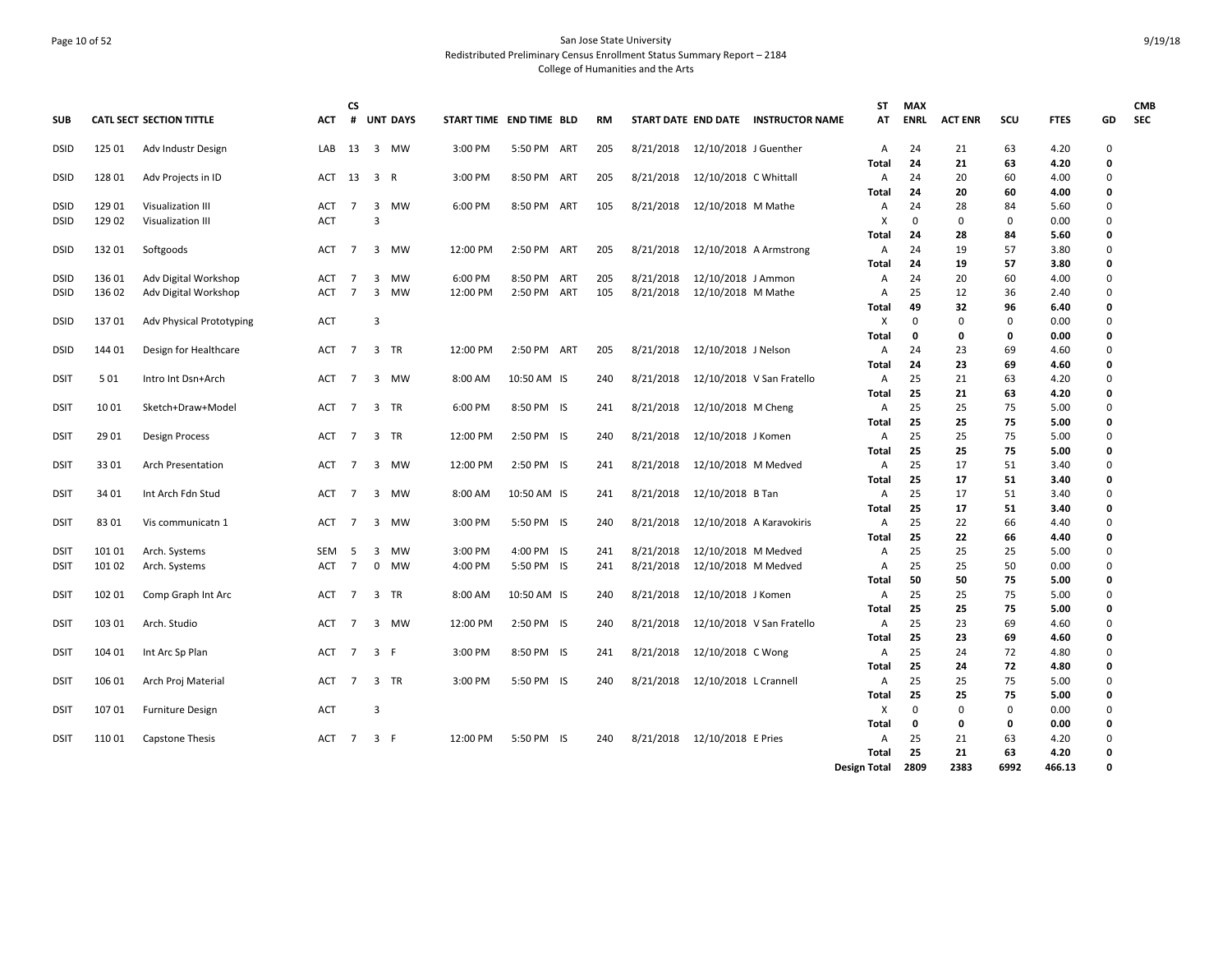## Page 11 of 52 San Jose State University Redistributed Preliminary Census Enrollment Status Summary Report – 2184 College of Humanities and the Arts

|             |         |                                             |            | <b>CS</b>               |                         |           |                         |              |            |     |           |                         |                                     | ST             | <b>MAX</b>     |                |                |             |              | <b>CMB</b> |
|-------------|---------|---------------------------------------------|------------|-------------------------|-------------------------|-----------|-------------------------|--------------|------------|-----|-----------|-------------------------|-------------------------------------|----------------|----------------|----------------|----------------|-------------|--------------|------------|
| <b>SUB</b>  |         | CATL SECT SECTION TITTLE                    | ACT        |                         | # UNT DAYS              |           | START TIME END TIME BLD |              |            | RM  |           |                         | START DATE END DATE INSTRUCTOR NAME | AT             | <b>ENRL</b>    | <b>ACT ENR</b> | scu            | <b>FTES</b> | GD           | <b>SEC</b> |
|             |         |                                             |            |                         |                         |           |                         |              |            |     |           |                         |                                     |                |                |                |                |             |              |            |
|             |         | <b>English &amp; Comparative Literature</b> |            |                         |                         |           |                         |              |            |     |           |                         |                                     |                |                |                |                |             |              |            |
| ENED        |         | 184Y 01 Stdt Tchg II                        | <b>SUP</b> | 25                      | 4 TBA                   |           |                         |              |            |     | 8/21/2018 | 12/10/2018 S Ball       |                                     | А              | 6              | 4              | 16             | 1.07        | $\Omega$     |            |
| <b>ENED</b> | 184Y 02 | Stdt Tchg II                                | <b>SUP</b> | 25                      | $\overline{4}$          | TBA       |                         |              |            |     | 8/21/2018 | 12/10/2018 M Warner     |                                     | A              | 3              | $\mathbf{1}$   | $\overline{4}$ | 0.27        | $\Omega$     |            |
| ENED        | 184Y 03 | Stdt Tchg II                                | <b>SUP</b> | 25                      | 4 TBA                   |           |                         |              |            |     | 8/21/2018 | 12/10/2018 L Hamor      |                                     | A              | 6              | 4              | 16             | 1.07        | $\Omega$     |            |
| <b>ENED</b> | 184Y 04 | Stdt Tchg II                                | <b>SUP</b> | 25                      | 4 TBA                   |           |                         |              |            |     | 8/21/2018 | 12/10/2018              |                                     | A              | 6              | $\Omega$       | 0              | 0.00        | $\Omega$     |            |
| <b>ENED</b> | 184Y 05 | Stdt Tchg II                                | <b>SUP</b> | 25                      | $\overline{4}$          | TBA       |                         |              |            |     | 8/21/2018 | 12/10/2018 E Burchard   |                                     | А              | $\overline{a}$ | $\overline{a}$ | 16             | 1.07        | $\Omega$     |            |
|             |         |                                             |            |                         |                         |           |                         |              |            |     |           |                         |                                     | Total          | 25             | 13             | 52             | 3.47        | O            |            |
| ENED        | 184Z 01 | Stdt Tchg III                               | <b>SUP</b> | 25                      | $\overline{4}$          | TBA       |                         |              |            |     | 8/21/2018 | 12/10/2018 S Ball       |                                     | A              | 6              | 3              | 12             | 0.80        | $\Omega$     |            |
| ENED        | 184Z02  | Stdt Tchg III                               | <b>SUP</b> | 25                      | 4                       | TBA       |                         |              |            |     | 8/21/2018 | 12/10/2018 M Warner     |                                     | A              | 3              | $\mathbf{1}$   | $\overline{4}$ | 0.27        | $\Omega$     |            |
| ENED        | 184Z03  | Stdt Tchg III                               | <b>SUP</b> | 25                      | $\overline{4}$          | TBA       |                         |              |            |     | 8/21/2018 | 12/10/2018 L Hamor      |                                     | A              | 6              | .5             | 20             | 1.33        | $\mathbf 0$  |            |
| <b>ENED</b> | 184Z 04 | Stdt Tchg III                               | <b>SUP</b> | 25                      | $\overline{4}$          | TBA       |                         |              |            |     | 8/21/2018 | 12/10/2018              |                                     | A              | 6              | $\Omega$       | 0              | 0.00        | $\Omega$     |            |
| ENED        | 184Z05  | Stdt Tchg III                               | <b>SUP</b> | 25                      | $\overline{4}$          | TBA       |                         |              |            |     | 8/21/2018 | 12/10/2018 E Burchard   |                                     | A              | 4              | $\overline{4}$ | 16             | 1.07        | $\Omega$     |            |
|             |         |                                             |            |                         |                         |           |                         |              |            |     |           |                         |                                     | Total          | 25             | 13             | 52             | 3.47        | $\Omega$     |            |
| <b>ENED</b> | 35301   | Meth Tchng English                          | <b>SEM</b> | - 5                     | 3 <sub>1</sub>          |           | 4:00 PM                 | 6:45 PM SH   |            | 444 | 8/21/2018 | 12/10/2018 J Johnson    |                                     | $\overline{A}$ | 25             | 11             | 33             | 2.25        | $\mathbf{1}$ |            |
|             |         |                                             |            |                         |                         |           |                         |              |            |     |           |                         |                                     | <b>Total</b>   | 25             | 11             | 33             | 2.25        | $\mathbf{1}$ |            |
| <b>ENED</b> | 365 04  | Seminar in English Ed                       | SEM        | -5                      | 2 R                     |           | 4:00 PM                 | 6:45 PM SH   |            | 444 | 8/21/2018 | 12/10/2018 M Warner     |                                     | Α              | 25             | 12             | 24             | 1.60        | $\Omega$     |            |
|             |         |                                             |            |                         |                         |           |                         |              |            |     |           |                         |                                     | Total          | 25             | 12             | 24             | 1.60        | 0            |            |
| <b>ENGL</b> | 1A 01   | <b>First Year Writing</b>                   | LEC        | 3                       | 3 MW                    |           | 7:30 AM                 | 8:45 AM BBC  |            | 122 | 8/21/2018 |                         | 12/10/2018 D Hendel De Lao          | A              | 23             | 21             | 63             | 4.20        | $\Omega$     |            |
| ENGL        | 1A 02   | <b>First Year Writing</b>                   | <b>LEC</b> | 3                       | 3                       | TR        | 7:30 AM                 | 8:45 AM BBC  |            | 122 | 8/21/2018 |                         | 12/10/2018 D Hendel De Lao          | A              | 23             | 23             | 69             | 4.60        | $\Omega$     |            |
| ENGL        | 1A 03   | <b>First Year Writing</b>                   | <b>LEC</b> |                         | $\overline{3}$          |           |                         |              |            |     |           |                         |                                     | x              | 0              | $\mathbf 0$    | 0              | 0.00        | $\Omega$     |            |
| ENGL        | 1A 04   | <b>First Year Writing</b>                   | <b>LEC</b> | 3                       | 3                       | TR        | 7:30 AM                 | 8:45 AM SH   |            | 348 | 8/21/2018 | 12/10/2018 E Sams       |                                     | Α              | 23             | 23             | 69             | 4.60        | $\Omega$     |            |
| ENGL        | 1A 05   | <b>First Year Writing</b>                   | <b>LEC</b> | 3                       | 3                       | MW        | 7:30 AM                 | 8:45 AM      | <b>BBC</b> | 124 | 8/21/2018 | 12/10/2018 C Saylor     |                                     | A              | 23             | 23             | 69             | 4.60        | $\Omega$     |            |
| ENGL        | 1A 06   | <b>First Year Writing</b>                   | LEC        | 3                       | 3 TR                    |           | 9:00 AM                 | 10:15 AM BBC |            | 123 | 8/21/2018 | 12/10/2018 S Domingo    |                                     | A              | 23             | 22             | 66             | 4.40        | $\Omega$     |            |
| ENGL        | 1A 07   | <b>First Year Writing</b>                   | <b>LEC</b> | 3                       | 3                       | MW        | 9:00 AM                 | 10:15 AM CL  |            | 238 | 8/21/2018 |                         | 12/10/2018 D Hendel De Lao          | A              | 23             | 23             | 69             | 4.60        | $\Omega$     |            |
| <b>ENGL</b> | 1A 08   |                                             | LEC        | $\overline{3}$          | 3                       | TR        | 9:00 AM                 |              |            | 122 | 8/21/2018 |                         | 12/10/2018 D Hendel De Lao          | Α              | 23             | 23             | 69             | 4.60        | $\Omega$     |            |
|             |         | <b>First Year Writing</b>                   | LEC        |                         | 3                       | MW        | 9:00 AM                 | 10:15 AM BBC |            | 411 | 8/21/2018 |                         |                                     | Α              | 23             | 23             |                |             | $\mathbf 0$  |            |
| ENGL        | 1A 09   | <b>First Year Writing</b>                   |            | 3                       |                         |           |                         | 10:15 AM SH  |            |     |           | 12/10/2018 M Edgerton   |                                     |                |                |                | 69             | 4.60        | $\Omega$     |            |
| ENGL        | 1A 10   | <b>First Year Writing</b>                   | <b>LEC</b> | 3                       | 3                       | MW        | 9:00 AM                 | 10:15 AM SH  |            | 444 | 8/21/2018 | 12/10/2018 A Tran       |                                     | A              | 23             | 23             | 69             | 4.60        |              |            |
| ENGL        | 1A 11   | <b>First Year Writing</b>                   | <b>LEC</b> | 3                       | 3                       | TR        | 9:00 AM                 | 10:15 AM SH  |            | 413 | 8/21/2018 | 12/10/2018 N Justin     |                                     | A              | 23             | 23             | 69             | 4.60        | $\Omega$     |            |
| ENGL        | 1A 12   | <b>First Year Writing</b>                   | <b>LEC</b> | 3                       | 3                       | TR        | 9:00 AM                 | 10:15 AM SH  |            | 348 | 8/21/2018 | 12/10/2018 E Sams       |                                     | A              | 23             | 23             | 69             | 4.60        | $\Omega$     |            |
| ENGL        | 1A 13   | <b>First Year Writing</b>                   | <b>LEC</b> | 3                       | 3 MW                    |           | 9:00 AM                 | 10:15 AM BBC |            | 124 | 8/21/2018 | 12/10/2018 C Saylor     |                                     | A              | 23             | 23             | 69             | 4.60        | $\Omega$     |            |
| ENGL        | 1A 14   | <b>First Year Writing</b>                   | <b>LEC</b> | 3                       | 3<br>-F                 |           | 9:30 AM                 | 12:15 PM     | <b>DMH</b> | 354 | 8/21/2018 | 12/10/2018 S Hervey     |                                     | A              | 23             | 26             | 78             | 5.20        | $\Omega$     |            |
| ENGL        | 1A 15   | <b>First Year Writing</b>                   | <b>LEC</b> | 3                       | 3<br>- F                |           | 9:30 AM                 | 12:15 PM SH  |            | 413 | 8/21/2018 | 12/10/2018 R Spencer    |                                     | A              | 23             | 23             | 69             | 4.60        | $\Omega$     |            |
| ENGL        | 1A 16   | <b>First Year Writing</b>                   | <b>LEC</b> | 3                       | 3 TR                    |           | 10:30 AM                | 11:45 AM     | <b>BBC</b> | 124 | 8/21/2018 | 12/10/2018 C Browne     |                                     | A              | 23             | 23             | 69             | 4.60        | $\Omega$     |            |
| ENGL        | 1A 17   | <b>First Year Writing</b>                   | <b>LEC</b> | $\overline{3}$          | 3 TR                    |           | 10:30 AM                | 11:45 AM BBC |            | 123 | 8/21/2018 | 12/10/2018 S Sloan      |                                     | A              | 23             | 23             | 69             | 4.60        | $\Omega$     |            |
| <b>ENGL</b> | 1A 18   | <b>First Year Writing</b>                   | LEC        |                         | $\overline{\mathbf{3}}$ |           |                         |              |            |     |           |                         |                                     | X              | $\Omega$       | $\Omega$       | 0              | 0.00        | $\Omega$     |            |
| ENGL        | 1A 19   | <b>First Year Writing</b>                   | <b>LEC</b> | 3                       | 3                       | TR        | 12:00 PM                | 1:15 PM      | SH         | 444 | 8/21/2018 | 12/10/2018 E Sams       |                                     | A              | 23             | 23             | 69             | 4.60        | $\mathbf 0$  |            |
| ENGL        | 1A 20   | <b>First Year Writing</b>                   | <b>LEC</b> | 3                       | 3                       | MW        | 10:30 AM                | 11:45 AM SH  |            | 444 | 8/21/2018 | 12/10/2018 A Tran       |                                     | Α              | 23             | 23             | 69             | 4.60        | $\mathbf 0$  |            |
| ENGL        | 1A 21   | <b>First Year Writing</b>                   | <b>LEC</b> | 3                       | 3 TR                    |           | 10:30 AM                | 11:45 AM SH  |            | 413 | 8/21/2018 | 12/10/2018 N Justin     |                                     | A              | 23             | 23             | 69             | 4.60        | $\Omega$     |            |
| ENGL        | 1A 22   | <b>First Year Writing</b>                   | <b>LEC</b> | 3                       | 3                       | TR        | 12:00 PM                | 1:15 PM SH   |            | 238 | 8/21/2018 | 12/10/2018 N Justin     |                                     | A              | 23             | 23             | 69             | 4.60        | $\Omega$     |            |
| ENGL        | 1A 23   | <b>First Year Writing</b>                   | <b>LEC</b> | 3                       | 3 TR                    |           | 10:30 AM                | 11:45 AM SH  |            | 238 | 8/21/2018 | 12/10/2018 R Vora       |                                     | A              | 23             | 23             | 69             | 4.60        | $\Omega$     |            |
| ENGL        | 1A 24   | <b>First Year Writing</b>                   | <b>LEC</b> | 3                       | 3                       | TR        | 12:00 PM                | 1:15 PM      | <b>BBC</b> | 122 | 8/21/2018 |                         | 12/10/2018 C Garrecht-Williams      | A              | 23             | 22             | 66             | 4.40        | $\Omega$     |            |
| ENGL        | 1A 25   | <b>First Year Writing</b>                   | LEC        | 3                       | 3                       | <b>TR</b> | 12:00 PM                | 1:15 PM      | <b>BBC</b> | 124 | 8/21/2018 | 12/10/2018 C Browne     |                                     | A              | 23             | 23             | 69             | 4.60        | $\Omega$     |            |
| ENGL        | 1A 26   | <b>First Year Writing</b>                   | <b>LEC</b> | 3                       | $\mathbf{3}$            | MW        | 12:00 PM                | 1:15 PM      | SH         | 411 | 8/21/2018 | 12/10/2018 M Edgerton   |                                     | Α              | 23             | 23             | 69             | 4.60        | $\Omega$     |            |
| <b>ENGL</b> | 1A 27   | <b>First Year Writing</b>                   | <b>LEC</b> | $\overline{\mathbf{3}}$ | 3                       | MW        | 12:00 PM                | $1:15$ PM    | <b>BBC</b> | 128 | 8/21/2018 | 12/10/2018 L Lindelof   |                                     | A              | 23             | 23             | 69             | 4.60        | $\Omega$     |            |
| ENGL        | 1A 28   | <b>First Year Writing</b>                   | LEC        | 3                       | 3 TR                    |           | 12:00 PM                | 1:15 PM      | <b>SH</b>  | 411 | 8/21/2018 | 12/10/2018 T Adry       |                                     | A              | 23             | 23             | 69             | 4.60        | $\mathbf 0$  |            |
| ENGL        | 1A 29   | <b>First Year Writing</b>                   | LEC        | 3                       | 3                       | TR        | 12:00 PM                | 1:15 PM      | <b>SH</b>  | 435 | 8/21/2018 | 12/10/2018 A Van Wey    |                                     | A              | 23             | 23             | 69             | 4.60        | $\Omega$     |            |
| ENGL        | 1A 30   | <b>First Year Writing</b>                   | <b>LEC</b> | 3                       | 3                       | MW        | 12:00 PM                | 1:15 PM      | BBC        | 124 | 8/21/2018 | 12/10/2018 J Navarro    |                                     | A              | 23             | 22             | 66             | 4.40        | $\Omega$     |            |
| ENGL        | 1A 31   | <b>First Year Writing</b>                   | <b>LEC</b> | 3                       | 3 MW                    |           | 12:00 PM                | 1:15 PM      | <b>BBC</b> | 122 | 8/21/2018 | 12/10/2018 A St. Dennis |                                     | Α              | 23             | 22             | 66             | 4.40        | $\Omega$     |            |
| <b>ENGL</b> | 1A 32   | <b>First Year Writing</b>                   | <b>LEC</b> | $\overline{\mathbf{3}}$ | 3 TR                    |           | 12:00 PM                | $1:15$ PM    | <b>BBC</b> | 128 | 8/21/2018 | 12/10/2018 O Lee        |                                     | A              | 23             | 22             | 66             | 4.40        | $\Omega$     |            |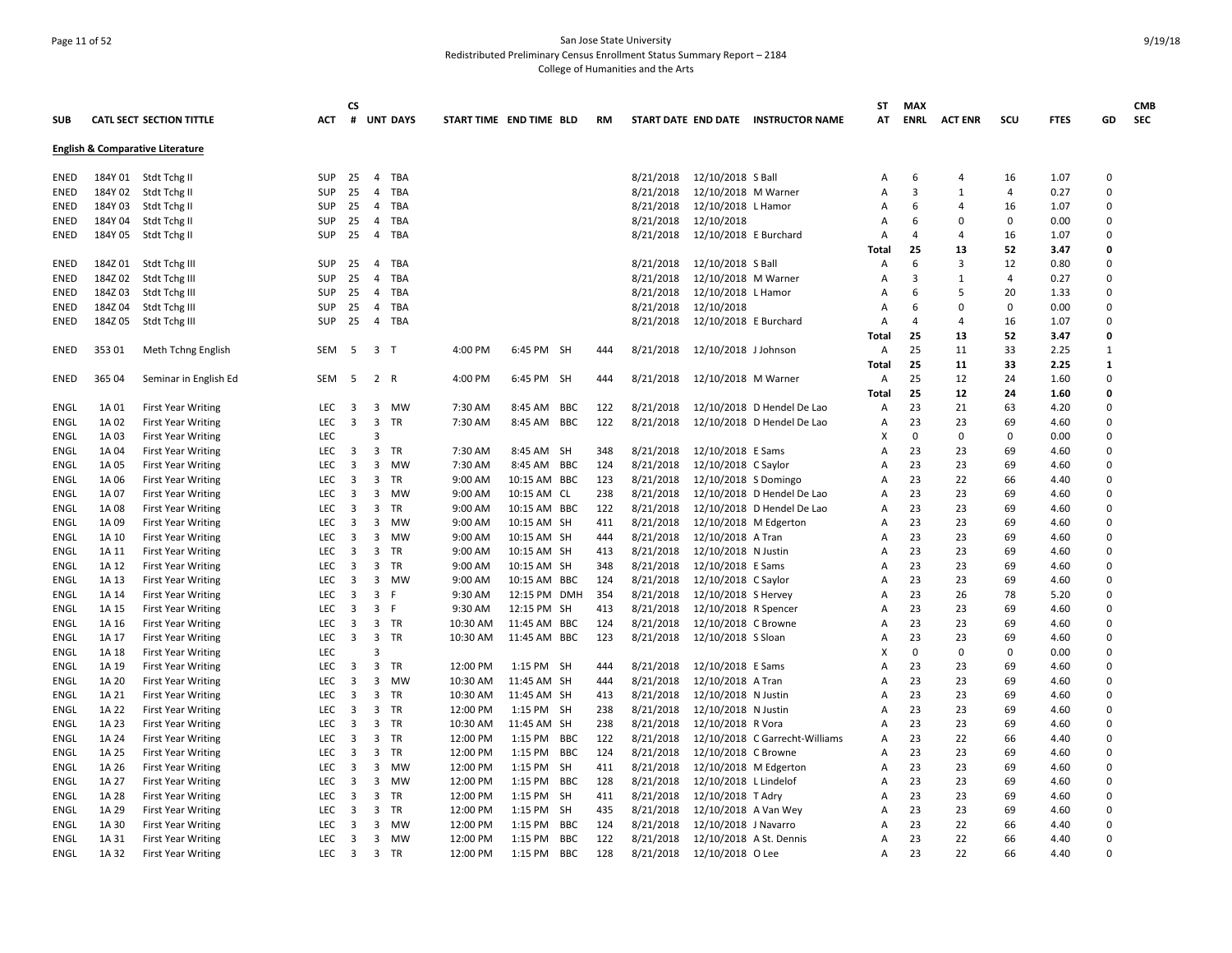## Page 12 of 52 San Jose State University Redistributed Preliminary Census Enrollment Status Summary Report – 2184 College of Humanities and the Arts

| <b>SUB</b>  |       | <b>CATL SECT SECTION TITTLE</b> | <b>ACT</b> | <b>CS</b><br>#          |                         | <b>UNT DAYS</b> | START TIME END TIME BLD |              |            | <b>RM</b> |                               |                         | START DATE END DATE INSTRUCTOR NAME | ST<br>AT | <b>MAX</b><br><b>ENRL</b> | <b>ACT ENR</b> | SCU         | <b>FTES</b> | GD                   | <b>CMB</b><br><b>SEC</b> |
|-------------|-------|---------------------------------|------------|-------------------------|-------------------------|-----------------|-------------------------|--------------|------------|-----------|-------------------------------|-------------------------|-------------------------------------|----------|---------------------------|----------------|-------------|-------------|----------------------|--------------------------|
|             |       |                                 |            |                         |                         |                 |                         |              |            |           |                               |                         |                                     |          |                           |                |             |             |                      |                          |
| <b>ENGL</b> | 1A 33 | <b>First Year Writing</b>       | <b>LEC</b> | $\overline{\mathbf{3}}$ | 3 TR                    |                 | 1:30 PM                 | 2:45 PM BBC  |            | 122       | 8/21/2018 12/10/2018 R Arnold |                         |                                     | A        | 23                        | 22             | 66          | 4.40        | $\mathbf 0$          |                          |
| ENGL        | 1A 34 | <b>First Year Writing</b>       | LEC        |                         | $\overline{3}$          |                 |                         |              |            |           |                               |                         |                                     | X        | $\mathbf 0$               | $\mathbf 0$    | 0           | 0.00        | $\Omega$             |                          |
| <b>ENGL</b> | 1A 35 | <b>First Year Writing</b>       | <b>LEC</b> | 3                       | 3                       | MW              | 1:30 PM                 | 2:45 PM SH   |            | 444       | 8/21/2018                     | 12/10/2018 B Hoffer     |                                     | Α        | 23                        | 23             | 69          | 4.60        | $\mathbf 0$          |                          |
| ENGL        | 1A 36 | <b>First Year Writing</b>       | <b>LEC</b> | 3                       | 3                       | TR              | 1:30 PM                 | 2:45 PM SH   |            | 411       | 8/21/2018                     | 12/10/2018 S Bradfield  |                                     | A        | 23                        | 22             | 66          | 4.40        | $\Omega$             |                          |
| ENGL        | 1A 37 | <b>First Year Writing</b>       | <b>LEC</b> | 3                       | 3                       | MW              | 1:30 PM                 | 2:45 PM      | <b>BBC</b> | 124       | 8/21/2018                     | 12/10/2018 C Saylor     |                                     | A        | 23                        | 23             | 69          | 4.60        | $\Omega$             |                          |
| <b>ENGL</b> | 1A 38 | <b>First Year Writing</b>       | LEC        | 3                       | 3                       | MW              | 1:30 PM                 | 2:45 PM      | <b>BBC</b> | 122       | 8/21/2018                     | 12/10/2018 A St. Dennis |                                     | A        | 23                        | 22             | 66          | 4.40        | $\Omega$             |                          |
| ENGL        | 1A 39 | <b>First Year Writing</b>       | <b>LEC</b> | 3                       | 3                       | TR              | 1:30 PM                 | 2:45 PM      | <b>BBC</b> | 121       | 8/21/2018                     | 12/10/2018 S Kirby      |                                     | A        | 23                        | 23             | 69          | 4.60        | $\Omega$             |                          |
| ENGL        | 1A 40 | <b>First Year Writing</b>       | <b>LEC</b> | 3                       | 3                       | MW              | 4:30 PM                 | 5:45 PM      | BBC        | 130       | 8/21/2018                     | 12/10/2018 K Kremer     |                                     | A        | 23                        | 22             | 66          | 4.40        | $\Omega$             |                          |
| ENGL        | 1A 41 | <b>First Year Writing</b>       | LEC        | $\overline{3}$          |                         | 3 MW            | 1:30 PM                 | 2:45 PM      | <b>BBC</b> | 221       | 8/21/2018                     | 12/10/2018 K O'Hare     |                                     | A        | 23                        | 23             | 69          | 4.60        | $\Omega$             |                          |
| ENGL        | 1A 42 | <b>First Year Writing</b>       | LEC        | $\overline{3}$          | 3                       | <b>TR</b>       | 1:30 PM                 | 2:45 PM      | <b>BBC</b> | 128       | 8/21/2018                     | 12/10/2018 K Schwartz   |                                     | A        | 23                        | 22             | 66          | 4.40        | $\Omega$             |                          |
| ENGL        | 1A 43 | <b>First Year Writing</b>       | <b>LEC</b> | $\overline{\mathbf{3}}$ | 3                       | TR              | 3:00 PM                 | 4:15 PM      | <b>BBC</b> | 124       | 8/21/2018                     | 12/10/2018 C Browne     |                                     | A        | 23                        | 23             | 69          | 4.60        | $\mathbf 0$          |                          |
| ENGL        | 1A 44 | <b>First Year Writing</b>       | <b>LEC</b> | 3                       |                         | 3 MW            | 3:00 PM                 | 4:15 PM      | <b>SH</b>  | 348       | 8/21/2018                     | 12/10/2018 A Tran       |                                     | A        | 23                        | 23             | 69          | 4.60        | $\Omega$<br>$\Omega$ |                          |
| ENGL        | 1A 45 | <b>First Year Writing</b>       | LEC        | 3                       | 3                       | TR              | 3:00 PM                 | 4:15 PM      | <b>BBC</b> | 128       | 8/21/2018                     | 12/10/2018 E Hansen     |                                     | A        | 23                        | 23             | 69          | 4.60        |                      |                          |
| ENGL        | 1A 46 | <b>First Year Writing</b>       | LEC        | 3                       |                         | 3 MW            | 1:30 PM                 | 2:45 PM      | HGH        | 217       | 8/21/2018                     | 12/10/2018 J Navarro    |                                     | A        | 23                        | 23             | 69          | 4.60        | $\Omega$             |                          |
| ENGL        | 1A 47 | <b>First Year Writing</b>       | <b>LEC</b> | 3                       | 3                       | TR              | 3:00 PM                 | 4:15 PM      | <b>BBC</b> | 122       | 8/21/2018                     |                         | 12/10/2018 C Garrecht-Williams      | A        | 23                        | 23             | 69          | 4.60        | $\Omega$             |                          |
| <b>ENGL</b> | 1A 48 | <b>First Year Writing</b>       | LEC        | 3                       | 3                       | <b>TR</b>       | 3:00 PM                 | 4:15 PM      | CL         | 316       | 8/21/2018                     | 12/10/2018 E Rosser     |                                     | A        | 23                        | 22             | 66          | 4.40        | $\Omega$             |                          |
| <b>ENGL</b> | 1A 49 | <b>First Year Writing</b>       | LEC        | $\overline{\mathbf{3}}$ | 3                       | MW              | 3:00 PM                 | 4:15 PM      | <b>BBC</b> | 122       | 8/21/2018                     | 12/10/2018 C Mujal      |                                     | Α        | 23                        | 23             | 69          | 4.60        | $\mathbf 0$          |                          |
| ENGL        | 1A 50 | <b>First Year Writing</b>       | <b>LEC</b> | 3                       | 3                       | MW              | 3:00 PM                 | 4:15 PM      | <b>BBC</b> | 124       | 8/21/2018                     | 12/10/2018 M Dowdy      |                                     | A        | 23                        | 23             | 69          | 4.60        | $\mathbf 0$          |                          |
| ENGL        | 1A 51 | <b>First Year Writing</b>       | <b>LEC</b> | 3                       | 3                       | MW              | 3:00 PM                 | 4:15 PM      | <b>BBC</b> | 128       | 8/21/2018                     | 12/10/2018 L Lindelof   |                                     | A        | 23                        | 22             | 66          | 4.40        | $\Omega$             |                          |
| <b>ENGL</b> | 1A 52 | <b>First Year Writing</b>       | <b>LEC</b> | 3                       | 3                       | TR              | 3:00 PM                 | 4:15 PM      | <b>BBC</b> | 121       | 8/21/2018                     | 12/10/2018 N Justin     |                                     | Α        | 23                        | 22             | 66          | 4.40        | $\Omega$             |                          |
| ENGL        | 1A 53 | <b>First Year Writing</b>       | <b>LEC</b> | 3                       | 3                       | TR              | 4:30 PM                 | 5:45 PM      | <b>BBC</b> | 124       | 8/21/2018                     |                         | 12/10/2018 Z Babaci-Wilhite         | A        | 23                        | 22             | 66          | 4.40        | $\mathbf 0$          |                          |
| ENGL        | 1A 54 | <b>First Year Writing</b>       | <b>LEC</b> | 3                       | 3                       | TR              | 4:30 PM                 | 5:45 PM      | CL         | 238       | 8/21/2018                     | 12/10/2018 E Hansen     |                                     | A        | 23                        | 23             | 69          | 4.60        | $\Omega$             |                          |
| ENGL        | 1A 55 | <b>First Year Writing</b>       | <b>LEC</b> | 3                       | 3                       | MW              | 4:30 PM                 | 5:45 PM      | <b>BBC</b> | 122       | 8/21/2018                     | 12/10/2018 C Mujal      |                                     | A        | 23                        | 23             | 69          | 4.60        | $\Omega$             |                          |
| <b>ENGL</b> | 1A 56 | <b>First Year Writing</b>       | LEC        | $\overline{\mathbf{3}}$ | 3                       | MW              | 4:30 PM                 | 5:45 PM      | <b>DMH</b> | 354       | 8/21/2018                     | 12/10/2018 J Navarro    |                                     | A        | 23                        | 23             | 69          | 4.60        | $\Omega$             |                          |
| ENGL        | 1A 57 | <b>First Year Writing</b>       | <b>LEC</b> | 3                       | 3                       | MW              | 12:00 PM                | 1:15 PM      | <b>CL</b>  | 316       | 8/21/2018                     | 12/10/2018 K O'Hare     |                                     | A        | 23                        | 23             | 69          | 4.60        | $\Omega$             |                          |
| <b>ENGL</b> | 1A 58 | <b>First Year Writing</b>       | LEC        |                         | $\overline{3}$          |                 |                         |              |            |           |                               |                         |                                     | X        | $\mathbf 0$               | $\mathbf 0$    | $\mathbf 0$ | 0.00        | $\mathbf 0$          |                          |
| <b>ENGL</b> | 1A 59 | <b>First Year Writing</b>       | <b>LEC</b> | 3                       | 3                       | MW              | 6:00 PM                 | 7:15 PM      | <b>DMH</b> | 354       | 8/21/2018                     | 12/10/2018 J Navarro    |                                     | A        | 23                        | 23             | 69          | 4.60        | $\Omega$             |                          |
| ENGL        | 1A 60 | <b>First Year Writing</b>       | <b>LEC</b> | 3                       | 3                       | MW              | 10:30 AM                | 11:45 AM     | HGH        | 217       | 8/21/2018                     | 12/10/2018 J Dunn       |                                     | A        | 23                        | 22             | 66          | 4.40        | $\mathbf 0$          |                          |
| ENGL        | 1A 61 | <b>First Year Writing</b>       | <b>LEC</b> | 3                       | 3                       | TR              | 4:30 PM                 | 5:45 PM      | <b>BBC</b> | 122       | 8/21/2018                     | 12/10/2018 C Mujal      |                                     | A        | 23                        | 23             | 69          | 4.60        | $\Omega$             |                          |
| ENGL        | 1A 62 | <b>First Year Writing</b>       | <b>LEC</b> | 3                       | 3                       | MW              | 9:00 AM                 | 10:15 AM     | <b>BBC</b> | 123       | 8/21/2018                     | 12/10/2018 J Damm       |                                     | A        | 23                        | 23             | 69          | 4.60        | $\Omega$             |                          |
| ENGL        | 1A 63 | <b>First Year Writing</b>       | LEC        | $\overline{\mathbf{3}}$ | 3                       | MW              | 12:00 PM                | 1:15 PM      | CL.        | 111       | 8/21/2018                     | 12/10/2018 M Hager      |                                     | Α        | 23                        | 23             | 69          | 4.60        | $\mathbf 0$          |                          |
| ENGL        | 1A 64 | <b>First Year Writing</b>       | <b>LEC</b> | 3                       | 3                       | R               | 6:00 PM                 | 8:45 PM      | <b>BBC</b> | 121       | 8/21/2018                     |                         | 12/10/2018 Z Babaci-Wilhite         | A        | 23                        | 23             | 69          | 4.60        | $\Omega$<br>$\Omega$ |                          |
| ENGL        | 1A 65 | <b>First Year Writing</b>       | LEC        | 3                       | 3                       | TR              | 9:00 AM                 | 10:15 AM SH  |            | 241       | 8/21/2018                     |                         | 12/10/2018 C Garrecht-Williams      | A        | 23                        | 23             | 69          | 4.60        | $\Omega$             |                          |
| <b>ENGL</b> | 1A 66 | <b>First Year Writing</b>       | LEC        | $\overline{\mathbf{3}}$ | 3                       | MW              | 4:30 PM                 | 5:45 PM      | BBC        | 128       | 8/21/2018                     | 12/10/2018 M Edgerton   |                                     | A        | 23                        | 23             | 69          | 4.60        |                      |                          |
| ENGL        | 1A 67 | <b>First Year Writing</b>       | <b>LEC</b> | 3                       | 3                       | MW              | 1:30 PM                 | 2:45 PM      | <b>BBC</b> | 128       | 8/21/2018                     | 12/10/2018 C Criez      |                                     | A        | 23                        | 23             | 69          | 4.60        | $\Omega$             |                          |
| ENGL        | 1A 68 | <b>First Year Writing</b>       | <b>LEC</b> | 3                       | 3                       | MW              | 1:30 PM                 | 2:45 PM SH   |            | 413       | 8/21/2018                     | 12/10/2018 J Murphy     |                                     | A        | 23                        | 23             | 69          | 4.60        | $\Omega$             |                          |
| ENGL        | 1A 69 | <b>First Year Writing</b>       | <b>LEC</b> | 3                       |                         | 3 MW            | 9:00 AM                 | 10:15 AM SH  |            | 413       | 8/21/2018                     | 12/10/2018 A Mills      |                                     | A        | 23                        | 23             | 69          | 4.60        | $\Omega$             |                          |
| ENGL        | 1A 70 | <b>First Year Writing</b>       | LEC        | $\overline{3}$          | 3                       | <b>MW</b>       | 9:00 AM                 | 10:15 AM BBC |            | 205       | 8/21/2018                     | 12/10/2018 H Meservey   |                                     | A        | 23                        | 22             | 66          | 4.40        | $\mathbf 0$          |                          |
| ENGL        | 1A 71 | <b>First Year Writing</b>       | <b>LEC</b> | 3                       | 3                       | $\top$          | 6:00 PM                 | 8:45 PM      | <b>BBC</b> | 122       | 8/21/2018                     |                         | 12/10/2018 Z Babaci-Wilhite         | A        | 23                        | 22             | 66          | 4.40        | $\Omega$             |                          |
| ENGL        | 1A 72 | <b>First Year Writing</b>       | <b>LEC</b> | 3                       | 3                       | MW              | 12:00 PM                | 1:15 PM      | <b>SH</b>  | 238       | 8/21/2018                     | 12/10/2018 C Vines      |                                     | A        | 23                        | 23             | 69          | 4.60        | $\Omega$             |                          |
| <b>ENGL</b> | 1A 73 | <b>First Year Writing</b>       | LEC        | $\overline{3}$          | $\overline{\mathbf{3}}$ | MW              | 10:30 AM                | 11:45 AM BBC |            | 205       | 8/21/2018                     | 12/10/2018 H Meservey   |                                     | A        | 23                        | 23             | 69          | 4.60        | $\mathbf 0$          |                          |
| ENGL        | 1A 74 | <b>First Year Writing</b>       | <b>LEC</b> | 3                       | 3                       | MW              | 10:30 AM                | 11:45 AM SH  |            | 411       | 8/21/2018                     | 12/10/2018 C Vines      |                                     | A        | 23                        | 24             | 72          | 4.80        | $\Omega$             |                          |
| ENGL        | 1A 75 | <b>First Year Writing</b>       | LEC        |                         | $\overline{3}$          |                 |                         |              |            |           |                               |                         |                                     | X        | 0                         | $\Omega$       | $\mathbf 0$ | 0.00        | $\Omega$             |                          |
| <b>ENGL</b> | 1A 76 | <b>First Year Writing</b>       | LEC        |                         | $\overline{3}$          |                 |                         |              |            |           |                               |                         |                                     | x        | $\Omega$                  | $\Omega$       | $\mathbf 0$ | 0.00        | $\Omega$             |                          |
| ENGL        | 1A 77 | <b>First Year Writing</b>       | <b>LEC</b> | 3                       | 3                       | MW              | 4:30 PM                 | 5:45 PM      | BBC        | 123       | 8/21/2018                     | 12/10/2018 L Landau     |                                     | A        | 23                        | 23             | 69          | 4.60        | $\mathbf 0$          |                          |
| ENGL        | 1A 78 | <b>First Year Writing</b>       | <b>LEC</b> | 3                       | 3                       | TR              | 12:00 PM                | 1:15 PM      | <b>BBC</b> | 221       | 8/21/2018                     | 12/10/2018 R Arnold     |                                     | A        | 23                        | 23             | 69          | 4.60        | $\mathbf 0$          |                          |
| ENGL        | 1A 79 | <b>First Year Writing</b>       | <b>LEC</b> | 3                       | 3                       | MW              | 6:00 PM                 | 7:15 PM      | <b>BBC</b> | 124       | 8/21/2018                     | 12/10/2018 K Kremer     |                                     | A        | 23                        | 22             | 66          | 4.40        | $\Omega$             |                          |
| ENGL        | 1A 80 | <b>First Year Writing</b>       | LEC        | 3                       | 3                       | <b>MW</b>       | 12:00 PM                | 1:15 PM      | <b>SH</b>  | 413       | 8/21/2018                     | 12/10/2018 C Saylor     |                                     | А        | 23                        | 23             | 69          | 4.60        | $\mathbf 0$          |                          |
| ENGL        | 1A 81 | <b>First Year Writing</b>       | <b>LEC</b> | 3                       | 3                       | TR              | 3:00 PM                 | 4:15 PM      | DMH        | 354       | 8/21/2018                     | 12/10/2018 S Bradfield  |                                     | A        | 23                        | 22             | 66          | 4.40        | $\mathbf 0$          |                          |
| <b>ENGL</b> | 1A 82 | <b>First Year Writing</b>       | LEC        | $\overline{\mathbf{3}}$ |                         | 3 MW            | 6:00 PM                 | 7:15 PM      | <b>DMH</b> | 226B      | 8/21/2018                     | 12/10/2018 R Spencer    |                                     | A        | 23                        | 23             | 69          | 4.60        | $\Omega$             |                          |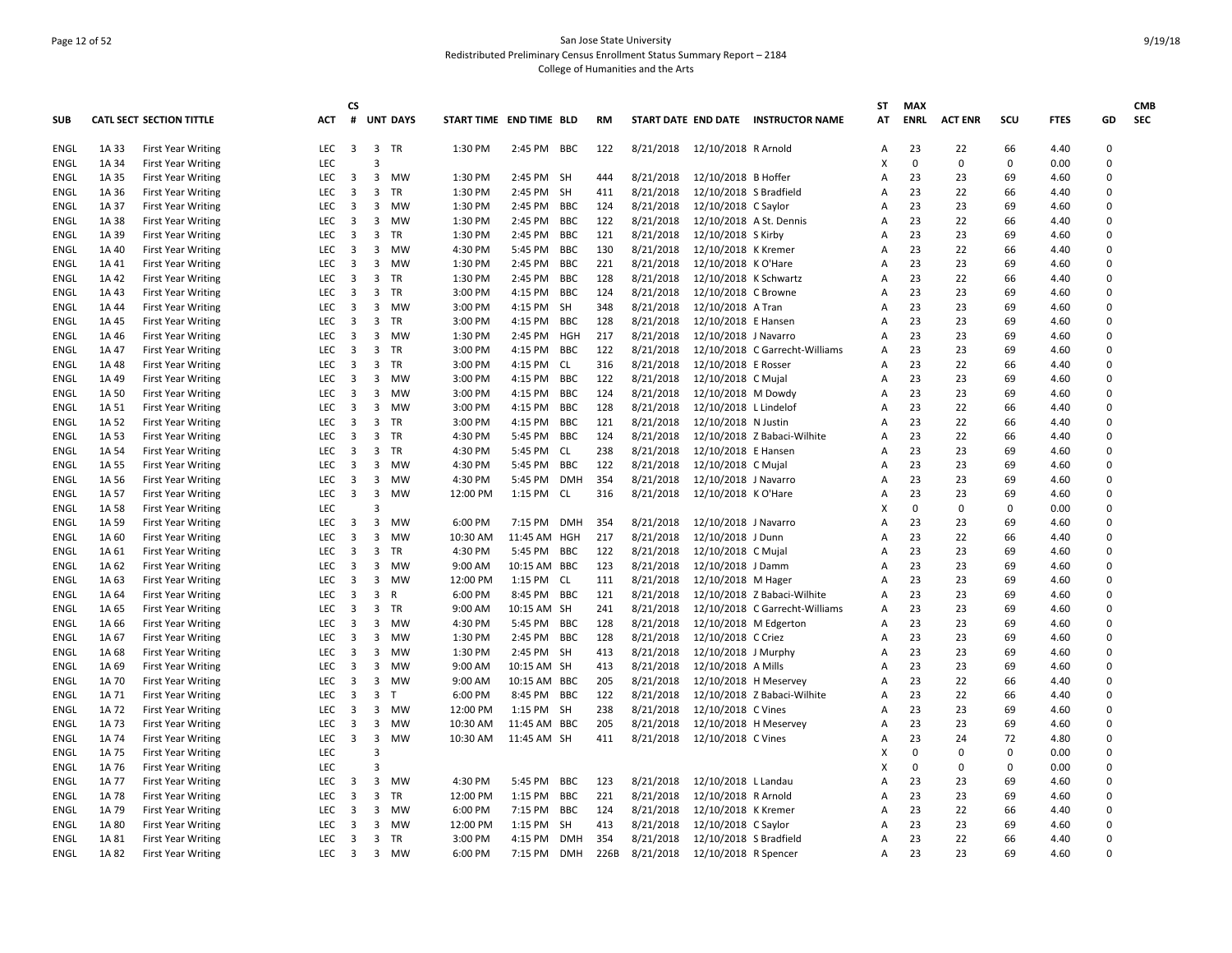## Page 13 of 52 San Jose State University Redistributed Preliminary Census Enrollment Status Summary Report – 2184 College of Humanities and the Arts

|                            |                  |                                              |                          | <b>CS</b>               |                         |                 |                         |              |            |     |           |                         |                                     | ST                  | <b>MAX</b>     |                   |                   |              |        | <b>CMB</b> |
|----------------------------|------------------|----------------------------------------------|--------------------------|-------------------------|-------------------------|-----------------|-------------------------|--------------|------------|-----|-----------|-------------------------|-------------------------------------|---------------------|----------------|-------------------|-------------------|--------------|--------|------------|
| <b>SUB</b>                 |                  | <b>CATL SECT SECTION TITTLE</b>              | <b>ACT</b>               | #                       |                         | <b>UNT DAYS</b> | START TIME END TIME BLD |              |            | RM  |           |                         | START DATE END DATE INSTRUCTOR NAME | AT                  | <b>ENRL</b>    | <b>ACT ENR</b>    | scu               | <b>FTES</b>  | GD     | <b>SEC</b> |
| <b>ENGL</b>                | 1A 83            | <b>First Year Writing</b>                    | LEC                      | 3                       | 3                       | <b>TR</b>       | 1:30 PM                 | 2:45 PM HGH  |            | 217 | 8/21/2018 | 12/10/2018 B Hoffer     |                                     | Α                   | 23             | 23                | 69                | 4.60         | 0      |            |
| <b>ENGL</b>                | 1A 84            | <b>First Year Writing</b>                    | <b>LEC</b>               | 3                       | 3                       | <b>TR</b>       | 7:30 AM                 | 8:45 AM SH   |            | 413 | 8/21/2018 | 12/10/2018 T Morgan     |                                     | Α                   | 23             | 24                | 72                | 4.80         | 0      |            |
| ENGL                       | 1A 85            | <b>First Year Writing</b>                    | LEC                      |                         | $\overline{3}$          |                 |                         |              |            |     |           |                         |                                     | x                   | $\mathbf 0$    | 0                 | 0                 | 0.00         | 0      |            |
|                            |                  |                                              |                          |                         |                         |                 |                         |              |            |     |           |                         |                                     | Total               | 1794           | 1778              | 5334              | 355.60       | 0      |            |
| ENGL                       | 1AF 01           | FYW: Stretch English I                       | <b>LEC</b>               | 3                       | 3                       | <b>MW</b>       | 10:30 AM                | 11:45 AM     | <b>BBC</b> | 123 | 8/21/2018 | 12/10/2018 A Ahmad      |                                     | A                   | 22             | 21                | 63                | 4.20         | 0      |            |
| <b>ENGL</b>                | 1AF 02           | FYW: Stretch English I                       | LEC                      | 3                       | 3                       | <b>MW</b>       | 12:00 PM                | 1:15 PM      | <b>BBC</b> | 121 | 8/21/2018 | 12/10/2018 A Ahmad      |                                     | A                   | 22             | 22                | 66                | 4.40         | 0      |            |
| <b>ENGL</b>                | 1AF 03           | FYW: Stretch English I                       | <b>LEC</b>               | 3                       | 3                       | <b>MW</b>       | 4:30 PM                 | 5:45 PM      | <b>SH</b>  | 348 | 8/21/2018 | 12/10/2018 A Ahmad      |                                     | $\overline{A}$      | 22             | 20                | 60                | 4.00         | 0      |            |
| <b>ENGL</b>                | 1AF 04           | FYW: Stretch English                         | <b>LEC</b>               | 3                       | 3                       | <b>TR</b>       | 10:30 AM                | 11:45 AM DMH |            | 354 | 8/21/2018 | 12/10/2018 T Morgan     |                                     | A                   | 22             | 23                | 69                | 4.60         | 0      |            |
| <b>ENGL</b>                | 1AF 05           | FYW: Stretch English                         | LEC                      | 3                       | 3                       | MW              | 9:00 AM                 | 10:15 AM CL  |            | 316 | 8/21/2018 | 12/10/2018 M Dowdy      |                                     | А                   | 22             | 22                | 66                | 4.40         | 0      |            |
| ENGL                       | 1AF 06           | FYW: Stretch English I                       | LEC                      | 3                       | 3                       | <b>MW</b>       | 10:30 AM                | 11:45 AM CL  |            | 316 | 8/21/2018 | 12/10/2018 M Dowdy      |                                     | Α                   | 22             | 22                | 66                | 4.40         | 0      |            |
| ENGL                       | 1AF 07           | FYW: Stretch English I                       | LEC                      | 3                       | 3                       | TR              | 9:00 AM                 | 10:15 AM     | DMH        | 354 | 8/21/2018 | 12/10/2018 B Hoffer     |                                     | A                   | 22             | 22                | 66                | 4.40         | 0      |            |
| ENGL                       | 1AF 08           | FYW: Stretch English                         | <b>LEC</b>               | 3                       | 3                       | TR              | 12:00 PM                | 1:15 PM      | <b>DMH</b> | 354 | 8/21/2018 | 12/10/2018 S Sloan      |                                     | Α                   | 22             | 22                | 66                | 4.40         | 0      |            |
| ENGL                       | 1AF 09           | FYW: Stretch English                         | <b>LEC</b>               | 3                       | 3                       | MW              | 3:00 PM                 | 4:15 PM      | BBC        | 121 | 8/21/2018 | 12/10/2018 J Logan      |                                     | A                   | 22             | 22                | 66                | 4.40         | 0      |            |
| ENGL                       | 1AF 10           | FYW: Stretch English I                       | <b>LEC</b>               | 3                       | 3                       | MW              | 4:30 PM                 | 5:45 PM      | BBC        | 121 | 8/21/2018 | 12/10/2018 J Logan      |                                     | A                   | 22             | 22                | 66                | 4.40         | 0      |            |
| ENGL                       | 1AF 11           | FYW: Stretch English I                       | LEC                      | 3                       | 3                       | TR              | 4:30 PM                 | 5:45 PM      | <b>BBC</b> | 121 | 8/21/2018 | 12/10/2018 B Hoffer     |                                     | A                   | 22             | 21                | 63                | 4.20         | 0      |            |
| <b>ENGL</b>                | 1AF 12           | FYW: Stretch English                         | <b>LEC</b>               | 3                       | 3                       | MW              | 9:00 AM                 | 10:15 AM     | <b>BBC</b> | 121 | 8/21/2018 | 12/10/2018 F Kirk       |                                     | A                   | 22             | 21                | 63                | 4.20         | 0      |            |
| ENGL                       | 1AF 13           | FYW: Stretch English I                       | LEC                      | 3                       | 3                       | <b>MW</b>       | 10:30 AM                | 11:45 AM     | <b>BBC</b> | 124 | 8/21/2018 | 12/10/2018 F Kirk       |                                     | A                   | 22             | 21                | 63                | 4.20         | 0      |            |
| <b>ENGL</b>                | 1AF 14           | FYW: Stretch English                         | LEC                      | 3                       | 3                       | MW              | 1:30 PM                 | 2:45 PM      | <b>DMH</b> | 354 | 8/21/2018 | 12/10/2018 F Kirk       |                                     | A                   | 22             | 21                | 63                | 4.20         | 0      |            |
| ENGL                       | 1AF 15           | FYW: Stretch English                         | <b>LEC</b>               | 3                       | 3                       | MW              | 3:00 PM                 | 4:15 PM      | <b>DMH</b> | 354 | 8/21/2018 | 12/10/2018 K Golden     |                                     | A                   | 22             | 19                | 57                | 3.80         | 0      |            |
| ENGL                       | 1AF 16           | FYW: Stretch English I                       | <b>LEC</b>               | 3                       | 3                       | MW              | 12:00 PM                | 1:15 PM      | BBC        | 130 | 8/21/2018 | 12/10/2018 L Landau     |                                     | A                   | 22             | 22                | 66                | 4.40         | 0      |            |
| <b>ENGL</b>                | 1AF 17           | FYW: Stretch English I                       | LEC                      |                         | $\overline{\mathbf{3}}$ |                 |                         |              |            |     |           |                         |                                     | x                   | $\Omega$       | $\mathbf 0$       | 0                 | 0.00         | 0      |            |
| <b>ENGL</b>                | 1AF 18           | FYW: Stretch English I                       | <b>LEC</b>               | 3                       | 3                       | <b>TR</b>       | 1:30 PM                 | 2:45 PM      | <b>DMH</b> | 354 | 8/21/2018 | 12/10/2018 S Sloan      |                                     | A                   | 22             | 22                | 66                | 4.40         | 0      |            |
| <b>ENGL</b>                | 1AF 19           | FYW: Stretch English I                       | LEC                      |                         | $\overline{3}$          |                 |                         |              |            |     |           |                         |                                     | x                   | $\mathbf 0$    | $\mathbf 0$       | $\Omega$          | 0.00         | 0      |            |
| <b>ENGL</b>                | 1AF 20           | FYW: Stretch English I                       | LEC                      |                         | $\overline{3}$          |                 |                         |              |            |     |           |                         |                                     | X                   | $\Omega$       | $\Omega$          | $\Omega$          | 0.00         | 0      |            |
| ENGL                       | 1AF 21           | FYW: Stretch English I                       | LEC                      |                         | $\overline{3}$          |                 |                         |              |            |     |           |                         |                                     | x                   | 0              | $\mathbf 0$       | $\mathbf 0$       | 0.00         | 0      |            |
| ENGL                       | 1AF 22           | FYW: Stretch English                         | <b>LEC</b>               | 3                       |                         | 3 TR            | 9:00 AM                 | 10:15 AM SH  |            | 411 | 8/21/2018 |                         | 12/10/2018 J Patchigondla           | A                   | 22             | 19                | 57                | 3.80         | 0      |            |
| ENGL                       | 1AF 23           | FYW: Stretch English I                       | LEC                      |                         | $\overline{3}$          |                 |                         |              |            |     |           |                         |                                     | x                   | $\Omega$       | 0                 | $\Omega$          | 0.00         | 0      |            |
| ENGL                       | 1AF 24           | FYW: Stretch English I                       | LEC                      |                         | $\overline{3}$          |                 |                         |              |            |     |           |                         |                                     | x                   | $\Omega$       | $\mathbf 0$       | 0                 | 0.00         | 0      |            |
| <b>ENGL</b>                | 1AF 25           | FYW: Stretch English                         | LEC                      |                         | $\overline{3}$          |                 |                         |              |            |     |           |                         |                                     | x                   | $\Omega$       | 0                 | 0                 | 0.00         | 0      |            |
| ENGL                       | 1AF 26           | FYW: Stretch English                         | <b>LEC</b>               | 3                       | 3                       | TR              | 9:00 AM                 | 10:15 AM     | <b>BBC</b> | 121 | 8/21/2018 | 12/10/2018 K Schwartz   |                                     | A                   | 22             | 21                | 63                | 4.20         | 0      |            |
| ENGL                       | 1AF 27           | FYW: Stretch English I                       | <b>LEC</b>               | 3                       | $\overline{3}$          | <b>TR</b>       | 12:00 PM                | 1:15 PM      | <b>BBC</b> | 123 | 8/21/2018 | 12/10/2018 K Schwartz   |                                     | A                   | 22             | 22                | 66                | 4.40         | 0      |            |
| ENGL                       | 1AF 28           | FYW: Stretch English                         | LEC                      |                         | $\overline{3}$          |                 |                         |              |            |     |           |                         |                                     | x                   | $\mathbf 0$    | 0                 | 0                 | 0.00         | 0<br>0 |            |
| ENGL                       | 1AF 29           | FYW: Stretch English                         | <b>LEC</b>               | 3                       | 3                       | TR              | 9:00 AM                 | 10:15 AM     | <b>BBC</b> | 221 | 8/21/2018 | 12/10/2018 A Smith      |                                     | A                   | 22             | 20                | 60                | 4.00         | 0      |            |
| ENGL                       | 1AF 30           | FYW: Stretch English I                       | <b>LEC</b>               | 3                       | 3                       | <b>TR</b>       | 10:30 AM                | 11:45 AM     | <b>BBC</b> | 221 | 8/21/2018 | 12/10/2018 A Smith      |                                     | A                   | 22             | 20                | 60                | 4.00         |        |            |
| <b>ENGL</b><br><b>ENGL</b> | 1AF 31           | FYW: Stretch English I                       | <b>LEC</b><br>LEC        | 3                       | 3<br>$\overline{3}$     | <b>TR</b>       | 1:30 PM                 | 2:45 PM SH   |            | 238 | 8/21/2018 | 12/10/2018 A Smith      |                                     | $\overline{A}$<br>X | 22<br>$\Omega$ | 21<br>$\mathbf 0$ | 63<br>$\Omega$    | 4.20<br>0.00 | 0<br>0 |            |
| <b>ENGL</b>                | 1AF 32<br>1AF 33 | FYW: Stretch English I                       | <b>LEC</b>               | 3                       | $\overline{3}$          | <b>MW</b>       | 9:00 AM                 |              |            | 354 |           |                         |                                     | A                   | 22             | 19                | 57                | 3.80         | 0      |            |
| <b>ENGL</b>                | 1AF 34           | FYW: Stretch English                         | LEC                      |                         | $\overline{\mathbf{3}}$ |                 |                         | 10:15 AM DMH |            |     | 8/21/2018 | 12/10/2018 A St. Dennis |                                     | x                   | $\Omega$       | $\Omega$          | $\Omega$          | 0.00         | 0      |            |
| <b>ENGL</b>                | 1AF 35           | FYW: Stretch English I                       | LEC                      |                         | $\overline{\mathbf{3}}$ |                 |                         |              |            |     |           |                         |                                     | X                   | $\Omega$       | 0                 | $\Omega$          | 0.00         | 0      |            |
|                            |                  | FYW: Stretch English I                       |                          |                         | 3                       |                 |                         |              |            |     |           |                         |                                     |                     | 22             | 22                |                   |              | 0      |            |
| ENGL                       | 1AF 36           | FYW: Stretch English                         | <b>LEC</b><br><b>LEC</b> | 3<br>3                  | 3                       | TR<br>TR        | 12:00 PM                | 1:15 PM      | SH         | 413 | 8/21/2018 | 12/10/2018 T Morgan     |                                     | A                   | 22             | 22                | 66<br>66          | 4.40         | 0      |            |
| ENGL                       | 1AF 37           | FYW: Stretch English I                       | LEC                      |                         | $\overline{3}$          |                 | 3:00 PM                 | 4:15 PM      | BBC        | 130 | 8/21/2018 | 12/10/2018 T Morgan     |                                     | Α<br>x              | 0              | 0                 | $\Omega$          | 4.40         | 0      |            |
| ENGL                       | 1AF 38           | FYW: Stretch English I                       | LEC                      |                         | $\overline{3}$          |                 |                         |              |            |     |           |                         |                                     | X                   | $\Omega$       | 0                 | $\Omega$          | 0.00         | 0      |            |
| ENGL<br>ENGL               | 1AF 39<br>1AF 40 | FYW: Stretch English                         | <b>LEC</b>               |                         | $\overline{3}$          |                 |                         |              |            |     |           |                         |                                     | x                   | $\Omega$       | 0                 | $\Omega$          | 0.00<br>0.00 | 0      |            |
|                            |                  | FYW: Stretch English I                       |                          |                         |                         |                 |                         |              |            |     |           |                         |                                     |                     |                |                   |                   |              | 0      |            |
| ENGL                       | 1AF 41           | FYW: Stretch English I                       | <b>LEC</b><br>LEC        | 3                       | 3<br>$\overline{3}$     | TR              | 7:30 AM                 | 8:45 AM SH   |            | 444 | 8/21/2018 |                         | 12/10/2018 J Patchigondla           | A<br>x              | 22<br>0        | 14<br>0           | 42<br>$\mathbf 0$ | 2.80         | 0      |            |
| ENGL<br>ENGL               | 1AF 42<br>1AF 43 | FYW: Stretch English<br>FYW: Stretch English | <b>LEC</b>               | 3                       | 3                       | MW              | 1:30 PM                 | 2:45 PM SH   |            | 411 | 8/21/2018 | 12/10/2018 K Golden     |                                     | A                   | 22             | 21                | 63                | 0.00<br>4.20 | 0      |            |
| ENGL                       | 1AF 44           | FYW: Stretch English                         | LEC                      |                         | $\overline{3}$          |                 |                         |              |            |     |           |                         |                                     |                     | $\mathbf 0$    | $\mathbf 0$       | $\Omega$          | 0.00         | 0      |            |
| <b>ENGL</b>                | 1AF 45           | FYW: Stretch English I                       | <b>LEC</b>               | $\overline{\mathbf{3}}$ | $\overline{3}$          | MW              | 10:30 AM                | 11:45 AM BBC |            | 104 | 8/21/2018 | 12/10/2018 A Petty      |                                     | Α                   | 22             | 22                | 66                | 4.40         | 0      |            |
|                            |                  |                                              |                          |                         |                         |                 |                         |              |            |     |           |                         |                                     | Total               | 638            | 608               | 1824              | 121.60       | n      |            |
|                            |                  |                                              |                          |                         |                         |                 |                         |              |            |     |           |                         |                                     |                     |                |                   |                   |              |        |            |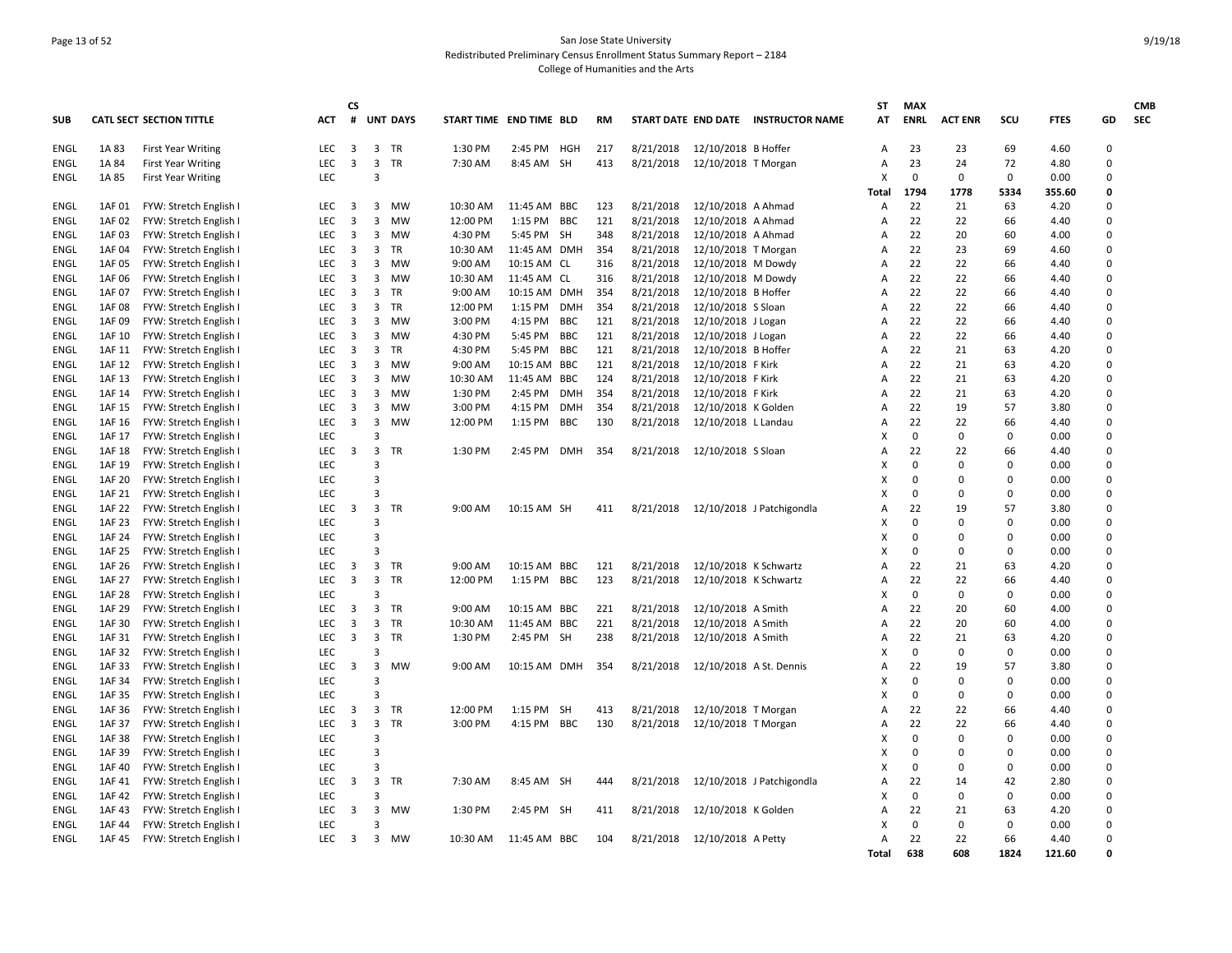## Page 14 of 52 San Jose State University Redistributed Preliminary Census Enrollment Status Summary Report – 2184 College of Humanities and the Arts

| <b>CATL SECT SECTION TITTLE</b><br>START TIME END TIME BLD<br>START DATE END DATE INSTRUCTOR NAME<br>25<br>3<br>MW<br>8:45 AM<br><b>BBC</b><br>123<br>8/21/2018<br>12/10/2018 J Damm<br>72<br>0<br><b>ENGL</b><br>1B01<br><b>Argument and Analysis</b><br><b>LEC</b><br>3<br>7:30 AM<br>24<br>4.80<br>A<br><b>Argument and Analysis</b><br><b>LEC</b><br>3<br>3<br>TR<br>7:30 AM<br>8:45 AM<br>124<br>8/21/2018<br>12/10/2018 S Harvey<br>25<br>23<br>69<br>0<br>ENGL<br>1B 02<br>BBC<br>A<br>4.60<br>25<br>LEC<br>3<br>3<br>221<br>8/21/2018<br>12/10/2018 K Harrison<br>24<br>72<br>4.80<br>0<br>ENGL<br>1B03<br><b>Argument and Analysis</b><br>MW<br>9:00 AM<br>10:15 AM<br>BBC<br>A<br>LEC<br>3<br>3<br>124<br>8/21/2018<br>12/10/2018 S Harvey<br>25<br>25<br>75<br>5.00<br>0<br>1B 04<br><b>Argument and Analysis</b><br>TR<br>9:00 AM<br>10:15 AM BBC<br>ENGL<br>A<br>$\overline{3}$<br>1B 05<br><b>Argument and Analysis</b><br><b>LEC</b><br>0<br>0<br>$\Omega$<br>0.00<br>0<br>ENGL<br>x<br>$\overline{3}$<br>0<br>LEC<br>0<br>0<br>0<br>0.00<br><b>ENGL</b><br>1B06<br><b>Argument and Analysis</b><br>3<br>1B 07<br><b>Argument and Analysis</b><br><b>LEC</b><br>3<br>MW<br>10:30 AM<br>11:45 AM<br>221<br>8/21/2018<br>12/10/2018 K Harrison<br>25<br>24<br>72<br>4.80<br>0<br>ENGL<br>BBC<br>A<br>354<br>25<br>75<br>LEC<br>3<br>3<br>MW<br>8/21/2018<br>25<br>5.00<br>0<br>ENGL<br>1B08<br><b>Argument and Analysis</b><br>12:00 PM<br>1:15 PM<br><b>DMF</b><br>12/10/2018 D Sirkin<br>Α<br>LEC<br>3<br>25<br>24<br>72<br>0<br>1B <sub>09</sub><br><b>Argument and Analysis</b><br>3<br>TR<br>12:00 PM<br>1:15 PM SH<br>348<br>8/21/2018<br>12/10/2018 S Harvey<br>4.80<br>ENGL<br>A<br>LEC<br>3<br>1:30 PM<br>8/21/2018<br>12/10/2018 A Rohatgi<br>25<br>24<br>72<br>0<br><b>ENGL</b><br>1B 10<br><b>Argument and Analysis</b><br>3<br><b>MW</b><br>2:45 PM CL<br>316<br>4.80<br>A<br>25<br>LEC<br>3<br>3<br>TR<br>1:30 PM<br>2:45 PM SH<br>8/21/2018<br>12/10/2018 S Harvey<br>21<br>63<br>4.20<br>0<br><b>ENGL</b><br>1B 11<br><b>Argument and Analysis</b><br>348<br>A<br>3<br>25<br>1B 12<br><b>Argument and Analysis</b><br><b>LEC</b><br>3<br>MW<br>3:00 PM<br>4:15 PM CL<br>316<br>8/21/2018<br>12/10/2018 A Rohatgi<br>25<br>75<br>5.00<br>0<br>ENGL<br>A<br>$\overline{3}$<br>$\mathbf 0$<br>0<br>LEC<br>0<br>0<br>0.00<br>ENGL<br>1B 13<br><b>Argument and Analysis</b><br>x<br>LEC<br>$\overline{3}$<br>$\Omega$<br>$\mathbf 0$<br>0<br>0<br>1B 14<br><b>Argument and Analysis</b><br>0.00<br>ENGL<br>LEC<br>$\overline{\mathbf{3}}$<br>3<br>12/10/2018 A Rohatgi<br>25<br>72<br><b>ENGL</b><br>1B 15<br><b>Argument and Analysis</b><br>TR<br>4:30 PM<br>5:45 PM CL<br>316<br>8/21/2018<br>$\overline{A}$<br>24<br>4.80<br>0<br>0<br>275<br>263<br>789<br>52.60<br>Total<br>25<br><b>ENGL</b><br>201<br>Critical Thinking and Writing<br><b>LEC</b><br>3<br>TR<br>7:30 AM<br>8:45 AM<br>BBC<br>121<br>8/21/2018<br>12/10/2018 R McNabb<br>25<br>75<br>5.00<br>0<br>3<br>A<br>3<br>25<br>25<br>75<br>202<br>Critical Thinking and Writing<br><b>LEC</b><br>3<br><b>MW</b><br>7:30 AM<br>8:45 AM SH<br>348<br>8/21/2018<br>12/10/2018 P O'Sullivan<br>5.00<br>0<br>ENGL<br>A<br>203<br>3<br>8/21/2018<br>25<br>23<br>69<br>0<br>Critical Thinking and Writing<br><b>LEC</b><br>3<br>TR<br>9:00 AM<br>10:15 AM SH<br>444<br>12/10/2018 S Sloan<br>4.60<br>ENGL<br>A<br>2 0 4<br><b>Critical Thinking and Writing</b><br>LEC<br>3<br>9:00 AM<br>10:15 AM SH<br>8/21/2018<br>12/10/2018 P O'Sullivan<br>25<br>25<br>75<br>5.00<br>0<br><b>ENGL</b><br>3<br><b>MW</b><br>348<br>A<br>25<br>0<br>205<br><b>LEC</b><br>3<br>3<br>9:30 AM<br>123<br>8/21/2018<br>12/10/2018 R James<br>24<br>72<br>ENGL<br>Critical Thinking and Writing<br>-F<br>12:15 PM BBC<br>4.80<br>A<br>25<br>206<br>Critical Thinking and Writing<br>LEC<br>3<br>3<br>-F<br>9:30 AM<br>12:15 PM SH<br>435<br>8/21/2018<br>12/10/2018 S Prasad<br>25<br>75<br>5.00<br>0<br>ENGL<br>A<br>25<br>207<br>Critical Thinking and Writing<br><b>LEC</b><br>3<br>3<br>TR<br>10:30 AM<br>11:45 AM SH<br>348<br>8/21/2018<br>12/10/2018 S Prasad<br>25<br>75<br>5.00<br>0<br>ENGL<br>A<br>LEC<br>$\mathbf{3}$<br>10:30 AM<br>8/21/2018<br>25<br>25<br>75<br>0<br>208<br>Critical Thinking and Writing<br>3<br>MW<br>11:45 AM BBC<br>130<br>12/10/2018 L Landau<br>5.00<br>ENGL<br>A<br>209<br>LEC<br>3<br><b>TR</b><br>10:30 AM<br>8/21/2018<br>25<br>25<br>75<br>0<br><b>ENGL</b><br><b>Critical Thinking and Writing</b><br>3<br>11:45 AM<br>SH<br>444<br>12/10/2018 J Fussell<br>5.00<br>A<br>25<br>25<br>75<br>0<br>2 10<br><b>Critical Thinking and Writing</b><br><b>LEC</b><br>3<br>3<br>TR<br>12:00 PM<br>205<br>8/21/2018<br>12/10/2018 R McNabb<br>5.00<br>ENGL<br>1:15 PM<br>BBC<br>A<br>25<br>2 1 1<br><b>Critical Thinking and Writing</b><br><b>LEC</b><br>3<br>3<br>MW<br>12:00 PM<br>1:15 PM<br>BBC<br>123<br>8/21/2018<br>12/10/2018 J Damm<br>25<br>75<br>5.00<br>0<br>ENGL<br>A<br>25<br>25<br>2 1 2<br>Critical Thinking and Writing<br><b>LEC</b><br>3<br>3<br>MW<br>12:00 PM<br>1:15 PM SH<br>348<br>8/21/2018<br>12/10/2018 P O'Sullivan<br>75<br>5.00<br>0<br>ENGL<br>A<br>25<br>3<br><b>TR</b><br>8/21/2018<br>25<br>75<br>0<br>2 1 3<br>Critical Thinking and Writing<br><b>LEC</b><br>3<br>1:30 PM<br>2:45 PM<br><b>BBC</b><br>123<br>12/10/2018 R James<br>5.00<br>ENGL<br>A<br>2 1 4<br>LEC<br>3<br>1:30 PM<br>123<br>8/21/2018<br>25<br>25<br>75<br>0<br><b>ENGL</b><br><b>Critical Thinking and Writing</b><br>3<br>MW<br>2:45 PM<br><b>BBC</b><br>12/10/2018 J Damm<br>5.00<br>A<br>25<br>25<br>0<br>2 1 5<br><b>LEC</b><br>3<br>3<br>1:30 PM<br>8/21/2018<br>12/10/2018 P O'Sullivan<br>75<br>ENGL<br>Critical Thinking and Writing<br>MW<br>2:45 PM<br>SH<br>348<br>5.00<br>A<br>2 1 6<br>3<br>3:00 PM<br>205<br>8/21/2018<br>25<br>25<br>75<br>0<br>Critical Thinking and Writing<br><b>LEC</b><br>3<br>TR<br>4:15 PM<br><b>BBC</b><br>12/10/2018 Z Babaci-Wilhite<br>5.00<br>ENGL<br>Α<br>3<br>25<br>72<br>2 1 7<br>Critical Thinking and Writing<br><b>LEC</b><br>3<br>TR<br>3:00 PM<br>4:15 PM<br><b>BBC</b><br>123<br>8/21/2018<br>12/10/2018 R James<br>24<br>4.80<br>0<br>ENGL<br>A<br>25<br>2 1 8<br><b>LEC</b><br>3<br>3<br>123<br>8/21/2018<br>25<br>75<br>5.00<br>0<br><b>Critical Thinking and Writing</b><br>MW<br>3:00 PM<br>4:15 PM<br><b>BBC</b><br>12/10/2018 L Landau<br>ENGL<br>A<br>2 1 9<br><b>Critical Thinking and Writing</b><br>LEC<br>3<br>3<br>TR<br>4:30 PM<br>205<br>8/21/2018<br>25<br>24<br>72<br>4.80<br>0<br>5:45 PM<br><b>BBC</b><br>12/10/2018 C Garrecht-Williams<br>ENGL<br>A<br>25<br>75<br>0<br>2 2 0<br><b>LEC</b><br>3<br>3<br>TR<br>4:30 PM<br>123<br>8/21/2018<br>25<br>ENGL<br>Critical Thinking and Writing<br>5:45 PM<br>BBC<br>12/10/2018 R James<br>5.00<br>A<br>8/21/2018<br>25<br>23<br>0<br>2 2 1<br>Critical Thinking and Writing<br>LEC<br>3<br>MW<br>9:00 AM<br>MH<br>235<br>12/10/2018 Y Yang<br>69<br>ENGL<br>3<br>10:15 AM<br>A<br>4.60<br>2 2 3<br>Critical Thinking and Writing<br>LEC<br>3<br>3<br>MW<br>12:00 PM<br>1:15 PM SH<br>240<br>8/21/2018<br>12/10/2018 Y Yang<br>25<br>24<br>72<br>4.80<br>0<br>ENGL<br>A<br>25<br>2 2 4<br>3<br>121<br>8/21/2018<br>21<br>63<br>0<br><b>Critical Thinking and Writing</b><br><b>LEC</b><br>3<br>-F<br>9:30 AM<br>12:15 PM BBC<br>12/10/2018 Y Yang<br>4.20<br>ENGL<br>A<br>25<br>2 2 5<br><b>Critical Thinking and Writing</b><br>LEC<br>3<br>3<br>MW<br>10:30 AM<br>11:45 AM DMH<br>354<br>8/21/2018<br>12/10/2018 D Sirkin<br>24<br>72<br>4.80<br>$\Omega$<br>ENGL<br>A<br>600<br>587<br>1761<br>117.40<br>0<br>Total<br>LEC<br>$\overline{3}$<br>$\mathbf 0$<br>0<br>21 01<br>X<br>0<br>0<br>0.00<br>ENGL<br><b>Detective Fiction</b><br>Total<br>0<br>0<br>0<br>0.00<br>0<br>3 TR<br>8/21/2018<br>12/10/2018 E Sams<br>39<br>0<br>22 01<br><b>Fantasy Science Fic</b><br><b>LEC</b><br>3<br>1:30 PM<br>2:45 PM SH<br>413<br>40<br>117<br>7.80<br>ENGL<br>Α<br>40<br>39<br>117<br>7.80<br>0<br>Total<br>50 01<br>Lit Survey before 1680<br><b>LEC</b><br>$\overline{2}$<br>3 TR<br>10:30 AM<br>11:45 AM BBC<br>220<br>8/21/2018<br>12/10/2018 N Stork<br>42<br>41<br>123<br>8.20<br>0<br>ENGL<br>A<br>42<br>41<br>123<br>8.20<br>0<br>Total<br>30<br>ENGL<br>60 01<br>Lit Survey 1680-1860<br><b>LEC</b><br>2<br>4<br>TBA<br>8/21/2018<br>12/10/2018<br>34<br>136<br>9.07<br>0<br>A<br>0<br>30<br>136<br>9.07<br>34<br>Total<br>ENGL<br>70 01<br>LEC<br>$\overline{2}$<br>4:30 PM<br>5:45 PM<br>BBC<br>130<br>8/21/2018<br>12/10/2018 W Wilson<br>40<br>39<br>117<br>7.80<br>0<br>Lit Survey 1860 to present<br>3 TR<br>Α |            |  | <b>ACT</b> | <b>CS</b> | <b>UNT DAYS</b> |  | <b>RM</b> |  | ST<br>AT | <b>MAX</b><br><b>ENRL</b> | <b>ACT ENR</b> |     | <b>FTES</b> |    | <b>CMB</b><br><b>SEC</b> |
|----------------------------------------------------------------------------------------------------------------------------------------------------------------------------------------------------------------------------------------------------------------------------------------------------------------------------------------------------------------------------------------------------------------------------------------------------------------------------------------------------------------------------------------------------------------------------------------------------------------------------------------------------------------------------------------------------------------------------------------------------------------------------------------------------------------------------------------------------------------------------------------------------------------------------------------------------------------------------------------------------------------------------------------------------------------------------------------------------------------------------------------------------------------------------------------------------------------------------------------------------------------------------------------------------------------------------------------------------------------------------------------------------------------------------------------------------------------------------------------------------------------------------------------------------------------------------------------------------------------------------------------------------------------------------------------------------------------------------------------------------------------------------------------------------------------------------------------------------------------------------------------------------------------------------------------------------------------------------------------------------------------------------------------------------------------------------------------------------------------------------------------------------------------------------------------------------------------------------------------------------------------------------------------------------------------------------------------------------------------------------------------------------------------------------------------------------------------------------------------------------------------------------------------------------------------------------------------------------------------------------------------------------------------------------------------------------------------------------------------------------------------------------------------------------------------------------------------------------------------------------------------------------------------------------------------------------------------------------------------------------------------------------------------------------------------------------------------------------------------------------------------------------------------------------------------------------------------------------------------------------------------------------------------------------------------------------------------------------------------------------------------------------------------------------------------------------------------------------------------------------------------------------------------------------------------------------------------------------------------------------------------------------------------------------------------------------------------------------------------------------------------------------------------------------------------------------------------------------------------------------------------------------------------------------------------------------------------------------------------------------------------------------------------------------------------------------------------------------------------------------------------------------------------------------------------------------------------------------------------------------------------------------------------------------------------------------------------------------------------------------------------------------------------------------------------------------------------------------------------------------------------------------------------------------------------------------------------------------------------------------------------------------------------------------------------------------------------------------------------------------------------------------------------------------------------------------------------------------------------------------------------------------------------------------------------------------------------------------------------------------------------------------------------------------------------------------------------------------------------------------------------------------------------------------------------------------------------------------------------------------------------------------------------------------------------------------------------------------------------------------------------------------------------------------------------------------------------------------------------------------------------------------------------------------------------------------------------------------------------------------------------------------------------------------------------------------------------------------------------------------------------------------------------------------------------------------------------------------------------------------------------------------------------------------------------------------------------------------------------------------------------------------------------------------------------------------------------------------------------------------------------------------------------------------------------------------------------------------------------------------------------------------------------------------------------------------------------------------------------------------------------------------------------------------------------------------------------------------------------------------------------------------------------------------------------------------------------------------------------------------------------------------------------------------------------------------------------------------------------------------------------------------------------------------------------------------------------------------------------------------------------------------------------------------------------------------------------------------------------------------------------------------------------------------------------------------------------------------------------------------------------------------------------------------------------------------------------------------------------------------------------------------------------------------------------------------------------------------------------------------------------------------------------------------------------------------------------------------------------------------------------------------------------------------------------------------------------------------------------------------------------------------------------------------------------------------------------------------------------------------------------------------------------------------------------------------------------------------------------------------------------------------------------------------------------------------------------------------------------------------------------------------------------------------------------------------------------------------------------------------------------------------------------------------------------------------------------------------------------------------------------------------------------------------------------------------------------------------------------------------------------------------------------------------------------------------------------------------------------------------------------------------------------------------------------------------------------------------------------------------------------------------------|------------|--|------------|-----------|-----------------|--|-----------|--|----------|---------------------------|----------------|-----|-------------|----|--------------------------|
|                                                                                                                                                                                                                                                                                                                                                                                                                                                                                                                                                                                                                                                                                                                                                                                                                                                                                                                                                                                                                                                                                                                                                                                                                                                                                                                                                                                                                                                                                                                                                                                                                                                                                                                                                                                                                                                                                                                                                                                                                                                                                                                                                                                                                                                                                                                                                                                                                                                                                                                                                                                                                                                                                                                                                                                                                                                                                                                                                                                                                                                                                                                                                                                                                                                                                                                                                                                                                                                                                                                                                                                                                                                                                                                                                                                                                                                                                                                                                                                                                                                                                                                                                                                                                                                                                                                                                                                                                                                                                                                                                                                                                                                                                                                                                                                                                                                                                                                                                                                                                                                                                                                                                                                                                                                                                                                                                                                                                                                                                                                                                                                                                                                                                                                                                                                                                                                                                                                                                                                                                                                                                                                                                                                                                                                                                                                                                                                                                                                                                                                                                                                                                                                                                                                                                                                                                                                                                                                                                                                                                                                                                                                                                                                                                                                                                                                                                                                                                                                                                                                                                                                                                                                                                                                                                                                                                                                                                                                                                                                                                                                                                                                                                                                                                                                                                                                                                                                                                                                                                                                                                                                                                                                          | <b>SUB</b> |  |            | #         |                 |  |           |  |          |                           |                | scu |             | GD |                          |
|                                                                                                                                                                                                                                                                                                                                                                                                                                                                                                                                                                                                                                                                                                                                                                                                                                                                                                                                                                                                                                                                                                                                                                                                                                                                                                                                                                                                                                                                                                                                                                                                                                                                                                                                                                                                                                                                                                                                                                                                                                                                                                                                                                                                                                                                                                                                                                                                                                                                                                                                                                                                                                                                                                                                                                                                                                                                                                                                                                                                                                                                                                                                                                                                                                                                                                                                                                                                                                                                                                                                                                                                                                                                                                                                                                                                                                                                                                                                                                                                                                                                                                                                                                                                                                                                                                                                                                                                                                                                                                                                                                                                                                                                                                                                                                                                                                                                                                                                                                                                                                                                                                                                                                                                                                                                                                                                                                                                                                                                                                                                                                                                                                                                                                                                                                                                                                                                                                                                                                                                                                                                                                                                                                                                                                                                                                                                                                                                                                                                                                                                                                                                                                                                                                                                                                                                                                                                                                                                                                                                                                                                                                                                                                                                                                                                                                                                                                                                                                                                                                                                                                                                                                                                                                                                                                                                                                                                                                                                                                                                                                                                                                                                                                                                                                                                                                                                                                                                                                                                                                                                                                                                                                                          |            |  |            |           |                 |  |           |  |          |                           |                |     |             |    |                          |
|                                                                                                                                                                                                                                                                                                                                                                                                                                                                                                                                                                                                                                                                                                                                                                                                                                                                                                                                                                                                                                                                                                                                                                                                                                                                                                                                                                                                                                                                                                                                                                                                                                                                                                                                                                                                                                                                                                                                                                                                                                                                                                                                                                                                                                                                                                                                                                                                                                                                                                                                                                                                                                                                                                                                                                                                                                                                                                                                                                                                                                                                                                                                                                                                                                                                                                                                                                                                                                                                                                                                                                                                                                                                                                                                                                                                                                                                                                                                                                                                                                                                                                                                                                                                                                                                                                                                                                                                                                                                                                                                                                                                                                                                                                                                                                                                                                                                                                                                                                                                                                                                                                                                                                                                                                                                                                                                                                                                                                                                                                                                                                                                                                                                                                                                                                                                                                                                                                                                                                                                                                                                                                                                                                                                                                                                                                                                                                                                                                                                                                                                                                                                                                                                                                                                                                                                                                                                                                                                                                                                                                                                                                                                                                                                                                                                                                                                                                                                                                                                                                                                                                                                                                                                                                                                                                                                                                                                                                                                                                                                                                                                                                                                                                                                                                                                                                                                                                                                                                                                                                                                                                                                                                                          |            |  |            |           |                 |  |           |  |          |                           |                |     |             |    |                          |
|                                                                                                                                                                                                                                                                                                                                                                                                                                                                                                                                                                                                                                                                                                                                                                                                                                                                                                                                                                                                                                                                                                                                                                                                                                                                                                                                                                                                                                                                                                                                                                                                                                                                                                                                                                                                                                                                                                                                                                                                                                                                                                                                                                                                                                                                                                                                                                                                                                                                                                                                                                                                                                                                                                                                                                                                                                                                                                                                                                                                                                                                                                                                                                                                                                                                                                                                                                                                                                                                                                                                                                                                                                                                                                                                                                                                                                                                                                                                                                                                                                                                                                                                                                                                                                                                                                                                                                                                                                                                                                                                                                                                                                                                                                                                                                                                                                                                                                                                                                                                                                                                                                                                                                                                                                                                                                                                                                                                                                                                                                                                                                                                                                                                                                                                                                                                                                                                                                                                                                                                                                                                                                                                                                                                                                                                                                                                                                                                                                                                                                                                                                                                                                                                                                                                                                                                                                                                                                                                                                                                                                                                                                                                                                                                                                                                                                                                                                                                                                                                                                                                                                                                                                                                                                                                                                                                                                                                                                                                                                                                                                                                                                                                                                                                                                                                                                                                                                                                                                                                                                                                                                                                                                                          |            |  |            |           |                 |  |           |  |          |                           |                |     |             |    |                          |
|                                                                                                                                                                                                                                                                                                                                                                                                                                                                                                                                                                                                                                                                                                                                                                                                                                                                                                                                                                                                                                                                                                                                                                                                                                                                                                                                                                                                                                                                                                                                                                                                                                                                                                                                                                                                                                                                                                                                                                                                                                                                                                                                                                                                                                                                                                                                                                                                                                                                                                                                                                                                                                                                                                                                                                                                                                                                                                                                                                                                                                                                                                                                                                                                                                                                                                                                                                                                                                                                                                                                                                                                                                                                                                                                                                                                                                                                                                                                                                                                                                                                                                                                                                                                                                                                                                                                                                                                                                                                                                                                                                                                                                                                                                                                                                                                                                                                                                                                                                                                                                                                                                                                                                                                                                                                                                                                                                                                                                                                                                                                                                                                                                                                                                                                                                                                                                                                                                                                                                                                                                                                                                                                                                                                                                                                                                                                                                                                                                                                                                                                                                                                                                                                                                                                                                                                                                                                                                                                                                                                                                                                                                                                                                                                                                                                                                                                                                                                                                                                                                                                                                                                                                                                                                                                                                                                                                                                                                                                                                                                                                                                                                                                                                                                                                                                                                                                                                                                                                                                                                                                                                                                                                                          |            |  |            |           |                 |  |           |  |          |                           |                |     |             |    |                          |
|                                                                                                                                                                                                                                                                                                                                                                                                                                                                                                                                                                                                                                                                                                                                                                                                                                                                                                                                                                                                                                                                                                                                                                                                                                                                                                                                                                                                                                                                                                                                                                                                                                                                                                                                                                                                                                                                                                                                                                                                                                                                                                                                                                                                                                                                                                                                                                                                                                                                                                                                                                                                                                                                                                                                                                                                                                                                                                                                                                                                                                                                                                                                                                                                                                                                                                                                                                                                                                                                                                                                                                                                                                                                                                                                                                                                                                                                                                                                                                                                                                                                                                                                                                                                                                                                                                                                                                                                                                                                                                                                                                                                                                                                                                                                                                                                                                                                                                                                                                                                                                                                                                                                                                                                                                                                                                                                                                                                                                                                                                                                                                                                                                                                                                                                                                                                                                                                                                                                                                                                                                                                                                                                                                                                                                                                                                                                                                                                                                                                                                                                                                                                                                                                                                                                                                                                                                                                                                                                                                                                                                                                                                                                                                                                                                                                                                                                                                                                                                                                                                                                                                                                                                                                                                                                                                                                                                                                                                                                                                                                                                                                                                                                                                                                                                                                                                                                                                                                                                                                                                                                                                                                                                                          |            |  |            |           |                 |  |           |  |          |                           |                |     |             |    |                          |
|                                                                                                                                                                                                                                                                                                                                                                                                                                                                                                                                                                                                                                                                                                                                                                                                                                                                                                                                                                                                                                                                                                                                                                                                                                                                                                                                                                                                                                                                                                                                                                                                                                                                                                                                                                                                                                                                                                                                                                                                                                                                                                                                                                                                                                                                                                                                                                                                                                                                                                                                                                                                                                                                                                                                                                                                                                                                                                                                                                                                                                                                                                                                                                                                                                                                                                                                                                                                                                                                                                                                                                                                                                                                                                                                                                                                                                                                                                                                                                                                                                                                                                                                                                                                                                                                                                                                                                                                                                                                                                                                                                                                                                                                                                                                                                                                                                                                                                                                                                                                                                                                                                                                                                                                                                                                                                                                                                                                                                                                                                                                                                                                                                                                                                                                                                                                                                                                                                                                                                                                                                                                                                                                                                                                                                                                                                                                                                                                                                                                                                                                                                                                                                                                                                                                                                                                                                                                                                                                                                                                                                                                                                                                                                                                                                                                                                                                                                                                                                                                                                                                                                                                                                                                                                                                                                                                                                                                                                                                                                                                                                                                                                                                                                                                                                                                                                                                                                                                                                                                                                                                                                                                                                                          |            |  |            |           |                 |  |           |  |          |                           |                |     |             |    |                          |
|                                                                                                                                                                                                                                                                                                                                                                                                                                                                                                                                                                                                                                                                                                                                                                                                                                                                                                                                                                                                                                                                                                                                                                                                                                                                                                                                                                                                                                                                                                                                                                                                                                                                                                                                                                                                                                                                                                                                                                                                                                                                                                                                                                                                                                                                                                                                                                                                                                                                                                                                                                                                                                                                                                                                                                                                                                                                                                                                                                                                                                                                                                                                                                                                                                                                                                                                                                                                                                                                                                                                                                                                                                                                                                                                                                                                                                                                                                                                                                                                                                                                                                                                                                                                                                                                                                                                                                                                                                                                                                                                                                                                                                                                                                                                                                                                                                                                                                                                                                                                                                                                                                                                                                                                                                                                                                                                                                                                                                                                                                                                                                                                                                                                                                                                                                                                                                                                                                                                                                                                                                                                                                                                                                                                                                                                                                                                                                                                                                                                                                                                                                                                                                                                                                                                                                                                                                                                                                                                                                                                                                                                                                                                                                                                                                                                                                                                                                                                                                                                                                                                                                                                                                                                                                                                                                                                                                                                                                                                                                                                                                                                                                                                                                                                                                                                                                                                                                                                                                                                                                                                                                                                                                                          |            |  |            |           |                 |  |           |  |          |                           |                |     |             |    |                          |
|                                                                                                                                                                                                                                                                                                                                                                                                                                                                                                                                                                                                                                                                                                                                                                                                                                                                                                                                                                                                                                                                                                                                                                                                                                                                                                                                                                                                                                                                                                                                                                                                                                                                                                                                                                                                                                                                                                                                                                                                                                                                                                                                                                                                                                                                                                                                                                                                                                                                                                                                                                                                                                                                                                                                                                                                                                                                                                                                                                                                                                                                                                                                                                                                                                                                                                                                                                                                                                                                                                                                                                                                                                                                                                                                                                                                                                                                                                                                                                                                                                                                                                                                                                                                                                                                                                                                                                                                                                                                                                                                                                                                                                                                                                                                                                                                                                                                                                                                                                                                                                                                                                                                                                                                                                                                                                                                                                                                                                                                                                                                                                                                                                                                                                                                                                                                                                                                                                                                                                                                                                                                                                                                                                                                                                                                                                                                                                                                                                                                                                                                                                                                                                                                                                                                                                                                                                                                                                                                                                                                                                                                                                                                                                                                                                                                                                                                                                                                                                                                                                                                                                                                                                                                                                                                                                                                                                                                                                                                                                                                                                                                                                                                                                                                                                                                                                                                                                                                                                                                                                                                                                                                                                                          |            |  |            |           |                 |  |           |  |          |                           |                |     |             |    |                          |
|                                                                                                                                                                                                                                                                                                                                                                                                                                                                                                                                                                                                                                                                                                                                                                                                                                                                                                                                                                                                                                                                                                                                                                                                                                                                                                                                                                                                                                                                                                                                                                                                                                                                                                                                                                                                                                                                                                                                                                                                                                                                                                                                                                                                                                                                                                                                                                                                                                                                                                                                                                                                                                                                                                                                                                                                                                                                                                                                                                                                                                                                                                                                                                                                                                                                                                                                                                                                                                                                                                                                                                                                                                                                                                                                                                                                                                                                                                                                                                                                                                                                                                                                                                                                                                                                                                                                                                                                                                                                                                                                                                                                                                                                                                                                                                                                                                                                                                                                                                                                                                                                                                                                                                                                                                                                                                                                                                                                                                                                                                                                                                                                                                                                                                                                                                                                                                                                                                                                                                                                                                                                                                                                                                                                                                                                                                                                                                                                                                                                                                                                                                                                                                                                                                                                                                                                                                                                                                                                                                                                                                                                                                                                                                                                                                                                                                                                                                                                                                                                                                                                                                                                                                                                                                                                                                                                                                                                                                                                                                                                                                                                                                                                                                                                                                                                                                                                                                                                                                                                                                                                                                                                                                                          |            |  |            |           |                 |  |           |  |          |                           |                |     |             |    |                          |
|                                                                                                                                                                                                                                                                                                                                                                                                                                                                                                                                                                                                                                                                                                                                                                                                                                                                                                                                                                                                                                                                                                                                                                                                                                                                                                                                                                                                                                                                                                                                                                                                                                                                                                                                                                                                                                                                                                                                                                                                                                                                                                                                                                                                                                                                                                                                                                                                                                                                                                                                                                                                                                                                                                                                                                                                                                                                                                                                                                                                                                                                                                                                                                                                                                                                                                                                                                                                                                                                                                                                                                                                                                                                                                                                                                                                                                                                                                                                                                                                                                                                                                                                                                                                                                                                                                                                                                                                                                                                                                                                                                                                                                                                                                                                                                                                                                                                                                                                                                                                                                                                                                                                                                                                                                                                                                                                                                                                                                                                                                                                                                                                                                                                                                                                                                                                                                                                                                                                                                                                                                                                                                                                                                                                                                                                                                                                                                                                                                                                                                                                                                                                                                                                                                                                                                                                                                                                                                                                                                                                                                                                                                                                                                                                                                                                                                                                                                                                                                                                                                                                                                                                                                                                                                                                                                                                                                                                                                                                                                                                                                                                                                                                                                                                                                                                                                                                                                                                                                                                                                                                                                                                                                                          |            |  |            |           |                 |  |           |  |          |                           |                |     |             |    |                          |
|                                                                                                                                                                                                                                                                                                                                                                                                                                                                                                                                                                                                                                                                                                                                                                                                                                                                                                                                                                                                                                                                                                                                                                                                                                                                                                                                                                                                                                                                                                                                                                                                                                                                                                                                                                                                                                                                                                                                                                                                                                                                                                                                                                                                                                                                                                                                                                                                                                                                                                                                                                                                                                                                                                                                                                                                                                                                                                                                                                                                                                                                                                                                                                                                                                                                                                                                                                                                                                                                                                                                                                                                                                                                                                                                                                                                                                                                                                                                                                                                                                                                                                                                                                                                                                                                                                                                                                                                                                                                                                                                                                                                                                                                                                                                                                                                                                                                                                                                                                                                                                                                                                                                                                                                                                                                                                                                                                                                                                                                                                                                                                                                                                                                                                                                                                                                                                                                                                                                                                                                                                                                                                                                                                                                                                                                                                                                                                                                                                                                                                                                                                                                                                                                                                                                                                                                                                                                                                                                                                                                                                                                                                                                                                                                                                                                                                                                                                                                                                                                                                                                                                                                                                                                                                                                                                                                                                                                                                                                                                                                                                                                                                                                                                                                                                                                                                                                                                                                                                                                                                                                                                                                                                                          |            |  |            |           |                 |  |           |  |          |                           |                |     |             |    |                          |
|                                                                                                                                                                                                                                                                                                                                                                                                                                                                                                                                                                                                                                                                                                                                                                                                                                                                                                                                                                                                                                                                                                                                                                                                                                                                                                                                                                                                                                                                                                                                                                                                                                                                                                                                                                                                                                                                                                                                                                                                                                                                                                                                                                                                                                                                                                                                                                                                                                                                                                                                                                                                                                                                                                                                                                                                                                                                                                                                                                                                                                                                                                                                                                                                                                                                                                                                                                                                                                                                                                                                                                                                                                                                                                                                                                                                                                                                                                                                                                                                                                                                                                                                                                                                                                                                                                                                                                                                                                                                                                                                                                                                                                                                                                                                                                                                                                                                                                                                                                                                                                                                                                                                                                                                                                                                                                                                                                                                                                                                                                                                                                                                                                                                                                                                                                                                                                                                                                                                                                                                                                                                                                                                                                                                                                                                                                                                                                                                                                                                                                                                                                                                                                                                                                                                                                                                                                                                                                                                                                                                                                                                                                                                                                                                                                                                                                                                                                                                                                                                                                                                                                                                                                                                                                                                                                                                                                                                                                                                                                                                                                                                                                                                                                                                                                                                                                                                                                                                                                                                                                                                                                                                                                                          |            |  |            |           |                 |  |           |  |          |                           |                |     |             |    |                          |
|                                                                                                                                                                                                                                                                                                                                                                                                                                                                                                                                                                                                                                                                                                                                                                                                                                                                                                                                                                                                                                                                                                                                                                                                                                                                                                                                                                                                                                                                                                                                                                                                                                                                                                                                                                                                                                                                                                                                                                                                                                                                                                                                                                                                                                                                                                                                                                                                                                                                                                                                                                                                                                                                                                                                                                                                                                                                                                                                                                                                                                                                                                                                                                                                                                                                                                                                                                                                                                                                                                                                                                                                                                                                                                                                                                                                                                                                                                                                                                                                                                                                                                                                                                                                                                                                                                                                                                                                                                                                                                                                                                                                                                                                                                                                                                                                                                                                                                                                                                                                                                                                                                                                                                                                                                                                                                                                                                                                                                                                                                                                                                                                                                                                                                                                                                                                                                                                                                                                                                                                                                                                                                                                                                                                                                                                                                                                                                                                                                                                                                                                                                                                                                                                                                                                                                                                                                                                                                                                                                                                                                                                                                                                                                                                                                                                                                                                                                                                                                                                                                                                                                                                                                                                                                                                                                                                                                                                                                                                                                                                                                                                                                                                                                                                                                                                                                                                                                                                                                                                                                                                                                                                                                                          |            |  |            |           |                 |  |           |  |          |                           |                |     |             |    |                          |
|                                                                                                                                                                                                                                                                                                                                                                                                                                                                                                                                                                                                                                                                                                                                                                                                                                                                                                                                                                                                                                                                                                                                                                                                                                                                                                                                                                                                                                                                                                                                                                                                                                                                                                                                                                                                                                                                                                                                                                                                                                                                                                                                                                                                                                                                                                                                                                                                                                                                                                                                                                                                                                                                                                                                                                                                                                                                                                                                                                                                                                                                                                                                                                                                                                                                                                                                                                                                                                                                                                                                                                                                                                                                                                                                                                                                                                                                                                                                                                                                                                                                                                                                                                                                                                                                                                                                                                                                                                                                                                                                                                                                                                                                                                                                                                                                                                                                                                                                                                                                                                                                                                                                                                                                                                                                                                                                                                                                                                                                                                                                                                                                                                                                                                                                                                                                                                                                                                                                                                                                                                                                                                                                                                                                                                                                                                                                                                                                                                                                                                                                                                                                                                                                                                                                                                                                                                                                                                                                                                                                                                                                                                                                                                                                                                                                                                                                                                                                                                                                                                                                                                                                                                                                                                                                                                                                                                                                                                                                                                                                                                                                                                                                                                                                                                                                                                                                                                                                                                                                                                                                                                                                                                                          |            |  |            |           |                 |  |           |  |          |                           |                |     |             |    |                          |
|                                                                                                                                                                                                                                                                                                                                                                                                                                                                                                                                                                                                                                                                                                                                                                                                                                                                                                                                                                                                                                                                                                                                                                                                                                                                                                                                                                                                                                                                                                                                                                                                                                                                                                                                                                                                                                                                                                                                                                                                                                                                                                                                                                                                                                                                                                                                                                                                                                                                                                                                                                                                                                                                                                                                                                                                                                                                                                                                                                                                                                                                                                                                                                                                                                                                                                                                                                                                                                                                                                                                                                                                                                                                                                                                                                                                                                                                                                                                                                                                                                                                                                                                                                                                                                                                                                                                                                                                                                                                                                                                                                                                                                                                                                                                                                                                                                                                                                                                                                                                                                                                                                                                                                                                                                                                                                                                                                                                                                                                                                                                                                                                                                                                                                                                                                                                                                                                                                                                                                                                                                                                                                                                                                                                                                                                                                                                                                                                                                                                                                                                                                                                                                                                                                                                                                                                                                                                                                                                                                                                                                                                                                                                                                                                                                                                                                                                                                                                                                                                                                                                                                                                                                                                                                                                                                                                                                                                                                                                                                                                                                                                                                                                                                                                                                                                                                                                                                                                                                                                                                                                                                                                                                                          |            |  |            |           |                 |  |           |  |          |                           |                |     |             |    |                          |
|                                                                                                                                                                                                                                                                                                                                                                                                                                                                                                                                                                                                                                                                                                                                                                                                                                                                                                                                                                                                                                                                                                                                                                                                                                                                                                                                                                                                                                                                                                                                                                                                                                                                                                                                                                                                                                                                                                                                                                                                                                                                                                                                                                                                                                                                                                                                                                                                                                                                                                                                                                                                                                                                                                                                                                                                                                                                                                                                                                                                                                                                                                                                                                                                                                                                                                                                                                                                                                                                                                                                                                                                                                                                                                                                                                                                                                                                                                                                                                                                                                                                                                                                                                                                                                                                                                                                                                                                                                                                                                                                                                                                                                                                                                                                                                                                                                                                                                                                                                                                                                                                                                                                                                                                                                                                                                                                                                                                                                                                                                                                                                                                                                                                                                                                                                                                                                                                                                                                                                                                                                                                                                                                                                                                                                                                                                                                                                                                                                                                                                                                                                                                                                                                                                                                                                                                                                                                                                                                                                                                                                                                                                                                                                                                                                                                                                                                                                                                                                                                                                                                                                                                                                                                                                                                                                                                                                                                                                                                                                                                                                                                                                                                                                                                                                                                                                                                                                                                                                                                                                                                                                                                                                                          |            |  |            |           |                 |  |           |  |          |                           |                |     |             |    |                          |
|                                                                                                                                                                                                                                                                                                                                                                                                                                                                                                                                                                                                                                                                                                                                                                                                                                                                                                                                                                                                                                                                                                                                                                                                                                                                                                                                                                                                                                                                                                                                                                                                                                                                                                                                                                                                                                                                                                                                                                                                                                                                                                                                                                                                                                                                                                                                                                                                                                                                                                                                                                                                                                                                                                                                                                                                                                                                                                                                                                                                                                                                                                                                                                                                                                                                                                                                                                                                                                                                                                                                                                                                                                                                                                                                                                                                                                                                                                                                                                                                                                                                                                                                                                                                                                                                                                                                                                                                                                                                                                                                                                                                                                                                                                                                                                                                                                                                                                                                                                                                                                                                                                                                                                                                                                                                                                                                                                                                                                                                                                                                                                                                                                                                                                                                                                                                                                                                                                                                                                                                                                                                                                                                                                                                                                                                                                                                                                                                                                                                                                                                                                                                                                                                                                                                                                                                                                                                                                                                                                                                                                                                                                                                                                                                                                                                                                                                                                                                                                                                                                                                                                                                                                                                                                                                                                                                                                                                                                                                                                                                                                                                                                                                                                                                                                                                                                                                                                                                                                                                                                                                                                                                                                                          |            |  |            |           |                 |  |           |  |          |                           |                |     |             |    |                          |
|                                                                                                                                                                                                                                                                                                                                                                                                                                                                                                                                                                                                                                                                                                                                                                                                                                                                                                                                                                                                                                                                                                                                                                                                                                                                                                                                                                                                                                                                                                                                                                                                                                                                                                                                                                                                                                                                                                                                                                                                                                                                                                                                                                                                                                                                                                                                                                                                                                                                                                                                                                                                                                                                                                                                                                                                                                                                                                                                                                                                                                                                                                                                                                                                                                                                                                                                                                                                                                                                                                                                                                                                                                                                                                                                                                                                                                                                                                                                                                                                                                                                                                                                                                                                                                                                                                                                                                                                                                                                                                                                                                                                                                                                                                                                                                                                                                                                                                                                                                                                                                                                                                                                                                                                                                                                                                                                                                                                                                                                                                                                                                                                                                                                                                                                                                                                                                                                                                                                                                                                                                                                                                                                                                                                                                                                                                                                                                                                                                                                                                                                                                                                                                                                                                                                                                                                                                                                                                                                                                                                                                                                                                                                                                                                                                                                                                                                                                                                                                                                                                                                                                                                                                                                                                                                                                                                                                                                                                                                                                                                                                                                                                                                                                                                                                                                                                                                                                                                                                                                                                                                                                                                                                                          |            |  |            |           |                 |  |           |  |          |                           |                |     |             |    |                          |
|                                                                                                                                                                                                                                                                                                                                                                                                                                                                                                                                                                                                                                                                                                                                                                                                                                                                                                                                                                                                                                                                                                                                                                                                                                                                                                                                                                                                                                                                                                                                                                                                                                                                                                                                                                                                                                                                                                                                                                                                                                                                                                                                                                                                                                                                                                                                                                                                                                                                                                                                                                                                                                                                                                                                                                                                                                                                                                                                                                                                                                                                                                                                                                                                                                                                                                                                                                                                                                                                                                                                                                                                                                                                                                                                                                                                                                                                                                                                                                                                                                                                                                                                                                                                                                                                                                                                                                                                                                                                                                                                                                                                                                                                                                                                                                                                                                                                                                                                                                                                                                                                                                                                                                                                                                                                                                                                                                                                                                                                                                                                                                                                                                                                                                                                                                                                                                                                                                                                                                                                                                                                                                                                                                                                                                                                                                                                                                                                                                                                                                                                                                                                                                                                                                                                                                                                                                                                                                                                                                                                                                                                                                                                                                                                                                                                                                                                                                                                                                                                                                                                                                                                                                                                                                                                                                                                                                                                                                                                                                                                                                                                                                                                                                                                                                                                                                                                                                                                                                                                                                                                                                                                                                                          |            |  |            |           |                 |  |           |  |          |                           |                |     |             |    |                          |
|                                                                                                                                                                                                                                                                                                                                                                                                                                                                                                                                                                                                                                                                                                                                                                                                                                                                                                                                                                                                                                                                                                                                                                                                                                                                                                                                                                                                                                                                                                                                                                                                                                                                                                                                                                                                                                                                                                                                                                                                                                                                                                                                                                                                                                                                                                                                                                                                                                                                                                                                                                                                                                                                                                                                                                                                                                                                                                                                                                                                                                                                                                                                                                                                                                                                                                                                                                                                                                                                                                                                                                                                                                                                                                                                                                                                                                                                                                                                                                                                                                                                                                                                                                                                                                                                                                                                                                                                                                                                                                                                                                                                                                                                                                                                                                                                                                                                                                                                                                                                                                                                                                                                                                                                                                                                                                                                                                                                                                                                                                                                                                                                                                                                                                                                                                                                                                                                                                                                                                                                                                                                                                                                                                                                                                                                                                                                                                                                                                                                                                                                                                                                                                                                                                                                                                                                                                                                                                                                                                                                                                                                                                                                                                                                                                                                                                                                                                                                                                                                                                                                                                                                                                                                                                                                                                                                                                                                                                                                                                                                                                                                                                                                                                                                                                                                                                                                                                                                                                                                                                                                                                                                                                                          |            |  |            |           |                 |  |           |  |          |                           |                |     |             |    |                          |
|                                                                                                                                                                                                                                                                                                                                                                                                                                                                                                                                                                                                                                                                                                                                                                                                                                                                                                                                                                                                                                                                                                                                                                                                                                                                                                                                                                                                                                                                                                                                                                                                                                                                                                                                                                                                                                                                                                                                                                                                                                                                                                                                                                                                                                                                                                                                                                                                                                                                                                                                                                                                                                                                                                                                                                                                                                                                                                                                                                                                                                                                                                                                                                                                                                                                                                                                                                                                                                                                                                                                                                                                                                                                                                                                                                                                                                                                                                                                                                                                                                                                                                                                                                                                                                                                                                                                                                                                                                                                                                                                                                                                                                                                                                                                                                                                                                                                                                                                                                                                                                                                                                                                                                                                                                                                                                                                                                                                                                                                                                                                                                                                                                                                                                                                                                                                                                                                                                                                                                                                                                                                                                                                                                                                                                                                                                                                                                                                                                                                                                                                                                                                                                                                                                                                                                                                                                                                                                                                                                                                                                                                                                                                                                                                                                                                                                                                                                                                                                                                                                                                                                                                                                                                                                                                                                                                                                                                                                                                                                                                                                                                                                                                                                                                                                                                                                                                                                                                                                                                                                                                                                                                                                                          |            |  |            |           |                 |  |           |  |          |                           |                |     |             |    |                          |
|                                                                                                                                                                                                                                                                                                                                                                                                                                                                                                                                                                                                                                                                                                                                                                                                                                                                                                                                                                                                                                                                                                                                                                                                                                                                                                                                                                                                                                                                                                                                                                                                                                                                                                                                                                                                                                                                                                                                                                                                                                                                                                                                                                                                                                                                                                                                                                                                                                                                                                                                                                                                                                                                                                                                                                                                                                                                                                                                                                                                                                                                                                                                                                                                                                                                                                                                                                                                                                                                                                                                                                                                                                                                                                                                                                                                                                                                                                                                                                                                                                                                                                                                                                                                                                                                                                                                                                                                                                                                                                                                                                                                                                                                                                                                                                                                                                                                                                                                                                                                                                                                                                                                                                                                                                                                                                                                                                                                                                                                                                                                                                                                                                                                                                                                                                                                                                                                                                                                                                                                                                                                                                                                                                                                                                                                                                                                                                                                                                                                                                                                                                                                                                                                                                                                                                                                                                                                                                                                                                                                                                                                                                                                                                                                                                                                                                                                                                                                                                                                                                                                                                                                                                                                                                                                                                                                                                                                                                                                                                                                                                                                                                                                                                                                                                                                                                                                                                                                                                                                                                                                                                                                                                                          |            |  |            |           |                 |  |           |  |          |                           |                |     |             |    |                          |
|                                                                                                                                                                                                                                                                                                                                                                                                                                                                                                                                                                                                                                                                                                                                                                                                                                                                                                                                                                                                                                                                                                                                                                                                                                                                                                                                                                                                                                                                                                                                                                                                                                                                                                                                                                                                                                                                                                                                                                                                                                                                                                                                                                                                                                                                                                                                                                                                                                                                                                                                                                                                                                                                                                                                                                                                                                                                                                                                                                                                                                                                                                                                                                                                                                                                                                                                                                                                                                                                                                                                                                                                                                                                                                                                                                                                                                                                                                                                                                                                                                                                                                                                                                                                                                                                                                                                                                                                                                                                                                                                                                                                                                                                                                                                                                                                                                                                                                                                                                                                                                                                                                                                                                                                                                                                                                                                                                                                                                                                                                                                                                                                                                                                                                                                                                                                                                                                                                                                                                                                                                                                                                                                                                                                                                                                                                                                                                                                                                                                                                                                                                                                                                                                                                                                                                                                                                                                                                                                                                                                                                                                                                                                                                                                                                                                                                                                                                                                                                                                                                                                                                                                                                                                                                                                                                                                                                                                                                                                                                                                                                                                                                                                                                                                                                                                                                                                                                                                                                                                                                                                                                                                                                                          |            |  |            |           |                 |  |           |  |          |                           |                |     |             |    |                          |
|                                                                                                                                                                                                                                                                                                                                                                                                                                                                                                                                                                                                                                                                                                                                                                                                                                                                                                                                                                                                                                                                                                                                                                                                                                                                                                                                                                                                                                                                                                                                                                                                                                                                                                                                                                                                                                                                                                                                                                                                                                                                                                                                                                                                                                                                                                                                                                                                                                                                                                                                                                                                                                                                                                                                                                                                                                                                                                                                                                                                                                                                                                                                                                                                                                                                                                                                                                                                                                                                                                                                                                                                                                                                                                                                                                                                                                                                                                                                                                                                                                                                                                                                                                                                                                                                                                                                                                                                                                                                                                                                                                                                                                                                                                                                                                                                                                                                                                                                                                                                                                                                                                                                                                                                                                                                                                                                                                                                                                                                                                                                                                                                                                                                                                                                                                                                                                                                                                                                                                                                                                                                                                                                                                                                                                                                                                                                                                                                                                                                                                                                                                                                                                                                                                                                                                                                                                                                                                                                                                                                                                                                                                                                                                                                                                                                                                                                                                                                                                                                                                                                                                                                                                                                                                                                                                                                                                                                                                                                                                                                                                                                                                                                                                                                                                                                                                                                                                                                                                                                                                                                                                                                                                                          |            |  |            |           |                 |  |           |  |          |                           |                |     |             |    |                          |
|                                                                                                                                                                                                                                                                                                                                                                                                                                                                                                                                                                                                                                                                                                                                                                                                                                                                                                                                                                                                                                                                                                                                                                                                                                                                                                                                                                                                                                                                                                                                                                                                                                                                                                                                                                                                                                                                                                                                                                                                                                                                                                                                                                                                                                                                                                                                                                                                                                                                                                                                                                                                                                                                                                                                                                                                                                                                                                                                                                                                                                                                                                                                                                                                                                                                                                                                                                                                                                                                                                                                                                                                                                                                                                                                                                                                                                                                                                                                                                                                                                                                                                                                                                                                                                                                                                                                                                                                                                                                                                                                                                                                                                                                                                                                                                                                                                                                                                                                                                                                                                                                                                                                                                                                                                                                                                                                                                                                                                                                                                                                                                                                                                                                                                                                                                                                                                                                                                                                                                                                                                                                                                                                                                                                                                                                                                                                                                                                                                                                                                                                                                                                                                                                                                                                                                                                                                                                                                                                                                                                                                                                                                                                                                                                                                                                                                                                                                                                                                                                                                                                                                                                                                                                                                                                                                                                                                                                                                                                                                                                                                                                                                                                                                                                                                                                                                                                                                                                                                                                                                                                                                                                                                                          |            |  |            |           |                 |  |           |  |          |                           |                |     |             |    |                          |
|                                                                                                                                                                                                                                                                                                                                                                                                                                                                                                                                                                                                                                                                                                                                                                                                                                                                                                                                                                                                                                                                                                                                                                                                                                                                                                                                                                                                                                                                                                                                                                                                                                                                                                                                                                                                                                                                                                                                                                                                                                                                                                                                                                                                                                                                                                                                                                                                                                                                                                                                                                                                                                                                                                                                                                                                                                                                                                                                                                                                                                                                                                                                                                                                                                                                                                                                                                                                                                                                                                                                                                                                                                                                                                                                                                                                                                                                                                                                                                                                                                                                                                                                                                                                                                                                                                                                                                                                                                                                                                                                                                                                                                                                                                                                                                                                                                                                                                                                                                                                                                                                                                                                                                                                                                                                                                                                                                                                                                                                                                                                                                                                                                                                                                                                                                                                                                                                                                                                                                                                                                                                                                                                                                                                                                                                                                                                                                                                                                                                                                                                                                                                                                                                                                                                                                                                                                                                                                                                                                                                                                                                                                                                                                                                                                                                                                                                                                                                                                                                                                                                                                                                                                                                                                                                                                                                                                                                                                                                                                                                                                                                                                                                                                                                                                                                                                                                                                                                                                                                                                                                                                                                                                                          |            |  |            |           |                 |  |           |  |          |                           |                |     |             |    |                          |
|                                                                                                                                                                                                                                                                                                                                                                                                                                                                                                                                                                                                                                                                                                                                                                                                                                                                                                                                                                                                                                                                                                                                                                                                                                                                                                                                                                                                                                                                                                                                                                                                                                                                                                                                                                                                                                                                                                                                                                                                                                                                                                                                                                                                                                                                                                                                                                                                                                                                                                                                                                                                                                                                                                                                                                                                                                                                                                                                                                                                                                                                                                                                                                                                                                                                                                                                                                                                                                                                                                                                                                                                                                                                                                                                                                                                                                                                                                                                                                                                                                                                                                                                                                                                                                                                                                                                                                                                                                                                                                                                                                                                                                                                                                                                                                                                                                                                                                                                                                                                                                                                                                                                                                                                                                                                                                                                                                                                                                                                                                                                                                                                                                                                                                                                                                                                                                                                                                                                                                                                                                                                                                                                                                                                                                                                                                                                                                                                                                                                                                                                                                                                                                                                                                                                                                                                                                                                                                                                                                                                                                                                                                                                                                                                                                                                                                                                                                                                                                                                                                                                                                                                                                                                                                                                                                                                                                                                                                                                                                                                                                                                                                                                                                                                                                                                                                                                                                                                                                                                                                                                                                                                                                                          |            |  |            |           |                 |  |           |  |          |                           |                |     |             |    |                          |
|                                                                                                                                                                                                                                                                                                                                                                                                                                                                                                                                                                                                                                                                                                                                                                                                                                                                                                                                                                                                                                                                                                                                                                                                                                                                                                                                                                                                                                                                                                                                                                                                                                                                                                                                                                                                                                                                                                                                                                                                                                                                                                                                                                                                                                                                                                                                                                                                                                                                                                                                                                                                                                                                                                                                                                                                                                                                                                                                                                                                                                                                                                                                                                                                                                                                                                                                                                                                                                                                                                                                                                                                                                                                                                                                                                                                                                                                                                                                                                                                                                                                                                                                                                                                                                                                                                                                                                                                                                                                                                                                                                                                                                                                                                                                                                                                                                                                                                                                                                                                                                                                                                                                                                                                                                                                                                                                                                                                                                                                                                                                                                                                                                                                                                                                                                                                                                                                                                                                                                                                                                                                                                                                                                                                                                                                                                                                                                                                                                                                                                                                                                                                                                                                                                                                                                                                                                                                                                                                                                                                                                                                                                                                                                                                                                                                                                                                                                                                                                                                                                                                                                                                                                                                                                                                                                                                                                                                                                                                                                                                                                                                                                                                                                                                                                                                                                                                                                                                                                                                                                                                                                                                                                                          |            |  |            |           |                 |  |           |  |          |                           |                |     |             |    |                          |
|                                                                                                                                                                                                                                                                                                                                                                                                                                                                                                                                                                                                                                                                                                                                                                                                                                                                                                                                                                                                                                                                                                                                                                                                                                                                                                                                                                                                                                                                                                                                                                                                                                                                                                                                                                                                                                                                                                                                                                                                                                                                                                                                                                                                                                                                                                                                                                                                                                                                                                                                                                                                                                                                                                                                                                                                                                                                                                                                                                                                                                                                                                                                                                                                                                                                                                                                                                                                                                                                                                                                                                                                                                                                                                                                                                                                                                                                                                                                                                                                                                                                                                                                                                                                                                                                                                                                                                                                                                                                                                                                                                                                                                                                                                                                                                                                                                                                                                                                                                                                                                                                                                                                                                                                                                                                                                                                                                                                                                                                                                                                                                                                                                                                                                                                                                                                                                                                                                                                                                                                                                                                                                                                                                                                                                                                                                                                                                                                                                                                                                                                                                                                                                                                                                                                                                                                                                                                                                                                                                                                                                                                                                                                                                                                                                                                                                                                                                                                                                                                                                                                                                                                                                                                                                                                                                                                                                                                                                                                                                                                                                                                                                                                                                                                                                                                                                                                                                                                                                                                                                                                                                                                                                                          |            |  |            |           |                 |  |           |  |          |                           |                |     |             |    |                          |
|                                                                                                                                                                                                                                                                                                                                                                                                                                                                                                                                                                                                                                                                                                                                                                                                                                                                                                                                                                                                                                                                                                                                                                                                                                                                                                                                                                                                                                                                                                                                                                                                                                                                                                                                                                                                                                                                                                                                                                                                                                                                                                                                                                                                                                                                                                                                                                                                                                                                                                                                                                                                                                                                                                                                                                                                                                                                                                                                                                                                                                                                                                                                                                                                                                                                                                                                                                                                                                                                                                                                                                                                                                                                                                                                                                                                                                                                                                                                                                                                                                                                                                                                                                                                                                                                                                                                                                                                                                                                                                                                                                                                                                                                                                                                                                                                                                                                                                                                                                                                                                                                                                                                                                                                                                                                                                                                                                                                                                                                                                                                                                                                                                                                                                                                                                                                                                                                                                                                                                                                                                                                                                                                                                                                                                                                                                                                                                                                                                                                                                                                                                                                                                                                                                                                                                                                                                                                                                                                                                                                                                                                                                                                                                                                                                                                                                                                                                                                                                                                                                                                                                                                                                                                                                                                                                                                                                                                                                                                                                                                                                                                                                                                                                                                                                                                                                                                                                                                                                                                                                                                                                                                                                                          |            |  |            |           |                 |  |           |  |          |                           |                |     |             |    |                          |
|                                                                                                                                                                                                                                                                                                                                                                                                                                                                                                                                                                                                                                                                                                                                                                                                                                                                                                                                                                                                                                                                                                                                                                                                                                                                                                                                                                                                                                                                                                                                                                                                                                                                                                                                                                                                                                                                                                                                                                                                                                                                                                                                                                                                                                                                                                                                                                                                                                                                                                                                                                                                                                                                                                                                                                                                                                                                                                                                                                                                                                                                                                                                                                                                                                                                                                                                                                                                                                                                                                                                                                                                                                                                                                                                                                                                                                                                                                                                                                                                                                                                                                                                                                                                                                                                                                                                                                                                                                                                                                                                                                                                                                                                                                                                                                                                                                                                                                                                                                                                                                                                                                                                                                                                                                                                                                                                                                                                                                                                                                                                                                                                                                                                                                                                                                                                                                                                                                                                                                                                                                                                                                                                                                                                                                                                                                                                                                                                                                                                                                                                                                                                                                                                                                                                                                                                                                                                                                                                                                                                                                                                                                                                                                                                                                                                                                                                                                                                                                                                                                                                                                                                                                                                                                                                                                                                                                                                                                                                                                                                                                                                                                                                                                                                                                                                                                                                                                                                                                                                                                                                                                                                                                                          |            |  |            |           |                 |  |           |  |          |                           |                |     |             |    |                          |
|                                                                                                                                                                                                                                                                                                                                                                                                                                                                                                                                                                                                                                                                                                                                                                                                                                                                                                                                                                                                                                                                                                                                                                                                                                                                                                                                                                                                                                                                                                                                                                                                                                                                                                                                                                                                                                                                                                                                                                                                                                                                                                                                                                                                                                                                                                                                                                                                                                                                                                                                                                                                                                                                                                                                                                                                                                                                                                                                                                                                                                                                                                                                                                                                                                                                                                                                                                                                                                                                                                                                                                                                                                                                                                                                                                                                                                                                                                                                                                                                                                                                                                                                                                                                                                                                                                                                                                                                                                                                                                                                                                                                                                                                                                                                                                                                                                                                                                                                                                                                                                                                                                                                                                                                                                                                                                                                                                                                                                                                                                                                                                                                                                                                                                                                                                                                                                                                                                                                                                                                                                                                                                                                                                                                                                                                                                                                                                                                                                                                                                                                                                                                                                                                                                                                                                                                                                                                                                                                                                                                                                                                                                                                                                                                                                                                                                                                                                                                                                                                                                                                                                                                                                                                                                                                                                                                                                                                                                                                                                                                                                                                                                                                                                                                                                                                                                                                                                                                                                                                                                                                                                                                                                                          |            |  |            |           |                 |  |           |  |          |                           |                |     |             |    |                          |
|                                                                                                                                                                                                                                                                                                                                                                                                                                                                                                                                                                                                                                                                                                                                                                                                                                                                                                                                                                                                                                                                                                                                                                                                                                                                                                                                                                                                                                                                                                                                                                                                                                                                                                                                                                                                                                                                                                                                                                                                                                                                                                                                                                                                                                                                                                                                                                                                                                                                                                                                                                                                                                                                                                                                                                                                                                                                                                                                                                                                                                                                                                                                                                                                                                                                                                                                                                                                                                                                                                                                                                                                                                                                                                                                                                                                                                                                                                                                                                                                                                                                                                                                                                                                                                                                                                                                                                                                                                                                                                                                                                                                                                                                                                                                                                                                                                                                                                                                                                                                                                                                                                                                                                                                                                                                                                                                                                                                                                                                                                                                                                                                                                                                                                                                                                                                                                                                                                                                                                                                                                                                                                                                                                                                                                                                                                                                                                                                                                                                                                                                                                                                                                                                                                                                                                                                                                                                                                                                                                                                                                                                                                                                                                                                                                                                                                                                                                                                                                                                                                                                                                                                                                                                                                                                                                                                                                                                                                                                                                                                                                                                                                                                                                                                                                                                                                                                                                                                                                                                                                                                                                                                                                                          |            |  |            |           |                 |  |           |  |          |                           |                |     |             |    |                          |
|                                                                                                                                                                                                                                                                                                                                                                                                                                                                                                                                                                                                                                                                                                                                                                                                                                                                                                                                                                                                                                                                                                                                                                                                                                                                                                                                                                                                                                                                                                                                                                                                                                                                                                                                                                                                                                                                                                                                                                                                                                                                                                                                                                                                                                                                                                                                                                                                                                                                                                                                                                                                                                                                                                                                                                                                                                                                                                                                                                                                                                                                                                                                                                                                                                                                                                                                                                                                                                                                                                                                                                                                                                                                                                                                                                                                                                                                                                                                                                                                                                                                                                                                                                                                                                                                                                                                                                                                                                                                                                                                                                                                                                                                                                                                                                                                                                                                                                                                                                                                                                                                                                                                                                                                                                                                                                                                                                                                                                                                                                                                                                                                                                                                                                                                                                                                                                                                                                                                                                                                                                                                                                                                                                                                                                                                                                                                                                                                                                                                                                                                                                                                                                                                                                                                                                                                                                                                                                                                                                                                                                                                                                                                                                                                                                                                                                                                                                                                                                                                                                                                                                                                                                                                                                                                                                                                                                                                                                                                                                                                                                                                                                                                                                                                                                                                                                                                                                                                                                                                                                                                                                                                                                                          |            |  |            |           |                 |  |           |  |          |                           |                |     |             |    |                          |
|                                                                                                                                                                                                                                                                                                                                                                                                                                                                                                                                                                                                                                                                                                                                                                                                                                                                                                                                                                                                                                                                                                                                                                                                                                                                                                                                                                                                                                                                                                                                                                                                                                                                                                                                                                                                                                                                                                                                                                                                                                                                                                                                                                                                                                                                                                                                                                                                                                                                                                                                                                                                                                                                                                                                                                                                                                                                                                                                                                                                                                                                                                                                                                                                                                                                                                                                                                                                                                                                                                                                                                                                                                                                                                                                                                                                                                                                                                                                                                                                                                                                                                                                                                                                                                                                                                                                                                                                                                                                                                                                                                                                                                                                                                                                                                                                                                                                                                                                                                                                                                                                                                                                                                                                                                                                                                                                                                                                                                                                                                                                                                                                                                                                                                                                                                                                                                                                                                                                                                                                                                                                                                                                                                                                                                                                                                                                                                                                                                                                                                                                                                                                                                                                                                                                                                                                                                                                                                                                                                                                                                                                                                                                                                                                                                                                                                                                                                                                                                                                                                                                                                                                                                                                                                                                                                                                                                                                                                                                                                                                                                                                                                                                                                                                                                                                                                                                                                                                                                                                                                                                                                                                                                                          |            |  |            |           |                 |  |           |  |          |                           |                |     |             |    |                          |
|                                                                                                                                                                                                                                                                                                                                                                                                                                                                                                                                                                                                                                                                                                                                                                                                                                                                                                                                                                                                                                                                                                                                                                                                                                                                                                                                                                                                                                                                                                                                                                                                                                                                                                                                                                                                                                                                                                                                                                                                                                                                                                                                                                                                                                                                                                                                                                                                                                                                                                                                                                                                                                                                                                                                                                                                                                                                                                                                                                                                                                                                                                                                                                                                                                                                                                                                                                                                                                                                                                                                                                                                                                                                                                                                                                                                                                                                                                                                                                                                                                                                                                                                                                                                                                                                                                                                                                                                                                                                                                                                                                                                                                                                                                                                                                                                                                                                                                                                                                                                                                                                                                                                                                                                                                                                                                                                                                                                                                                                                                                                                                                                                                                                                                                                                                                                                                                                                                                                                                                                                                                                                                                                                                                                                                                                                                                                                                                                                                                                                                                                                                                                                                                                                                                                                                                                                                                                                                                                                                                                                                                                                                                                                                                                                                                                                                                                                                                                                                                                                                                                                                                                                                                                                                                                                                                                                                                                                                                                                                                                                                                                                                                                                                                                                                                                                                                                                                                                                                                                                                                                                                                                                                                          |            |  |            |           |                 |  |           |  |          |                           |                |     |             |    |                          |
|                                                                                                                                                                                                                                                                                                                                                                                                                                                                                                                                                                                                                                                                                                                                                                                                                                                                                                                                                                                                                                                                                                                                                                                                                                                                                                                                                                                                                                                                                                                                                                                                                                                                                                                                                                                                                                                                                                                                                                                                                                                                                                                                                                                                                                                                                                                                                                                                                                                                                                                                                                                                                                                                                                                                                                                                                                                                                                                                                                                                                                                                                                                                                                                                                                                                                                                                                                                                                                                                                                                                                                                                                                                                                                                                                                                                                                                                                                                                                                                                                                                                                                                                                                                                                                                                                                                                                                                                                                                                                                                                                                                                                                                                                                                                                                                                                                                                                                                                                                                                                                                                                                                                                                                                                                                                                                                                                                                                                                                                                                                                                                                                                                                                                                                                                                                                                                                                                                                                                                                                                                                                                                                                                                                                                                                                                                                                                                                                                                                                                                                                                                                                                                                                                                                                                                                                                                                                                                                                                                                                                                                                                                                                                                                                                                                                                                                                                                                                                                                                                                                                                                                                                                                                                                                                                                                                                                                                                                                                                                                                                                                                                                                                                                                                                                                                                                                                                                                                                                                                                                                                                                                                                                                          |            |  |            |           |                 |  |           |  |          |                           |                |     |             |    |                          |
|                                                                                                                                                                                                                                                                                                                                                                                                                                                                                                                                                                                                                                                                                                                                                                                                                                                                                                                                                                                                                                                                                                                                                                                                                                                                                                                                                                                                                                                                                                                                                                                                                                                                                                                                                                                                                                                                                                                                                                                                                                                                                                                                                                                                                                                                                                                                                                                                                                                                                                                                                                                                                                                                                                                                                                                                                                                                                                                                                                                                                                                                                                                                                                                                                                                                                                                                                                                                                                                                                                                                                                                                                                                                                                                                                                                                                                                                                                                                                                                                                                                                                                                                                                                                                                                                                                                                                                                                                                                                                                                                                                                                                                                                                                                                                                                                                                                                                                                                                                                                                                                                                                                                                                                                                                                                                                                                                                                                                                                                                                                                                                                                                                                                                                                                                                                                                                                                                                                                                                                                                                                                                                                                                                                                                                                                                                                                                                                                                                                                                                                                                                                                                                                                                                                                                                                                                                                                                                                                                                                                                                                                                                                                                                                                                                                                                                                                                                                                                                                                                                                                                                                                                                                                                                                                                                                                                                                                                                                                                                                                                                                                                                                                                                                                                                                                                                                                                                                                                                                                                                                                                                                                                                                          |            |  |            |           |                 |  |           |  |          |                           |                |     |             |    |                          |
|                                                                                                                                                                                                                                                                                                                                                                                                                                                                                                                                                                                                                                                                                                                                                                                                                                                                                                                                                                                                                                                                                                                                                                                                                                                                                                                                                                                                                                                                                                                                                                                                                                                                                                                                                                                                                                                                                                                                                                                                                                                                                                                                                                                                                                                                                                                                                                                                                                                                                                                                                                                                                                                                                                                                                                                                                                                                                                                                                                                                                                                                                                                                                                                                                                                                                                                                                                                                                                                                                                                                                                                                                                                                                                                                                                                                                                                                                                                                                                                                                                                                                                                                                                                                                                                                                                                                                                                                                                                                                                                                                                                                                                                                                                                                                                                                                                                                                                                                                                                                                                                                                                                                                                                                                                                                                                                                                                                                                                                                                                                                                                                                                                                                                                                                                                                                                                                                                                                                                                                                                                                                                                                                                                                                                                                                                                                                                                                                                                                                                                                                                                                                                                                                                                                                                                                                                                                                                                                                                                                                                                                                                                                                                                                                                                                                                                                                                                                                                                                                                                                                                                                                                                                                                                                                                                                                                                                                                                                                                                                                                                                                                                                                                                                                                                                                                                                                                                                                                                                                                                                                                                                                                                                          |            |  |            |           |                 |  |           |  |          |                           |                |     |             |    |                          |
|                                                                                                                                                                                                                                                                                                                                                                                                                                                                                                                                                                                                                                                                                                                                                                                                                                                                                                                                                                                                                                                                                                                                                                                                                                                                                                                                                                                                                                                                                                                                                                                                                                                                                                                                                                                                                                                                                                                                                                                                                                                                                                                                                                                                                                                                                                                                                                                                                                                                                                                                                                                                                                                                                                                                                                                                                                                                                                                                                                                                                                                                                                                                                                                                                                                                                                                                                                                                                                                                                                                                                                                                                                                                                                                                                                                                                                                                                                                                                                                                                                                                                                                                                                                                                                                                                                                                                                                                                                                                                                                                                                                                                                                                                                                                                                                                                                                                                                                                                                                                                                                                                                                                                                                                                                                                                                                                                                                                                                                                                                                                                                                                                                                                                                                                                                                                                                                                                                                                                                                                                                                                                                                                                                                                                                                                                                                                                                                                                                                                                                                                                                                                                                                                                                                                                                                                                                                                                                                                                                                                                                                                                                                                                                                                                                                                                                                                                                                                                                                                                                                                                                                                                                                                                                                                                                                                                                                                                                                                                                                                                                                                                                                                                                                                                                                                                                                                                                                                                                                                                                                                                                                                                                                          |            |  |            |           |                 |  |           |  |          |                           |                |     |             |    |                          |
|                                                                                                                                                                                                                                                                                                                                                                                                                                                                                                                                                                                                                                                                                                                                                                                                                                                                                                                                                                                                                                                                                                                                                                                                                                                                                                                                                                                                                                                                                                                                                                                                                                                                                                                                                                                                                                                                                                                                                                                                                                                                                                                                                                                                                                                                                                                                                                                                                                                                                                                                                                                                                                                                                                                                                                                                                                                                                                                                                                                                                                                                                                                                                                                                                                                                                                                                                                                                                                                                                                                                                                                                                                                                                                                                                                                                                                                                                                                                                                                                                                                                                                                                                                                                                                                                                                                                                                                                                                                                                                                                                                                                                                                                                                                                                                                                                                                                                                                                                                                                                                                                                                                                                                                                                                                                                                                                                                                                                                                                                                                                                                                                                                                                                                                                                                                                                                                                                                                                                                                                                                                                                                                                                                                                                                                                                                                                                                                                                                                                                                                                                                                                                                                                                                                                                                                                                                                                                                                                                                                                                                                                                                                                                                                                                                                                                                                                                                                                                                                                                                                                                                                                                                                                                                                                                                                                                                                                                                                                                                                                                                                                                                                                                                                                                                                                                                                                                                                                                                                                                                                                                                                                                                                          |            |  |            |           |                 |  |           |  |          |                           |                |     |             |    |                          |
|                                                                                                                                                                                                                                                                                                                                                                                                                                                                                                                                                                                                                                                                                                                                                                                                                                                                                                                                                                                                                                                                                                                                                                                                                                                                                                                                                                                                                                                                                                                                                                                                                                                                                                                                                                                                                                                                                                                                                                                                                                                                                                                                                                                                                                                                                                                                                                                                                                                                                                                                                                                                                                                                                                                                                                                                                                                                                                                                                                                                                                                                                                                                                                                                                                                                                                                                                                                                                                                                                                                                                                                                                                                                                                                                                                                                                                                                                                                                                                                                                                                                                                                                                                                                                                                                                                                                                                                                                                                                                                                                                                                                                                                                                                                                                                                                                                                                                                                                                                                                                                                                                                                                                                                                                                                                                                                                                                                                                                                                                                                                                                                                                                                                                                                                                                                                                                                                                                                                                                                                                                                                                                                                                                                                                                                                                                                                                                                                                                                                                                                                                                                                                                                                                                                                                                                                                                                                                                                                                                                                                                                                                                                                                                                                                                                                                                                                                                                                                                                                                                                                                                                                                                                                                                                                                                                                                                                                                                                                                                                                                                                                                                                                                                                                                                                                                                                                                                                                                                                                                                                                                                                                                                                          |            |  |            |           |                 |  |           |  |          |                           |                |     |             |    |                          |
|                                                                                                                                                                                                                                                                                                                                                                                                                                                                                                                                                                                                                                                                                                                                                                                                                                                                                                                                                                                                                                                                                                                                                                                                                                                                                                                                                                                                                                                                                                                                                                                                                                                                                                                                                                                                                                                                                                                                                                                                                                                                                                                                                                                                                                                                                                                                                                                                                                                                                                                                                                                                                                                                                                                                                                                                                                                                                                                                                                                                                                                                                                                                                                                                                                                                                                                                                                                                                                                                                                                                                                                                                                                                                                                                                                                                                                                                                                                                                                                                                                                                                                                                                                                                                                                                                                                                                                                                                                                                                                                                                                                                                                                                                                                                                                                                                                                                                                                                                                                                                                                                                                                                                                                                                                                                                                                                                                                                                                                                                                                                                                                                                                                                                                                                                                                                                                                                                                                                                                                                                                                                                                                                                                                                                                                                                                                                                                                                                                                                                                                                                                                                                                                                                                                                                                                                                                                                                                                                                                                                                                                                                                                                                                                                                                                                                                                                                                                                                                                                                                                                                                                                                                                                                                                                                                                                                                                                                                                                                                                                                                                                                                                                                                                                                                                                                                                                                                                                                                                                                                                                                                                                                                                          |            |  |            |           |                 |  |           |  |          |                           |                |     |             |    |                          |
|                                                                                                                                                                                                                                                                                                                                                                                                                                                                                                                                                                                                                                                                                                                                                                                                                                                                                                                                                                                                                                                                                                                                                                                                                                                                                                                                                                                                                                                                                                                                                                                                                                                                                                                                                                                                                                                                                                                                                                                                                                                                                                                                                                                                                                                                                                                                                                                                                                                                                                                                                                                                                                                                                                                                                                                                                                                                                                                                                                                                                                                                                                                                                                                                                                                                                                                                                                                                                                                                                                                                                                                                                                                                                                                                                                                                                                                                                                                                                                                                                                                                                                                                                                                                                                                                                                                                                                                                                                                                                                                                                                                                                                                                                                                                                                                                                                                                                                                                                                                                                                                                                                                                                                                                                                                                                                                                                                                                                                                                                                                                                                                                                                                                                                                                                                                                                                                                                                                                                                                                                                                                                                                                                                                                                                                                                                                                                                                                                                                                                                                                                                                                                                                                                                                                                                                                                                                                                                                                                                                                                                                                                                                                                                                                                                                                                                                                                                                                                                                                                                                                                                                                                                                                                                                                                                                                                                                                                                                                                                                                                                                                                                                                                                                                                                                                                                                                                                                                                                                                                                                                                                                                                                                          |            |  |            |           |                 |  |           |  |          |                           |                |     |             |    |                          |
|                                                                                                                                                                                                                                                                                                                                                                                                                                                                                                                                                                                                                                                                                                                                                                                                                                                                                                                                                                                                                                                                                                                                                                                                                                                                                                                                                                                                                                                                                                                                                                                                                                                                                                                                                                                                                                                                                                                                                                                                                                                                                                                                                                                                                                                                                                                                                                                                                                                                                                                                                                                                                                                                                                                                                                                                                                                                                                                                                                                                                                                                                                                                                                                                                                                                                                                                                                                                                                                                                                                                                                                                                                                                                                                                                                                                                                                                                                                                                                                                                                                                                                                                                                                                                                                                                                                                                                                                                                                                                                                                                                                                                                                                                                                                                                                                                                                                                                                                                                                                                                                                                                                                                                                                                                                                                                                                                                                                                                                                                                                                                                                                                                                                                                                                                                                                                                                                                                                                                                                                                                                                                                                                                                                                                                                                                                                                                                                                                                                                                                                                                                                                                                                                                                                                                                                                                                                                                                                                                                                                                                                                                                                                                                                                                                                                                                                                                                                                                                                                                                                                                                                                                                                                                                                                                                                                                                                                                                                                                                                                                                                                                                                                                                                                                                                                                                                                                                                                                                                                                                                                                                                                                                                          |            |  |            |           |                 |  |           |  |          |                           |                |     |             |    |                          |
|                                                                                                                                                                                                                                                                                                                                                                                                                                                                                                                                                                                                                                                                                                                                                                                                                                                                                                                                                                                                                                                                                                                                                                                                                                                                                                                                                                                                                                                                                                                                                                                                                                                                                                                                                                                                                                                                                                                                                                                                                                                                                                                                                                                                                                                                                                                                                                                                                                                                                                                                                                                                                                                                                                                                                                                                                                                                                                                                                                                                                                                                                                                                                                                                                                                                                                                                                                                                                                                                                                                                                                                                                                                                                                                                                                                                                                                                                                                                                                                                                                                                                                                                                                                                                                                                                                                                                                                                                                                                                                                                                                                                                                                                                                                                                                                                                                                                                                                                                                                                                                                                                                                                                                                                                                                                                                                                                                                                                                                                                                                                                                                                                                                                                                                                                                                                                                                                                                                                                                                                                                                                                                                                                                                                                                                                                                                                                                                                                                                                                                                                                                                                                                                                                                                                                                                                                                                                                                                                                                                                                                                                                                                                                                                                                                                                                                                                                                                                                                                                                                                                                                                                                                                                                                                                                                                                                                                                                                                                                                                                                                                                                                                                                                                                                                                                                                                                                                                                                                                                                                                                                                                                                                                          |            |  |            |           |                 |  |           |  |          |                           |                |     |             |    |                          |
|                                                                                                                                                                                                                                                                                                                                                                                                                                                                                                                                                                                                                                                                                                                                                                                                                                                                                                                                                                                                                                                                                                                                                                                                                                                                                                                                                                                                                                                                                                                                                                                                                                                                                                                                                                                                                                                                                                                                                                                                                                                                                                                                                                                                                                                                                                                                                                                                                                                                                                                                                                                                                                                                                                                                                                                                                                                                                                                                                                                                                                                                                                                                                                                                                                                                                                                                                                                                                                                                                                                                                                                                                                                                                                                                                                                                                                                                                                                                                                                                                                                                                                                                                                                                                                                                                                                                                                                                                                                                                                                                                                                                                                                                                                                                                                                                                                                                                                                                                                                                                                                                                                                                                                                                                                                                                                                                                                                                                                                                                                                                                                                                                                                                                                                                                                                                                                                                                                                                                                                                                                                                                                                                                                                                                                                                                                                                                                                                                                                                                                                                                                                                                                                                                                                                                                                                                                                                                                                                                                                                                                                                                                                                                                                                                                                                                                                                                                                                                                                                                                                                                                                                                                                                                                                                                                                                                                                                                                                                                                                                                                                                                                                                                                                                                                                                                                                                                                                                                                                                                                                                                                                                                                                          |            |  |            |           |                 |  |           |  |          |                           |                |     |             |    |                          |
|                                                                                                                                                                                                                                                                                                                                                                                                                                                                                                                                                                                                                                                                                                                                                                                                                                                                                                                                                                                                                                                                                                                                                                                                                                                                                                                                                                                                                                                                                                                                                                                                                                                                                                                                                                                                                                                                                                                                                                                                                                                                                                                                                                                                                                                                                                                                                                                                                                                                                                                                                                                                                                                                                                                                                                                                                                                                                                                                                                                                                                                                                                                                                                                                                                                                                                                                                                                                                                                                                                                                                                                                                                                                                                                                                                                                                                                                                                                                                                                                                                                                                                                                                                                                                                                                                                                                                                                                                                                                                                                                                                                                                                                                                                                                                                                                                                                                                                                                                                                                                                                                                                                                                                                                                                                                                                                                                                                                                                                                                                                                                                                                                                                                                                                                                                                                                                                                                                                                                                                                                                                                                                                                                                                                                                                                                                                                                                                                                                                                                                                                                                                                                                                                                                                                                                                                                                                                                                                                                                                                                                                                                                                                                                                                                                                                                                                                                                                                                                                                                                                                                                                                                                                                                                                                                                                                                                                                                                                                                                                                                                                                                                                                                                                                                                                                                                                                                                                                                                                                                                                                                                                                                                                          |            |  |            |           |                 |  |           |  |          |                           |                |     |             |    |                          |
|                                                                                                                                                                                                                                                                                                                                                                                                                                                                                                                                                                                                                                                                                                                                                                                                                                                                                                                                                                                                                                                                                                                                                                                                                                                                                                                                                                                                                                                                                                                                                                                                                                                                                                                                                                                                                                                                                                                                                                                                                                                                                                                                                                                                                                                                                                                                                                                                                                                                                                                                                                                                                                                                                                                                                                                                                                                                                                                                                                                                                                                                                                                                                                                                                                                                                                                                                                                                                                                                                                                                                                                                                                                                                                                                                                                                                                                                                                                                                                                                                                                                                                                                                                                                                                                                                                                                                                                                                                                                                                                                                                                                                                                                                                                                                                                                                                                                                                                                                                                                                                                                                                                                                                                                                                                                                                                                                                                                                                                                                                                                                                                                                                                                                                                                                                                                                                                                                                                                                                                                                                                                                                                                                                                                                                                                                                                                                                                                                                                                                                                                                                                                                                                                                                                                                                                                                                                                                                                                                                                                                                                                                                                                                                                                                                                                                                                                                                                                                                                                                                                                                                                                                                                                                                                                                                                                                                                                                                                                                                                                                                                                                                                                                                                                                                                                                                                                                                                                                                                                                                                                                                                                                                                          |            |  |            |           |                 |  |           |  |          |                           |                |     |             |    |                          |
|                                                                                                                                                                                                                                                                                                                                                                                                                                                                                                                                                                                                                                                                                                                                                                                                                                                                                                                                                                                                                                                                                                                                                                                                                                                                                                                                                                                                                                                                                                                                                                                                                                                                                                                                                                                                                                                                                                                                                                                                                                                                                                                                                                                                                                                                                                                                                                                                                                                                                                                                                                                                                                                                                                                                                                                                                                                                                                                                                                                                                                                                                                                                                                                                                                                                                                                                                                                                                                                                                                                                                                                                                                                                                                                                                                                                                                                                                                                                                                                                                                                                                                                                                                                                                                                                                                                                                                                                                                                                                                                                                                                                                                                                                                                                                                                                                                                                                                                                                                                                                                                                                                                                                                                                                                                                                                                                                                                                                                                                                                                                                                                                                                                                                                                                                                                                                                                                                                                                                                                                                                                                                                                                                                                                                                                                                                                                                                                                                                                                                                                                                                                                                                                                                                                                                                                                                                                                                                                                                                                                                                                                                                                                                                                                                                                                                                                                                                                                                                                                                                                                                                                                                                                                                                                                                                                                                                                                                                                                                                                                                                                                                                                                                                                                                                                                                                                                                                                                                                                                                                                                                                                                                                                          |            |  |            |           |                 |  |           |  |          |                           |                |     |             |    |                          |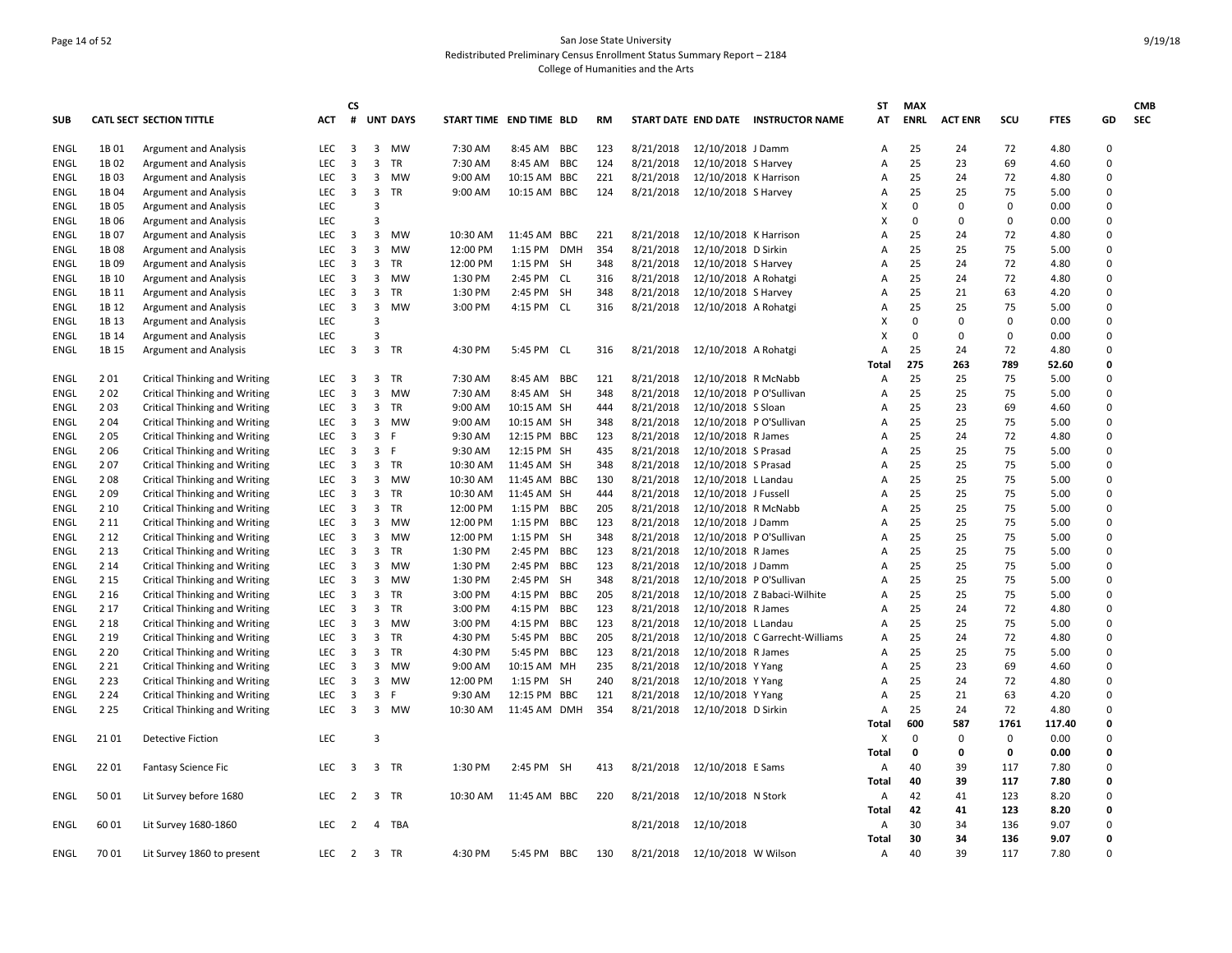## Page 15 of 52 San Jose State University Redistributed Preliminary Census Enrollment Status Summary Report – 2184 College of Humanities and the Arts

|             |         |                                 |                   | <b>CS</b>           |                |                 |                         |              |                          |           |           |                         |                                     | ST             | <b>MAX</b>  |                |          |               |                | <b>CMB</b> |
|-------------|---------|---------------------------------|-------------------|---------------------|----------------|-----------------|-------------------------|--------------|--------------------------|-----------|-----------|-------------------------|-------------------------------------|----------------|-------------|----------------|----------|---------------|----------------|------------|
| <b>SUB</b>  |         | <b>CATL SECT SECTION TITTLE</b> | <b>ACT</b>        | #                   |                | <b>UNT DAYS</b> | START TIME END TIME BLD |              |                          | <b>RM</b> |           |                         | START DATE END DATE INSTRUCTOR NAME | AT             | <b>ENRL</b> | <b>ACT ENR</b> | scu      | <b>FTES</b>   | GD             | <b>SEC</b> |
|             |         |                                 |                   |                     |                |                 |                         |              |                          |           |           |                         |                                     | Total          | 40          | 39             | 117      | 7.80          | 0              |            |
| ENGL        | 71 01   | <b>Intro Creative Writ</b>      | <b>SEM</b>        | 4                   | 3              | TR              | 3:00 PM                 | 4:15 PM CL   |                          | 111       | 8/21/2018 | 12/10/2018 A Soldofsky  |                                     | Α              | 25          | 23             | 69       | 4.60          | 0              |            |
| ENGL        | 71 02   | <b>Intro Creative Writ</b>      | <b>SEM</b>        | 4                   | 3              | MW              | 1:30 PM                 | 2:45 PM      | <b>BBC</b>               | 121       | 8/21/2018 | 12/10/2018 J Logan      |                                     | A              | 25          | 25             | 75       | 5.00          | 0              |            |
| ENGL        | 71 03   | <b>Intro Creative Writ</b>      | SEM               | $\overline{4}$      | $\mathbf{3}$   | <b>TR</b>       | 9:00 AM                 | 10:15 AM BBC |                          | 128       | 8/21/2018 | 12/10/2018 S Ashton     |                                     | A              | 25          | 25             | 75       | 5.00          | 0              |            |
| ENGL        | 7104    | <b>Intro Creative Writ</b>      | <b>SEM</b>        | $\overline{4}$      | 3              | TR              | 12:00 PM                | 1:15 PM      | <b>BBC</b>               | 121       | 8/21/2018 | 12/10/2018 S Ashton     |                                     | A              | 25          | 25             | 75       | 5.00          | 0              |            |
| <b>ENGL</b> | 71 05   | <b>Intro Creative Writ</b>      | SEM               | 4                   | $\overline{3}$ | MW              | 10:30 AM                | 11:45 AM     | BBC                      | 121       | 8/21/2018 | 12/10/2018 L Lindelof   |                                     | A              | 25          | 25             | 75       | 5.00          | 0              |            |
| ENGL        | 71 06   | Intro Creative Writ             | SEM               | 4                   | 3              | TR              | 10:30 AM                | 11:45 AM BBC |                          | 121       | 8/21/2018 | 12/10/2018 S Kirby      |                                     | A              | 25          | 25             | 75       | 5.00          | 0              |            |
| ENGL        | 7180    | <b>Intro Creative Writ</b>      | <b>SEM</b>        | $\overline{4}$      | $\overline{3}$ | TBA             |                         |              |                          |           | 8/21/2018 | 12/10/2018 A Soldofsky  |                                     | Α              | 25          | 23             | 69       | 4.60          | 0              |            |
|             |         |                                 |                   |                     |                |                 |                         |              |                          |           |           |                         |                                     | Total          | 175         | 171            | 513      | 34.20         | 0              |            |
| ENGL        | 78 01   | Intro Shakespeare               | <b>LEC</b>        | 3                   | 3              | MW              | 1:30 PM                 | 2:45 PM BBC  |                          | 130       | 8/21/2018 | 12/10/2018 M Dowdy      |                                     | $\overline{A}$ | 40          | 33             | 99       | 6.60          | 0              |            |
|             |         |                                 |                   |                     |                |                 |                         |              |                          |           |           |                         |                                     | Total          | 40          | 33             | 99       | 6.60          | 0              |            |
| ENGL        | 100A01  | <b>Writing Competency</b>       | SEM               | 5                   | 3              | TR              | 9:00 AM                 | 10:15 AM CL  |                          | 316       | 8/21/2018 | 12/10/2018 A Petty      |                                     | A              | 25          | 25             | 75       | 5.00          | 0              |            |
| ENGL        | 100A02  | <b>Writing Competency</b>       | <b>SEM</b>        | 5                   | 3              | TR              | 10:30 AM                | 11:45 AM CL  |                          | 316       | 8/21/2018 | 12/10/2018 A Petty      |                                     | A              | 25          | 25             | 75       | 5.00          | 0              |            |
| ENGL        | 100A03  | <b>Writing Competency</b>       | SEM               | 5                   |                | 3 MW            | 7:30 AM                 | 8:45 AM DMH  |                          | 354       | 8/21/2018 | 12/10/2018 A St. Dennis |                                     | A              | 25          | 25             | 75       | 5.00          | 0              |            |
|             |         |                                 |                   |                     |                |                 |                         |              |                          |           |           |                         |                                     | Total          | 75          | 75             | 225      | 15.00         | O              |            |
| ENGL        |         | 100W 01 Wrtg Wrkshop            | SEM               |                     | $\overline{3}$ |                 |                         |              |                          |           |           |                         |                                     | X              | $\mathsf 0$ | 0              | 0        | 0.00          | 0              |            |
| ENGL        |         | 100W 02 Wrtg Wrkshop            | SEM               | $\overline{4}$      | $\overline{3}$ | TR              | 1:30 PM                 | 2:45 PM BBC  |                          | 130       | 8/21/2018 | 12/10/2018 N Stork      |                                     | A              | 25          | 29             | 87       | 5.80          | 0              |            |
| ENGL        |         | 100W 03 Wrtg Wrkshop            | <b>SEM</b>        |                     | 3              |                 |                         |              |                          |           |           |                         |                                     | X              | 0           | 0              | 0        | 0.00          | 0              |            |
| ENGL        |         | 100W 04 Wrtg Wrkshop            | SEM               | $\overline{4}$      |                | 3 TR            | 10:30 AM                | 11:45 AM SH  |                          | 411       | 8/21/2018 | 12/10/2018 B Cox        |                                     | A              | 25          | 24             | 72       | 4.80          | 0              |            |
|             |         |                                 |                   |                     |                |                 |                         |              |                          |           |           |                         |                                     | Total          | 50          | 53             | 159      | 10.60         | O              |            |
| ENGL        |         | 100WB 01 Written Comm Business  | SEM               | 4                   |                | 3 MW            | 10:30 AM                | 11:45 AM CL  |                          | 111       | 8/21/2018 | 12/10/2018 S West       |                                     | Α              | 25          | 27             | 81       | 5.40          | 0              |            |
| ENGL        |         | 100WB 02 Written Comm Business  | <b>SEM</b>        | 4                   | 3              | W               | 9:00 AM                 | 11:45 AM BBC |                          | 128       | 8/21/2018 | 12/10/2018 L Lo         |                                     | A              | 25          | 22             | 66       | 4.40          | 0              |            |
| ENGL        |         | 100WB 03 Written Comm Business  | <b>SEM</b>        | $\overline{4}$      | 3              | M               | 9:00 AM                 | 11:45 AM BBC |                          | 128       | 8/21/2018 | 12/10/2018 L Lo         |                                     | A              | 25          | 22             | 66       | 4.40          | 0              |            |
| ENGL        |         | 100WB 04 Written Comm Business  | <b>SEM</b>        | 4                   |                | 3 R             | 6:00 PM                 | 8:45 PM BBC  |                          | 123       | 8/21/2018 | 12/10/2018 J Hessler    |                                     | $\overline{A}$ | 25          | 26             | 78       | 5.20          | 0              |            |
| <b>ENGL</b> |         | 100WB 05 Written Comm Business  | SEM               | $\overline{4}$      | 3              | T               | 6:00 PM                 | 8:45 PM      | BBC                      | 121       | 8/21/2018 | 12/10/2018 C Mujal      |                                     | $\Delta$       | 25          | 26             | 78       | 5.20          | 0              |            |
| ENGL        |         | 100WB 06 Written Comm Business  | SEM               | 4                   | $\overline{3}$ | T               | 6:00 PM                 | 8:45 PM      | BBC                      | 123       | 8/21/2018 | 12/10/2018 J Hessler    |                                     | A              | 25<br>25    | 25             | 75       | 5.00          | 0              |            |
| ENGL        |         | 100WB 07 Written Comm Business  | SEM<br><b>SEM</b> | 4<br>$\overline{4}$ | $\overline{3}$ | $3 \, M$<br>W   | 6:00 PM                 | 8:45 PM      | <b>BBC</b><br><b>BBC</b> | 123       | 8/21/2018 | 12/10/2018 J Hessler    |                                     | A              | 25          | 25<br>25       | 75<br>75 | 5.00          | 0<br>0         |            |
| ENGL        |         | 100WB 08 Written Comm Business  |                   |                     |                |                 | 6:00 PM                 | 8:45 PM      |                          | 123       | 8/21/2018 | 12/10/2018 J Hessler    |                                     | Α              | 200         | 198            | 594      | 5.00<br>39.60 | 0              |            |
| ENGL        | 101 01  |                                 | LEC               |                     | $\overline{a}$ |                 |                         |              |                          |           |           |                         |                                     | Total<br>X     | $\Omega$    | $\Omega$       | $\Omega$ | 0.00          | O              |            |
| ENGL        | 101 02  | <b>Literary Criticism</b>       | <b>LEC</b>        | 4                   | $\overline{4}$ | TBA             |                         |              |                          |           | 8/21/2018 | 12/10/2018              |                                     | A              | 25          | 21             | 84       | 5.60          | 0              |            |
|             |         | <b>Literary Criticism</b>       |                   |                     |                |                 |                         |              |                          |           |           |                         |                                     | Total          | 25          | 21             | 84       | 5.60          | 0              |            |
| ENGL        | 103 01  | Modern English                  | <b>LEC</b>        | 2                   | $\overline{4}$ | TBA             |                         |              |                          |           | 8/21/2018 | 12/10/2018              |                                     | Α              | 35          | 32             | 128      | 8.53          | 0              |            |
| ENGL        | 103 02  | Modern English                  | <b>LEC</b>        | 2                   | $\overline{4}$ | TBA             |                         |              |                          |           | 8/21/2018 | 12/10/2018              |                                     | A              | 35          | 35             | 140      | 9.33          | 0              |            |
|             |         |                                 |                   |                     |                |                 |                         |              |                          |           |           |                         |                                     | Total          | 70          | 67             | 268      | 17.87         | O              |            |
| ENGL        | 105 01  | Sem in Adv Comp                 | <b>LEC</b>        | 2                   |                | 4 TBA           |                         |              |                          |           | 8/21/2018 | 12/10/2018              |                                     | A              | 25          | 17             | 68       | 4.53          | 0              |            |
|             |         |                                 |                   |                     |                |                 |                         |              |                          |           |           |                         |                                     | Total          | 25          | 17             | 68       | 4.53          | 0              |            |
| ENGL        | 106 01  | <b>Editing for Writers</b>      | <b>LEC</b>        | $\overline{2}$      |                | 4 TBA           |                         |              |                          |           | 8/21/2018 | 12/10/2018              |                                     | Α              | 25          | 25             | 100      | 6.67          | 0              |            |
|             |         |                                 |                   |                     |                |                 |                         |              |                          |           |           |                         |                                     | Total          | 25          | 25             | 100      | 6.67          | 0              |            |
| ENGL        | 107 01  | <b>Prof Tech Writing</b>        | LEC               | $\overline{2}$      | 4              | TBA             |                         |              |                          |           | 8/21/2018 | 12/10/2018              |                                     | A              | 25          | 26             | 104      | 7.07          | $\overline{2}$ |            |
|             |         |                                 |                   |                     |                |                 |                         |              |                          |           |           |                         |                                     | Total          | 25          | 26             | 104      | 7.07          | $\overline{2}$ |            |
| ENGL        | 109 01  | Writing & the Young Writer      | LEC               | 2                   | 4              | TBA             |                         |              |                          |           | 8/21/2018 | 12/10/2018              |                                     | Α              | 30          | 31             | 124      | 8.33          | $\mathbf{1}$   |            |
|             |         |                                 |                   |                     |                |                 |                         |              |                          |           |           |                         |                                     | Total          | 30          | 31             | 124      | 8.33          | $\mathbf{1}$   |            |
| ENGL        | 112A 01 | Childrens Lit                   | <b>LEC</b>        | 3                   | 3              | TR              | 9:00 AM                 | 10:15 AM SH  |                          | 238       | 8/21/2018 | 12/10/2018 R Vora       |                                     | Α              | 35          | 34             | 102      | 6.80          | 0              |            |
| ENGL        | 112A 02 | Childrens Lit                   | LEC               | 3                   | 3              | MW              | 10:30 AM                | 11:45 AM BBC |                          | 222       | 8/21/2018 |                         | 12/10/2018 D Hendel De Lao          | Α              | 35          | 35             | 105      | 7.00          | 0              |            |
|             |         |                                 |                   |                     |                |                 |                         |              |                          |           |           |                         |                                     | Total          | 70          | 69             | 207      | 13.80         | 0              |            |
| ENGL        | 112B 01 | Lit for Young Adults            | LEC               | 2                   | $\overline{4}$ | TBA             |                         |              |                          |           | 8/21/2018 | 12/10/2018              |                                     | A              | 35          | 24             | 96       | 6.40          | 0              |            |
|             |         |                                 |                   |                     |                |                 |                         |              |                          |           |           |                         |                                     | Total          | 35          | 24             | 96       | 6.40          | 0              |            |
| ENGL        | 117A 01 | Am Lit, Film, Cult              | <b>LEC</b>        |                     | $\overline{3}$ |                 |                         |              |                          |           |           |                         |                                     | x              | $\mathbf 0$ | $\mathbf 0$    | 0        | 0.00          | 0              |            |
| ENGL        | 117A 02 | Am Lit, Film, Cult              | LEC               | $1 \quad 3 \quad F$ |                |                 | 9:30 AM                 | 12:15 PM CL  |                          | 234       | 8/21/2018 | 12/10/2018 F Kirk       |                                     | Α              | 40          | 38             | 114      | 7.60          | 0              |            |
|             |         |                                 |                   |                     |                |                 |                         |              |                          |           |           |                         |                                     |                |             |                |          |               |                |            |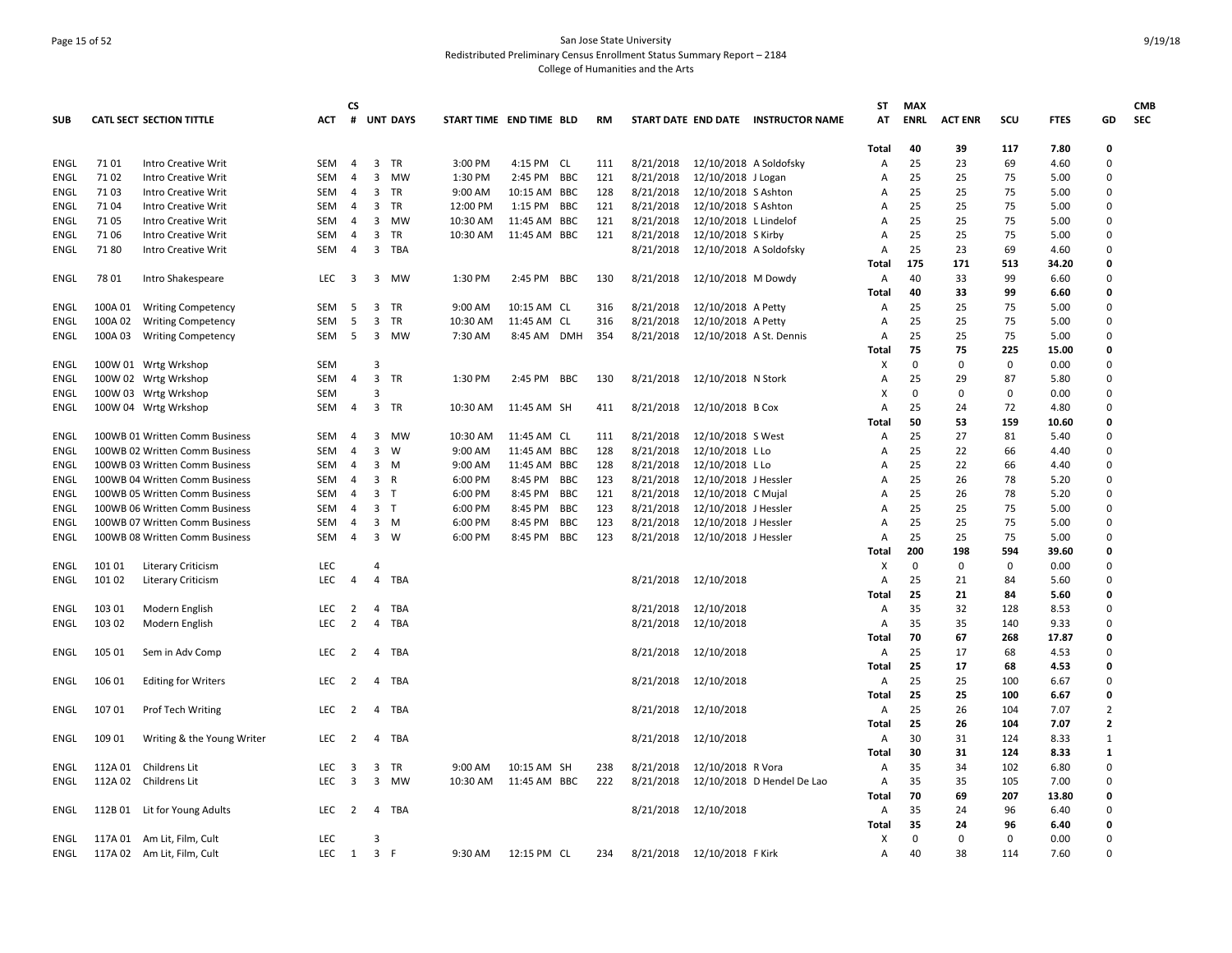## Page 16 of 52 San Jose State University Redistributed Preliminary Census Enrollment Status Summary Report – 2184 College of Humanities and the Arts

|             |         |                                 |            | <b>CS</b>      |                                  |                 |                         |            |           |           |                      |                                     | SΤ           | <b>MAX</b>  |                |                   |              |                | <b>CMB</b>     |   |
|-------------|---------|---------------------------------|------------|----------------|----------------------------------|-----------------|-------------------------|------------|-----------|-----------|----------------------|-------------------------------------|--------------|-------------|----------------|-------------------|--------------|----------------|----------------|---|
| <b>SUB</b>  |         | <b>CATL SECT SECTION TITTLE</b> | <b>ACT</b> | #              |                                  | <b>UNT DAYS</b> | START TIME END TIME BLD |            | <b>RM</b> |           |                      | START DATE END DATE INSTRUCTOR NAME | AT           | <b>ENRL</b> | <b>ACT ENR</b> | SCU               | <b>FTES</b>  | GD             | <b>SEC</b>     |   |
|             |         |                                 |            |                |                                  |                 |                         |            |           |           |                      |                                     | Total        | 40          | 38             | 114               | 7.60         | 0              |                |   |
| ENGL        | 123A 01 | Global-Lit-Americas             | LEC        | 3              | 3                                | MW              | 1:30 PM                 | 2:45 PM SH | 238       | 8/21/2018 | 12/10/2018 S Maio    |                                     | Α            | 35          | 35             | 105               | 7.00         | $\mathbf 0$    |                |   |
|             |         |                                 |            |                |                                  |                 |                         |            |           |           |                      |                                     | Total        | 35          | 35             | 105               | 7.00         | 0              |                |   |
| ENGL        | 125 01  | European Lit                    | <b>LEC</b> | 2              | 4                                | <b>TBA</b>      |                         |            |           | 8/21/2018 | 12/10/2018           |                                     | A            | 35          | 36             | 144               | 9.60         | $\mathbf 0$    |                |   |
|             |         |                                 |            |                |                                  |                 |                         |            |           |           |                      |                                     | Total        | 35          | 36             | 144               | 9.60         | 0              |                |   |
| ENGL        | 129 01  | Intro Career Wrtg               | LEC        | 2              | $\overline{4}$                   | TBA             |                         |            |           | 8/21/2018 | 12/10/2018           |                                     | Α            | 25          | 25             | 100               | 6.73         | 1              |                |   |
|             |         |                                 |            |                |                                  |                 |                         |            |           |           |                      |                                     | Total        | 25          | 25             | 100               | 6.73         | $\mathbf{1}$   |                |   |
| ENGL        | 130 01  | <b>Writing Fiction</b>          | LEC        | $\overline{2}$ | $\overline{4}$                   | <b>TBA</b>      |                         |            |           | 8/21/2018 | 12/10/2018           |                                     | Α            | 25          | 25             | 100               | 6.67         | $\mathbf 0$    |                |   |
| ENGL        | 130 02  | <b>Writing Fiction</b>          | <b>LEC</b> | 2              | $\overline{4}$                   | <b>TBA</b>      |                         |            |           | 8/21/2018 | 12/10/2018           |                                     | Α            | 25          | 25             | 100               | 6.67         | $\mathbf 0$    |                |   |
|             |         |                                 |            |                |                                  |                 |                         |            |           |           |                      |                                     | Total        | 50          | 50             | 200               | 13.33        | 0              |                |   |
| ENGL        | 131 01  | <b>Writing Poetry</b>           | <b>LEC</b> | 2              | $\overline{4}$                   | TBA             |                         |            |           | 8/21/2018 | 12/10/2018           |                                     | $\mathsf{A}$ | 25          | 26             | 104               | 6.93         | $\Omega$       |                |   |
|             |         |                                 |            |                |                                  |                 |                         |            |           |           |                      |                                     | Total        | 25          | 26             | 104               | 6.93         | 0              |                |   |
| ENGL        | 133 01  | Reed Magazine                   | LEC        | 2              | $\overline{a}$                   | TBA             |                         |            |           | 8/21/2018 | 12/10/2018           |                                     | Α            | 30<br>30    | 28<br>28       | 112<br>112        | 8.07<br>8.07 | 9<br>9         |                |   |
| ENGL        | 135 01  |                                 | LEC        | 2              | $\overline{4}$                   | <b>TBA</b>      |                         |            |           |           |                      |                                     | Total<br>Α   | 25          | 24             | 96                | 6.40         | $\mathbf 0$    |                |   |
|             |         | <b>Writing Nonfiction</b>       |            |                |                                  |                 |                         |            |           | 8/21/2018 | 12/10/2018           |                                     | Total        | 25          | 24             | 96                | 6.40         | 0              |                |   |
| ENGL        | 140A01  | Old English                     | LEC        | 2              | 4                                | TBA             |                         |            |           | 8/21/2018 | 12/10/2018           |                                     | Α            | 30          | 23             | 92                | 6.33         | $\overline{3}$ |                |   |
|             |         |                                 |            |                |                                  |                 |                         |            |           |           |                      |                                     | Total        | 30          | 23             | 92                | 6.33         | 3              |                |   |
| ENGL        | 144 01  | Shakespeare I                   | <b>LEC</b> | 2              | 4                                | TBA             |                         |            |           | 8/21/2018 | 12/10/2018           |                                     | Α            | 30          | 32             | 128               | 8.53         | 0              | C              |   |
| TA          | 144 01  | Shakespeare I                   | LEC        | $\overline{2}$ | $\overline{4}$                   | <b>TBA</b>      |                         |            |           | 8/21/2018 | 12/10/2018           |                                     | Α            | 0           | $\mathbf 0$    | $\mathbf 0$       | 0.00         | 0              | $\mathsf{C}$   | Ą |
|             |         |                                 |            |                |                                  |                 |                         |            |           |           |                      |                                     | Total        | 30          | 32             | 128               | 8.53         | 0              |                |   |
| ENGL        | 145 01  | Shakespeare + Performance       | <b>LEC</b> | 2              | 4                                | TBA             |                         |            |           | 8/21/2018 | 12/10/2018           |                                     | Α            | 30          | 31             | 124               | 8.27         | 0              | C              |   |
| TA          | 145 01  | Shakespeare + Performance       | <b>LEC</b> | 2              | $\overline{4}$                   | TBA             |                         |            |           | 8/21/2018 | 12/10/2018           |                                     | Α            | 0           | 0              | 0                 | 0.00         | 0              | $\mathsf{C}$   |   |
|             |         |                                 |            |                |                                  |                 |                         |            |           |           |                      |                                     | Total        | 30          | 31             | 124               | 8.27         | 0              |                |   |
| ENGL        | 16701   | Steinbeck                       | LEC        | $\overline{2}$ | $\overline{4}$                   | <b>TBA</b>      |                         |            |           | 8/21/2018 | 12/10/2018           |                                     | Α            | 30          | 32             | 128               | 8.60         | 1              |                |   |
|             |         |                                 |            |                |                                  |                 |                         |            |           |           |                      |                                     | Total        | 30          | 32             | 128               | 8.60         | $\mathbf{1}$   |                |   |
| <b>ENGL</b> | 169 01  | Ethnicity in Amer Lit           | LEC        | 3              | 3                                | TR              | 3:00 PM                 | 4:15 PM SH | 238       | 8/21/2018 | 12/10/2018 A Johnson |                                     | Α            | 30          | 30             | 90                | 6.00         | $\mathbf 0$    |                |   |
|             |         |                                 |            |                |                                  |                 |                         |            |           |           |                      |                                     | Total        | 30          | 30             | 90                | 6.00         | 0              |                |   |
| ENGL        | 176 01  | The Short Story                 | LEC        | 2              | 4                                | TBA             |                         |            |           | 8/21/2018 | 12/10/2018           |                                     | A            | 30          | 31             | 124               | 8.27         | 0              |                |   |
|             |         |                                 |            |                |                                  |                 |                         |            |           |           |                      |                                     | Total        | 30          | 31             | 124               | 8.27         | 0              |                |   |
| ENGL        | 180 01  | <b>Indv Studies</b>             | <b>SUP</b> | 78             | 1                                | TBA             |                         |            |           | 8/21/2018 | 12/10/2018 R McNabb  |                                     | Α            | 13          | 1              | 1                 | 0.07         | $\mathbf 0$    |                |   |
| ENGL        | 180 02  | <b>Indv Studies</b>             | <b>SUP</b> | 78             | $\overline{2}$                   | TBA             |                         |            |           | 8/21/2018 | 12/10/2018 R McNabb  |                                     | Α            | 13          | 1              | $\overline{2}$    | 0.13         | $\mathbf 0$    |                |   |
| ENGL        | 180 03  | <b>Indv Studies</b>             | <b>SUP</b> | 78             | $\overline{\mathbf{3}}$          | <b>TBA</b>      |                         |            |           | 8/21/2018 | 12/10/2018 R McNabb  |                                     | Α            | 13          | 3              | 9                 | 0.60         | $\mathbf 0$    |                |   |
|             |         |                                 |            |                |                                  |                 |                         |            |           |           |                      |                                     | Total        | 39          | 5              | 12                | 0.80         | 0              |                |   |
| ENGL        | 225 01  | Sem in Shakespeare              | SEM<br>SEM | - 5<br>- 5     | $\overline{4}$<br>$\overline{4}$ | TBA             |                         |            |           | 8/21/2018 | 12/10/2018           |                                     | Α            | 16<br>0     | 11<br>0        | 44<br>$\mathbf 0$ | 3.60         | 10             | $C$ *<br>$C$ * |   |
| TA          | 225 01  | Sem in Shakespeare              |            |                |                                  | TBA             |                         |            |           | 8/21/2018 | 12/10/2018           |                                     | A            | 16          | 11             | 44                | 0.00<br>3.60 | 0<br>10        |                |   |
| ENGL        | 190 01  | Honors Colloquium               | <b>LEC</b> | 2              | 4                                | TBA             |                         |            |           | 8/21/2018 | 12/10/2018           |                                     | Total<br>Α   | 25          | 18             | 72                | 4.87         | $\mathbf{1}$   |                |   |
|             |         |                                 |            |                |                                  |                 |                         |            |           |           |                      |                                     | Total        | 25          | 18             | 72                | 4.87         | $\mathbf{1}$   |                |   |
| ENGL        | 199 01  | Writing Internship              | <b>SUP</b> | 36             | $\overline{\mathbf{3}}$          | TBA             |                         |            |           | 8/21/2018 |                      | 12/10/2018 M Thompson               | Α            | 6           | 1              | 3                 | 0.20         | 0              |                |   |
|             |         |                                 |            |                |                                  |                 |                         |            |           |           |                      |                                     | Total        | 6           | 1              | 3                 | 0.20         | 0              |                |   |
| ENGL        | 201 01  | Mat & Meth Lit Res              | SEM        | -5             | 4                                | TBA             |                         |            |           | 8/21/2018 | 12/10/2018           |                                     | Α            | 16          | 11             | 44                | 3.60         | 10             |                |   |
|             |         |                                 |            |                |                                  |                 |                         |            |           |           |                      |                                     | Total        | 16          | 11             | 44                | 3.60         | 10             |                |   |
| ENGL        | 240 01  | Poet Writ Workshop              | SEM        | -5             | 4                                | TBA             |                         |            |           | 8/21/2018 | 12/10/2018           |                                     | Α            | 16          | 12             | 48                | 4.00         | 12             |                |   |
|             |         |                                 |            |                |                                  |                 |                         |            |           |           |                      |                                     | Total        | 16          | 12             | 48                | 4.00         | 12             |                |   |
| ENGL        | 241 01  | Fic Writ Workshop               | SEM        | - 5            | 4                                | TBA             |                         |            |           | 8/21/2018 | 12/10/2018           |                                     | Α            | 16          | 15             | 60                | 4.93         | 14             |                |   |
|             |         |                                 |            |                |                                  |                 |                         |            |           |           |                      |                                     | Total        | 16          | 15             | 60                | 4.93         | 14             |                |   |
| ENGL        | 242 01  | Nonfic Writ Wrkshp              | SEM        | -5             | $\overline{4}$                   | TBA             |                         |            |           | 8/21/2018 | 12/10/2018           |                                     | Α            | 16          | 10             | 40                | 3.33         | 10             |                |   |
|             |         |                                 |            |                |                                  |                 |                         |            |           |           |                      |                                     | Total        | 16          | 10             | 40                | 3.33         | 10             |                |   |
| ENGL        | 256 01  | Sem 20th-Cent Brlt              | SEM        | 5              | $\overline{4}$                   | <b>TBA</b>      |                         |            |           |           | 8/21/2018 12/10/2018 |                                     | Α            | 16          | 14             | 56                | 4.67         | 14             |                |   |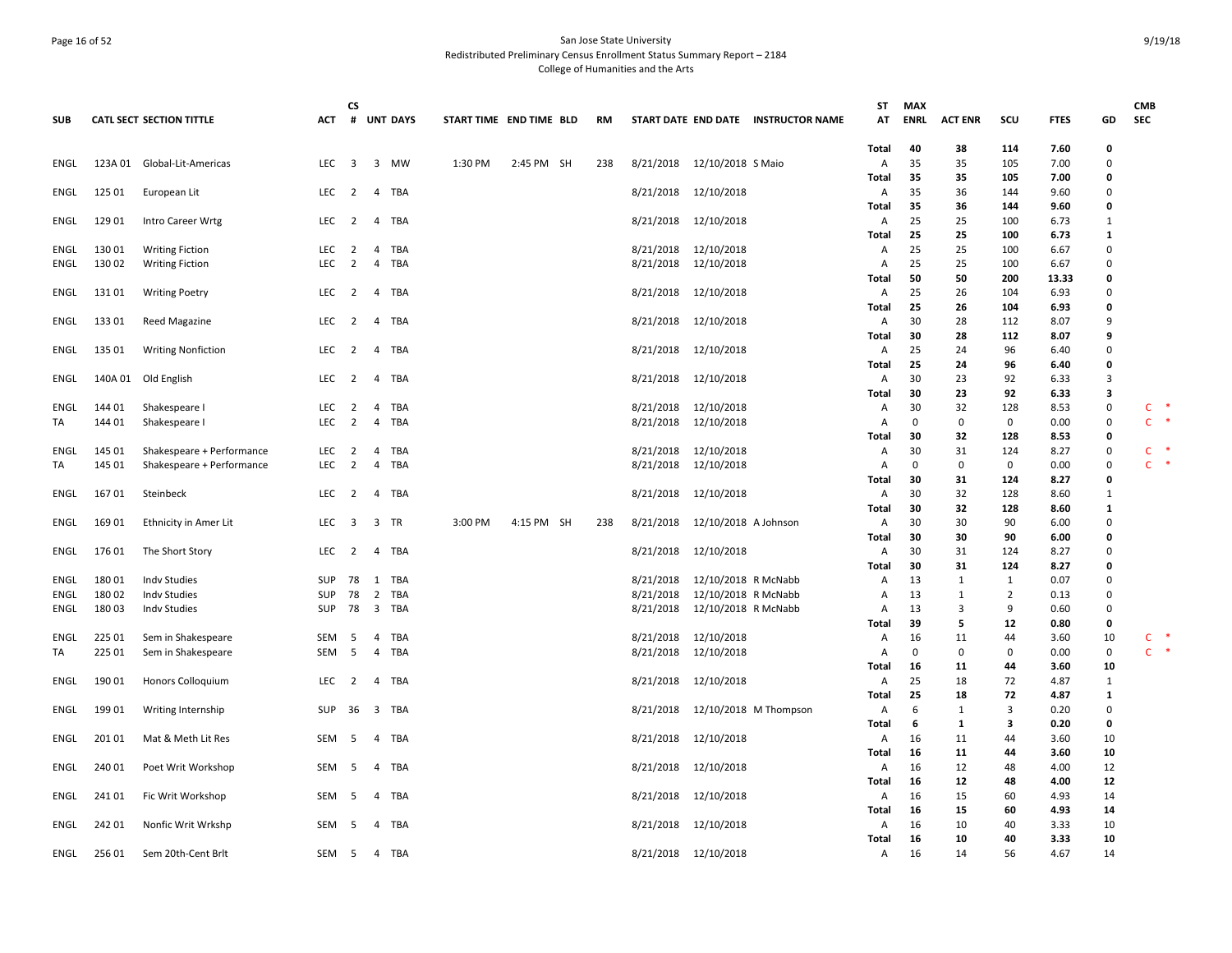## Page 17 of 52 San Jose State University Redistributed Preliminary Census Enrollment Status Summary Report – 2184 College of Humanities and the Arts

| <b>SUB</b> |        | <b>CATL SECT SECTION TITTLE</b> | <b>ACT</b> | CS             | <b>UNT DAYS</b> | START TIME END TIME BLD |         |            | RM  |           | START DATE END DATE | <b>INSTRUCTOR NAME</b>                            | ST<br>AT     | <b>MAX</b><br><b>ENRL</b> | <b>ACT ENR</b> | scu      | <b>FTES</b> | GD             | <b>CMB</b><br><b>SEC</b> |
|------------|--------|---------------------------------|------------|----------------|-----------------|-------------------------|---------|------------|-----|-----------|---------------------|---------------------------------------------------|--------------|---------------------------|----------------|----------|-------------|----------------|--------------------------|
|            |        |                                 |            |                |                 |                         |         |            |     |           |                     |                                                   | <b>Total</b> | 16                        | 14             | 56       | 4.67        | 14             |                          |
| ENGL       | 259 01 | Sem in Compos Studs             | SEM        | $\overline{5}$ | TBA<br>4        |                         |         |            |     | 8/21/2018 | 12/10/2018          |                                                   | A            | 16                        | 14             | 56       | 4.67        | 14             |                          |
|            |        |                                 |            |                |                 |                         |         |            |     |           |                     |                                                   | <b>Total</b> | 16                        | 14             | 56       | 4.67        | 14             |                          |
| ENGL       | 291 01 | Lit Practicum                   | <b>SEM</b> | -5             | TBA<br>4        |                         |         |            |     | 8/21/2018 | 12/10/2018          |                                                   |              | 16                        | 19             | 76       | 6.33        | 19             |                          |
|            |        |                                 |            |                |                 |                         |         |            |     |           |                     |                                                   | <b>Total</b> | 16                        | 19             | 76       | 6.33        | 19             |                          |
| ENGL       | 297 01 | MA Comp Exam Prep               | SEM        | 5 <sup>5</sup> | 2 M             | 7:00 PM                 | 9:45 PM | <b>BBC</b> | 221 | 8/21/2018 |                     | 12/10/2018 R Krishnaswamy                         | А            | 16                        | 17             | 34       | 2.80        | 16             |                          |
|            |        |                                 |            |                |                 |                         |         |            |     |           |                     |                                                   | <b>Total</b> | 16                        | 17             | 34       | 2.80        | 16             |                          |
| ENGL       | 298 01 | Spec Study                      | <b>SUP</b> | 78             | TBA<br>1        |                         |         |            |     | 8/21/2018 | 12/10/2018          |                                                   | А            |                           | 0              | 0        | 0.00        | 0              |                          |
| ENGL       | 298 02 | Spec Study                      | <b>SUP</b> | 78             | TBA<br>2        |                         |         |            |     | 8/21/2018 | 12/10/2018 R McNabb |                                                   | A            |                           |                |          | 0.17        |                |                          |
| ENGL       | 298 03 | Spec Study                      | SUP        | 78             | 3<br>TBA        |                         |         |            |     | 8/21/2018 | 12/10/2018          |                                                   | Α            | 10                        | 0              | $\Omega$ | 0.00        | 0              |                          |
| ENGL       | 298 04 | Spec Study                      | <b>SUP</b> | 78             | 4 TBA           |                         |         |            |     | 8/21/2018 | 12/10/2018 R McNabb |                                                   | А            | 6                         | 6              | 24       | 2.00        | 6              |                          |
|            |        |                                 |            |                |                 |                         |         |            |     |           |                     |                                                   | Total        | 22                        |                | 26       | 2.17        | 7              |                          |
| ENGL       | 299 01 | <b>Masters Thesis</b>           | SUP        | 25             | TBA<br>1        |                         |         |            |     | 8/21/2018 | 12/10/2018 R McNabb |                                                   | A            | 6                         |                |          | 0.08        |                |                          |
| ENGL       | 299 02 | <b>Masters Thesis</b>           | <b>SUP</b> | 25             | <b>TBA</b><br>3 |                         |         |            |     | 8/21/2018 | 12/10/2018          |                                                   | Α            | 10                        | 0              | 0        | 0.00        | 0              |                          |
| ENGL       | 299 03 | <b>Masters Thesis</b>           | <b>SUP</b> | 25             | TBA<br>4        |                         |         |            |     | 8/21/2018 | 12/10/2018 R McNabb |                                                   | A            | 3                         |                | 4        | 0.33        |                |                          |
| ENGL       | 299 04 | <b>Masters Thesis</b>           | <b>SUP</b> | 25             | TBA<br>6        |                         |         |            |     | 8/21/2018 | 12/10/2018          |                                                   | A            | 10                        | 0              | 0        | 0.00        |                |                          |
| ENGL       | 299 05 | <b>Masters Thesis</b>           | <b>SUP</b> | 25             | <b>TBA</b><br>2 |                         |         |            |     | 8/21/2018 | 12/10/2018          |                                                   |              | 6                         | 0              | 0        | 0.00        | 0              |                          |
|            |        |                                 |            |                |                 |                         |         |            |     |           |                     |                                                   | <b>Total</b> | 35                        | $\overline{2}$ | 5        | 0.42        | $\overline{2}$ |                          |
|            |        |                                 |            |                |                 |                         |         |            |     |           |                     | <b>English &amp; Comparative Literature Total</b> |              | 5120                      | 4845           | 15240    | 1025.17     | 147            |                          |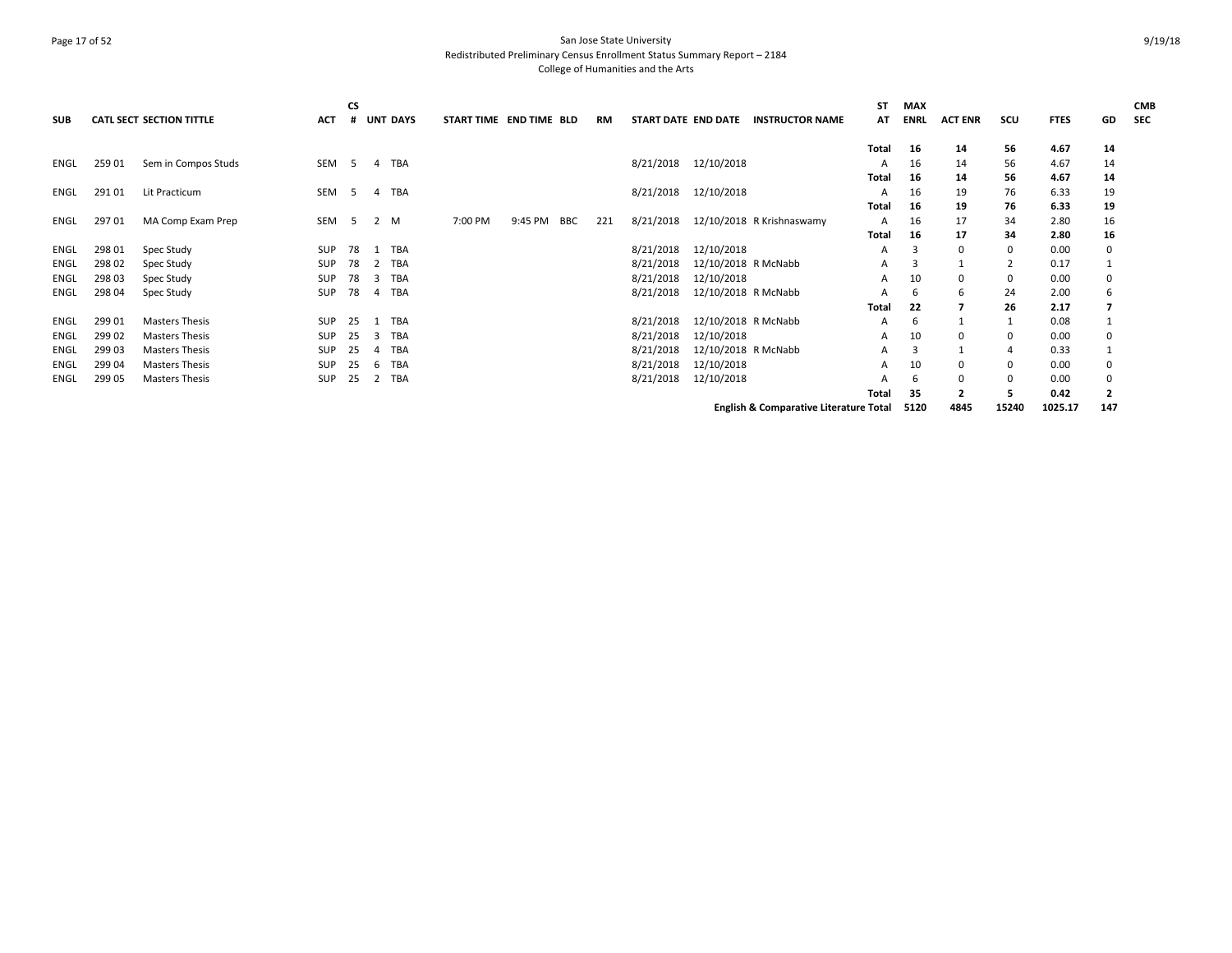## Page 18 of 52 San Jose State University Redistributed Preliminary Census Enrollment Status Summary Report – 2184 College of Humanities and the Arts

|             |                |                                 |            | <b>CS</b>      |                                  |                         |              |            |           |           |                       |                                     | ST             | <b>MAX</b>  |                |     |             |          | <b>CMB</b> |
|-------------|----------------|---------------------------------|------------|----------------|----------------------------------|-------------------------|--------------|------------|-----------|-----------|-----------------------|-------------------------------------|----------------|-------------|----------------|-----|-------------|----------|------------|
| <b>SUB</b>  |                | <b>CATL SECT SECTION TITTLE</b> | ACT        | #              | <b>UNT DAYS</b>                  | START TIME END TIME BLD |              |            | <b>RM</b> |           |                       | START DATE END DATE INSTRUCTOR NAME | AT             | <b>ENRL</b> | <b>ACT ENR</b> | scu | <b>FTES</b> | GD       | <b>SEC</b> |
|             | Film & Theatre |                                 |            |                |                                  |                         |              |            |           |           |                       |                                     |                |             |                |     |             |          |            |
|             |                |                                 |            |                |                                  |                         |              |            |           |           |                       |                                     |                |             |                |     |             |          |            |
| <b>RTVF</b> | 10 01          | Art of Film                     | <b>LEC</b> | 1              | 3 M                              | 12:00 PM                | 2:45 PM      | HGH        | 124       | 8/21/2018 | 12/10/2018 L Walker   |                                     | Α              | 40          | 40             | 120 | 8.00        | 0        |            |
| <b>RTVF</b> | 10 02          | Art of Film                     | <b>LEC</b> | 1              | $\overline{\mathbf{3}}$<br>F.    | 10:30 AM                | 1:15 PM      | HGH        | 118       | 8/21/2018 | 12/10/2018 L Walker   |                                     | A              | 48          | 48             | 144 | 9.60        | 0        |            |
| <b>RTVF</b> | 10 03          | Art of Film                     | <b>LEC</b> | 1              | 3<br>- F                         | 1:30 PM                 | 4:15 PM      | HGH        | 118       | 8/21/2018 | 12/10/2018 L Walker   |                                     | A              | 48          | 48             | 144 | 9.60        | 0        |            |
| <b>RTVF</b> | 1080           | Art of Film                     | LEC        | <sup>1</sup>   | 3 TBA                            |                         |              |            |           | 8/21/2018 | 12/10/2018 A McKee    |                                     | A              | 40          | 40             | 120 | 8.00        | 0        |            |
| <b>RTVF</b> | 1081           | Art of Film                     | <b>LEC</b> | 1              | $\overline{\mathbf{3}}$<br>TBA   |                         |              |            |           | 8/21/2018 | 12/10/2018 J Todd     |                                     | A              | 40          | 38             | 114 | 7.60        | 0        |            |
|             |                |                                 |            |                |                                  |                         |              |            |           |           |                       |                                     | Total          | 216         | 214            | 642 | 42.80       | 0        |            |
| <b>RTVF</b> | 20 01          | Intro Sound Prod                | LEC        | <sup>1</sup>   | 3 <sub>T</sub>                   | 2:00 PM                 | 3:45 PM      | HGH        | 114       | 8/21/2018 | 12/10/2018 J Abramson |                                     | A              | 18          | 20             | 40  | 4.00        | 0        |            |
| <b>RTVF</b> | 20 02          | Intro Sound Prod                | <b>ACT</b> | $\overline{7}$ | $\mathbf 0$<br>$\top$            | 4:00 PM                 | 5:45 PM      | <b>HGH</b> | 121F      | 8/21/2018 | 12/10/2018 J Abramson |                                     | A              | 18          | 20             | 20  | 0.00        | 0        |            |
| <b>RTVF</b> | 20 03          | Intro Sound Prod                | LEC        | 1              | 3 <sub>T</sub>                   | 6:00 PM                 | 7:45 PM      | <b>HGH</b> | 120       | 8/21/2018 | 12/10/2018 J Abramson |                                     | A              | 18          | 18             | 36  | 3.60        | 0        |            |
| <b>RTVF</b> | 20 04          | Intro Sound Prod                | ACT        | $\overline{7}$ | 0<br>$\top$                      | 8:00 PM                 | 9:45 PM      | <b>HGH</b> | 121F      | 8/21/2018 | 12/10/2018 J Abramson |                                     | A              | 18          | 18             | 18  | 0.00        | 0        |            |
| <b>RTVF</b> | 20 05          | Intro Sound Prod                | <b>LEC</b> | 1              | 3<br>$\overline{R}$              | 6:00 PM                 | 7:45 PM      | HGH        | 120       | 8/21/2018 | 12/10/2018 J Abramson |                                     | A              | 18          | 15             | 30  | 3.00        | 0        |            |
| <b>RTVF</b> | 20 06          | Intro Sound Prod                | <b>ACT</b> | $\overline{7}$ | 0 R                              | 8:00 PM                 | 9:45 PM      | HGH        | 121F      | 8/21/2018 | 12/10/2018 J Abramson |                                     | A              | 18          | 15             | 15  | 0.00        | 0        |            |
|             |                |                                 |            |                |                                  |                         |              |            |           |           |                       |                                     | Total          | 108         | 106            | 159 | 10.60       | 0        |            |
| <b>RTVF</b> | 21 01          | KSJS On-Air Operat              | LEC        | $\overline{2}$ | 3<br>M                           | 7:00 PM                 | 7:50 PM HGH  |            | 124       | 8/21/2018 | 12/10/2018 J Biagini  |                                     | $\overline{A}$ | 40          | 37             | 37  | 7.40        | 0        |            |
| <b>RTVF</b> | 21 02          | <b>KSJS On-Air Operat</b>       | <b>ACT</b> | $\overline{7}$ | $\mathsf 0$<br>TBA               |                         |              |            |           | 8/21/2018 | 12/10/2018 J Biagini  |                                     | A              | 40          | 37             | 74  | 0.00        | 0        |            |
|             |                |                                 |            |                |                                  |                         |              |            |           |           |                       |                                     | Total          | 80          | 74             | 111 | 7.40        | 0        |            |
| <b>RTVF</b> | 30 01          | Intro Film/TV Prod              | LEC        | $\overline{2}$ | $\overline{3}$<br>$\overline{R}$ | 8:30 AM                 | 10:15 AM HGH |            | 118       | 8/21/2018 | 12/10/2018 J LeFever  |                                     | A              | 18          | 19             | 38  | 3.80        | 0        |            |
| <b>RTVF</b> | 30 02          | Intro Film/TV Prod              | <b>ACT</b> | $\overline{7}$ | $\mathbf 0$<br>$\mathsf{T}$      | 8:30 AM                 | 10:15 AM     | HGH        | 118       | 8/21/2018 | 12/10/2018 J LeFever  |                                     | A              | 18          | 19             | 19  | 0.00        | 0        |            |
| <b>RTVF</b> | 30 03          | Intro Film/TV Prod              | LEC        | $\overline{2}$ | 3 F                              | 9:00 AM                 | 10:45 AM HGH |            | 114       | 8/21/2018 | 12/10/2018 C Guzzetta |                                     | A              | 18          | 16             | 32  | 3.20        | 0        |            |
| <b>RTVF</b> | 30 04          | Intro Film/TV Prod              | <b>ACT</b> | 7              | $\mathsf{O}$<br>- F              | 11:00 AM                | 12:45 PM     | HGH        | 115       | 8/21/2018 | 12/10/2018 C Guzzetta |                                     | A              | 18          | 16             | 16  | 0.00        | 0        |            |
| <b>RTVF</b> | 30 05          | Intro Film/TV Prod              | <b>LEC</b> | 2              | $\overline{3}$<br>-F             | 1:30 PM                 | 3:15 PM      | <b>HGH</b> | 114       | 8/21/2018 | 12/10/2018 C Guzzetta |                                     | A              | 18          | 11             | 22  | 2.20        | 0        |            |
| <b>RTVF</b> | 30 06          | Intro Film/TV Prod              | <b>ACT</b> | $\overline{7}$ | 0 F                              | 3:30 PM                 | 5:15 PM      | HGH        | 115       | 8/21/2018 | 12/10/2018 C Guzzetta |                                     | A              | 18          | 11             | 11  | 0.00        | 0        |            |
| <b>RTVF</b> | 30 07          | Intro Film/TV Prod              | <b>LEC</b> | 2              | $\overline{3}$<br>$\top$         | 6:00 PM                 | 7:45 PM      | <b>HGH</b> | 114       | 8/21/2018 | 12/10/2018 J Serna    |                                     | A              | 18          | 16             | 32  | 3.20        | 0        |            |
| <b>RTVF</b> | 30 08          | Intro Film/TV Prod              | <b>ACT</b> | $\overline{7}$ | 0 <sub>T</sub>                   | 8:00 PM                 | 9:45 PM      | <b>HGH</b> | 115       | 8/21/2018 | 12/10/2018 J Serna    |                                     | Α              | 18          | 16             | 16  | 0.00        | 0        |            |
|             |                |                                 |            |                |                                  |                         |              |            |           |           |                       |                                     | Total          | 144         | 124            | 186 | 12.40       | 0        |            |
| <b>RTVF</b> | 3180           | <b>FILM/TV Aesthetics</b>       | <b>LEC</b> | 2              | 3<br>TBA                         |                         |              |            |           | 8/21/2018 | 12/10/2018 B Sarrafan |                                     | A              | 30          | 30             | 90  | 6.00        | 0        |            |
| <b>RTVF</b> | 3181           | <b>FILM/TV Aesthetics</b>       | LEC.       | $\overline{2}$ | $\overline{\mathbf{3}}$<br>TBA   |                         |              |            |           | 8/21/2018 | 12/10/2018 B Sarrafan |                                     | A              | 30          | 30             | 90  | 6.00        | 0        |            |
|             |                |                                 |            |                |                                  |                         |              |            |           |           |                       |                                     | <b>Total</b>   | 60          | 60             | 180 | 12.00       | 0        |            |
| <b>RTVF</b> | 80 01          | Introduction to Media           | LEC        | $\overline{2}$ | 3<br>TR                          | 10:30 AM                | 11:45 AM HGH |            | 118       | 8/21/2018 | 12/10/2018 C Burrows  |                                     | Α              | 48          | 42             | 126 | 8.40        | 0        |            |
| <b>RTVF</b> | 80 02          | Introduction to Media           | <b>LEC</b> | 2              | 3<br><b>TR</b>                   | 12:00 PM                | 1:15 PM      | HGH        | 118       | 8/21/2018 | 12/10/2018 C Burrows  |                                     | Α              | 48          | 40             | 120 | 8.00        | 0        |            |
|             |                |                                 |            |                |                                  |                         |              |            |           |           |                       |                                     | Total          | 96          | 82             | 246 | 16.40       | 0        |            |
| <b>RTVF</b> | 82 01          | Intro Film History              | LEC        | $\overline{2}$ | 3 <sub>T</sub>                   | 3:00 PM                 | 5:45 PM HGH  |            | 118       | 8/21/2018 | 12/10/2018 A McKee    |                                     | Α              | 48          | 45             | 135 | 9.00        | 0        |            |
|             |                |                                 |            |                |                                  |                         |              |            |           |           |                       |                                     | <b>Total</b>   | 48          | 45             | 135 | 9.00        | O        |            |
| <b>RTVF</b> | 110 01         | Media and Culture               | LEC        | 1              | 3<br>MW                          | 9:00 AM                 | 10:15 AM HGH |            | 118       | 8/21/2018 | 12/10/2018 Z Hasan    |                                     | A              | 48          | 24             | 72  | 4.80        | 0        |            |
| <b>RTVF</b> | 110 02         | Media and Culture               | <b>LEC</b> | 1              | 3<br>MW                          | 10:30 AM                | 11:45 AM HGH |            | 118       | 8/21/2018 | 12/10/2018 C Burrows  |                                     | A              | 48          | 43             | 129 | 8.60        | 0        |            |
| <b>RTVF</b> | 110 03         | Media and Culture               | <b>LEC</b> | 1              | 3<br><b>MW</b>                   | 1:30 PM                 | 2:45 PM      | HGH        | 118       | 8/21/2018 | 12/10/2018 K Massey   |                                     | A              | 48          | 32             | 96  | 6.40        | 0        |            |
| <b>RTVF</b> | 110 04         | Media and Culture               | <b>LEC</b> | 1              | $\overline{\mathbf{3}}$<br>MW    | 3:00 PM                 | 4:15 PM      | HGH        | 118       | 8/21/2018 | 12/10/2018 J Biagini  |                                     | A              | 48          | 40             | 120 | 8.00        | 0        |            |
| <b>RTVF</b> | 110 05         | Media and Culture               | LEC.       | 1              | 3<br><b>MW</b>                   | 4:30 PM                 | 5:45 PM      | <b>HGH</b> | 118       | 8/21/2018 | 12/10/2018 J Biagini  |                                     | А              | 48          | 19             | 57  | 3.80        | O        |            |
| <b>RTVF</b> | 110 06         | Media and Culture               | LEC        | 1              | $\overline{3}$<br>M              | 6:00 PM                 | 8:45 PM      | <b>HGH</b> | 118       | 8/21/2018 | 12/10/2018 A Berney   |                                     | Α              | 48          | 12             | 36  | 2.40        | 0        |            |
| <b>RTVF</b> | 110 07         | Media and Culture               | <b>LEC</b> | 1              | 3<br>TR                          | 1:30 PM                 | 2:45 PM      | HGH        | 118       | 8/21/2018 | 12/10/2018 C Burrows  |                                     | A              | 48          | 41             | 123 | 8.20        | 0        |            |
| <b>RTVF</b> | 11080          | <b>Media and Culture</b>        | <b>LEC</b> | 1              | 3<br><b>TBA</b>                  |                         |              |            |           | 8/21/2018 | 12/10/2018 A Berney   |                                     | A              | 40          | 40             | 120 | 8.00        | 0        |            |
| <b>RTVF</b> | 11081          | Media and Culture               | <b>LEC</b> | 1              | 3<br>TBA                         |                         |              |            |           | 8/21/2018 | 12/10/2018 K Clark    |                                     | A              | 40          | 41             | 123 | 8.20        | 0        |            |
| <b>RTVF</b> | 11082          | Media and Culture               | <b>LEC</b> | 1              | $\overline{\mathbf{3}}$<br>TBA   |                         |              |            |           | 8/21/2018 | 12/10/2018 K Massey   |                                     | Α              | 40          | 38             | 114 | 7.60        | 0        |            |
|             |                |                                 |            |                |                                  |                         |              |            |           |           |                       |                                     | Total          | 456         | 330            | 990 | 66.00       | 0        |            |
| <b>RTVF</b> | 111 01         | Alternative Cinema              | <b>LEC</b> | 1              | 3<br>M                           | 3:00 PM                 | 5:45 PM      | HGH        | 124       | 8/21/2018 | 12/10/2018 L Walker   |                                     | A              | 40          | 40             | 120 | 8.00        | 0        |            |
| <b>RTVF</b> | 111 02         | Alternative Cinema              | <b>LEC</b> | 1              | 3<br>W                           | 3:00 PM                 | 5:45 PM      | <b>HGH</b> | 124       | 8/21/2018 | 12/10/2018 J Todd     |                                     | A              | 40          | 40             | 120 | 8.00        | 0        |            |
| <b>RTVF</b> | 111 03         | Alternative Cinema              | <b>LEC</b> | 1              | $\overline{3}$<br><b>W</b>       | 6:00 PM                 | 8:45 PM      | <b>HGH</b> | 118       | 8/21/2018 | 12/10/2018 J Todd     |                                     | А              | 48          | 45             | 135 | 9.00        | 0        |            |
| <b>RTVF</b> | 11104          | Alternative Cinema              | LEC        | $\mathbf{1}$   | 3 R                              | 6:00 PM                 | 8:45 PM      | HGH        | 118       | 8/21/2018 | 12/10/2018 J Todd     |                                     | A              | 48          | 32             | 96  | 6.40        | $\Omega$ |            |
|             |                |                                 |            |                |                                  |                         |              |            |           |           |                       |                                     |                |             |                |     |             |          |            |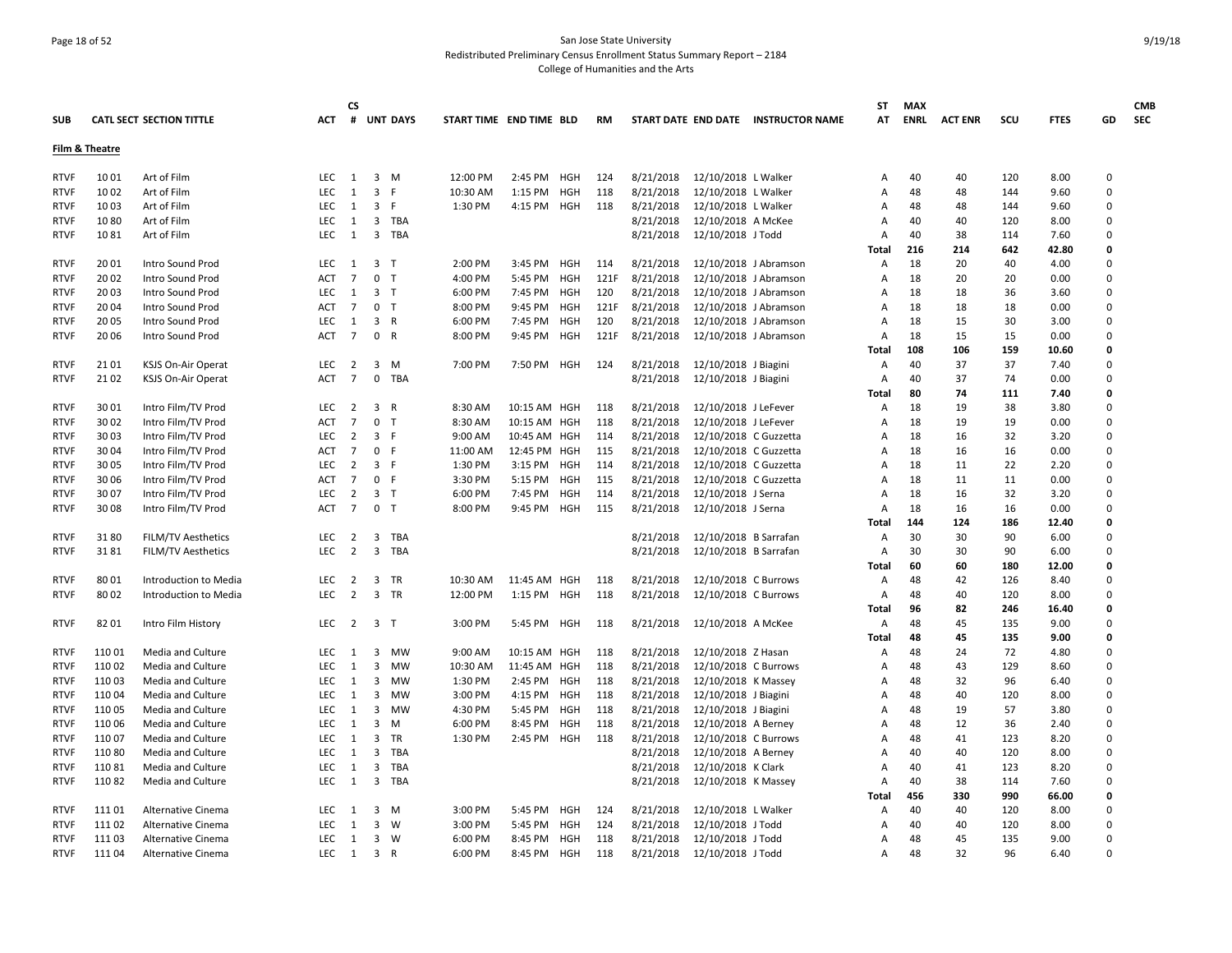## Page 19 of 52 San Jose State University Redistributed Preliminary Census Enrollment Status Summary Report – 2184 College of Humanities and the Arts

| <b>SUB</b>  |         | <b>CATL SECT SECTION TITTLE</b> | <b>ACT</b> | <b>CS</b>      |                | # UNT DAYS   | START TIME END TIME BLD |              |            | <b>RM</b> |           |                         | START DATE END DATE INSTRUCTOR NAME | <b>ST</b><br>AT | <b>MAX</b><br><b>ENRL</b> | <b>ACT ENR</b> | scu      | <b>FTES</b>  | GD               | <b>CMB</b><br><b>SEC</b> |
|-------------|---------|---------------------------------|------------|----------------|----------------|--------------|-------------------------|--------------|------------|-----------|-----------|-------------------------|-------------------------------------|-----------------|---------------------------|----------------|----------|--------------|------------------|--------------------------|
|             |         |                                 |            |                |                |              |                         |              |            |           |           |                         |                                     | Total           | 176                       | 157            | 471      | 31.40        | 0                |                          |
| <b>RTVF</b> | 120 01  | Intermediate Sound              | LEC        | $\overline{2}$ | 3 M            |              | 6:00 PM                 | 7:45 PM      | HGH        | 120       | 8/21/2018 | 12/10/2018 M Altin      |                                     | Α               | 18                        | 19             | 38       | 3.80         | 0                |                          |
| <b>RTVF</b> | 120 02  | Intermediate Sound              | <b>ACT</b> | 7              | 0              | M            | 8:00 PM                 | 9:45 PM      | HGH        | 121F      | 8/21/2018 | 12/10/2018 M Altin      |                                     | Α               | 18                        | 19             | 19       | 0.00         | 0                |                          |
| <b>RTVF</b> | 120 03  | Intermediate Sound              | <b>LEC</b> | $\overline{2}$ | $\mathbf{3}$   | W            | 6:00 PM                 | 7:45 PM      | HGH        | 120       | 8/21/2018 | 12/10/2018 M Altin      |                                     | A               | 18                        | 20             | 40       | 4.00         | 0                |                          |
| <b>RTVF</b> | 120 04  | Intermediate Sound              | <b>ACT</b> | 7              | $\mathbf 0$    | W            | 8:00 PM                 | 9:45 PM      | HGH        | 121F      | 8/21/2018 | 12/10/2018 M Altin      |                                     | A               | 18                        | 20             | 20       | 0.00         | 0                |                          |
|             |         |                                 |            |                |                |              |                         |              |            |           |           |                         |                                     | Total           | 72                        | 78             | 117      | 7.80         | 0                |                          |
| <b>RTVF</b> | 12101   | <b>KSJS-FM Radio</b>            | ACT        | 20             |                | 3 TBA        |                         |              |            |           | 8/21/2018 | 12/10/2018              |                                     | A               | 132                       | 75             | 75       | 15.00        | 0                |                          |
|             |         |                                 |            |                |                |              |                         |              |            |           |           |                         |                                     | Total           | 132                       | 75             | 75       | 15.00        | 0                |                          |
| <b>RTVF</b> | 122 80  | <b>KSJS Management</b>          | LEC        | - 5            | $\mathbf{3}$   | TBA          |                         |              |            |           | 8/21/2018 | 12/10/2018 K Massey     |                                     | $\overline{A}$  | 20                        | 9              | 9        | 1.80         | 0                |                          |
| <b>RTVF</b> | 122 81  | <b>KSJS Management</b>          | <b>ACT</b> | $\overline{7}$ | 0              | TBA          |                         |              |            |           | 8/21/2018 | 12/10/2018 K Massey     |                                     | A               | 20                        | 9              | 18       | 0.00         | 0                |                          |
|             |         |                                 |            |                |                |              |                         |              |            |           |           |                         |                                     | Total           | 40                        | 18             | 27       | 1.80         | 0                |                          |
| <b>RTVF</b> | 130 01  | Inter Film/TV Prod              | <b>LEC</b> | $\overline{2}$ | $\overline{3}$ | $\mathsf{R}$ | 9:00 AM                 | 10:45 AM HGH |            | 114       | 8/21/2018 | 12/10/2018 C Guzzetta   |                                     | Α               | 18                        | 17             | 34       | 3.40         | 0                |                          |
| <b>RTVF</b> | 130 02  | Inter Film/TV Prod              | ACT        | 12             | $\mathbf 0$    | R            | 11:00 AM                | 12:45 PM HGH |            | 115       | 8/21/2018 | 12/10/2018 C Guzzetta   |                                     | Α               | 18                        | 17             | 17       | 0.00         | 0                |                          |
| <b>RTVF</b> | 130 03  | Inter Film/TV Prod              | <b>LEC</b> | 2              | $\overline{3}$ | $\mathsf{R}$ | 1:30 PM                 | 3:15 PM      | HGH        | 114       | 8/21/2018 | 12/10/2018 C Guzzetta   |                                     | A               | 18                        | 18             | 36       | 3.60         | 0                |                          |
| <b>RTVF</b> | 130 04  | Inter Film/TV Prod              | ACT        | 12             | $\mathbf 0$    | R            | 3:30 PM                 | 5:15 PM      | HGH        | 115       | 8/21/2018 | 12/10/2018 C Guzzetta   |                                     | Α               | 18                        | 18             | 18       | 0.00         | 0                |                          |
|             |         |                                 |            |                |                |              |                         |              |            |           |           |                         |                                     | Total           | -72                       | 70             | 105      | 7.00         | 0                |                          |
| <b>RTVF</b> | 131A 01 | <b>Color Correction</b>         | <b>LEC</b> | 2              | 3 M            |              | 1:30 PM                 | 3:15 PM      | <b>HGH</b> | 114       | 8/21/2018 | 12/10/2018 B Sarrafan   |                                     | A               | 18                        | 18             | 36       | 3.60         | 0                |                          |
| <b>RTVF</b> | 131A02  | <b>Color Correction</b>         | LAB        | $\overline{7}$ | $\mathbf 0$    | M            | 3:30 PM                 | 5:15 PM      | HGH        | 115       | 8/21/2018 | 12/10/2018 B Sarrafan   |                                     | Α               | 18<br>36                  | 18             | 18       | 0.00         | $\mathbf 0$<br>0 |                          |
|             |         |                                 |            |                |                |              |                         |              |            |           |           |                         |                                     | Total           |                           | 36             | 54       | 3.60         |                  |                          |
| <b>RTVF</b> | 133 01  | Film/TV Mgmnt                   | LEC        | 2              | 3 <sub>T</sub> |              | 3:00 PM                 | 5:45 PM      | HGH        | 124       | 8/21/2018 | 12/10/2018 N Martinez   |                                     | Α               | 25<br>25                  | 22<br>22       | 66       | 4.40         | 0<br>0           |                          |
| <b>RTVF</b> | 136 01  | Adv Film/TV Prod                | <b>LEC</b> | 2              | 3 <sub>T</sub> |              | 12:00 PM                | 1:45 PM      | <b>HGH</b> | 114       | 8/21/2018 | 12/10/2018 B Sarrafan   |                                     | Total<br>Α      | 18                        | 9              | 66<br>18 | 4.40<br>1.80 | 0                |                          |
| <b>RTVF</b> | 136 02  | Adv Film/TV Prod                | ACT        | 12             | 0 <sub>T</sub> |              | 2:00 PM                 | 3:45 PM      | HGH        | 115       | 8/21/2018 | 12/10/2018 B Sarrafan   |                                     | Α               | 18                        | 9              | 9        | 0.00         | 0                |                          |
|             |         |                                 |            |                |                |              |                         |              |            |           |           |                         |                                     | Total           | 36                        | 18             | 27       | 1.80         | $\Omega$         |                          |
| <b>RTVF</b> | 160 01  | Intro Screenwriting             | <b>SEM</b> | 4              | 3              | M            | 3:00 PM                 | 5:45 PM      | HGH        | 120       | 8/21/2018 | 12/10/2018 B Dallas     |                                     | A               | 25                        | 25             | 75       | 5.15         | 3                |                          |
| <b>RTVF</b> | 160 02  | Intro Screenwriting             | <b>SEM</b> | $\overline{4}$ | 3              | W            | 12:00 PM                | 2:45 PM      | HGH        | 124       | 8/21/2018 | 12/10/2018 T Gamburg    |                                     | A               | 25                        | 20             | 60       | 4.05         | $\mathbf{1}$     |                          |
| <b>RTVF</b> | 160 03  | Intro Screenwriting             | <b>SEM</b> | $\overline{4}$ | $3 \quad W$    |              | 3:00 PM                 | 5:45 PM      | HGH        | 120       | 8/21/2018 | 12/10/2018 T Gamburg    |                                     | A               | 25                        | 8              | 24       | 1.70         | $\overline{2}$   |                          |
|             |         |                                 |            |                |                |              |                         |              |            |           |           |                         |                                     | Total           | 75                        | 53             | 159      | 10.90        | 6                |                          |
| <b>RTVF</b> | 161 01  | Adv Screenwriting               | <b>LEC</b> | $\overline{1}$ | 3 R            |              | 3:00 PM                 | 5:45 PM HGH  |            | 124       | 8/21/2018 | 12/10/2018 L Schapiro   |                                     | A               | 25                        | 19             | 57       | 3.80         | 0                |                          |
|             |         |                                 |            |                |                |              |                         |              |            |           |           |                         |                                     | Total           | 25                        | 19             | 57       | 3.80         | 0                |                          |
| <b>RTVF</b> | 180S 01 | <b>Individual Studies</b>       | <b>SUP</b> | 78             | 3 TBA          |              |                         |              |            |           | 8/21/2018 | 12/10/2018 A McKee      |                                     | Α               | 20                        | 3              | 9        | 0.60         | 0                |                          |
|             |         |                                 |            |                |                |              |                         |              |            |           |           |                         |                                     | Total           | 20                        | 3              | 9        | 0.60         | 0                |                          |
| <b>RTVF</b> | 18101   | Modern Film History             | LEC        | $\overline{2}$ | $\mathbf{3}$   | R            | 3:00 PM                 | 5:45 PM      | HGH        | 118       | 8/21/2018 | 12/10/2018 J Todd       |                                     | Α               | 48                        | 22             | 66       | 4.40         | 0                |                          |
|             |         |                                 |            |                |                |              |                         |              |            |           |           |                         |                                     | Total           | 48                        | 22             | 66       | 4.40         | 0                |                          |
| <b>RTVF</b> | 18301   | Study-Resrch RTVF               | <b>LEC</b> | 3              | 3              | MW           | 12:00 PM                | 1:15 PM HGH  |            | 118       | 8/21/2018 | 12/10/2018 C Burrows    |                                     | A               | 30                        | 33             | 99       | 6.60         | 0                |                          |
|             |         |                                 |            |                |                |              |                         |              |            |           |           |                         |                                     | Total           | 30                        | 33             | 99       | 6.60         | 0                |                          |
| <b>RTVF</b> | 185 01  | <b>Special Topcs RTVF</b>       | <b>SEM</b> |                | $\overline{3}$ |              |                         |              |            |           |           |                         |                                     | X               | $\Omega$                  | $\mathbf 0$    | $\Omega$ | 0.00         | 0                |                          |
|             |         |                                 |            |                |                |              |                         |              |            |           |           |                         |                                     | Total           | 0                         | 0              | 0        | 0.00         | 0                |                          |
| <b>RTVF</b> | 198 01  | <b>RTVF Internships</b>         | LEC        | $\overline{2}$ | $\mathbf 0$    | TBA          |                         |              |            |           | 8/21/2018 | 12/10/2018 K Massey     |                                     | Α               | 30                        | 27             | 27       | 0.00         | 0                |                          |
| <b>RTVF</b> | 198 02  | <b>RTVF Internships</b>         | ACT        | 20             | $\overline{3}$ | TBA          |                         |              |            |           | 8/21/2018 | 12/10/2018 K Massey     |                                     | A               | 30                        | 27             | 54       | 5.40         | 0                |                          |
|             |         |                                 |            |                |                |              |                         |              |            |           |           |                         |                                     | Total           | 60                        | 54             | 81       | 5.40         | 0                |                          |
| TA          | 501     | Acting                          | LEC        | 4              | 3              | MW           | 9:00 AM                 | 10:15 AM HGH |            | 226       | 8/21/2018 | 12/10/2018 L Long       |                                     | Α               | 24                        | 23             | 69       | 4.60         | 0                |                          |
| TA          | 502     | Acting                          | <b>LEC</b> | 4              | 3              | MW           | 10:30 AM                | 11:45 AM HGH |            | 226       | 8/21/2018 | 12/10/2018 S Anderson   |                                     | A               | 24                        | 22             | 66       | 4.40         | 0                |                          |
| TA          | 503     | Acting                          | <b>LEC</b> | $\overline{4}$ | 3              | MW           | 12:00 PM                | 1:15 PM HGH  |            | 226       | 8/21/2018 | 12/10/2018 B Butler     |                                     | A               | 24                        | 25             | 75       | 5.00         | 0                |                          |
| TA          | 5 0 4   | Acting                          | <b>LEC</b> | $\overline{4}$ | 3              | MW           | 1:30 PM                 | 2:45 PM      | <b>HGH</b> | 226       | 8/21/2018 | 12/10/2018 S Anderson   |                                     | A               | 24                        | 23             | 69       | 4.60         | 0                |                          |
| TA          | 505     | Acting                          | LEC        | $\overline{4}$ | 3              | MW           | 3:00 PM                 | 4:15 PM      | <b>HGH</b> | 226       | 8/21/2018 | 12/10/2018 B Butler     |                                     | A               | 24                        | 22             | 66       | 4.40         | 0                |                          |
| TA          | 5 0 6   | Acting                          | <b>LEC</b> | 4              | 3              | TR           | 9:00 AM                 | 10:15 AM     | HGH        | 226       | 8/21/2018 | 12/10/2018 S Anderson   |                                     | A               | 24                        | 23             | 69       | 4.60         | 0                |                          |
| TA          | 507     | Acting                          | <b>LEC</b> | 4              | 3<br>3 TR      | TR           | 10:30 AM                | 11:45 AM     | HGH        | 226       | 8/21/2018 |                         | 12/10/2018 K Normington             | A               | 24                        | 25             | 75       | 5.00         | 0<br>0           |                          |
| TA          | 508     | Acting                          | <b>LEC</b> | $\overline{4}$ |                |              | 12:00 PM                | 1:15 PM      | HGH        | 226       | 8/21/2018 | 12/10/2018 K Kratochvil |                                     | A               | 24                        | 24             | 72       | 4.80         | $\Omega$         |                          |
| TA          | 509     | Acting                          | <b>LEC</b> | $\overline{4}$ | 3 TR           |              | 1:30 PM                 | 2:45 PM      | HGH        | 226       | 8/21/2018 | 12/10/2018 J Moreno     |                                     | Α               | 24                        | 24             | 72       | 4.80         |                  |                          |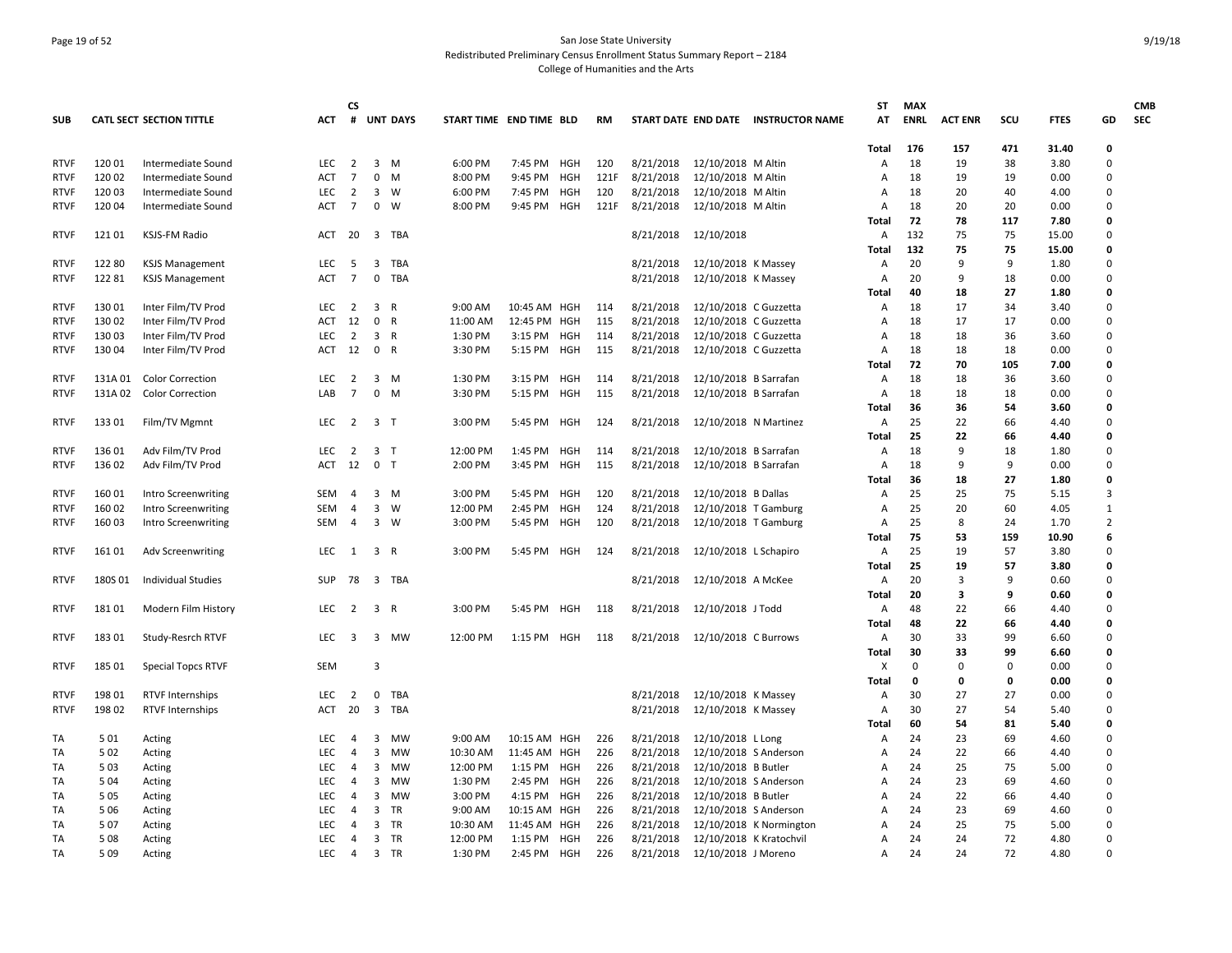## Page 20 of 52 San Jose State University Redistributed Preliminary Census Enrollment Status Summary Report – 2184 College of Humanities and the Arts

|            |        |                                 |            | <b>CS</b>               |                             |          |                         |     |           |           |                         |                                     | ST           | <b>MAX</b>  |                |                |             |                | <b>CMB</b> |
|------------|--------|---------------------------------|------------|-------------------------|-----------------------------|----------|-------------------------|-----|-----------|-----------|-------------------------|-------------------------------------|--------------|-------------|----------------|----------------|-------------|----------------|------------|
| <b>SUB</b> |        | <b>CATL SECT SECTION TITTLE</b> | <b>ACT</b> | #                       | <b>UNT DAYS</b>             |          | START TIME END TIME BLD |     | <b>RM</b> |           |                         | START DATE END DATE INSTRUCTOR NAME | AT           | <b>ENRL</b> | <b>ACT ENR</b> | SCU            | <b>FTES</b> | GD             | <b>SEC</b> |
| TA         | 5 10   | Acting                          | LEC        | 4                       | 3 TR                        | 3:00 PM  | 4:15 PM HGH             |     | 226       | 8/21/2018 | 12/10/2018 N Carlin     |                                     | Α            | 24          | 24             | 72             | 4.80        | $\mathsf 0$    |            |
| TA         | 5 1 1  | Acting                          | <b>LEC</b> | $\overline{4}$          | 3<br>- F                    | 10:00 AM | 12:45 PM HGH            |     | 226       | 8/21/2018 | 12/10/2018 K Kratochvil |                                     | A            | 24          | 24             | 72             | 4.80        | 0              |            |
|            |        |                                 |            |                         |                             |          |                         |     |           |           |                         |                                     | Total        | 264         | 259            | 777            | 51.80       | 0              |            |
| TA         | 10 01  | Theatre Apprecia                | LEC        | $\mathbf{1}$            | 3 MW                        | 10:30 AM | 11:45 AM HGH            |     | 103       | 8/21/2018 | 12/10/2018 M Locher     |                                     | Α            | 50          | 50             | 150            | 10.00       | $\Omega$       |            |
| TA         | 10 02  | Theatre Apprecia                | LEC        | 1                       | 3<br>TR                     | 9:00 AM  | 10:15 AM HGH            |     | 103       | 8/21/2018 | 12/10/2018 S Cummins    |                                     | Α            | 50          | 49             | 147            | 9.80        | 0              |            |
| TA         | 10 03  | Theatre Apprecia                | LEC        | 1                       | 3 TR                        | 10:30 AM | 11:45 AM HGH            |     | 103       | 8/21/2018 | 12/10/2018 J Moreno     |                                     | A            | 50          | 50             | 150            | 10.00       | 0              |            |
| TA         | 10 04  | Theatre Apprecia                | <b>LEC</b> | 1                       | 3 TR                        | 12:00 PM | 1:15 PM                 | HGH | 103       | 8/21/2018 | 12/10/2018 N Carlin     |                                     | A            | 50          | 50             | 150            | 10.00       | 0              |            |
| TA         | 10 05  | Theatre Apprecia                | LEC        | 1                       | $\overline{3}$<br><b>TR</b> | 1:30 PM  | 2:45 PM                 | HGH | 103       | 8/21/2018 | 12/10/2018 M Locher     |                                     | Α            | 50          | 50             | 150            | 10.00       | 0              |            |
| TA         | 1080   | Theatre Apprecia                | LEC        | 1                       | 3 TBA                       |          |                         |     |           | 8/21/2018 | 12/10/2018 K Kratochvil |                                     | Α            | 40          | 42             | 126            | 8.40        | $\Omega$       |            |
| TA         | 1081   | Theatre Apprecia                | <b>LEC</b> | $\overline{1}$          | $\mathbf{3}$<br>TBA         |          |                         |     |           | 8/21/2018 | 12/10/2018 S Anderson   |                                     | Α            | 40          | 38             | 114            | 7.60        | 0              |            |
|            |        |                                 |            |                         |                             |          |                         |     |           |           |                         |                                     | Total        | 330         | 329            | 987            | 65.80       | 0              |            |
| TA         | 11 01  | <b>Script Analysis</b>          | <b>LEC</b> | $\overline{\mathbf{3}}$ | 3 MW                        | 1:30 PM  | 2:45 PM                 | HGH | 120       | 8/21/2018 | 12/10/2018 L Long       |                                     | Α            | 30          | 28             | 84             | 5.60        | $\Omega$       |            |
|            |        |                                 |            |                         |                             |          |                         |     |           |           |                         |                                     | <b>Total</b> | 30          | 28             | 84             | 5.60        | 0              |            |
| TA         | 13 01  | Great Comedies for Theat        | LEC        | $\overline{\mathbf{3}}$ | 3<br>MW                     | 9:00 AM  | 10:15 AM HGH            |     | 103       | 8/21/2018 | 12/10/2018 K Brandt     |                                     | Α            | 30          | 29             | 87             | 5.80        | 0              |            |
| TA         | 1302   | <b>Great Comedies for Theat</b> | <b>LEC</b> | 3                       | 3<br><b>TR</b>              | 4:30 PM  | 5:45 PM                 | HGH | 116       | 8/21/2018 | 12/10/2018 S Cummins    |                                     | Α            | 30          | 26             | 78             | 5.20        | 0              |            |
|            |        |                                 |            |                         |                             |          |                         |     |           |           |                         |                                     | Total        | 60          | 55             | 165            | 11.00       | 0              |            |
| TA         | 48 01  | Voice & Movement                | <b>LEC</b> | $\mathbf{1}$            | 3<br><b>MW</b>              | 12:00 PM | 1:15 PM                 | HGH | 103       | 8/21/2018 | 12/10/2018 K Brandt     |                                     | Α            | 30          | 28             | 84             | 5.60        | 0              |            |
| TA         | 48 02  | Voice & Movement                | LEC        | 1                       | 3<br>TR                     | 3:00 PM  | 4:15 PM                 | HGH | 103       | 8/21/2018 |                         | 12/10/2018 K Normington             | Α            | 30          | 29             | 87             | 5.80        | 0              |            |
| TA         | 48 03  | Voice & Movement                | LEC        | 1                       | 3 TR                        | 4:30 PM  | 5:45 PM HGH             |     | 226       | 8/21/2018 | 12/10/2018 N Carlin     |                                     | A            | 30          | 26             | 78             | 5.20        | 0              |            |
|            |        |                                 |            |                         |                             |          |                         |     |           |           |                         |                                     | Total        | 90          | 83             | 249            | 16.60       | 0              |            |
| TA         | 51A01  | <b>Scenery Props Arts</b>       | LEC        | $\overline{2}$          | 1 F                         | 9:00 AM  | 10:15 AM HGH            |     | 120       | 8/21/2018 | 12/10/2018 J York       |                                     | Α            | 16          | 17             | 8.5            | 1.13        | $\overline{0}$ |            |
| TA         | 51A 02 | <b>Scenery Props Arts</b>       | <b>ACT</b> | 15                      | $\mathbf 0$<br>TBA          |          |                         |     |           | 8/21/2018 | 12/10/2018 J York       |                                     | Α            | 16          | 17             | 8.5            | 0.00        | 0              |            |
|            |        |                                 |            |                         |                             |          |                         |     |           |           |                         |                                     | Total        | 32          | 34             | 17             | 1.13        | 0              |            |
| TA         | 51B01  | <b>Costume Perf Arts</b>        | LEC        | $\overline{2}$          | 0<br>M                      | 9:00 AM  | 10:15 AM HGH            |     | 120       | 8/21/2018 | 12/10/2018 D Weber      |                                     | Α            | 18          | 13             | 6.5            | 0.00        | $\Omega$       |            |
| TA         | 51B02  | <b>Costume Perf Arts</b>        | ACT        | 15                      | 1<br>TBA                    |          |                         |     |           | 8/21/2018 | 12/10/2018 D Weber      |                                     | Α            | 18          | 13             | 6.5            | 0.87        | $\Omega$       |            |
|            |        |                                 |            |                         |                             |          |                         |     |           |           |                         |                                     | Total        | 36          | 26             | 13             | 0.87        | 0              |            |
| TA         | 51C01  | <b>Stage Management</b>         | <b>LEC</b> | $\overline{2}$          | 0<br>W                      | 9:00 AM  | 10:15 AM HGH            |     | 120       | 8/21/2018 |                         | 12/10/2018 S Mannshardt             | Α            | 25          | 14             | $\overline{7}$ | 0.00        | 0              |            |
| TA         | 51C02  | <b>Stage Management</b>         | ACT        | 15                      | 1<br>TBA                    |          |                         |     |           | 8/21/2018 |                         | 12/10/2018 S Mannshardt             | Α            | 25          | 14             | $\overline{7}$ | 0.93        | 0              |            |
|            |        |                                 |            |                         |                             |          |                         |     |           |           |                         |                                     | Total        | 50          | 28             | 14             | 0.93        | $\Omega$       |            |
| TA         | 55 01  | Design for Theatre              | LEC        |                         | $\overline{3}$              |          |                         |     |           |           |                         |                                     | X            | $\mathbf 0$ | 0              | 0              | 0.00        | 0              |            |
| TA         | 55 02  | Design for Theatre              | <b>ACT</b> |                         | $\mathbf 0$                 |          |                         |     |           |           |                         |                                     | X            | 0           | 0              | 0              | 0.00        | 0              |            |
|            |        |                                 |            |                         |                             |          |                         |     |           |           |                         |                                     | <b>Total</b> | 0           | O              | 0              | 0.00        | 0              |            |
| TA         | 64 01  | Make-up                         | LEC        | $\overline{4}$          | 3<br><b>TR</b>              | 1:30 PM  | 2:20 PM                 | HGH | 136C      | 8/21/2018 | 12/10/2018 C Carpenter  |                                     | Α            | 18          | 6              | 12             | 1.20        | $\Omega$       |            |
| TA         | 64 02  | Make-up                         | ACT        | 12                      | 0 TR                        | 2:30 PM  | 3:20 PM HGH             |     | 136C      | 8/21/2018 | 12/10/2018 C Carpenter  |                                     | Α            | 18          | 6              | 6              | 0.00        | $\Omega$       |            |
|            |        |                                 |            |                         |                             |          |                         |     |           |           |                         |                                     | Total        | 36          | 12             | 18             | 1.20        | 0              |            |
| TA         | 91 01  | <b>Tech Theatre Activity</b>    | <b>ACT</b> |                         | 3                           |          |                         |     |           |           |                         |                                     | х            | $\mathbf 0$ | 0              | 0              | 0.00        | 0              |            |
| TA         | 91 02  | <b>Tech Theatre Activity</b>    | ACT        |                         | $\overline{3}$              |          |                         |     |           |           |                         |                                     | х            | $\Omega$    | <sup>0</sup>   | 0              | 0.00        | $\Omega$       |            |
|            |        |                                 |            |                         |                             |          |                         |     |           |           |                         |                                     | Total        | $\mathbf 0$ | 0              | 0              | 0.00        | 0              |            |
| TA         |        | 100W 01 Wrt Wkshp Th Arts       | <b>LEC</b> | $\overline{4}$          | 3<br>MW                     | 10:30 AM | 11:45 AM HGH            |     | 120       | 8/21/2018 | 12/10/2018 L Long       |                                     | Α            | 25          | 22             | 66             | 4.40        | 0              |            |
| TA         |        | 100W 02 Wrt Wkshp Th Arts       | <b>LEC</b> | $\overline{4}$          | 3<br>MW                     | 12:00 PM | $1:15$ PM               | HGH | 120       | 8/21/2018 | 12/10/2018 L Long       |                                     | A            | 25          | 24             | 72             | 4.80        | $\Omega$       |            |
| TA         |        | 100W 03 Wrt Wkshp Th Arts       | LEC        | $\overline{4}$          | 3<br>TR                     | 1:30 PM  | 2:45 PM HGH             |     | 124       | 8/21/2018 | 12/10/2018 K Kratochvil |                                     | Α            | 25          | 15             | 45             | 3.00        | 0              |            |
| TA         |        | 100W 04 Wrt Wkshp Th Arts       | LEC        |                         | $\overline{\mathbf{3}}$     |          |                         |     |           |           |                         |                                     | х            | $\mathbf 0$ | $\mathbf 0$    | 0              | 0.00        | 0              |            |
|            |        |                                 |            |                         |                             |          |                         |     |           |           |                         |                                     | Total        | 75          | 61             | 183            | 12.20       | 0              |            |
| TA         | 103 01 | <b>Musical Theatre</b>          | <b>LEC</b> |                         | 3                           |          |                         |     |           |           |                         |                                     | х            | 0           | 0              | 0              | 0.00        | 0              |            |
| TA         | 103 02 | <b>Musical Theatre</b>          | LAB        |                         | $\Omega$                    |          |                         |     |           |           |                         |                                     | X            | $\Omega$    | $\Omega$       | 0              | 0.00        | $\Omega$       |            |
|            |        |                                 |            |                         |                             |          |                         |     |           |           |                         |                                     | Total        | 0           | 0              | 0              | 0.00        | 0              |            |
| TA         | 112 01 | Rehearse & Perform              | <b>ACT</b> | 20                      | 3<br>MW                     | 5:30 PM  | 7:30 PM HGH             |     | 226       | 8/21/2018 | 12/10/2018 B Butler     |                                     | Α            | 26          | 9              | 27             | 1.80        | 0              |            |
| TA         | 112 02 | Rehearse & Perform              | ACT        | 20                      | 3 TR                        | 4:30 PM  | 6:30 PM HGH             |     | 103       | 8/21/2018 |                         | 12/10/2018 K Normington             | Α            | 26          | 8              | 24             | 1.60        | 0              |            |
|            |        |                                 |            |                         |                             |          |                         |     |           |           |                         |                                     | Total        | 52          | 17             | 51             | 3.40        | 0              |            |
| TA         | 113 01 | Acting & Career Prep            | <b>SEM</b> |                         | $\overline{3}$              |          |                         |     |           |           |                         |                                     | Χ            | $\Omega$    | $\Omega$       | $\Omega$       | 0.00        | $\Omega$       |            |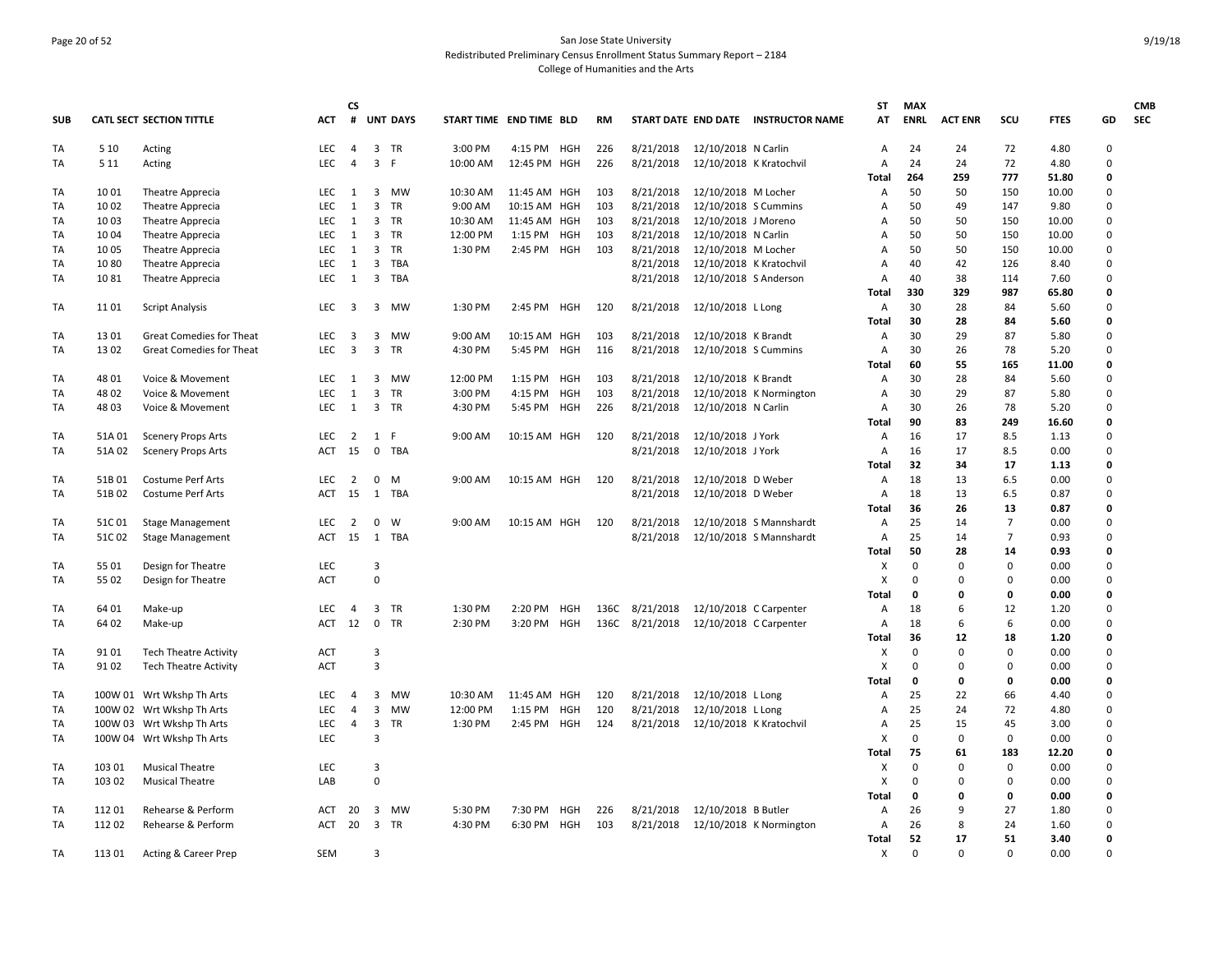## Page 21 of 52 San Jose State University Redistributed Preliminary Census Enrollment Status Summary Report – 2184 College of Humanities and the Arts

|             |         |                                 |            | <b>CS</b>      |                         |                 |                         |              |     |     |           |                      |                                     | ST             | <b>MAX</b>   |                |                            |             |        | <b>CMB</b>   |        |
|-------------|---------|---------------------------------|------------|----------------|-------------------------|-----------------|-------------------------|--------------|-----|-----|-----------|----------------------|-------------------------------------|----------------|--------------|----------------|----------------------------|-------------|--------|--------------|--------|
| <b>SUB</b>  |         | <b>CATL SECT SECTION TITTLE</b> | ACT        | #              |                         | <b>UNT DAYS</b> | START TIME END TIME BLD |              |     | RM  |           |                      | START DATE END DATE INSTRUCTOR NAME | AT             | <b>ENRL</b>  | <b>ACT ENR</b> | scu                        | <b>FTES</b> | GD     | SEC          |        |
| TA          | 113 02  | Acting & Career Prep            | LAB        |                | $\Omega$                |                 |                         |              |     |     |           |                      |                                     | X              | $\Omega$     | $\mathbf 0$    | 0                          | 0.00        | 0      |              |        |
|             |         |                                 |            |                |                         |                 |                         |              |     |     |           |                      |                                     | Total          | $\mathbf{0}$ | $\mathbf 0$    | 0                          | 0.00        | 0      |              |        |
| TA          | 116 01  | Directing                       | LEC        | $\overline{2}$ | $\overline{\mathbf{3}}$ | M               | 1:30 PM                 | 3:15 PM HGH  |     | 103 | 8/21/2018 | 12/10/2018 K Brandt  |                                     | Α              | 25           | 17             | 34                         | 3.40        | 0      |              |        |
| TA          | 116 02  | Directing                       | ACT        | 12             | $\mathbf 0$             | M               | 3:30 PM                 | 5:15 PM HGH  |     | 103 | 8/21/2018 | 12/10/2018 K Brandt  |                                     | Α              | 25           | 17             | 17                         | 0.00        | 0      |              |        |
|             |         |                                 |            |                |                         |                 |                         |              |     |     |           |                      |                                     | Total          | 50           | 34             | 51                         | 3.40        | 0      |              |        |
| TA          | 11701   | Pract Act or Direc              | ACT        | 20             | 1                       | TBA             |                         |              |     |     | 8/21/2018 |                      | 12/10/2018 A Glazer Connolly        | Α              | 25           | 21             | 21                         | 1.40        | 0      |              |        |
| TA          | 11702   | Pract Act or Direc              | <b>ACT</b> |                | $\mathbf{1}$            |                 |                         |              |     |     |           |                      |                                     | X              | $\mathbf 0$  | $\mathbf 0$    | $\mathbf 0$                | 0.00        | 0      |              |        |
|             |         |                                 |            |                |                         |                 |                         |              |     |     |           |                      |                                     | Total          | 25           | 21             | 21                         | 1.40        | 0      |              |        |
| TA          | 120 01  | <b>Theatre History</b>          | LEC        | $\overline{2}$ | $\overline{3}$          | <b>TR</b>       | 9:00 AM                 | 10:15 AM HGH |     | 120 | 8/21/2018 | 12/10/2018 A Bechert |                                     | Α              | 25           | 16             | 48                         | 3.20        | 0      | C            |        |
| <b>ENGL</b> | 120 01  | Theatre History                 | LEC        | $\overline{2}$ | $\overline{\mathbf{3}}$ | TR              | 9:00 AM                 | 10:15 AM HGH |     | 120 | 8/21/2018 | 12/10/2018 A Bechert |                                     | A              | $\Omega$     | $\mathbf 0$    | 0                          | 0.00        | 0      |              | $C$ *  |
|             |         |                                 |            |                |                         |                 |                         |              |     |     |           |                      |                                     | Total          | 25           | 16             | 48                         | 3.20        | 0      |              |        |
| TA          | 121 01  | <b>Topics Perf Hist</b>         | LEC        |                | 3                       |                 |                         |              |     |     |           |                      |                                     | X              | $\Omega$     | $\mathbf 0$    | $\mathbf 0$                | 0.00        | 0      |              |        |
|             |         |                                 |            |                |                         |                 |                         |              |     |     |           |                      |                                     | Total          | 0            | $\mathbf 0$    | 0                          | 0.00        | 0      |              |        |
| TA          | 127 01  | Contemp Theatre                 | LEC        | $\overline{2}$ | $\overline{3}$          | TR              | 9:00 AM                 | 10:15 AM HGH |     | 124 | 8/21/2018 |                      | 12/10/2018 K Normington             | Α              | 30           | 15             | 45                         | 3.00        | 0      | $\mathsf{C}$ | $\ast$ |
| ENGL        | 12701   | Contemp Theatre                 | <b>LEC</b> | $\overline{2}$ | 3                       | <b>TR</b>       | 9:00 AM                 | 10:15 AM HGH |     | 124 | 8/21/2018 |                      | 12/10/2018 K Normington             | Α              | 0            | $\mathbf 0$    | 0                          | 0.00        | 0      | $\mathsf{C}$ | $\ast$ |
| TA          | 127 02  | Contemp Theatre                 | LEC        |                | 3                       |                 |                         |              |     |     |           |                      |                                     | X              | $\Omega$     | $\mathbf 0$    | $\mathbf 0$                | 0.00        | 0      |              |        |
| ENGL        | 12702   | Contemp Theatre                 | <b>LEC</b> |                | 3                       |                 |                         |              |     |     |           |                      |                                     | X              | $\Omega$     | $\mathbf 0$    | $\mathbf 0$                | 0.00        | 0      |              |        |
|             |         |                                 |            |                |                         |                 |                         |              |     |     |           |                      |                                     | Total          | 30           | 15             | 45                         | 3.00        | 0      |              |        |
| TA          | 128 01  | Scriptwriting                   | LEC        | $\overline{2}$ | 3                       | MW              | 10:30 AM                | 11:45 AM HGH |     | 124 | 8/21/2018 | 12/10/2018 B Butler  |                                     | A              | 25           | 22             | 66                         | 4.40        | 0      | C            |        |
| <b>ENGL</b> | 128 01  | Scriptwriting                   | LEC        | 2              | 3                       | <b>MW</b>       | 10:30 AM                | 11:45 AM HGH |     | 124 | 8/21/2018 | 12/10/2018 B Butler  |                                     | Α              | $\mathbf 0$  | $\mathbf 0$    | 0                          | 0.00        | 0      |              | $C$ *  |
|             |         |                                 |            |                |                         |                 |                         |              |     |     |           |                      |                                     | <b>Total</b>   | 25           | 22             | 66                         | 4.40        | 0      |              |        |
| TA          | 131 01  | Storytelling                    | LEC        |                | 3                       |                 |                         |              |     |     |           |                      |                                     | X              | $\Omega$     | $\mathsf 0$    | $\mathbf 0$                | 0.00        | 0      |              |        |
| TA          | 131 02  | Storytelling                    | LEC        |                | 3                       |                 |                         |              |     |     |           |                      |                                     | X              | $\Omega$     | $\mathbf 0$    | $\mathbf 0$                | 0.00        | 0      |              |        |
|             |         |                                 |            |                |                         |                 |                         |              |     |     |           |                      |                                     | Total          | $\mathbf{0}$ | $\mathbf 0$    | 0                          | 0.00        | 0      |              |        |
| TA          | 153 01  | Costume Design                  | LEC        | 4              | $\overline{3}$          | TR              | 12:00 PM                | 1:15 PM HGH  |     | 124 | 8/21/2018 | 12/10/2018 M Locher  |                                     | Α              | 25           | 12             | 24                         | 2.40        | 0      |              |        |
| <b>TA</b>   | 153 02  | Costume Design                  | ACT        | 12             | $\mathbf 0$             | TBA             |                         |              |     |     | 8/21/2018 | 12/10/2018 M Locher  |                                     | A              | 25           | 12             | 12                         | 0.00        | 0      |              |        |
|             |         |                                 |            |                |                         |                 |                         |              |     |     |           |                      |                                     | Total          | 50           | 24             | 36                         | 2.40        | 0      |              |        |
| TA          | 154 01  | Scenic Design                   | LEC        | $\overline{4}$ | 3                       | <b>TR</b>       | 10:30 AM                | 11:45 AM HGH |     | 120 | 8/21/2018 | 12/10/2018 A Bechert |                                     | Α              | 25           | 13             | 26                         | 2.60        | 0      |              |        |
| TA          | 154 02  | <b>Scenic Design</b>            | ACT        | 12             | 0                       | TBA             |                         |              |     |     | 8/21/2018 | 12/10/2018 A Bechert |                                     | Α              | 20           | 13             | 13                         | 0.00        | 0      |              |        |
|             |         |                                 |            |                |                         |                 |                         |              |     |     |           |                      |                                     | Total          | 45           | 26             | 39                         | 2.60        | 0      |              |        |
| TA          | 158 01  | Drafting & Models               | SEM        | 4              | 3                       | TR              | 1:30 PM                 | 2:45 PM HGH  |     | 120 | 8/21/2018 | 12/10/2018 A Bechert |                                     | Α              | 25           | $\overline{7}$ | 14                         | 1.40        | 0      |              |        |
| TA          | 158 02  | Drafting & Models               | ACT        | 12             | $\overline{\mathbf{0}}$ | TBA             |                         |              |     |     | 8/21/2018 | 12/10/2018 A Bechert |                                     | Α              | 20           | $\overline{7}$ | $\overline{7}$             | 0.00        | 0      |              |        |
|             |         |                                 |            |                |                         |                 |                         |              |     |     |           |                      |                                     | Total          | 45           | 14             | 21                         | 1.40        | 0      |              |        |
| TA          | 161 01  | Theatre Design Top              | LEC        |                | 3                       |                 |                         |              |     |     |           |                      |                                     | X              | $\Omega$     | $\mathbf 0$    | $\mathbf 0$                | 0.00        | 0      |              |        |
| TA          | 161 02  | Theatre Design Top              | <b>ACT</b> |                | $\Omega$                |                 |                         |              |     |     |           |                      |                                     | X              | $\Omega$     | $\mathbf 0$    | $\mathbf 0$                | 0.00        | 0      |              |        |
|             |         |                                 |            |                |                         |                 |                         |              |     |     |           |                      |                                     | Total          | $\mathbf{0}$ | $\mathbf 0$    | $\mathbf 0$                | 0.00        | 0      |              |        |
| <b>TA</b>   | 170A01  | Act & Dir Camera                | LEC        |                | 3                       |                 |                         |              |     |     |           |                      |                                     | X              | $\Omega$     | $\mathbf 0$    | $\mathbf 0$                | 0.00        | 0      |              |        |
| TA          | 170A 02 | Act & Dir Camera                | <b>ACT</b> |                | $\Omega$                |                 |                         |              |     |     |           |                      |                                     | X              | $\Omega$     | $\mathbf 0$    | $\mathbf 0$                | 0.00        | 0      |              |        |
| TA          | 170A03  | Act & Dir Camera                | LEC        | $\overline{2}$ | $\overline{3}$          | W               | 1:30 PM                 | 3:15 PM      | HGH | 114 | 8/21/2018 |                      | 12/10/2018 A Glazer Connolly        | A              | 25           | 26             | 52                         | 5.20        | 0      |              |        |
| TA          | 170A 04 | Act & Dir Camera                | ACT        | 12             | $\overline{0}$          | W               | 3:30 PM                 | 5:15 PM HGH  |     | 115 | 8/21/2018 |                      | 12/10/2018 A Glazer Connolly        | A              | 25           | 26             | 26                         | 0.00        | 0      |              |        |
|             |         |                                 |            |                |                         |                 |                         |              |     |     |           |                      |                                     | Total          | 50           | 52             | 78                         | 5.20        | 0      |              |        |
| TA          | 180 01  | <b>Indiv Studies</b>            | SUP        | 78             | $\mathbf{1}$            | TBA             |                         |              |     |     | 8/21/2018 | 12/10/2018 A Bechert |                                     | Α              | 15           | 5              | 5                          | 0.33        | 0      |              |        |
|             |         |                                 |            |                |                         |                 |                         |              |     |     |           |                      |                                     | Total          | 15           | 5              | 5                          | 0.33        | 0      |              |        |
| TA          | 191 01  | Act Proj Thea Prod              | <b>ACT</b> | 20             | 1                       | TBA             |                         |              |     |     | 8/21/2018 | 12/10/2018 M Locher  |                                     | Α              | 20           | 1              | 1                          | 0.07        | 0      |              |        |
|             |         |                                 |            |                | $\overline{2}$          |                 |                         |              |     |     |           |                      |                                     | X              | $\mathbf 0$  | $\mathbf 0$    | $\mathbf 0$                | 0.00        | 0      |              |        |
| TA          | 191 02  | Act Proj Thea Prod              | <b>ACT</b> |                | 3                       |                 |                         |              |     |     |           |                      |                                     | X              | 0            | $\mathbf 0$    |                            |             |        |              |        |
| TA          | 191 03  | Act Proj Thea Prod              | <b>ACT</b> |                |                         |                 |                         |              |     |     |           |                      |                                     | A              | 20           | 5              | 0<br>5                     | 0.00        | 0<br>0 |              |        |
| TA          | 191 04  | Act Proj Thea Prod              | ACT        | 20             | 1                       | TBA             |                         |              |     |     | 8/21/2018 | 12/10/2018 A Bechert |                                     |                |              |                |                            | 0.33        |        |              |        |
| TA          | 191 05  | Act Proj Thea Prod              | <b>ACT</b> | 20             | 1                       | <b>TBA</b>      |                         |              |     |     | 8/21/2018 |                      | 12/10/2018 C Carpenter              | A              | 20           | $\overline{4}$ | $\overline{4}$<br>$\Omega$ | 0.27        | 0<br>0 |              |        |
| TA          | 191 06  | Act Proj Thea Prod              | ACT 20     |                |                         | 1 TBA           |                         |              |     |     | 8/21/2018 |                      | 12/10/2018 S Mannshardt             | $\overline{A}$ | 20           | $\mathbf 0$    |                            | 0.00        |        |              |        |
|             |         |                                 |            |                |                         |                 |                         |              |     |     |           |                      |                                     | Total          | 80           | 10             | 10                         | 0.67        | 0      |              |        |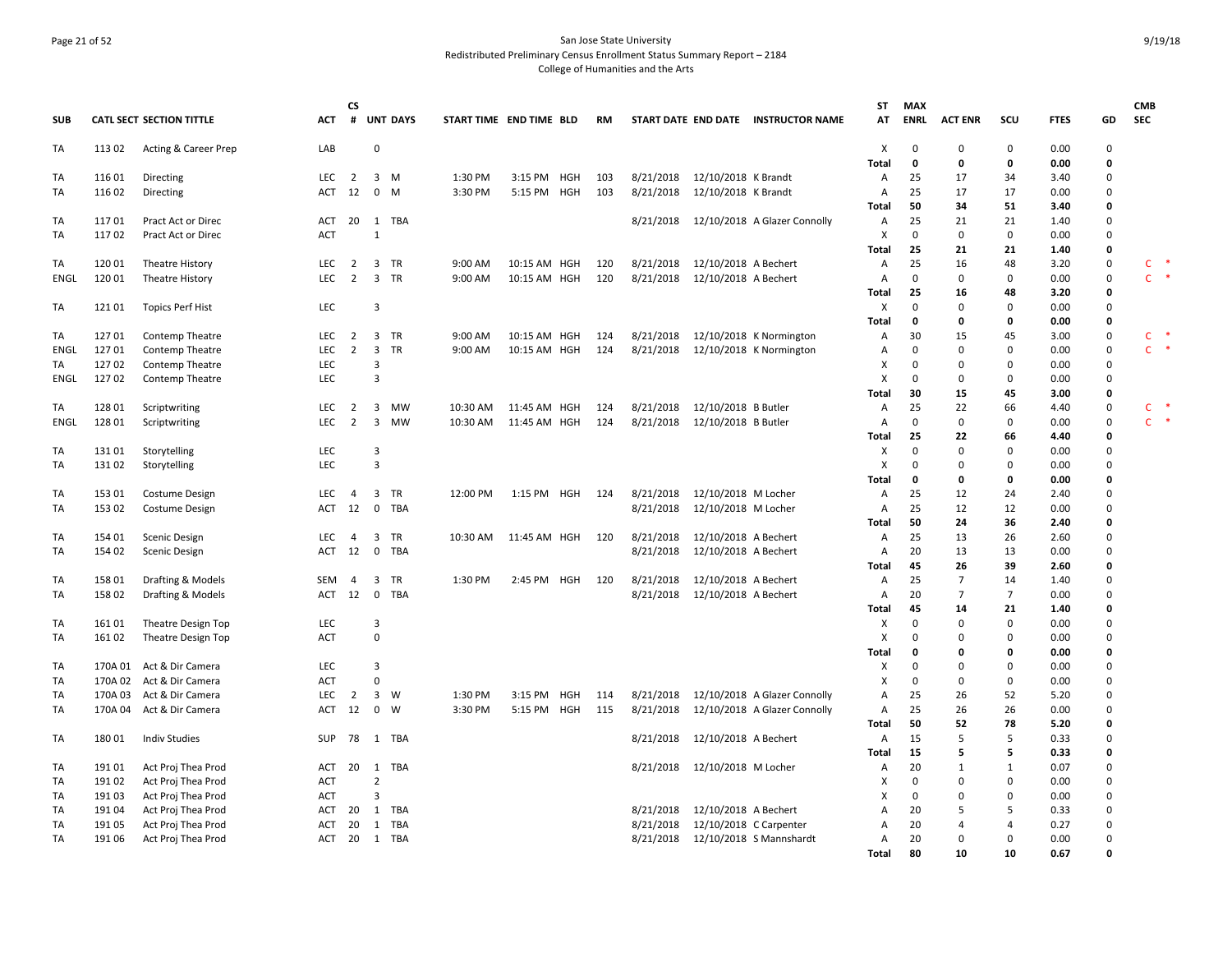## Page 22 of 52 San Jose State University Redistributed Preliminary Census Enrollment Status Summary Report – 2184 College of Humanities and the Arts

| <b>SUB</b> | <b>CATL SECT SECTION TITTLE</b> | <b>ACT</b> | СS | <b>UNT DAYS</b> | START TIME END TIME BLD |  | RM | START DATE END DATE | <b>INSTRUCTOR NAME</b>                 | ST.<br>AT | <b>MAX</b><br><b>ENRL</b> | <b>ACT ENR</b> | scu  | <b>FTES</b> | GD | <b>CMB</b><br><b>SEC</b> |
|------------|---------------------------------|------------|----|-----------------|-------------------------|--|----|---------------------|----------------------------------------|-----------|---------------------------|----------------|------|-------------|----|--------------------------|
| TA         | 198 01<br>Internship            |            |    | LEC 2 3 TBA     |                         |  |    | 8/21/2018           | 12/10/2018 A Glazer Connolly           | A         | 30                        |                |      | 4.20        |    |                          |
| TA         | 198 02<br>Internship            |            |    | ACT 20 0 TBA    |                         |  |    |                     | 8/21/2018 12/10/2018 A Glazer Connolly |           | 30                        |                | 42   | 0.00        |    |                          |
|            |                                 |            |    |                 |                         |  |    |                     |                                        | Total     | -60                       | 42             | 63   | 4.20        | 0  |                          |
|            |                                 |            |    |                 |                         |  |    |                     | Film & Theatre Total                   |           | 3610                      | 2906           | 7103 | 483.83      |    |                          |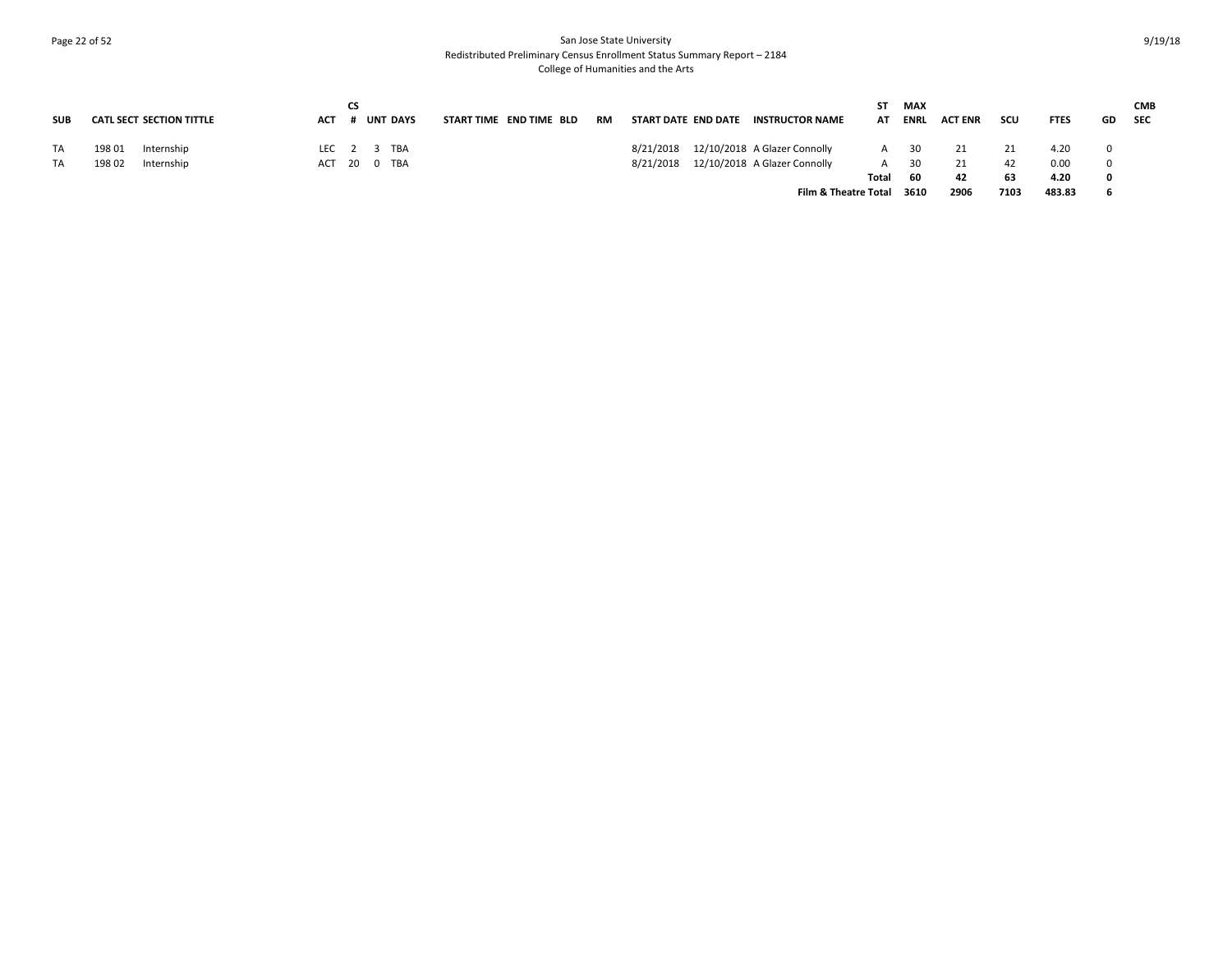## Page 23 of 52 San Jose State University Redistributed Preliminary Census Enrollment Status Summary Report – 2184 College of Humanities and the Arts

|                   |        |                                 |            | CS.            |                         |              |                         |              |            |           |           |                        |                                     | SΤ           | <b>MAX</b>   |                |             |             |                | <b>CMB</b>   |               |
|-------------------|--------|---------------------------------|------------|----------------|-------------------------|--------------|-------------------------|--------------|------------|-----------|-----------|------------------------|-------------------------------------|--------------|--------------|----------------|-------------|-------------|----------------|--------------|---------------|
| <b>SUB</b>        |        | <b>CATL SECT SECTION TITTLE</b> | <b>ACT</b> |                |                         | # UNT DAYS   | START TIME END TIME BLD |              |            | <b>RM</b> |           |                        | START DATE END DATE INSTRUCTOR NAME | АT           | ENRL         | <b>ACT ENR</b> | scu         | <b>FTES</b> | GD             | <b>SEC</b>   |               |
| <b>Humanities</b> |        |                                 |            |                |                         |              |                         |              |            |           |           |                        |                                     |              |              |                |             |             |                |              |               |
|                   |        |                                 |            |                |                         |              |                         |              |            |           |           |                        |                                     |              |              |                |             |             |                |              |               |
| AMS               | 1A 01  | American Civ                    | LEC        | 1              | $\mathbf 0$             | MW           | 1:30 PM                 | 2:45 PM WSQ  |            | 109       | 8/21/2018 | 12/10/2018 J Rycenga   |                                     | A            | 30           | 31             | 93          | 0.00        | 0              |              |               |
| AMS               | 1A 02  | American Civ                    | SEM        | 5              | 6                       | MW           | 3:00 PM                 | 4:15 PM CL   |            | 306       | 8/21/2018 | 12/10/2018 J Rycenga   |                                     | Α            | 30           | 31             | 93          | 12.40       | 0              |              |               |
| AMS               | 1A 03  | American Civ                    | LEC        | <sup>1</sup>   | $\mathbf 0$             | MW           | 1:30 PM                 | 2:45 PM WSQ  |            | 109       | 8/21/2018 | 12/10/2018 M Kapell    |                                     | A            | 35           | 31             | 93          | 0.00        | $\Omega$       |              |               |
| AMS               | 1A 04  | American Civ                    | SEM        | - 5            | 6                       | MW           | 3:00 PM                 | 4:15 PM SH   |            | 240       | 8/21/2018 | 12/10/2018 M Kapell    |                                     | Α            | 35           | 31             | 93          | 12.40       | $\mathbf 0$    |              |               |
| AMS               | 1A 05  | American Civ                    | <b>LEC</b> | 1              | $\mathbf 0$             | <b>MW</b>    | 1:30 PM                 | 2:45 PM WSQ  |            | 109       | 8/21/2018 | 12/10/2018 V Lo        |                                     | Α            | 35           | 32             | 96          | 0.00        | $\Omega$       |              |               |
| AMS               | 1A 06  | American Civ                    | <b>SEM</b> | 5              | 6                       | MW           | 3:00 PM                 | 4:15 PM BBC  |            | 125       | 8/21/2018 | 12/10/2018 V Lo        |                                     | A            | 35           | 32             | 96          | 12.80       | $\Omega$       |              |               |
| AMS               | 1A 11  | American Civ                    | LEC        | 1              | $\mathbf 0$             | TR           | 12:00 PM                | 1:15 PM WSQ  |            | 109       | 8/21/2018 | 12/10/2018 F Hsu       |                                     | A            | 35           | 36             | 108         | 0.00        | $\mathbf 0$    |              |               |
| AMS               | 1A 12  | American Civ                    | SEM        | -5             | 6                       | TR           | 1:30 PM                 | 2:45 PM BBC  |            | 125       | 8/21/2018 | 12/10/2018 F Hsu       |                                     | Α            | 35           | 36             | 108         | 14.40       | $\Omega$       |              |               |
| AMS               | 1A 13  | American Civ                    | LEC        | 1              | $\mathbf 0$             | TR           | 12:00 PM                | 1:15 PM WSQ  |            | 109       | 8/21/2018 | 12/10/2018 L Trost     |                                     | Α            | 35           | 35             | 105         | 0.00        | $\Omega$       |              |               |
| AMS               | 1A 14  | American Civ                    | SEM        | -5             | 6                       | TR           | 1:30 PM                 | 2:45 PM      | - SH       | 240       | 8/21/2018 | 12/10/2018 L Trost     |                                     | A            | 35           | 35             | 105         | 14.00       | $\mathbf 0$    |              |               |
| AMS               | 1A 15  | American Civ                    | <b>LEC</b> | 1              | 0                       | TR           | 12:00 PM                | 1:15 PM WSQ  |            | 109       | 8/21/2018 | 12/10/2018 J Franks    |                                     | A            | 35           | 34             | 102         | 0.00        | $\Omega$       |              |               |
| AMS               | 1A 16  | American Civ                    | <b>SEM</b> | 5              | 6                       | TR           | 1:30 PM                 | 2:45 PM      | DMH        | 226B      | 8/21/2018 | 12/10/2018 J Franks    |                                     | A            | 35           | 34             | 102         | 13.60       | $\Omega$       |              |               |
| AMS               | 1A 21  | American Civ                    | LEC        | 1              | $\mathbf 0$             | <b>MW</b>    | 9:00 AM                 | 10:15 AM WSQ |            | 109       | 8/21/2018 | 12/10/2018 K English   |                                     | A            | 35           | 31             | 93          | 0.00        | $\mathbf 0$    |              |               |
| AMS               | 1A 22  | American Civ                    | SEM        | -5             | 6                       | MW           | 10:30 AM                | 11:45 AM SH  |            | 240       | 8/21/2018 | 12/10/2018 K English   |                                     | Α            | 35           | 31             | 93          | 12.40       | 0              |              |               |
| AMS               | 1A 23  | American Civ                    | LEC        | 1              | $\mathbf 0$             | MW           | 9:00 AM                 | 10:15 AM WSQ |            | 109       | 8/21/2018 | 12/10/2018 J Georges   |                                     | A            | 35           | 34             | 102         | 0.00        | $\mathbf 0$    |              |               |
| AMS               | 1A 24  | American Civ                    | SEM        | - 5            | 6                       | MW           | 10:30 AM                | 11:45 AM BBC |            | 125       | 8/21/2018 | 12/10/2018 J Georges   |                                     | A            | 35           | 34             | 102         | 13.60       | $\mathbf 0$    |              |               |
| AMS               | 1A 25  | American Civ                    | LEC.       | 1              | $\mathbf 0$             | MW           | 9:00 AM                 | 10:15 AM WSQ |            | 109       | 8/21/2018 | 12/10/2018 M Moore     |                                     | A            | 35           | 35             | 105         | 0.00        | $\Omega$       |              |               |
| AMS               | 1A 26  | American Civ                    | SEM        | 5              | 6                       | <b>MW</b>    | 10:30 AM                | 11:45 AM DMH |            | 226B      | 8/21/2018 | 12/10/2018 M Moore     |                                     | Α            | 35           | 35             | 105         | 14.00       | $\Omega$       |              |               |
| AMS               | 1A 31  | American Civ                    | LEC        | $\overline{1}$ | $\mathbf 0$             | MW           | 12:00 PM                | 1:15 PM WSQ  |            | 109       | 8/21/2018 | 12/10/2018 J Brahinsky |                                     | Α            | 35           | 29             | 87          | 0.00        | $\Omega$       |              |               |
| AMS               | 1A 32  | American Civ                    | SEM        | -5             | 6                       | MW           | 1:30 PM                 | 2:45 PM      | <b>DMH</b> | 226B      | 8/21/2018 | 12/10/2018 J Brahinsky |                                     | A            | 35           | 29             | 87          | 11.60       | $\mathbf 0$    |              |               |
| AMS               | 1A 33  | American Civ                    | LEC        | $\overline{1}$ | 0                       | MW           | 12:00 PM                | 1:15 PM WSQ  |            | 109       | 8/21/2018 | 12/10/2018 A Cushner   |                                     | Α            | 35           | 32             | 96          | 0.00        | $\mathbf 0$    |              |               |
| AMS               | 1A 34  | American Civ                    | SEM        | -5             | 6                       | MW           | 1:30 PM                 | 2:45 PM      | BBC        | 125       | 8/21/2018 | 12/10/2018 A Cushner   |                                     | A            | 35           | 32             | 96          | 12.80       | $\Omega$       |              |               |
| AMS               | 1A 35  | American Civ                    | LEC        | 1              | $\mathbf 0$             | <b>MW</b>    | 12:00 PM                | 1:15 PM WSQ  |            | 109       | 8/21/2018 | 12/10/2018 G Smay      |                                     | Α            | 35           | 32             | 96          | 0.00        | $\mathbf 0$    |              |               |
| AMS               | 1A 36  | American Civ                    | SEM        | 5              | 6                       | MW           | 1:30 PM                 | 2:45 PM ENG  |            | 232       | 8/21/2018 | 12/10/2018 G Smay      |                                     | A            | 35           | 32             | 96          | 12.80       | $\Omega$       |              |               |
| AMS               | 1B 01  | American Civ                    | <b>LEC</b> | 1              | $\mathbf 0$             | <b>TR</b>    | 1:30 PM                 | 2:45 PM      | WSQ        | 109       | 8/21/2018 | 12/10/2018 J Ormsbee   |                                     | A            | 35           | 25             | 75          | 0.00        | $\Omega$       |              |               |
| AMS               | 1B02   | American Civ                    | SEM        | -5             | 6                       | TR           | 3:00 PM                 | 4:15 PM BBC  |            | 125       | 8/21/2018 | 12/10/2018 J Ormsbee   |                                     | Α            | 35           | 25             | 75          | 10.00       | $\Omega$       |              |               |
| AMS               | 1B03   | American Civ                    | LEC.       | 1              | 0                       | TR           | 1:30 PM                 | 2:45 PM WSQ  |            | 109       | 8/21/2018 | 12/10/2018 A Cushner   |                                     | Α            | 35           | 29             | 87          | 0.00        | $\Omega$       |              |               |
| AMS               | 1B 04  | American Civ                    | SEM        | -5             | 6                       | TR           | 3:00 PM                 | 4:15 PM SH   |            | 240       | 8/21/2018 | 12/10/2018 A Cushner   |                                     | A            | 35           | 29             | 87          | 11.60       | $\mathbf 0$    |              |               |
| AMS               | 1B 05  | American Civ                    | LEC        | 1              | $\mathbf 0$             | TR           | 1:30 PM                 | 2:45 PM WSQ  |            | 109       | 8/21/2018 | 12/10/2018 J Gonzalez  |                                     | Α            | 35           | 19             | 57          | 0.00        | $\Omega$       |              |               |
| AMS               | 1B 06  | American Civ                    | SEM        | -5             | 6                       | TR           | 3:00 PM                 | 4:15 PM ENG  |            | 232       | 8/21/2018 | 12/10/2018 J Gonzalez  |                                     | A            | 35           | 19             | 57          | 7.60        | $\Omega$       |              |               |
|                   |        |                                 |            |                |                         |              |                         |              |            |           |           |                        |                                     | Total        | 1040         | 930            | 2790        | 186.00      | 0              |              |               |
| AMS               |        | 100W 01 Writing Humanities      | SEM        | -5             | 3                       | MW           | 1:30 PM                 | 2:45 PM CL   |            | 306       | 8/21/2018 | 12/10/2018 J Georges   |                                     | Α            | $\Omega$     | 0              | $\mathbf 0$ | 0.00        | $\mathbf 0$    | C            | 一味            |
| AMS               |        | 100W 02 Writing Humanities      | SEM        | 5              | $\overline{\mathbf{3}}$ | $\mathsf{R}$ | 4:30 PM                 | 7:15 PM BBC  |            | 125       | 8/21/2018 | 12/10/2018 B Walters   |                                     | Α            | 0            | 0              | $\mathbf 0$ | 0.00        | 0              | $\mathsf{C}$ | $\rightarrow$ |
|                   |        |                                 |            |                |                         |              |                         |              |            |           |           |                        |                                     | Total        | 0            | 0              | 0           | 0.00        | 0              |              |               |
| AMS               | 129 01 | How World Sees USA              | <b>LEC</b> | 2              | 3                       | TR           | 10:30 AM                | 11:45 AM ENG |            | 403       | 8/21/2018 | 12/10/2018 J Ormsbee   |                                     | A            | 35           | 32             | 96          | 6.40        | $\Omega$       |              |               |
|                   |        |                                 |            |                |                         |              |                         |              |            |           |           |                        |                                     | Total        | 35           | 32             | 96          | 6.40        | 0              |              |               |
| AMS               | 159 80 | Nat & World Cult                | SEM        | -5             | $\overline{\mathbf{3}}$ | - U          | 6:00 PM                 | 8:45 PM      |            |           | 8/21/2018 | 12/10/2018 J Pfeiffer  |                                     | Α            | 40           | 26             | 78          | 5.30        | $\overline{2}$ | C            |               |
| <b>ENVS</b>       | 159 80 | Nat & World Cult                | <b>SEM</b> | -5             | 3                       | U            | 6:00 PM                 | 8:45 PM      |            |           | 8/21/2018 | 12/10/2018 J Pfeiffer  |                                     | A            | $\Omega$     | $\Omega$       | $\mathbf 0$ | 0.00        | 0              | $\mathsf{C}$ |               |
| HUM               | 159 80 | Nat & World Cult                | SEM        | -5             | $\overline{\mathbf{3}}$ | U            | 6:00 PM                 | 8:45 PM      |            |           | 8/21/2018 | 12/10/2018 J Pfeiffer  |                                     | Α            | $\Omega$     | $\Omega$       | $\Omega$    | 0.00        | $\mathbf 0$    | $\mathsf{C}$ | ×,            |
| AMS               | 15981  | Nat & World Cult                | SEM        |                | 3                       |              |                         |              |            |           |           |                        |                                     | х            | $\Omega$     | $\Omega$       | 0           | 0.00        | $\Omega$       |              |               |
| <b>ENVS</b>       | 15981  | Nat & World Cult                | SEM        |                | 3                       |              |                         |              |            |           |           |                        |                                     | X            | $\Omega$     | $\Omega$       | $\mathbf 0$ | 0.00        | $\mathbf 0$    |              |               |
| HUM               | 15981  | Nat & World Cult                | SEM        |                | 3                       |              |                         |              |            |           |           |                        |                                     | X            | $\Omega$     | 0              | $\mathbf 0$ | 0.00        | $\mathbf 0$    |              |               |
|                   |        |                                 |            |                |                         |              |                         |              |            |           |           |                        |                                     | Total        | 40           | 26             | 78          | 5.30        | $\mathbf{2}$   |              |               |
| AMS               | 169 01 | Amer Dream                      | SEM        |                | $\overline{3}$          |              |                         |              |            |           |           |                        |                                     | Χ            | $\Omega$     | $\mathbf 0$    | $\mathbf 0$ | 0.00        | $\Omega$       |              |               |
| HUM               | 169 01 | Amer Dream                      | SEM        |                | $\overline{3}$          |              |                         |              |            |           |           |                        |                                     | Х            | $\Omega$     | $\Omega$       | 0           | 0.00        | $\Omega$       |              |               |
|                   |        |                                 |            |                |                         |              |                         |              |            |           |           |                        |                                     | Total        | 0            | 0              | 0           | 0.00        | 0              |              |               |
| AMS               | 180 01 | <b>Individual Studies</b>       | SUP        | 78             |                         | 1 TBA        |                         |              |            |           | 8/21/2018 | 12/10/2018 J Ormsbee   |                                     | Α            | -1           | $\Omega$       | $\Omega$    | 0.00        | $\Omega$       |              |               |
| AMS               | 18002  | <b>Individual Studies</b>       | SUP        | - 78           | $\overline{2}$          | TBA          |                         |              |            |           | 8/21/2018 | 12/10/2018 J Ormsbee   |                                     | $\mathsf{A}$ | $\mathbf{1}$ | $\Omega$       | $\Omega$    | 0.00        | O              |              |               |
|                   |        |                                 |            |                |                         |              |                         |              |            |           |           |                        |                                     |              |              |                |             |             |                |              |               |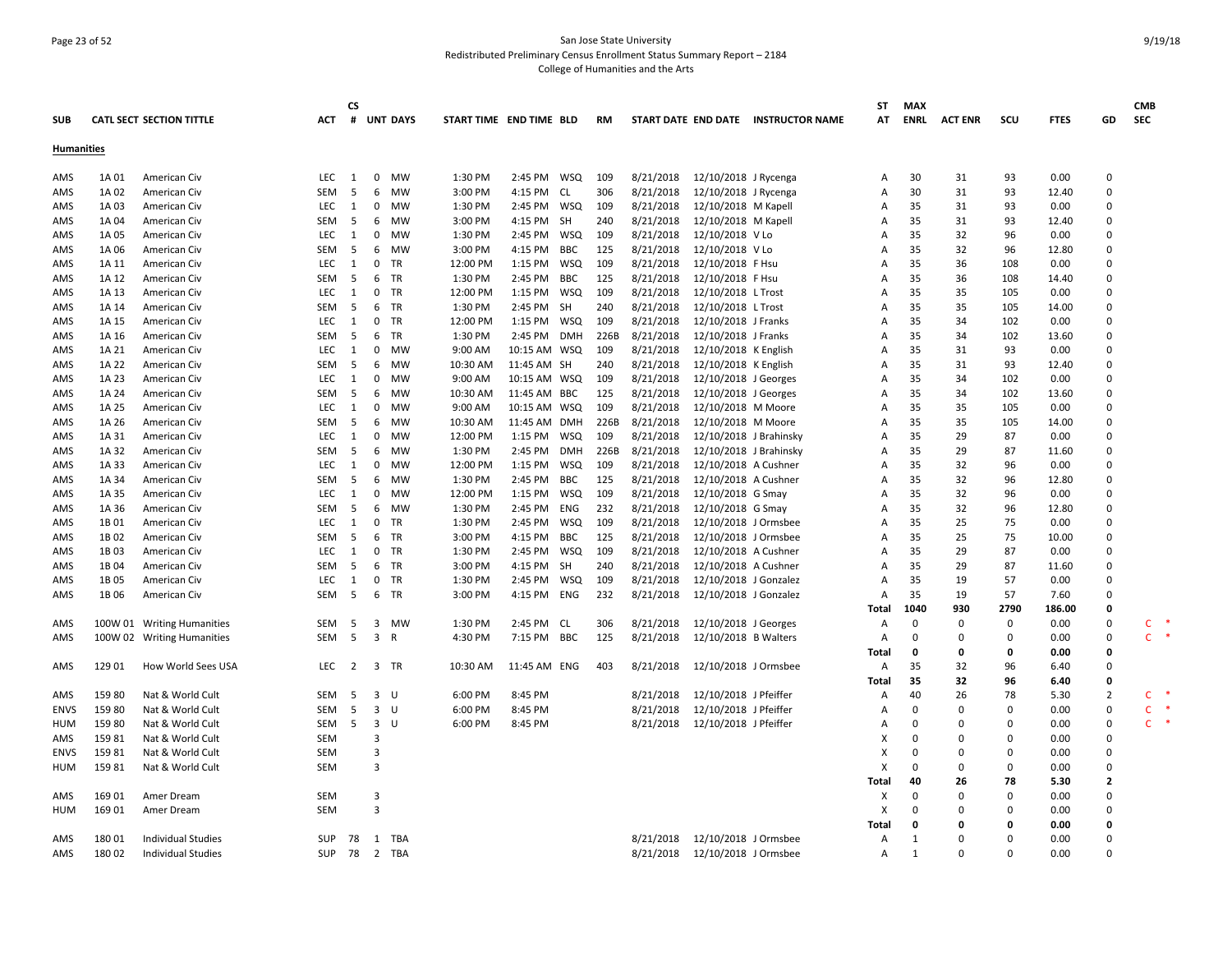## Page 24 of 52 San Jose State University Redistributed Preliminary Census Enrollment Status Summary Report – 2184 College of Humanities and the Arts

|             |        |                                 |            | CS             |                         |                 |                         |              |      |           |                         |                                     | ST           | MAX          |                |             |             |             | <b>CMB</b>   |               |
|-------------|--------|---------------------------------|------------|----------------|-------------------------|-----------------|-------------------------|--------------|------|-----------|-------------------------|-------------------------------------|--------------|--------------|----------------|-------------|-------------|-------------|--------------|---------------|
| <b>SUB</b>  |        | <b>CATL SECT SECTION TITTLE</b> | ACT        | #              |                         | <b>UNT DAYS</b> | START TIME END TIME BLD |              | RM   |           |                         | START DATE END DATE INSTRUCTOR NAME | AT           | <b>ENRL</b>  | <b>ACT ENR</b> | scu         | <b>FTES</b> | GD          | <b>SEC</b>   |               |
| AMS         | 180 03 | <b>Individual Studies</b>       | <b>SUP</b> | 78             |                         | 3 TBA           |                         |              |      | 8/21/2018 | 12/10/2018 J Ormsbee    |                                     | Α            | 1            | $\mathbf 0$    | $\mathbf 0$ | 0.00        | $\mathbf 0$ |              |               |
|             |        |                                 |            |                |                         |                 |                         |              |      |           |                         |                                     | Total        | 3            | 0              | 0           | 0.00        | 0           |              | $\rightarrow$ |
| AMS         | 190 01 | Sr Sem in Hum                   | SEM        | 5              | $\overline{\mathbf{3}}$ | $\top$          | 3:00 PM                 | 5:45 PM DMH  | 226B | 8/21/2018 | 12/10/2018 T Perreira   |                                     | Α            | 0            | 0              | $\mathbf 0$ | 0.00        | 0           | $\mathsf{C}$ |               |
| AMS         | 190 02 | Sr Sem in Hum                   | <b>SEM</b> |                | 3                       |                 |                         |              |      |           |                         |                                     | х            | $\Omega$     | 0              | 0           | 0.00        | 0           |              |               |
| AMS         | 190 03 | Sr Sem in Hum                   | <b>SEM</b> | - 5            | $\overline{\mathbf{3}}$ | TR              | 12:00 PM                | 1:15 PM BBC  | 126  | 8/21/2018 | 12/10/2018 M Kapell     |                                     | Α            | $\Omega$     | 0              | 0           | 0.00        | 0           | C.           |               |
|             |        |                                 |            |                |                         |                 |                         |              |      |           |                         |                                     | Total        | 0            | $\mathbf 0$    | $\mathbf 0$ | 0.00        | 0           |              |               |
| CA          | 60 01  | <b>Creativity Matters</b>       | LEC        | 2              | $\overline{\mathbf{3}}$ | <b>MW</b>       | 9:00 AM                 | 10:15 AM CL  | 306  | 8/21/2018 | 12/10/2018 E Linden     |                                     | Α            | 25           | 26             | 78          | 5.20        | 0           |              |               |
| CA          | 60 02  | <b>Creativity Matters</b>       | LEC        | $\overline{2}$ | $\overline{3}$          | W               | 3:00 PM                 | 5:45 PM DMH  | 226B | 8/21/2018 | 12/10/2018 E Linden     |                                     | Α            | 25           | 24             | 72          | 4.80        | 0           |              |               |
| CA          | 60 03  | <b>Creativity Matters</b>       | LEC        | $\overline{2}$ |                         | 3 TR            | 12:00 PM                | 1:15 PM ENG  | 403  | 8/21/2018 |                         | 12/10/2018 S Verducci -Sandford     | Α            | 25           | 25             | 75          | 5.00        | 0           |              |               |
|             |        |                                 |            |                |                         |                 |                         |              |      |           |                         |                                     | Total        | 75           | 75             | 225         | 15.00       | 0           |              |               |
| CA          | 95 01  | Queer Arts                      | LEC        | $\overline{2}$ |                         | 3 TR            | 4:30 PM                 | 5:45 PM CL   | 306  | 8/21/2018 | 12/10/2018 J Ormsbee    |                                     | Α            | 25           | 25             | 75          | 5.00        | 0           |              |               |
|             |        |                                 |            |                |                         |                 |                         |              |      |           |                         |                                     | Total        | 25           | 25             | 75          | 5.00        | 0           |              |               |
| CA          | 172 01 | Arts in US Society              | LEC        | 1              | 3                       | <b>MW</b>       | 3:00 PM                 | 4:15 PM ENG  | 232  | 8/21/2018 | 12/10/2018 W McCraw     |                                     | Α            | 30           | 25             | 75          | 5.00        | 0           | C            |               |
| TA          | 172 01 | Arts in US Society              | <b>LEC</b> | 1              | $\overline{\mathbf{3}}$ | <b>MW</b>       | 3:00 PM                 | 4:15 PM ENG  | 232  | 8/21/2018 | 12/10/2018 W McCraw     |                                     | Α            | $\Omega$     | $\mathbf 0$    | $\mathbf 0$ | 0.00        | $\mathbf 0$ | $\mathsf{C}$ |               |
| <b>MUSC</b> | 172 01 | Arts in US Society              | LEC        | 1              | 3                       | MW              | 3:00 PM                 | 4:15 PM ENG  | 232  | 8/21/2018 | 12/10/2018 W McCraw     |                                     | Α            | $\mathbf 0$  | $\mathbf 0$    | $\mathbf 0$ | 0.00        | 0           | C            |               |
| ENGL        | 172 01 | Arts in US Society              | LEC        | 1              | $\overline{3}$          | MW              | 3:00 PM                 | 4:15 PM ENG  | 232  | 8/21/2018 | 12/10/2018 W McCraw     |                                     | Α            | $\mathbf 0$  | $\mathbf 0$    | $\mathbf 0$ | 0.00        | 0           | $\mathsf{C}$ |               |
| CA          | 172 02 | Arts in US Society              | LEC        | 1              | 3                       | MW              | 10:30 AM                | 11:45 AM CL  | 306  | 8/21/2018 | 12/10/2018 E Linden     |                                     | Α            | 30           | 30             | 90          | 6.00        | 0           | C            |               |
| TA          | 172 02 | Arts in US Society              | LEC        | $\mathbf{1}$   | 3                       | MW              | 10:30 AM                | 11:45 AM CL  | 306  | 8/21/2018 | 12/10/2018 E Linden     |                                     | Α            | 0            | 0              | 0           | 0.00        | 0           | C            |               |
| MUSC        | 17202  | Arts in US Society              | LEC        | 1              | 3                       | MW              | 10:30 AM                | 11:45 AM CL  | 306  | 8/21/2018 | 12/10/2018 E Linden     |                                     | Α            | $\Omega$     | $\Omega$       | $\mathbf 0$ | 0.00        | 0           | $\mathsf{C}$ |               |
| ENGL        | 172 02 | Arts in US Society              | <b>LEC</b> | 1              | 3                       | <b>MW</b>       | 10:30 AM                | 11:45 AM CL  | 306  | 8/21/2018 | 12/10/2018 E Linden     |                                     | Α            | $\Omega$     | $\mathbf 0$    | $\mathbf 0$ | 0.00        | 0           | $\mathsf{C}$ |               |
| CA          | 172 03 | Arts in US Society              | LEC        |                | 3                       |                 |                         |              |      |           |                         |                                     | X            | $\Omega$     | $\mathbf 0$    | $\mathbf 0$ | 0.00        | 0           |              |               |
| TA          | 172 03 | Arts in US Society              | LEC        |                | 3                       |                 |                         |              |      |           |                         |                                     | X            | $\mathbf 0$  | $\overline{0}$ | $\mathbf 0$ | 0.00        | 0           |              |               |
| MUSC        | 172 03 | Arts in US Society              | LEC        |                | 3                       |                 |                         |              |      |           |                         |                                     | х            | 0            | 0              | 0           | 0.00        | 0           |              |               |
| ENGL        | 17203  | Arts in US Society              | LEC        |                | 3                       |                 |                         |              |      |           |                         |                                     | X            | $\Omega$     | $\mathbf 0$    | 0           | 0.00        | 0           |              |               |
|             |        |                                 |            |                |                         |                 |                         |              |      |           |                         |                                     | Total        | 60           | 55             | 165         | 11.00       | 0           |              |               |
| CA          | 173 01 | Cont World Arts                 | LEC        |                | 3                       |                 |                         |              |      |           |                         |                                     | х            | $\mathbf 0$  | $\mathbf 0$    | $\mathbf 0$ | 0.00        | $\Omega$    |              |               |
| ENGL        | 173 01 | Cont World Arts                 | <b>LEC</b> |                | 3                       |                 |                         |              |      |           |                         |                                     | X            | $\Omega$     | $\Omega$       | $\mathbf 0$ | 0.00        | $\Omega$    |              |               |
| <b>MUSC</b> | 173 01 | Cont World Arts                 | LEC        |                | 3                       |                 |                         |              |      |           |                         |                                     | x            | $\Omega$     | $\Omega$       | $\mathbf 0$ | 0.00        | 0           |              |               |
| TA          | 173 01 | Cont World Arts                 | LEC        |                | 3                       |                 |                         |              |      |           |                         |                                     | х            | $\Omega$     | $\mathbf 0$    | 0           | 0.00        | $\mathbf 0$ |              |               |
| CA          | 173 02 | Cont World Arts                 | LEC        |                | 3                       |                 |                         |              |      |           |                         |                                     | Х            | $\Omega$     | $\mathbf 0$    | $\mathbf 0$ | 0.00        | 0           |              |               |
| ENGL        | 17302  | Cont World Arts                 | LEC        |                | 3                       |                 |                         |              |      |           |                         |                                     | х            | $\Omega$     | 0              | 0           | 0.00        | $\mathbf 0$ |              |               |
| <b>MUSC</b> | 17302  | Cont World Arts                 | <b>LEC</b> |                | 3                       |                 |                         |              |      |           |                         |                                     | X            | $\Omega$     | $\mathbf 0$    | $\mathbf 0$ | 0.00        | $\Omega$    |              |               |
| TA          | 173 02 | Cont World Arts                 | LEC        |                | 3                       |                 |                         |              |      |           |                         |                                     | X            | $\Omega$     | $\mathbf 0$    | $\mathbf 0$ | 0.00        | 0           |              |               |
|             |        |                                 |            |                |                         |                 |                         |              |      |           |                         |                                     | Total        | 0            | 0              | 0           | 0.00        | 0           |              |               |
| CA          | 175 01 | <b>Creative Process</b>         | LEC        | $\overline{2}$ | 3 <sub>1</sub>          |                 | 4:30 PM                 | 7:15 PM BBC  | 125  | 8/21/2018 | 12/10/2018 B Jamrus     |                                     | Α            | 30           | 12             | 36          | 2.40        | 0           |              |               |
|             |        |                                 |            |                |                         |                 |                         |              |      |           |                         |                                     | <b>Total</b> | 30           | 12             | 36          | 2.40        | 0           |              |               |
| CA          | 17701  | Arts for teaching               | LEC        | 2              | $\overline{\mathbf{3}}$ | F               | 1:00 PM                 | 3:45 PM ART  | 203  | 8/21/2018 | 12/10/2018 K Kratochvil |                                     | Α            | 25           | 22             | 66          | 4.40        | $\Omega$    |              |               |
| CA          | 17702  | Arts for teaching               | LEC        | $\overline{2}$ |                         | 3 MW            | 9:00 AM                 | 10:15 AM ENG | 403  | 8/21/2018 | 12/10/2018 G Muriera    |                                     | Α            | 30           | 32             | 96          | 6.40        | 0           |              |               |
|             |        |                                 |            |                |                         |                 |                         |              |      |           |                         |                                     | Total        | 55           | 54             | 162         | 10.80       | 0           |              |               |
| CA          | 18001  | <b>Individual Studies</b>       | <b>SUP</b> | 78             | 1                       | TBA             |                         |              |      | 8/21/2018 | 12/10/2018 S Riley      |                                     | Α            | 1            | $\mathbf 0$    | $\mathbf 0$ | 0.00        | $\Omega$    |              |               |
| CA          | 180 02 | <b>Individual Studies</b>       | SUP        | 78             | $\overline{2}$          | <b>TBA</b>      |                         |              |      | 8/21/2018 | 12/10/2018 S Riley      |                                     | Α            | 1            | $\mathbf 0$    | $\mathbf 0$ | 0.00        | $\Omega$    |              |               |
| CA          | 180 03 | Individual Studies              | <b>SUP</b> | 78             | $\overline{\mathbf{3}}$ | TBA             |                         |              |      | 8/21/2018 | 12/10/2018 S Riley      |                                     | Α            | 1            | 0              | 0           | 0.00        | $\mathbf 0$ |              |               |
| CA          | 180 04 | Individual Studies              | <b>SUP</b> | 78             | $\overline{4}$          | TBA             |                         |              |      | 8/21/2018 | 12/10/2018 S Riley      |                                     | Α            | $\mathbf{1}$ | $\mathbf 0$    | $\mathbf 0$ | 0.00        | 0           |              |               |
|             |        |                                 |            |                |                         |                 |                         |              |      |           |                         |                                     | Total        | 4            | $\mathbf 0$    | 0           | 0.00        | 0           |              |               |
| CA          | 190 01 | Field Work-Intern               | <b>SUP</b> | 78             | 1                       | TBA             |                         |              |      | 8/21/2018 | 12/10/2018 S Riley      |                                     | Α            | 1            | $\Omega$       | 0           | 0.00        | $\mathbf 0$ |              |               |
| CA          | 190 02 | Field Work-Intern               | <b>SUP</b> | 78             | 2                       | <b>TBA</b>      |                         |              |      | 8/21/2018 | 12/10/2018 S Riley      |                                     | Α            | 1            | $\Omega$       | $\mathbf 0$ | 0.00        | $\Omega$    |              |               |
| CA          | 190 03 | Field Work-Intern               | <b>SUP</b> | 78             | $\overline{\mathbf{3}}$ | <b>TBA</b>      |                         |              |      | 8/21/2018 | 12/10/2018 S Riley      |                                     | Α            | 1            | 0              | $\mathbf 0$ | 0.00        | $\Omega$    |              |               |
|             |        |                                 |            |                |                         |                 |                         |              |      |           |                         |                                     | Total        | 3            | 0              | 0           | 0.00        | 0           |              |               |
| CA          | 194 01 | <b>Community Arts</b>           | SEM        | 5              | 3 R                     |                 | 3:00 PM                 | 5:45 PM DMH  | 226B | 8/21/2018 | 12/10/2018 W McCraw     |                                     | Α            | 25           | 7              | 21          | 1.40        | 0           |              |               |
|             |        |                                 |            |                |                         |                 |                         |              |      |           |                         |                                     | Total        | 25           | $\overline{7}$ | 21          | 1.40        | $\Omega$    |              |               |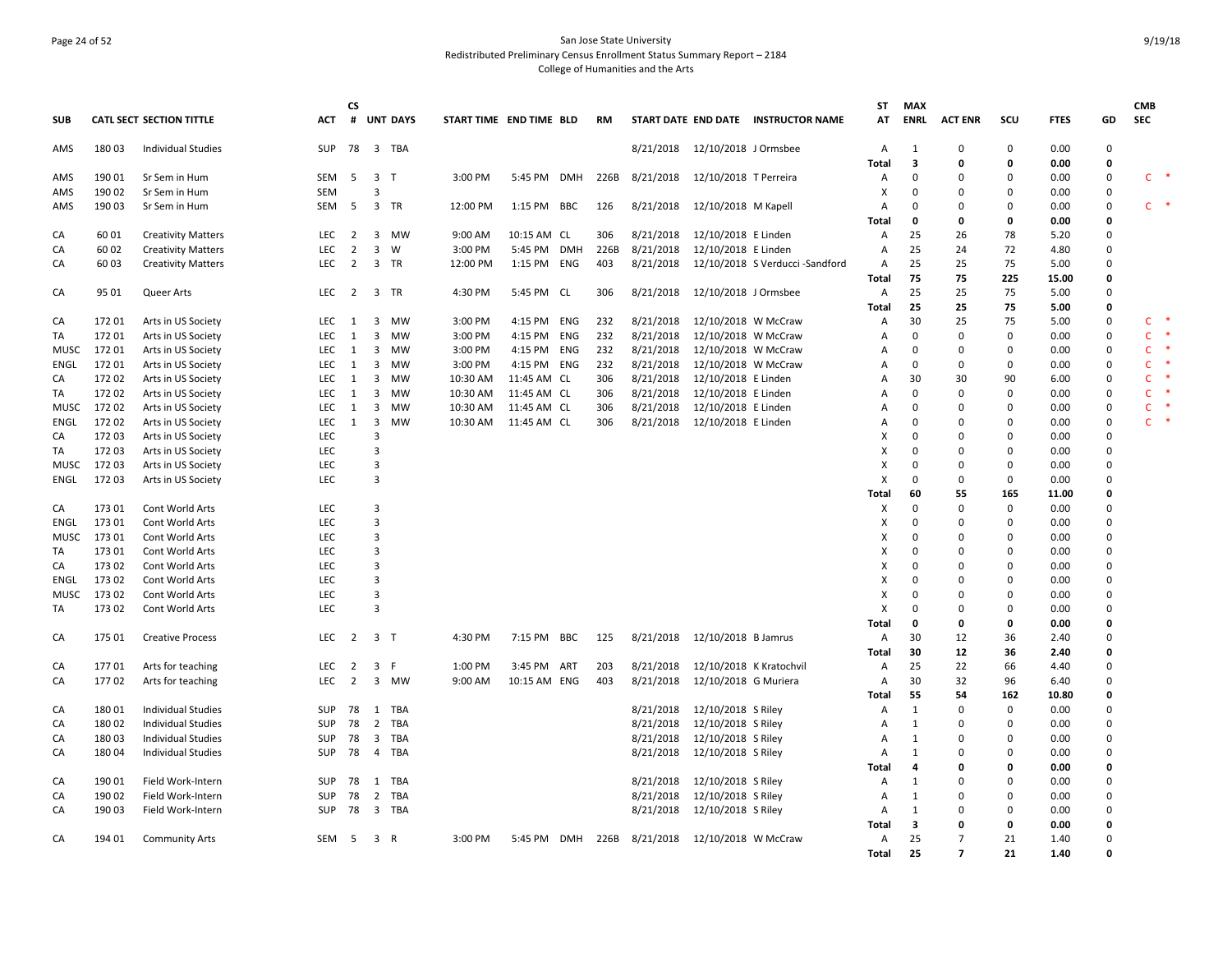## Page 25 of 52 San Jose State University Redistributed Preliminary Census Enrollment Status Summary Report – 2184 College of Humanities and the Arts

|            |         |                                 |            | <b>CS</b>               |                         |                 |                         |              |      |      |           |                       |                                     | ST             | <b>MAX</b>  |                |              |             |              | <b>CMB</b>   |        |
|------------|---------|---------------------------------|------------|-------------------------|-------------------------|-----------------|-------------------------|--------------|------|------|-----------|-----------------------|-------------------------------------|----------------|-------------|----------------|--------------|-------------|--------------|--------------|--------|
| <b>SUB</b> |         | <b>CATL SECT SECTION TITTLE</b> | ACT        | #                       |                         | <b>UNT DAYS</b> | START TIME END TIME BLD |              |      | RM   |           |                       | START DATE END DATE INSTRUCTOR NAME | АΤ             | <b>ENRL</b> | <b>ACT ENR</b> | scu          | <b>FTES</b> | GD           | <b>SEC</b>   |        |
| <b>HUM</b> | 1A 01   | Hum Honors 1A                   | LEC        | 1                       | $\mathbf 0$             | TR              | 9:00 AM                 | 10:15 AM WSQ |      | 109  | 8/21/2018 | 12/10/2018   Pafford  |                                     | Α              | 35          | 34             | 102          | 0.00        | 0            |              |        |
| HUM        | 1A 02   | Hum Honors 1A                   | SEM        | -5                      | 6                       | TR              | 10:30 AM                | 11:45 AM DMH |      | 226B | 8/21/2018 | 12/10/2018   Pafford  |                                     | A              | 35          | 34             | 102          | 13.60       | $\Omega$     |              |        |
| HUM        | 1A 03   | Hum Honors 1A                   | LEC        | 1                       | $\mathbf 0$             | TR              | 9:00 AM                 | 10:15 AM WSQ |      | 109  | 8/21/2018 | 12/10/2018 D Mesher   |                                     | Α              | 35          | 33             | 99           | 0.00        | $\Omega$     |              |        |
| HUM        | 1A 04   | Hum Honors 1A                   | SEM        | -5                      | 6                       | TR              | 10:30 AM                | 11:45 AM BBC |      | 125  | 8/21/2018 | 12/10/2018 D Mesher   |                                     | A              | 35          | 33             | 99           | 13.20       | $\Omega$     |              |        |
| HUM        | 1A 05   | Hum Honors 1A                   | <b>LEC</b> | 1                       | $\mathbf 0$             | TR              | 9:00 AM                 | 10:15 AM WSQ |      | 109  | 8/21/2018 | 12/10/2018 L Trost    |                                     | A              | 35          | 32             | 96           | 0.00        | $\Omega$     |              |        |
| HUM        | 1A 06   | Hum Honors 1A                   | SEM        | -5                      | 6                       | TR              | 10:30 AM                | 11:45 AM SH  |      | 240  | 8/21/2018 | 12/10/2018 L Trost    |                                     | Α              | 35          | 32             | 96           | 12.80       | $\Omega$     |              |        |
| HUM        | 1A 07   | Hum Honors 1A                   | LEC.       | 1                       | 0                       | TR              | 9:00 AM                 | 10:15 AM WSQ |      | 109  | 8/21/2018 | 12/10/2018 G Smay     |                                     | Α              | 35          | 36             | 108          | 0.00        | $\Omega$     |              |        |
| HUM        | 1A 08   | Hum Honors 1A                   | SEM        | -5                      | 6                       | TR              | 10:30 AM                | 11:45 AM ENG |      | 232  | 8/21/2018 | 12/10/2018 G Smay     |                                     | Α              | 35          | 36             | 108          | 14.40       | 0            |              |        |
|            |         |                                 |            |                         |                         |                 |                         |              |      |      |           |                       |                                     | Total          | 280         | 270            | 810          | 54.00       | $\mathbf{0}$ |              |        |
| <b>HUM</b> | 2A 01   | Hum Honors 2A                   | <b>LEC</b> | 1                       | $\mathbf 0$             | TR              | 10:30 AM                | 11:45 AM WSQ |      | 109  | 8/21/2018 | 12/10/2018 J Lindahl  |                                     | A              | 35          | 26             | 78           | 0.00        | 0            |              |        |
| <b>HUM</b> | 2A 02   | Hum Honors 2A                   | SEM        | 5                       | 6                       | TR              | 12:00 PM                | 1:15 PM SH   |      | 240  | 8/21/2018 | 12/10/2018 J Lindahl  |                                     | Α              | 35          | 26             | 78           | 10.40       | 0            |              |        |
| HUM        | 2A 03   | Hum Honors 2A                   | LEC.       | 1                       | $\mathbf 0$             | TR              | 10:30 AM                | 11:45 AM WSQ |      | 109  | 8/21/2018 | 12/10/2018 T Cooper   |                                     | Α              | 35          | 31             | 93           | 0.00        | $\Omega$     |              |        |
| HUM        | 2A 04   | Hum Honors 2A                   | SEM        | -5                      | 6                       | TR              | 12:00 PM                | 1:15 PM BBC  |      | 125  | 8/21/2018 | 12/10/2018 T Cooper   |                                     | Α              | 35          | 31             | 93           | 12.40       | $\Omega$     |              |        |
| HUM        | 2A 05   | Hum Honors 2A                   | LEC        | 1                       | $\mathbf 0$             | TR              | 10:30 AM                | 11:45 AM WSQ |      | 109  | 8/21/2018 | 12/10/2018 J Rycenga  |                                     | A              | 35          | 27             | 81           | 0.00        | $\Omega$     |              |        |
| HUM        | 2A 06   | Hum Honors 2A                   | <b>SEM</b> | -5                      | 6                       | TR              | 12:00 PM                | 1:15 PM ENG  |      | 232  | 8/21/2018 | 12/10/2018 J Rycenga  |                                     | A              | 35          | 27             | 81           | 10.80       | $\Omega$     |              |        |
| HUM        | 2A 07   | Hum Honors 2A                   | LEC        | $\mathbf{1}$            | $\mathbf 0$             | TR              | 10:30 AM                | 11:45 AM WSQ |      | 109  | 8/21/2018 | 12/10/2018 K Peter    |                                     | Α              | 35          | 31             | 93           | 0.00        | $\Omega$     |              |        |
| HUM        | 2A 08   | Hum Honors 2A                   | SEM        | -5                      | 6                       | <b>TR</b>       | 12:00 PM                | 1:15 PM      | DMH  | 226B | 8/21/2018 | 12/10/2018 K Peter    |                                     | Α              | 35          | 31             | 93           | 12.40       | 0            |              |        |
|            |         |                                 |            |                         |                         |                 |                         |              |      |      |           |                       |                                     | Total          | 280         | 230            | 690          | 46.00       | 0            |              |        |
| HUM        | 10 01   | <b>Chronicles of Education</b>  | LEC        | $\overline{2}$          | $\overline{3}$          | <b>TR</b>       | 9:00 AM                 | 10:15 AM SH  |      | 240  | 8/21/2018 | 12/10/2018 T Cooper   |                                     | A              | 25          | 24             | 72           | 4.80        | $\Omega$     |              |        |
| HUM        | 10 02   | Chronicles of Education         | LEC.       | $\overline{2}$          | $\overline{3}$          | TR              | 1:30 PM                 | 2:45 PM CL   |      | 306  | 8/21/2018 | 12/10/2018 T Cooper   |                                     | A              | 25          | 27             | 81           | 5.40        | 0            |              |        |
| HUM        | 10 03   | Chronicles of Education         | LEC        | $\overline{2}$          |                         | 3 TR            | 10:30 AM                | 11:45 AM CL  |      | 306  | 8/21/2018 | 12/10/2018 F Hsu      |                                     | Α              | 25          | 24             | 72           | 4.80        | $\mathbf 0$  |              |        |
|            |         |                                 |            |                         |                         |                 |                         |              |      |      |           |                       |                                     | Total          | 75          | 75             | 225          | 15.00       | 0            |              |        |
| HUM        | 8501    | Intro Liberal Ed                | <b>LEC</b> | 3                       | 1                       | M               | 9:00 AM                 | 9:50 AM DMH  |      | 226B | 8/21/2018 | 12/10/2018 B Walters  |                                     | Α              | 30          | 26             | 26           | 1.73        | $\Omega$     |              |        |
| HUM        | 85 02   | Intro Liberal Ed                | <b>LEC</b> | $\overline{\mathbf{3}}$ |                         | 1 W             | 9:00 AM                 | 9:50 AM DMH  |      | 226B | 8/21/2018 | 12/10/2018 B Walters  |                                     | $\overline{A}$ | 30          | 20             | 20           | 1.33        | 0            |              |        |
|            |         |                                 |            |                         |                         |                 |                         |              |      |      |           |                       |                                     | <b>Total</b>   | 60          | 46             | 46           | 3.07        | 0            |              |        |
| HUM        |         | 100W 01 Writing Humanities      | SEM        | -5                      | $\overline{\mathbf{3}}$ | MW              | 1:30 PM                 | 2:45 PM      | - CL | 306  | 8/21/2018 | 12/10/2018 J Georges  |                                     | Α              | 25          | 26             | 78           | 5.20        | 0            | C            |        |
| HUM        |         | 100W 02 Writing Humanities      | SEM        | -5                      | $\overline{3}$          | R               | 4:30 PM                 | 7:15 PM BBC  |      | 125  | 8/21/2018 | 12/10/2018 B Walters  |                                     | A              | 25          | 14             | 42           | 2.80        | $\Omega$     | $\mathsf{C}$ | $\ast$ |
|            |         |                                 |            |                         |                         |                 |                         |              |      |      |           |                       |                                     | Total          | 50          | 40             | 120          | 8.00        | 0            |              |        |
| <b>HUM</b> | 101 01  | Human Life                      | LEC        | $\overline{2}$          |                         | 3 MW            | 12:00 PM                | 1:15 PM CL   |      | 306  | 8/21/2018 |                       | 12/10/2018 C Rostankowski           | Α              | 30          | 18             | 54           | 3.60        | 0            |              |        |
|            |         |                                 |            |                         |                         |                 |                         |              |      |      |           |                       |                                     | <b>Total</b>   | 30          | 18             | 54           | 3.60        | 0            |              | -*     |
| HUM        | 114 80  | Legacy of Asia                  | LEC        | $\overline{\mathbf{3}}$ | $\overline{3}$          | TBA             |                         |              |      |      | 8/21/2018 | 12/10/2018 C Phan     |                                     | Α              | 35          | 31             | 93           | 6.20        | 0            | $\mathsf{C}$ |        |
| ANTH       | 114 80  | Legacy of Asia                  | <b>LEC</b> | 3                       | 3                       | TBA             |                         |              |      |      | 8/21/2018 | 12/10/2018 C Phan     |                                     | Α              | 0           | 0              | 0            | 0.00        | 0            | C            |        |
| ASIA       | 114 80  | Legacy of Asia                  | LEC        | 3                       | 3                       | TBA             |                         |              |      |      | 8/21/2018 | 12/10/2018 C Phan     |                                     | A              | $\Omega$    | $\Omega$       | $\mathbf 0$  | 0.00        | 0            | C.           |        |
| RELS       | 114 80  | Legacy of Asia                  | LEC        | $\overline{\mathbf{3}}$ | $\overline{\mathbf{3}}$ | TBA             |                         |              |      |      | 8/21/2018 | 12/10/2018 C Phan     |                                     | A              | $\Omega$    | $\Omega$       | $\Omega$     | 0.00        | 0            | C.           |        |
| HUM        | 11481   | Legacy of Asia                  | LEC        | $\overline{\mathbf{3}}$ | $\overline{3}$          | TBA             |                         |              |      |      | 8/21/2018 | 12/10/2018 C Phan     |                                     | A              | 35          | 30             | 90           | 6.00        | 0            | C            |        |
| ANTH       | 114 81  | Legacy of Asia                  | LEC        | - 3                     | $\overline{3}$          | TBA             |                         |              |      |      | 8/21/2018 | 12/10/2018 C Phan     |                                     | A              | 0           | $\mathbf 0$    | $\mathsf 0$  | 0.00        | 0            | $\mathsf{C}$ |        |
| ASIA       | 11481   | Legacy of Asia                  | LEC        | 3                       | $\overline{\mathbf{3}}$ | TBA             |                         |              |      |      | 8/21/2018 | 12/10/2018 C Phan     |                                     | Α              | $\Omega$    | $\Omega$       | $\Omega$     | 0.00        | 0            | C            |        |
| RELS       | 11481   | Legacy of Asia                  | LEC        | $\overline{\mathbf{3}}$ | $\overline{3}$          | TBA             |                         |              |      |      | 8/21/2018 | 12/10/2018 C Phan     |                                     | A              | 0           | $\Omega$       | $\mathbf 0$  | 0.00        | 0            | C.           |        |
|            |         |                                 |            |                         |                         |                 |                         |              |      |      |           |                       |                                     | Total          | 70          | 61             | 183          | 12.20       | 0            |              |        |
| HUM        | 120 01  | Renaissnc, Reason and Romantic  | LEC        |                         | 3                       |                 |                         |              |      |      |           |                       |                                     | Χ              | $\Omega$    | $\Omega$       | $\mathbf 0$  | 0.00        | $\Omega$     |              |        |
|            |         |                                 |            |                         |                         |                 |                         |              |      |      |           |                       |                                     | Total          | 0           | 0              | $\pmb{0}$    | 0.00        | 0            |              |        |
| HUM        | 128 80  | Twentieth Century               | LEC        | 2                       | $\overline{\mathbf{3}}$ | TBA             |                         |              |      |      | 8/21/2018 | 12/10/2018 L Stenmark |                                     | A              | 40          | 39             | 117          | 7.80        | $\Omega$     |              |        |
|            |         |                                 |            |                         |                         |                 |                         |              |      |      |           |                       |                                     | Total          | 40          | 39             | 117          | 7.80        | 0            |              |        |
| HUM        | 168A01  | Global Climate Change I         | LEC        | $\overline{1}$          | 6                       | TBA             |                         |              |      |      | 8/21/2018 | 12/10/2018            |                                     | Α              | $\Omega$    | $\Omega$       | $\mathbf{0}$ | 0.00        | $\mathbf{0}$ | C.           | $\ast$ |
| HUM        | 168A02  | Global Climate Change I         | LEC        | $\overline{1}$          | 6                       | TBA             |                         |              |      |      | 8/21/2018 | 12/10/2018            |                                     | A              | $\Omega$    | $\mathbf{0}$   | $\mathbf{0}$ | $\Omega$    | $\mathbf 0$  | $\mathsf{C}$ |        |
| HUM        | 168A03  | Global Climate Change I         | LEC        | $\overline{1}$          | 6                       | TBA             |                         |              |      |      | 8/21/2018 | 12/10/2018            |                                     | Α              | $\Omega$    | $\Omega$       | $\Omega$     | $\Omega$    | $\mathbf 0$  | C.           | $\ast$ |
|            |         |                                 |            |                         |                         |                 |                         |              |      |      |           |                       |                                     | Total          | 0           | 0              | 0            | 0           | 0            |              |        |
| HUM        | 177A 10 | <b>Advanced Honors</b>          | LEC.       | 1                       | 6                       | TR              | 3:00 PM                 | 4:15 PM SH   |      | 100  | 8/21/2018 |                       | 12/10/2018 C Rostankowski           | A              | 42          | 31             | 93           | 12.40       | 0            |              |        |
| HUM        | 177A 11 | <b>Advanced Honors</b>          | SEM        | -5                      | $\mathbf 0$             | <b>TR</b>       | 4:30 PM                 | 5:45 PM BBC  |      | 222  | 8/21/2018 |                       | 12/10/2018 C Rostankowski           | Α              | 42          | 31             | 93           | 0.00        | $\Omega$     |              |        |
| <b>HUM</b> | 177A 20 | <b>Advanced Honors</b>          | LEC 1      |                         | 6                       | <b>TR</b>       | 3:00 PM                 | 4:15 PM SH   |      | 100  | 8/21/2018 | 12/10/2018 J Lindahl  |                                     | A              | 42          | 33             | 99           | 13.20       | $\Omega$     |              |        |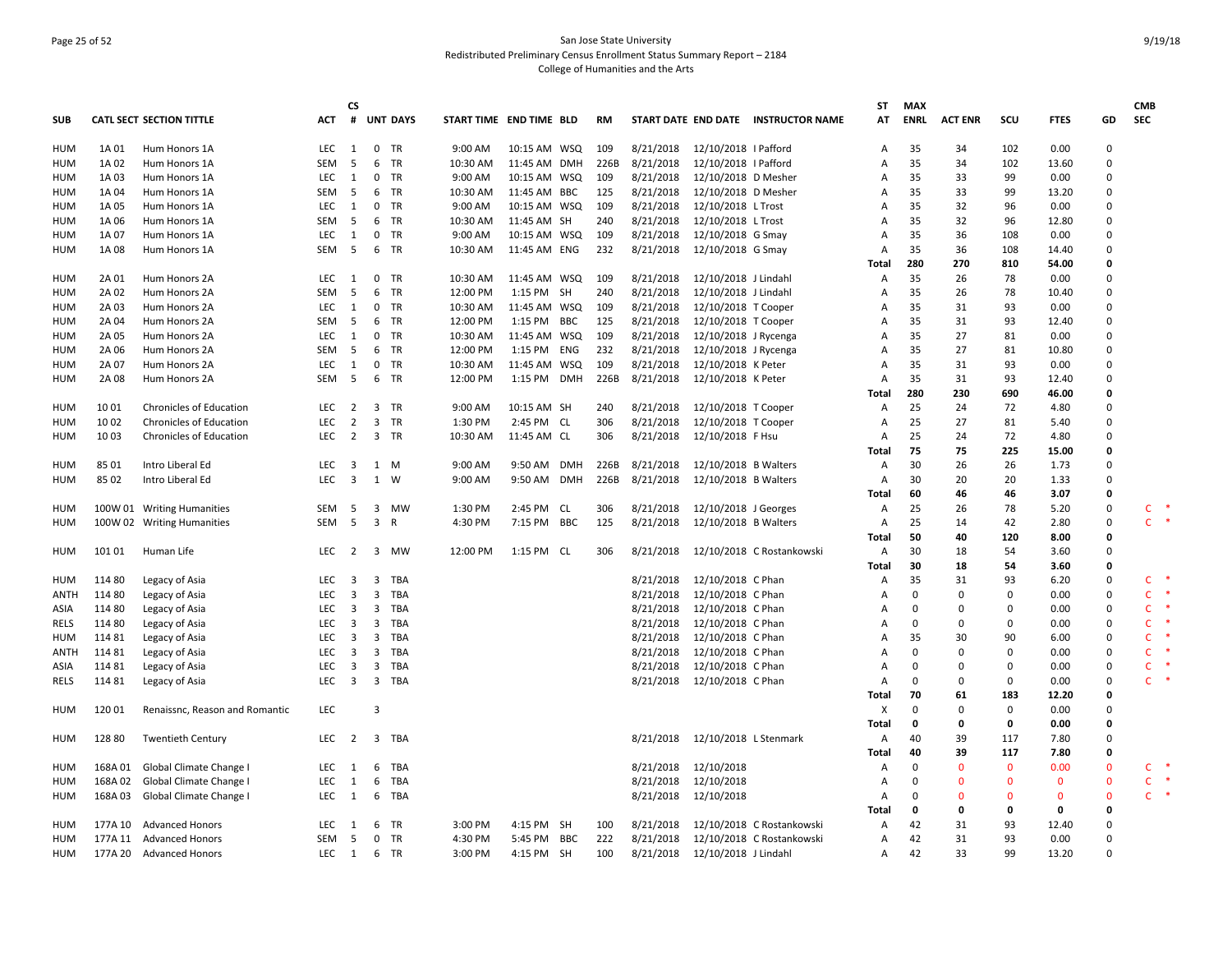## Page 26 of 52 San Jose State University Redistributed Preliminary Census Enrollment Status Summary Report – 2184 College of Humanities and the Arts

|             |         |                                 |            | <b>CS</b>      |                         |                 |                         |              |            |           |           |                       |                                     | ST           | <b>MAX</b>     |                |             |             |             | <b>CMB</b>   |                  |
|-------------|---------|---------------------------------|------------|----------------|-------------------------|-----------------|-------------------------|--------------|------------|-----------|-----------|-----------------------|-------------------------------------|--------------|----------------|----------------|-------------|-------------|-------------|--------------|------------------|
| <b>SUB</b>  |         | <b>CATL SECT SECTION TITTLE</b> | <b>ACT</b> | #              |                         | <b>UNT DAYS</b> | START TIME END TIME BLD |              |            | <b>RM</b> |           |                       | START DATE END DATE INSTRUCTOR NAME | AT           | <b>ENRL</b>    | <b>ACT ENR</b> | scu         | <b>FTES</b> | GD          | <b>SEC</b>   |                  |
| HUM         |         | 177A 21 Advanced Honors         | SEM        | 5              |                         | 0 TR            | 4:30 PM                 | 5:45 PM SH   |            | 240       | 8/21/2018 | 12/10/2018 J Lindahl  |                                     | Α            | 42             | 33             | 99          | 0.00        | 0           |              |                  |
|             |         |                                 |            |                |                         |                 |                         |              |            |           |           |                       |                                     | Total        | 168            | 128            | 384         | 25.60       | 0           |              |                  |
| HUM         | 180 01  | <b>Indiv Studies</b>            | <b>SUP</b> | 78             | 1                       | TBA             |                         |              |            |           | 8/21/2018 |                       | 12/10/2018 C Rostankowski           | Α            | 1              | 0              | $\mathbf 0$ | 0.00        | 0           |              |                  |
| HUM         | 180 02  | <b>Indiv Studies</b>            | <b>SUP</b> | 78             | $\overline{2}$          | <b>TBA</b>      |                         |              |            |           | 8/21/2018 |                       | 12/10/2018 C Rostankowski           | Α            | 1              | $\mathbf 0$    | $\Omega$    | 0.00        | 0           |              |                  |
| HUM         | 180 03  | <b>Indiv Studies</b>            | <b>SUP</b> | 78             | $\overline{\mathbf{3}}$ | <b>TBA</b>      |                         |              |            |           | 8/21/2018 |                       | 12/10/2018 C Rostankowski           | Α            | 1              | 1              | 3           | 0.20        | 0           |              |                  |
|             |         |                                 |            |                |                         |                 |                         |              |            |           |           |                       |                                     | Total        | 3              | $\mathbf{1}$   | 3           | 0.20        | 0           |              |                  |
| HUM         | 185 01  | Fld Exp Sem                     | LEC        | $\overline{2}$ | $\overline{\mathbf{3}}$ | $\mathsf{T}$    | 3:00 PM                 | 4:40 PM ENG  |            | 403       | 8/21/2018 |                       | 12/10/2018 S Verducci -Sandford     | Α            | 30             | 28             | 56          | 5.60        | 0           |              |                  |
| HUM         | 185 02  | Fld Exp Sem                     | LAB        | 15             | $\mathbf 0$             | TBA             |                         |              |            |           | 8/21/2018 |                       | 12/10/2018 S Verducci -Sandford     | Α            | 30             | 28             | 28          | 0.00        | 0           |              |                  |
|             |         |                                 |            |                |                         |                 |                         |              |            |           |           |                       |                                     | Total        | 60             | 56             | 84          | 5.60        | 0           |              |                  |
| HUM         | 190 01  | Sr Sem in Hum                   | SEM        | - 5            | $\overline{\mathbf{3}}$ | т               | 3:00 PM                 | 5:45 PM DMH  |            | 226B      | 8/21/2018 | 12/10/2018 T Perreira |                                     | Α            | 20<br>$\Omega$ | 12             | 36          | 2.40        | 0           | C            | $\ast$           |
| RELS        | 190 01  | Sr Sem in Hum                   | SEM        | 5              | $\overline{\mathbf{3}}$ | $\mathsf{T}$    | 3:00 PM                 | 5:45 PM      | <b>DMH</b> | 226B      | 8/21/2018 | 12/10/2018 T Perreira |                                     | A            |                | $\mathbf 0$    | $\mathbf 0$ | 0.00        | 0           | $\mathsf{C}$ |                  |
| HUM         | 190 02  | Sr Sem in Hum                   | <b>SEM</b> |                | 3                       |                 |                         |              |            |           |           |                       |                                     | X            | $\Omega$       | 0              | $\mathbf 0$ | 0.00        | 0           |              |                  |
| RELS        | 190 02  | Sr Sem in Hum                   | <b>SEM</b> |                | 3                       |                 |                         |              |            |           |           |                       |                                     | X            | $\Omega$       | $\mathbf 0$    | 0           | 0.00        | 0           |              |                  |
| HUM         | 190 03  | Sr Sem in Hum                   | SEM        | - 5            | $\overline{3}$          | <b>TR</b>       | 12:00 PM                | 1:15 PM BBC  |            | 126       | 8/21/2018 | 12/10/2018 M Kapell   |                                     | A            | 20<br>$\Omega$ | 25             | 75          | 5.00        | 0           | C            |                  |
| RELS        | 190 03  | Sr Sem in Hum                   | SEM        | 5              | $\overline{\mathbf{3}}$ | TR              | 12:00 PM                | 1:15 PM BBC  |            | 126       | 8/21/2018 | 12/10/2018 M Kapell   |                                     | Α            |                | $\Omega$       | $\mathbf 0$ | 0.00        | 0           | $\mathsf{C}$ |                  |
|             |         |                                 |            |                |                         |                 |                         |              |            |           |           |                       |                                     | Total        | 40             | 37             | 111         | 7.40        | 0           |              |                  |
| RELS        | 70 01   | <b>World Religions</b>          | LEC        | 2              | $\overline{\mathbf{3}}$ | <b>MW</b>       | 9:00 AM                 | 10:15 AM SH  |            | 240       | 8/21/2018 | 12/10/2018 T Perreira |                                     | Α            | 40             | 31             | 93          | 6.20        | 0           |              |                  |
| RELS        | 70 02   | <b>World Religions</b>          | <b>LEC</b> |                | 3                       |                 |                         |              |            |           |           |                       |                                     | X            | $\Omega$       | $\mathbf 0$    | 0           | 0.00        | 0           |              |                  |
|             |         |                                 |            |                |                         |                 |                         |              |            |           |           |                       |                                     | Total        | 40             | 31             | 93          | 6.20        | 0           |              |                  |
| <b>RELS</b> | 90 01   | Bible Hist and Lit              | LEC        | 2              | $\overline{\mathbf{3}}$ | <b>TR</b>       | 9:00 AM                 | 10:15 AM ENG |            | 403       | 8/21/2018 | 12/10/2018 B Walters  |                                     | Α            | 40             | 22             | 66          | 4.40        | 0           | C            |                  |
| HUM         | 90 01   | <b>Bible Hist and Lit</b>       | LEC        | $\overline{2}$ | $\overline{3}$          | TR              | 9:00 AM                 | 10:15 AM ENG |            | 403       | 8/21/2018 | 12/10/2018 B Walters  |                                     | A            | $\Omega$       | $\mathbf 0$    | $\mathbf 0$ | 0.00        | 0           | $\mathsf{C}$ |                  |
| JWSS        | 90 01   | Bible Hist and Lit              | LEC        | $\overline{2}$ | $\overline{\mathbf{3}}$ | TR              | 9:00 AM                 | 10:15 AM ENG |            | 403       | 8/21/2018 | 12/10/2018 B Walters  |                                     | Α            | $\Omega$       | 0              | $\mathbf 0$ | 0.00        | 0           | $\mathsf{C}$ |                  |
| <b>MDES</b> | 90 01   | <b>Bible Hist and Lit</b>       | <b>LEC</b> | $\overline{2}$ | $\overline{3}$          | <b>TR</b>       | 9:00 AM                 | 10:15 AM ENG |            | 403       | 8/21/2018 | 12/10/2018 B Walters  |                                     | Α            | $\Omega$       | $\mathbf 0$    | $\mathbf 0$ | 0.00        | 0           | $\mathsf{C}$ |                  |
| RELS        | 90 02   | <b>Bible Hist and Lit</b>       | <b>LEC</b> | $\overline{2}$ | $\overline{3}$          | <b>MW</b>       | 12:00 PM                | 1:15 PM ENG  |            | 403       | 8/21/2018 | 12/10/2018 B Walters  |                                     | A            | 40             | 37             | 111         | 7.40        | $\mathbf 0$ | $\mathsf{C}$ |                  |
| HUM         | 90 02   | Bible Hist and Lit              | LEC        | $\overline{2}$ | $\overline{3}$          | MW              | 12:00 PM                | 1:15 PM ENG  |            | 403       | 8/21/2018 | 12/10/2018 B Walters  |                                     | Α            | $\Omega$       | $\mathbf 0$    | 0           | 0.00        | 0           | $\mathsf{C}$ |                  |
| JWSS        | 90 02   | <b>Bible Hist and Lit</b>       | LEC        | $\overline{2}$ | $\overline{\mathbf{3}}$ | MW              | 12:00 PM                | 1:15 PM ENG  |            | 403       | 8/21/2018 | 12/10/2018 B Walters  |                                     | A            | $\Omega$       | $\mathbf 0$    | $\mathbf 0$ | 0.00        | 0           | $\mathsf{C}$ |                  |
| <b>MDES</b> | 90 02   | Bible Hist and Lit              | <b>LEC</b> | $\overline{2}$ | 3                       | <b>MW</b>       | 12:00 PM                | 1:15 PM ENG  |            | 403       | 8/21/2018 | 12/10/2018 B Walters  |                                     | Α            | $\Omega$       | 0              | 0           | 0.00        | 0           | $\mathsf{C}$ |                  |
|             |         |                                 |            |                |                         |                 |                         |              |            |           |           |                       |                                     | Total        | 80             | 59             | 177         | 11.80       | 0           |              |                  |
| <b>RELS</b> | 99 01   | Death Dying & Rels              | <b>LEC</b> | $\overline{2}$ | 3                       | <b>MW</b>       | 10:30 AM                | 11:45 AM ENG |            | 403       | 8/21/2018 | 12/10/2018 T Perreira |                                     | Α            | 40             | 37             | 111         | 7.40        | $\mathbf 0$ | C            |                  |
| <b>GERO</b> | 99 01   | Death Dying & Rels              | LEC        | $\overline{2}$ | $\overline{3}$          | <b>MW</b>       | 10:30 AM                | 11:45 AM ENG |            | 403       | 8/21/2018 | 12/10/2018 T Perreira |                                     | Α            | $\Omega$       | $\mathbf 0$    | 0           | 0.00        | 0           | $\mathsf{C}$ |                  |
| HUM         | 99 02   | Death Dying & Rels              | LEC        | $\overline{2}$ | $\overline{\mathbf{3}}$ | TR              | 1:30 PM                 | 2:45 PM ENG  |            | 403       | 8/21/2018 | 12/10/2018 T Perreira |                                     | A            | $\Omega$       | 0              | $\pmb{0}$   | 0.00        | 0           | $\mathsf{C}$ |                  |
| RELS        | 99 02   | Death Dying & Rels              | LEC        | $\overline{2}$ | $\overline{\mathbf{3}}$ | TR              | 1:30 PM                 | 2:45 PM ENG  |            | 403       | 8/21/2018 | 12/10/2018 T Perreira |                                     | A            | 40             | 37             | 111         | 7.40        | 0           | $\mathsf{C}$ |                  |
| GERO        | 99 02   | Death Dying & Rels              | LEC        | $\overline{2}$ | $\overline{\mathbf{3}}$ | TR              | 1:30 PM                 | 2:45 PM ENG  |            | 403       | 8/21/2018 | 12/10/2018 T Perreira |                                     | A            | $\Omega$       | $\mathbf 0$    | $\mathbf 0$ | 0.00        | 0           | $\mathsf{C}$ |                  |
| HUM         | 99 01   | Death Dying & Rels              | <b>LEC</b> | 2              | $\overline{3}$          | <b>MW</b>       | 10:30 AM                | 11:45 AM ENG |            | 403       | 8/21/2018 | 12/10/2018 T Perreira |                                     | A            | $\Omega$       | $\mathbf 0$    | $\mathbf 0$ | 0.00        | 0           | $\mathsf{C}$ |                  |
|             |         |                                 |            |                |                         |                 |                         |              |            |           |           |                       |                                     | Total        | 80             | 74             | 222         | 14.80       | 0           |              |                  |
| RELS        |         | 100W 01 Writing Humanities      | SEM        | - 5            | 3                       | МW              | 1:30 PM                 | 2:45 PM CL   |            | 306       | 8/21/2018 | 12/10/2018 J Georges  |                                     | Α            | $\Omega$       | $\mathbf 0$    | $\mathbf 0$ | 0.00        | 0           | $\mathsf{C}$ |                  |
| <b>RELS</b> | 100W 02 | <b>Writing Humanities</b>       | SEM        | 5              | $\overline{3}$          | R               | 4:30 PM                 | 7:15 PM      | BBC        | 125       | 8/21/2018 | 12/10/2018 B Walters  |                                     | Α            | $\Omega$       | $\mathbf 0$    | $\mathbf 0$ | 0.00        | 0           | $\mathsf{C}$ |                  |
|             |         |                                 |            |                |                         |                 |                         |              |            |           |           |                       |                                     | Total        | 0              | 0              | 0           | 0.00        | 0           |              |                  |
| RELS        | 122 80  | Magic Science Reli              | LEC        | $\overline{2}$ | $\overline{\mathbf{3}}$ | <b>TBA</b>      |                         |              |            |           | 8/21/2018 | 12/10/2018 L Gilmore  |                                     | Α            | 40             | 40             | 120         | 8.00        | $\mathbf 0$ | C.           |                  |
| ANTH        | 122 80  | Magic Science Reli              | LEC        | $\overline{2}$ | 3                       | <b>TBA</b>      |                         |              |            |           | 8/21/2018 | 12/10/2018 L Gilmore  |                                     | Α            | $\Omega$       | $\mathbf 0$    | $\mathbf 0$ | 0.00        | 0           | $\mathsf{C}$ |                  |
| RELS        | 122 81  | Magic Science Reli              | LEC        | $\overline{2}$ | $\overline{\mathbf{3}}$ | TBA             |                         |              |            |           | 8/21/2018 | 12/10/2018 L Gilmore  |                                     | Α            | 40             | 37             | 111         | 7.40        | 0           | $\mathsf{C}$ |                  |
| ANTH        | 122 81  | Magic Science Reli              | LEC        | $\overline{2}$ | $\overline{\mathbf{3}}$ | TBA             |                         |              |            |           | 8/21/2018 | 12/10/2018 L Gilmore  |                                     | A            | $\Omega$       | $\mathbf 0$    | $\mathbf 0$ | 0.00        | 0           | $\mathsf{C}$ |                  |
| RELS        | 12282   | Magic Science Reli              | <b>LEC</b> |                | 3                       |                 |                         |              |            |           |           |                       |                                     | х            | $\Omega$       | $\mathbf 0$    | $\mathbf 0$ | 0.00        | 0           |              |                  |
| <b>ANTH</b> | 12282   | Magic Science Reli              | LEC        |                | 3                       |                 |                         |              |            |           |           |                       |                                     | X            | $\Omega$       | $\mathbf 0$    | $\mathbf 0$ | 0.00        | 0           |              |                  |
|             |         |                                 |            |                |                         |                 |                         |              |            |           |           |                       |                                     | Total        | 80             | 77             | 231         | 15.40       | 0           |              |                  |
| RELS        | 162 80  | <b>Relig Controversy</b>        | LEC        | $\overline{2}$ |                         | 3 TBA           |                         |              |            |           | 8/21/2018 | 12/10/2018 L Stenmark |                                     | Α            | 30             | 30             | 90          | 6.00        | 0           |              |                  |
|             |         |                                 |            |                |                         |                 |                         |              |            |           |           |                       |                                     | <b>Total</b> | 30             | 30             | 90          | 6.00        | 0           |              |                  |
| <b>RELS</b> | 180 01  | <b>Indiv Studies</b>            | <b>SUP</b> | - 78           | 1                       | TBA             |                         |              |            |           | 8/21/2018 | 12/10/2018 J Rycenga  |                                     | Α            | $\mathbf{1}$   | 0              | $\Omega$    | 0.00        | 0           | $\mathsf{C}$ | $\ast$<br>$\ast$ |
| <b>MDES</b> | 18001   | <b>Indiv Studies</b>            | <b>SUP</b> | 78             | 1                       | <b>TBA</b>      |                         |              |            |           | 8/21/2018 | 12/10/2018 J Rycenga  |                                     | Α            | $\Omega$       | $\mathbf 0$    | $\Omega$    | 0.00        | 0           | $\mathsf{C}$ |                  |
| RELS        | 180 02  | <b>Indiv Studies</b>            | SUP 78 2   |                |                         | TBA             |                         |              |            |           | 8/21/2018 | 12/10/2018 J Rycenga  |                                     | Α            | $\mathbf{1}$   | $\mathbf 0$    | $\Omega$    | 0.00        | 0           | $\mathsf{C}$ |                  |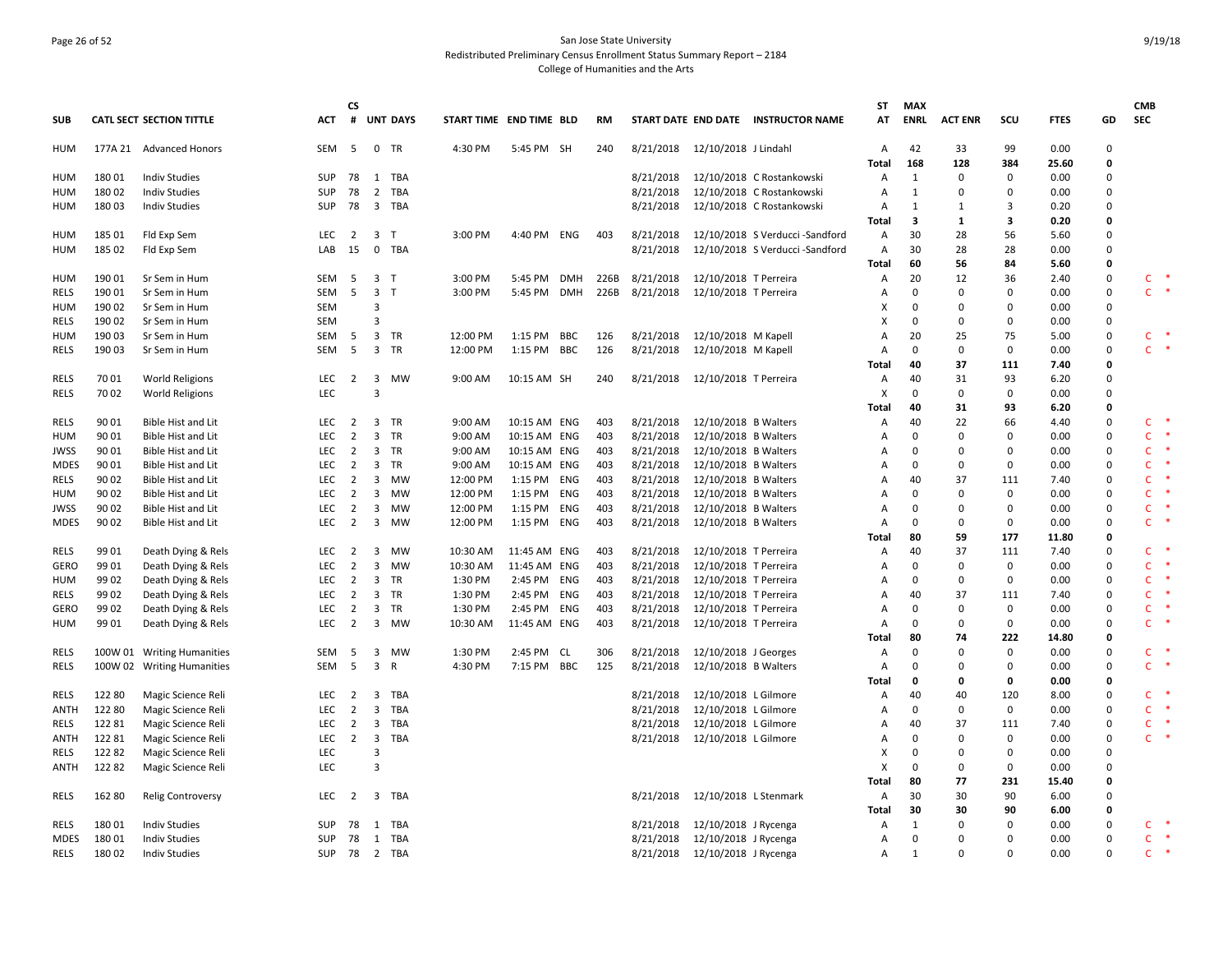## Page 27 of 52 San Jose State University Redistributed Preliminary Census Enrollment Status Summary Report – 2184 College of Humanities and the Arts

| <b>SUB</b>  |        | <b>CATL SECT SECTION TITTLE</b> | <b>ACT</b> | CS<br># | <b>UNT DAYS</b> |            | <b>END TIME BLD</b><br><b>START TIME</b> | RM | START DATE END DATE |                       | <b>INSTRUCTOR NAME</b> | <b>ST</b><br>AT         | MAX<br><b>ENRL</b> | <b>ACT ENR</b> | scu  | <b>FTES</b> | GD          | <b>CMB</b><br><b>SEC</b> |  |
|-------------|--------|---------------------------------|------------|---------|-----------------|------------|------------------------------------------|----|---------------------|-----------------------|------------------------|-------------------------|--------------------|----------------|------|-------------|-------------|--------------------------|--|
| <b>MDES</b> | 180 02 | <b>Indiv Studies</b>            | <b>SUP</b> | 78      | 2               | <b>TBA</b> |                                          |    | 8/21/2018           | 12/10/2018 J Rycenga  |                        | A                       | - 0                | 0              |      | 0.00        | 0           |                          |  |
| <b>RELS</b> | 180 03 | Indiv Studies                   | <b>SUP</b> | 78      | -3              | <b>TBA</b> |                                          |    | 8/21/2018           | 12/10/2018 J Rycenga  |                        | A                       |                    | 0              |      | 0.00        | $\mathbf 0$ |                          |  |
| <b>MDES</b> | 18003  | <b>Indiv Studies</b>            | <b>SUP</b> | 78      | -3              | <b>TBA</b> |                                          |    | 8/21/2018           | 12/10/2018 J Rycenga  |                        | A                       | $\Omega$           | 0              |      | 0.00        | $\mathbf 0$ |                          |  |
| <b>RELS</b> | 180 04 | <b>Indiv Studies</b>            | <b>SUP</b> | 78      | -4              | TBA        |                                          |    | 8/21/2018           | 12/10/2018 J Rycenga  |                        | A                       |                    | 0              |      | 0.00        | $\mathbf 0$ |                          |  |
| <b>MDES</b> | 18004  | <b>Indiv Studies</b>            | <b>SUP</b> | 78      | 4               | <b>TBA</b> |                                          |    | 8/21/2018           | 12/10/2018 J Rycenga  |                        | A                       | 0                  | 0              |      | 0.00        | 0           |                          |  |
|             |        |                                 |            |         |                 |            |                                          |    |                     |                       |                        | Total                   | 4                  | 0              | 0    | 0.00        | 0           |                          |  |
| RELS        | 191 01 | Relig in America                | LEC        |         |                 |            |                                          |    |                     |                       |                        |                         | $\Omega$           | $\Omega$       |      | 0.00        | 0           |                          |  |
| HUM         | 191 01 | Relig in America                | LEC        |         |                 |            |                                          |    |                     |                       |                        | X                       | $\Omega$           | $\Omega$       |      | 0.00        | 0           |                          |  |
| RELS        | 191 80 | Relig in America                | <b>LEC</b> |         |                 | <b>TBA</b> |                                          |    | 8/21/2018           | 12/10/2018 L Stenmark |                        | A                       | 40                 | 38             | 114  | 7.65        |             | $\mathsf{C}$             |  |
| HUM         | 191 80 | Relig in America                | <b>LEC</b> |         | 3               | TBA        |                                          |    | 8/21/2018           | 12/10/2018 L Stenmark |                        |                         | $\Omega$           | 0              |      | 0.00        | $\mathbf 0$ | $\mathsf{C}$             |  |
|             |        |                                 |            |         |                 |            |                                          |    |                     |                       |                        | Total                   | 40                 | 38             | 114  | 7.65        |             |                          |  |
|             |        |                                 |            |         |                 |            |                                          |    |                     |                       |                        | <b>Humanities Total</b> | 2905               | 2526           | 7402 | 493.62      |             |                          |  |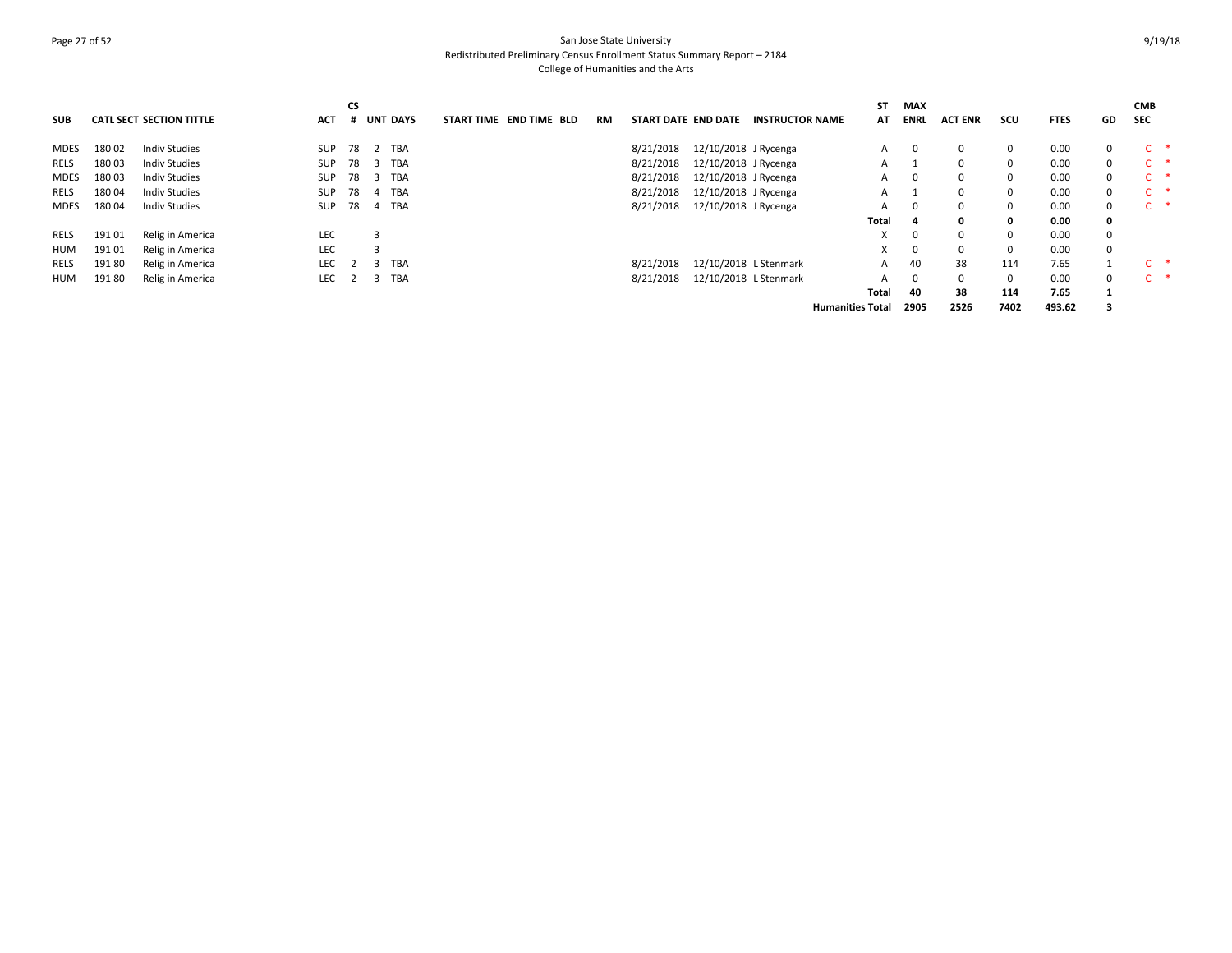## Page 28 of 52 San Jose State University Redistributed Preliminary Census Enrollment Status Summary Report – 2184 College of Humanities and the Arts

|            |        |                                    |            | <b>CS</b>      |                           |          |                         |     |     |           |                        |                                     | <b>ST</b>      | <b>MAX</b>  |                |          |             |                | <b>CMB</b> |
|------------|--------|------------------------------------|------------|----------------|---------------------------|----------|-------------------------|-----|-----|-----------|------------------------|-------------------------------------|----------------|-------------|----------------|----------|-------------|----------------|------------|
| <b>SUB</b> |        | <b>CATL SECT SECTION TITTLE</b>    | <b>ACT</b> | #              | <b>UNT DAYS</b>           |          | START TIME END TIME BLD |     | RM  |           |                        | START DATE END DATE INSTRUCTOR NAME | AT             | <b>ENRL</b> | <b>ACT ENR</b> | scu      | <b>FTES</b> | GD             | <b>SEC</b> |
|            |        | Linguistics & Language Development |            |                |                           |          |                         |     |     |           |                        |                                     |                |             |                |          |             |                |            |
| LING       | 20 01  | Nature of Language                 | <b>LEC</b> | 2              | 3<br>MW                   | 9:00 AM  | 10:15 AM CL             |     | 242 | 8/21/2018 | 12/10/2018 D Dodick    |                                     | A              | 25          | 26             | 78       | 5.25        | 1              |            |
| LING       | 20 02  | Nature of Language                 | <b>LEC</b> | $\overline{2}$ | 3<br>MW                   | 1:30 PM  | 2:45 PM CL              |     | 308 | 8/21/2018 | 12/10/2018 R Kataoka   |                                     | A              | 25          | 25             | 75       | 5.00        | $\Omega$       |            |
| LING       | 20 03  | Nature of Language                 | <b>LEC</b> | $\overline{2}$ | $\mathbf{3}$<br><b>TR</b> | 9:00 AM  | 10:15 AM BBC            |     | 125 | 8/21/2018 | 12/10/2018 K Varjoy    |                                     | A              | 25          | 25             | 75       | 5.00        | $\Omega$       |            |
|            |        |                                    |            |                |                           |          |                         |     |     |           |                        |                                     | Total          | 75          | 76             | 228      | 15.25       | 1              |            |
| LING       | 21 01  | Langu and Thinking                 | SEM        | 4              | 3<br>MW                   | 9:00 AM  | 10:15 AM CL             |     | 308 | 8/21/2018 | 12/10/2018 K Sanders   |                                     | A              | 25          | 25             | 75       | 5.00        | $\Omega$       |            |
| LING       | 21 02  | Langu and Thinking                 | <b>SEM</b> | 4              | 3<br>MW                   | 10:30 AM | 11:45 AM CL             |     | 308 | 8/21/2018 | 12/10/2018 S Ball      |                                     | А              | 25          | 27             | 81       | 5.40        | $\mathbf 0$    |            |
| LING       | 21 03  | Langu and Thinking                 | SEM        | 4              | 3<br>MW                   | 12:00 PM | 1:15 PM CL              |     | 308 | 8/21/2018 | 12/10/2018 D Hunter    |                                     | A              | 25          | 24             | 72       | 4.80        | $\mathbf 0$    |            |
| LING       | 21 04  | Langu and Thinking                 | <b>SEM</b> | $\overline{4}$ | 3<br>MW                   | 1:30 PM  | 2:45 PM ENG             |     | 403 | 8/21/2018 | 12/10/2018 D Hunter    |                                     | A              | 25          | 24             | 72       | 4.80        | $\Omega$       |            |
| LING       | 21 05  | Langu and Thinking                 | <b>SEM</b> | $\overline{4}$ | 3<br>MW                   | 3:00 PM  | 4:15 PM CL              |     | 308 | 8/21/2018 |                        | 12/10/2018 T Chatterjee             | A              | 25          | 24             | 72       | 4.80        | $\Omega$       |            |
| LING       | 21 06  | Langu and Thinking                 | <b>SEM</b> |                | $\overline{3}$            |          |                         |     |     |           |                        |                                     |                | $\Omega$    | $\mathbf 0$    | 0        | 0.00        | $\Omega$       |            |
| LING       | 2107   | Langu and Thinking                 | <b>SEM</b> | 4              | 3<br>TR                   | 9:00 AM  | 10:15 AM                | ENG | 232 | 8/21/2018 | 12/10/2018 S Alkire    |                                     | А              | 25          | 22             | 66       | 4.45        | $\mathbf{1}$   |            |
| LING       | 21 08  | Langu and Thinking                 | SEM        | 4              | 3<br>TR                   | 10:30 AM | 11:45 AM HGH            |     | 217 | 8/21/2018 |                        | 12/10/2018 D Malinowski             | A              | 25          | 25             | 75       | 5.00        | $\mathbf 0$    |            |
| LING       | 21 09  | Langu and Thinking                 | <b>SEM</b> | 4              | 3<br>TR                   | 12:00 PM | 1:15 PM                 | CL  | 308 | 8/21/2018 | 12/10/2018 J Kitajima  |                                     | A              | 25          | 25             | 75       | 5.00        | $\Omega$       |            |
| LING       | 21 10  | Langu and Thinking                 | <b>SEM</b> | 4              | 3<br>TR                   | 1:30 PM  | 2:45 PM                 | ENG | 232 | 8/21/2018 | 12/10/2018 R Joseph    |                                     | А              | 25          | 24             | 72       | 4.80        | $\mathbf 0$    |            |
| LING       | 21 11  | Langu and Thinking                 | SEM        | $\overline{4}$ | $\mathbf{3}$<br>TR        | 3:00 PM  | 4:15 PM CL              |     | 306 | 8/21/2018 | 12/10/2018 S Alkire    |                                     | A              | 25          | 26             | 78       | 5.20        | $\Omega$       |            |
| LING       | 21 12  | Langu and Thinking                 | <b>SEM</b> |                | $\overline{3}$            |          |                         |     |     |           |                        |                                     | x              | $\Omega$    | $\Omega$       | 0        | 0.00        | $\Omega$       |            |
| LING       | 2180   | Langu and Thinking                 | SEM        | 4              | 3<br>TBA                  |          |                         |     |     | 8/21/2018 | 12/10/2018 D Hunter    |                                     | A              | 25          | 25             | 75       | 5.00        | $\mathbf 0$    |            |
| LING       | 2181   | Langu and Thinking                 | <b>SEM</b> | $\overline{4}$ | 3<br>TBA                  |          |                         |     |     | 8/21/2018 | 12/10/2018 E Chiu      |                                     | A              | 25          | 23             | 69       | 4.60        | $\Omega$       |            |
| LING       | 2199   | Langu and Thinking                 | <b>SEM</b> | $\overline{4}$ | 3<br>TBA                  |          |                         |     |     | 8/21/2018 |                        | 12/10/2018 M Modirzadeh             | Α              | 25          | 24             | 72       | 4.80        | $\mathbf 0$    |            |
|            |        |                                    |            |                |                           |          |                         |     |     |           |                        |                                     | Total          | 325         | 318            | 954      | 63.65       | 1              |            |
| LING       | 22 01  | Lang across Life                   | <b>LEC</b> | 2              | 3<br><b>MW</b>            | 12:00 PM | 1:15 PM SH              |     | 414 | 8/21/2018 |                        | 12/10/2018 S Phillabaum             | A              | 25          | 22             | 66       | 4.40        | $\Omega$       |            |
| LING       | 22 02  | Lang across Life                   | LEC        | $\overline{2}$ | 3<br>MW                   | 1:30 PM  | 2:45 PM SH              |     | 414 | 8/21/2018 |                        | 12/10/2018 D Moradkhan Gharajelu    | A              | 25          | 18             | 54       | 3.60        | $\mathbf 0$    |            |
| LING       | 22 03  | Lang across Life                   | <b>LEC</b> | 2              | 3<br>TR                   | 12:00 PM | 1:15 PM CL              |     | 205 | 8/21/2018 | 12/10/2018 K Varjoy    |                                     | Α              | 24          | 21             | 63       | 4.20        | $\Omega$       |            |
| LING       | 22 04  | Lang across Life                   | <b>LEC</b> |                | $\overline{3}$            |          |                         |     |     |           |                        |                                     | X              | 0           | $\Omega$       | 0        | 0.00        | $\Omega$       |            |
|            |        |                                    |            |                |                           |          |                         |     |     |           |                        |                                     | <b>Total</b>   | 74          | 61             | 183      | 12.20       | $\mathbf 0$    |            |
| LING       | 24 01  | Language Variation                 | LEC        | 4              | 3<br>MW                   | 10:30 AM | 11:45 AM CL             |     | 216 | 8/21/2018 |                        | 12/10/2018 T Chatterjee             | $\overline{A}$ | 25          | 22             | 66       | 4.40        | $\Omega$       |            |
| LING       | 24 02  | Language Variation                 | LEC        | $\overline{4}$ | 3<br><b>TR</b>            | 12:00 PM | 1:15 PM HGH             |     | 217 | 8/21/2018 | 12/10/2018 C Donlay    |                                     | A              | 25          | 25             | 75       | 5.00        | $\mathbf 0$    |            |
| LING       | 24 81  | Language Variation                 | <b>LEC</b> |                | 3                         |          |                         |     |     |           |                        |                                     | Χ              | 0           | $\Omega$       | 0        | 0.00        | $\mathbf 0$    |            |
| LING       | 24 82  | Language Variation                 | <b>LEC</b> |                | 3                         |          |                         |     |     |           |                        |                                     | x              | $\Omega$    | $\Omega$       | 0        | 0.00        | $\mathbf 0$    |            |
| LING       | 24 99  | Language Variation                 | LEC        | 4              | 3<br>TBA                  |          |                         |     |     | 8/21/2018 |                        | 12/10/2018 M Modirzadeh             | A              | 25          | 23             | 69       | 4.60        | $\Omega$       |            |
|            |        |                                    |            |                |                           |          |                         |     |     |           |                        |                                     | Total          | 75          | 70             | 210      | 14.00       | 0              |            |
| LING       | 101 01 | Intro to Ling                      | <b>SEM</b> | $\overline{4}$ | 3<br>TR                   | 12:00 PM | 1:15 PM SH              |     | 414 | 8/21/2018 | 12/10/2018 J Swan      |                                     | A              | 25          | 26             | 78       | 5.55        | $\overline{7}$ |            |
| LING       | 101 02 | Intro to Ling                      | <b>SEM</b> | 4              | $\overline{3}$<br>T       | 6:00 PM  | 8:45 PM                 | CL  | 308 | 8/21/2018 |                        | 12/10/2018 D Silverman              | A              | 25          | 16             | 48       | 3.35        | $\overline{3}$ |            |
|            |        |                                    |            |                |                           |          |                         |     |     |           |                        |                                     | <b>Total</b>   | 50          | 42             | 126      | 8.90        | 10             |            |
| LING       | 107 01 | Patterns English                   | SEM        | 5              | 3<br>MW                   | 10:30 AM | 11:45 AM ENG            |     | 232 | 8/21/2018 | 12/10/2018 K Moore     |                                     | Α              | 25          | 26             | 78       | 5.20        | $\Omega$       |            |
| LING       | 10702  | Patterns English                   | <b>SEM</b> | -5             | 3<br>MW                   | 3:00 PM  | 4:15 PM ENG             |     | 403 | 8/21/2018 |                        | 12/10/2018 S Phillabaum             | A              | 25          | 25             | 75       | 5.00        | $\mathbf 0$    |            |
| LING       | 10703  | Patterns English                   | SEM        | -5             | 3<br>TR                   | 1:30 PM  | 2:45 PM CL              |     | 308 | 8/21/2018 | 12/10/2018 K Glover    |                                     | A              | 25          | 23             | 69       | 4.70        | $\overline{2}$ |            |
| LING       | 10704  | Patterns English                   | <b>SEM</b> | 5              | 3<br>W                    | 6:00 PM  | 8:45 PM CL              |     | 308 | 8/21/2018 | 12/10/2018 K Glover    |                                     | A              | 25          | 18             | 54       | 3.80        | $\overline{4}$ |            |
|            |        |                                    |            |                |                           |          |                         |     |     |           |                        |                                     | <b>Total</b>   | 100         | 92             | 276      | 18.70       | 6              |            |
| LING       | 108 01 | Sec Lang Dev/Teach                 | <b>SEM</b> | $\overline{4}$ | 3 TR                      | 10:30 AM | 11:45 AM SH             |     | 414 | 8/21/2018 | 12/10/2018 S Khan      |                                     | A              | 25          | 24             | 72       | 4.80        | $\Omega$       |            |
|            |        |                                    |            |                |                           |          |                         |     |     |           |                        |                                     | Total          | 25          | 24             | 72       | 4.80        | 0              |            |
| LING       | 111 01 | <b>Ling Phonetics</b>              | <b>SEM</b> | 4              | 3 MW                      | 10:30 AM | 11:45 AM SH             |     | 414 | 8/21/2018 | 12/10/2018 D Silverman |                                     | Α              | 25          | 24             | 72       | 5.20        | 8              |            |
|            |        |                                    |            |                |                           |          |                         |     |     |           |                        |                                     | Total          | 25          | 24             | 72       | 5.20        | 8              |            |
| LING       | 11201  | Intro to Syntax                    | <b>SEM</b> | 4              | 3<br>MW                   | 9:00 AM  | 10:15 AM BBC            |     | 125 | 8/21/2018 | 12/10/2018 K Moore     |                                     | Α              | 25          | 23             | 69       | 5.05        | 9              |            |
|            |        |                                    |            |                |                           |          |                         |     |     |           |                        |                                     | <b>Total</b>   | 25          | 23             | 69       | 5.05        | 9              |            |
| LING       | 114 01 | Intr Seman & Discrse               | <b>SEM</b> | $\overline{a}$ | 3<br>MW                   | 4:30 PM  | 5:45 PM CL              |     | 216 | 8/21/2018 | 12/10/2018 C Donlay    |                                     | Α              | 25          | 26             | 78       | 5.75        | 11             |            |
|            |        |                                    |            |                |                           |          |                         |     |     |           |                        |                                     | <b>Total</b>   | 25          | 26             | 78       | 5.75        | 11             |            |
| LING       | 122 01 | English World Lang                 | <b>SEM</b> |                | $\overline{3}$            |          |                         |     |     |           |                        |                                     | Χ              | $\Omega$    | $\Omega$       | $\Omega$ | 0.00        | $\Omega$       |            |
|            |        |                                    |            |                |                           |          |                         |     |     |           |                        |                                     |                |             |                |          |             |                |            |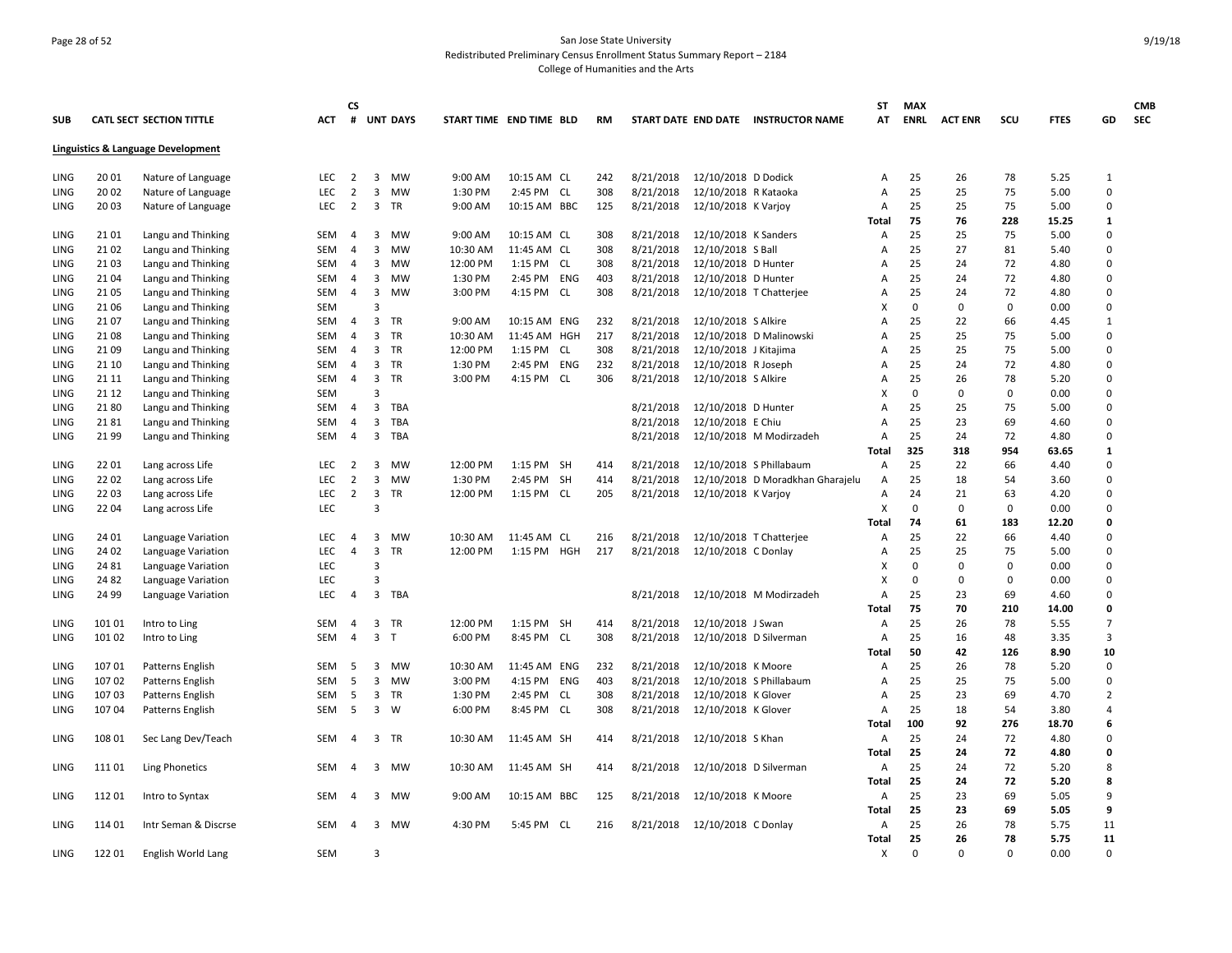## Page 29 of 52 San Jose State University Redistributed Preliminary Census Enrollment Status Summary Report – 2184 College of Humanities and the Arts

| <b>SUB</b> |         | <b>CATL SECT SECTION TITTLE</b> | <b>ACT</b> | СS<br>#        |                         | <b>UNT DAYS</b> | START TIME END TIME BLD |             | <b>RM</b> |           |                        | START DATE END DATE INSTRUCTOR NAME | ST<br>AT     | <b>MAX</b><br><b>ENRL</b> | <b>ACT ENR</b> | scu         | <b>FTES</b> | GD             | <b>CMB</b><br><b>SEC</b> |
|------------|---------|---------------------------------|------------|----------------|-------------------------|-----------------|-------------------------|-------------|-----------|-----------|------------------------|-------------------------------------|--------------|---------------------------|----------------|-------------|-------------|----------------|--------------------------|
| ASIA       | 122 01  | English World Lang              | SEM        |                | $\overline{3}$          |                 |                         |             |           |           |                        |                                     | X            | $\mathbf 0$               | $\mathbf 0$    | $\mathbf 0$ | 0.00        | 0              |                          |
| LING       | 122 02  | English World Lang              | <b>SEM</b> |                | 3                       |                 |                         |             |           |           |                        |                                     | Х            | 0                         | $\Omega$       | $\mathbf 0$ | 0.00        | 0              |                          |
| ASIA       | 122 02  | English World Lang              | <b>SEM</b> |                | 3                       |                 |                         |             |           |           |                        |                                     | x            | 0                         | $\Omega$       | $\Omega$    | 0.00        | 0              |                          |
| LING       | 122 03  | English World Lang              | <b>SEM</b> |                | 3                       |                 |                         |             |           |           |                        |                                     | X            | $\Omega$                  | $\mathbf 0$    | $\mathbf 0$ | 0.00        | $\mathbf 0$    |                          |
| ASIA       | 12203   | English World Lang              | <b>SEM</b> |                | 3                       |                 |                         |             |           |           |                        |                                     | x            | 0                         | $\Omega$       | 0           | 0.00        | 0              |                          |
| LING       | 122 04  | English World Lang              | SEM        | 4              | $\overline{\mathbf{3}}$ | TR              | 3:00 PM                 | 4:15 PM CL  | 308       | 8/21/2018 | 12/10/2018 S Khan      |                                     | А            | 25                        | 23             | 69          | 4.60        | 0              | C                        |
|            | 122 04  |                                 | SEM        | $\overline{4}$ | $\overline{\mathbf{3}}$ | <b>TR</b>       | 3:00 PM                 | 4:15 PM CL  | 308       | 8/21/2018 | 12/10/2018 S Khan      |                                     | Α            | $\mathbf 0$               | $\mathbf 0$    | $\Omega$    | 0.00        | $\mathbf 0$    | $\mathsf{C}$<br>$\ast$   |
| ASIA       |         | English World Lang              |            |                |                         |                 |                         |             |           |           |                        |                                     | Total        | 25                        | 23             | 69          | 4.60        | $\mathbf{0}$   |                          |
|            | 123 01  |                                 | SEM        |                | 3                       | MW              | 9:00 AM                 | 10:15 AM SH |           | 8/21/2018 |                        |                                     |              | 25                        | 25             | 75          |             | 0              |                          |
| LING       |         | Sound Comm                      |            | 4              |                         | <b>MW</b>       |                         |             | 414       |           | 12/10/2018 C Donlay    |                                     | Α            |                           |                |             | 5.00        | $\Omega$       |                          |
| LING       | 123 02  | Sound Comm                      | SEM        | $\overline{4}$ | $\overline{3}$          |                 | 10:30 AM                | 11:45 AM CL | 242       | 8/21/2018 | 12/10/2018 H Koo       |                                     | Α            | 25                        | 25<br>25       | 75<br>75    | 5.00        | 0              |                          |
| LING       | 123 03  | Sound Comm                      | SEM        | $\overline{4}$ | $\overline{3}$          | <b>MW</b>       | 12:00 PM                | 1:15 PM CL  | 242       | 8/21/2018 | 12/10/2018 H Koo       |                                     | Α            | 25                        |                |             | 5.00        |                |                          |
| LING       | 123 04  | Sound Comm                      | SEM        | $\overline{4}$ | $\overline{3}$          | <b>MW</b>       | 1:30 PM                 | 2:45 PM CL  | 216       | 8/21/2018 | 12/10/2018 C Donlay    |                                     | Α            | 25                        | 23             | 69          | 4.60        | 0              |                          |
| LING       | 123 05  | Sound Comm                      | SEM        | $\overline{4}$ | $\overline{3}$          | <b>MW</b>       | 3:00 PM                 | 4:15 PM CL  | 216       | 8/21/2018 | 12/10/2018 D Silverman |                                     | Α            | 25                        | 23             | 69          | 4.60        | 0              |                          |
| LING       | 123 06  | Sound Comm                      | <b>SEM</b> |                | 3                       |                 |                         |             |           |           |                        |                                     | X            | $\mathbf 0$               | $\mathbf 0$    | 0           | 0.00        | $\mathbf 0$    |                          |
| LING       | 123 07  | Sound Comm                      | SEM        | $\overline{4}$ | $\overline{\mathbf{3}}$ | TR              | 9:00 AM                 | 10:15 AM CL | 242       | 8/21/2018 |                        | 12/10/2018 D Moradkhan Gharajelu    | Α            | 25                        | 16             | 48          | 3.20        | 0              |                          |
| LING       | 123 08  | Sound Comm                      | SEM        | $\overline{4}$ | $\mathbf{3}$            | <b>TR</b>       | 10:30 AM                | 11:45 AM CL | 216       | 8/21/2018 | 12/10/2018 J Swan      |                                     | A            | 25                        | 26             | 78          | 5.20        | $\mathbf 0$    |                          |
| LING       | 123 09  | Sound Comm                      | <b>SEM</b> | 4              | $\overline{3}$          | TR              | 12:00 PM                | 1:15 PM CL  | 216       | 8/21/2018 | 12/10/2018 R Kataoka   |                                     | Α            | 25                        | 25             | 75          | 5.00        | $\mathbf 0$    |                          |
| LING       | 123 10  | Sound Comm                      | <b>SEM</b> | $\overline{4}$ | $\overline{3}$          | TR              | 1:30 PM                 | 2:45 PM CL  | 216       | 8/21/2018 | 12/10/2018 K Moore     |                                     | Α            | 25                        | 24             | 72          | 4.80        | 0              |                          |
| LING       | 123 11  | Sound Comm                      | <b>SEM</b> | $\overline{4}$ | $\overline{\mathbf{3}}$ | <b>TR</b>       | 3:00 PM                 | 4:15 PM CL  | 242       | 8/21/2018 | 12/10/2018 R Kataoka   |                                     | Α            | 25                        | 24             | 72          | 4.80        | 0              |                          |
| LING       | 123 12  | Sound Comm                      | <b>SEM</b> |                | 3                       |                 |                         |             |           |           |                        |                                     | X            | $\Omega$                  | $\Omega$       | $\Omega$    | 0.00        | $\Omega$       |                          |
| LING       | 123 13  | Sound Comm                      | SEM        |                | 3                       |                 |                         |             |           |           |                        |                                     | X            | $\mathbf 0$               | $\mathbf 0$    | $\mathbf 0$ | 0.00        | 0              |                          |
|            |         |                                 |            |                |                         |                 |                         |             |           |           |                        |                                     | <b>Total</b> | 250                       | 236            | 708         | 47.20       | 0              |                          |
| LING       | 124 01  | Intro Speech Tech               | <b>SEM</b> | $\overline{4}$ | 3                       | TR              | 10:30 AM                | 11:45 AM CL | 242       | 8/21/2018 | 12/10/2018 H Koo       |                                     | Α            | 25                        | 13             | 39          | 2.90        | 6              |                          |
|            |         |                                 |            |                |                         |                 |                         |             |           |           |                        |                                     | Total        | 25                        | 13             | 39          | 2.90        | 6              |                          |
| LING       | 129 01  | Cult/Lg/Ethn/ in US             | SEM        | $\overline{4}$ | $\overline{3}$          | <b>MW</b>       | 12:00 PM                | 1:15 PM CL  | 216       | 8/21/2018 | 12/10/2018 R Kataoka   |                                     | Α            | 25                        | 24             | 72          | 4.80        | $\mathbf 0$    |                          |
| LING       | 129 02  | Cult/Lg/Ethn/ in US             | <b>SEM</b> |                | 3                       |                 |                         |             |           |           |                        |                                     | X            | 0                         | $\mathbf 0$    | 0           | 0.00        | 0              |                          |
| LING       | 129 03  | Cult/Lg/Ethn/ in US             | <b>SEM</b> | $\overline{4}$ | $\overline{\mathbf{3}}$ | TR              | 12:00 PM                | 1:15 PM BBC | 203       | 8/21/2018 | 12/10/2018 Y Gao       |                                     | Α            | 25                        | 20             | 60          | 4.00        | 0              |                          |
| LING       | 129 04  | Cult/Lg/Ethn/ in US             | <b>SEM</b> |                | 3                       |                 |                         |             |           |           |                        |                                     | X            | 0                         | $\Omega$       | 0           | 0.00        | 0              |                          |
|            |         |                                 |            |                |                         |                 |                         |             |           |           |                        |                                     | Total        | 50                        | 44             | 132         | 8.80        | 0              |                          |
| LING       | 161 01  | Psycholinguistics               | SEM        | $\overline{4}$ | $\overline{\mathbf{3}}$ | TR              | 12:00 PM                | 1:15 PM CL  | 242       | 8/21/2018 | 12/10/2018 H Koo       |                                     | Α            | 25                        | 19             | 57          | 4.15        | 7              |                          |
|            |         |                                 |            |                |                         |                 |                         |             |           |           |                        |                                     | Total        | 25                        | 19             | 57          | 4.15        | $\overline{7}$ |                          |
| LING       | 162 01  | Intro Morphology                | SEM        | $\overline{4}$ | $\overline{\mathbf{3}}$ | TR              | 4:30 PM                 | 5:45 PM CL  | 216       | 8/21/2018 | 12/10/2018 C Donlay    |                                     | Α            | 25                        | 25             | 75          | 5.25        | 5              |                          |
|            |         |                                 |            |                |                         |                 |                         |             |           |           |                        |                                     | Total        | 25                        | 25             | 75          | 5.25        | 5              |                          |
| LING       | 18001   | Individ Studies                 | <b>SUP</b> | 78             |                         | 1 TBA           |                         |             |           | 8/21/2018 | 12/10/2018 S Ball      |                                     | Α            | $\overline{2}$            | 1              | 1           | 0.07        | $\mathbf 0$    |                          |
|            |         |                                 |            |                |                         |                 |                         |             |           |           |                        |                                     | Total        | $\overline{2}$            | 1              | 1           | 0.07        | 0              |                          |
| LING       | 201 01  | Phonol Theor & Appl             | SEM        | - 5            | $\overline{\mathbf{3}}$ | MW              | 1:30 PM                 | 2:45 PM CL  | 205       | 8/21/2018 | 12/10/2018 D Silverman |                                     | Α            | 15                        | 12             | 36          | 3.00        | 12             |                          |
|            |         |                                 |            |                |                         |                 |                         |             |           |           |                        |                                     | Total        | 15                        | 12             | 36          | 3.00        | 12             |                          |
| LING       | 203 01  | Semantic Struc                  | SEM        | -5             | 3                       | МW              | 3:00 PM                 | 4:15 PM CL  | 205       | 8/21/2018 | 12/10/2018 K Moore     |                                     | Α            | 15                        | 8              | 24          | 2.00        | 8              |                          |
|            |         |                                 |            |                |                         |                 |                         |             |           |           |                        |                                     | Total        | 15                        | 8              | 24          | 2.00        | 8              |                          |
| LING       | 298 01  | <b>Spec Studies</b>             | <b>SUP</b> | 78             | $\overline{4}$          | <b>TBA</b>      |                         |             |           | 8/21/2018 | 12/10/2018             |                                     | A            | $\Omega$                  | $\Omega$       | $\Omega$    | 0.00        | 0              |                          |
| LING       | 298 02  | <b>Spec Studies</b>             | <b>SUP</b> | 78             | $\overline{\mathbf{3}}$ | TBA             |                         |             |           | 8/21/2018 | 12/10/2018 H Koo       |                                     | Α            | 5                         | 5              | 15          | 1.25        | 5              |                          |
|            |         |                                 |            |                |                         |                 |                         |             |           |           |                        |                                     | Total        | 5                         | 5              | 15          | 1.25        | 5              |                          |
| LING       | 299 01  | Thesis                          | SUP        | 78             | 6                       | TBA             |                         |             |           | 8/21/2018 | 12/10/2018             |                                     | Α            | $\Omega$                  | $\Omega$       | $\Omega$    | 0.00        | 0              |                          |
| LING       | 299 02  | Thesis                          | <b>SUP</b> | 78             | $\overline{\mathbf{3}}$ | <b>TBA</b>      |                         |             |           | 8/21/2018 | 12/10/2018 S Svorou    |                                     | Α            | 3                         | 1              | 3           | 0.25        | $\mathbf{1}$   |                          |
|            |         |                                 |            |                |                         |                 |                         |             |           |           |                        |                                     | Total        | 3                         | 1              | 3           | 0.25        | 1              |                          |
| LLD        | 100A 01 | <b>Writing Competency</b>       | SEM        | -5             | 3                       | MW              | 7:30 AM                 | 8:45 AM CL  | 308       | 8/21/2018 | 12/10/2018 D Choe      |                                     | Α            | 24                        | 26             | 78          | 5.20        | $\mathsf 0$    |                          |
| LLD        | 100A 02 | <b>Writing Competency</b>       | SEM        | 5              | 3                       | MW              | 9:00 AM                 | 10:15 AM CL | 205       | 8/21/2018 |                        | 12/10/2018 D Moradkhan Gharajelu    | A            | 24                        | 24             | 72          | 4.80        | 0              |                          |
| LLD        | 100A 03 | <b>Writing Competency</b>       | <b>SEM</b> | -5             | 3                       | MW              | 1:30 PM                 | 2:45 PM CL  | 242       | 8/21/2018 | 12/10/2018 S Ball      |                                     | A            | 24                        | 24             | 72          | 4.80        | 0              |                          |
| <b>LLD</b> | 100A04  | <b>Writing Competency</b>       | <b>SEM</b> | -5             | 3                       | <b>MW</b>       | 3:00 PM                 | 4:15 PM CL  | 218       | 8/21/2018 | 12/10/2018 N Shugan    |                                     | Α            | 25                        | 24             | 72          | 4.80        | $\Omega$       |                          |
| LLD        | 100A 05 | <b>Writing Competency</b>       | SEM        | 5              | $\overline{\mathbf{3}}$ | TR              | 7:30 AM                 | 8:45 AM CL  | 205       | 8/21/2018 | 12/10/2018 S Alkire    |                                     | Α            | 24                        | 24             | 72          | 4.80        | $\Omega$       |                          |
|            |         |                                 |            |                |                         |                 |                         |             |           |           |                        |                                     |              |                           |                |             |             |                |                          |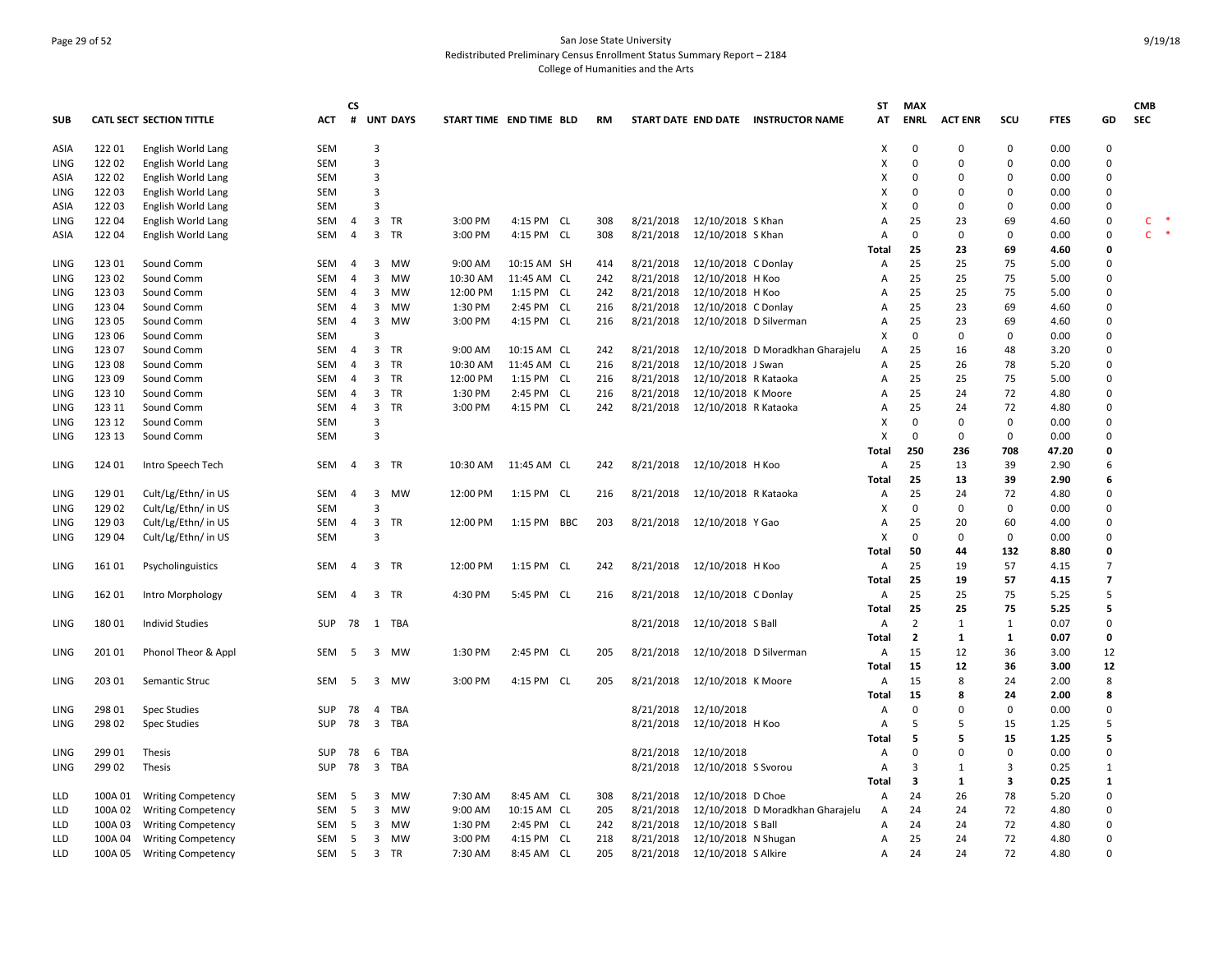## Page 30 of 52 San Jose State University Redistributed Preliminary Census Enrollment Status Summary Report – 2184 College of Humanities and the Arts

| <b>SUB</b> |         | <b>CATL SECT SECTION TITTLE</b>  | <b>ACT</b> | CS<br>#        |                         | <b>UNT DAYS</b> | START TIME END TIME BLD |                            | <b>RM</b> |           |                        | START DATE END DATE INSTRUCTOR NAME      | ST<br>АT     | <b>MAX</b><br><b>ENRL</b> | <b>ACT ENR</b> | SCU      | <b>FTES</b> | GD           | <b>CMB</b><br><b>SEC</b> |
|------------|---------|----------------------------------|------------|----------------|-------------------------|-----------------|-------------------------|----------------------------|-----------|-----------|------------------------|------------------------------------------|--------------|---------------------------|----------------|----------|-------------|--------------|--------------------------|
| <b>LLD</b> |         | 100A 06 Writing Competency       | SEM        | 5              | 3 TR                    |                 | 9:00 AM                 | 10:15 AM CL                | 205       | 8/21/2018 | 12/10/2018 K Sanders   |                                          | Α            | 24                        | 24             | 72       | 4.80        | 0            |                          |
| <b>LLD</b> | 100A 07 | <b>Writing Competency</b>        | <b>SEM</b> | -5             | 3                       | <b>TR</b>       | 1:30 PM                 | 2:45 PM CL                 | 242       | 8/21/2018 | 12/10/2018 K Haven     |                                          | А            | 24                        | 24             | 72       | 4.80        | 0            |                          |
| <b>LLD</b> | 100A08  | <b>Writing Competency</b>        | SEM        | 5              | 3                       | <b>TR</b>       | 3:00 PM                 | 4:15 PM SH                 | 348       | 8/21/2018 | 12/10/2018 R Joseph    |                                          | A            | 25                        | 24             | 72       | 4.80        | 0            |                          |
| LLD        | 100A 09 | <b>Writing Competency</b>        | SEM        | 5              | $\overline{3}$          | -F              | 9:30 AM                 | 12:15 PM CL                | 205       | 8/21/2018 | 12/10/2018 R Joseph    |                                          | A            | 24                        | 23             | 69       | 4.60        | 0            |                          |
| LLD        | 100A 10 | <b>Writing Competency</b>        | <b>SEM</b> |                | 3                       |                 |                         |                            |           |           |                        |                                          | X            | 0                         | 0              | 0        | 0.00        | 0            |                          |
| <b>LLD</b> | 100A 11 | <b>Writing Competency</b>        | <b>SEM</b> | 5              | $\overline{3}$          | W               | 6:00 PM                 | 8:45 PM CL                 | 205       | 8/21/2018 |                        | 12/10/2018 D Moradkhan Gharajelu         | Α            | 24                        | 22             | 66       | 4.40        | 0            |                          |
| <b>LLD</b> | 100A 12 | <b>Writing Competency</b>        | <b>SEM</b> | 5              | $\overline{3}$          | $\mathsf{F}$    | 9:30 AM                 | 12:15 PM CL                | 318       | 8/21/2018 |                        | 12/10/2018 D Moradkhan Gharajelu         | Α            | 25                        | 16             | 48       | 3.20        | 0            |                          |
|            |         |                                  |            |                |                         |                 |                         |                            |           |           |                        |                                          | <b>Total</b> | 267                       | 255            | 765      | 51.00       | 0            |                          |
| LLD        |         | 100W 01 Writing Workshop         | SEM        | $\overline{4}$ | 3                       | TR              | 9:00 AM                 | 10:15 AM SH                | 414       | 8/21/2018 | 12/10/2018 S Khan      |                                          | Α            | 25                        | 26             | 78       | 5.20        | 0            |                          |
|            |         |                                  |            |                |                         |                 |                         |                            |           |           |                        |                                          | Total        | 25                        | 26             | 78       | 5.20        | 0            |                          |
| LLD        |         | 100WB 01 Wrtg Wrkshp Bsns Stdnts | <b>SEM</b> |                | 3                       |                 |                         |                            |           |           |                        |                                          | X            | $\mathbf 0$               | 0              | 0        | 0.00        | 0            |                          |
| LLD        |         |                                  | SEM        | $\overline{4}$ | 3                       | MW              | 9:00 AM                 |                            | 216       | 8/21/2018 | 12/10/2018 S Ball      |                                          | A            | 25                        | 27             | 81       | 5.40        | 0            |                          |
|            |         | 100WB 02 Wrtg Wrkshp Bsns Stdnts | <b>SEM</b> | $\overline{4}$ | 3                       | <b>MW</b>       | 10:30 AM                | 10:15 AM CL<br>11:45 AM CL | 205       | 8/21/2018 |                        |                                          | A            | 24                        | 24             | 72       | 4.80        | 0            |                          |
| <b>LLD</b> |         | 100WB 03 Wrtg Wrkshp Bsns Stdnts |            |                |                         |                 |                         |                            |           |           | 12/10/2018 K Sanders   |                                          |              |                           |                |          |             | 0            |                          |
| <b>LLD</b> |         | 100WB 04 Wrtg Wrkshp Bsns Stdnts | <b>SEM</b> | $\overline{4}$ | 3                       | <b>MW</b>       | 12:00 PM                | 1:15 PM BBC                | 125       | 8/21/2018 | 12/10/2018 N Shugan    |                                          | A            | 25                        | 25             | 75       | 5.00        |              |                          |
| <b>LLD</b> |         | 100WB 05 Wrtg Wrkshp Bsns Stdnts | SEM        | $\overline{4}$ | 3                       | <b>MW</b>       | 1:30 PM                 | 2:45 PM BBC                | 104       | 8/21/2018 | 12/10/2018 S Stranahan |                                          | A            | 25                        | 25             | 75       | 5.00        | 0            |                          |
| <b>LLD</b> |         | 100WB 06 Wrtg Wrkshp Bsns Stdnts | <b>SEM</b> |                | 3                       |                 |                         |                            |           |           |                        |                                          | x            | $\Omega$                  | 0              | 0        | 0.00        | 0            |                          |
| <b>LLD</b> |         | 100WB 07 Wrtg Wrkshp Bsns Stdnts | <b>SEM</b> |                | 3                       |                 |                         |                            |           |           |                        |                                          | x            | $\Omega$                  | 0              | 0        | 0.00        | 0            |                          |
| <b>LLD</b> |         | 100WB 08 Wrtg Wrkshp Bsns Stdnts | <b>SEM</b> | $\overline{4}$ | 3                       | TR              | 9:00 AM                 | 10:15 AM CL                | 216       | 8/21/2018 | 12/10/2018 S Ball      |                                          | A            | 25                        | 27             | 81       | 5.40        | 0            |                          |
| LLD        |         | 100WB 09 Wrtg Wrkshp Bsns Stdnts | SEM        | $\overline{4}$ | 3                       | TR              | 10:30 AM                | 11:45 AM CL                | 205       | 8/21/2018 | 12/10/2018 K Sanders   |                                          | A            | 24                        | 24             | 72       | 4.80        | 0            |                          |
| LLD        |         | 100WB 10 Wrtg Wrkshp Bsns Stdnts | <b>SEM</b> | 4              | 3                       | <b>TR</b>       | 1:30 PM                 | 2:45 PM SH                 | 414       | 8/21/2018 | 12/10/2018 S Alkire    |                                          | A            | 25                        | 25             | 75       | 5.00        | 0            |                          |
| <b>LLD</b> |         | 100WB 11 Wrtg Wrkshp Bsns Stdnts | <b>SEM</b> | $\overline{4}$ | 3                       | <b>TR</b>       | 3:00 PM                 | 4:15 PM CL                 | 216       | 8/21/2018 | 12/10/2018 N Shugan    |                                          | A            | 25                        | 25             | 75       | 5.00        | 0            |                          |
| <b>LLD</b> |         | 100WB 12 Wrtg Wrkshp Bsns Stdnts | SEM        | 4              | $\overline{3}$          | -F              | 9:30 AM                 | 12:15 PM SH                | 414       | 8/21/2018 | 12/10/2018 K Haven     |                                          | A            | 25                        | 25             | 75       | 5.00        | 0            |                          |
| <b>LLD</b> |         | 100WB 13 Wrtg Wrkshp Bsns Stdnts | SEM        |                | 3                       |                 |                         |                            |           |           |                        |                                          | x            | 0                         | 0              | 0        | 0.00        | 0            |                          |
| <b>LLD</b> |         | 100WB 14 Wrtg Wrkshp Bsns Stdnts | <b>SEM</b> |                | 3                       |                 |                         |                            |           |           |                        |                                          | x            | $\Omega$                  | 0              | 0        | 0.00        | 0            |                          |
| LLD        |         | 100WB 80 Wrtg Wrkshp Bsns Stdnts | <b>SEM</b> | $\overline{4}$ | 3                       | TBA             |                         |                            |           | 8/21/2018 | 12/10/2018 E Chiu      |                                          | A            | 25                        | 25             | 75       | 5.00        | 0            |                          |
| LLD        |         | 100WB 81 Wrtg Wrkshp Bsns Stdnts | SEM        | $\overline{4}$ | 3                       | TBA             |                         |                            |           | 8/21/2018 | 12/10/2018 E Chiu      |                                          | A            | 25                        | 25             | 75       | 5.00        | 0            |                          |
| LLD        |         | 100WB 82 Wrtg Wrkshp Bsns Stdnts | SEM        | 4              | 3                       | <b>TBA</b>      |                         |                            |           | 8/21/2018 | 12/10/2018 E Chiu      |                                          | A            | 25                        | 25             | 75       | 5.00        | 0            |                          |
| LLD        |         | 100WB 83 Wrtg Wrkshp Bsns Stdnts | <b>SEM</b> | $\overline{4}$ | 3                       | <b>TBA</b>      |                         |                            |           | 8/21/2018 |                        | 12/10/2018 M Modirzadeh                  | A            | 25                        | 25             | 75       | 5.00        | 0            |                          |
| <b>LLD</b> |         | 100WB 84 Wrtg Wrkshp Bsns Stdnts | <b>SEM</b> | 4              | 3                       | TBA             |                         |                            |           | 8/21/2018 | 12/10/2018 K Haven     |                                          | A            | 25                        | 25             | 75       | 5.00        | 0            |                          |
| LLD        |         | 100WB 85 Wrtg Wrkshp Bsns Stdnts | <b>SEM</b> |                | 3                       |                 |                         |                            |           |           |                        |                                          | X            | 0                         | 0              | 0        | 0.00        | 0            |                          |
|            |         |                                  |            |                |                         |                 |                         |                            |           |           |                        |                                          | Total        | 348                       | 352            | 1056     | 70.40       | 0            |                          |
| LLD        |         | 250W 01 Prof in Ling TESOL       | <b>SEM</b> | $\overline{a}$ | 3                       | <b>MW</b>       | 12:00 PM                | 1:15 PM CL                 | 205       | 8/21/2018 | 12/10/2018 S Khan      |                                          | A            | 15                        | 9              | 27       | 2.20        | 8            |                          |
|            |         |                                  |            |                |                         |                 |                         |                            |           |           |                        |                                          | Total        | 15                        | 9              | 27       | 2.20        | 8            |                          |
| <b>LLD</b> | 261 01  | Eng Struct Teach II              | <b>SEM</b> | - 5            | $\overline{3}$          | M               | 6:00 PM                 | 8:45 PM CL                 | 205       | 8/21/2018 |                        | 12/10/2018 S Phillabaum                  | A            | 15                        | 8              | 24       | 2.00        | 8            |                          |
|            |         |                                  |            |                |                         |                 |                         |                            |           |           |                        |                                          | <b>Total</b> | 15                        | 8              | 24       | 2.00        | 8            |                          |
| <b>LLD</b> | 27101   | Intercultural SLA                | <b>SEM</b> | - 5            | 3                       | TR              | 1:30 PM                 | 2:45 PM CL                 | 205       | 8/21/2018 |                        | 12/10/2018 S Vanniarajan                 | Α            | 15                        | 14             | 42       | 3.45        | 13           |                          |
|            |         |                                  |            |                |                         |                 |                         |                            |           |           |                        |                                          | Total        | 15                        | 14             | 42       | 3.45        | 13           |                          |
| LLD        | 280 01  | Methods TESOL                    | SEM        | - 5            | 3 TR                    |                 | 4:30 PM                 | 5:45 PM CL                 | 205       | 8/21/2018 |                        | 12/10/2018 D Malinowski                  | Α            | 15                        | 14             | 42       | 3.45        | 13           |                          |
|            |         |                                  |            |                |                         |                 |                         |                            |           |           |                        |                                          | Total        | 15                        | 14             | 42       | 3.45        | 13           |                          |
| LLD        | 293 01  | <b>Teachg Writg Diverse</b>      | SEM        | - 5            | 3 TR                    |                 | 3:00 PM                 | 4:15 PM CL                 | 205       | 8/21/2018 |                        | 12/10/2018 D Malinowski                  | A            | 15                        | 6              | 18       | 1.50        | 6            |                          |
|            |         |                                  |            |                |                         |                 |                         |                            |           |           |                        |                                          | Total        | 15                        | 6              | 18       | 1.50        | 6            |                          |
| LLD        | 298 01  | <b>Indiv Studies</b>             | <b>SUP</b> | 78             | $\overline{4}$          | <b>TBA</b>      |                         |                            |           | 8/21/2018 | 12/10/2018             |                                          | A            | $\mathbf 0$               | 0              | 0        | 0.00        | 0            |                          |
|            |         |                                  |            |                |                         |                 |                         |                            |           |           |                        |                                          |              |                           |                | 3        |             | $\mathbf{1}$ |                          |
| <b>LLD</b> | 298 02  | <b>Indiv Studies</b>             | <b>SUP</b> | 78             | $\overline{3}$          | TBA             |                         |                            |           | 8/21/2018 | 12/10/2018 S Frazier   |                                          | A            | 3                         | $\mathbf{1}$   |          | 0.25        |              |                          |
| <b>LLD</b> | 298 03  | <b>Indiv Studies</b>             | <b>SUP</b> | 78             |                         | 1 TBA           |                         |                            |           | 8/21/2018 |                        | 12/10/2018 S Phillabaum                  | Α            | 2                         | 0              | 0        | 0.00        | 0            |                          |
|            |         |                                  |            |                |                         |                 |                         |                            |           |           |                        |                                          | Total        | 5                         | $\mathbf{1}$   | 3        | 0.25        | $\mathbf{1}$ |                          |
| <b>LLD</b> | 299 01  | Thesis                           | <b>SUP</b> | 78             | 6                       | <b>TBA</b>      |                         |                            |           | 8/21/2018 | 12/10/2018             |                                          | A            | $\mathbf 0$               | 0              | 0        | 0.00        | 0            |                          |
| <b>LLD</b> | 299 02  | Thesis                           | <b>SUP</b> | 78             | $\overline{\mathbf{3}}$ | <b>TBA</b>      |                         |                            |           | 8/21/2018 | 12/10/2018             |                                          | A            | 3                         | 0              | $\Omega$ | 0.00        | 0            |                          |
|            |         |                                  |            |                |                         |                 |                         |                            |           |           |                        |                                          | Total        | 3                         | 0              | 0        | 0.00        | 0            |                          |
|            |         |                                  |            |                |                         |                 |                         |                            |           |           |                        | Linguistics & Language Development Total |              | 1962                      | 1828           | 5482     | 372.42      | 139          |                          |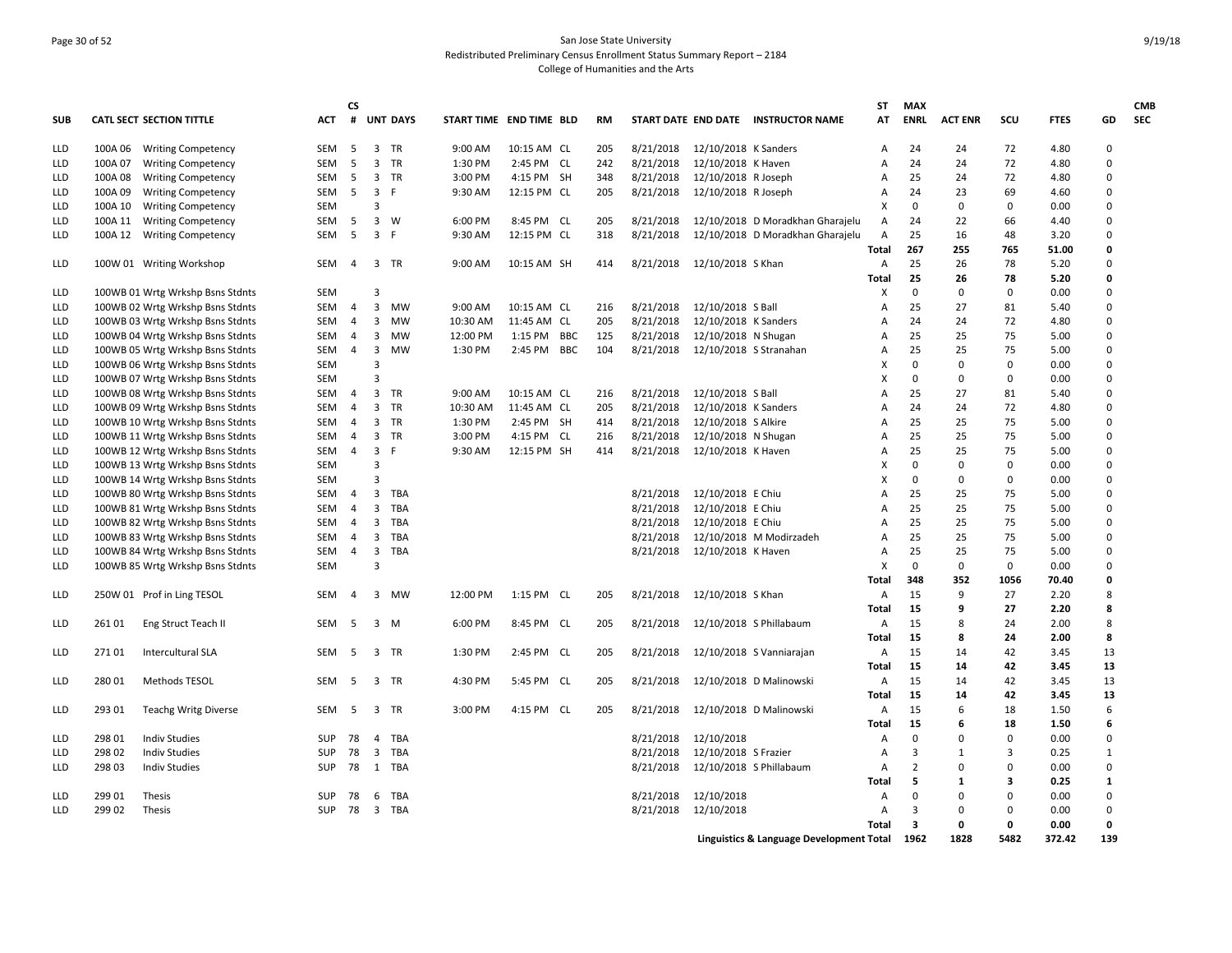## Page 31 of 52 San Jose State University Redistributed Preliminary Census Enrollment Status Summary Report – 2184 College of Humanities and the Arts

|             |                          |                                                 |            | CS             |                         |            |                         |              |            |           |           |                       |                                     | ST                        | <b>MAX</b>  |                |                |             |             | <b>CMB</b>   |        |
|-------------|--------------------------|-------------------------------------------------|------------|----------------|-------------------------|------------|-------------------------|--------------|------------|-----------|-----------|-----------------------|-------------------------------------|---------------------------|-------------|----------------|----------------|-------------|-------------|--------------|--------|
| <b>SUB</b>  |                          | <b>CATL SECT SECTION TITTLE</b>                 | <b>ACT</b> |                |                         | # UNT DAYS | START TIME END TIME BLD |              |            | <b>RM</b> |           |                       | START DATE END DATE INSTRUCTOR NAME | AT                        | ENRL        | <b>ACT ENR</b> | scu            | <b>FTES</b> | GD          | <b>SEC</b>   |        |
|             | <b>Music &amp; Dance</b> |                                                 |            |                |                         |            |                         |              |            |           |           |                       |                                     |                           |             |                |                |             |             |              |        |
| DANC        | 10 01                    | Dance Appreciation                              | LEC        | 1              | $\overline{\mathbf{3}}$ | TR         | 12:00 PM                | 1:15 PM      | MUS        | 161       | 8/21/2018 | 12/10/2018 J Scott    |                                     | A                         | 70          | 69             | 207            | 13.80       | 0           |              |        |
| DANC        | 10 02                    |                                                 | LEC        | 1              | $\overline{\mathbf{3}}$ | TR         | 1:30 PM                 | 2:45 PM      | <b>MUS</b> | 161       | 8/21/2018 | 12/10/2018 J Scott    |                                     | $\overline{A}$            | 70          | 70             | 210            | 14.00       | $\mathbf 0$ |              |        |
| DANC        | 10 03                    | Dance Appreciation<br><b>Dance Appreciation</b> | <b>LEC</b> | 1              | $\overline{\mathbf{3}}$ | MW         | 7:30 AM                 | 8:45 AM CL   |            | 117       | 8/21/2018 | 12/10/2018 J Yager    |                                     | A                         | 70          | 69             | 207            | 13.80       | $\Omega$    |              |        |
|             | 10 04                    |                                                 | LEC        |                | $\overline{3}$          |            |                         |              |            |           |           |                       |                                     | X                         | $\mathbf 0$ | $\mathbf 0$    | $\mathbf 0$    | 0.00        | $\mathbf 0$ |              |        |
| DANC        |                          | <b>Dance Appreciation</b>                       | LEC        |                | $\overline{3}$          | <b>MW</b>  |                         |              |            |           |           |                       |                                     |                           | 70          |                |                |             | $\Omega$    |              |        |
| DANC        | 10 05                    | <b>Dance Appreciation</b>                       |            | $\mathbf{1}$   |                         |            | 9:00 AM                 | 10:15 AM MUS |            | 150       | 8/21/2018 | 12/10/2018 H Cooper   |                                     | A                         |             | 71<br>279      | 213            | 14.20       |             |              |        |
|             |                          |                                                 |            |                |                         |            |                         |              |            |           |           |                       |                                     | Total                     | 280         |                | 837            | 55.80       | 0           |              |        |
| DANC        | 1201                     | ENS:DancRehrslPerf                              | ACT        | 20             |                         | 2 MTWR     | 3:30 PM                 | 5:50 PM WSQ  |            | 204       | 8/21/2018 | 12/10/2018 R Boumaila |                                     | A                         | 15          | 6              | 12             | 0.80        | $\mathbf 0$ |              |        |
|             |                          |                                                 |            |                |                         |            |                         |              |            |           |           |                       |                                     | Total                     | 15          | 6              | 12             | 0.80        | 0           |              | $\ast$ |
| DANC        | 40A01                    | Tpcs Modern Dance I                             | ACT        | 12             | $\overline{2}$          | TBA        |                         |              |            |           | 8/21/2018 | 12/10/2018            |                                     | A                         | 30          | 27             | 54             | 3.60        | $\mathbf 0$ | $\mathsf{C}$ |        |
| KIN         | 40A 01                   | Tpcs Modern Dance I                             | ACT        | 12             | $\overline{2}$          | <b>TBA</b> |                         |              |            |           | 8/21/2018 | 12/10/2018            |                                     | $\overline{A}$            | $\mathbf 0$ | $\mathbf 0$    | 0              | 0.00        | $\mathbf 0$ | $\mathsf{C}$ | ∗      |
| <b>DANC</b> | 40A 02                   | Tpcs Modern Dance I                             | <b>ACT</b> | 12             | 2                       | TBA        |                         |              |            |           | 8/21/2018 | 12/10/2018            |                                     | $\overline{A}$            | 30          | 33             | 66             | 4.40        | 0           | $\mathsf{C}$ | $\ast$ |
| KIN         | 40A 02                   | Tpcs Modern Dance I                             | ACT        |                |                         | 12 2 TBA   |                         |              |            |           | 8/21/2018 | 12/10/2018            |                                     | A                         | $\mathbf 0$ | $\mathbf 0$    | 0              | 0.00        | $\mathbf 0$ | $\mathsf{C}$ |        |
|             |                          |                                                 |            |                |                         |            |                         |              |            |           |           |                       |                                     | Total                     | 60          | 60             | 120            | 8.00        | 0           |              |        |
| DANC        | 41A 01                   | Tpcs in Ballet I                                | ACT        | 12             | $\overline{2}$          | TBA        |                         |              |            |           | 8/21/2018 | 12/10/2018            |                                     | Α                         | 30          | 28             | 56             | 3.73        | 0           | C.           |        |
| KIN         | 41A01                    | Tpcs in Ballet I                                | ACT        | 12             | $\overline{2}$          | <b>TBA</b> |                         |              |            |           | 8/21/2018 | 12/10/2018            |                                     | $\overline{A}$            | $\mathbf 0$ | $\mathbf 0$    | 0              | 0.00        | $\mathbf 0$ | $\mathsf{C}$ |        |
| <b>DANC</b> | 41A 02                   | Tpcs in Ballet I                                | ACT 12     |                | $\overline{2}$          | TBA        |                         |              |            |           | 8/21/2018 | 12/10/2018            |                                     | $\overline{A}$            | 30          | 24             | 48             | 3.20        | 0           | $\mathsf{C}$ |        |
| KIN         | 41A 02                   | Tpcs in Ballet I                                | ACT        |                |                         | 12 2 TBA   |                         |              |            |           | 8/21/2018 | 12/10/2018            |                                     | $\overline{A}$            | $\mathbf 0$ | $\mathbf 0$    | 0              | 0.00        | $\Omega$    | $\mathsf{C}$ | $\ast$ |
|             |                          |                                                 |            |                |                         |            |                         |              |            |           |           |                       |                                     | Total                     | 60          | 52             | 104            | 6.93        | 0           |              |        |
| DANC        | 42A 01                   | Tpcs in Jazz Dance I                            | ACT 12 2   |                |                         | TBA        |                         |              |            |           | 8/21/2018 | 12/10/2018            |                                     | Α                         | 30          | 13             | 26             | 1.73        | 0           | C            | ∗      |
| KIN         | 42A 01                   | Tpcs in Jazz Dance I                            | ACT        | 12             | $\overline{2}$          | <b>TBA</b> |                         |              |            |           | 8/21/2018 | 12/10/2018            |                                     | Α                         | $\mathbf 0$ | $\mathbf 0$    | 0              | 0.00        | $\mathbf 0$ | $\mathsf{C}$ |        |
| DANC        | 42A 02                   | Tpcs in Jazz Dance I                            | ACT 12     |                | 2                       | <b>TBA</b> |                         |              |            |           | 8/21/2018 | 12/10/2018            |                                     | $\overline{A}$            | 30          | 30             | 60             | 4.00        | 0           | $\mathsf{C}$ |        |
| KIN         | 42A 02                   | Tpcs in Jazz Dance                              | ACT        | 12             | 2                       | <b>TBA</b> |                         |              |            |           | 8/21/2018 | 12/10/2018            |                                     | A                         | $\mathbf 0$ | $\mathbf 0$    | 0              | 0.00        | $\Omega$    | $\mathsf{C}$ |        |
| DANC        | 42A 03                   | Tpcs in Jazz Dance I                            | ACT        | 12             | 2                       | <b>TBA</b> |                         |              |            |           | 8/21/2018 | 12/10/2018            |                                     | A                         | 30          | 30             | 60             | 4.00        | $\Omega$    | $\mathsf{C}$ |        |
| KIN         | 42A 03                   | Tpcs in Jazz Dance I                            | ACT        | 12             | $\overline{2}$          | TBA        |                         |              |            |           | 8/21/2018 | 12/10/2018            |                                     | A                         | 0           | 0              | 0              | 0.00        | 0           | c            |        |
| DANC        | 42A 04                   | Tpcs in Jazz Dance I                            | ACT        | 12             | 2                       | TBA        |                         |              |            |           | 8/21/2018 | 12/10/2018            |                                     | A                         | 30          | 31             | 62             | 4.13        | 0           | $\mathsf{C}$ |        |
| KIN         | 42A 04                   | Tpcs in Jazz Dance I                            | ACT 12     |                | 2                       | <b>TBA</b> |                         |              |            |           | 8/21/2018 | 12/10/2018            |                                     | $\overline{A}$            | 0           | 0              | 0              | 0.00        | 0           | $\mathsf{C}$ |        |
| <b>DANC</b> | 42A 05                   | Tpcs in Jazz Dance I                            | <b>ACT</b> | 12             | $\overline{2}$          | TBA        |                         |              |            |           | 8/21/2018 | 12/10/2018            |                                     | $\overline{A}$            | 30          | 23             | 46             | 3.07        | $\Omega$    | $\mathsf{C}$ |        |
| KIN         | 42A 05                   | Tpcs in Jazz Dance I                            | ACT        | 12             | $\overline{2}$          | TBA        |                         |              |            |           | 8/21/2018 | 12/10/2018            |                                     | $\overline{A}$            | $\mathbf 0$ | $\mathbf 0$    | 0              | 0.00        | $\Omega$    | $\mathsf{C}$ | ∗      |
|             |                          |                                                 |            |                |                         |            |                         |              |            |           |           |                       |                                     | Total                     | 150         | 127            | 254            | 16.93       | $\mathbf 0$ |              |        |
| DANC        | 43 01                    | Dance Improv                                    | LAB        | 15             | 1                       | TBA        |                         |              |            |           | 8/21/2018 | 12/10/2018 R Boumaila |                                     | Α                         | 30          | 18             | 18             | 1.20        | $\mathbf 0$ |              |        |
|             |                          |                                                 |            |                |                         |            |                         |              |            |           |           |                       |                                     | Total                     | 30          | 18             | 18             | 1.20        | 0           |              |        |
| <b>DANC</b> | 49A01                    | Tpcs in Tap Dance I                             | LAB        | - 15           | 1                       | <b>MW</b>  | 9:00 AM                 | 10:20 AM WSQ |            | 106       | 8/21/2018 | 12/10/2018 J Yager    |                                     | Α                         | 35          | 24             | 24             | 1.60        | $\mathbf 0$ | C            | $\ast$ |
| KIN         | 49A 01                   | Tpcs in Tap Dance I                             | LAB        | 15             | 1                       | <b>MW</b>  | 9:00 AM                 | 10:20 AM WSQ |            | 106       | 8/21/2018 | 12/10/2018 J Yager    |                                     | $\overline{A}$            | $\mathbf 0$ | $\mathbf 0$    | 0              | 0.00        | $\Omega$    | $\mathsf{C}$ | $\ast$ |
|             |                          |                                                 |            |                |                         |            |                         |              |            |           |           |                       |                                     | Total                     | 35          | 24             | 24             | 1.60        | 0           |              |        |
| DANC        | 53 01                    | <b>World Dance</b>                              | LAB        |                | 1                       |            |                         |              |            |           |           |                       |                                     | X                         | $\mathbf 0$ | $\mathbf 0$    | 0              | 0.00        | $\mathbf 0$ |              |        |
|             |                          |                                                 |            |                |                         |            |                         |              |            |           |           |                       |                                     | Total                     | 0           | 0              | 0              | 0.00        | 0           |              |        |
| DANC        | 54 01                    | TPCS in Danc II                                 | LAB        | 16             | $\overline{\mathbf{3}}$ | TBA        |                         |              |            |           | 8/21/2018 | 12/10/2018            |                                     | Α                         | 30          | 20             | 60             | 4.00        | $\Omega$    |              |        |
|             |                          |                                                 |            |                |                         |            |                         |              |            |           |           |                       |                                     | Total                     | 30          | 20             | 60             | 4.00        | 0           |              |        |
| <b>DANC</b> | 75 01                    | Rhym and Dynam Danc                             | ACT        | 12 1           |                         | <b>TR</b>  | 2:30 PM                 | 3:20 PM WSQ  |            | 204       | 8/21/2018 | 12/10/2018 R Boumaila |                                     | Α                         | 35          | 16             | 16             | 1.07        | $\Omega$    |              |        |
| DANC        | 75 03                    | Rhym and Dynam Danc                             | <b>ACT</b> |                | $\overline{1}$          |            |                         |              |            |           |           |                       |                                     | $\boldsymbol{\mathsf{x}}$ | $\mathbf 0$ | $\mathbf 0$    | 0              | 0.00        | $\Omega$    |              |        |
|             |                          |                                                 |            |                |                         |            |                         |              |            |           |           |                       |                                     | Total                     | 35          | 16             | 16             | 1.07        | $\mathbf 0$ |              |        |
| DANC        | 102 01                   | Dance in Wrld Cult                              | <b>LEC</b> | 2              | $\overline{\mathbf{3}}$ | <b>MW</b>  | 1:30 PM                 | 2:45 PM MUS  |            | 250       | 8/21/2018 | 12/10/2018 J Walton   |                                     | Α                         | 40          | 33             | 99             | 6.60        | $\Omega$    |              |        |
| DANC        | 102 80                   | Dance in Wrld Cult                              | LEC        | $\overline{2}$ | $\overline{\mathbf{3}}$ | TBA        |                         |              |            |           | 8/21/2018 | 12/10/2018 J Walton   |                                     | A                         | 40          | 39             | 117            | 7.80        | 0           |              |        |
| DANC        | 102 81                   | Dance in Wrld Cult                              | LEC        | 2              |                         | 3 TBA      |                         |              |            |           | 8/21/2018 | 12/10/2018 J Walton   |                                     | $\overline{A}$            | 40          | 40             | 120            | 8.00        | $\Omega$    |              |        |
|             |                          |                                                 |            |                |                         |            |                         |              |            |           |           |                       |                                     | Total                     | 120         | 112            | 336            | 22.40       | 0           |              |        |
| DANC        | 11201                    | <b>ENS:Dance Reh/Perf</b>                       | ACT        | 20             |                         | 2 MTWR     | 3:30 PM                 | 5:50 PM      | WSQ        | 204       | 8/21/2018 | 12/10/2018 R Boumaila |                                     | A                         | 20          | 13             | 26             | 1.73        | $\Omega$    |              |        |
|             |                          |                                                 |            |                |                         |            |                         |              |            |           |           |                       |                                     | Total                     | 20          | 13             | 26             | 1.73        | $\mathbf 0$ |              |        |
| DANC        |                          | 145B 01 Choreography II                         | ACT        | 12 3 M         |                         |            | 1:30 PM                 | 3:20 PM      | WSQ        | 106       | 8/21/2018 | 12/10/2018 D Frank    |                                     | Α                         | 25          | $\overline{7}$ | $\overline{7}$ | 1.40        | $\Omega$    |              |        |
|             |                          |                                                 |            |                |                         |            |                         |              |            |           |           |                       |                                     |                           |             |                |                |             |             |              |        |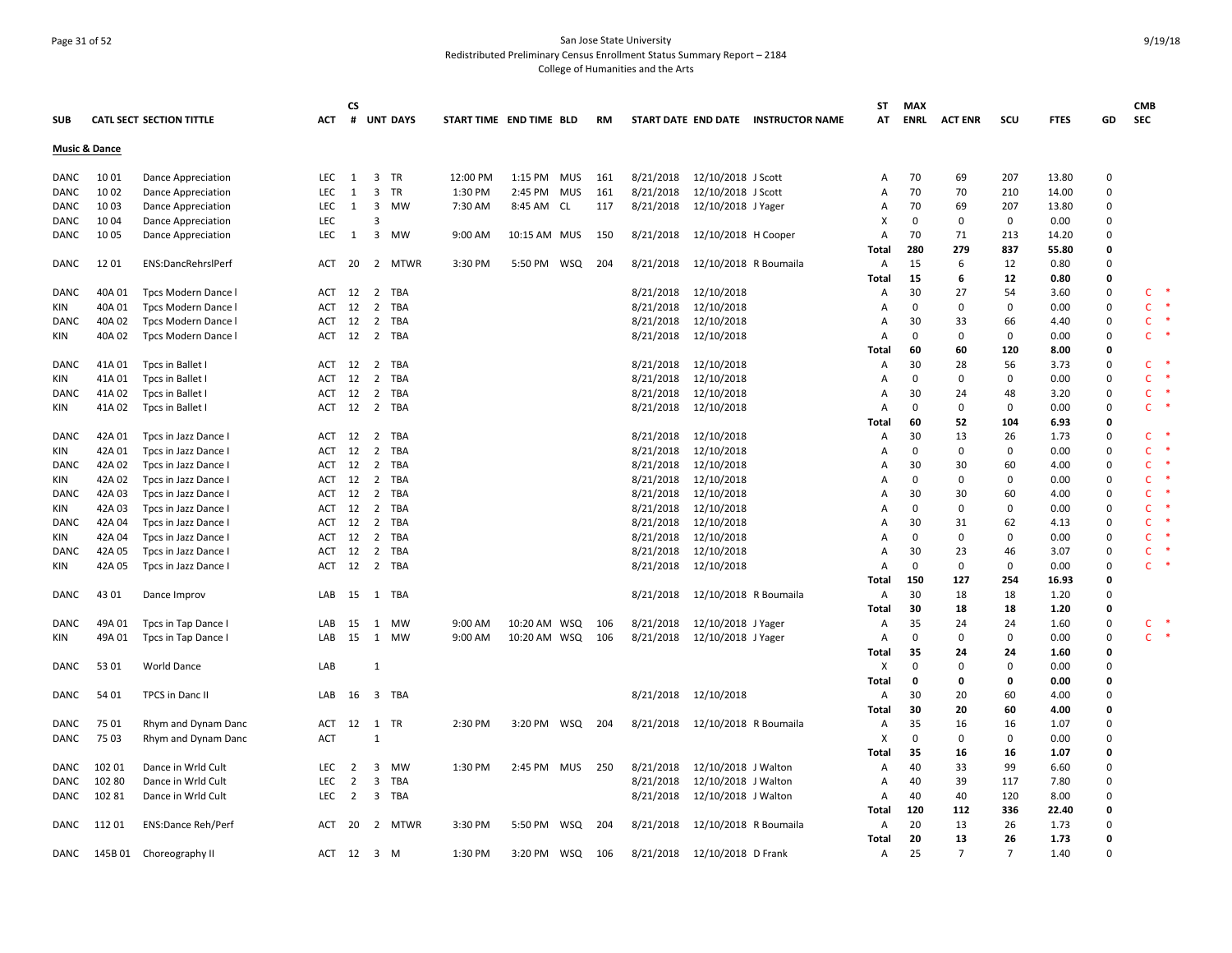## Page 32 of 52 San Jose State University Redistributed Preliminary Census Enrollment Status Summary Report – 2184 College of Humanities and the Arts

|             |         |                                 |                          | <b>CS</b>      |                                |                 |                         |              |            |            |           |                        |                                     | SΤ         | <b>MAX</b>  |                         |                |              |                         | <b>CMB</b>   |
|-------------|---------|---------------------------------|--------------------------|----------------|--------------------------------|-----------------|-------------------------|--------------|------------|------------|-----------|------------------------|-------------------------------------|------------|-------------|-------------------------|----------------|--------------|-------------------------|--------------|
| <b>SUB</b>  |         | <b>CATL SECT SECTION TITTLE</b> | ACT                      | #              |                                | <b>UNT DAYS</b> | START TIME END TIME BLD |              |            | <b>RM</b>  |           |                        | START DATE END DATE INSTRUCTOR NAME | AT         | <b>ENRL</b> | <b>ACT ENR</b>          | scu            | <b>FTES</b>  | GD                      | <b>SEC</b>   |
| DANC        |         | 145B 02 Choreography II         | LEC                      | $\overline{2}$ | $\mathbf 0$                    | W               | 1:30 PM                 | 3:20 PM WSQ  |            | 106        | 8/21/2018 | 12/10/2018 D Frank     |                                     | Α          | 25          | 7                       | 14             | 0.00         | 0                       |              |
| DANC        | 145B03  | Choreography II                 | ACT                      | 12             | - 3                            |                 |                         |              |            |            | 8/21/2018 | 12/10/2018             |                                     | X          | $\Omega$    | 0                       | $\Omega$       | 0.00         | $\Omega$                |              |
| DANC        | 145B 04 | Choreography II                 | LEC                      |                | $\Omega$                       |                 |                         |              |            |            |           |                        |                                     | X          | $\Omega$    | $\mathbf 0$             | $\Omega$       | 0.00         | 0                       |              |
|             |         |                                 |                          |                |                                |                 |                         |              |            |            |           |                        |                                     | Tota       | 50          | 14                      | 21             | 1.40         | 0                       |              |
| <b>DANC</b> | 148 01  | Children's Dance                | LEC                      | $\overline{2}$ | $\overline{\mathbf{3}}$        | M               | 1:00 PM                 | 2:50 PM      | WSQ        | 204        | 8/21/2018 | 12/10/2018 P Bliss     |                                     | Α          | 40          | 30                      | 60             | 6.00         | 0                       | C            |
| HUM         | 148 01  | Children's Dance                | LEC                      | 2              | $\overline{3}$                 | M               | 1:00 PM                 | 2:50 PM      | WSQ        | 204        | 8/21/2018 | 12/10/2018 P Bliss     |                                     | A          | $\Omega$    | 0                       | 0              | 0.00         | 0                       | $\mathsf{C}$ |
| DANC        | 148 02  | Children's Dance                | ACT                      | -13            | $\mathbf 0$                    | W               | 1:00 PM                 | 2:50 PM WSQ  |            | 204        | 8/21/2018 | 12/10/2018 P Bliss     |                                     | A          | 30          | 30                      | 30             | 0.00         | 0                       | $\mathsf{C}$ |
| HUM         | 148 02  | Children's Dance                | ACT                      | -13            | $\mathbf 0$                    | W               | 1:00 PM                 | 2:50 PM      | WSQ        | 204        | 8/21/2018 | 12/10/2018 P Bliss     |                                     | A          | $\Omega$    | 0                       | 0              | 0.00         | 0                       | $\mathsf{C}$ |
|             |         |                                 |                          |                |                                |                 |                         |              |            |            |           |                        |                                     | Total      | 70          | 60                      | 90             | 6.00         | 0                       |              |
| DANC        | 150A 01 | Kinesiology I                   | <b>LEC</b><br><b>ACT</b> | $\overline{2}$ | 3 <sub>1</sub><br>$\mathbf{0}$ | $\mathsf{R}$    | 1:30 PM                 | 3:20 PM MUS  |            | 211<br>211 | 8/21/2018 | 12/10/2018 J Yager     |                                     | Α          | 35<br>35    | 24<br>24                | 48<br>24       | 4.80<br>0.00 | 0<br>0                  |              |
| DANC        |         | 150A 02 Kinesiology I           |                          | 13             |                                |                 | 1:30 PM                 | 3:20 PM      | <b>MUS</b> |            | 8/21/2018 | 12/10/2018 J Yager     |                                     | Α          | 70          | 48                      | 72             | 4.80         | 0                       |              |
|             |         | 154A 01 TPCS in Danc III        | LAB                      | 16             | 3                              | TBA             |                         |              |            |            | 8/21/2018 | 12/10/2018             |                                     | Total      | 30          | 12                      | 36             | 2.40         | 0                       |              |
| DANC        |         |                                 |                          |                |                                |                 |                         |              |            |            |           |                        |                                     | Α          | 30          | 12                      | 36             | 2.40         | 0                       |              |
| DANC        |         | 154B 01 TPCS in Danc IV         | LAB                      | 16             | $\overline{\mathbf{3}}$        | TBA             |                         |              |            |            | 8/21/2018 | 12/10/2018             |                                     | Total      | 30          | 22                      | 66             | 4.40         | 0                       |              |
|             |         |                                 |                          |                |                                |                 |                         |              |            |            |           |                        |                                     | Α<br>Total | 30          | 22                      | 66             | 4.40         | 0                       |              |
| DANC        | 194 01  | Rep Dance Activity              | ACT                      | 20             | 1 TBA                          |                 |                         |              |            |            | 8/21/2018 | 12/10/2018 H Cooper    |                                     | Α          | 20          | 17                      | 17             | 1.13         | 0                       |              |
| DANC        | 194 02  | Rep Dance Activity              | ACT                      | 20             | 1                              | <b>TBA</b>      |                         |              |            |            | 8/21/2018 | 12/10/2018 H Cooper    |                                     | Α          | 20          | 11                      | 11             | 0.73         | 0                       |              |
|             |         |                                 |                          |                |                                |                 |                         |              |            |            |           |                        |                                     | Total      | 40          | 28                      | 28             | 1.87         | 0                       |              |
| DANC        | 198 01  | Dance Internship                | <b>SUP</b>               | 36             | 1                              | TBA             |                         |              |            |            | 8/21/2018 | 12/10/2018 H Cooper    |                                     | Α          | 10          | $\overline{2}$          | $\overline{2}$ | 0.13         | 0                       |              |
| DANC        | 198 02  | Dance Internship                | <b>SUP</b>               | 36             | $\overline{2}$                 | TBA             |                         |              |            |            | 8/21/2018 | 12/10/2018 H Cooper    |                                     | Α          | 10          | 1                       | 2              | 0.13         | 0                       |              |
| DANC        | 198 03  | Dance Internship                | <b>SUP</b>               | 36             | 3 TBA                          |                 |                         |              |            |            | 8/21/2018 | 12/10/2018 H Cooper    |                                     | Α          | 10          | 1                       | 3              | 0.20         | 0                       |              |
|             |         |                                 |                          |                |                                |                 |                         |              |            |            |           |                        |                                     | Total      | 30          | $\overline{\mathbf{4}}$ | $\overline{7}$ | 0.47         | 0                       |              |
| MUED        | 140 01  | Foundations Mu Ed               | <b>LEC</b>               | 2              | 3 TR                           |                 | 9:00 AM                 | 10:15 AM MUS |            | 182        | 8/21/2018 | 12/10/2018 D Hollinger |                                     | Α          | 30          | 27                      | 81             | 5.40         | 0                       |              |
|             |         |                                 |                          |                |                                |                 |                         |              |            |            |           |                        |                                     | Total      | 30          | 27                      | 81             | 5.40         | 0                       |              |
| MUED        | 142 01  | Intro Mus Ed/EFE                | ACT                      | 9              | 1 F                            |                 | 10:30 AM                | 12:30 PM MUS |            | 160        | 8/21/2018 | 12/10/2018 D Hollinger |                                     | Α          | 25          | 20                      | 20             | 1.35         | $\mathbf{1}$            |              |
|             |         |                                 |                          |                |                                |                 |                         |              |            |            |           |                        |                                     | Total      | 25          | 20                      | 20             | 1.35         | $\mathbf{1}$            |              |
| MUED        |         | 170B 01 Tch Choral Mus          | <b>SEM</b>               | 4              | 2                              | TR              | 10:30 AM                | 11:20 AM MUS |            | 182        | 8/21/2018 | 12/10/2018 J Benson    |                                     | Α          | 20          | 11                      | 22             | 1.57         | 3                       |              |
|             |         |                                 |                          |                |                                |                 |                         |              |            |            |           |                        |                                     | Total      | 20          | 11                      | 22             | 1.57         | $\overline{\mathbf{3}}$ |              |
| MUED        |         | 184Y 01 Stdt Tchg II            | <b>SUP</b>               | 25             | 4                              | TBA             |                         |              |            |            | 8/21/2018 |                        | 12/10/2018 K Ireland D'Ambrosio     | Α          | 5           | 1                       | 4              | 0.27         | 0                       |              |
| MUED        |         | 184Y 02 Stdt Tchg II            | <b>SUP</b>               | 25             | $\overline{4}$                 | <b>TBA</b>      |                         |              |            |            | 8/21/2018 | 12/10/2018 C McKenzie  |                                     | Α          | 5           | $\overline{3}$          | 12             | 0.80         | 0                       |              |
|             |         |                                 |                          |                |                                |                 |                         |              |            |            |           |                        |                                     | Total      | 10          | $\overline{a}$          | 16             | 1.07         | 0                       |              |
| MUED        |         | 184Z 01 Stdt Tchg III           | <b>SUP</b>               | 25             | 4                              | TBA             |                         |              |            |            | 8/21/2018 |                        | 12/10/2018 K Ireland D'Ambrosio     | Α          | .5          | 1                       | 4              | 0.27         | 0                       |              |
| MUED        |         | 184Z 02 Stdt Tchg III           | <b>SUP</b>               | 25             | $\overline{4}$                 | TBA             |                         |              |            |            | 8/21/2018 | 12/10/2018 C McKenzie  |                                     | A          | .5          | $\overline{2}$          | 8              | 0.53         | $\Omega$                |              |
|             |         |                                 |                          |                |                                |                 |                         |              |            |            |           |                        |                                     | Total      | 10          | 3                       | 12             | 0.80         | 0                       |              |
| MUED        | 22101   | FoundMusEd                      | SEM                      | - 5            | 3 T                            |                 | 4:00 PM                 | 6:45 PM MUS  |            | 163        | 8/21/2018 | 12/10/2018 D Hollinger |                                     | Α          | 15          | -5                      | 15             | 1.25         | 5                       |              |
|             |         |                                 |                          |                |                                |                 |                         |              |            |            |           |                        |                                     | Total      | 15          | 5                       | 15             | 1.25         | 5                       |              |
| MUED        | 370A 02 | Meth Mus Ed K-8                 | SEM                      | 4              | 2 <sub>T</sub>                 |                 | 4:30 PM                 | 6:20 PM MUS  |            | 250        | 8/21/2018 |                        | 12/10/2018 K Ireland D'Ambrosio     | Α          | 18          | 9                       | 18             | 1.20         | 0                       |              |
|             |         |                                 |                          |                |                                |                 |                         |              |            |            |           |                        |                                     | Total      | 18          | 9                       | 18             | 1.20         | 0                       |              |
| MUSC        | 1A 01   | Music Systems IA                | <b>SEM</b>               | 4              | 2                              | MW              | 9:30 AM                 | 10:20 AM MUS |            | 210        | 8/21/2018 |                        | 12/10/2018 M Rodriguez-Marquez      | Α          | 30          | 17                      | 34             | 2.27         | 0                       |              |
| MUSC        | 1A 02   | Music Systems IA                | SEM                      | 4              | $\overline{2}$                 | <b>MW</b>       | 9:30 AM                 | 10:20 AM MUS |            | 160        | 8/21/2018 | 12/10/2018 T Langan    |                                     | Α          | 30          | 21                      | 42             | 2.80         | 0                       |              |
|             |         |                                 |                          |                |                                |                 |                         |              |            |            |           |                        |                                     | Total      | 60          | 38                      | 76             | 5.07         | 0                       |              |
| MUSC        | 1B01    | Music Systems IB                | ACT                      | 10             | 1                              | <b>MW</b>       | 10:30 AM                | 11:20 AM MUS |            | 210        | 8/21/2018 |                        | 12/10/2018 M Rodriguez-Marquez      | Α          | 30          | 17                      | 17             | 1.13         | $\mathbf 0$             |              |
| <b>MUSC</b> | 1B02    | Music Systems IB                | ACT                      | 10             | 1                              | MW              | 10:30 AM                | 11:20 AM MUS |            | 161        | 8/21/2018 | 12/10/2018 T Langan    |                                     | Α          | 25          | 21                      | 21             | 1.40         | 0                       |              |
|             |         |                                 |                          |                |                                |                 |                         |              |            |            |           |                        |                                     | Total      | 55          | 38                      | 38             | 2.53         | 0                       |              |
| <b>MUSC</b> | 3A 01   | Music Systems IIIA              | <b>SEM</b>               | 4              | $\overline{2}$                 | TR              | 10:30 AM                | 11:20 AM MUS |            | 210        | 8/21/2018 | 12/10/2018 B Belet     |                                     | Α          | 30          | 19                      | 38             | 2.53         | 0                       |              |
| MUSC        | 3A 02   | Music Systems IIIA              | <b>SEM</b>               | 4              | $\overline{2}$                 | TR              | 10:30 AM                | 11:20 AM MUS |            | 211        | 8/21/2018 |                        | 12/10/2018 M Rodriguez-Marquez      | Α          | 30          | 15                      | 30             | 2.00         | 0                       |              |
|             |         |                                 |                          |                |                                |                 |                         |              |            |            |           |                        |                                     | Total      | 60          | 34                      | 68             | 4.53         | 0                       |              |
| <b>MUSC</b> | 3B01    | Music Systems IIIB              | <b>ACT</b>               | 10             | 1 TR                           |                 | 11:30 AM                | 12:20 PM MUS |            | 210        | 8/21/2018 | 12/10/2018 B Belet     |                                     | A          | 30          | 17                      | 17             | 1.13         | 0                       |              |
| MUSC        | 3B02    | Music Systems IIIB              | ACT                      | 10             | $\mathbf{1}$                   | TR              | 11:30 AM                | 12:20 PM MUS |            | 211        | 8/21/2018 |                        | 12/10/2018 M Rodriguez-Marquez      | Α          | 30          | 11                      | 11             | 0.73         | 0                       |              |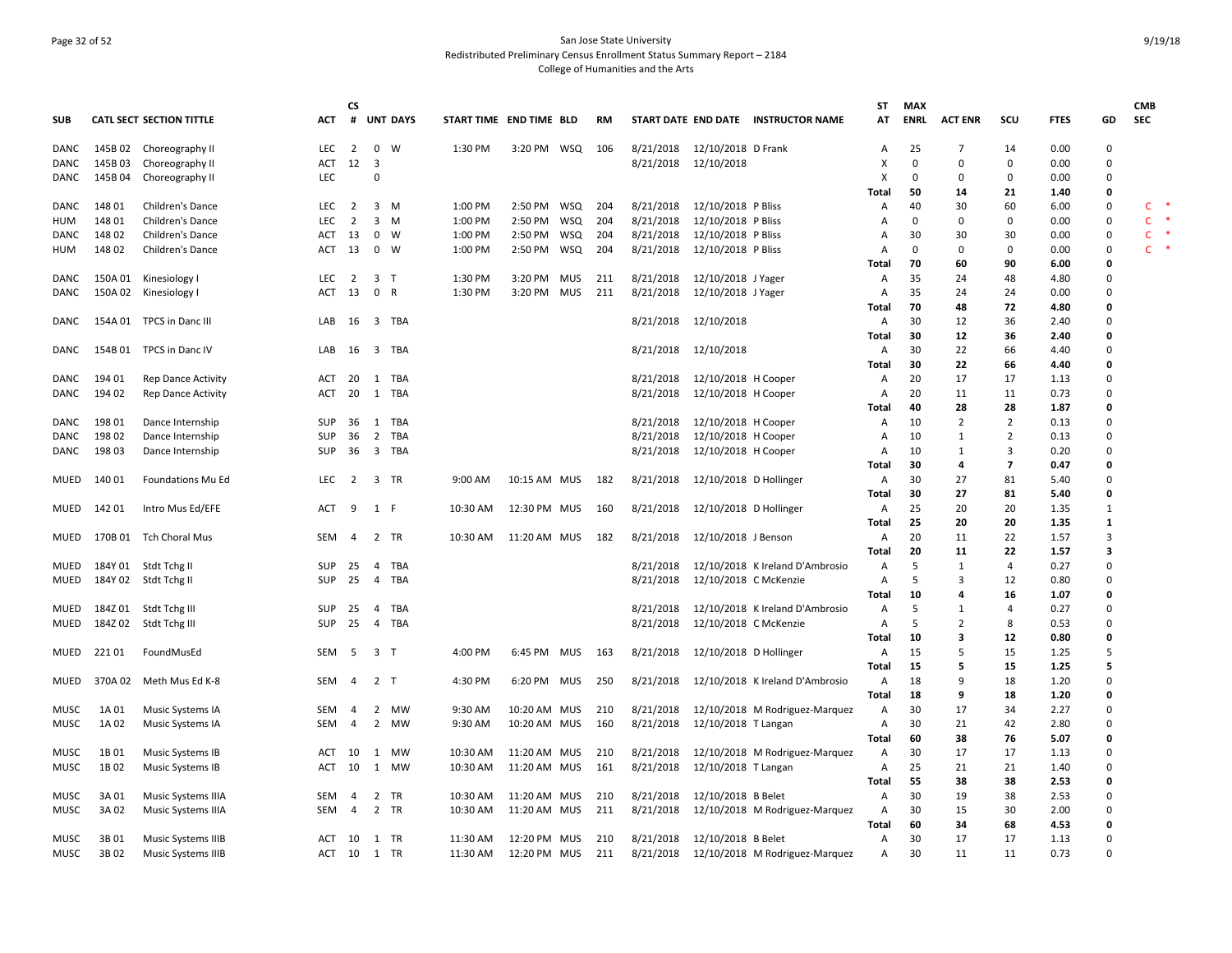## Page 33 of 52 San Jose State University Redistributed Preliminary Census Enrollment Status Summary Report – 2184 College of Humanities and the Arts

|              |              |                                        |            | <b>CS</b>      |                         |                 |                         |              |     |            |                        |                                              |                                     | SΤ           | <b>MAX</b>  |                |                |               |             | <b>CMB</b>        |
|--------------|--------------|----------------------------------------|------------|----------------|-------------------------|-----------------|-------------------------|--------------|-----|------------|------------------------|----------------------------------------------|-------------------------------------|--------------|-------------|----------------|----------------|---------------|-------------|-------------------|
| <b>SUB</b>   |              | <b>CATL SECT SECTION TITTLE</b>        | ACT        | #              |                         | <b>UNT DAYS</b> | START TIME END TIME BLD |              |     | RM         |                        |                                              | START DATE END DATE INSTRUCTOR NAME | AT           | ENRL        | <b>ACT ENR</b> | SCU            | <b>FTES</b>   | GD          | <b>SEC</b>        |
|              |              |                                        |            |                |                         |                 |                         |              |     |            |                        |                                              |                                     | Total        | 60          | 28             | 28             | 1.87          | 0           |                   |
| <b>MUSC</b>  | 901          | <b>Music Fund</b>                      | <b>SEM</b> | $\overline{4}$ | 3                       | <b>MW</b>       | 9:30 AM                 | 10:20 AM MUS |     | 211        | 8/21/2018              | 12/10/2018 A Young                           |                                     | A            | 30          | 29             | 58             | 5.80          | $\Omega$    |                   |
| MUSC         | 902          | Music Fund                             | ACT        | 10             | $\mathbf 0$             | MW              | 10:30 AM                | 11:20 AM MUS |     | 211        | 8/21/2018              | 12/10/2018 A Young                           |                                     | A            | 30          | 29             | 29             | 0.00          | $\mathbf 0$ |                   |
|              |              |                                        |            |                |                         |                 |                         |              |     |            |                        |                                              |                                     | Total        | 60          | 58             | 87             | 5.80          | 0           |                   |
| MUSC         | 10A 01       | <b>Music Appreciation</b>              | <b>LEC</b> | 2              | 3                       | MW              | 9:00 AM                 | 10:15 AM MUS |     | 250        | 8/21/2018              | 12/10/2018 K Metcalf                         |                                     | Α            | 65          | 66             | 198            | 13.20         | 0           |                   |
| MUSC         | 10A 02       | <b>Music Appreciation</b>              | <b>LEC</b> | $\overline{2}$ | 3                       | <b>MW</b>       | 1:30 PM                 | 2:45 PM MUS  |     | 161        | 8/21/2018              | 12/10/2018 R Sacolick                        |                                     | A            | 70          | 72             | 216            | 14.40         | $\mathbf 0$ |                   |
| MUSC         | 10A 03       | <b>Music Appreciation</b>              | <b>LEC</b> | $\overline{2}$ | 3                       | TR              | 9:00 AM                 | 10:15 AM MUS |     | 161        | 8/21/2018              | 12/10/2018 G Haramaki                        |                                     | Α            | 73          | 72             | 216            | 14.40         | $\Omega$    |                   |
| MUSC         | 10A 04       | <b>Music Appreciation</b>              | <b>LEC</b> | $\overline{2}$ | 3                       | TR              | 1:30 PM                 | 2:45 PM      | MUS | 250        | 8/21/2018              | 12/10/2018 R Sacolick                        |                                     | A            | 65          | 69             | 207            | 13.80         | $\Omega$    |                   |
| MUSC         | 10A 80       | <b>Music Appreciation</b>              | <b>LEC</b> | $\overline{2}$ | $\overline{3}$          | TBA             |                         |              |     |            | 8/21/2018              | 12/10/2018 V Lington                         |                                     | A            | 70          | 70             | 210            | 14.00         | $\Omega$    |                   |
| MUSC         | 10A 82       | <b>Music Appreciation</b>              | <b>LEC</b> | $\overline{2}$ | 3                       | <b>TBA</b>      |                         |              |     |            | 8/21/2018              | 12/10/2018 T Langan                          |                                     | A            | 70          | 69             | 207            | 13.80         | $\Omega$    |                   |
| MUSC         | 10A 83       | <b>Music Appreciation</b>              | <b>LEC</b> | 2              | 3                       | TBA             |                         |              |     |            | 8/21/2018              |                                              | 12/10/2018 M Hernandez              | A            | 70          | 74             | 222            | 14.80         | $\mathbf 0$ |                   |
| MUSC         | 10A 84       | <b>Music Appreciation</b>              | <b>LEC</b> | $\overline{2}$ | 3                       | TBA             |                         |              |     |            | 8/21/2018              | 12/10/2018 S Lin                             |                                     | A            | 70          | 70             | 210            | 14.00         | $\Omega$    |                   |
| MUSC         | 10A 85       | <b>Music Appreciation</b>              | <b>LEC</b> | 2              | 3                       | <b>TBA</b>      |                         |              |     |            | 8/21/2018              | 12/10/2018 P Ellison                         |                                     | A            | 70          | 70             | 210            | 14.00         | $\Omega$    |                   |
| <b>MUSC</b>  | 10A 86       | <b>Music Appreciation</b>              | <b>LEC</b> | 2              | $\overline{3}$          | TBA             |                         |              |     |            | 8/21/2018              | 12/10/2018 K Metcalf                         |                                     | A            | 70          | 70             | 210            | 14.00         | $\Omega$    |                   |
| MUSC         | 10A 87       | <b>Music Appreciation</b>              | LEC        | $\overline{2}$ | $\overline{\mathbf{3}}$ | <b>TBA</b>      |                         |              |     |            | 8/21/2018              | 12/10/2018 S Lin                             |                                     | Α            | 70          | 68             | 204            | 13.60         | $\Omega$    |                   |
| <b>MUSC</b>  | 10A 99       | <b>Music Appreciation</b>              | LEC        | $\overline{2}$ | $\overline{\mathbf{3}}$ | TBA             |                         |              |     |            | 8/21/2018              | 12/10/2018 J Barrett                         |                                     | A            | 70          | 72             | 216            | 14.40         | $\mathbf 0$ |                   |
|              |              |                                        |            |                |                         |                 |                         |              |     |            |                        |                                              |                                     | Total        | 833         | 842            | 2526           | 168.40        | 0           |                   |
| MUSC         | 10B01        | Intro to Music                         | SEM        | 4              | 3                       | MW              | 9:00 AM                 | 10:15 AM MUS |     | 266        | 8/21/2018              | 12/10/2018 C Oser                            |                                     | A            | 50          | 50             | 150            | 10.00         | $\Omega$    |                   |
| MUSC         | 10B02        | Intro to Music                         | SEM        | $\overline{4}$ | $\overline{3}$          | MW              | 10:30 AM                | 11:45 AM MUS |     | 266        | 8/21/2018              | 12/10/2018 S Brook                           |                                     | Α            | 50          | 49             | 147            | 9.80          | $\Omega$    |                   |
| MUSC         | 10B03        | Intro to Music                         | <b>SEM</b> | $\overline{4}$ | 3                       | TR              | 10:30 AM                | 11:45 AM MUS |     | 266        | 8/21/2018              | 12/10/2018 G Mok                             |                                     | A            | 50          | 37             | 111            | 7.40          | $\Omega$    |                   |
| <b>MUSC</b>  | 10B04        | Intro to Music                         | SEM        | $\overline{4}$ | $\overline{3}$          | TR              | 12:00 PM                | 1:15 PM MUS  |     | 266        | 8/21/2018              | 12/10/2018 A Koppel                          |                                     | A            | 50          | 48             | 144            | 9.60          | $\Omega$    |                   |
|              |              |                                        |            |                |                         |                 |                         |              |     |            |                        |                                              |                                     | Total        | 200         | 184            | 552            | 36.80         | 0           |                   |
| MUSC         | 13 01        | Music Tech                             | ACT        | 10             |                         | 1 TR            | 9:30 AM                 | 10:20 AM MUS |     | 213        | 8/21/2018              |                                              | 12/10/2018 M Rodriguez-Marquez      | A            | 24          | 20             | 20             | 1.33          | 0           |                   |
|              |              |                                        | <b>LEC</b> |                |                         | M               | 6:00 PM                 |              |     |            |                        |                                              |                                     | Total        | 24<br>50    | 20<br>50       | 20<br>150      | 1.33          | 0<br>0      |                   |
| <b>MUSC</b>  | 1901         | Mus Wrld Cultures                      | <b>LEC</b> | 1<br>1         | 3<br>3                  | M               | 6:00 PM                 | 8:45 PM MUS  |     | 161<br>161 | 8/21/2018              | 12/10/2018 R Sacolick                        |                                     | Α            | $\Omega$    | 0              | $\mathbf 0$    | 10.00<br>0.00 | $\Omega$    | C<br>$\mathsf{C}$ |
| ASIA<br>MUSC | 1901<br>1980 | Mus Wrld Cultures<br>Mus Wrld Cultures | <b>LEC</b> | 1              | 3                       | TBA             |                         | 8:45 PM MUS  |     |            | 8/21/2018<br>8/21/2018 | 12/10/2018 R Sacolick<br>12/10/2018 T Harris |                                     | A<br>Α       | 83          | 74             | 222            | 14.80         | $\mathbf 0$ | $\mathsf{C}$      |
|              | 1980         | Mus Wrld Cultures                      | <b>LEC</b> | 1              | $\overline{\mathbf{3}}$ | TBA             |                         |              |     |            | 8/21/2018              |                                              |                                     | A            | $\mathbf 0$ | 0              | $\mathbf 0$    | 0.00          | 0           | C.                |
| ASIA         |              |                                        |            |                |                         |                 |                         |              |     |            |                        | 12/10/2018 T Harris                          |                                     | Total        | 133         | 124            | 372            | 24.80         | 0           |                   |
| MUSC         | 25A 01       | PianoProf1                             | ACT        | 10             | $\overline{1}$          |                 |                         |              |     |            | 8/21/2018              | 12/10/2018                                   |                                     | х            | $\Omega$    | 0              | 0              | 0.00          | $\Omega$    |                   |
| MUSC         | 25A 02       | PianoProf1                             | <b>ACT</b> | 10             | 1                       | TR              | 9:30 AM                 | 10:20 AM MUS |     | 266        | 8/21/2018              | 12/10/2018 S Brook                           |                                     | $\mathsf{A}$ | 30          | 30             | 30             | 2.00          | $\Omega$    |                   |
| MUSC         | 25A 03       | PianoProf1                             | <b>ACT</b> |                | $\mathbf{1}$            |                 |                         |              |     |            |                        |                                              |                                     | X            | $\Omega$    | 0              | $\mathbf 0$    | 0.00          | $\Omega$    |                   |
|              |              |                                        |            |                |                         |                 |                         |              |     |            |                        |                                              |                                     | <b>Total</b> | 30          | 30             | 30             | 2.00          | 0           |                   |
| <b>MUSC</b>  | 25B01        | Piano Proficiency II                   | <b>ACT</b> |                | 1                       |                 |                         |              |     |            |                        |                                              |                                     | X            | $\Omega$    | $\Omega$       | $\mathbf 0$    | 0.00          | $\Omega$    |                   |
|              |              |                                        |            |                |                         |                 |                         |              |     |            |                        |                                              |                                     | Total        | 0           | 0              | $\mathbf 0$    | 0.00          | 0           |                   |
| MUSC         | 25C 01       | PianoProf3                             | ACT 10     |                |                         | 1 MW            | 12:30 PM                | 1:20 PM MUS  |     | 266        | 8/21/2018              | 12/10/2018 S Brook                           |                                     | A            | 30          | 20             | 20             | 1.33          | $\Omega$    |                   |
|              |              |                                        |            |                |                         |                 |                         |              |     |            |                        |                                              |                                     | Total        | 30          | 20             | 20             | 1.33          | 0           |                   |
| MUSC         | 26A 01       | Voice Fundamentals                     | ACT        | 10             |                         | 1 MW            | 8:00 AM                 | 8:50 AM MUS  |     | 182        | 8/21/2018              | 12/10/2018 E Nitzan                          |                                     | Α            | 30          | 26             | 26             | 1.73          | $\Omega$    |                   |
|              |              |                                        |            |                |                         |                 |                         |              |     |            |                        |                                              |                                     | Total        | 30          | 26             | 26             | 1.73          | 0           |                   |
| MUSC         | 27A 01       | Fund Jazz KBD I                        | <b>ACT</b> |                | $\mathbf{1}$            |                 |                         |              |     |            |                        |                                              |                                     | X            | $\Omega$    | $\mathbf 0$    | $\mathbf 0$    | 0.00          | $\Omega$    |                   |
| <b>MUSC</b>  | 27A 02       | Fund Jazz KBD I                        | ACT 10     |                |                         | 1 MW            | 3:30 PM                 | 4:20 PM MUS  |     | 266        | 8/21/2018              | 12/10/2018 J Dryden                          |                                     | A            | 20          | $\overline{7}$ | $\overline{7}$ | 0.47          | $\Omega$    |                   |
|              |              |                                        |            |                |                         |                 |                         |              |     |            |                        |                                              |                                     | Total        | 20          | $\overline{7}$ | $\overline{7}$ | 0.47          | O           |                   |
| MUSC         | 28 01        | <b>Guitar Fundamentals</b>             | ACT        | 8              | 1                       | R               | 6:00 PM                 | 7:50 PM      | MUS | 150        | 8/21/2018              | 12/10/2018 S Lin                             |                                     | Α            | 25          | 19             | 19             | 1.27          | $\mathbf 0$ |                   |
| MUSC         | 28 02        | <b>Guitar Fundamentals</b>             | <b>ACT</b> | 8              | 1 F                     |                 | 12:30 PM                | 2:20 PM      | MUS | 150        | 8/21/2018              | 12/10/2018 R Vandivier                       |                                     | $\mathsf{A}$ | 25          | 9              | 9              | 0.60          | $\Omega$    |                   |
|              |              |                                        |            |                |                         |                 |                         |              |     |            |                        |                                              |                                     | Total        | 50          | 28             | 28             | 1.87          | 0           |                   |
| <b>MUSC</b>  | 29A 04       | ElecAcous1                             | SUP        | 48             |                         | 2 TBA           |                         |              |     |            | 8/21/2018              | 12/10/2018 P Furman                          |                                     | Α            | 3           | $\Omega$       | $\mathbf 0$    | 0.00          | $\Omega$    |                   |
|              |              |                                        |            |                |                         |                 |                         |              |     |            |                        |                                              |                                     | <b>Total</b> | 3           | $\Omega$       | $\mathbf 0$    | 0.00          | 0           |                   |
| <b>MUSC</b>  | 30A02        | Piano 1                                | <b>SUP</b> | 48             |                         | 2 TBA           |                         |              |     |            | 8/21/2018              | 12/10/2018 G Mok                             |                                     | A            | 3           | -1             | $\overline{2}$ | 0.13          | $\mathbf 0$ |                   |
|              |              |                                        |            |                |                         |                 |                         |              |     |            |                        |                                              |                                     | Total        | 3           | 1              | $\overline{2}$ | 0.13          | 0           |                   |
| MUSC         |              | 30AX 01 Applied Piano 1                | <b>SUP</b> | 48             | $\mathbf{1}$            | TBA             |                         |              |     |            | 8/21/2018              | 12/10/2018 N Sultanov                        |                                     | $\mathsf{A}$ | 3           | 1              | 1              | 0.07          | $\Omega$    |                   |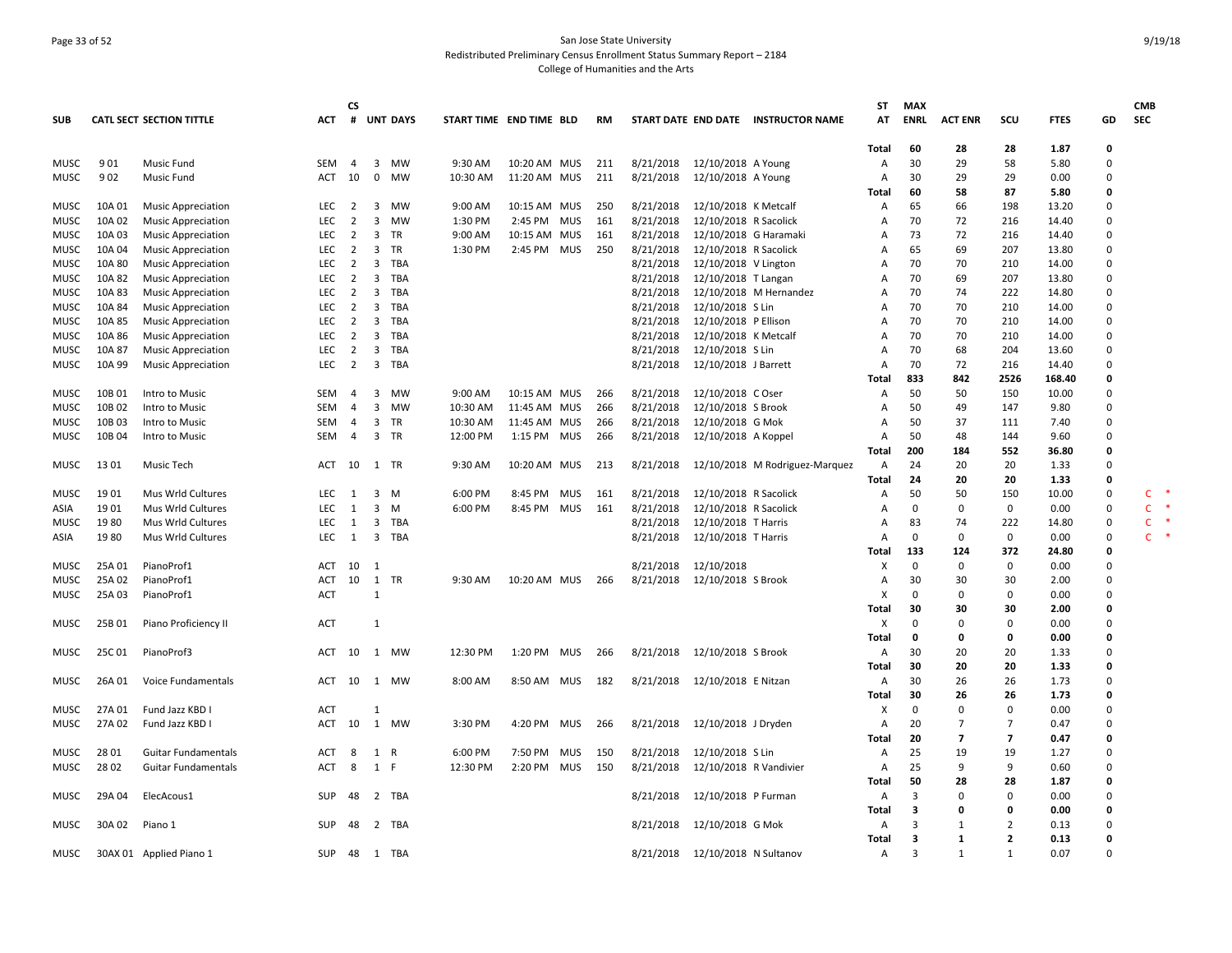## Page 34 of 52 San Jose State University Redistributed Preliminary Census Enrollment Status Summary Report – 2184 College of Humanities and the Arts

|                            |                 |                                 |            | CS   |                     |                         |    |                        |                                           |                                     | ST             | <b>MAX</b>     |                          |                          |              |              | <b>CMB</b> |
|----------------------------|-----------------|---------------------------------|------------|------|---------------------|-------------------------|----|------------------------|-------------------------------------------|-------------------------------------|----------------|----------------|--------------------------|--------------------------|--------------|--------------|------------|
| <b>SUB</b>                 |                 | <b>CATL SECT SECTION TITTLE</b> | ACT        | #    | <b>UNT DAYS</b>     | START TIME END TIME BLD | RM |                        |                                           | START DATE END DATE INSTRUCTOR NAME | AT             | <b>ENRL</b>    | <b>ACT ENR</b>           | scu                      | <b>FTES</b>  | GD           | <b>SEC</b> |
|                            |                 |                                 |            |      |                     |                         |    |                        |                                           |                                     |                |                |                          |                          |              |              |            |
|                            |                 |                                 |            |      |                     |                         |    |                        |                                           |                                     | Total          | 3              | 1                        | 1                        | 0.07         | 0            |            |
| MUSC                       | 30B 02          | Piano 2                         | SUP        | 48   | 2 TBA               |                         |    | 8/21/2018              | 12/10/2018 G Mok                          |                                     | Α              | 3              | $\mathbf{1}$             | $\overline{2}$           | 0.13         | 0            |            |
|                            |                 |                                 |            |      |                     |                         |    |                        |                                           |                                     | Total          | 3<br>3         | 1<br>$\Omega$            | $\mathbf{2}$<br>$\Omega$ | 0.13         | 0            |            |
| <b>MUSC</b><br><b>MUSC</b> | 30C 01<br>30C02 | Piano 3<br>Piano 3              | SUP<br>SUP | 48   | 25  2  TBA<br>2 TBA |                         |    | 8/21/2018<br>8/21/2018 | 12/10/2018 N Sultanov<br>12/10/2018 G Mok |                                     | Α<br>Α         | 3              | $\mathbf{1}$             | 2                        | 0.00<br>0.13 | 0<br>0       |            |
|                            |                 |                                 |            |      |                     |                         |    |                        |                                           |                                     | Total          | 6              | $\mathbf{1}$             | 2                        | 0.13         | 0            |            |
| <b>MUSC</b>                |                 | 30CX 01 Applied Piano 3         | SUP        | 48   | 1 TBA               |                         |    | 8/21/2018              | 12/10/2018 N Sultanov                     |                                     | Α              | 3              | $\mathbf{1}$             | $\mathbf{1}$             | 0.07         | 0            |            |
|                            |                 |                                 |            |      |                     |                         |    |                        |                                           |                                     | Total          | 3              | 1                        | 1                        | 0.07         | 0            |            |
| MUSC                       | 33A 01          | Voice 1                         | SUP        | 25   | 2 TBA               |                         |    | 8/21/2018              | 12/10/2018 J Smucker                      |                                     | $\overline{A}$ | 5              | 3                        | 6                        | 0.40         | 0            |            |
| <b>MUSC</b>                | 33A02           | Voice 1                         | SUP        | 48   | 2 TBA               |                         |    | 8/21/2018              | 12/10/2018 J Scharlach                    |                                     | $\overline{A}$ | $\mathbf{a}$   | $\overline{2}$           | $\overline{a}$           | 0.27         | 0            |            |
| <b>MUSC</b>                | 33A03           | Voice 1                         | SUP        | 48   | 2 TBA               |                         |    | 8/21/2018              | 12/10/2018 J Mitchell                     |                                     | А              | 5              | 4                        | 8                        | 0.53         | 0            |            |
| MUSC                       | 33A 04          | Voice 1                         | SUP        | 25   | 2 TBA               |                         |    | 8/21/2018              |                                           | 12/10/2018 C Bengochea              | Α              | $\overline{3}$ | 3                        | 6                        | 0.40         | 0            |            |
|                            |                 |                                 |            |      |                     |                         |    |                        |                                           |                                     | Total          | 16             | 12                       | 24                       | 1.60         | 0            |            |
| MUSC                       |                 | 33AX 01 Applied Voice 1         | SUP        | 48   | 1 TBA               |                         |    | 8/21/2018              | 12/10/2018 J Mitchell                     |                                     | Α              | 3              | 1                        | 1                        | 0.07         | 0            |            |
| MUSC                       |                 | 33AX 02 Applied Voice 1         | SUP        | 48   | 1 TBA               |                         |    | 8/21/2018              |                                           | 12/10/2018 C Bengochea              | A              | 3              | $\Omega$                 | 0                        | 0.00         | 0            |            |
| MUSC                       |                 | 33AX 03 Applied Voice 1         | SUP        | -48  | 1 TBA               |                         |    | 8/21/2018              | 12/10/2018 J Scharlach                    |                                     | Α              | 3              | $\mathbf{1}$             | 1                        | 0.07         | 0            |            |
|                            |                 |                                 |            |      |                     |                         |    |                        |                                           |                                     | Total          | 9              | $\mathbf{z}$             | 2                        | 0.13         | 0            |            |
| <b>MUSC</b>                | 33B 02          | Voice 2                         | SUP        | 48   | 2 TBA               |                         |    | 8/21/2018              |                                           | 12/10/2018 S Bengochea              | Α              | 3              | 1                        | 2                        | 0.13         | 0            |            |
|                            |                 |                                 |            |      |                     |                         |    |                        |                                           |                                     | Total          | 3              | 1                        | 2                        | 0.13         | 0            |            |
| <b>MUSC</b>                |                 | 33BX 01 Applied Voice 2         | SUP        | 48   | 1 TBA               |                         |    | 8/21/2018              | 12/10/2018 J Mitchell                     |                                     | Α              | 3              | $\mathbf{1}$             | $\mathbf{1}$             | 0.07         | 0            |            |
|                            |                 |                                 |            |      |                     |                         |    |                        |                                           |                                     | <b>Total</b>   | 3              | 1                        | 1                        | 0.07         | $\mathbf{0}$ |            |
| <b>MUSC</b>                | 33C 02          | Voice 3                         | SUP        | 48   | 2 TBA               |                         |    | 8/21/2018              |                                           | 12/10/2018 S Bengochea              | A              | 3              | $\overline{2}$           | $\overline{4}$           | 0.27         | 0            |            |
| <b>MUSC</b>                | 33C04           | Voice 3                         | <b>SUP</b> | 48   | 2 TBA               |                         |    | 8/21/2018              | 12/10/2018                                |                                     | $\overline{A}$ | 3              | $\mathbf 0$              | $\mathbf 0$              | 0.00         | 0            |            |
| <b>MUSC</b>                | 33C 06          | Voice 3                         | <b>SUP</b> | 48   | 2 TBA               |                         |    | 8/21/2018              | 12/10/2018 J Frank                        |                                     | $\overline{A}$ | 3              | $\mathbf{1}$             | $\overline{2}$           | 0.13         | 0            |            |
|                            |                 |                                 |            |      |                     |                         |    |                        |                                           |                                     | Total          | 9              | 3                        | 6                        | 0.40         | 0            |            |
| <b>MUSC</b>                |                 | 33CX 01 Applied Voice 3         | SUP        | 48   | 1 TBA               |                         |    | 8/21/2018              | 12/10/2018 J Frank                        |                                     | Α              | 3              | $\Omega$                 | $\mathbf 0$              | 0.00         | 0            |            |
| MUSC                       |                 | 33CX 03 Applied Voice 3         | SUP        | 48   | 1 TBA               |                         |    | 8/21/2018              |                                           | 12/10/2018 S Bengochea              | Α              | 3              | $\Omega$                 | $\Omega$                 | 0.00         | 0            |            |
|                            |                 |                                 |            |      |                     |                         |    |                        |                                           |                                     | Total          | 6              | 0                        | 0                        | 0.00         | 0            |            |
| <b>MUSC</b>                | 33D 01          | Voice 4                         | SUP        | 25   | 2 TBA               |                         |    | 8/21/2018              | 12/10/2018 J Scharlach                    |                                     | Α              | 4              | 3                        | 6                        | 0.40         | 0            |            |
| MUSC                       | 33D 02          | Voice 4                         | <b>SUP</b> | 25   | 2 TBA               |                         |    | 8/21/2018              |                                           | 12/10/2018 C Bengochea              | Α              | 3              | 1                        | 2                        | 0.13         | 0            |            |
| MUSC                       | 33D 03          | Voice 4                         | SUP        | 25   | 2 TBA               |                         |    | 8/21/2018              | 12/10/2018 J Frank                        |                                     | A              | 3              | 1                        | 2                        | 0.13         | 0            |            |
| <b>MUSC</b>                | 33D 04          | Voice 4                         | SUP        | - 25 | 2 TBA               |                         |    | 8/21/2018              | 12/10/2018 J Mitchell                     |                                     | A              | $\overline{3}$ | $\mathbf{1}$             | $\overline{2}$           | 0.13         | 0            |            |
| MUSC                       | 33D 05          | Voice 4                         | <b>SUP</b> | 25   | 2 TBA               |                         |    | 8/21/2018              | 12/10/2018 J Smucker                      |                                     | Α              | 5              | $\overline{2}$           | 4                        | 0.27         | 0            |            |
|                            |                 |                                 |            |      |                     |                         |    |                        |                                           |                                     | Total          | 18             | 8                        | 16                       | 1.07         | 0            |            |
| <b>MUSC</b>                | 33X 01          | <b>Applied Voice</b>            | SUP        | 48   | 1 TBA               |                         |    | 8/21/2018              | 12/10/2018 J Frank                        |                                     | Α              | 3              | $\mathbf{1}$             | 1                        | 0.07         | 0            |            |
|                            |                 |                                 |            |      |                     |                         |    |                        |                                           |                                     | Total          | 3              | 1                        | 1                        | 0.07         | 0            |            |
| <b>MUSC</b>                | 34A 01          | Strings 1                       | SUP        | 25   | 2 TBA               |                         |    | 8/21/2018              | 12/10/2018 P Gelfand                      |                                     | A              | 3              | $\overline{2}$           | $\overline{a}$           | 0.27         | 0            |            |
| <b>MUSC</b>                | 34A 02          | Strings 1                       | SUP        | 25   | 2 TBA               |                         |    | 8/21/2018              | 12/10/2018 S Lin                          |                                     | $\overline{A}$ | 3              | $\Omega$                 | $\Omega$                 | 0.00         | 0            |            |
| <b>MUSC</b>                | 34A 06          | Strings 1                       | <b>SUP</b> | 48   | 2 TBA               |                         |    | 8/21/2018              |                                           | 12/10/2018 S Jones-Hayes            | A              | 3              | $\overline{2}$           | 4                        | 0.27         | 0            |            |
| MUSC                       |                 | 34AX 01 Strings 1               | SUP        | 48   | 1 TBA               |                         |    | 8/21/2018              |                                           | 12/10/2018 S Jones-Hayes            | Α              | 3              | 3                        | 3                        | 0.20         | 0            |            |
| MUSC                       |                 | 34AX 02 Strings 1               | SUP        | 48   | 1 TBA               |                         |    | 8/21/2018              | 12/10/2018 S Lin                          |                                     | Α              | $\overline{3}$ | $\Omega$                 | 0                        | 0.00         | 0            |            |
| MUSC                       |                 | 34AX 03 Strings 1               | SUP        | 48   | 1 TBA               |                         |    | 8/21/2018              | 12/10/2018 B Moyer                        |                                     | Α              | 3              | 1                        | 1                        | 0.07         | 0            |            |
|                            |                 |                                 |            |      |                     |                         |    |                        |                                           |                                     | Total          | 18             | 8                        | 12                       | 0.80         | 0            |            |
| MUSC                       | 34B 01          | Strings 2                       | SUP        | 25   | 2 TBA               |                         |    | 8/21/2018              | 12/10/2018 S Lin                          |                                     | A              | 3              | 1                        | $\overline{2}$           | 0.13         | 0            |            |
|                            |                 |                                 |            |      |                     |                         |    |                        |                                           |                                     | Total          | 3              | 1                        | 2                        | 0.13         | 0            |            |
| <b>MUSC</b>                | 34C 01          | Strings 3                       | SUP        | - 25 | 2 TBA               |                         |    | 8/21/2018              |                                           | 12/10/2018 S Jones-Hayes            | Α              | $\overline{7}$ | $\mathbf{1}$             | $\overline{2}$           | 0.13         | 0            |            |
| <b>MUSC</b>                | 34C 02          | Strings 3                       | <b>SUP</b> | - 25 | 2 TBA               |                         |    | 8/21/2018              | 12/10/2018 P Gelfand                      |                                     | A              | 3              | $\mathbf 0$              | 0                        | 0.00         | 0            |            |
| <b>MUSC</b>                | 34C03           | Strings 3                       | SUP        | 25   | 2 TBA               |                         |    | 8/21/2018              | 12/10/2018 B Moyer                        |                                     | A              | 3              | $\mathbf{1}$             | 2                        | 0.13         | 0            |            |
| MUSC                       |                 | 34CX 01 Strings 3               | SUP        |      | 48 1 TBA            |                         |    |                        |                                           | 8/21/2018 12/10/2018 S Jones-Hayes  | $\mathsf{A}$   | 3              | $\Omega$                 | $\Omega$                 | 0.00         | 0            |            |
|                            |                 |                                 |            |      |                     |                         |    |                        |                                           |                                     | <b>Total</b>   | 16             | $\overline{\phantom{a}}$ | $\Delta$                 | 0.27         | <b>n</b>     |            |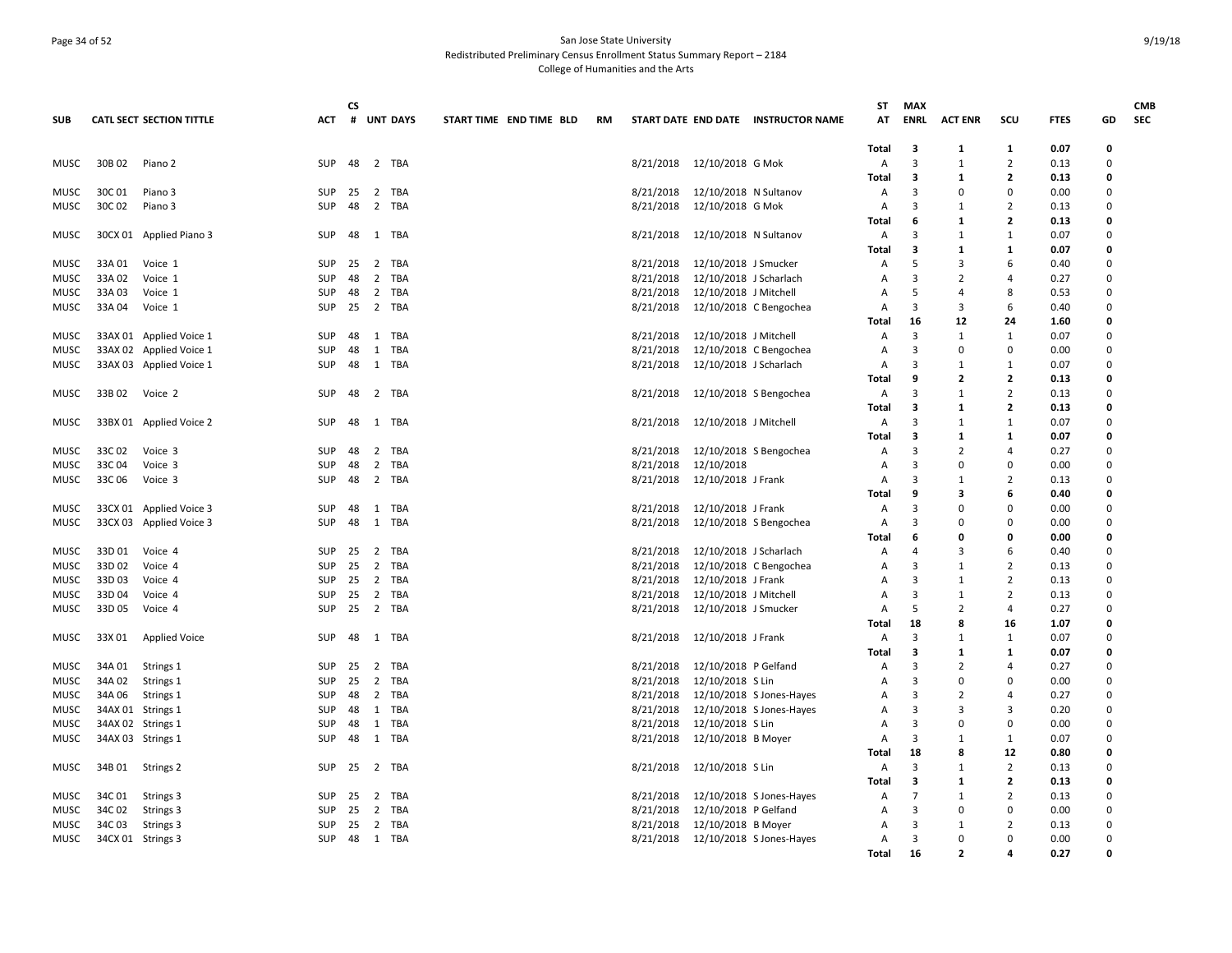## Page 35 of 52 San Jose State University Redistributed Preliminary Census Enrollment Status Summary Report – 2184 College of Humanities and the Arts

| <b>SUB</b>   |                 | <b>CATL SECT SECTION TITTLE</b>       | ACT                      | <b>CS</b><br># | <b>UNT DAYS</b> |            | START TIME END TIME BLD | <b>RM</b> |                        |                                            | START DATE END DATE INSTRUCTOR NAME | ST<br>AT     | <b>MAX</b><br>ENRL | <b>ACT ENR</b> | scu            | <b>FTES</b>  | GD            | <b>CMB</b><br><b>SEC</b> |
|--------------|-----------------|---------------------------------------|--------------------------|----------------|-----------------|------------|-------------------------|-----------|------------------------|--------------------------------------------|-------------------------------------|--------------|--------------------|----------------|----------------|--------------|---------------|--------------------------|
|              |                 |                                       |                          |                |                 |            |                         |           |                        |                                            |                                     |              |                    |                |                |              |               |                          |
| <b>MUSC</b>  | 34D04           | Strings 4                             | SUP                      | 48             | 2 TBA           |            |                         |           |                        |                                            | 8/21/2018 12/10/2018 S Jones-Hayes  | Α            | 3                  | 1              | $\overline{2}$ | 0.13         | $\mathbf 0$   |                          |
|              |                 |                                       |                          |                |                 |            |                         |           |                        |                                            |                                     | Total        | 3                  | 1              | 2              | 0.13         | 0             |                          |
| MUSC         | 34X 01          | <b>Strings</b>                        | <b>SUP</b>               | 48             | 1 TBA           |            |                         |           | 8/21/2018              | 12/10/2018 P Gelfand                       |                                     | Α            | 3                  | 1              | $\mathbf{1}$   | 0.07         | 0             |                          |
| MUSC         | 34X 02          | <b>Strings</b>                        | SUP                      | 48             | 1 TBA           |            |                         |           | 8/21/2018              | 12/10/2018 S Lin                           |                                     | Α            | 3                  | <sup>0</sup>   | $\mathbf 0$    | 0.00         | $\Omega$<br>O |                          |
|              |                 |                                       |                          | 25             |                 |            |                         |           |                        |                                            |                                     | Total        | 6<br>3             | 1<br>3         | 1<br>6         | 0.07<br>0.40 | 0             |                          |
| <b>MUSC</b>  | 35A01           | Woodwinds 1                           | SUP                      |                | 2 TBA           |            |                         |           | 8/21/2018              |                                            | 12/10/2018 M Hernandez              | Α            | 3                  |                |                |              | 0             |                          |
| MUSC<br>MUSC | 35A02<br>35A 04 | Woodwinds 1<br>Woodwinds 1            | <b>SUP</b><br><b>SUP</b> | 25<br>48       | 2 TBA<br>2 TBA  |            |                         |           | 8/21/2018<br>8/21/2018 | 12/10/2018 C Payne<br>12/10/2018 J Averett |                                     | A<br>A       | 3                  | 1<br>1         | 2<br>2         | 0.13<br>0.13 | 0             |                          |
| MUSC         | 35A06           | Woodwinds 1                           | SUP                      | 48             | 2 TBA           |            |                         |           | 8/21/2018              | 12/10/2018 Y Chou                          |                                     | Α            | 3                  | 1              | $\overline{2}$ | 0.13         | $\Omega$      |                          |
| MUSC         |                 | 35AX 01 Woodwinds 1                   | SUP                      | 48             | 1 TBA           |            |                         |           | 8/21/2018              |                                            | 12/10/2018 M Hernandez              | A            | 3                  | $\Omega$       | 0              | 0.00         | $\Omega$      |                          |
|              |                 |                                       |                          |                |                 |            |                         |           |                        |                                            |                                     | Total        | 15                 | 6              | 12             | 0.80         | 0             |                          |
| <b>MUSC</b>  | 35B01           | Woodwinds 2                           | <b>SUP</b>               | 25             | 2 TBA           |            |                         |           | 8/21/2018              | 12/10/2018 J Averett                       |                                     | Α            | 3                  | 1              | 2              | 0.13         | 0             |                          |
| MUSC         |                 | 35BX 01 Woodwinds 2                   | SUP                      | 48             | 1 TBA           |            |                         |           | 8/21/2018              | 12/10/2018 Y Chou                          |                                     | A            | 3                  | 0              | 0              | 0.00         | 0             |                          |
| <b>MUSC</b>  |                 | 35BX 02 Woodwinds 2                   | SUP                      | 48             | 1 TBA           |            |                         |           | 8/21/2018              | 12/10/2018 C Payne                         |                                     | A            | 3                  | 0              | 0              | 0.00         | $\Omega$      |                          |
|              |                 |                                       |                          |                |                 |            |                         |           |                        |                                            |                                     | Total        | q                  | 1              | $\mathbf{2}$   | 0.13         | O             |                          |
| MUSC         | 35C 02          | Woodwinds 3                           | SUP                      | 25             | 2 TBA           |            |                         |           | 8/21/2018              |                                            | 12/10/2018 M Hernandez              | Α            | 3                  | $\overline{2}$ | 4              | 0.27         | 0             |                          |
| MUSC         | 35C03           | Woodwinds 3                           | <b>SUP</b>               | 25             | 2 TBA           |            |                         |           | 8/21/2018              | 12/10/2018 J Barrett                       |                                     | Α            | 3                  | 1              | $\overline{2}$ | 0.17         | 1             |                          |
| MUSC         | 35C04           | Woodwinds 3                           | <b>SUP</b>               | 48             | 2 TBA           |            |                         |           | 8/21/2018              | 12/10/2018 J Averett                       |                                     | A            | 3                  | $\overline{2}$ | $\overline{4}$ | 0.27         | 0             |                          |
| MUSC         |                 | 35CX 01 Woodwinds 3                   | SUP                      | 48             | 1 TBA           |            |                         |           | 8/21/2018              | 12/10/2018 J Barrett                       |                                     | A            | 3                  | 1              | $\mathbf{1}$   | 0.07         | $\Omega$      |                          |
|              |                 |                                       |                          |                |                 |            |                         |           |                        |                                            |                                     | Total        | 12                 | 6              | 11             | 0.77         | $\mathbf{1}$  |                          |
| MUSC         | 35D 02          | Woodwinds 4                           | <b>SUP</b>               | 48             | 2 TBA           |            |                         |           | 8/21/2018              |                                            | 12/10/2018 M Hernandez              | Α            | 3                  | 0              | 0              | 0.00         | 0             |                          |
|              |                 |                                       |                          |                |                 |            |                         |           |                        |                                            |                                     | Total        | 3                  | 0              | 0              | 0.00         | 0             |                          |
| MUSC         | 36B01           | Brass 1                               | <b>SUP</b>               | -25            | 2 TBA           |            |                         |           | 8/21/2018              | 12/10/2018 T Hornig                        |                                     | Α            | -5                 | 3              | 6              | 0.40         | 0             |                          |
| <b>MUSC</b>  | 36B02           | Brass 1                               | SUP                      | 25             | 2 TBA           |            |                         |           | 8/21/2018              | 12/10/2018 J Freeman                       |                                     | A            | -5                 | $\overline{2}$ | $\overline{a}$ | 0.27         | $\Omega$      |                          |
| MUSC         | 36B03           | Brass 1                               | SUP                      | 25             | 2 TBA           |            |                         |           | 8/21/2018              |                                            | 12/10/2018 C Smith Franklin         | A            | $\mathbf{a}$       | 2              | $\overline{a}$ | 0.27         | $\Omega$      |                          |
| MUSC         | 36B04           | Brass 1                               | <b>SUP</b>               | 25             | 2 TBA           |            |                         |           | 8/21/2018              | 12/10/2018 F Byram                         |                                     | Α            | 3                  | 1              | 2              | 0.13         | 0             |                          |
| MUSC         | 36BX 01 Brass 1 |                                       | <b>SUP</b>               | 48             | 1               | TBA        |                         |           | 8/21/2018              | 12/10/2018 J Freeman                       |                                     | Α            | 3                  | 1              | 1              | 0.07         | 0             |                          |
| MUSC         | 36BX 02 Brass 1 |                                       | <b>SUP</b>               | 48             | 1 TBA           |            |                         |           | 8/21/2018              | 12/10/2018 T Hornig                        |                                     | A            | 3                  | 1              | 1              | 0.07         | 0             |                          |
|              |                 |                                       |                          |                |                 |            |                         |           |                        |                                            |                                     | Total        | 22                 | 10             | 18             | 1.20         | O             |                          |
| <b>MUSC</b>  | 36C 01          | Brass 2                               | <b>SUP</b>               | 25             | $\overline{2}$  | <b>TBA</b> |                         |           | 8/21/2018              | 12/10/2018 T Hornig                        |                                     | A            | 3                  | 1              | $\overline{2}$ | 0.13         | $\Omega$      |                          |
| MUSC         | 36C 02          | Brass 2                               | <b>SUP</b>               | 25             | 2 TBA           |            |                         |           | 8/21/2018              |                                            | 12/10/2018 C Smith Franklin         | Α            | 3                  | 1              | 2              | 0.13         | 0             |                          |
| MUSC         | 36CX 01 Brass 2 |                                       | SUP                      | 48             | 1               | TBA        |                         |           | 8/21/2018              |                                            | 12/10/2018 C Smith Franklin         | Α            | 3                  | 1              | $\mathbf{1}$   | 0.07         | 0             |                          |
| MUSC         | 36CX 02 Brass 2 |                                       | <b>SUP</b>               | 48             | 1 TBA           |            |                         |           | 8/21/2018              | 12/10/2018 T Hornig                        |                                     | A            | 3                  | 0              | $\Omega$       | 0.00         | 0             |                          |
|              |                 |                                       |                          |                |                 |            |                         |           |                        |                                            |                                     | Total        | 12                 | 3              | 5              | 0.33         | O             |                          |
| <b>MUSC</b>  | 36D01           | Brass 3                               | SUP                      | 25             | 2 TBA           |            |                         |           | 8/21/2018              |                                            | 12/10/2018 C Smith Franklin         | Α            | 3                  | 3              | 6              | 0.40         | $\Omega$      |                          |
| MUSC         | 36D 02          | Brass 3                               | <b>SUP</b>               | 48             | $\overline{2}$  | TBA        |                         |           | 8/21/2018              | 12/10/2018 F Byram                         |                                     | Α            | 3                  | 1              | 2              | 0.13         | 0             |                          |
| MUSC         | 36D 04          | Brass 3                               | SUP                      | 48             | 2 TBA           |            |                         |           | 8/21/2018              | 12/10/2018 J Freeman                       |                                     | Α            | 3                  | 1              | $\overline{2}$ | 0.13         | 0             |                          |
| MUSC         | 36D 06          | Brass 3                               | <b>SUP</b>               | 48             | 2 TBA           |            |                         |           | 8/21/2018              | 12/10/2018 T Hornig                        |                                     | A            | 3                  | 3              | 6              | 0.40         | 0             |                          |
| MUSC         | 36DX 01 Brass 3 |                                       | SUP                      | 48             | 1 TBA           |            |                         |           | 8/21/2018              | 12/10/2018 T Hornig                        |                                     | A            | 3                  | 0              | 0              | 0.00         | $\Omega$      |                          |
| MUSC         | 36DX 02 Brass 3 |                                       | SUP                      | 48             | 1 TBA           |            |                         |           | 8/21/2018              | 12/10/2018 J Freeman                       |                                     | Α            | 3                  | -1             | $\mathbf{1}$   | 0.07         | $\Omega$      |                          |
|              |                 |                                       |                          |                |                 |            |                         |           |                        |                                            |                                     | Total        | 18                 | 9              | 17             | 1.13         | 0             |                          |
| MUSC         | 36E 01          | Brass 4                               | SUP                      | - 25           | 2 TBA           |            |                         |           | 8/21/2018              | 12/10/2018 T Hornig                        |                                     | Α            | 3                  | $\Omega$       | 0              | 0.00         | 0             |                          |
|              |                 |                                       |                          |                |                 |            |                         |           |                        |                                            |                                     | <b>Total</b> | 3                  | O              | 0              | 0.00         | 0             |                          |
| <b>MUSC</b>  | 37A 02          | Percussion 1                          | <b>SUP</b>               | 48             | 2 TBA           |            |                         |           | 8/21/2018              | 12/10/2018 G Lemmon                        |                                     | Α            | 3                  | $\overline{2}$ | $\overline{a}$ | 0.27         | $\Omega$      |                          |
|              |                 |                                       |                          |                |                 |            |                         |           |                        |                                            |                                     | Total        | 3                  | 2              | 4              | 0.27         | 0             |                          |
| MUSC         | 37C 02          | Percussion 3                          | <b>SUP</b>               | 48             | 2 TBA           |            |                         |           | 8/21/2018              | 12/10/2018 G Lemmon                        |                                     | Α            | -5<br>5            | 3<br>3         | 6<br>6         | 0.40<br>0.40 | 0<br>0        |                          |
|              | 38B01           |                                       | <b>SUP</b>               | 48             | 2 TBA           |            |                         |           | 8/21/2018              |                                            |                                     | Total        | 3                  | $\Omega$       | $\Omega$       | 0.00         | 0             |                          |
| MUSC         |                 | Composition 1                         |                          |                |                 |            |                         |           |                        | 12/10/2018 P Furman                        |                                     | Α<br>Total   | 3                  | O              | $\Omega$       | 0.00         | $\Omega$      |                          |
| MUSC         |                 | 38BX 01 Applied Instruct Music Comp 1 | SUP 48                   |                | 1 TBA           |            |                         |           | 8/21/2018              | 12/10/2018 B Belet                         |                                     | Α            | 3                  | 1              | $\Omega$       | 0.07         | $\Omega$      |                          |
|              |                 |                                       |                          |                |                 |            |                         |           |                        |                                            |                                     |              |                    |                |                |              |               |                          |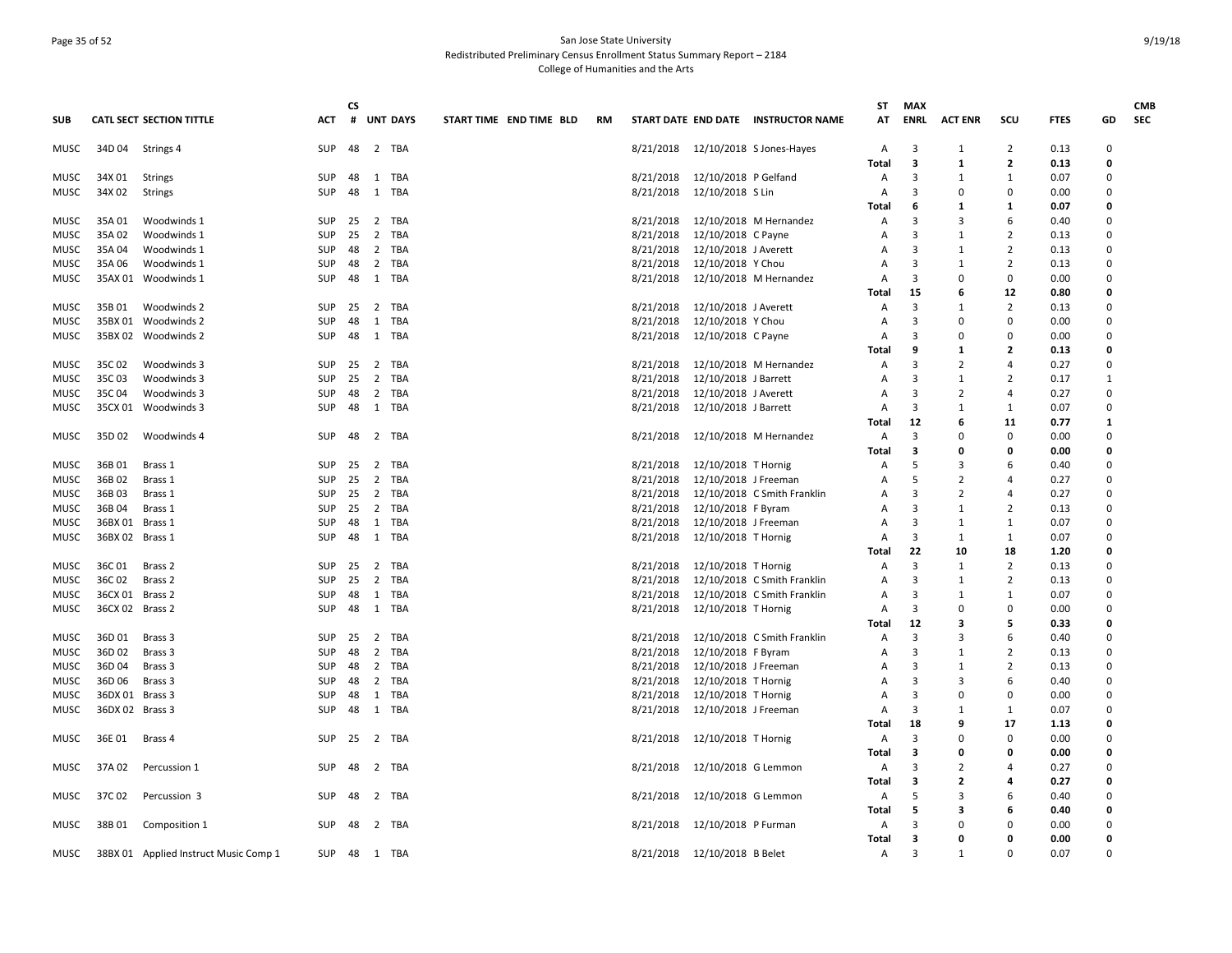## Page 36 of 52 San Jose State University Redistributed Preliminary Census Enrollment Status Summary Report – 2184 College of Humanities and the Arts

| <b>SUB</b>  |        | <b>CATL SECT SECTION TITTLE</b>       | ACT        | <b>CS</b><br># |                | <b>UNT DAYS</b> | START TIME END TIME BLD |              |            | <b>RM</b> |           |                        | START DATE END DATE INSTRUCTOR NAME | ST<br>АT       | <b>MAX</b><br><b>ENRL</b> | <b>ACT ENR</b> | scu            | <b>FTES</b>  | GD           | <b>CMB</b><br><b>SEC</b> |
|-------------|--------|---------------------------------------|------------|----------------|----------------|-----------------|-------------------------|--------------|------------|-----------|-----------|------------------------|-------------------------------------|----------------|---------------------------|----------------|----------------|--------------|--------------|--------------------------|
|             |        |                                       |            |                |                |                 |                         |              |            |           |           |                        |                                     | Total          | 3                         | 1              | 0              | 0.07         | 0            |                          |
| MUSC        | 38C01  | Composition 2                         | <b>SUP</b> | 48             |                | 1 TBA           |                         |              |            |           | 8/21/2018 | 12/10/2018 B Belet     |                                     | A              | $\overline{3}$            | $\Omega$       | $\Omega$       | 0.00         | 0            |                          |
| MUSC        | 38C02  | Composition 2                         | <b>SUP</b> | 48             |                | 1 TBA           |                         |              |            |           | 8/21/2018 | 12/10/2018 P Furman    |                                     | Α              | 3                         | $\Omega$       | 0              | 0.00         | 0            |                          |
|             |        |                                       |            |                |                |                 |                         |              |            |           |           |                        |                                     | Total          | 6                         | 0              | 0              | 0.00         | 0            |                          |
| MUSC        | 38D 01 | Composition 3                         | <b>SUP</b> | 48             | 2              | TBA             |                         |              |            |           | 8/21/2018 | 12/10/2018 B Belet     |                                     | A              | 3                         | 1              | $\overline{2}$ | 0.13         | 0            |                          |
|             |        |                                       |            |                |                |                 |                         |              |            |           |           |                        |                                     | Total          | 3                         | 1              | $\mathbf{2}$   | 0.13         | 0            |                          |
| <b>MUSC</b> |        | 38DX 01 Applied Instruct Music Comp 3 | <b>SUP</b> | 48             |                | 1 TBA           |                         |              |            |           | 8/21/2018 | 12/10/2018 P Furman    |                                     | $\overline{A}$ | 3                         | 3              | $\overline{3}$ | 0.20         | 0            |                          |
|             |        |                                       |            |                |                |                 |                         |              |            |           |           |                        |                                     | <b>Total</b>   | 3                         | 3              | 3              | 0.20         | 0            |                          |
| <b>MUSC</b> | 38E01  | Composition 4                         | SUP        | 48             |                | 1 TBA           |                         |              |            |           | 8/21/2018 | 12/10/2018 A Lington   |                                     | Α              | $\overline{3}$            | $\mathbf{1}$   | $\mathbf{1}$   | 0.07         | 0            |                          |
|             |        |                                       |            |                |                |                 |                         |              |            |           |           |                        |                                     | Total          | 3                         | 1              | 1              | 0.07         | $\Omega$     |                          |
| MUSC        |        | 38EX 01 Applied Instruct Music Comp 4 | SUP        | 48             |                | 1 TBA           |                         |              |            |           | 8/21/2018 | 12/10/2018 P Furman    |                                     | Α              | $\overline{3}$            | $\mathbf 0$    | $\mathbf 0$    | 0.00         | 0            |                          |
|             |        |                                       |            |                |                |                 |                         |              |            |           |           |                        |                                     | Total          | 3                         | 0              | 0              | 0.00         | 0            |                          |
| MUSC        | 39A 01 | ImprovCompArr 1                       | SUP        | 48             |                | 2 TBA           |                         |              |            |           | 8/21/2018 | 12/10/2018 R Vandivier |                                     | Α              | 3                         | 3              | 6              | 0.40         | 0            |                          |
|             |        |                                       |            |                |                |                 |                         |              |            |           |           |                        |                                     | Total          | 3                         | 3              | 6              | 0.40         | 0            |                          |
| <b>MUSC</b> |        | 39AX 01 JazzImprCompArr1              | SUP        | 48             |                | 1 TBA           |                         |              |            |           | 8/21/2018 | 12/10/2018 K Geisick   |                                     | Α              | 3                         | 0              | 0              | 0.00         | 0            |                          |
| MUSC        |        | 39AX 02 JazzImprCompArr1              | <b>SUP</b> | 48             | 1              | TBA             |                         |              |            |           | 8/21/2018 | 12/10/2018 A Lington   |                                     | A              | 3                         | 1              | 1              | 0.07         | 0            |                          |
| MUSC        |        | 39AX 03 JazzImprCompArr1              | <b>SUP</b> | 48             | 1              | TBA             |                         |              |            |           | 8/21/2018 | 12/10/2018 J Lewis     |                                     | A              | 3                         | $\mathbf{1}$   | $\mathbf{1}$   | 0.07         | 0            |                          |
|             |        |                                       |            |                |                |                 |                         |              |            |           |           |                        |                                     | Total          | 9                         | $\mathbf{z}$   | $\mathbf{2}$   | 0.13         | 0            |                          |
| <b>MUSC</b> |        | 39BX 01 JazzImprCompArr2              | <b>SUP</b> | 48             | 1              | TBA             |                         |              |            |           | 8/21/2018 | 12/10/2018 A Lington   |                                     | A              | 3                         | $\Omega$       | $\Omega$       | 0.00         | 0            |                          |
| MUSC        |        | 39BX 02 JazzImprCompArr2              | <b>SUP</b> | 48             | 1              | TBA             |                         |              |            |           | 8/21/2018 | 12/10/2018 R Vandivier |                                     | A              | 3                         | $\overline{2}$ | $\overline{2}$ | 0.13         | 0            |                          |
| <b>MUSC</b> |        | 39BX 03 JazzImprCompArr2              | SUP        | 48             |                | 1 TBA           |                         |              |            |           | 8/21/2018 | 12/10/2018 J Lewis     |                                     | A              | 3                         | $\Omega$       | $\Omega$       | 0.00         | 0            |                          |
|             |        |                                       |            |                |                |                 |                         |              |            |           |           |                        |                                     | <b>Total</b>   | q                         | $\overline{2}$ | $\mathbf{2}$   | 0.13         | 0            |                          |
| <b>MUSC</b> |        | 39CX 01 JazzImprCompArr3              | SUP        | 48             | 1              | TBA             |                         |              |            |           | 8/21/2018 | 12/10/2018 A Lington   |                                     | A              | 3                         | $\mathbf{1}$   | $\mathbf{1}$   | 0.07         | 0            |                          |
| <b>MUSC</b> |        | 39CX 02 JazzImprCompArr3              | SUP        | 48             | 1              | TBA             |                         |              |            |           | 8/21/2018 | 12/10/2018 D Robbins   |                                     | A              | $\overline{\mathbf{3}}$   | $\overline{2}$ | $\overline{2}$ | 0.13         | 0            |                          |
| MUSC        |        | 39CX 03 JazzImprCompArr3              | SUP        | 48             |                | 1 TBA           |                         |              |            |           | 8/21/2018 | 12/10/2018 D Behroozi  |                                     | A              | 3                         | 1              | 1              | 0.07         | 0            |                          |
| MUSC        |        | 39CX 04 JazzImprCompArr3              | <b>SUP</b> | 48             |                | 1 TBA           |                         |              |            |           | 8/21/2018 | 12/10/2018 J Lewis     |                                     | A              | 3                         | 1              | 1              | 0.07         | 0            |                          |
|             |        |                                       |            |                |                |                 |                         |              |            |           |           |                        |                                     | Total          | 12                        | 5              | 5              | 0.33         | 0            |                          |
| MUSC        | 39D 01 | ImprovCompArr 4                       | SUP        | 48             |                | 2 TBA           |                         |              |            |           | 8/21/2018 | 12/10/2018 J Lewis     |                                     | A              | 3                         | 1              | $\overline{2}$ | 0.13         | 0            |                          |
| MUSC        | 39D 02 | ImprovCompArr 4                       | <b>SUP</b> | 48             |                | 2 TBA           |                         |              |            |           | 8/21/2018 | 12/10/2018 R Vandivier |                                     | A              | 3                         | $\mathbf{1}$   | $\overline{2}$ | 0.13         | 0            |                          |
| MUSC        | 39D03  | ImprovCompArr 4                       | <b>SUP</b> | 48             |                | 2 TBA           |                         |              |            |           | 8/21/2018 | 12/10/2018 D Robbins   |                                     | A              | 3                         | $\Omega$       | $\Omega$       | 0.00         | 0            |                          |
|             |        |                                       |            |                |                |                 |                         |              |            |           |           |                        |                                     | Total          | 9                         | $\mathbf{2}$   | 4              | 0.27         | 0            |                          |
| <b>MUSC</b> |        | 39DX 01 JazzImprCompArr4              | <b>SUP</b> | 48             | 1              | TBA             |                         |              |            |           | 8/21/2018 | 12/10/2018 J Lewis     |                                     | A              | 3                         | 1              | 1              | 0.07         | 0            |                          |
| MUSC        |        | 39DX 02 JazzImprCompArr4              | <b>SUP</b> | 48             | 1              | TBA             |                         |              |            |           | 8/21/2018 | 12/10/2018 D Robbins   |                                     | A              | 3                         | $\mathbf{1}$   | $\mathbf{1}$   | 0.07         | 0            |                          |
| MUSC        |        | 39DX 03 JazzImprCompArr4              | <b>SUP</b> | 48             | 1              | TBA             |                         |              |            |           | 8/21/2018 | 12/10/2018 R Vandivier |                                     | A              | $\overline{3}$            | $\mathbf{1}$   | $\mathbf{1}$   | 0.07         | 0            |                          |
| <b>MUSC</b> |        | 39DX 04 JazzImprCompArr4              | SUP        | 48             |                | 1 TBA           |                         |              |            |           | 8/21/2018 | 12/10/2018 A Lington   |                                     | A              | $\overline{3}$            | $\mathbf 0$    | 0              | 0.00         | 0            |                          |
|             |        |                                       |            |                |                |                 |                         |              |            |           |           |                        |                                     | <b>Total</b>   | 12                        | 3              | 3              | 0.20         | 0            |                          |
| MUSC        | 40A 01 | Jazz Improv - I                       | <b>SEM</b> | 4              | $\overline{2}$ | <b>TR</b>       | 10:30 AM                | 11:00 AM MUS |            | 150       | 8/21/2018 | 12/10/2018 T Langan    |                                     | A              | 35                        | 18             | 18             | 2.40         | 0            |                          |
| <b>MUSC</b> | 40A 02 | Jazz Improv - I                       | <b>ACT</b> | 9              | $\mathbf{0}$   | <b>TR</b>       | 11:00 AM                | 11:50 AM MUS |            | 150       | 8/21/2018 | 12/10/2018 T Langan    |                                     | A              | 35                        | 18             | 18             | 0.00         | 0            |                          |
|             |        |                                       |            |                |                |                 |                         |              |            |           |           |                        |                                     | <b>Total</b>   | 70                        | 36             | 36             | 2.40         | 0            |                          |
| MUSC        | 41A 01 | Applied Lyric Dict                    | ACT        | 9              |                | 1 TR            | 8:00 AM                 | 8:50 AM MUS  |            | 157       | 8/21/2018 | 12/10/2018 A Young     |                                     | Α              | 20                        | 19             | 19             | 1.27         | 0            |                          |
|             |        |                                       |            |                |                |                 |                         |              |            |           |           |                        |                                     | Total          | 20                        | 19             | 19             | 1.27         | 0            |                          |
| MUSC        | 50A 01 | ConcertChoir                          | ACT        | 21             |                | 1 MW            | 1:30 PM                 | 3:20 PM      | MUS        | 150       | 8/21/2018 | 12/10/2018 J Benson    |                                     | Α              | 55                        | 40             | 40             | 2.67         | 0            |                          |
|             |        |                                       |            |                |                |                 |                         |              |            |           |           |                        |                                     | Total          | 55                        | 40             | 40             | 2.67         | 0            |                          |
| MUSC        | 51 01  | UnivChorales                          | ACT        | 9              | 1              | TR              | 3:30 PM                 | 4:20 PM      | MUS        | 182       | 8/21/2018 | 12/10/2018 A Young     |                                     | A              | 30                        | 10             | 10             | 0.67         | 0            |                          |
| MUSC        | 51 02  | UnivChorales                          | <b>ACT</b> | 9              |                | 1 MW            | 3:30 PM                 | 4:20 PM      | <b>MUS</b> | 182       | 8/21/2018 | 12/10/2018 L Hartwig   |                                     | Α              | 30                        | $\overline{7}$ | $\overline{7}$ | 0.47         | 0            |                          |
|             | 52 01  |                                       |            | 21             |                | 1 TR            | 3:30 PM                 |              |            | 176       |           |                        |                                     | Total          | 60<br>30                  | 17<br>5        | 17<br>5        | 1.13<br>0.33 | 0<br>0       |                          |
| MUSC        |        | <b>ENS: OperaTheater</b>              | ACT        |                |                |                 |                         | 5:20 PM      | MUS        |           | 8/21/2018 |                        | 12/10/2018 S Bengochea              | Α<br>Total     | 30                        | 5              | 5              | 0.33         | $\mathbf{0}$ |                          |
| MUSC        | 53 01  | ENS: UnivSymphOrchest                 | ACT        | 21 1 TR        |                |                 | 1:30 PM                 | 3:20 PM MUS  |            | 176       | 8/21/2018 | 12/10/2018 A Cohen     |                                     | Α              | 30                        | 15             | 15             | 1.00         | 0            |                          |
|             |        |                                       |            |                |                |                 |                         |              |            |           |           |                        |                                     | <b>Total</b>   | 30                        | 15             | 15             | 1.00         | O            |                          |
|             |        |                                       |            |                |                |                 |                         |              |            |           |           |                        |                                     |                |                           |                |                |              |              |                          |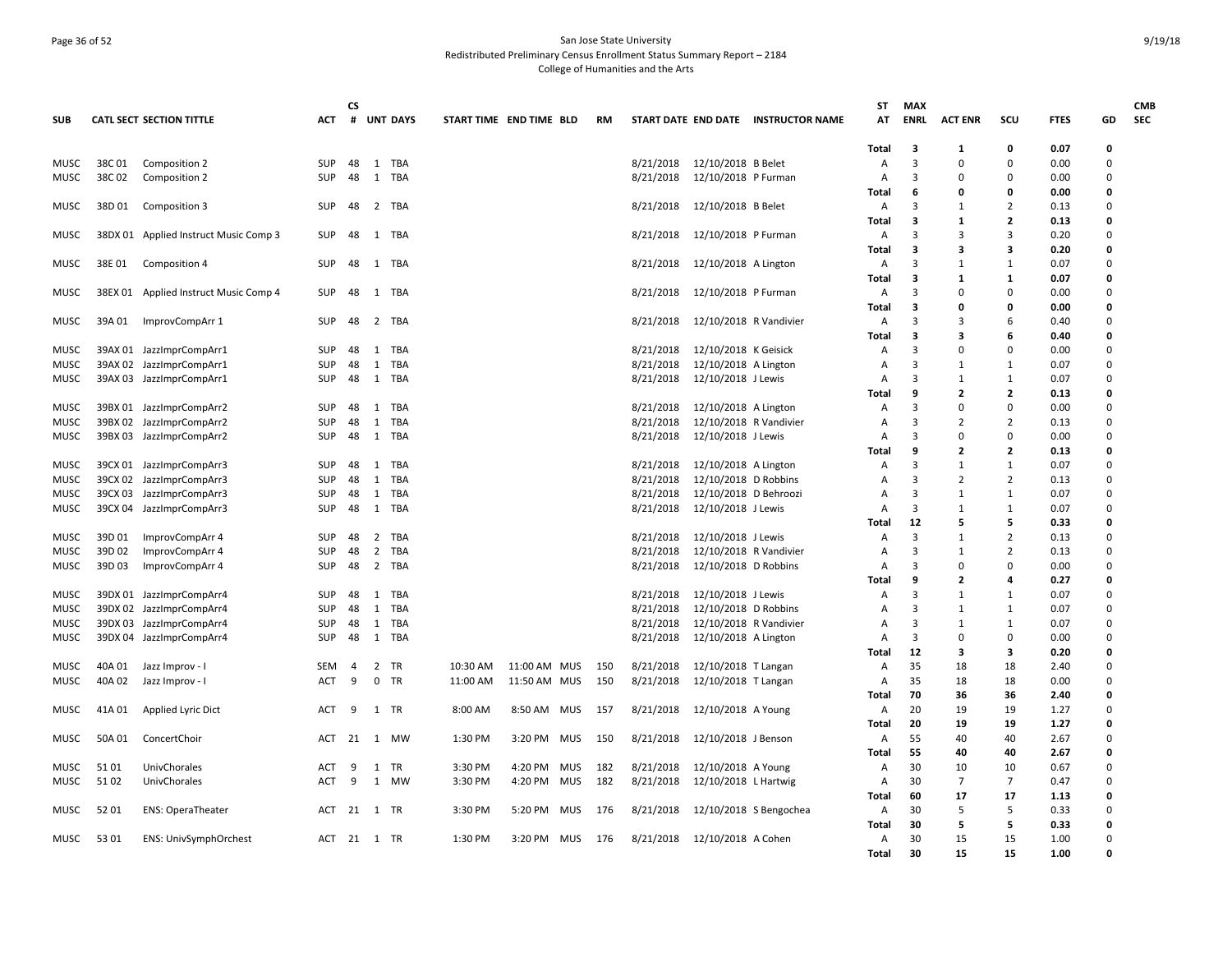## Page 37 of 52 San Jose State University Redistributed Preliminary Census Enrollment Status Summary Report – 2184 College of Humanities and the Arts

| <b>SUB</b>  |        | <b>CATL SECT SECTION TITTLE</b> | ACT        | CS<br>#        |       | <b>UNT DAYS</b> | START TIME END TIME BLD |              |            | RM  |           |                                            | START DATE END DATE INSTRUCTOR NAME | ST<br>AT     | <b>MAX</b><br><b>ENRL</b> | <b>ACT ENR</b> | scu                      | <b>FTES</b>  | GD     | <b>CMB</b><br><b>SEC</b> |
|-------------|--------|---------------------------------|------------|----------------|-------|-----------------|-------------------------|--------------|------------|-----|-----------|--------------------------------------------|-------------------------------------|--------------|---------------------------|----------------|--------------------------|--------------|--------|--------------------------|
|             |        |                                 |            |                |       |                 |                         |              |            |     |           |                                            |                                     |              |                           |                |                          |              |        |                          |
| MUSC        | 54 01  | SymphBand                       | ACT        | 21 1 TR        |       |                 | 1:30 PM                 | 3:20 PM MUS  |            | 150 |           |                                            | 8/21/2018 12/10/2018 D Vickerman    | Α<br>Total   | 30<br>30                  | 29<br>29       | 29<br>29                 | 1.93<br>1.93 | 0<br>0 |                          |
| <b>MUSC</b> | 55 01  | <b>ENS: WindEnsemble</b>        | ACT        | 21             | 1 MW  |                 | 1:30 PM                 | 3:20 PM MUS  |            | 176 | 8/21/2018 |                                            | 12/10/2018 D Vickerman              | Α            | 40                        | 16             | 16                       | 1.07         | 0      |                          |
|             |        |                                 |            |                |       |                 |                         |              |            |     |           |                                            |                                     | Total        | 40                        | 16             | 16                       | 1.07         | 0      |                          |
| MUSC        | 56 01  | MarchBand                       | ACT        | 21             |       | 2 MWF           | 3:45 PM                 | 6:00 PM      | <b>MUS</b> | 150 | 8/21/2018 | 12/10/2018 C McKenzie                      |                                     | Α<br>Total   | 100<br>100                | 50<br>50       | 50<br>50                 | 6.67<br>6.67 | 0<br>0 |                          |
| MUSC        | 5701   | JazzOrch                        | ACT        | 20             | 1 TR  |                 | 3:30 PM                 | 5:20 PM      | MUS        | 150 | 8/21/2018 | 12/10/2018 A Lington                       |                                     | Α            | 20                        | 6              | 6                        | 0.40         | 0      |                          |
| <b>MUSC</b> | 59 01  | AfroLatinJazzEns                | ACT        | 20             | 1 MW  |                 | 1:30 PM                 | 3:20 PM      | MUS        | 186 | 8/21/2018 | 12/10/2018 J Lewis                         |                                     | Total<br>Α   | 20<br>20                  | 6<br>5         | 6<br>.5                  | 0.40<br>0.33 | 0<br>0 |                          |
|             |        |                                 |            |                |       |                 |                         |              |            |     |           |                                            |                                     | Total        | 20                        | 5              | 5                        | 0.33         | 0      |                          |
| MUSC        | 60A 01 | Choraliers                      | ACT        | 21 1 TR        |       |                 | 1:30 PM                 | 3:20 PM MUS  |            | 182 | 8/21/2018 | 12/10/2018 J Benson                        |                                     | Α            | 20                        | 10             | 10                       | 0.67         | 0      |                          |
| <b>MUSC</b> | 60C 01 |                                 | <b>ACT</b> | 10             | 1     | T               | 3:30 PM                 | 5:20 PM MUS  |            | 211 | 8/21/2018 |                                            |                                     | Total<br>A   | 20<br>10                  | 10<br>$\Omega$ | 10<br>$\Omega$           | 0.67         | 0<br>0 |                          |
|             |        | EnsChamberMusic                 |            | 10             | 1     |                 |                         |              |            |     | 8/21/2018 | 12/10/2018 G Mok                           |                                     |              |                           | 6              |                          | 0.00         | 0      |                          |
| MUSC        | 60C 02 | EnsChamberMusic                 | ACT        |                |       | TBA             |                         |              |            |     |           |                                            | 12/10/2018 S Jones-Hayes            | A            | 10<br>0                   | $\Omega$       | 6<br>$\mathbf 0$         | 0.40         | 0      |                          |
| MUSC        | 60C03  | EnsChamberMusic                 | ACT        |                | 1     |                 |                         |              |            |     |           |                                            |                                     | x<br>Total   | 20                        | 6              | 6                        | 0.00<br>0.40 | 0      |                          |
|             | 60D 01 |                                 | <b>ACT</b> | 10             | 1 F   |                 |                         |              |            | 182 |           |                                            |                                     |              | 15                        | $\overline{2}$ | $\overline{2}$           | 0.13         | 0      |                          |
| MUSC        |        | CollMusicum                     |            |                |       |                 | 8:30 AM                 | 10:15 AM MUS |            |     | 8/21/2018 | 12/10/2018 G Haramaki                      |                                     | A            | 15                        | $\mathbf{z}$   | $\mathbf{2}$             |              | 0      |                          |
| MUSC        | 60E 01 |                                 | ACT        | 10             | 1 F   |                 | 10:30 AM                | 11:00 AM MUS |            | 250 | 8/21/2018 | 12/10/2018                                 |                                     | Total        | 15                        | 7              | $\overline{7}$           | 0.13<br>0.47 | 0      |                          |
|             |        | JazzSingers                     |            |                |       |                 |                         |              |            |     |           |                                            |                                     | Α            | 15                        | $\overline{7}$ | $\overline{7}$           | 0.47         | 0      |                          |
| <b>MUSC</b> | 60F 01 | SmallJazzEns                    | ACT        | 10             | 1 TBA |                 |                         |              |            |     | 8/21/2018 |                                            |                                     | Total<br>A   | 3                         | 3              | 3                        | 0.20         | 0      |                          |
| MUSC        | 60F 02 | SmallJazzEns                    | <b>ACT</b> | 10             | 1     | TBA             |                         |              |            |     | 8/21/2018 | 12/10/2018 J Lewis<br>12/10/2018 D Robbins |                                     | Α            | 3                         | 3              | 3                        | 0.20         | 0      |                          |
| MUSC        | 60F03  | SmallJazzEns                    | <b>ACT</b> | 10             | 1 TBA |                 |                         |              |            |     | 8/21/2018 | 12/10/2018 J Dryden                        |                                     | Α            | 3                         | $\mathbf{1}$   | 1                        | 0.07         | 0      |                          |
|             |        |                                 |            |                |       |                 |                         |              |            |     |           |                                            |                                     | Total        | 9                         | $\overline{7}$ | $\overline{\phantom{a}}$ | 0.47         | 0      |                          |
| MUSC        | 60H 01 | PercEns                         | ACT        | 10             | 1 F   |                 | 10:30 AM                | 12:20 PM MUS |            | 176 | 8/21/2018 | 12/10/2018 G Lemmon                        |                                     | A            | 15                        | 8              | 8                        | 0.53         | 0      |                          |
|             |        |                                 |            |                |       |                 |                         |              |            |     |           |                                            |                                     | <b>Total</b> | 15                        | 8              | 8                        | 0.53         | 0      |                          |
| MUSC        | 60101  | EnsJazzEnsemble                 | ACT        | 10             | 1 F   |                 | 12:30 PM                | 2:20 PM MUS  |            | 182 | 8/21/2018 | 12/10/2018 C Garza                         |                                     | Α            | 20                        | 13             | 13                       | 0.87         | 0      |                          |
|             |        |                                 |            |                |       |                 |                         |              |            |     |           |                                            |                                     | Total        | 20                        | 13             | 13                       | 0.87         | 0      |                          |
| <b>MUSC</b> | 60J 01 | StringEns                       | <b>ACT</b> |                | 1     |                 |                         |              |            |     |           |                                            |                                     | x            | 0                         | $\mathbf 0$    | 0                        | 0.00         | 0      |                          |
| <b>MUSC</b> | 60J 02 | StringEns                       | ACT        | 10             | 1 F   |                 | 10:00 AM                | 12:00 PM MUS |            | 210 | 8/21/2018 |                                            | 12/10/2018 S Jones-Hayes            | Α            | 15                        | $\overline{7}$ | $\overline{7}$           | 0.47         | 0      |                          |
|             |        |                                 |            |                |       |                 |                         |              |            |     |           |                                            |                                     | Total        | 15                        | 7              | 7                        | 0.47         | 0      |                          |
| MUSC        | 60K01  | <b>BrassEns</b>                 | ACT        | 10             | 1 TBA |                 |                         |              |            |     | 8/21/2018 | 12/10/2018 J Freeman                       |                                     | Α            | 10                        | 0              | 0                        | 0.00         | 0      |                          |
| <b>MUSC</b> | 60K02  | <b>BrassEns</b>                 | <b>ACT</b> | 10             | 1 F   |                 | 10:30 AM                | 12:20 PM MUS |            | 150 | 8/21/2018 | 12/10/2018 T Hornig                        |                                     | Α            | 20                        | 13             | 13                       | 0.87         | 0      |                          |
|             |        |                                 |            |                |       |                 |                         |              |            |     |           |                                            |                                     | Total        | 30                        | 13             | 13                       | 0.87         | 0      |                          |
| MUSC        | 60L01  | WoodwindEns                     | ACT        | 10             | 1 TBA |                 |                         |              |            |     | 8/21/2018 | 12/10/2018 C Payne                         |                                     | A            | 10                        | 1              | 1                        | 0.07         | 0      |                          |
| MUSC        | 60L02  | WoodwindEns                     | ACT        | 10             | 1 F   |                 | 10:30 AM                | 12:20 PM MUS |            | 182 | 8/21/2018 | 12/10/2018 J Averett                       |                                     | A            | 10                        | 4              | 4                        | 0.27         | 0      |                          |
|             |        |                                 |            |                |       |                 |                         |              |            |     |           |                                            |                                     | Total        | 20                        | 5              | 5                        | 0.33         | 0      |                          |
| <b>MUSC</b> |        | 60M 01 SaxophoneEns             | ACT        | 10             | 1 T   |                 | 7:00 PM                 | 9:00 PM MUS  |            | 150 | 8/21/2018 |                                            | 12/10/2018 M Hernandez              | A            | 15                        | $\overline{2}$ | $\overline{2}$           | 0.13         | 0      |                          |
|             |        |                                 |            |                |       |                 |                         |              |            |     |           |                                            |                                     | Total        | 15                        | $\mathbf{z}$   | $\mathbf{2}$             | 0.13         | 0      |                          |
| MUSC        | 600 01 | TromboneEns                     | ACT        | 10             | 1 F   |                 | 8:30 AM                 | 10:20 AM MUS |            | 150 | 8/21/2018 | 12/10/2018 T Hornig                        |                                     | A            | 15                        | 5              | 5                        | 0.33         | 0      |                          |
|             |        |                                 |            |                |       |                 |                         |              |            |     |           |                                            |                                     | Total        | 15                        | 5              | 5                        | 0.33         | 0      |                          |
| <b>MUSC</b> | 61 01  | StylesIntrpOpera1               | <b>ACT</b> | 9              | 1 TBA |                 |                         |              |            |     | 8/21/2018 |                                            | 12/10/2018 S Snitkovskaya           | A            | 15                        | 0              | $\Omega$                 | 0.00         | 0      |                          |
|             |        |                                 |            |                |       |                 |                         |              |            |     |           |                                            |                                     | Total        | 15                        | 0              | 0                        | 0.00         | 0      |                          |
| MUSC        | 63 01  | StylesIntrpOpera2               | ACT        | 9              | 1 TBA |                 |                         |              |            |     | 8/21/2018 |                                            | 12/10/2018 S Snitkovskaya           | Α            | 15                        | 1              | 1                        | 0.07         | 0      |                          |
|             |        |                                 |            |                |       |                 |                         |              |            |     |           |                                            |                                     | Total        | 15                        | 1              | 1                        | 0.07         | 0      |                          |
| MUSC        | 8101   | Concert Listening I             | ACT        | 9              | 1 TR  |                 | 12:30 PM                | 1:20 PM MUS  |            | 176 | 8/21/2018 | 12/10/2018 R Lacey                         |                                     | Α            | 150                       | 11             | 11                       | 0.73         | 0      |                          |
|             |        |                                 |            |                |       |                 |                         |              |            |     |           |                                            |                                     | Total        | 150                       | 11             | 11                       | 0.73         | 0      |                          |
| MUSC        |        | 100W 01 Writing Workshop        | SEM        | -4             | 3 TR  |                 | 10:30 AM                | 11:45 AM MUS |            | 160 | 8/21/2018 | 12/10/2018 V Lington                       |                                     | Α            | 25                        | 15             | 45                       | 3.00         | 0      |                          |
|             |        |                                 |            |                |       |                 |                         |              |            |     |           |                                            |                                     | Total        | 25                        | 15             | 45                       | 3.00         | 0      |                          |
| MUSC        | 103 01 | Form & Analysis                 | SEM        | $\overline{4}$ | 3 TR  |                 | 9:00 AM                 | 10:15 AM MUS |            | 160 | 8/21/2018 | 12/10/2018 B Belet                         |                                     | Α            | 30                        | 29             | 87                       | 6.10         | 6      |                          |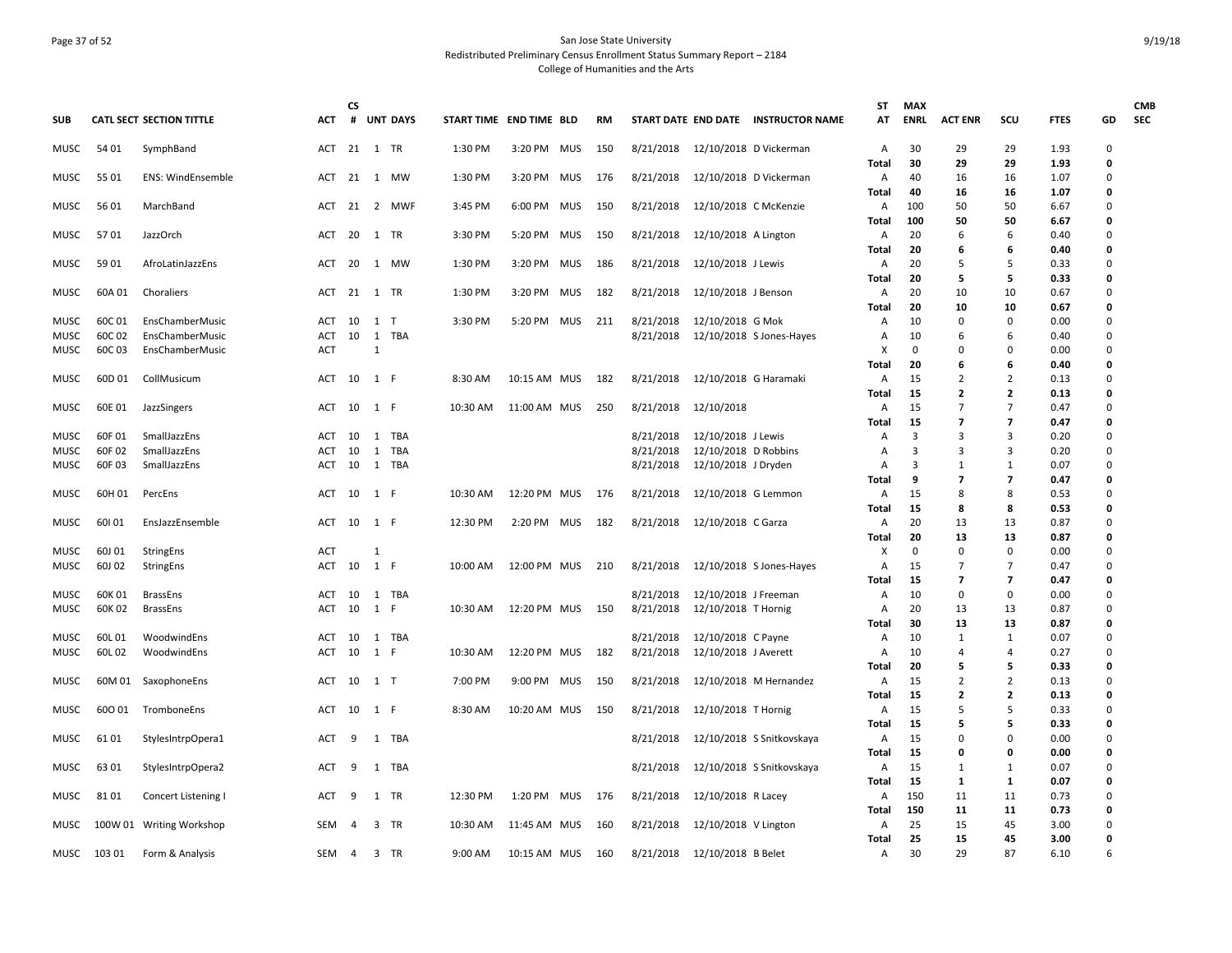## Page 38 of 52 San Jose State University Redistributed Preliminary Census Enrollment Status Summary Report – 2184 College of Humanities and the Arts

| <b>SUB</b>   |                            | <b>CATL SECT SECTION TITTLE</b>  | <b>ACT</b>        | <b>CS</b>         |                | # UNT DAYS   | START TIME END TIME BLD |              | <b>RM</b> |                        |                                                | START DATE END DATE INSTRUCTOR NAME | ST<br>AT            | <b>MAX</b><br><b>ENRL</b> | <b>ACT ENR</b>      | scu                 | <b>FTES</b>    | GD                   | <b>CMB</b><br><b>SEC</b> |
|--------------|----------------------------|----------------------------------|-------------------|-------------------|----------------|--------------|-------------------------|--------------|-----------|------------------------|------------------------------------------------|-------------------------------------|---------------------|---------------------------|---------------------|---------------------|----------------|----------------------|--------------------------|
|              |                            |                                  |                   |                   |                |              |                         |              |           |                        |                                                |                                     |                     |                           |                     |                     |                |                      |                          |
|              | 104 01                     |                                  | <b>SEM</b>        | 4                 |                | 3 MW         | 12:00 PM                | 1:15 PM MUS  | 210       | 8/21/2018              | 12/10/2018 P Furman                            |                                     | Total               | 30<br>25                  | 29<br>23            | 87<br>69            | 6.10<br>4.70   | 6<br>$\overline{2}$  |                          |
| MUSC         |                            | Counterpoint                     |                   |                   |                |              |                         |              |           |                        |                                                |                                     | A<br>Total          | 25                        | 23                  | 69                  | 4.70           | $\overline{2}$       |                          |
| MUSC         |                            | 106A 01 Jazz Arranging I         | SEM               | $\overline{4}$    |                | 2 MW         | 10:30 AM                | 11:20 AM MUS | 160       | 8/21/2018              | 12/10/2018 A Lington                           |                                     | Α                   | 20                        | 10                  | 20                  | 1.37           | 1                    |                          |
|              |                            |                                  |                   |                   |                |              |                         |              |           |                        |                                                |                                     | Total               | 20                        | 10                  | 20                  | 1.37           | 1                    |                          |
| MUSC         | 110 01                     | Bar/Class Mus History            | LEC               | $\overline{2}$    |                | 3 MW         | 9:00 AM                 | 10:15 AM MUS | 161       | 8/21/2018              |                                                | 12/10/2018 G Haramaki               | Α                   | 61                        | 55                  | 165                 | 11.00          | $\Omega$             |                          |
|              |                            |                                  |                   |                   |                |              |                         |              |           |                        |                                                |                                     | Total               | 61                        | 55                  | 165                 | 11.00          | 0                    |                          |
| MUSC         | 117 01                     | Mus Cul Latin Am                 | LEC               | $\mathbf{1}$      |                | 3 TR         | 9:00 AM                 | 10:15 AM MUS | 250       | 8/21/2018              |                                                | 12/10/2018 A Romero Ramirez         | A                   | 60                        | 60                  | 180                 | 12.00          | $\Omega$             |                          |
|              | MUSC 11702                 | Mus Cul Latin Am                 | <b>LEC</b>        | $\overline{1}$    | $\overline{3}$ | MW           | 12:00 PM                | 1:15 PM MUS  | 250       | 8/21/2018              |                                                | 12/10/2018 A Romero Ramirez         | $\mathsf{A}$        | 65                        | 60                  | 180                 | 12.05          | 1                    |                          |
|              |                            |                                  |                   |                   |                |              |                         |              |           |                        |                                                |                                     | <b>Total</b>        | 125                       | 120                 | 360                 | 24.05          | $\mathbf{1}$         |                          |
| MUSC         | 120 01<br>12080            | Worlds of Jazz<br>Worlds of Jazz | LEC<br><b>LEC</b> | $\mathbf{1}$<br>1 | $\overline{3}$ | 3 MW<br>TBA  | 10:30 AM                | 11:45 AM MUS | 150       | 8/21/2018<br>8/21/2018 | 12/10/2018 J Lewis                             |                                     | Α<br>$\overline{A}$ | 70<br>70                  | 55<br>80            | 165<br>240          | 11.00          | $\Omega$<br>$\Omega$ |                          |
| MUSC         |                            |                                  |                   |                   |                |              |                         |              |           |                        | 12/10/2018 J Lewis                             |                                     | Total               | 140                       | 135                 | 405                 | 16.00<br>27.00 | 0                    |                          |
| MUSC         | 122A 01                    | Fund Tech Woodwnds               | ACT 10            |                   |                | 1 TR         | 11:30 AM                | 12:20 PM MUS | 182       | 8/21/2018              | 12/10/2018 R Lacey                             |                                     | A                   | 23                        | 15                  | 15                  | 1.00           | $\Omega$             |                          |
| MUSC         | 122A 02                    | Fund Tech Woodwnds               | ACT               | 10                | 1              | <b>TR</b>    | 11:30 AM                | 12:20 PM MUS | 250       | 8/21/2018              |                                                | 12/10/2018 R Maldonado              | A                   | 25                        | 13                  | 13                  | 0.88           | 1                    |                          |
|              |                            |                                  |                   |                   |                |              |                         |              |           |                        |                                                |                                     | Total               | 48                        | 28                  | 28                  | 1.88           | 1                    |                          |
| MUSC         |                            | 123A 01 Fund Tech Brass          | ACT               | 10                |                | 1 MW         | 10:30 AM                | 11:20 AM MUS | 182       | 8/21/2018              | 12/10/2018 T Hornig                            |                                     | A                   | 20                        | 18                  | 18                  | 1.22           | $\mathbf{1}$         |                          |
|              |                            |                                  |                   |                   |                |              |                         |              |           |                        |                                                |                                     | Total               | 20                        | 18                  | 18                  | 1.22           | 1                    |                          |
| MUSC         |                            | 125D 01 Fund Tech Percus         | ACT               | 9                 | 1 F            |              | 8:00 AM                 | 9:50 AM MUS  | 176       | 8/21/2018              | 12/10/2018 G Lemmon                            |                                     | A                   | 20                        | 11                  | 11                  | 0.73           | $\Omega$             |                          |
|              |                            |                                  |                   |                   |                |              |                         |              |           |                        |                                                |                                     | Total               | 20                        | 11                  | 11                  | 0.73           | $\Omega$             |                          |
| MUSC         |                            | 127A 01 Fund Tech Strings        | ACT               | 10                | 1 TR           |              | 8:00 AM                 | 8:50 AM MUS  | 150       | 8/21/2018              |                                                | 12/10/2018 S Jones-Hayes            | A                   | 20                        | 16                  | 16                  | 1.07           | $\Omega$             |                          |
|              | 129A 01                    | ElecAcous5                       | SUP               | 36                |                | 1 TBA        |                         |              |           | 8/21/2018              | 12/10/2018 P Furman                            |                                     | Total               | 20<br>3                   | 16<br>$\Omega$      | 16<br>$\Omega$      | 1.07<br>0.00   | 0<br>$\Omega$        |                          |
| MUSC<br>MUSC |                            | 129A 02 ElecAcous5               | <b>SUP</b>        | 36                |                | 2 TBA        |                         |              |           | 8/21/2018              | 12/10/2018 P Furman                            |                                     | A<br>A              | 3                         | $\Omega$            | $\mathbf 0$         | 0.00           | $\mathbf 0$          |                          |
|              |                            |                                  |                   |                   |                |              |                         |              |           |                        |                                                |                                     | Total               | 6                         | 0                   | 0                   | 0.00           | 0                    |                          |
| MUSC         | 130A 01                    | Piano 5                          | SUP               | 25                |                | 2 TBA        |                         |              |           | 8/21/2018              | 12/10/2018 F Levy                              |                                     | A                   | 3                         | 1                   | $\overline{2}$      | 0.13           | $\Omega$             |                          |
| MUSC         | 130A 02 Piano 5            |                                  | <b>SUP</b>        | 36                |                | 2 TBA        |                         |              |           | 8/21/2018              | 12/10/2018 G Mok                               |                                     | A                   | 3                         | 1                   | $\overline{2}$      | 0.13           | $\Omega$             |                          |
|              |                            |                                  |                   |                   |                |              |                         |              |           |                        |                                                |                                     | Total               | 6                         | 2                   | 4                   | 0.27           | 0                    |                          |
| MUSC         | 130C 02                    | Piano 7                          | <b>SUP</b>        | 36                |                | 2 TBA        |                         |              |           | 8/21/2018              | 12/10/2018 G Mok                               |                                     | $\overline{A}$      | 3                         | $\mathbf{1}$        | $\overline{2}$      | 0.13           | $\Omega$             |                          |
| MUSC         | 130C03                     | Piano 7                          | <b>SUP</b>        | 25                |                | 2 TBA        |                         |              |           | 8/21/2018              | 12/10/2018 F Levy                              |                                     | Α                   | 3                         | 1                   | $\overline{2}$      | 0.13           | $\Omega$             |                          |
|              |                            |                                  |                   |                   |                |              |                         |              |           |                        |                                                |                                     | <b>Total</b>        | 6                         | $\overline{2}$      | 4                   | 0.27           | 0                    |                          |
| MUSC         | 133A 01 Voice 5            |                                  | SUP               | 25                |                | 2 TBA        |                         |              |           | 8/21/2018              | 12/10/2018 J Mitchell                          |                                     | A                   | 3                         | 1                   | $\overline{2}$      | 0.13           | $\Omega$             |                          |
| MUSC         | 133A 02 Voice 5            |                                  | <b>SUP</b>        | 36                |                | 2 TBA        |                         |              |           | 8/21/2018              | 12/10/2018 J Scharlach                         |                                     | A                   | 3<br>6                    | $\overline{2}$<br>3 | $\overline{a}$<br>6 | 0.30<br>0.43   | 1<br>$\mathbf{1}$    |                          |
| MUSC         | 133B01                     | Voice 6                          | SUP               | 36                |                | 2 TBA        |                         |              |           | 8/21/2018              | 12/10/2018 J Frank                             |                                     | Total<br>Α          | $\overline{3}$            | 1                   | $\overline{2}$      | 0.13           | $\mathbf 0$          |                          |
| MUSC         | 133B 02                    | Voice 6                          | <b>SUP</b>        | 36                |                | 2 TBA        |                         |              |           | 8/21/2018              |                                                | 12/10/2018 S Bengochea              | A                   | 3                         | 2                   | $\overline{4}$      | 0.27           | $\Omega$             |                          |
|              |                            |                                  |                   |                   |                |              |                         |              |           |                        |                                                |                                     | Total               | 6                         | 3                   | 6                   | 0.40           | 0                    |                          |
| MUSC         | 133C 01                    | Voice 7                          | SUP               | 36                | $\overline{2}$ | TBA          |                         |              |           | 8/21/2018              |                                                | 12/10/2018 S Bengochea              | $\overline{A}$      | $\mathbf{a}$              | $\mathcal{P}$       | $\overline{a}$      | 0.27           | $\Omega$             |                          |
| MUSC         | 133C 02                    | Voice 7                          | <b>SUP</b>        | 36                | $\overline{2}$ | TBA          |                         |              |           | 8/21/2018              |                                                | 12/10/2018 C Bengochea              | Α                   | 3                         | $\mathbf{1}$        | $\overline{2}$      | 0.13           | $\Omega$             |                          |
| MUSC         | 133C03                     | Voice 7                          | <b>SUP</b>        | 36                |                | 2 TBA        |                         |              |           | 8/21/2018              | 12/10/2018 J Frank                             |                                     | Α                   | 3                         | $\overline{2}$      | $\overline{4}$      | 0.27           | $\Omega$             |                          |
| MUSC         | 133C04                     | Voice 7                          | <b>SUP</b>        | 36                |                | 2 TBA        |                         |              |           | 8/21/2018              | 12/10/2018 J Smucker                           |                                     | Α                   | 3                         | $\mathbf{1}$        | $\overline{2}$      | 0.17           | $\mathbf{1}$         |                          |
| MUSC         | 133C 05                    | Voice 7                          | SUP               | 25                | 1              | TBA          |                         |              |           | 8/21/2018              | 12/10/2018 J Benson                            |                                     | A                   | 3                         | $\Omega$            | 0                   | 0.00           | $\mathbf 0$          |                          |
| MUSC         | 133C06                     | Voice 7                          | <b>SUP</b>        | 25                | 1              | TBA          |                         |              |           | 8/21/2018              | 12/10/2018                                     |                                     | A                   | 3                         | $\Omega$            | $\Omega$            | 0.00           | $\Omega$             |                          |
|              |                            |                                  |                   |                   |                |              |                         |              |           |                        |                                                |                                     | Total               | 18                        | 6                   | 12                  | 0.83           | 1<br>$\mathbf 0$     |                          |
| MUSC<br>MUSC | 133D 01 Voice 8<br>133D 02 | Voice 8                          | SUP<br><b>SUP</b> | 25<br>36          | $\overline{2}$ | 2 TBA<br>TBA |                         |              |           | 8/21/2018<br>8/21/2018 | 12/10/2018 J Smucker<br>12/10/2018 J Scharlach |                                     | Α<br>$\overline{A}$ | 3<br>3                    | 1<br>$\Omega$       | $\overline{2}$<br>0 | 0.13<br>0.00   | $\Omega$             |                          |
| MUSC         | 133D03                     | Voice 8                          | <b>SUP</b>        | 36                | $\overline{2}$ | TBA          |                         |              |           | 8/21/2018              | 12/10/2018 J Frank                             |                                     | A                   | 3                         | 1                   | $\overline{2}$      | 0.13           | $\Omega$             |                          |
| MUSC         | 133D 04 Voice 8            |                                  | SUP               | 36                |                | 2 TBA        |                         |              |           | 8/21/2018              |                                                | 12/10/2018 C Bengochea              | Α                   | 3                         | $\mathbf{1}$        | $\overline{2}$      | 0.13           | $\mathbf 0$          |                          |
|              |                            |                                  |                   |                   |                |              |                         |              |           |                        |                                                |                                     | Total               | 12                        | 3                   | 6                   | 0.40           | 0                    |                          |
|              | MUSC 134A 02 Strings 5     |                                  | SUP               | - 36              |                | 2 TBA        |                         |              |           | 8/21/2018              | 12/10/2018 P Gelfand                           |                                     | A                   | 3                         | $\mathbf{1}$        | $\overline{2}$      | 0.13           | $\Omega$             |                          |
|              |                            |                                  |                   |                   |                |              |                         |              |           |                        |                                                |                                     |                     |                           |                     |                     |                |                      |                          |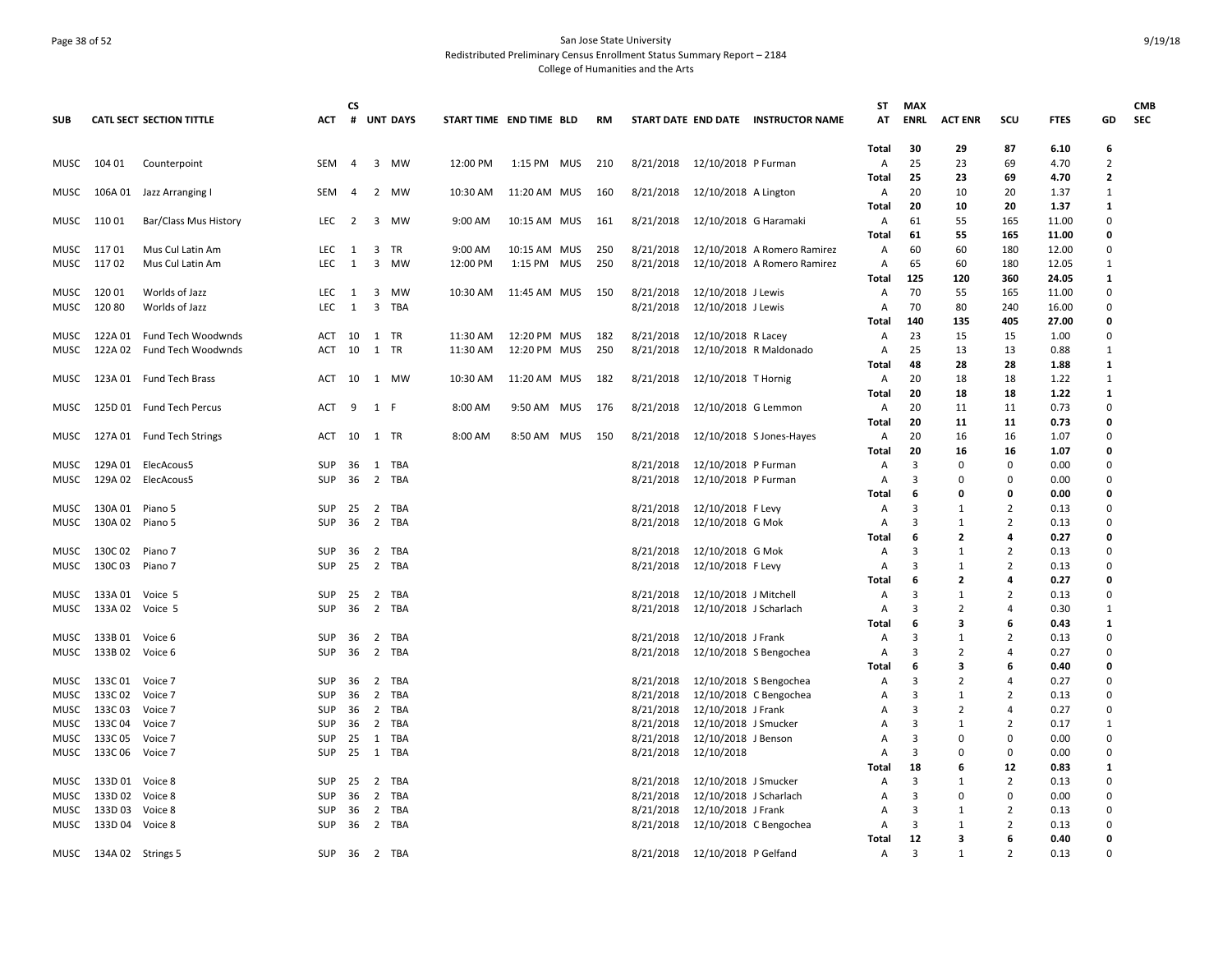## Page 39 of 52 San Jose State University Redistributed Preliminary Census Enrollment Status Summary Report – 2184 College of Humanities and the Arts

|            |                      |                            |                          | <b>CS</b> |                       |                         |           |           |                              |                                     | ST         | <b>MAX</b> |                |                     |              |              | <b>CMB</b> |
|------------|----------------------|----------------------------|--------------------------|-----------|-----------------------|-------------------------|-----------|-----------|------------------------------|-------------------------------------|------------|------------|----------------|---------------------|--------------|--------------|------------|
| <b>SUB</b> |                      | CATL SECT SECTION TITTLE   | ACT                      |           | # UNT DAYS            | START TIME END TIME BLD | <b>RM</b> |           |                              | START DATE END DATE INSTRUCTOR NAME | AT         | ENRL       | <b>ACT ENR</b> | scu                 | <b>FTES</b>  | GD           | <b>SEC</b> |
| MUSC       | 134A 04 Strings 5    |                            | SUP                      | 36        | 2 TBA                 |                         |           |           |                              | 8/21/2018  12/10/2018  SJones-Hayes | Α          | 3          | 1              | $\overline{2}$      | 0.13         | 0            |            |
| MUSC       | 134A 06 Strings 5    |                            | <b>SUP</b>               | 36        | 2 TBA                 |                         |           | 8/21/2018 | 12/10/2018 S Lin             |                                     | A          | 3          | 1              | $\overline{2}$      | 0.13         | 0            |            |
|            |                      |                            |                          |           |                       |                         |           |           |                              |                                     | Total      | 9          | 3              | 6                   | 0.40         | 0            |            |
| MUSC       | 134B 01 Strings 6    |                            | SUP 36                   |           | 2 TBA                 |                         |           |           | 8/21/2018 12/10/2018 S Lin   |                                     | A          | 3          | 1              | $\overline{2}$      | 0.13         | $\Omega$     |            |
|            |                      |                            |                          |           |                       |                         |           |           |                              |                                     | Total      | 3          | 1              | $\mathbf{2}$        | 0.13         | 0            |            |
| MUSC       | 134C 02 Strings 7    |                            | SUP                      | 36        | 2 TBA                 |                         |           | 8/21/2018 | 12/10/2018 P Gelfand         |                                     | Α          | 3          | 1              | $\overline{2}$      | 0.17         | 1            |            |
| MUSC       | 134C 04              | Strings 7                  | <b>SUP</b>               | 36        | 2 TBA                 |                         |           | 8/21/2018 |                              | 12/10/2018 S Jones-Hayes            | Α          | 3          | 1              | 2                   | 0.13         | 0            |            |
| MUSC       | 134C 05 Strings 7    |                            | <b>SUP</b>               | 25        | 2 TBA                 |                         |           | 8/21/2018 | 12/10/2018 S Lin             |                                     | Α          | 3          | 1              | 2                   | 0.13         | 0            |            |
| MUSC       | 134C 06 Strings 7    |                            | SUP                      | 25        | 2 TBA                 |                         |           | 8/21/2018 | 12/10/2018 B Moyer           |                                     | Α          | 3          | 1              | $\overline{2}$      | 0.13         | 0            |            |
|            |                      |                            |                          |           |                       |                         |           |           |                              |                                     | Total      | 12         | 4              | 8                   | 0.57         | $\mathbf{1}$ |            |
| MUSC       | 134D 01 Strings 8    |                            | SUP                      | 36        | 2 TBA                 |                         |           | 8/21/2018 |                              | 12/10/2018 S Jones-Hayes            | Α          | 3          | 1              | $\overline{2}$      | 0.13         | 0            |            |
|            |                      |                            |                          |           |                       |                         |           |           |                              |                                     | Total      | 3          | 1              | 2                   | 0.13         | 0            |            |
| MUSC       | 135A 01              | Woodwinds 5                | <b>SUP</b>               | - 25      | 2 TBA                 |                         |           | 8/21/2018 | 12/10/2018 J Barrett         |                                     | Α          | 3          | 1              | $\overline{2}$      | 0.13         | 0            |            |
| MUSC       | 135A 02              | Woodwinds 5                | SUP                      | 36        | 2 TBA                 |                         |           | 8/21/2018 | 12/10/2018 J Averett         |                                     | Α          | 3          | 2              | 4                   | 0.27         | 0            |            |
|            | MUSC 135A03          | Woodwinds 5                | SUP                      | 25        | 2 TBA                 |                         |           | 8/21/2018 | 12/10/2018 Y Chou            |                                     | Α          | 3          | $\mathbf{1}$   | $\overline{2}$      | 0.13         | $\Omega$     |            |
|            |                      |                            |                          |           |                       |                         |           |           |                              |                                     | Total      | ٩          | 4              | 8                   | 0.53         | 0            |            |
| MUSC       |                      | 135B01 Woodwinds 6         | SUP                      | - 25      | 2 TBA                 |                         |           | 8/21/2018 |                              | 12/10/2018 M Hernandez              | Α          | 3          | $\Omega$       | $\Omega$            | 0.00         | 0            |            |
|            |                      |                            |                          |           |                       |                         |           |           |                              |                                     | Total      | 3          | 0              | 0                   | 0.00         | 0            |            |
| MUSC       | 135C 01              | Woodwinds 7                | SUP                      | - 36      | 2 TBA                 |                         |           | 8/21/2018 | 12/10/2018 J Averett         |                                     | Α          | 3          | 1              | $\overline{2}$      | 0.13         | 0            |            |
|            | MUSC 135C02          | Woodwinds 7                | SUP                      | 36        | 2 TBA                 |                         |           | 8/21/2018 |                              | 12/10/2018 M Hernandez              | A          | 3          | 3              | 6                   | 0.40         | $\Omega$     |            |
|            | MUSC 135C03          | Woodwinds 7                | <b>SUP</b>               | 36        | 2 TBA                 |                         |           | 8/21/2018 | 12/10/2018 Y Chou            |                                     | Α          | 3          | 1              | 2                   | 0.13         | 0            |            |
|            |                      |                            |                          |           |                       |                         |           |           |                              |                                     | Total      | 9          | 5              | 10                  | 0.67         | 0            |            |
| MUSC       |                      | 135D 01 Woodwinds 8        | <b>SUP</b>               | - 25      | 2 TBA                 |                         |           | 8/21/2018 | 12/10/2018 J Averett         |                                     | Α          | 3          | $\mathbf{1}$   | $\overline{2}$      | 0.13         | 0            |            |
|            |                      |                            |                          |           |                       |                         |           |           |                              |                                     | Total      | 3          | 1              | $\overline{2}$      | 0.13         | O            |            |
|            | MUSC 136 01          | <b>Brass</b>               | <b>SUP</b>               | 25        | 2 TBA                 |                         |           | 8/21/2018 | 12/10/2018 F Byram           |                                     | Α          | 3          | 1              | $\overline{2}$      | 0.13         | $\Omega$     |            |
|            |                      |                            |                          |           |                       |                         |           |           |                              |                                     | Total      | -3         | 1              | $\mathbf{z}$        | 0.13         | 0            |            |
| MUSC       | 136B 02              | Brass 5                    | <b>SUP</b>               | 36        | 2 TBA                 |                         |           | 8/21/2018 | 12/10/2018 T Hornig          |                                     | Α          | 3          | 2              | 4                   | 0.27         | 0            |            |
| MUSC       | 136B 04              | Brass 5                    | <b>SUP</b>               | 36        | 2 TBA                 |                         |           | 8/21/2018 | 12/10/2018 J Freeman         |                                     | Α          | 3          | $\overline{2}$ | 4                   | 0.27         | 0            |            |
|            |                      |                            |                          |           |                       |                         |           |           |                              |                                     | Total      | 6          | 4              | 8                   | 0.53         | 0            |            |
|            | MUSC 136C01          | Brass 6                    | SUP                      | 36        | 2 TBA                 |                         |           | 8/21/2018 | 12/10/2018 T Hornig          |                                     | Α          | 3          | $\overline{2}$ | $\overline{a}$      | 0.27         | $\Omega$     |            |
|            | MUSC 136C 02 Brass 6 |                            | <b>SUP</b>               | 25        | 2 TBA                 |                         |           | 8/21/2018 | 12/10/2018 J Freeman         |                                     | Α          | 3          | $\Omega$       | 0                   | 0.00         | 0            |            |
|            |                      |                            |                          |           |                       |                         |           |           |                              |                                     | Total      | 6          | $\mathbf{z}$   | 4<br>$\overline{4}$ | 0.27         | 0<br>0       |            |
| MUSC       | 136D 01              | Brass 7                    | <b>SUP</b><br><b>SUP</b> | 36        | 2 TBA                 |                         |           | 8/21/2018 | 12/10/2018 J Freeman         |                                     | Α          | 3<br>3     | $\overline{2}$ | $\overline{2}$      | 0.27         | $\Omega$     |            |
| MUSC       | 136D 02 Brass 7      |                            | SUP                      | 36        | 2 TBA<br>2 TBA        |                         |           | 8/21/2018 | 12/10/2018 T Hornig          |                                     | A          | 3          | 1<br>1         | $\overline{2}$      | 0.13<br>0.13 | $\Omega$     |            |
|            | MUSC 136D 04 Brass 7 |                            |                          | 36        |                       |                         |           | 8/21/2018 |                              | 12/10/2018 C Smith Franklin         | Α<br>Total | 9          | 4              | 8                   | 0.53         | 0            |            |
| MUSC       |                      | 137A 02 Percussion 5       | SUP                      | - 36      | 2 TBA                 |                         |           | 8/21/2018 | 12/10/2018 G Lemmon          |                                     |            | 3          | 5              | 10                  | 0.67         | 0            |            |
|            |                      |                            |                          |           |                       |                         |           |           |                              |                                     | Α<br>Total | 3          | 5              | 10                  | 0.67         | 0            |            |
| MUSC       |                      | 137B 01 Percussion 6       | SUP 36                   |           | 2 TBA                 |                         |           | 8/21/2018 | 12/10/2018 G Lemmon          |                                     | Α          | 3          | $\mathbf 0$    | 0                   | 0.00         | 0            |            |
|            |                      |                            |                          |           |                       |                         |           |           |                              |                                     | Total      | 3          | ŋ              | 0                   | 0.00         | O            |            |
| MUSC       |                      | 137C 02 Percussion 7       | SUP                      | - 36      | 2 TBA                 |                         |           | 8/21/2018 | 12/10/2018 G Lemmon          |                                     | Α          | 3          | 4              | 8                   | 0.53         | 0            |            |
|            |                      |                            |                          |           |                       |                         |           |           |                              |                                     | Total      | 3          | 4              | 8                   | 0.53         | 0            |            |
| MUSC       |                      | 137D 02 Percussion 8       | <b>SUP</b>               | 36        | 2 TBA                 |                         |           | 8/21/2018 | 12/10/2018 G Lemmon          |                                     | Α          | 3          | 1              | $\overline{2}$      | 0.13         | 0            |            |
|            |                      |                            |                          |           |                       |                         |           |           |                              |                                     | Total      | 3          | 1              | $\mathbf{2}$        | 0.13         | 0            |            |
| MUSC       |                      | 138A 01 Composition        | SUP                      | - 25      | 1 TBA                 |                         |           | 8/21/2018 | 12/10/2018 A Lington         |                                     | Α          | 3          | $\Omega$       | $\mathbf 0$         | 0.00         | 0            |            |
|            |                      |                            |                          |           |                       |                         |           |           |                              |                                     | Total      | 3          | 0              | 0                   | 0.00         | 0            |            |
| MUSC       | 138B 01              | Composition 5              | <b>SUP</b>               | 25        | $\overline{2}$<br>TBA |                         |           | 8/21/2018 | 12/10/2018 B Belet           |                                     | Α          | 3          | 1              | $\overline{2}$      | 0.13         | 0            |            |
| MUSC       |                      | 138B 02 Composition 5      | SUP                      | 25        | 2 TBA                 |                         |           | 8/21/2018 | 12/10/2018 P Furman          |                                     | Α          | 3          | $\mathbf{1}$   | $\overline{2}$      | 0.13         | 0            |            |
|            |                      |                            |                          |           |                       |                         |           |           |                              |                                     | Total      | -6         | $\overline{2}$ | 4                   | 0.27         | 0            |            |
|            |                      | MUSC 138C 01 Composition 6 | SUP 36                   |           | 2 TBA                 |                         |           |           | 8/21/2018 12/10/2018 B Belet |                                     | Α          | 3          | 1              | $\overline{2}$      | 0.13         | O            |            |
|            |                      |                            |                          |           |                       |                         |           |           |                              |                                     |            |            |                |                     |              |              |            |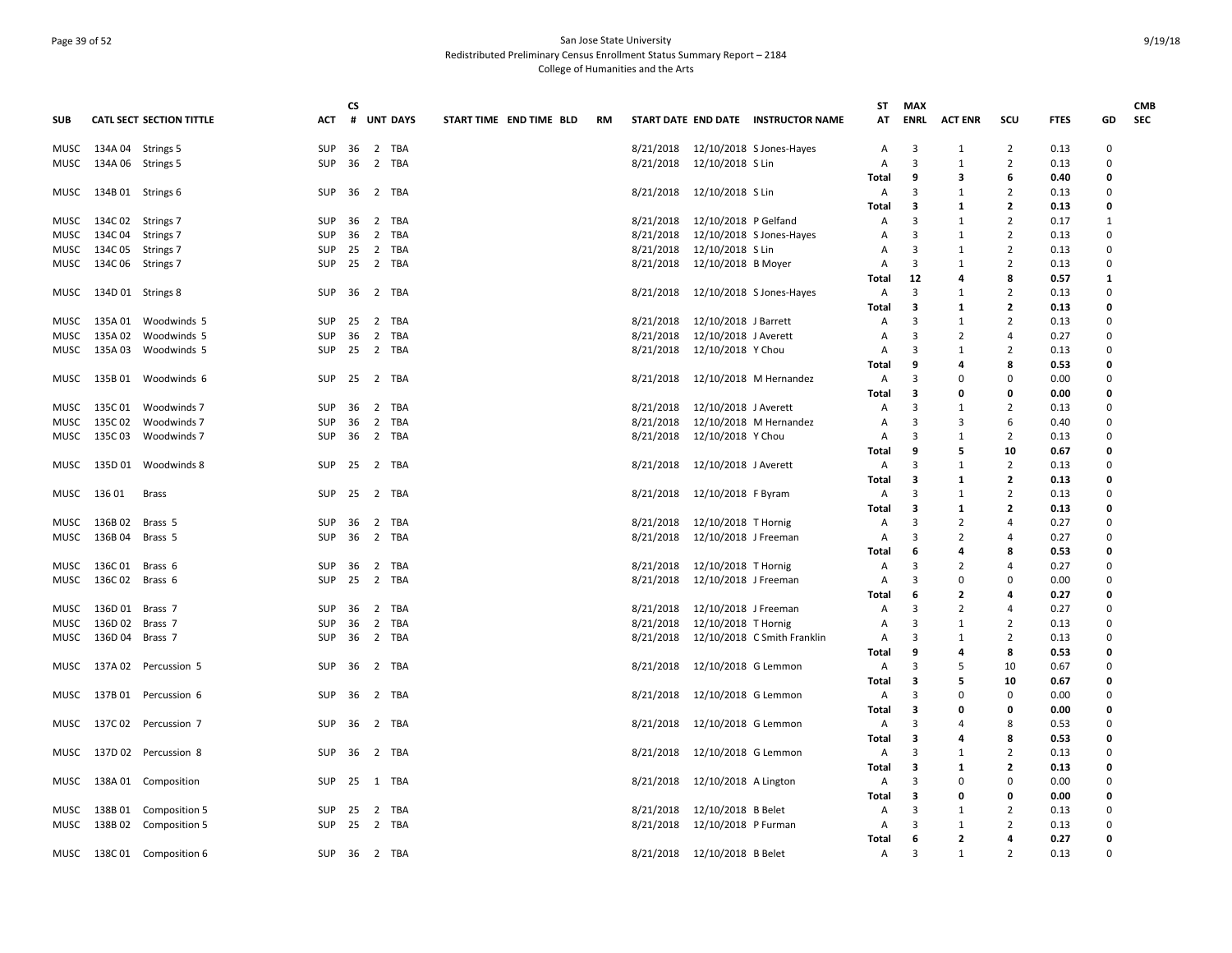## Page 40 of 52 San Jose State University Redistributed Preliminary Census Enrollment Status Summary Report – 2184 College of Humanities and the Arts

|              |            |                                 |            | CS  |                                         |                         |              |            |     |           |                        |                                     | <b>ST</b>      | <b>MAX</b>  |                   |                     |              |                  | <b>CMB</b> |
|--------------|------------|---------------------------------|------------|-----|-----------------------------------------|-------------------------|--------------|------------|-----|-----------|------------------------|-------------------------------------|----------------|-------------|-------------------|---------------------|--------------|------------------|------------|
| <b>SUB</b>   |            | <b>CATL SECT SECTION TITTLE</b> | ACT        | #   | <b>UNT DAYS</b>                         | START TIME END TIME BLD |              |            | RM  |           |                        | START DATE END DATE INSTRUCTOR NAME | AT             | <b>ENRL</b> | <b>ACT ENR</b>    | scu                 | <b>FTES</b>  | GD               | <b>SEC</b> |
| MUSC         |            | 138C 02 Composition 6           | <b>SUP</b> | 36  | 2 TBA                                   |                         |              |            |     | 8/21/2018 | 12/10/2018 P Furman    |                                     | $\overline{A}$ | 3           | $\mathbf{1}$      | 2                   | 0.13         | $\Omega$         |            |
|              |            |                                 |            |     |                                         |                         |              |            |     |           |                        |                                     | <b>Total</b>   | 6           | $\mathbf{2}$      | 4                   | 0.27         | $\Omega$         |            |
| MUSC         |            | 138D 01 Composition 7           | <b>SUP</b> | 36  | $\overline{2}$<br>TBA                   |                         |              |            |     | 8/21/2018 | 12/10/2018 B Belet     |                                     | Α              | 3           | -1                | $\overline{2}$      | 0.13         | $\Omega$         |            |
| MUSC         |            | 138D 02 Composition 7           | <b>SUP</b> | 36  | 2 TBA                                   |                         |              |            |     | 8/21/2018 | 12/10/2018 P Furman    |                                     | Α              | 3           | 1                 | $\overline{2}$      | 0.13         | $\Omega$         |            |
|              |            |                                 |            |     |                                         |                         |              |            |     |           |                        |                                     | Total          | 6           | $\overline{2}$    | 4                   | 0.27         | 0                |            |
| MUSC         | 138E01     | Composition 8                   | <b>SUP</b> | 36  | 2 TBA                                   |                         |              |            |     | 8/21/2018 | 12/10/2018 B Belet     |                                     | $\overline{A}$ | 3           | $\mathbf{1}$      | 2                   | 0.13         | $\Omega$         |            |
| MUSC         |            | 138E 02 Composition 8           | <b>SUP</b> | 25  | 2 TBA                                   |                         |              |            |     | 8/21/2018 | 12/10/2018 P Furman    |                                     | A              | 3           | $\overline{2}$    | $\overline{a}$      | 0.27         | $\Omega$         |            |
|              |            |                                 |            |     |                                         |                         |              |            |     |           |                        |                                     | Total          | 6           | З                 | 6                   | 0.40         | $\Omega$         |            |
| MUSC         | 139A 01    | Jazz Studies 5                  | SUP        | -36 | 2 TBA                                   |                         |              |            |     | 8/21/2018 | 12/10/2018 D Behroozi  |                                     | Α              | 3           | 1                 | $\overline{2}$      | 0.13         | $\mathbf 0$      |            |
| MUSC         | 139A 02    | Jazz Studies 5                  | <b>SUP</b> | 36  | 2 TBA                                   |                         |              |            |     | 8/21/2018 | 12/10/2018 A Lington   |                                     | Α              | 3           | 1                 | $\overline{2}$      | 0.13         | $\Omega$         |            |
| MUSC         | 139A 03    | Jazz Studies 5                  | <b>SUP</b> | 36  | 2 TBA                                   |                         |              |            |     | 8/21/2018 | 12/10/2018 K Geisick   |                                     | A              | 3           | 1                 | 2                   | 0.13         | $\Omega$         |            |
|              |            |                                 |            |     |                                         |                         |              |            |     |           |                        |                                     | Total          | 9           | 3<br>$\mathbf{1}$ | 6                   | 0.40         | 0<br>$\Omega$    |            |
| MUSC         | 139B03     | Jazz Studies 6                  | <b>SUP</b> | 36  | $\overline{2}$<br>TBA<br>$\overline{2}$ |                         |              |            |     | 8/21/2018 | 12/10/2018 J Lewis     |                                     | Α              | 3           | $\overline{3}$    | $\overline{2}$<br>6 | 0.13         | $\mathbf 0$      |            |
| MUSC         | 139B04     | Jazz Studies 6                  | <b>SUP</b> | 36  | TBA                                     |                         |              |            |     | 8/21/2018 | 12/10/2018 R Vandivier |                                     | Α              | 3           | $\Omega$          |                     | 0.40         |                  |            |
| MUSC         | 139B 06    | Jazz Studies 6                  | <b>SUP</b> | 36  | 2 TBA                                   |                         |              |            |     | 8/21/2018 | 12/10/2018 D Robbins   |                                     | Α<br>Total     | 3<br>9      | 4                 | 0<br>8              | 0.00<br>0.53 | $\mathbf 0$<br>0 |            |
|              | 139C 01    | Jazz Studies 7                  | <b>SUP</b> | 36  | 2 TBA                                   |                         |              |            |     | 8/21/2018 | 12/10/2018 D Behroozi  |                                     |                | 3           | 1                 | $\overline{2}$      | 0.13         | $\Omega$         |            |
| MUSC<br>MUSC | 139C02     | Jazz Studies 7                  | SUP        | 36  | 2 TBA                                   |                         |              |            |     | 8/21/2018 | 12/10/2018 K Geisick   |                                     | Α<br>A         | 3           | 1                 | $\overline{2}$      | 0.13         | $\Omega$         |            |
| MUSC         | 139C 03    | Jazz Studies 7                  | <b>SUP</b> | 36  | 2 TBA                                   |                         |              |            |     | 8/21/2018 | 12/10/2018 J Lewis     |                                     | A              | 5           | $\overline{a}$    | 8                   | 0.53         | $\mathbf 0$      |            |
| MUSC         | 139C 04    | Jazz Studies 7                  | <b>SUP</b> | 36  | 2 TBA                                   |                         |              |            |     | 8/21/2018 | 12/10/2018 A Lington   |                                     | Α              | 3           | 1                 | $\overline{2}$      | 0.13         | $\mathbf 0$      |            |
| MUSC         |            | 139C 05 Jazz Studies 7          | <b>SUP</b> | 25  | 2 TBA                                   |                         |              |            |     | 8/21/2018 | 12/10/2018 R Vandivier |                                     | Α              | 3           | 1                 | $\overline{2}$      | 0.13         | $\Omega$         |            |
|              |            |                                 |            |     |                                         |                         |              |            |     |           |                        |                                     | Total          | 17          | 8                 | 16                  | 1.07         | 0                |            |
| MUSC         |            | 139D 01 Jazz Studies 8          | <b>SUP</b> | 36  | 2 TBA                                   |                         |              |            |     | 8/21/2018 | 12/10/2018 R Vandivier |                                     | Α              | 3           | $\Omega$          | $\Omega$            | 0.00         | $\Omega$         |            |
|              |            |                                 |            |     |                                         |                         |              |            |     |           |                        |                                     | Total          | 3           | $\Omega$          | 0                   | 0.00         | $\Omega$         |            |
| MUSC         | 144 01     | REP:Solo Lit Perf Pract         | ACT        | 9   | 1<br>M                                  | 3:30 PM                 | 5:20 PM      | <b>MUS</b> | 176 | 8/21/2018 | 12/10/2018 G Mok       |                                     | A              | 20          | 8                 | 8                   | 0.57         | $\overline{2}$   |            |
| MUSC         | 144 02     | <b>REP:Solo Lit Perf Pract</b>  | ACT        | 9   | 1<br>W                                  | 3:30 PM                 | 5:20 PM MUS  |            | 211 | 8/21/2018 | 12/10/2018 J Frank     |                                     | A              | 20          | 12                | 12                  | 0.83         | $\overline{2}$   |            |
|              |            |                                 |            |     |                                         |                         |              |            |     |           |                        |                                     | Total          | 40          | 20                | 20                  | 1.40         | 4                |            |
| MUSC         |            | 146A 01 Pedagogy Piano          | ACT        | 10  | 2 TBA                                   |                         |              |            |     | 8/21/2018 | 12/10/2018             |                                     | A              | 20          | $\overline{4}$    | 8                   | 0.63         | 3                |            |
|              |            |                                 |            |     |                                         |                         |              |            |     |           |                        |                                     | Total          | 20          | 4                 | 8                   | 0.63         | 3                |            |
| MUSC         | 147A 01    | <b>Begin Conducting</b>         | SEM        | 4   | 2<br>MW                                 | 12:00 PM                | 12:30 PM MUS |            | 150 | 8/21/2018 |                        | 12/10/2018 D Vickerman              | A              | 20          | 18                | 18                  | 2.43         | 1                |            |
| MUSC         | 147A 02    | <b>Begin Conducting</b>         | ACT        | 10  | $\mathbf 0$<br>MW                       | 12:30 PM                | 1:20 PM MUS  |            | 150 | 8/21/2018 |                        | 12/10/2018 D Vickerman              | Α              | 20          | 18                | 18                  | 0.00         | $\mathbf{1}$     |            |
| MUSC         | 147A 03    | <b>Begin Conducting</b>         | <b>SEM</b> | 4   | 2 MW                                    | 12:00 PM                | 12:30 PM MUS |            | 182 | 8/21/2018 | 12/10/2018 J Benson    |                                     | A              | 20          | 19                | 19                  | 2.53         | $\Omega$         |            |
| MUSC         | 147A 04    | <b>Begin Conducting</b>         | ACT        | 10  | $\mathbf 0$<br>MW                       | 12:30 PM                | 1:20 PM      | <b>MUS</b> | 182 | 8/21/2018 | 12/10/2018 J Benson    |                                     | Α              | 20          | 19                | 19                  | 0.00         | $\Omega$         |            |
|              |            |                                 |            |     |                                         |                         |              |            |     |           |                        |                                     | Total          | 80          | 74                | 74                  | 4.97         | $\overline{2}$   |            |
| MUSC         | 150A 01    | <b>ENS: Concert Choir</b>       | ACT        | 9   | 1<br>MW                                 | 1:30 PM                 | 3:20 PM      | MUS        | 150 | 8/21/2018 | 12/10/2018 J Benson    |                                     | A              | 80          | 25                | 25                  | 1.68         | 1                |            |
|              |            |                                 |            |     |                                         |                         |              |            |     |           |                        |                                     | Total          | 80          | 25                | 25                  | 1.68         | $\mathbf{1}$     |            |
| MUSC         | 151 01     | <b>ENS: UnivChorales</b>        | <b>ACT</b> | 9   | 1<br><b>TR</b>                          | 3:30 PM                 | 4:20 PM      | <b>MUS</b> | 182 | 8/21/2018 | 12/10/2018 E Nitzan    |                                     | A              | 20          | 2                 | $\overline{2}$      | 0.15         | $\mathbf{1}$     |            |
| MUSC         | 151 02     | <b>ENS: UnivChorales</b>        | <b>ACT</b> | 9   | 1 MW                                    | 3:30 PM                 | 4:20 PM      | <b>MUS</b> | 182 | 8/21/2018 | 12/10/2018 L Hartwig   |                                     | A              | 20          | 3                 | $\overline{3}$      | 0.22         | 1                |            |
|              |            |                                 |            |     |                                         |                         |              |            |     |           |                        |                                     | Total          | 40          | 5                 | 5                   | 0.37         | $\overline{2}$   |            |
| MUSC         | 152 01     | <b>ENS: Opera Theater</b>       | ACT        | 20  | 1 TR                                    | 3:30 PM                 | 5:20 PM      | MUS        | 176 | 8/21/2018 |                        | 12/10/2018 S Bengochea              | A              | 20          | $\mathbf{q}$      | 9                   | 0.60         | $\Omega$         |            |
|              |            |                                 |            |     |                                         |                         |              |            |     |           |                        |                                     | Total          | 20          | 9                 | 9                   | 0.60         | 0                |            |
| MUSC         | 153 01     | ENS:UnivSymphOrchest            | ACT        | 21  | 1 TR                                    | 1:30 PM                 | 3:20 PM MUS  |            | 176 | 8/21/2018 | 12/10/2018 A Cohen     |                                     | A              | 30          | 14                | 14                  | 0.93         | $\Omega$         |            |
|              |            |                                 |            |     |                                         |                         |              |            |     |           |                        |                                     | Total          | 30          | 14                | 14                  | 0.93         | 0                |            |
| MUSC         | 154 01     | <b>ENS: Symphonic Band</b>      |            |     | ACT 21 1 TR                             | 1:30 PM                 | 3:20 PM MUS  |            | 150 | 8/21/2018 |                        | 12/10/2018 D Vickerman              | A              | 30          | 13                | 13                  | 0.87         | $\Omega$         |            |
|              |            |                                 |            |     |                                         |                         |              |            |     |           |                        |                                     | Total          | 30          | 13                | 13                  | 0.87         | $\Omega$         |            |
| MUSC         | 155 01     | <b>ENS: Wind Ensemble</b>       | ACT        |     | 21 1 MW                                 | 1:30 PM                 | 3:20 PM      | <b>MUS</b> | 176 | 8/21/2018 |                        | 12/10/2018 D Vickerman              | A              | 50          | 25                | 25                  | 1.67         | $\mathbf 0$      |            |
|              |            |                                 |            |     |                                         |                         |              |            |     |           |                        |                                     | Total          | 50          | 25                | 25                  | 1.67         | 0                |            |
| MUSC         | 156 01     | <b>ENS: Spartan March Band</b>  | ACT        | -21 | 2 MWF                                   | 3:45 PM                 | 6:00 PM      | MUS        | 150 | 8/21/2018 | 12/10/2018 C McKenzie  |                                     | A              | 150         | 21                | 42                  | 2.80         | $\Omega$         |            |
|              |            |                                 |            |     |                                         |                         |              |            |     |           |                        |                                     | Total          | 150         | 21                | 42                  | 2.80         | 0                |            |
|              | MUSC 15701 | ENS: Jazz Orch                  |            |     | ACT 20 1 TR                             | 3:30 PM                 | 5:20 PM      | MUS        | 150 | 8/21/2018 | 12/10/2018 A Lington   |                                     | $\mathsf{A}$   | 25          | 14                | 14                  | 0.97         | $\overline{2}$   |            |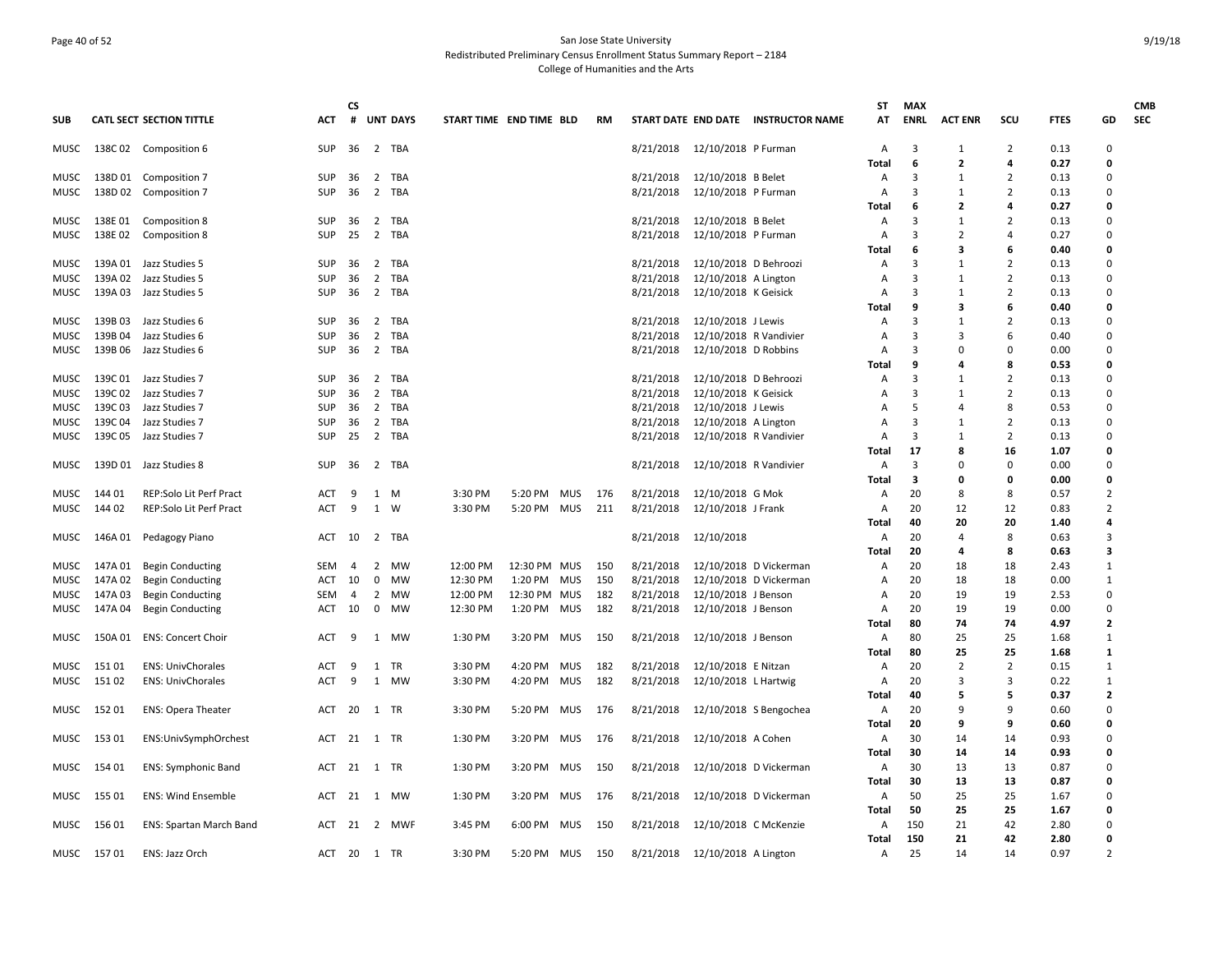## Page 41 of 52 San Jose State University Redistributed Preliminary Census Enrollment Status Summary Report – 2184 College of Humanities and the Arts

| <b>SUB</b>          |                    | <b>CATL SECT SECTION TITTLE</b>                            | <b>ACT</b>               | <b>CS</b><br>#          |                   | <b>UNT DAYS</b> | START TIME END TIME BLD |              |            | RM  |                        |                                              | START DATE END DATE INSTRUCTOR NAME | <b>ST</b><br>AT | <b>MAX</b><br><b>ENRL</b> | <b>ACT ENR</b>              | scu                                  | <b>FTES</b>  | GD                | <b>CMB</b><br><b>SEC</b> |
|---------------------|--------------------|------------------------------------------------------------|--------------------------|-------------------------|-------------------|-----------------|-------------------------|--------------|------------|-----|------------------------|----------------------------------------------|-------------------------------------|-----------------|---------------------------|-----------------------------|--------------------------------------|--------------|-------------------|--------------------------|
|                     |                    |                                                            |                          |                         |                   |                 |                         |              |            |     |                        |                                              |                                     |                 |                           |                             |                                      |              |                   |                          |
|                     |                    |                                                            |                          |                         |                   |                 | 1:30 PM                 |              |            |     | 8/21/2018              |                                              |                                     | Total           | 25<br>20                  | 14<br>5                     | 14<br>5                              | 0.97         | $\mathbf{2}$<br>0 |                          |
| MUSC                | 159 01             | ENS: Afro-Latin Jazz Ens                                   | ACT                      | 20                      |                   | 1 MW            |                         | 3:20 PM MUS  |            | 186 |                        | 12/10/2018 J Lewis                           |                                     | A<br>Total      | 20                        | 5                           | 5                                    | 0.33<br>0.33 | 0                 |                          |
| MUSC                |                    | 160A 01 ENS: Choraliers                                    | ACT 21 1 TR              |                         |                   |                 | 1:30 PM                 | 3:20 PM MUS  |            | 182 | 8/21/2018              | 12/10/2018 J Benson                          |                                     | A               | 30                        | 16                          | 16                                   | 1.07         | 0                 |                          |
|                     |                    |                                                            |                          |                         |                   |                 |                         |              |            |     |                        |                                              |                                     | Total           | 30                        | 16                          | 16                                   | 1.07         | 0                 |                          |
| MUSC                | 160C01             | EnsChamberMusic                                            | ACT                      | 10                      | $\mathbf{1}$      | $\top$          | 3:30 PM                 | 5:20 PM MUS  |            | 211 | 8/21/2018              | 12/10/2018 G Mok                             |                                     | A               | 10                        | 4                           | $\overline{a}$                       | 0.27         | 0                 |                          |
| MUSC                | 160C 02            | EnsChamberMusic                                            | <b>ACT</b>               | 10                      | 1                 | TBA             |                         |              |            |     | 8/21/2018              |                                              | 12/10/2018 S Jones-Hayes            | Α               | 10                        | 4                           | 4                                    | 0.27         | 0                 |                          |
| MUSC                | 160C03             | EnsChamberMusic                                            | <b>ACT</b>               |                         | 1                 |                 |                         |              |            |     |                        |                                              |                                     | x               | 0                         | 0                           | 0                                    | 0.00         | 0                 |                          |
|                     |                    |                                                            |                          |                         |                   |                 |                         |              |            |     |                        |                                              |                                     | Total           | 20                        | 8                           | 8                                    | 0.53         | 0                 |                          |
| <b>MUSC</b>         | 160D01             | <b>ENS: Collegium Musicum</b>                              | ACT                      | 10                      | 1 F               |                 | 8:30 AM                 | 10:15 AM MUS |            | 182 | 8/21/2018              | 12/10/2018 G Haramaki                        |                                     | A               | 15<br>15                  | 6<br>6                      | 6<br>6                               | 0.40<br>0.40 | 0<br>0            |                          |
| MUSC                | 160E 01            | <b>ENS: Jazz Singers</b>                                   | ACT                      | 10                      | 1 F               |                 | 10:30 AM                | 11:00 AM MUS |            | 250 | 8/21/2018              | 12/10/2018                                   |                                     | Total<br>A      | 15                        | 0                           | $\Omega$                             | 0.00         | 0                 |                          |
|                     |                    |                                                            |                          |                         |                   |                 |                         |              |            |     |                        |                                              |                                     | Total           | 15                        | 0                           | 0                                    | 0.00         | 0                 |                          |
| <b>MUSC</b>         | 160F01             | <b>ENS: Small Jazz Ensemb</b>                              | ACT                      | 10                      |                   | 1 TBA           |                         |              |            |     | 8/21/2018              | 12/10/2018 J Lewis                           |                                     | A               | 10                        | 5                           | 5                                    | 0.33         | 0                 |                          |
| <b>MUSC</b>         | 160F02             | <b>ENS: Small Jazz Ensemb</b>                              | <b>ACT</b>               | 10                      | $\mathbf{1}$      | <b>TBA</b>      |                         |              |            |     | 8/21/2018              | 12/10/2018 D Robbins                         |                                     | A               | 10                        | 3                           | 3                                    | 0.20         | 0                 |                          |
| MUSC                | 160F03             | ENS: Small Jazz Ensemb                                     | ACT                      | 10                      |                   | 1 TBA           |                         |              |            |     | 8/21/2018              | 12/10/2018 J Dryden                          |                                     | $\overline{A}$  | 10                        | 4                           | $\overline{4}$                       | 0.27         | 0                 |                          |
|                     |                    |                                                            |                          |                         |                   |                 |                         |              |            |     |                        |                                              |                                     | Total           | 30                        | 12                          | 12                                   | 0.80         | 0                 |                          |
| MUSC                | 160H 01            | ENS: Percuss Ensemble                                      | ACT                      | 10                      | 1 F               |                 | 10:30 AM                | 12:20 PM MUS |            | 176 | 8/21/2018              | 12/10/2018 G Lemmon                          |                                     | Α               | 15                        | 8                           | 8                                    | 0.53         | 0                 |                          |
|                     |                    |                                                            |                          |                         |                   |                 |                         |              |            |     |                        |                                              |                                     | Total           | 15                        | 8                           | 8                                    | 0.53         | 0                 |                          |
| <b>MUSC</b>         | 160101             | EnsJazzEnsemble                                            | <b>ACT</b>               | 10                      | 1 F               |                 | 12:30 PM                | 2:20 PM      | <b>MUS</b> | 182 | 8/21/2018              | 12/10/2018 C Garza                           |                                     | A               | 15                        | 7                           | $\overline{7}$                       | 0.47         | 0                 |                          |
|                     |                    |                                                            |                          |                         | 1                 |                 |                         |              |            |     |                        |                                              |                                     | Total<br>x      | 15<br>0                   | $\overline{7}$<br>0         | $\overline{\phantom{a}}$<br>$\Omega$ | 0.47<br>0.00 | 0<br>0            |                          |
| MUSC<br>MUSC        | 160J 01<br>160J 02 | <b>ENS: String Ensemble</b><br><b>ENS: String Ensemble</b> | ACT<br>ACT               | 10                      | $\mathbf{1}$      | TBA             |                         |              | <b>MUS</b> | 210 | 8/21/2018              |                                              | 12/10/2018 S Jones-Hayes            | Α               | 15                        | 3                           | 3                                    | 0.20         | 0                 |                          |
|                     |                    |                                                            |                          |                         |                   |                 |                         |              |            |     |                        |                                              |                                     | Total           | 15                        | 3                           | 3                                    | 0.20         | 0                 |                          |
| <b>MUSC</b>         | 160K01             | <b>ENS: Brass Ensemble</b>                                 | <b>ACT</b>               | 10                      | 1                 | TBA             |                         |              |            |     | 8/21/2018              | 12/10/2018 J Freeman                         |                                     | A               | 15                        | 2                           | $\overline{2}$                       | 0.13         | 0                 |                          |
| MUSC                | 160K 02            | <b>ENS: Brass Ensemble</b>                                 | ACT                      | 10                      | 1                 | - F             | 10:30 AM                | 12:20 PM MUS |            | 150 | 8/21/2018              | 12/10/2018 T Hornig                          |                                     | A               | 15                        | 5                           | 5                                    | 0.33         | 0                 |                          |
|                     |                    |                                                            |                          |                         |                   |                 |                         |              |            |     |                        |                                              |                                     | Total           | 30                        | $\overline{7}$              | 7                                    | 0.47         | 0                 |                          |
| MUSC                | 160L01             | <b>ENS: Woodwind Ensemble</b>                              | ACT                      | 10                      |                   | 1 TBA           |                         |              |            |     | 8/21/2018              | 12/10/2018 C Payne                           |                                     | A               | 15                        | 0                           | 0                                    | 0.00         | 0                 |                          |
| MUSC                | 160L02             | <b>ENS: Woodwind Ensemble</b>                              | <b>ACT</b>               | 10                      | 1                 | -F              | 10:30 AM                | 12:20 PM MUS |            | 182 | 8/21/2018              | 12/10/2018 J Averett                         |                                     | A               | 15                        | 3                           | 3                                    | 0.20         | $\mathbf 0$       |                          |
|                     |                    |                                                            |                          |                         |                   |                 |                         |              |            |     |                        |                                              |                                     | <b>Total</b>    | 30                        | 3                           | 3                                    | 0.20         | 0                 |                          |
| MUSC                |                    | 160M 01 ENS: Saxophone Ensemble                            | ACT                      | 10                      | 1 T               |                 | 7:00 PM                 | 9:00 PM MUS  |            | 150 | 8/21/2018              |                                              | 12/10/2018 M Hernandez              | A               | 15                        | 3                           | 3                                    | 0.20         | 0                 |                          |
| MUSC                |                    | 1600 01 Trombone Ensemble                                  | ACT                      | 10                      | 1 F               |                 | 8:30 AM                 | 10:20 AM MUS |            | 150 | 8/21/2018              | 12/10/2018 T Hornig                          |                                     | Total<br>Α      | 15<br>15                  | 3<br>$\overline{2}$         | 3<br>2                               | 0.20<br>0.13 | 0<br>0            |                          |
|                     |                    |                                                            |                          |                         |                   |                 |                         |              |            |     |                        |                                              |                                     | Total           | 15                        | $\mathbf{2}$                | $\overline{2}$                       | 0.13         | 0                 |                          |
| MUSC                | 16101              | REP: Styles Interp Opera I                                 | ACT                      | 9                       |                   | 1 TBA           |                         |              |            |     | 8/21/2018              |                                              | 12/10/2018 S Snitkovskaya           | Α               | 15                        | 7                           | $\overline{7}$                       | 0.48         | $\mathbf{1}$      |                          |
|                     |                    |                                                            |                          |                         |                   |                 |                         |              |            |     |                        |                                              |                                     | Total           | 15                        | $\overline{7}$              | $\overline{7}$                       | 0.48         | $\mathbf{1}$      |                          |
| MUSC                | 163 01             | REP: Styles Intrp Opera II                                 | ACT                      | 9                       | 1                 | TBA             |                         |              |            |     | 8/21/2018              |                                              | 12/10/2018 S Snitkovskaya           | A               | 15                        | 4                           | 4                                    | 0.27         | 0                 |                          |
|                     |                    |                                                            |                          |                         |                   |                 |                         |              |            |     |                        |                                              |                                     | Total           | 15                        | 4                           | 4                                    | 0.27         | 0                 |                          |
| MUSC                | 16701              | Electro- Acoustic Music I                                  | <b>SEM</b>               | $\overline{\mathbf{A}}$ | 3 W               |                 | 3:30 PM                 | 6:15 PM MUS  |            | 226 | 8/21/2018              | 12/10/2018 P Furman                          |                                     | Α               | 20                        | 12                          | 36                                   | 2.40         | 0                 |                          |
|                     |                    |                                                            |                          |                         |                   |                 |                         |              |            |     |                        |                                              |                                     | Total           | 20                        | 12                          | 36                                   | 2.40         | $\Omega$          |                          |
| MUSC                |                    | 170A 01 Fund Sound Recordg                                 | SEM                      | 4                       | $3 \, M$          |                 | 7:00 PM                 | 9:45 PM MUS  |            | 124 | 8/21/2018              | 12/10/2018 S Vasiliou                        |                                     | A               | 25                        | 13                          | 39                                   | 2.70         | $\overline{2}$    |                          |
|                     |                    |                                                            |                          |                         |                   |                 |                         |              |            |     |                        |                                              |                                     | Total           | 25                        | 13                          | 39                                   | 2.70         | 2                 |                          |
| <b>MUSC</b><br>MUSC | 18001<br>180 02    | <b>Indiv Studies</b><br><b>Indiv Studies</b>               | <b>SUP</b><br><b>SUP</b> | 78<br>78                | 1<br>$\mathbf{1}$ | TBA<br>TBA      |                         |              |            |     | 8/21/2018<br>8/21/2018 | 12/10/2018 A Cohen<br>12/10/2018 D Hollinger |                                     | A               | 3<br>.5                   | $\mathbf{1}$<br>$\mathbf 0$ | 1<br>0                               | 0.07<br>0.00 | 0<br>$\mathbf 0$  |                          |
| MUSC                | 18003              | <b>Indiv Studies</b>                                       | SUP                      | 78                      |                   | 2 TBA           |                         |              |            |     | 8/21/2018              | 12/10/2018 A Lington                         |                                     | Α<br>A          | $\overline{\mathbf{3}}$   | 2                           | $\overline{a}$                       | 0.30         | $\mathbf{1}$      |                          |
|                     |                    |                                                            |                          |                         |                   |                 |                         |              |            |     |                        |                                              |                                     | Total           | 11                        | 3                           | 5                                    | 0.37         | $\mathbf{1}$      |                          |
| MUSC                | 18101              | Concert Listening II                                       | ACT                      | 9                       | 1                 | TR              | 12:30 PM                | 1:20 PM MUS  |            | 176 | 8/21/2018              | 12/10/2018 R Lacey                           |                                     | A               | 100                       | 13                          | 13                                   | 0.87         | 0                 |                          |
|                     |                    |                                                            |                          |                         |                   |                 |                         |              |            |     |                        |                                              |                                     | Total           | 100                       | 13                          | 13                                   | 0.87         | 0                 |                          |
| MUSC                | 18201              | Senior Project                                             | ACT                      | 10                      |                   | 1 TBA           |                         |              |            |     | 8/21/2018              | 12/10/2018 A Cohen                           |                                     | A               | 10                        | 9                           | 9                                    | 0.60         | 0                 |                          |
|                     |                    |                                                            |                          |                         |                   |                 |                         |              |            |     |                        |                                              |                                     | Total           | 10                        | 9                           | q                                    | 0.60         | $\Omega$          |                          |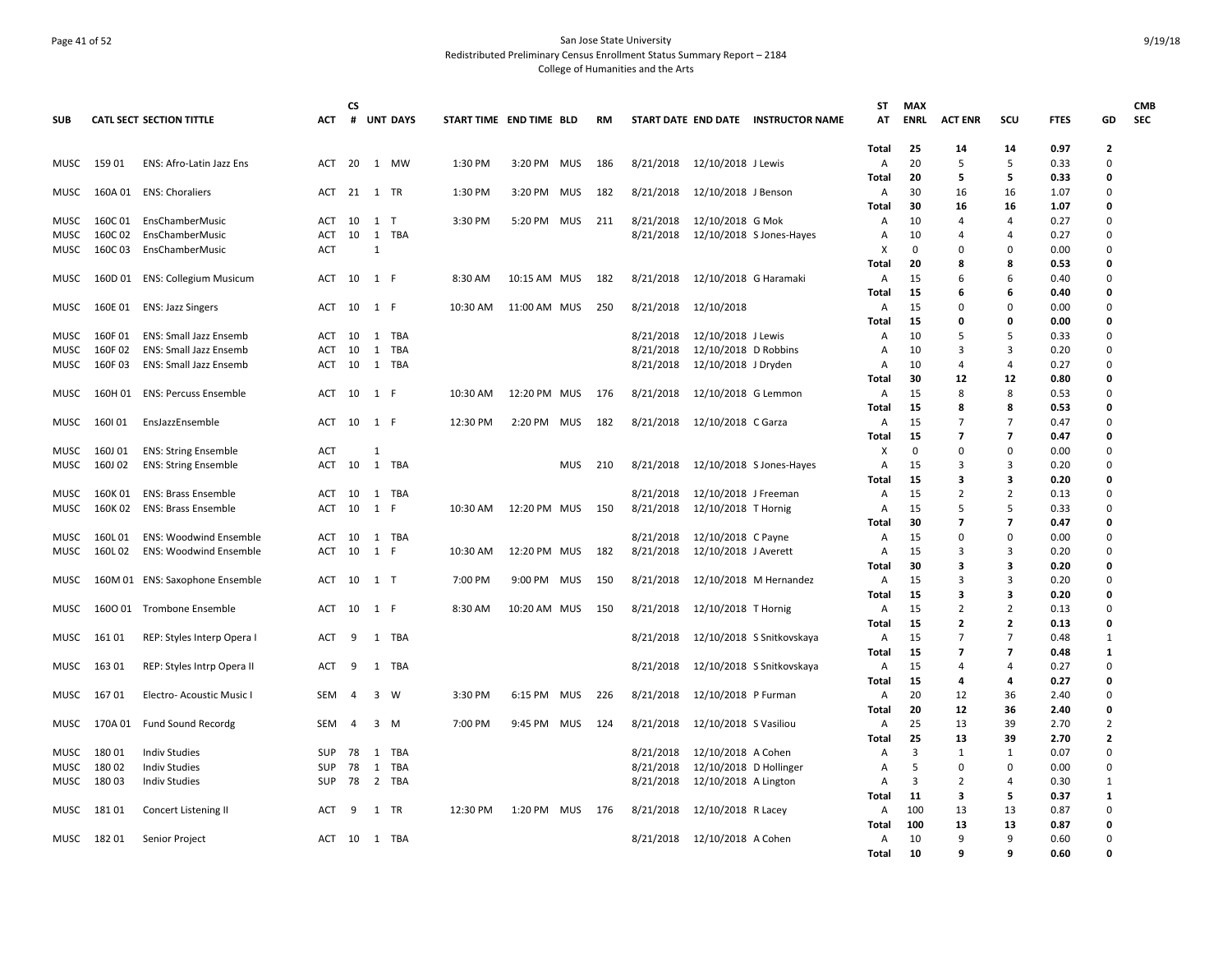## Page 42 of 52 San Jose State University Redistributed Preliminary Census Enrollment Status Summary Report – 2184 College of Humanities and the Arts

|              |                  |                                        |                   | CS |                     |                 |                         |              |            |     |           |                                                |                                     | ST         | <b>MAX</b>     |                      |                |              |                      | <b>CMB</b> |
|--------------|------------------|----------------------------------------|-------------------|----|---------------------|-----------------|-------------------------|--------------|------------|-----|-----------|------------------------------------------------|-------------------------------------|------------|----------------|----------------------|----------------|--------------|----------------------|------------|
| <b>SUB</b>   |                  | <b>CATL SECT SECTION TITTLE</b>        | ACT               | #  |                     | <b>UNT DAYS</b> | START TIME END TIME BLD |              |            | RM  |           |                                                | START DATE END DATE INSTRUCTOR NAME | AT         | <b>ENRL</b>    | <b>ACT ENR</b>       | SCU            | <b>FTES</b>  | GD                   | <b>SEC</b> |
| MUSC         |                  | 190A 01 Honors Project                 | <b>SUP</b>        | 78 |                     | 1 TBA           |                         |              |            |     | 8/21/2018 | 12/10/2018 T Hornig                            |                                     | Α          | $\overline{2}$ | 1                    | $\mathbf{1}$   | 0.07         | $\Omega$             |            |
|              |                  |                                        |                   |    |                     |                 |                         |              |            |     |           |                                                |                                     | Total      | $\mathbf{z}$   | 1                    | $\mathbf{1}$   | 0.07         | 0                    |            |
| MUSC         | 200 01           | Meth Mus Res Writ                      | <b>SEM</b>        | -5 | 3                   | M               | 4:00 PM                 | 6:45 PM MUS  |            | 272 | 8/21/2018 | 12/10/2018 G Haramaki                          |                                     | Α          | 18             | 13                   | 39             | 3.20         | 12                   |            |
| MUSC         | 203 01           |                                        | SEM               | 5  | $\overline{3}$      | W               | 4:00 PM                 | 6:45 PM      | <b>MUS</b> | 272 | 8/21/2018 |                                                |                                     | Total      | 18<br>15       | 13<br>$\overline{7}$ | 39<br>21       | 3.20<br>1.75 | 12<br>$\overline{7}$ |            |
|              |                  | Sem in Styl & Perf                     |                   |    |                     |                 |                         |              |            |     |           | 12/10/2018 A Lington                           |                                     | Α<br>Total | 15             | 7                    | 21             | 1.75         | $\overline{7}$       |            |
|              |                  |                                        |                   | 78 |                     |                 |                         |              |            |     | 8/21/2018 |                                                |                                     |            | 6              | 4                    | 8              |              | 4                    |            |
| MUSC<br>MUSC | 224 01<br>224 02 | Supv Grad Studies<br>Supv Grad Studies | SUP<br><b>SUP</b> | 78 | $\overline{2}$<br>2 | TBA<br>TBA      |                         |              |            |     | 8/21/2018 | 12/10/2018 D Hollinger<br>12/10/2018 P Gelfand |                                     | A<br>Α     | 3              | 0                    | 0              | 0.67<br>0.00 | $\Omega$             |            |
| MUSC         | 224 03           | Supv Grad Studies                      | <b>SUP</b>        | 78 | $\overline{2}$      | TBA             |                         |              |            |     | 8/21/2018 | 12/10/2018 J Benson                            |                                     | A          | .5             | 5                    | 10             | 0.83         | 5                    |            |
| MUSC         | 224 04           | <b>Supv Grad Studies</b>               | <b>SUP</b>        | 78 | $\overline{2}$      | TBA             |                         |              |            |     | 8/21/2018 | 12/10/2018 K Geisick                           |                                     | A          | 3              | $\mathbf{1}$         | $\overline{2}$ | 0.17         | $\mathbf{1}$         |            |
| MUSC         | 224 05           | Supv Grad Studies                      | <b>SUP</b>        | 78 | $\overline{2}$      | TBA             |                         |              |            |     | 8/21/2018 | 12/10/2018 J Averett                           |                                     | A          | $\mathbf{a}$   | $\mathbf{1}$         | $\overline{2}$ | 0.17         | $\mathbf{1}$         |            |
| MUSC         | 224 06           | Supv Grad Studies                      | <b>SUP</b>        | 78 | $\overline{2}$      | TBA             |                         |              |            |     | 8/21/2018 | 12/10/2018 A Lington                           |                                     | Α          | 3              | 1                    | $\overline{2}$ | 0.17         | 1                    |            |
| <b>MUSC</b>  | 224 07           | Supv Grad Studies                      | <b>SUP</b>        | 78 | 2                   | TBA             |                         |              |            |     | 8/21/2018 | 12/10/2018 J Scharlach                         |                                     | А          | 3              | 0                    | 0              | 0.00         | $\Omega$             |            |
| MUSC         | 224 08           | Supv Grad Studies                      | <b>SUP</b>        | 78 | $\overline{2}$      | TBA             |                         |              |            |     | 8/21/2018 | 12/10/2018 N Sultanov                          |                                     | A          | 3              | 1                    | $\overline{2}$ | 0.17         | $\mathbf{1}$         |            |
| MUSC         | 224 09           | <b>Supv Grad Studies</b>               | <b>SUP</b>        | 78 | $\overline{2}$      | TBA             |                         |              |            |     | 8/21/2018 |                                                | 12/10/2018 M Hernandez              | А          | 3              | 1                    | $\overline{2}$ | 0.17         | $\mathbf{1}$         |            |
| MUSC         | 224 10           | Supv Grad Studies                      | <b>SUP</b>        | 78 | $\overline{2}$      | TBA             |                         |              |            |     | 8/21/2018 | 12/10/2018 R Vandivier                         |                                     | A          | $\mathbf{a}$   | 3                    | 6              | 0.50         | $\overline{3}$       |            |
| MUSC         | 224 11           | Supv Grad Studies                      | <b>SUP</b>        | 78 | $\overline{2}$      | TBA             |                         |              |            |     | 8/21/2018 | 12/10/2018 S Lin                               |                                     | А          | 3              | 0                    | 0              | 0.00         | 0                    |            |
| <b>MUSC</b>  | 224 12           | Supy Grad Studies                      | <b>SUP</b>        | 78 | $\overline{2}$      | TBA             |                         |              |            |     | 8/21/2018 | 12/10/2018 G Mok                               |                                     | А          | 3              | 1                    | $\overline{2}$ | 0.17         | 1                    |            |
| MUSC         | 224 13           | Supv Grad Studies                      | <b>SUP</b>        | 78 | 1                   | TBA             |                         |              |            |     | 8/21/2018 | 12/10/2018 J Smucker                           |                                     | A          | 3              | 0                    | 0              | 0.00         | $\Omega$             |            |
| MUSC         | 224 14           | <b>Supv Grad Studies</b>               | <b>SUP</b>        | 78 | 2                   | TBA             |                         |              |            |     | 8/21/2018 |                                                | 12/10/2018 S Bengochea              | A          | 3              | $\overline{2}$       | 4              | 0.33         | $\overline{2}$       |            |
| MUSC         | 224 15           | Supv Grad Studies                      | SUP               | 78 |                     | 1 TBA           |                         |              |            |     | 8/21/2018 | 12/10/2018 R Vandivier                         |                                     | Α          | 3              | 1                    | $\mathbf{1}$   | 0.08         | $\mathbf{1}$         |            |
|              |                  |                                        |                   |    |                     |                 |                         |              |            |     |           |                                                |                                     | Total      | 50             | 21                   | 41             | 3.42         | 21                   |            |
| MUSC         | 230 01           | GrdPianoSec                            | <b>SUP</b>        | 36 |                     | 1 TBA           |                         |              |            |     | 8/21/2018 | 12/10/2018 G Haramaki                          |                                     | Α          | 2              | 1                    | 1              | 0.08         | 1                    |            |
|              |                  |                                        |                   |    |                     |                 |                         |              |            |     |           |                                                |                                     | Total      | $\overline{2}$ | $\mathbf{1}$         | 1              | 0.08         | $\mathbf{1}$         |            |
| <b>MUSC</b>  | 232 01           | Adv Fld Exp                            | <b>SUP</b>        | 78 | 1                   | TBA             |                         |              |            |     | 8/21/2018 | 12/10/2018 S Brook                             |                                     | Α          | 3              | 1                    | $\mathbf{1}$   | 0.08         | $\mathbf{1}$         |            |
| MUSC         | 232 02           | Adv Fld Exp                            | SUP               | 78 |                     | 1 TBA           |                         |              |            |     | 8/21/2018 | 12/10/2018 J Benson                            |                                     | Α          | $\mathbf{a}$   | $\overline{2}$       | $\overline{2}$ | 0.17         | $\overline{2}$       |            |
|              |                  |                                        |                   |    |                     |                 |                         |              |            |     |           |                                                |                                     | Total      | 6              | з                    | 3              | 0.25         | 3                    |            |
| <b>MUSC</b>  | 233 01           | GrdVoiceSec                            | <b>SUP</b>        | 36 | 1                   | TBA             |                         |              |            |     | 8/21/2018 | 12/10/2018 J Scharlach                         |                                     | A          | 3              | 2                    | $\overline{2}$ | 0.17         | $\overline{2}$       |            |
| <b>MUSC</b>  | 233 02           | GrdVoiceSec                            | <b>SUP</b>        | 36 | 1                   | TBA             |                         |              |            |     | 8/21/2018 |                                                | 12/10/2018 S Bengochea              | A          | 3              | 1                    | $\mathbf{1}$   | 0.08         | $\mathbf{1}$         |            |
| MUSC         | 233 03           | GrdVoiceSec                            | SUP               | 36 | 1                   | TBA             |                         |              |            |     | 8/21/2018 | 12/10/2018 J Smucker                           |                                     | Α          | 3              | 1                    | 0              | 0.08         | $\mathbf{1}$         |            |
|              |                  |                                        |                   |    |                     |                 |                         |              |            |     |           |                                                |                                     | Total      | 9              | 4                    | 3              | 0.33         | 4                    |            |
| MUSC         | 250A 01          | GrdConcChoir                           | <b>SUP</b>        | 36 |                     | 1 MW            | 1:30 PM                 | 3:20 PM MUS  |            | 150 | 8/21/2018 | 12/10/2018 J Benson                            |                                     | Α          | 15             | 6                    | 6              | 0.50         | 6                    |            |
|              |                  |                                        |                   |    |                     |                 |                         |              |            |     |           |                                                |                                     | Total      | 15             | 6                    | 6              | 0.50         | 6                    |            |
| MUSC         | 252 01           | GrdOperaThtr                           | ACT 21 1 TR       |    |                     |                 | 3:30 PM                 | 5:20 PM MUS  |            | 176 | 8/21/2018 |                                                | 12/10/2018 S Bengochea              | Α          | 3              | 2                    | 2              | 0.17         | $\overline{2}$       |            |
|              |                  |                                        |                   |    |                     |                 |                         |              |            |     |           |                                                |                                     | Total      | 3              | $\overline{2}$       | $\mathbf{z}$   | 0.17         | $\overline{2}$       |            |
| MUSC         | 253 01           | GrdUnivSymOrch                         | ACT               | 21 |                     | 1 TR            | 1:30 PM                 | 3:20 PM      | <b>MUS</b> | 176 | 8/21/2018 | 12/10/2018 A Cohen                             |                                     | Α          | 3              | 1                    | $\mathbf{1}$   | 0.08         | $\mathbf{1}$         |            |
|              |                  |                                        |                   |    |                     |                 |                         |              |            |     |           |                                                |                                     | Total      | з              | 1                    | 1              | 0.08         | 1                    |            |
| MUSC         | 255 01           | GrdWindEns                             | ACT               | 21 |                     | 1 MW            | 1:30 PM                 | 3:20 PM      | <b>MUS</b> | 176 | 8/21/2018 |                                                | 12/10/2018 D Vickerman              | Α          | 3              | $\overline{2}$       | $\overline{2}$ | 0.17         | $\overline{2}$       |            |
|              |                  |                                        |                   |    |                     |                 |                         |              |            |     |           |                                                |                                     | Total      | з              | $\mathbf{2}$         | $\overline{2}$ | 0.17         | $\overline{2}$       |            |
| MUSC         | 259 01           | GrdLatinJazzEns                        | <b>ACT</b>        | 21 | 1                   | MW              | 1:30 PM                 | 3:20 PM      | <b>MUS</b> | 186 | 8/21/2018 | 12/10/2018 J Lewis                             |                                     | A          | 3              | 3                    | $\overline{3}$ | 0.25         | 3                    |            |
|              |                  |                                        |                   |    |                     |                 |                         |              |            |     |           |                                                |                                     | Total      | 3              | 3                    | 3              | 0.25         | 3                    |            |
| MUSC         | 260A 01          | GrdChrlrs                              | ACT               | 10 |                     | 1 TR            | 1:30 PM                 | 3:20 PM      | MUS        | 182 | 8/21/2018 | 12/10/2018 J Benson                            |                                     | Α          | 15             | 6                    | 6              | 0.50         | 6                    |            |
|              |                  |                                        |                   |    |                     |                 |                         |              |            |     |           |                                                |                                     | Total      | 15             | 6                    | 6              | 0.50         | 6                    |            |
| <b>MUSC</b>  | 260C 01          | GrdChmbrMsc                            | ACT               | 10 | $\mathbf{1}$        | $\top$          | 3:30 PM                 | 5:20 PM MUS  |            | 211 | 8/21/2018 | 12/10/2018 G Mok                               |                                     | A          | 3              | 3                    | 3              | 0.25         | 3                    |            |
| <b>MUSC</b>  | 260C02           | GrdChmbrMsc                            | ACT               | 10 | 1                   | TBA             |                         |              |            |     | 8/21/2018 |                                                | 12/10/2018 S Jones-Hayes            | Α          | 3              | $\Omega$             | $\Omega$       | 0.00         | 0                    |            |
| MUSC         | 260C03           | GrdChmbrMsc                            | <b>ACT</b>        |    | $\mathbf{1}$        |                 |                         |              |            |     |           |                                                |                                     | X          | $\mathbf 0$    | 0                    | 0              | 0.00         | $\mathbf 0$          |            |
|              |                  |                                        |                   |    |                     |                 |                         |              |            |     |           |                                                |                                     | Total      | 6              | з                    | 3              | 0.25         | 3                    |            |
| MUSC         |                  | 260D 01 GrdCollegium                   | ACT               | 10 | 1 F                 |                 | 8:30 AM                 | 10:15 AM MUS |            | 182 | 8/21/2018 | 12/10/2018 G Haramaki                          |                                     | Α          | 15             | 0                    | 0              | 0.00         | 0                    |            |
|              |                  |                                        |                   |    |                     |                 |                         |              |            |     |           |                                                |                                     | Total      | 15             | O                    | $\Omega$       | 0.00         | O                    |            |
| MUSC         | 260F 01          | GrdSmJzzEns                            | ACT 10            |    |                     | 1 TBA           |                         |              |            |     | 8/21/2018 | 12/10/2018 J Lewis                             |                                     | Α          | 3              | 3                    | 3              | 0.25         | з                    |            |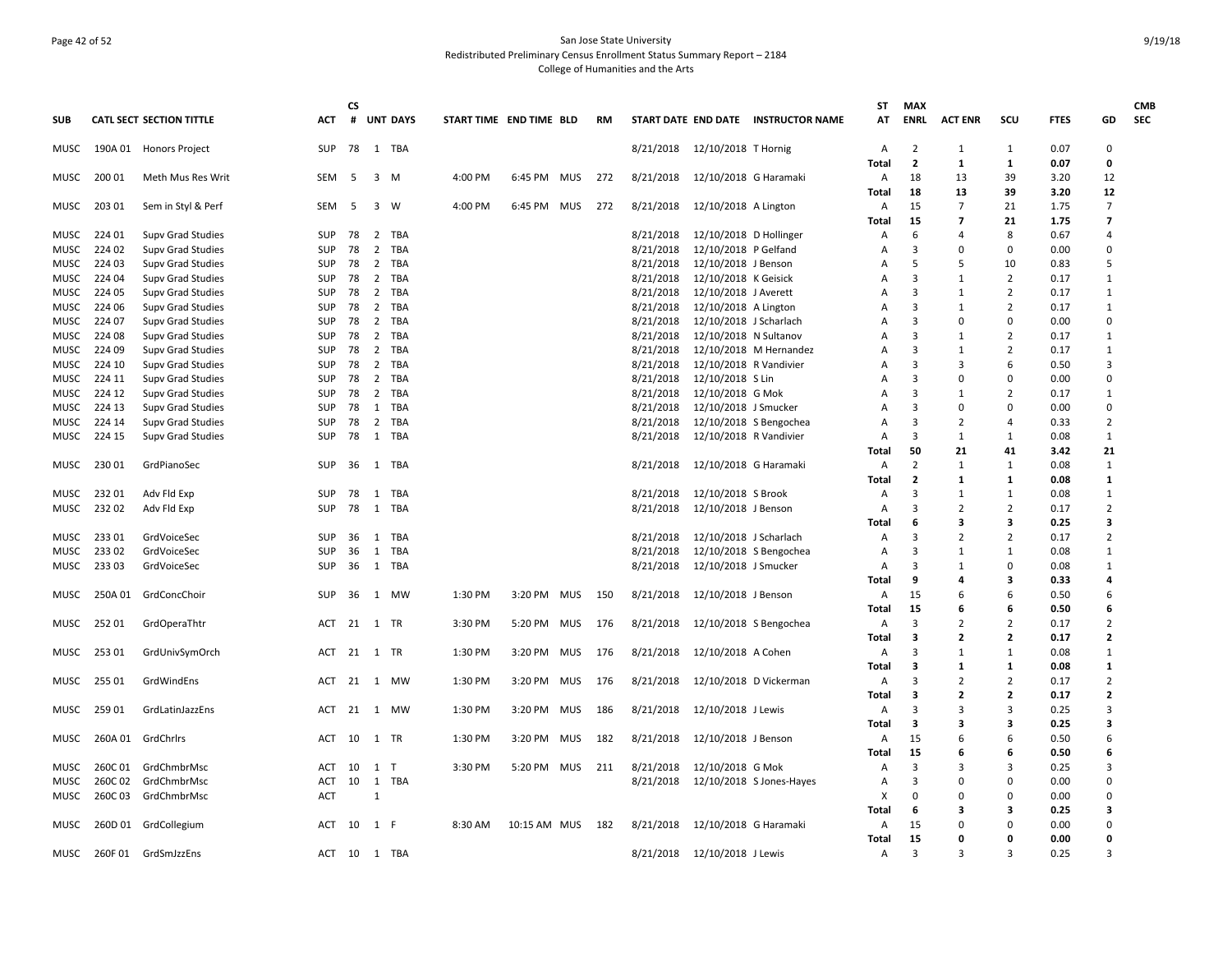## Page 43 of 52 San Jose State University Redistributed Preliminary Census Enrollment Status Summary Report – 2184 College of Humanities and the Arts

| <b>SUB</b>  |         | <b>CATL SECT SECTION TITTLE</b> | <b>ACT</b> | CS<br># |       | <b>UNT DAYS</b> | START TIME END TIME BLD |              |            | RM  | START DATE END DATE |                        | <b>INSTRUCTOR NAME</b>         | ST<br>AT | <b>MAX</b><br><b>ENRL</b> | <b>ACT ENR</b> | SCU          | <b>FTES</b> | GD           | <b>CMB</b><br><b>SEC</b> |
|-------------|---------|---------------------------------|------------|---------|-------|-----------------|-------------------------|--------------|------------|-----|---------------------|------------------------|--------------------------------|----------|---------------------------|----------------|--------------|-------------|--------------|--------------------------|
| <b>MUSC</b> | 260F02  | GrdSmJzzEns                     | <b>ACT</b> | 10      |       | 1 TBA           |                         |              |            |     | 8/21/2018           | 12/10/2018 D Robbins   |                                | A        | 3                         |                | 1            | 0.08        |              |                          |
| <b>MUSC</b> | 260F03  | GrdSmJzzEns                     | <b>ACT</b> | 10      | 1     | TBA             |                         |              |            |     | 8/21/2018           | 12/10/2018 J Dryden    |                                | Α        |                           | $\Omega$       | 0            | 0.00        | 0            |                          |
|             |         |                                 |            |         |       |                 |                         |              |            |     |                     |                        |                                | Total    |                           |                | 4            | 0.33        |              |                          |
| MUSC        |         | 260H 01 GrdPercEns              | <b>ACT</b> | 10      | 1 F   |                 | 10:30 AM                | 12:20 PM MUS |            | 176 | 8/21/2018           | 12/10/2018 G Lemmon    |                                | Α        |                           | 0              | 0            | 0.00        | 0            |                          |
|             |         |                                 |            |         |       |                 |                         |              |            |     |                     |                        |                                | Total    |                           | 0              | 0            | 0.00        | 0            |                          |
| <b>MUSC</b> | 260J01  | GrdStringEns                    | <b>ACT</b> |         |       |                 |                         |              |            |     |                     |                        |                                | X        |                           | 0              | 0            | 0.00        | 0            |                          |
| MUSC        | 260J 02 | GrdStringEns                    | ACT        | 10      |       | 1 TBA           |                         |              | MUS        | 210 | 8/21/2018           |                        | 12/10/2018 S Jones-Hayes       | A        | 15                        | 0              | 0            | 0.00        | 0            |                          |
|             |         |                                 |            |         |       |                 |                         |              |            |     |                     |                        |                                | Total    | 15                        | 0              | 0            | 0.00        | 0            |                          |
| MUSC        | 260K 01 | GrdBrassEns                     | <b>ACT</b> | 10      | 1 F   |                 | 10:30 AM                | 12:20 PM MUS |            | 150 | 8/21/2018           | 12/10/2018 T Hornig    |                                | A        |                           | 0              | 0            | 0.00        | 0            |                          |
|             |         |                                 |            |         |       |                 |                         |              |            |     |                     |                        |                                | Total    |                           |                | 0            | 0.00        | 0            |                          |
| <b>MUSC</b> | 260L01  | GrdEnsWdwnd                     | <b>ACT</b> | 10      |       | 1 TBA           |                         |              |            |     | 8/21/2018           | 12/10/2018 C Payne     |                                | А        |                           |                | 0            | 0.00        | 0            |                          |
| MUSC        | 260L02  | GrdEnsWdwnd                     | <b>ACT</b> | 10      | 1 F   |                 | 10:30 AM                | 12:20 PM MUS |            | 182 | 8/21/2018           | 12/10/2018 J Averett   |                                | Α        |                           |                |              | 0.08        |              |                          |
|             |         |                                 |            |         |       |                 |                         |              |            |     |                     |                        |                                | Total    |                           |                | -1           | 0.08        |              |                          |
| MUSC        |         | 260M 01 GrdSaxEns               | <b>ACT</b> | 10      | $1$ T |                 | 7:00 PM                 | 9:00 PM      | <b>MUS</b> | 150 | 8/21/2018           |                        | 12/10/2018 M Hernandez         | A        |                           |                | 1            | 0.08        |              |                          |
|             |         |                                 |            |         |       |                 |                         |              |            |     |                     |                        |                                | Total    |                           |                | 1            | 0.08        |              |                          |
| MUSC        | 298 01  | <b>Special Study</b>            | <b>SUP</b> | 78      | -1    | TBA             |                         |              |            |     | 8/21/2018           | 12/10/2018 J Benson    |                                | A        |                           | 0              | 0            | 0.00        | 0            |                          |
| <b>MUSC</b> | 298 02  | Special Study                   | SUP        | 78      | 2     | TBA             |                         |              |            |     | 8/21/2018           | 12/10/2018 A Lington   |                                | A        |                           | 0              | 0            | 0.00        | 0            |                          |
| MUSC        | 298 03  | Special Study                   | <b>SUP</b> | 78      | 2     | TBA             |                         |              |            |     | 8/21/2018           | 12/10/2018 J Benson    |                                | A        |                           |                | 0            | 0.00        | 0            |                          |
| MUSC        | 298 04  | Special Study                   | <b>SUP</b> | 78      |       | 1 TBA           |                         |              |            |     | 8/21/2018           | 12/10/2018             |                                | А        |                           | <sup>0</sup>   | 0            | 0.00        | 0            |                          |
|             |         |                                 |            |         |       |                 |                         |              |            |     |                     |                        |                                | Total    | 15                        | O              | 0            | 0.00        | 0            |                          |
| MUSC        | 299 01  | Mstr Ths Rct Cmp                | SUP        | 78      |       | 1 TBA           |                         |              |            |     | 8/21/2018           | 12/10/2018 D Hollinger |                                | A        | 3                         |                | 1            | 0.08        |              |                          |
|             |         |                                 |            |         |       |                 |                         |              |            |     |                     |                        |                                | Total    |                           |                | $\mathbf{1}$ | 0.08        | $\mathbf{1}$ |                          |
|             |         |                                 |            |         |       |                 |                         |              |            |     |                     |                        | <b>Music &amp; Dance Total</b> |          | 6100                      | 3903           | 8679         | 585.78      | 121          |                          |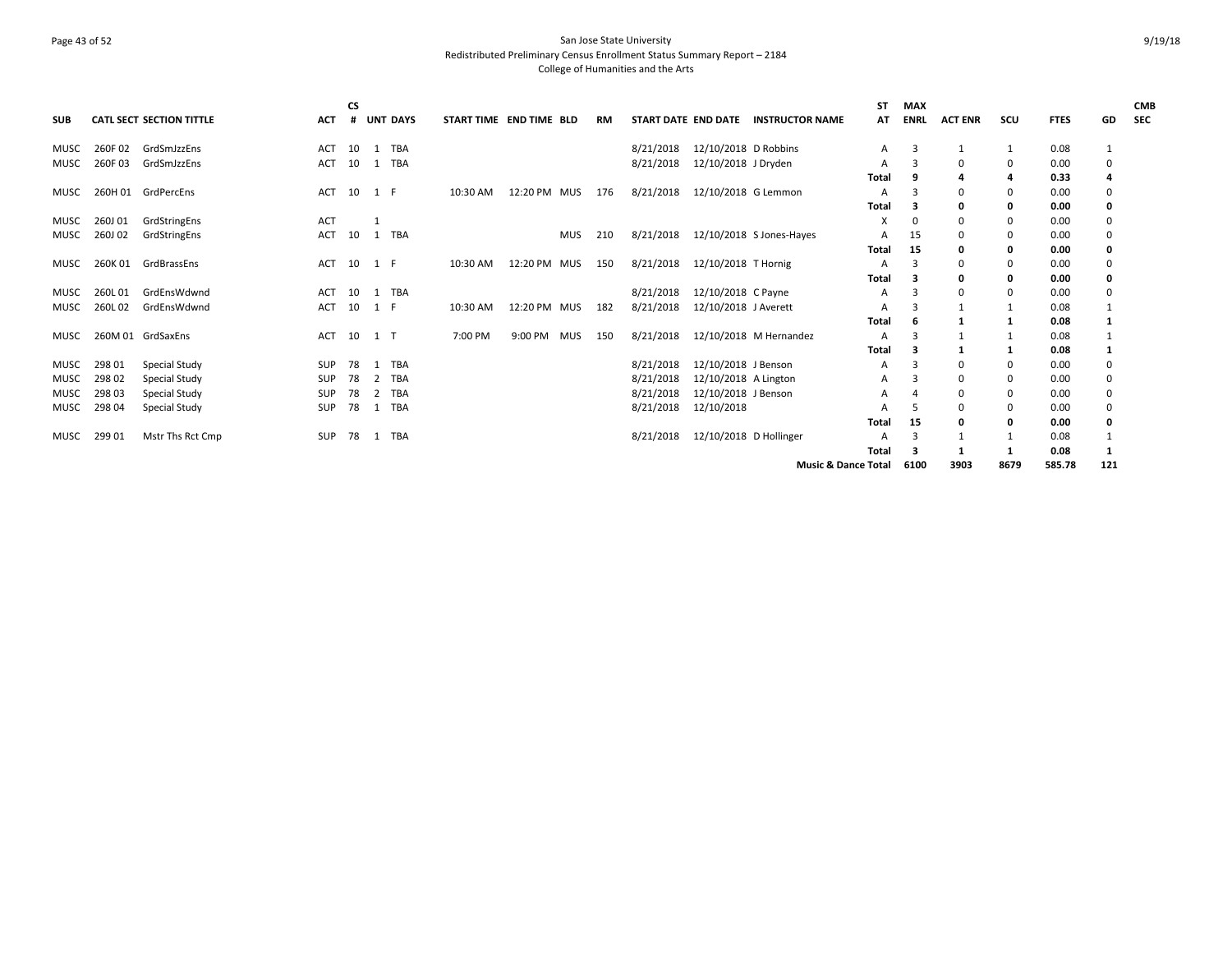## Page 44 of 52 San Jose State University Redistributed Preliminary Census Enrollment Status Summary Report – 2184 College of Humanities and the Arts

|            |        |                          |            | <b>CS</b>               |                         |                 |                         |              |            |      |           |                      |                                     | SΤ    | <b>MAX</b>  |                |             |             |              | <b>CMB</b> |
|------------|--------|--------------------------|------------|-------------------------|-------------------------|-----------------|-------------------------|--------------|------------|------|-----------|----------------------|-------------------------------------|-------|-------------|----------------|-------------|-------------|--------------|------------|
| <b>SUB</b> |        | CATL SECT SECTION TITTLE | ACT        | #                       |                         | <b>UNT DAYS</b> | START TIME END TIME BLD |              |            | RM   |           |                      | START DATE END DATE INSTRUCTOR NAME | АТ    | <b>ENRL</b> | <b>ACT ENR</b> | scu         | <b>FTES</b> | GD           | <b>SEC</b> |
| Philosophy |        |                          |            |                         |                         |                 |                         |              |            |      |           |                      |                                     |       |             |                |             |             |              |            |
|            |        |                          |            |                         |                         |                 |                         |              |            |      |           |                      |                                     |       |             |                |             |             |              |            |
| PHIL       | 901    | Math/Logic for GE        | <b>SEM</b> | $\overline{4}$          | 3                       | MW              | 12:00 PM                | 1:15 PM SH   |            | 241  | 8/21/2018 |                      | 12/10/2018 N Friedman-Biglin        | A     | 42          | 39             | 117         | 7.80        | $\Omega$     |            |
| PHIL       | 902    | Math/Logic for GE        | <b>SEM</b> | $\overline{4}$          | $\overline{3}$          | MW              | 1:30 PM                 | 2:45 PM BBC  |            | 320  | 8/21/2018 |                      | 12/10/2018 N Friedman-Biglin        | Α     | 45          | 39             | 117         | 7.80        | $\Omega$     |            |
|            |        |                          |            |                         |                         |                 |                         |              |            |      |           |                      |                                     | Total | 87          | 78             | 234         | 15.60       | 0            |            |
| PHIL       | 10 01  | Intro to Phil            | <b>LEC</b> | $\overline{\mathbf{3}}$ | 3                       | MW              | 9:00 AM                 | 10:15 AM     | <b>DMH</b> | 208  | 8/21/2018 | 12/10/2018 T Nguyen  |                                     | Α     | 41          | 41             | 123         | 8.20        | $\Omega$     |            |
| PHIL       | 10 02  | Intro to Phil            | LEC        | $\overline{\mathbf{3}}$ | 3                       | MW              | 12:00 PM                | 1:15 PM      | DMH        | 208  | 8/21/2018 | 12/10/2018 K Brown   |                                     | А     | 41          | 41             | 123         | 8.20        | $\Omega$     |            |
| PHIL       | 10 03  | Intro to Phil            | <b>LEC</b> | $\overline{\mathbf{3}}$ | 3                       | MW              | 4:30 PM                 | 5:45 PM      | <b>DMH</b> | 208  | 8/21/2018 | 12/10/2018 K Brown   |                                     | А     | 41          | 40             | 120         | 8.00        | $\Omega$     |            |
| PHIL       | 1004   | Intro to Phil            | LEC        | $\overline{\mathbf{3}}$ | $\overline{3}$          | TR              | 7:30 AM                 | 8:45 AM      | DMH        | 149B | 8/21/2018 | 12/10/2018 K Patel   |                                     | А     | 46          | 43             | 129         | 8.60        | $\Omega$     |            |
| PHIL       | 10 05  | Intro to Phil            | <b>LEC</b> | $\overline{\mathbf{3}}$ | 3                       | TR              | 12:00 PM                | 1:15 PM      | SH         | 100  | 8/21/2018 | 12/10/2018 A Vaidya  |                                     | А     | 125         | 126            | 378         | 25.20       | 0            |            |
| PHIL       | 10 06  | Intro to Phil            | <b>LEC</b> | $\overline{\mathbf{3}}$ | 3                       | <b>TR</b>       | 4:30 PM                 | 5:45 PM      | <b>DMH</b> | 208  | 8/21/2018 | 12/10/2018 C Smith   |                                     | A     | 41          | 39             | 117         | 7.80        | 0            |            |
| PHIL       | 1007   | Intro to Phil            | <b>LEC</b> | $\overline{\mathbf{3}}$ | 3 F                     |                 | 12:30 PM                | 3:15 PM      | <b>DMH</b> | 208  | 8/21/2018 | 12/10/2018 T Nguyen  |                                     | A     | 41          | 39             | 117         | 7.80        | $\Omega$     |            |
|            |        |                          |            |                         |                         |                 |                         |              |            |      |           |                      |                                     | Total | 376         | 369            | 1107        | 73.80       | O            |            |
| PHIL       | 1201   | Phil of the Person       | LEC        | $\overline{\mathbf{3}}$ | $\overline{3}$          | MW              | 10:30 AM                | 11:45 AM     | <b>DMH</b> | 149B | 8/21/2018 | 12/10/2018 M Jordan  |                                     | A     | 46          | 44             | 132         | 8.80        | $\Omega$     |            |
| PHIL       | 12 02  | Phil of the Person       | LEC        | 3                       | 3                       | MW              | 3:00 PM                 | 4:15 PM      | <b>DMH</b> | 208  | 8/21/2018 | 12/10/2018 A Delunas |                                     | Α     | 41          | 36             | 108         | 7.20        | 0            |            |
| PHIL       | 12 03  | Phil of the Person       | <b>LEC</b> | $\overline{\mathbf{3}}$ | 3                       | TR              | 12:00 PM                | 1:15 PM      | <b>DMH</b> | 149B | 8/21/2018 | 12/10/2018 A Korsund |                                     | A     | 46          | 42             | 126         | 8.40        | 0            |            |
| PHIL       | 12 04  | Phil of the Person       | <b>LEC</b> | 3                       | 3                       | TR              | 1:30 PM                 | 2:45 PM      | <b>DMH</b> | 208  | 8/21/2018 | 12/10/2018 R Chan    |                                     | A     | 41          | 38             | 114         | 7.60        | $\Omega$     |            |
| PHIL       | 12 05  | Phil of the Person       | LEC        | $\overline{\mathbf{3}}$ | 3 TR                    |                 | 3:00 PM                 | 4:15 PM      | <b>DMH</b> | 208  | 8/21/2018 | 12/10/2018 C Smith   |                                     | Α     | 41          | 36             | 108         | 7.20        | $\Omega$     |            |
|            |        |                          |            |                         |                         |                 |                         |              |            |      |           |                      |                                     | Total | 215         | 196            | 588         | 39.20       | 0            |            |
| PHIL       | 5701   | Logic & Crit Reas        | <b>SEM</b> | $\overline{4}$          | 3                       | MW              | 1:30 PM                 | 2:45 PM      | <b>DMH</b> | 149B | 8/21/2018 |                      | 12/10/2018 A Khazanovsky            | A     | 40          | 40             | 120         | 8.00        | $\Omega$     |            |
| PHIL       | 5702   | Logic & Crit Reas        | <b>SEM</b> | $\overline{4}$          | 3                       | <b>MW</b>       | 3:00 PM                 | 4:15 PM      | <b>DMH</b> | 149B | 8/21/2018 |                      | 12/10/2018 D Williamson             | Α     | 40          | 36             | 108         | 7.20        | $\Omega$     |            |
| PHIL       | 5703   | Logic & Crit Reas        | <b>SEM</b> | $\overline{4}$          | 3                       | TR              | 9:00 AM                 | 10:15 AM     | <b>DMH</b> | 149B | 8/21/2018 | 12/10/2018 K Patel   |                                     | A     | 40          | 39             | 117         | 7.80        | $\Omega$     |            |
| PHIL       | 5704   | Logic & Crit Reas        | <b>SEM</b> | $\overline{4}$          | 3                       | TR              | 10:30 AM                | 11:45 AM     | <b>DMH</b> | 208  | 8/21/2018 |                      | 12/10/2018 D Williamson             | А     | 40          | 38             | 114         | 7.60        | $\Omega$     |            |
| PHIL       | 5705   | Logic & Crit Reas        | SEM        | $\overline{4}$          | 3                       | <b>TR</b>       | 3:00 PM                 | 4:15 PM      | DMH        | 149B | 8/21/2018 | 12/10/2018 N Osborne |                                     | А     | 40          | 39             | 117         | 7.80        | $\Omega$     |            |
| PHIL       | 5706   | Logic & Crit Reas        | <b>SEM</b> | 4                       | 3                       | -F              | 9:30 AM                 | 12:15 PM DMH |            | 208  | 8/21/2018 | 12/10/2018 B Mou     |                                     | Α     | 40          | 22             | 66          | 4.40        | 0            |            |
| PHIL       | 5780   | Logic & Crit Reas        | SEM        | $\overline{4}$          | $\overline{\mathbf{3}}$ | TBA             |                         |              |            |      | 8/21/2018 | 12/10/2018 B Mou     |                                     | А     | 30          | 29             | 87          | 5.85        | $\mathbf{1}$ |            |
| PHIL       | 5781   | Logic & Crit Reas        | <b>SEM</b> |                         | 3                       |                 |                         |              |            |      |           |                      |                                     | x     | 0           | 0              | 0           | 0.00        | 0            |            |
|            |        |                          |            |                         |                         |                 |                         |              |            |      |           |                      |                                     | Total | 270         | 243            | 729         | 48.65       | $\mathbf{1}$ |            |
| PHIL       | 61 01  | Moral Issues             | LEC        | $\overline{\mathbf{3}}$ | 3                       | <b>MW</b>       | 7:30 AM                 | 8:45 AM      | <b>DMH</b> | 208  | 8/21/2018 |                      | 12/10/2018 J Wilhelmsson            | A     | 41          | 40             | 120         | 8.00        | $\Omega$     |            |
| PHIL       | 61 02  | Moral Issues             | LEC        | $\overline{\mathbf{3}}$ | 3                       | <b>MW</b>       | 9:00 AM                 | 10:15 AM DMH |            | 149B | 8/21/2018 | 12/10/2018 M Jordan  |                                     | A     | 46          | 46             | 138         | 9.20        | 0            |            |
| PHIL       | 61 03  | Moral Issues             | LEC        | $\overline{\mathbf{3}}$ | $\overline{3}$          | MW              | 12:00 PM                | 1:15 PM      | <b>DMH</b> | 149B | 8/21/2018 | 12/10/2018 M Jordan  |                                     | А     | 46          | 46             | 138         | 9.20        | $\Omega$     |            |
| PHIL       | 61 04  | Moral Issues             | LEC        | $\overline{\mathbf{3}}$ | 3                       | TR              | 9:00 AM                 | 10:15 AM     | <b>BBC</b> | 222  | 8/21/2018 | 12/10/2018 N Osborne |                                     | Α     | 60          | 57             | 171         | 11.40       | 0            |            |
| PHIL       | 61 05  | Moral Issues             | <b>LEC</b> | $\overline{\mathbf{3}}$ | 3                       | TR              | 10:30 AM                | 11:45 AM     | BBC        | 222  | 8/21/2018 | 12/10/2018 N Osborne |                                     | A     | 60          | 60             | 180         | 12.00       | 0            |            |
| PHIL       | 61 06  | Moral Issues             | LEC        | $\overline{\mathbf{3}}$ | 3 TR                    |                 | 12:00 PM                | 1:15 PM      | <b>DMH</b> | 208  | 8/21/2018 | 12/10/2018 C Smith   |                                     | А     | 41          | 41             | 123         | 8.20        | $\Omega$     |            |
| PHIL       | 61 07  | Moral Issues             | <b>LEC</b> | $\overline{\mathbf{3}}$ | 3                       | -F              | 9:30 AM                 | 12:15 PM     | <b>DMH</b> | 149B | 8/21/2018 |                      | 12/10/2018 P Munoz-Hernandez        | A     | 45          | 38             | 114         | 7.60        | $\Omega$     |            |
| PHIL       | 6108   | Moral Issues             | LEC        | $\overline{\mathbf{3}}$ | 3 F                     |                 | 12:30 PM                | 3:15 PM      | <b>DMH</b> | 149B | 8/21/2018 |                      | 12/10/2018 D McReynolds             | Α     | 45          | 37             | 111         | 7.40        | $\Omega$     |            |
|            |        |                          |            |                         |                         |                 |                         |              |            |      |           |                      |                                     | Total | 384         | 365            | 1095        | 73.00       | 0            |            |
| PHIL       | 66 01  | <b>Intro Aesthetics</b>  | <b>LEC</b> | $\overline{\mathbf{3}}$ | 3                       | MW              | 10:30 AM                | 11:45 AM DMH |            | 208  | 8/21/2018 | 12/10/2018 T Leddy   |                                     | A     | 41          | 40             | 120         | 8.00        | $\Omega$     |            |
| PHIL       | 66 02  | Intro Aesthetics         | <b>LEC</b> | $\overline{3}$          | 3                       | <b>MW</b>       | 1:30 PM                 | 2:45 PM      | <b>DMH</b> | 208  | 8/21/2018 | 12/10/2018 T Leddy   |                                     | A     | 41          | 40             | 120         | 8.00        | $\Omega$     |            |
| PHIL       | 66 03  | Intro Aesthetics         | LEC        | $\overline{\mathbf{3}}$ | 3                       | MW              | 3:00 PM                 | 4:15 PM SH   |            | 241  | 8/21/2018 |                      | 12/10/2018 J Cardoza-Kon            | Α     | 42          | 42             | 126         | 8.40        | $\Omega$     |            |
| PHIL       | 66 04  | Intro Aesthetics         | LEC        | $\overline{\mathbf{3}}$ | $\overline{\mathbf{3}}$ | TR              | 7:30 AM                 | 8:45 AM      | DMH        | 208  | 8/21/2018 | 12/10/2018 F Alberts |                                     | A     | 41          | 41             | 123         | 8.20        | 0            |            |
| PHIL       | 66 05  | Intro Aesthetics         | LEC        | $\overline{\mathbf{3}}$ | 3                       | TR              | 9:00 AM                 | 10:15 AM     | <b>DMH</b> | 208  | 8/21/2018 | 12/10/2018 F Alberts |                                     | Α     | 41          | 41             | 123         | 8.20        | 0            |            |
|            |        |                          |            |                         |                         |                 |                         |              |            |      |           |                      |                                     | Total | 206         | 204            | 612         | 40.80       | 0            |            |
|            | 70A 01 |                          | <b>LEC</b> | $\overline{\mathbf{3}}$ | 3 TR                    |                 | 1:30 PM                 | 2:45 PM SH   |            |      | 8/21/2018 |                      | 12/10/2018 D Williamson             |       | 42          | 39             | 117         | 7.80        | $\Omega$     |            |
| PHIL       |        | Ancient Philosophy       |            |                         |                         |                 |                         |              |            | 241  |           |                      |                                     | Α     | 42          | 39             | 117         | 7.80        | 0            |            |
|            |        |                          |            |                         |                         |                 |                         |              |            |      |           |                      |                                     | Total |             |                |             |             |              |            |
| PHIL       | 70B 01 | Modern Philosophy        | LEC        | $\overline{\mathbf{3}}$ |                         | 3 MW            | 10:30 AM                | 11:45 AM SH  |            | 241  | 8/21/2018 | 12/10/2018 J Lindahl |                                     | Α     | 42          | 42             | 126         | 8.40        | 0            |            |
|            |        |                          |            |                         |                         |                 |                         |              |            |      |           |                      |                                     | Total | 42          | 42             | 126         | 8.40        | 0            |            |
| PHIL       | 96L01  | Logic Workshop           | <b>DIS</b> |                         | $\mathbf{1}$            |                 |                         |              |            |      |           |                      |                                     | X     | $\mathbf 0$ | 0              | $\mathbf 0$ | 0.00        | 0            |            |
| PHIL       | 96L 02 | Logic Workshop           | LEC        | 4                       | 1 W                     |                 | 3:00 PM                 | 3:50 PM SH   |            | 413  | 8/21/2018 |                      | 12/10/2018 N Friedman-Biglin        | Α     | 35          | 37             | 37          | 2.47        | $\Omega$     |            |
| PHIL       | 96L03  | Logic Workshop           | LEC        | $\overline{4}$          | 1 F                     |                 | 12:30 PM                | 1:20 PM SH   |            | 241  | 8/21/2018 |                      | 12/10/2018 N Friedman-Biglin        | Α     | 35          | 18             | 18          | 1.20        | $\Omega$     |            |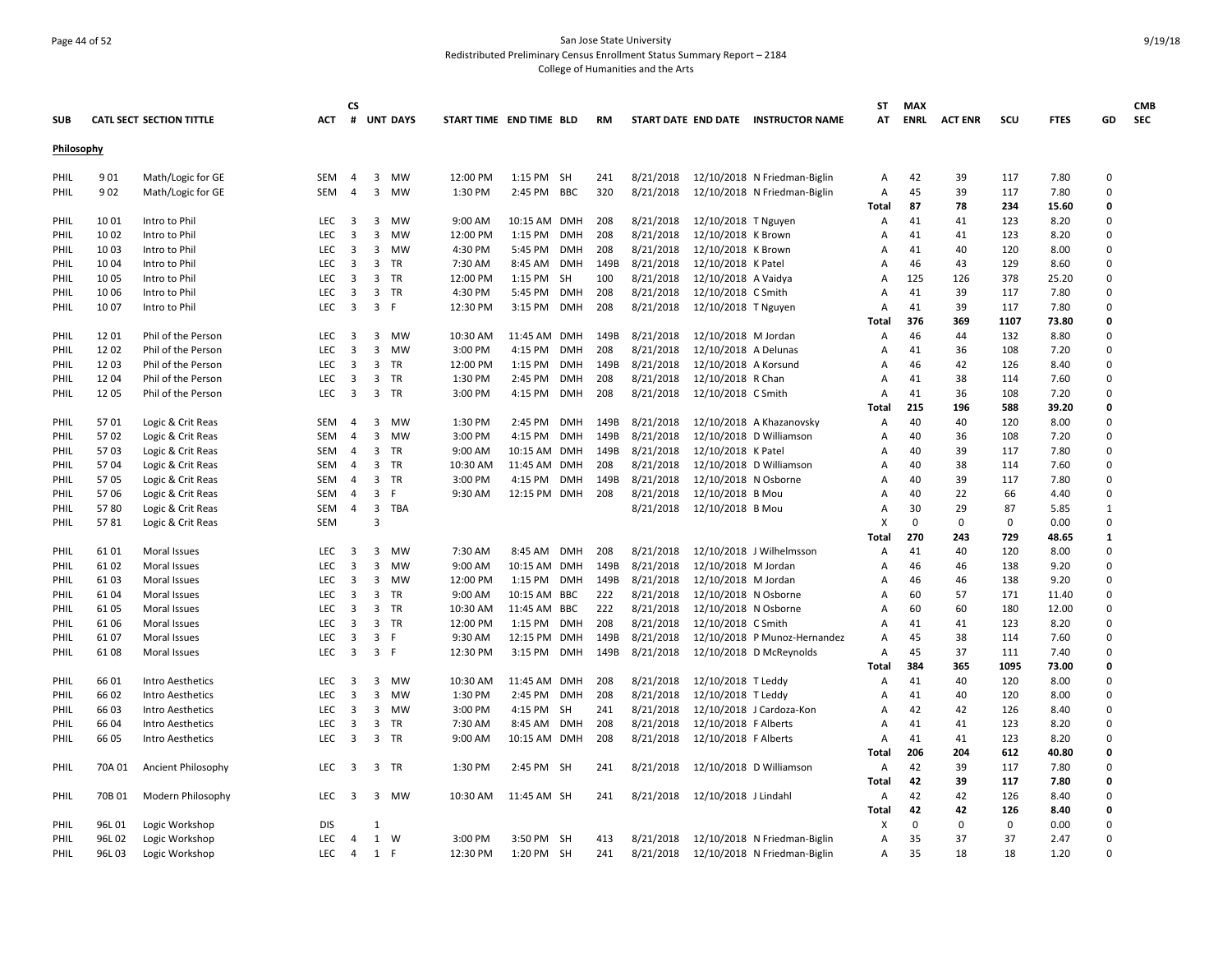## Page 45 of 52 San Jose State University Redistributed Preliminary Census Enrollment Status Summary Report – 2184 College of Humanities and the Arts

|             |        |                                 |            | <b>CS</b>               |                         |            |                         |              |            |           |           |                        |                                     | ST             | <b>MAX</b>  |                |              |             |              | <b>CMB</b>   |        |
|-------------|--------|---------------------------------|------------|-------------------------|-------------------------|------------|-------------------------|--------------|------------|-----------|-----------|------------------------|-------------------------------------|----------------|-------------|----------------|--------------|-------------|--------------|--------------|--------|
| <b>SUB</b>  |        | <b>CATL SECT SECTION TITTLE</b> | <b>ACT</b> |                         |                         | # UNT DAYS | START TIME END TIME BLD |              |            | <b>RM</b> |           |                        | START DATE END DATE INSTRUCTOR NAME | AT             | <b>ENRL</b> | <b>ACT ENR</b> | SCU          | <b>FTES</b> | GD           | <b>SEC</b>   |        |
|             |        |                                 |            |                         |                         |            |                         |              |            |           |           |                        |                                     | Total          | 70          | 55             | 55           | 3.67        | 0            |              |        |
| PHIL        | 104 80 | Asian Philosophy                | <b>LEC</b> | $\overline{2}$          | $\overline{\mathbf{3}}$ | TBA        |                         |              |            |           | 8/21/2018 | 12/10/2018 C Phan      |                                     | Α              | 25          | 25             | 75           | 5.05        | 1            | C            | ∗      |
| <b>RELS</b> | 104 80 | Asian Philosophy                | <b>LEC</b> | $\overline{2}$          | $\overline{\mathbf{3}}$ | <b>TBA</b> |                         |              |            |           | 8/21/2018 | 12/10/2018 C Phan      |                                     | $\overline{A}$ | 0           | 0              | $\Omega$     | 0.00        | 0            | $\mathsf{C}$ | $\ast$ |
| ASIA        | 104 80 | Asian Philosophy                | <b>LEC</b> | $\overline{2}$          | $\overline{\mathbf{3}}$ | <b>TBA</b> |                         |              |            |           | 8/21/2018 | 12/10/2018 C Phan      |                                     | A              | $\mathbf 0$ | 0              | $\mathbf 0$  | 0.00        | 0            | $\mathsf{C}$ | $\ast$ |
| PHIL        | 104 81 | Asian Philosophy                | <b>LEC</b> | 2                       | $\overline{\mathbf{3}}$ | TBA        |                         |              |            |           | 8/21/2018 | 12/10/2018 C Phan      |                                     | A              | 25          | 17             | 51           | 3.40        | 0            | C            | ∗      |
| <b>RELS</b> | 104 81 | Asian Philosophy                | <b>LEC</b> | $\overline{2}$          | $\overline{\mathbf{3}}$ | TBA        |                         |              |            |           | 8/21/2018 | 12/10/2018 C Phan      |                                     | $\overline{A}$ | $\Omega$    | 0              | $\mathbf 0$  | 0.00        |              | $\mathsf{C}$ |        |
| ASIA        | 104 81 | Asian Philosophy                | <b>LEC</b> | $\overline{2}$          | $\overline{\mathbf{3}}$ | <b>TBA</b> |                         |              |            |           | 8/21/2018 | 12/10/2018 C Phan      |                                     | A              | $\Omega$    | $\mathbf 0$    | $\mathbf 0$  | 0.00        |              | $\mathsf{C}$ |        |
|             |        |                                 |            |                         |                         |            |                         |              |            |           |           |                        |                                     | Total          | 50          | 42             | 126          | 8.45        | 1            |              |        |
| PHIL        | 109 01 | Phil of Religion                | <b>LEC</b> | 2                       |                         | 3 TR       | 10:30 AM                | 11:45 AM SH  |            | 241       | 8/21/2018 | 12/10/2018 J Giddings  |                                     | Α              | 35          | 19             | 57           | 3.80        | 0            | C            |        |
| <b>RELS</b> | 109 01 | Phil of Religion                | <b>LEC</b> | $\overline{2}$          | $\overline{3}$          | <b>TR</b>  | 10:30 AM                | 11:45 AM SH  |            | 241       | 8/21/2018 | 12/10/2018 J Giddings  |                                     | Α              | $\mathbf 0$ | $\mathbf 0$    | $\mathbf 0$  | 0.00        |              | $\mathsf{C}$ | $\ast$ |
|             |        |                                 |            |                         |                         |            |                         |              |            |           |           |                        |                                     | Total          | 35          | 19             | 57           | 3.80        | 0            |              |        |
| PHIL        | 110 01 | Sci Tech & Hum Val              | LEC        | $\overline{\mathbf{3}}$ | $\overline{\mathbf{3}}$ | <b>MW</b>  | 3:00 PM                 | 4:15 PM BBC  |            | 222       | 8/21/2018 |                        | 12/10/2018 L Bernasconi             | Α              | 60          | 64             | 192          | 12.80       | 0            |              |        |
| PHIL        | 110 02 | Sci Tech & Hum Val              | <b>LEC</b> | $\overline{3}$          | $\overline{3}$          | TR         | 12:00 PM                | 1:15 PM      | <b>BBC</b> | 222       | 8/21/2018 | 12/10/2018 K Yrigoyen  |                                     | Α              | 60          | 62             | 186          | 12.45       | 1            |              |        |
| PHIL        | 110 03 | Sci Tech & Hum Val              | <b>LEC</b> | $\overline{\mathbf{3}}$ | 3 TR                    |            | 1:30 PM                 | 2:45 PM BBC  |            | 222       | 8/21/2018 | 12/10/2018 J Liz       |                                     | A              | 60          | 50             | 150          | 10.00       | $\mathbf 0$  |              |        |
|             |        |                                 |            |                         |                         |            |                         |              |            |           |           |                        |                                     | Total          | 180         | 176            | 528          | 35.25       | $\mathbf{1}$ |              |        |
| PHIL        | 111 01 | <b>Medical Ethics</b>           | LEC        | $\overline{2}$          | $\overline{3}$          | R          | 3:00 PM                 | 5:45 PM      | - SH       | 241       | 8/21/2018 | 12/10/2018 R Manning   |                                     | A              | 35          | 13             | 39           | 2.65        | $\mathbf{1}$ | $\mathsf{C}$ | $\ast$ |
| GERO        | 111 01 | <b>Medical Ethics</b>           | <b>LEC</b> | 2                       | $\overline{3}$          | R          | 3:00 PM                 | 5:45 PM      | SH         | 241       | 8/21/2018 | 12/10/2018 R Manning   |                                     | A              | $\Omega$    | 0              | 0            | 0.00        | 0            | $\mathsf{C}$ | $\ast$ |
| <b>NURS</b> | 111 01 | <b>Medical Ethics</b>           | <b>LEC</b> | 2                       | 3 R                     |            | 3:00 PM                 | 5:45 PM SH   |            | 241       | 8/21/2018 | 12/10/2018 R Manning   |                                     | A              | $\Omega$    | 0              | $\Omega$     | 0.00        | $\Omega$     | $\mathsf{C}$ | $\ast$ |
| НS          | 11101  | <b>Medical Ethics</b>           | <b>LEC</b> | $\overline{2}$          | 3 R                     |            | 3:00 PM                 | 5:45 PM SH   |            | 241       | 8/21/2018 | 12/10/2018 R Manning   |                                     | Α              | $\Omega$    | 0              | 0            | 0.00        | 0            | $\mathsf{C}$ | $\ast$ |
|             |        |                                 |            |                         |                         |            |                         |              |            |           |           |                        |                                     | Total          | 35          | 13             | 39           | 2.65        | 1            |              |        |
| PHIL        | 112 01 | American Phil                   | <b>LEC</b> | $\overline{2}$          |                         | 3 MW       | 1:30 PM                 | 2:45 PM SH   |            | 241       | 8/21/2018 |                        | 12/10/2018 D Williamson             | Α              | 35          | 13             | 39           | 2.65        | $\mathbf{1}$ |              |        |
|             |        |                                 |            |                         |                         |            |                         |              |            |           |           |                        |                                     | <b>Total</b>   | 35          | 13             | 39           | 2.65        | 1            |              |        |
| PHIL        | 121 01 | Phil and Feminism               | <b>LEC</b> | $\overline{2}$          | $\overline{3}$          | R          | 6:00 PM                 | 8:45 PM SH   |            | 241       | 8/21/2018 | 12/10/2018 J Liz       |                                     | Α              | 35          | 12             | 36           | 2.45        | $\mathbf{1}$ | C            |        |
| WOMS 12101  |        | Phil and Feminism               | <b>LEC</b> | 2                       | 3 R                     |            | 6:00 PM                 | 8:45 PM SH   |            | 241       | 8/21/2018 | 12/10/2018 J Liz       |                                     | Α              | $\mathbf 0$ | $\mathbf 0$    | $\mathbf 0$  | 0.00        | 0            | $\mathsf{C}$ | $\ast$ |
|             |        |                                 |            |                         |                         |            |                         |              |            |           |           |                        |                                     | Total          | 35          | 12             | 36           | 2.45        | 1            |              |        |
| PHIL        | 132 01 | <b>Ethical Theory</b>           | SEM        | 4                       | 3 T                     |            | 3:00 PM                 | 5:45 PM SH   |            | 241       | 8/21/2018 | 12/10/2018 K Brown     |                                     | Α              | 35          | 12             | 36           | 2.45        | 1            |              |        |
|             |        |                                 |            |                         |                         |            |                         |              |            |           |           |                        |                                     | Total          | 35          | 12             | 36           | 2.45        | 1            |              |        |
| PHIL        | 133 01 | <b>Ethics in Science</b>        | <b>LEC</b> | 3                       |                         | 3 TR       | 1:30 PM                 | 2:45 PM MH   |            | 324       | 8/21/2018 | 12/10/2018 J Stemwedel |                                     | Α              | 70          | 70             | 210          | 14.00       | 0            |              |        |
|             |        |                                 |            |                         |                         |            |                         |              |            |           |           |                        |                                     | Total          | 70          | 70             | 210          | 14.00       | 0            |              |        |
| PHIL        | 134 80 | Computers, Ethics, Society      | <b>LEC</b> | $\overline{2}$          | 3                       | <b>TBA</b> |                         |              |            |           | 8/21/2018 | 12/10/2018 E Sonnier   |                                     | A              | 42          | 42             | 126          | 8.40        | $\Omega$     |              |        |
| PHIL        | 134 81 | Computers, Ethics, Society      | LEC        | $\overline{2}$          | $\overline{3}$          | <b>TBA</b> |                         |              |            |           | 8/21/2018 | 12/10/2018 E Sonnier   |                                     | A              | 42          | 42             | 126          | 8.40        | 0            |              |        |
| PHIL        | 134 82 | Computers, Ethics, Society      | <b>LEC</b> | $\overline{2}$          | $\overline{\mathbf{3}}$ | TBA        |                         |              |            |           | 8/21/2018 | 12/10/2018 E Sonnier   |                                     | A              | 42          | 42             | 126          | 8.40        | 0            |              |        |
| PHIL        | 134 83 | Computers, Ethics, Society      | <b>LEC</b> | 2                       | 3                       | TBA        |                         |              |            |           | 8/21/2018 | 12/10/2018 E Sonnier   |                                     | A              | 42          | 39             | 117          | 7.80        | 0            |              |        |
| PHIL        | 134 84 | Computers, Ethics, Society      | <b>LEC</b> | $\overline{2}$          | $\overline{\mathbf{3}}$ | <b>TBA</b> |                         |              |            |           | 8/21/2018 | 12/10/2018 K Yrigoyen  |                                     | A              | 42          | 41             | 123          | 8.20        | $\Omega$     |              |        |
| PHIL        | 134 85 | Computers, Ethics, Society      | LEC        | 2                       | $\overline{3}$          | <b>TBA</b> |                         |              |            |           | 8/21/2018 | 12/10/2018 K Yrigoyen  |                                     | A              | 42          | 42             | 126          | 8.40        | $\Omega$     |              |        |
| PHIL        | 134 86 | Computers, Ethics, Society      | <b>LEC</b> | $\overline{2}$          |                         | 3 TBA      |                         |              |            |           | 8/21/2018 |                        | 12/10/2018 J Cardoza-Kon            | Α              | 42          | 38             | 114          | 7.60        | 0            |              |        |
|             |        |                                 |            |                         |                         |            |                         |              |            |           |           |                        |                                     | Total          | 294         | 286            | 858          | 57.20       | 0            |              |        |
| PHIL        | 155 01 | Phil of Law                     | <b>SEM</b> | -4                      |                         | 3 TR       | 12:00 PM                | 1:15 PM SH   |            | 241       | 8/21/2018 | 12/10/2018 R Chan      |                                     | Α              | 35          | 24             | 72           | 4.95        | 3            |              |        |
|             |        |                                 |            |                         |                         |            |                         |              |            |           |           |                        |                                     | <b>Total</b>   | 35          | 24             | 72           | 4.95        | 3            |              |        |
| PHIL        | 158 80 | Phil of Language                | SEM        | $\overline{4}$          | $\overline{\mathbf{3}}$ | TBA        |                         |              |            |           | 8/21/2018 | 12/10/2018 B Mou       |                                     | A              | 35          | 24             | 72           | 5.05        | 5            |              |        |
|             |        |                                 |            |                         |                         |            |                         |              |            |           |           |                        |                                     | Total          | 35          | 24             | 72           | 5.05        | 5            |              |        |
| PHIL        | 160 01 | Phil of Science                 | <b>LEC</b> | $\overline{2}$          | $\overline{3}$          | MW         | 9:00 AM                 | 10:15 AM SH  |            | 241       | 8/21/2018 | 12/10/2018 J Lindahl   |                                     | A              | 42          | 41             | 123          | 8.20        | 0            |              |        |
| PHIL        | 160 02 | Phil of Science                 | LEC        |                         | 3                       |            |                         |              |            |           |           |                        |                                     | х              | $\mathbf 0$ | $\mathbf 0$    | $\mathsf 0$  | 0.00        | 0            |              |        |
| PHIL        | 160 03 | Phil of Science                 | <b>LEC</b> | $\overline{2}$          |                         | 3 TR       | 10:30 AM                | 11:45 AM DMH |            | 149B      | 8/21/2018 | 12/10/2018 K Patel     |                                     | Α              | 46          | 36             | 108          | 7.25        | 1            |              |        |
|             |        |                                 |            |                         |                         |            |                         |              |            |           |           |                        |                                     | <b>Total</b>   | 88          | 77             | 231          | 15.45       | 1            |              |        |
| PHIL        | 18001  | <b>Indiv Studies</b>            | <b>SUP</b> | 78                      | 1                       | <b>TBA</b> |                         |              |            |           | 8/21/2018 | 12/10/2018 K Brown     |                                     | Α              | 5           | 1              | $\mathbf{1}$ | 0.07        | 0            |              |        |
| PHIL        | 18002  | <b>Indiv Studies</b>            | SUP        | 78                      | $\overline{2}$          | <b>TBA</b> |                         |              |            |           | 8/21/2018 | 12/10/2018             |                                     | A              | -5          | 0              | 0            | 0.00        | 0            |              |        |
| PHIL        | 180 03 | <b>Indiv Studies</b>            | SUP        | - 78                    |                         | 3 TBA      |                         |              |            |           | 8/21/2018 | 12/10/2018             |                                     | Α              | 5           | $\Omega$       | $\Omega$     | 0.00        | 0            |              |        |
|             |        |                                 |            |                         |                         |            |                         |              |            |           |           |                        |                                     | Total          | 15          | 1              | 1            | 0.07        | 0            |              |        |
| PHIL        | 184 01 | <b>Directed Reading</b>         | <b>SUP</b> | 78                      | $\overline{\mathbf{3}}$ | TBA        |                         |              |            |           |           | 8/21/2018 12/10/2018   |                                     | $\overline{A}$ | 42          | $\Omega$       | $\Omega$     | 0.00        | $\Omega$     |              |        |
|             |        |                                 |            |                         |                         |            |                         |              |            |           |           |                        |                                     |                |             |                |              |             |              |              |        |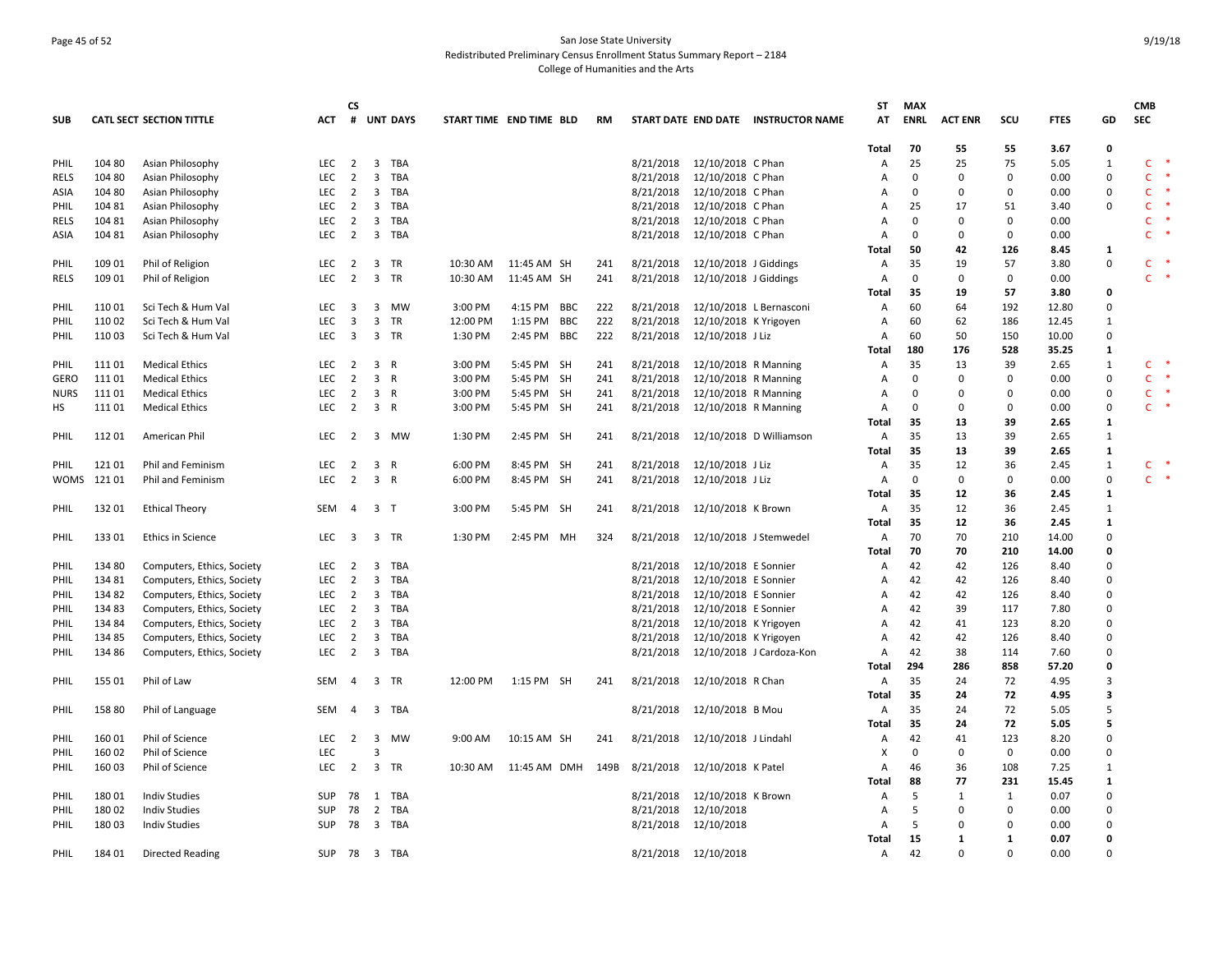# Page 46 of 52 San Jose State University Redistributed Preliminary Census Enrollment Status Summary Report – 2184 College of Humanities and the Arts

|             |                  |                                        |                  | CS                      |                         |                 |                         |              |     |            |                        |                                                |                                     | ST           | <b>MAX</b>  |                |             |              |                  | <b>CMB</b>        |        |
|-------------|------------------|----------------------------------------|------------------|-------------------------|-------------------------|-----------------|-------------------------|--------------|-----|------------|------------------------|------------------------------------------------|-------------------------------------|--------------|-------------|----------------|-------------|--------------|------------------|-------------------|--------|
| <b>SUB</b>  |                  | <b>CATL SECT SECTION TITTLE</b>        | ACT              | #                       |                         | <b>UNT DAYS</b> | START TIME END TIME BLD |              |     | <b>RM</b>  |                        |                                                | START DATE END DATE INSTRUCTOR NAME | АT           | <b>ENRL</b> | <b>ACT ENR</b> | scu         | <b>FTES</b>  | GD               | <b>SEC</b>        |        |
|             |                  |                                        |                  |                         |                         |                 |                         |              |     |            |                        |                                                |                                     |              |             |                |             |              |                  |                   |        |
| PHIL        | 184 02           | <b>Directed Reading</b>                | SUP              |                         |                         | 78 3 TBA        |                         |              |     |            | 8/21/2018              | 12/10/2018                                     |                                     | Α            | 5           | $\mathbf 0$    | $\Omega$    | 0.00         | $\mathbf 0$      |                   |        |
| PHIL        | 184 03           | <b>Directed Reading</b>                | <b>SUP</b>       | 78                      | $\overline{\mathbf{3}}$ | TBA             |                         |              |     |            | 8/21/2018              | 12/10/2018                                     |                                     | Α            | 5           | $\mathbf 0$    | 0           | 0.00         | 0                |                   |        |
|             |                  |                                        |                  |                         |                         |                 |                         |              |     |            |                        |                                                |                                     | <b>Total</b> | 52          | 0              | 0           | 0.00         | 0                |                   |        |
| <b>PHIL</b> | 186 01           | Prof & Bus Ethics                      | LEC              | $\overline{\mathbf{3}}$ | $\overline{\mathbf{3}}$ | <b>MW</b>       | 7:30 AM                 | 8:45 AM BBC  |     | 222        | 8/21/2018              |                                                | 12/10/2018 L Bernasconi             | Α            | 60          | 60             | 180         | 12.00        | $\Omega$         | $\;$ $\;$<br>C    |        |
| BUS3        | 186 01           | Prof & Bus Ethics                      | LEC              | $\overline{\mathbf{3}}$ | 3                       | <b>MW</b>       | 7:30 AM                 | 8:45 AM BBC  |     | 222        | 8/21/2018              |                                                | 12/10/2018 L Bernasconi             | Α            | $\mathbf 0$ | $\Omega$       | $\mathbf 0$ | 0.00         | 0                | $\mathsf{C}$      |        |
| PHIL        | 186 02           | Prof & Bus Ethics                      | LEC              | $\overline{\mathbf{3}}$ | $\overline{\mathbf{3}}$ | MW              | 9:00 AM                 | 10:15 AM BBC |     | 222        | 8/21/2018              |                                                | 12/10/2018 L Bernasconi             | Α            | 60          | 62             | 186         | 12.40        | 0                | $\mathsf{C}$      |        |
| BUS3        | 186 02           | Prof & Bus Ethics                      | LEC              | 3                       | 3                       | MW              | 9:00 AM                 | 10:15 AM BBC |     | 222        | 8/21/2018              |                                                | 12/10/2018 L Bernasconi             | Α            | 0           | $\mathbf 0$    | 0           | 0.00         | 0                | $\mathsf{C}$      |        |
| PHIL        | 186 03           | Prof & Bus Ethics                      | LEC              | $\overline{\mathbf{3}}$ | $\overline{\mathbf{3}}$ | MW              | 12:00 PM                | 1:15 PM BBC  |     | 222        | 8/21/2018              |                                                | 12/10/2018 L Bernasconi             | Α            | 60          | 64             | 192         | 12.80        | 0                | $\mathsf{C}$      |        |
| BUS3        | 186 03           | Prof & Bus Ethics                      | LEC              | $\overline{\mathbf{3}}$ | $\overline{3}$          | <b>MW</b>       | 12:00 PM                | 1:15 PM BBC  |     | 222        | 8/21/2018              |                                                | 12/10/2018 L Bernasconi             | Α            | $\Omega$    | $\Omega$       | 0           | 0.00         | $\mathbf 0$      | Ċ                 |        |
| PHIL        | 186 04           | Prof & Bus Ethics                      | LEC              | $\overline{3}$          | 3                       | <b>MW</b>       | 1:30 PM                 | 2:45 PM BBC  |     | 222        | 8/21/2018              |                                                | 12/10/2018 L Bernasconi             | Α            | 60          | 60             | 180         | 12.00        | 0                | $\mathsf{C}$      |        |
| BUS3        | 186 04           | Prof & Bus Ethics                      | LEC              | $\overline{\mathbf{3}}$ | $\overline{\mathbf{3}}$ | MW              | 1:30 PM                 | 2:45 PM BBC  |     | 222        | 8/21/2018              |                                                | 12/10/2018 L Bernasconi             | Α            | $\mathbf 0$ | $\mathbf 0$    | $\mathbf 0$ | 0.00         | 0                | C.                |        |
| PHIL        | 186 05           | Prof & Bus Ethics                      | LEC              | 3                       | $\overline{\mathbf{3}}$ | MW              | 3:00 PM                 | 4:15 PM      | MН  | 324        | 8/21/2018              | 12/10/2018 M Jordan                            |                                     | Α            | 60          | 60             | 180         | 12.00        | 0                | $\mathsf{C}$      |        |
| BUS3        | 186 05           | Prof & Bus Ethics                      | LEC              | $\overline{\mathbf{3}}$ | $\overline{\mathbf{3}}$ | MW              | 3:00 PM                 | 4:15 PM MH   |     | 324        | 8/21/2018              | 12/10/2018 M Jordan                            |                                     | Α            | 0           | $\mathbf 0$    | 0           | 0.00         | 0                | $\mathsf{C}$      |        |
| PHIL        | 186 06           | Prof & Bus Ethics                      | LEC              | 3                       | $\overline{\mathbf{3}}$ | <b>MW</b>       | 4:30 PM                 | 5:45 PM MH   |     | 324        | 8/21/2018              | 12/10/2018 A Delunas                           |                                     | Α            | 60          | 50             | 150         | 10.00        | 0                | Ċ                 |        |
| BUS3        | 186 06           | Prof & Bus Ethics                      | <b>LEC</b>       | $\overline{\mathbf{3}}$ | $\overline{3}$          | <b>MW</b>       | 4:30 PM                 | 5:45 PM MH   |     | 324        | 8/21/2018              | 12/10/2018 A Delunas                           |                                     | Α            | $\mathbf 0$ | $\Omega$       | $\mathbf 0$ | 0.00         | 0                | $\mathsf{C}$      |        |
| PHIL        | 186 07           | Prof & Bus Ethics                      | LEC              | $\overline{\mathbf{3}}$ | $\overline{\mathbf{3}}$ | TR              | 7:30 AM                 | 8:45 AM MH   |     | 324        | 8/21/2018              | 12/10/2018 T Nguyen                            |                                     | Α            | 60          | 60             | 180         | 12.00        | 0                | C.                |        |
| BUS3        | 186 07           | Prof & Bus Ethics                      | LEC              | 3                       | $\overline{3}$          | TR              | 7:30 AM                 | 8:45 AM MH   |     | 324        | 8/21/2018              | 12/10/2018 T Nguyen                            |                                     | Α            | $\mathbf 0$ | $\mathbf 0$    | 0           | 0.00         | $\mathbf 0$      | $\mathsf{C}$      |        |
| PHIL        | 186 08           | Prof & Bus Ethics                      | LEC              | $\overline{\mathbf{3}}$ | $\overline{\mathbf{3}}$ | TR              | 9:00 AM                 | 10:15 AM MH  |     | 324        | 8/21/2018              | 12/10/2018 J Giddings                          |                                     | Α            | 60          | 60             | 180         | 12.05        | 1                | $\mathsf{C}$      |        |
| BUS3        | 18608            | Prof & Bus Ethics                      | LEC              | $\overline{\mathbf{3}}$ | $\overline{\mathbf{3}}$ | TR              | 9:00 AM                 | 10:15 AM MH  |     | 324        | 8/21/2018              | 12/10/2018 J Giddings                          |                                     | Α            | $\Omega$    | $\Omega$       | 0           | 0.00         | 0                | $\mathsf{C}$      |        |
| PHIL        | 186 09           | Prof & Bus Ethics                      | LEC              | $\overline{\mathbf{3}}$ | $\overline{3}$          | TR              | 10:30 AM                | 11:45 AM MH  |     | 324        | 8/21/2018              | 12/10/2018 T Nguyen                            |                                     | Α            | 60          | 55             | 165         | 11.05        | 1                | $\mathsf{C}$      |        |
| BUS3        | 186 09           | Prof & Bus Ethics                      | LEC              | $\overline{\mathbf{3}}$ |                         | 3 TR            | 10:30 AM                | 11:45 AM MH  |     | 324        | 8/21/2018              | 12/10/2018 T Nguyen                            |                                     | Α            | $\Omega$    | $\Omega$       | $\mathbf 0$ | 0.00         | 0                | $\mathsf{C}$      |        |
| PHIL        | 186 10           | Prof & Bus Ethics                      | LEC              | 3                       | $\overline{3}$          | TR              | 12:00 PM                | 1:15 PM      | MH  | 324        | 8/21/2018              | 12/10/2018 J Giddings                          |                                     | Α            | 60          | 58             | 174         | 11.60        | 0                | $\mathsf{C}$      |        |
| BUS3        | 186 10           | Prof & Bus Ethics                      | LEC              | $\overline{\mathbf{3}}$ | $\overline{\mathbf{3}}$ | TR              | 12:00 PM                | 1:15 PM MH   |     | 324        | 8/21/2018              | 12/10/2018 J Giddings                          |                                     | Α            | 0           | $\mathbf 0$    | 0           | 0.00         | 0                | $\mathsf{C}$      |        |
| PHIL        | 186 11           | Prof & Bus Ethics                      | LEC              | $\overline{\mathbf{3}}$ | $\overline{\mathbf{3}}$ | TR              | 1:30 PM                 | 2:45 PM DMH  |     | 149B       | 8/21/2018              | 12/10/2018 T Nguyen                            |                                     | Α            | 46          | 47             | 141         | 9.40         | 0                | $\mathsf{C}$      |        |
| BUS3        | 186 11           | Prof & Bus Ethics                      | LEC              | $\overline{\mathbf{3}}$ |                         | 3 TR            | 1:30 PM                 | 2:45 PM      | DMH | 149B       | 8/21/2018              | 12/10/2018 T Nguyen                            |                                     | Α            | 0           | $\Omega$       | $\mathbf 0$ | 0.00         | 0                | $\mathsf{C}$      |        |
| PHIL        | 186 12           | Prof & Bus Ethics                      | LEC              | $\overline{3}$          | $\overline{\mathbf{3}}$ | $\mathsf{R}$    | 3:00 PM                 | 5:45 PM BBC  |     | 323        | 8/21/2018              | 12/10/2018 M Ingerson                          |                                     | Α            | 45          | 36             | 108         | 7.20         | $\mathbf 0$      | C                 |        |
| BUS3        | 186 12           | Prof & Bus Ethics                      | LEC              | $\overline{\mathbf{3}}$ | $\overline{\mathbf{3}}$ | R               | 3:00 PM                 | 5:45 PM BBC  |     | 323        | 8/21/2018              | 12/10/2018 M Ingerson                          |                                     | A            | $\mathbf 0$ | $\mathbf 0$    | 0           | 0.00         | 0                | $\mathsf{C}$      |        |
| PHIL        | 186 13           | Prof & Bus Ethics                      | LEC              |                         | 3                       |                 |                         |              |     |            |                        |                                                |                                     | X            | 0           | $\mathbf 0$    | $\mathbf 0$ | 0.00         | 0                |                   |        |
| BUS3        | 186 13           | Prof & Bus Ethics                      | LEC              |                         | 3                       |                 |                         |              |     |            |                        |                                                |                                     | x            | $\Omega$    | $\Omega$       | 0           | 0.00         | 0                |                   |        |
| PHIL        | 186 14           | Prof & Bus Ethics                      | LEC              | $\overline{\mathbf{3}}$ | $\overline{\mathbf{3}}$ |                 | 9:30 AM                 | 12:15 PM BBC |     | 222        | 8/21/2018              |                                                | 12/10/2018 J Wilhelmsson            | Α            | 50          | 47             | 141         | 9.40         | 0                | C.                |        |
| BUS3        | 186 14           | Prof & Bus Ethics                      | LEC              | $\overline{\mathbf{3}}$ | $\overline{3}$          | - F             | 9:30 AM                 | 12:15 PM BBC |     | 222        | 8/21/2018              |                                                | 12/10/2018 J Wilhelmsson            | Α            | $\Omega$    | $\Omega$       | $\mathbf 0$ | 0.00         | $\mathbf 0$      | $\mathsf{C}$      | $\ast$ |
| PHIL        | 186 15           | Prof & Bus Ethics                      | LEC              |                         | 3                       |                 |                         |              |     |            |                        |                                                |                                     | Χ            | $\Omega$    | $\Omega$       | $\Omega$    | 0.00         | 0                |                   |        |
| BUS3        | 186 15           | Prof & Bus Ethics                      | LEC              |                         | $\overline{3}$          |                 |                         |              |     |            |                        |                                                |                                     | X            | $\mathbf 0$ | $\mathbf 0$    | 0           | 0.00         | 0                |                   |        |
|             | 186 16           | Prof & Bus Ethics                      | LEC              | $\overline{\mathbf{3}}$ | $\overline{\mathbf{3}}$ | $\top$          | 6:00 PM                 | 8:45 PM      | BBC |            | 8/21/2018              | 12/10/2018 M Ingerson                          |                                     | Α            | 45          | 16             | 48          | 3.20         | 0                | C                 |        |
| PHIL        |                  |                                        | <b>LEC</b>       | $\overline{\mathbf{3}}$ | $\overline{3}$          | $\mathsf{T}$    |                         |              |     | 323<br>323 |                        |                                                |                                     |              | 0           | $\Omega$       | 0           |              |                  | Ċ                 |        |
| BUS3        | 186 16<br>186 80 | Prof & Bus Ethics<br>Prof & Bus Ethics | LEC              | $\overline{\mathbf{3}}$ | $\overline{\mathbf{3}}$ | <b>TBA</b>      | 6:00 PM                 | 8:45 PM BBC  |     |            | 8/21/2018<br>8/21/2018 | 12/10/2018 M Ingerson<br>12/10/2018 J Giddings |                                     | Α<br>Α       | 45          | 43             | 129         | 0.00<br>8.60 | 0<br>$\mathbf 0$ | $\mathsf{C}$<br>∗ |        |
| PHIL        |                  |                                        |                  |                         |                         |                 |                         |              |     |            |                        |                                                |                                     |              | $\Omega$    | $\Omega$       |             |              |                  | Ċ                 |        |
| BUS3        | 186 80           | Prof & Bus Ethics                      | LEC              | $\overline{\mathbf{3}}$ | $\overline{3}$          | TBA             |                         |              |     |            | 8/21/2018              | 12/10/2018 J Giddings                          |                                     | Α            |             |                | 0           | 0.00         | 0                |                   |        |
| PHIL        | 18681            | Prof & Bus Ethics                      | LEC              | $\overline{\mathbf{3}}$ | $\overline{3}$          | <b>TBA</b>      |                         |              |     |            | 8/21/2018              |                                                | 12/10/2018 N Friedman-Biglin        | Α            | 45          | 44             | 132         | 8.85         | 1                | $\mathsf{C}$      |        |
| BUS3        | 18681            | Prof & Bus Ethics                      | LEC              | $\overline{\mathbf{3}}$ | $\overline{\mathbf{3}}$ | TBA             |                         |              |     |            | 8/21/2018              |                                                | 12/10/2018 N Friedman-Biglin        | Α            | 0           | $\mathbf 0$    | 0           | 0.00         | 0                | C.                |        |
| <b>PHIL</b> | 18682            | Prof & Bus Ethics                      | LEC              | $\overline{\mathbf{3}}$ | $\overline{\mathbf{3}}$ | TBA             |                         |              |     |            | 8/21/2018              | 12/10/2018 J Giddings                          |                                     | Α            | 45          | 45             | 135         | 9.00         | $\mathbf 0$      | Ċ                 |        |
| BUS3        | 18682            | Prof & Bus Ethics                      | LEC              | $\overline{\mathbf{3}}$ | $\overline{\mathbf{3}}$ | <b>TBA</b>      |                         |              |     |            | 8/21/2018              | 12/10/2018 J Giddings                          |                                     | Α            | $\mathbf 0$ | $\mathbf 0$    | 0           | 0.00         | $\mathbf 0$      | $\mathsf{C}$      |        |
| PHIL        | 18683            | Prof & Bus Ethics                      | <b>LEC</b>       | $\overline{\mathbf{3}}$ | $\overline{\mathbf{3}}$ | <b>TBA</b>      |                         |              |     |            | 8/21/2018              | 12/10/2018 C Sanchez                           |                                     | Α            | 45          | 45             | 135         | 9.00         | 0                | Ċ                 |        |
| BUS3        | 18683            | Prof & Bus Ethics                      | LEC              | $\overline{\mathbf{3}}$ | $\overline{\mathbf{3}}$ | TBA             |                         |              |     |            | 8/21/2018              | 12/10/2018 C Sanchez                           |                                     | Α            | 0           | $\mathbf 0$    | 0           | 0.00         | 0                | Ċ                 |        |
| PHIL        | 18684            | Prof & Bus Ethics                      | LEC              | $\overline{\mathbf{3}}$ | 3                       | TBA             |                         |              |     |            | 8/21/2018              | 12/10/2018 T Johnston                          |                                     | Α            | 45          | 45             | 135         | 9.00         | 0                | $\mathsf{C}$      |        |
| BUS3        | 18684            | Prof & Bus Ethics                      | LEC              | $\overline{\mathbf{3}}$ | $\overline{\mathbf{3}}$ | TBA             |                         |              |     |            | 8/21/2018              | 12/10/2018 T Johnston                          |                                     | Α            | 0           | $\Omega$       | 0           | 0.00         | $\mathbf 0$      | C                 |        |
| PHIL        | 18685            | Prof & Bus Ethics                      | LEC              | $\overline{\mathbf{3}}$ | $\overline{3}$          | <b>TBA</b>      |                         |              |     |            | 8/21/2018              | 12/10/2018 T Gullion                           |                                     | Α            | 45          | 45             | 135         | 9.00         | $\mathbf 0$      | Ċ                 |        |
| BUS3        | 18685            | Prof & Bus Ethics                      | <b>LEC</b>       | $\overline{\mathbf{3}}$ | $\overline{3}$          | TBA             |                         |              |     |            | 8/21/2018              | 12/10/2018 T Gullion                           |                                     | Α            | $\mathbf 0$ | 0              | $\mathbf 0$ | 0.00         | 0                | C                 |        |
| PHIL        | 18686            | Prof & Bus Ethics                      | LEC              | $\overline{\mathbf{3}}$ | $\overline{3}$          | TBA             |                         |              |     |            | 8/21/2018              | 12/10/2018 C Sanchez                           |                                     | Α            | 45          | 45             | 135         | 9.00         | 0                | $\mathsf{C}$      |        |
| BUS3        | 18686            | Prof & Bus Ethics                      | LEC              | $\overline{\mathbf{3}}$ | $\overline{\mathbf{3}}$ | TBA             |                         |              |     |            | 8/21/2018              | 12/10/2018 C Sanchez                           |                                     | Α            | 0           | $\Omega$       | 0           | 0.00         | 0                | $\mathsf{C}$      |        |
| PHIL        | 18687            | Prof & Bus Ethics                      | LEC <sub>3</sub> |                         |                         | 3 TBA           |                         |              |     |            | 8/21/2018              | 12/10/2018 T Gullion                           |                                     | A            | 45          | 44             | 132         | 8.80         | O                | $\mathsf{C}$      |        |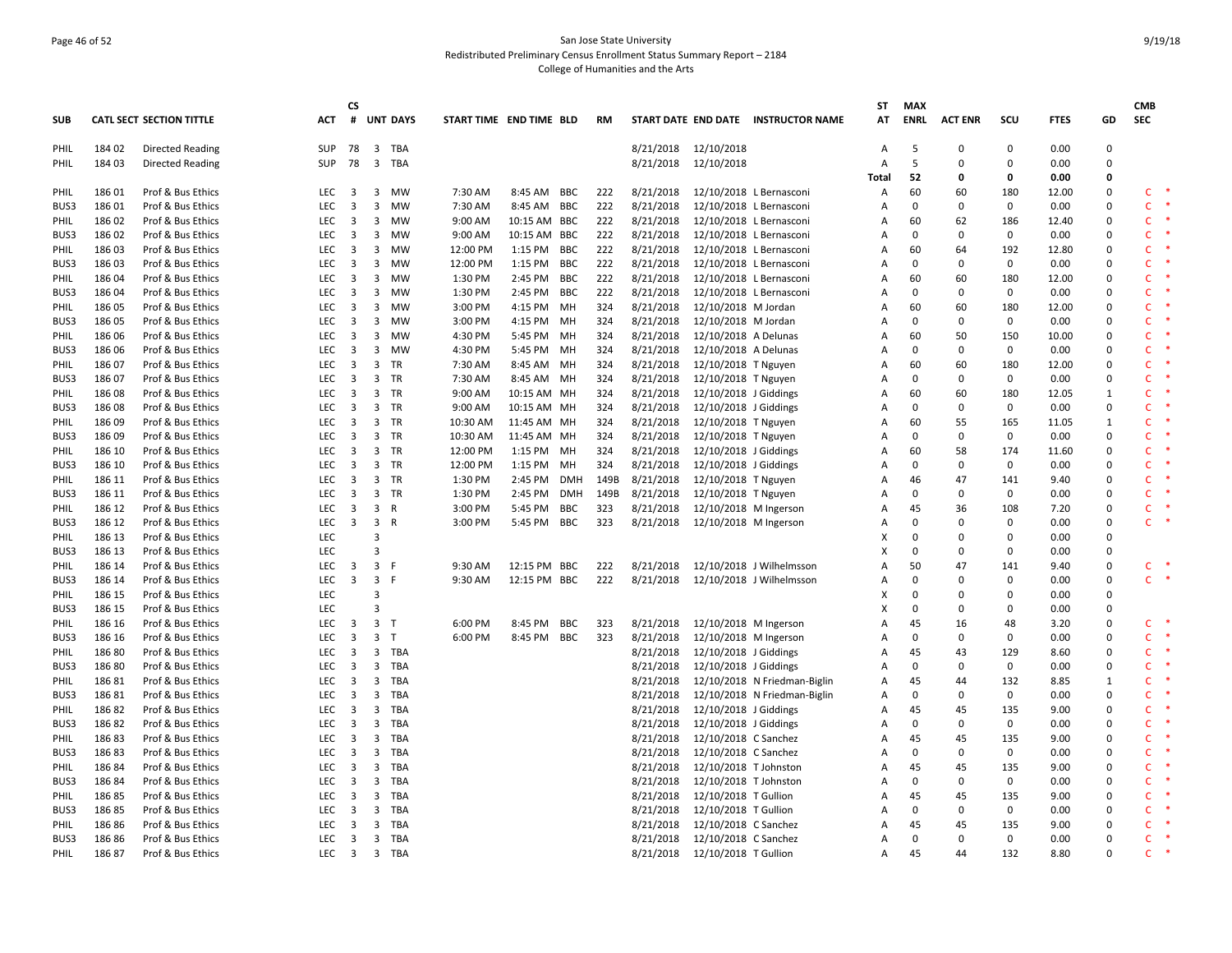## Page 47 of 52 San Jose State University Redistributed Preliminary Census Enrollment Status Summary Report – 2184 College of Humanities and the Arts

| <b>SUB</b>  |        | <b>CATL SECT SECTION TITTLE</b> | <b>ACT</b> | <b>CS</b>      | <b>UNT</b>     | <b>DAYS</b> | START TIME END TIME BLD |            | RM  | START DATE END DATE |                      | <b>INSTRUCTOR NAME</b> | <b>ST</b><br>AT         | <b>MAX</b><br>ENRL | <b>ACT ENR</b> | scu          | <b>FTES</b> | GD                      | <b>CMB</b><br><b>SEC</b> |
|-------------|--------|---------------------------------|------------|----------------|----------------|-------------|-------------------------|------------|-----|---------------------|----------------------|------------------------|-------------------------|--------------------|----------------|--------------|-------------|-------------------------|--------------------------|
| BUS3        | 18687  | Prof & Bus Ethics               | <b>LEC</b> | $\overline{3}$ | 3              | <b>TBA</b>  |                         |            |     | 8/21/2018           | 12/10/2018 T Gullion |                        | А                       | 0                  | 0              | 0            | 0.00        | 0                       | $\mathsf{C}$             |
|             |        |                                 |            |                |                |             |                         |            |     |                     |                      |                        | Total                   | 1146               | 1091           | 3273         | 218.35      | 3                       |                          |
| PHIL        | 190 01 | Sem Phil Classics               | SEM        | 5 <sup>5</sup> | 3 M            |             | 6:00 PM                 | 8:45 PM SH | 241 | 8/21/2018           | 12/10/2018 C Sanchez |                        | A                       | 25                 | 17             | 51           | 3.80        | 8                       |                          |
|             |        |                                 |            |                |                |             |                         |            |     |                     |                      |                        | Total                   | 25                 | 17             | 51           | 3.80        | 8                       |                          |
| <b>PHIL</b> | 290 01 | Adv Sem Select Philosoph        | SEM        | - 5            | 3 W            |             | 6:00 PM                 | 8:45 PM SH | 241 | 8/21/2018           | 12/10/2018 T Leddy   |                        | A                       | 20                 | 11             | 33           | 2.65        | 9                       |                          |
|             |        |                                 |            |                |                |             |                         |            |     |                     |                      |                        | Total                   | 20                 | 11             | 33           | 2.65        | 9                       |                          |
| <b>PHIL</b> | 291 01 | Epistem or Metaphy              | SEM        |                | 5 3 T          |             | 6:00 PM                 | 8:45 PM SH | 241 | 8/21/2018           | 12/10/2018 A Vaidya  |                        | A                       | 20                 | 12             | 36           | 2.95        | 11                      |                          |
|             |        |                                 |            |                |                |             |                         |            |     |                     |                      |                        | Total                   | 20                 | 12             | 36           | 2.95        | 11                      |                          |
| PHIL        | 298 01 | <b>Spec Studies</b>             | SUP        | 78             | $\overline{3}$ | <b>TBA</b>  |                         |            |     | 8/21/2018           | 12/10/2018 C Sanchez |                        | A                       |                    |                | $\mathbf{R}$ | 0.25        |                         |                          |
| PHIL        | 298 02 | Spec Studies                    | SUP        | 78             | -3             | TBA         |                         |            |     | 8/21/2018           | 12/10/2018 K Brown   |                        | A                       |                    |                | 3            | 0.25        |                         |                          |
| PHIL        | 298 03 | <b>Spec Studies</b>             | <b>SUP</b> | 78             |                | TBA         |                         |            |     | 8/21/2018           | 12/10/2018           |                        | А                       |                    | $\Omega$       | $\mathbf{0}$ | 0.00        |                         |                          |
|             |        |                                 |            |                |                |             |                         |            |     |                     |                      |                        | Total                   | 15                 | $\overline{2}$ | 6            | 0.50        | $\overline{\mathbf{2}}$ |                          |
| PHIL        | 299 01 | <b>Masters Thesis</b>           | <b>SUP</b> | 78             | -3             | <b>TBA</b>  |                         |            |     | 8/21/2018           | 12/10/2018           |                        | A                       |                    | $\Omega$       | 0            | 0.00        | $\mathbf 0$             |                          |
|             |        |                                 |            |                |                |             |                         |            |     |                     |                      |                        | Total                   |                    | 0              | 0            | 0.00        | 0                       |                          |
|             |        |                                 |            |                |                |             |                         |            |     |                     |                      |                        | <b>Philosophy Total</b> | 3914               | 3493           | 10367        | 693.58      | 49                      |                          |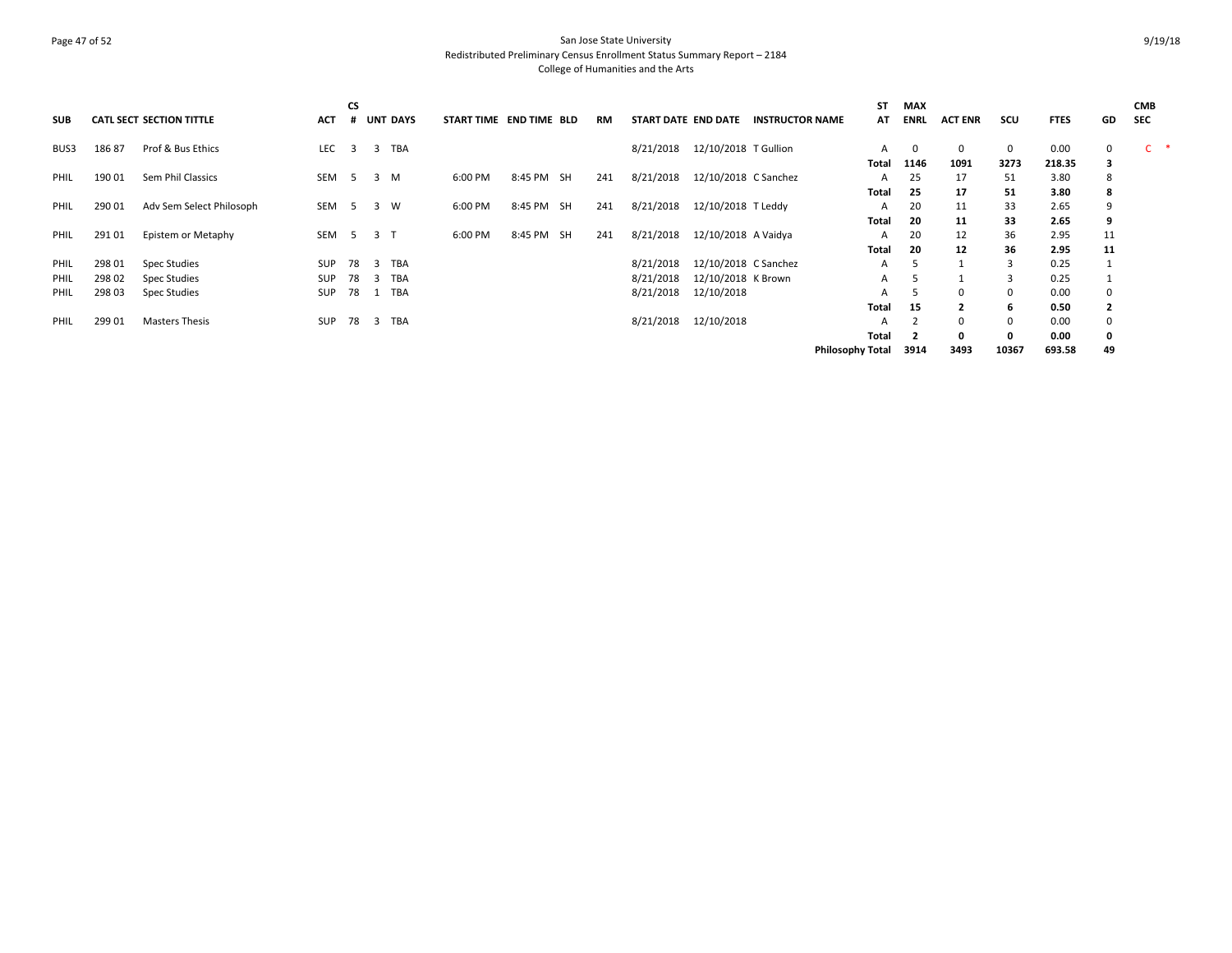## Page 48 of 52 San Jose State University Redistributed Preliminary Census Enrollment Status Summary Report – 2184 College of Humanities and the Arts

|             |         |                                          |            | <b>CS</b>      |                                       |                         |              |     |           |                       |                                     | ST             | <b>MAX</b>   |                |             |             |                | <b>CMB</b>             |
|-------------|---------|------------------------------------------|------------|----------------|---------------------------------------|-------------------------|--------------|-----|-----------|-----------------------|-------------------------------------|----------------|--------------|----------------|-------------|-------------|----------------|------------------------|
| <b>SUB</b>  |         | <b>CATL SECT SECTION TITTLE</b>          | АСТ        |                | # UNT DAYS                            | START TIME END TIME BLD |              | RM  |           |                       | START DATE END DATE INSTRUCTOR NAME | AT             | ENRL         | <b>ACT ENR</b> | scu         | <b>FTES</b> | GD             | SEC                    |
|             |         | <b>World Languages &amp; Literatures</b> |            |                |                                       |                         |              |     |           |                       |                                     |                |              |                |             |             |                |                        |
| <b>CHIN</b> | 1A 01   | Elem Chinese                             | <b>LEC</b> | 2              | $\overline{4}$<br><b>MW</b>           | 8:30 AM                 | 10:10 AM CL  | 206 | 8/21/2018 | 12/10/2018 C Peng     |                                     | A              | 30           | 24             | 96          | 6.40        | 0              |                        |
| <b>CHIN</b> | 1A 02   | Elem Chinese                             | LEC        | $\overline{2}$ | $\overline{4}$<br><b>MW</b>           | 1:30 PM                 | 3:10 PM CL   | 206 | 8/21/2018 | 12/10/2018 C Peng     |                                     | Α              | 30           | 29             | 116         | 7.73        | $\pmb{0}$      |                        |
| <b>CHIN</b> | 1A 03   | Elem Chinese                             | LEC        | $\overline{2}$ | 4<br>MW                               | 8:30 AM                 | 10:10 AM BBC | 203 | 8/21/2018 | 12/10/2018 Y Yao      |                                     | Α              | 30           | 22             | 88          | 5.87        | $\mathbf 0$    |                        |
|             |         |                                          |            |                |                                       |                         |              |     |           |                       |                                     | Total          | 90           | 75             | 300         | 20.00       | $\mathbf 0$    |                        |
| <b>CHIN</b> | 25A 01  | Inter Chinese                            | LEC        | $\overline{2}$ | $\overline{4}$<br>TR                  | 8:30 AM                 | 10:10 AM CL  | 206 | 8/21/2018 | 12/10/2018 Y Yao      |                                     | Α              | 30           | 30             | 120         | 8.07        | 1              |                        |
|             |         |                                          |            |                |                                       |                         |              |     |           |                       |                                     | Total          | 30           | 30             | 120         | 8.07        | 1              |                        |
| <b>CHIN</b> | 101A 01 | <b>Advanced Chinese</b>                  | LEC        | $\overline{2}$ | TBA<br>4                              |                         |              |     | 8/21/2018 | 12/10/2018            |                                     | Α              | 26           | 17             | 68          | 4.53        | $\mathbf 0$    |                        |
|             |         |                                          |            |                |                                       |                         |              |     |           |                       |                                     | Total          | 26           | 17             | 68          | 4.53        | $\mathbf 0$    |                        |
| <b>CHIN</b> | 102 01  | <b>Chinese Culture</b>                   | <b>LEC</b> | $\overline{2}$ | $\overline{4}$<br>TBA                 |                         |              |     | 8/21/2018 | 12/10/2018 S Chuang   |                                     | A              | 30           | 15             | 60          | 4.00        | $\pmb{0}$      | ∗<br>C                 |
| ASIA        | 102 01  | <b>Chinese Culture</b>                   | LEC        | $\overline{2}$ | $\overline{4}$<br>TBA                 |                         |              |     | 8/21/2018 | 12/10/2018 S Chuang   |                                     | A              | $\mathbf 0$  | $\mathbf 0$    | 0           | 0.00        | $\mathbf 0$    | $\ast$<br>$\mathsf{C}$ |
|             |         |                                          |            |                |                                       |                         |              |     |           |                       |                                     | Total          | 30           | 15             | 60          | 4.00        | 0              |                        |
| <b>CHIN</b> | 140 01  | Chin Cul & Pol Lit                       | SEM        | 4              | 3<br>MW                               | 10:30 AM                | 11:45 AM CL  | 206 | 8/21/2018 | 12/10/2018 C Peng     |                                     | Α              | 30           | 30             | 90          | 6.00        | 0              | $\ast$<br>C            |
| ASIA        | 140 01  | Chin Cul & Pol Lit                       | SEM        | 4              | 3<br>MW                               | 10:30 AM                | 11:45 AM CL  | 206 | 8/21/2018 | 12/10/2018 C Peng     |                                     | A              | 0            | 0              | 0           | 0.00        | $\mathbf 0$    | $\ast$<br>$\mathsf{C}$ |
|             |         |                                          |            |                |                                       |                         |              |     |           |                       |                                     | Total          | 30           | 30             | 90          | 6.00        | 0              |                        |
| <b>CHIN</b> | 180 01  | <b>Indiv Studies</b>                     | <b>SUP</b> | 78             | $\overline{\mathbf{3}}$<br>TBA        |                         |              |     | 8/21/2018 | 12/10/2018 C Peng     |                                     | Α              | 5            | 4              | 12          | 0.80        | $\overline{0}$ |                        |
| <b>CHIN</b> | 180 02  | <b>Indiv Studies</b>                     | <b>SUP</b> | 78             | 1<br><b>TBA</b>                       |                         |              |     | 8/21/2018 | 12/10/2018 C Peng     |                                     | A              | 5            | 4              | 4           | 0.27        | 0              |                        |
| <b>CHIN</b> | 18003   | <b>Indiv Studies</b>                     | <b>SUP</b> | 78             | TBA<br>1                              |                         |              |     | 8/21/2018 | 12/10/2018 Y Yao      |                                     | $\overline{A}$ | 5            | .5             | 5           | 0.33        | $\mathbf 0$    |                        |
| <b>CHIN</b> | 18004   | <b>Indiv Studies</b>                     | <b>SUP</b> | 78             | $\overline{\mathbf{3}}$<br><b>TBA</b> |                         |              |     | 8/21/2018 | 12/10/2018 Y Yao      |                                     | A              | 5            | 5              | 15          | 1.00        | 0              |                        |
|             |         |                                          |            |                |                                       |                         |              |     |           |                       |                                     | Total          | 20           | 18             | 36          | 2.40        | 0              |                        |
| FLED        | 184Y 01 | Stdt Tchg II                             | SUP        |                | 4                                     |                         |              |     |           |                       |                                     | х              | $\Omega$     | 0              | 0           | 0.00        | $\mathbf 0$    |                        |
| <b>FLED</b> |         | 184Y 02 Stdt Tchg II                     | <b>SUP</b> | 25             | TBA<br>$\overline{4}$                 |                         |              |     | 8/21/2018 | 12/10/2018 A Jensen   |                                     | A              | 1            | 1              | 4           | 0.27        | $\mathbf 0$    |                        |
|             |         |                                          |            |                |                                       |                         |              |     |           |                       |                                     | Total          | 1            | 1              | 4           | 0.27        | 0              |                        |
| FLED        | 184Z 01 | Stdt Tchg III                            | <b>SUP</b> |                | 4                                     |                         |              |     |           |                       |                                     | х              | $\Omega$     | $\Omega$       | $\mathbf 0$ | 0.00        | $\overline{0}$ |                        |
|             |         |                                          |            |                |                                       |                         |              |     |           |                       |                                     | <b>Total</b>   | 0            | 0              | 0           | 0.00        | $\mathbf 0$    |                        |
| <b>FLED</b> | 285 01  | Teaching Sem FL Ed                       | <b>SEM</b> |                | 1                                     |                         |              |     |           |                       |                                     | х              | $\Omega$     | $\Omega$       | 0           | 0.00        | 0              |                        |
|             |         |                                          |            |                |                                       |                         |              |     |           |                       |                                     | Total          | 0            | 0              | 0           | 0.00        | $\mathbf 0$    |                        |
| <b>FLED</b> | 38001   | <b>Teaching Fl</b>                       | SEM        | $\overline{4}$ | 3 <sub>1</sub>                        | 5:00 PM                 | 7:45 PM HB   | 405 | 8/21/2018 | 12/10/2018 A Jensen   |                                     | A              | 15           | 9              | 27          | 1.90        | $\overline{2}$ |                        |
|             |         |                                          |            |                |                                       |                         |              |     |           |                       |                                     | Total          | 15           | 9              | 27          | 1.90        | $\overline{2}$ |                        |
| <b>FORL</b> |         | 100W 01 Writing Workshop                 | SEM        | $\overline{4}$ | 3 M                                   | 5:30 PM                 | 8:15 PM CL   | 218 | 8/21/2018 |                       | 12/10/2018 A lacomini-Bernardi      | A              | 26           | 17             | 51          | 3.40        | $\mathbf 0$    |                        |
|             |         |                                          |            |                |                                       |                         |              |     |           |                       |                                     | Total          | 26           | 17             | 51          | 3.40        | $\mathbf 0$    |                        |
| <b>FORL</b> | 200 01  | Grad Research & Writing                  | SEM        | - 5            | 3 R                                   | 6:00 PM                 | 8:45 PM CL   | 206 | 8/21/2018 |                       | 12/10/2018 C Samuelson              | A              | 15           | 9              | 27          | 2.25        | 9              |                        |
|             |         |                                          |            |                |                                       |                         |              |     |           |                       |                                     | Total          | 15           | 9              | 27          | 2.25        | 9              |                        |
| FREN        | 1A 01   | Elem French                              | <b>LEC</b> | 2              | $\overline{4}$<br><b>TR</b>           | 3:00 PM                 | 4:40 PM BBC  | 203 | 8/21/2018 | 12/10/2018 L Hafid    |                                     | Α              | 30           | 32             | 128         | 8.53        | $\mathbf 0$    |                        |
| <b>FREN</b> | 1A 80   | Elem French                              | LEC        | 2              | TBA<br>4                              |                         |              |     | 8/21/2018 |                       | 12/10/2018 L Pilot-Darier-Baziere   | A              | 30           | 30             | 120         | 8.00        | $\pmb{0}$      |                        |
| <b>FREN</b> | 1A 99   | Elem French                              | LEC        | $\overline{2}$ | $\overline{4}$<br>TBA                 |                         |              |     | 8/21/2018 | 12/10/2018 J Desalvo  |                                     | Α              | 30           | 28             | 112         | 7.60        | $\overline{2}$ |                        |
| <b>FREN</b> | 1B 01   | Elem French                              | <b>LEC</b> |                | 4                                     |                         |              |     |           |                       |                                     | х              | 0            | 0              | 0           | 0.00        | 0              |                        |
| FREN        | 1B 99   | Elem French                              | LEC        | $\overline{2}$ | $\overline{4}$<br>TBA                 |                         |              |     | 8/21/2018 | 12/10/2018 F Herrmann |                                     | A              | 30           | 21             | 84          | 5.67        | $\mathbf{1}$   |                        |
|             |         |                                          |            |                |                                       |                         |              |     |           |                       |                                     | Total          | 120          | 111            | 444         | 29.80       | 3              |                        |
| <b>FREN</b> | 25A 99  | Inter Fren Reading                       | LEC        |                | 4                                     |                         |              |     |           |                       |                                     | X              | $\mathbf{0}$ | $\mathbf 0$    | 0           | 0.00        | $\mathbf 0$    |                        |
|             |         |                                          |            |                |                                       |                         |              |     |           |                       |                                     | Total          | 0            | 0              | 0           | 0.00        | $\mathbf 0$    |                        |
| FREN        | 101A 80 | Adv Frn Read Write                       | LEC        | 2              | 4<br>TBA                              |                         |              |     | 8/21/2018 | 12/10/2018 J Desalvo  |                                     | Α              | 20           | 14             | 56          | 3.80        | 1              |                        |
|             |         |                                          |            |                |                                       |                         |              |     |           |                       |                                     | Total          | 20           | 14             | 56          | 3.80        | 1              |                        |
| FREN        | 102B 99 | Frncphone Lit & Cine                     | SEM        | $\overline{4}$ | $\overline{\mathbf{3}}$<br>TBA        |                         |              |     | 8/21/2018 | 12/10/2018 J Desalvo  |                                     | A              | 30           | 13             | 39          | 2.75        | 3              |                        |
|             |         |                                          |            |                |                                       |                         |              |     |           |                       |                                     | Total          | 30           | 13             | 39          | 2.75        | 3              |                        |
| <b>FREN</b> | 132 80  | Fren for Careers                         | <b>SEM</b> |                | 4                                     |                         |              |     |           |                       |                                     | X              | $\mathbf 0$  | $\mathbf 0$    | 0           | 0.00        | $\mathbf 0$    |                        |
|             |         |                                          |            |                |                                       |                         |              |     |           |                       |                                     | Total          | 0            | $\mathbf{0}$   | 0           | 0.00        | 0              |                        |
| <b>FREN</b> | 180 01  | <b>Indiv Studies</b>                     | <b>SUP</b> | 78             | 3 TBA                                 |                         |              |     | 8/21/2018 | 12/10/2018 J Desalvo  |                                     | Α              | 5            | $\overline{3}$ | 9           | 0.60        | $\mathbf 0$    |                        |
| <b>FREN</b> | 18002   | <b>Indiv Studies</b>                     | SUP        |                | 78 1 TBA                              |                         |              |     | 8/21/2018 | 12/10/2018 J Desalvo  |                                     | Α              | 5            | 4              | 4           | 0.27        | 0              |                        |
|             |         |                                          |            |                |                                       |                         |              |     |           |                       |                                     |                |              |                |             |             |                |                        |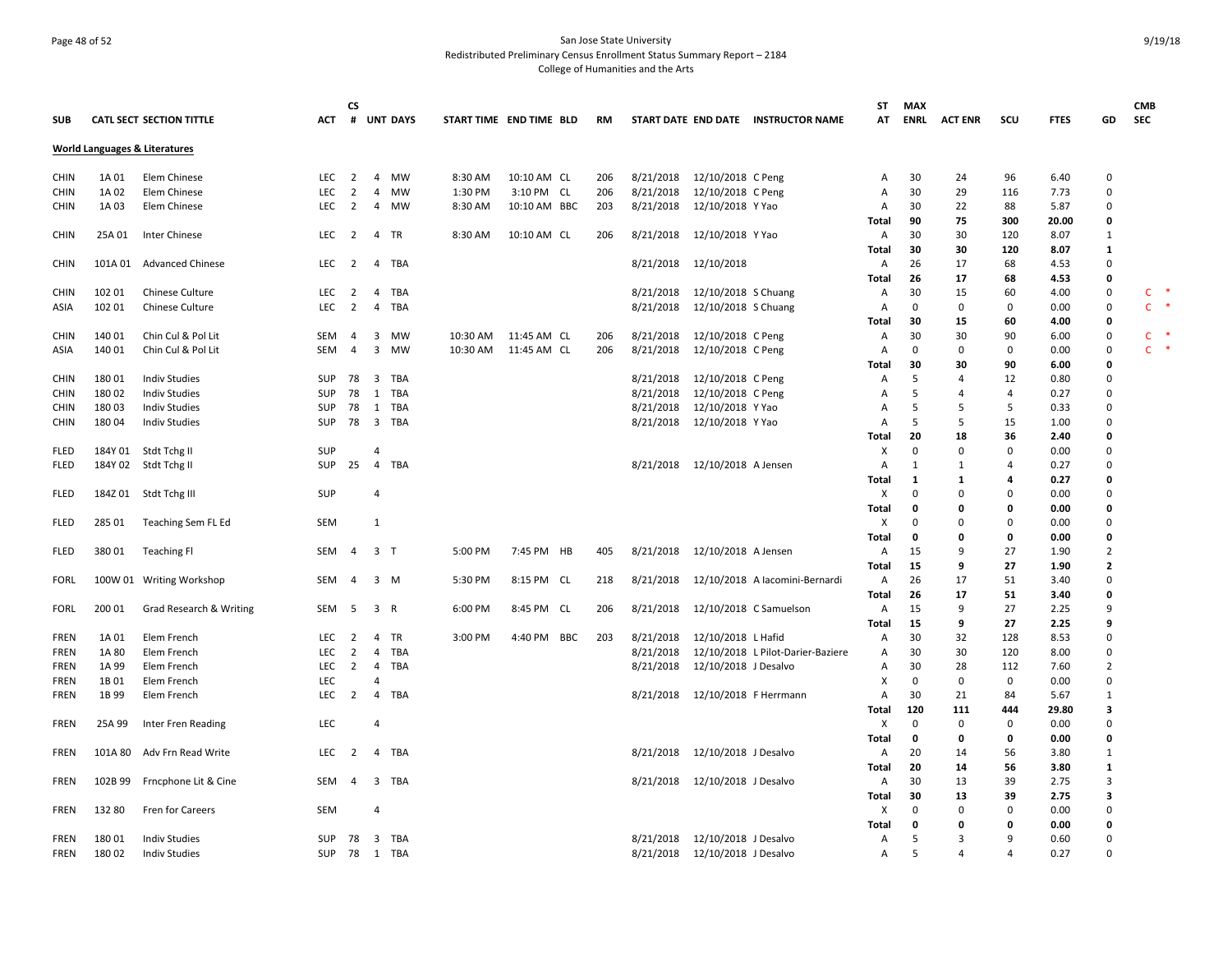## Page 49 of 52 San Jose State University Redistributed Preliminary Census Enrollment Status Summary Report – 2184 College of Humanities and the Arts

|             |         |                                 |              | CS             |                         |             |                         |              |            |           |                      |                        |                                     | ST           | <b>MAX</b>  |                         |              |             |              | <b>CMB</b>             |
|-------------|---------|---------------------------------|--------------|----------------|-------------------------|-------------|-------------------------|--------------|------------|-----------|----------------------|------------------------|-------------------------------------|--------------|-------------|-------------------------|--------------|-------------|--------------|------------------------|
| <b>SUB</b>  |         | <b>CATL SECT SECTION TITTLE</b> | <b>ACT</b>   |                |                         | # UNT DAYS  | START TIME END TIME BLD |              |            | <b>RM</b> |                      |                        | START DATE END DATE INSTRUCTOR NAME | AT           | <b>ENRL</b> | <b>ACT ENR</b>          | scu          | <b>FTES</b> | GD           | <b>SEC</b>             |
|             |         |                                 |              |                |                         |             |                         |              |            |           |                      |                        |                                     | Total        | 10          | $\overline{\mathbf{z}}$ | 13           | 0.87        | 0            |                        |
| <b>GERM</b> | 1A 01   | Elem Germ                       | SEM          | 4              | $\overline{4}$          | MW          | 3:15 PM                 | 5:00 PM CL   |            | 206       | 8/21/2018            | 12/10/2018 L Chiriaeva |                                     | Α            | 30          | 28                      | 112          | 7.53        | $\mathbf{1}$ |                        |
| GERM        | 1A 02   | Elem Germ                       | SEM          | $\overline{4}$ | 4                       | <b>TR</b>   | 9:00 AM                 | 10:40 AM HB  |            | 405       | 8/21/2018            | 12/10/2018 L Chiriaeva |                                     | Α            | 21          | 18                      | 72           | 4.80        | 0            |                        |
| GERM        | 1A 03   | Elem Germ                       | <b>SEM</b>   |                | 4                       |             |                         |              |            |           |                      |                        |                                     | x            | $\Omega$    | $\Omega$                | $\mathbf 0$  | 0.00        | $\mathbf 0$  |                        |
| GERM        | 1B 01   | Elem Germ                       | <b>SEM</b>   |                | $\overline{a}$          |             |                         |              |            |           |                      |                        |                                     | x            | 0           | 0                       | 0            | 0.00        | 0            |                        |
|             |         |                                 |              |                |                         |             |                         |              |            |           |                      |                        |                                     | Total        | -51         | 46                      | 184          | 12.33       | 1            |                        |
| <b>GERM</b> | 25A 01  | Inter German                    | SEM          |                | 5                       |             |                         |              |            |           |                      |                        |                                     | X            | $\mathbf 0$ | $\Omega$                | $\mathbf 0$  | 0.00        | $\mathsf 0$  |                        |
|             |         |                                 |              |                |                         |             |                         |              |            |           |                      |                        |                                     | Total        | 0           | $\mathbf{0}$            | $\mathbf{0}$ | 0.00        | 0            |                        |
| <b>HEBR</b> | 10A 01  | <b>Elementary Hebrew</b>        | SEM          | 4              | $\overline{3}$          | TR          | 10:30 AM                | 11:45 AM CL  |            | 218       | 8/21/2018            | 12/10/2018 R Katzen    |                                     | Α            | 26          | 3                       | 9            | 0.60        | 0            | C                      |
| <b>JWSS</b> | 10A 01  | <b>Elementary Hebrew</b>        | SEM          | 4              | 3                       | TR          | 10:30 AM                | 11:45 AM CL  |            | 218       | 8/21/2018            | 12/10/2018 R Katzen    |                                     | Α            | $\mathbf 0$ | $\mathbf 0$             | $\Omega$     | 0.00        | 0            | $\mathsf{C}$           |
| RELS        | 10A 01  | <b>Elementary Hebrew</b>        | SEM          | $\overline{4}$ | $\overline{\mathbf{3}}$ | TR          | 10:30 AM                | 11:45 AM CL  |            | 218       | 8/21/2018            | 12/10/2018 R Katzen    |                                     | A            | $\Omega$    | 0                       | $\Omega$     | 0.00        | 0            | $\mathsf{C}$           |
|             |         |                                 |              |                |                         |             |                         |              |            |           |                      |                        |                                     | Total        | 26          | 3                       | 9            | 0.60        | $\mathbf 0$  |                        |
| <b>HEBR</b> | 15A 01  | Inter Hebrew                    | SEM          | $\overline{4}$ | $\overline{\mathbf{3}}$ | TR          | 1:30 PM                 | 2:45 PM CL   |            | 421       | 8/21/2018            | 12/10/2018 R Katzen    |                                     | Α            | 8           | 1                       | 3            | 0.20        | 0            | C.                     |
| <b>JWSS</b> | 15A 01  | Inter Hebrew                    | SEM          | 4              | 3                       | <b>TR</b>   | 1:30 PM                 | 2:45 PM CL   |            | 421       | 8/21/2018            | 12/10/2018 R Katzen    |                                     | Α            | $\Omega$    | $\mathbf 0$             | $\Omega$     | 0.00        | 0            | Ċ                      |
| RELS        | 15A 01  | Inter Hebrew                    | SEM          | $\overline{4}$ | $\overline{3}$          | <b>TR</b>   | 1:30 PM                 | 2:45 PM CL   |            | 421       | 8/21/2018            | 12/10/2018 R Katzen    |                                     | Α            | $\Omega$    | $\Omega$                | $\Omega$     | 0.00        | 0            | C.                     |
|             |         |                                 |              |                |                         |             |                         |              |            |           |                      |                        |                                     | Total        | 8           | 1                       | 3            | 0.20        | 0            |                        |
| HEBR        | 102A 01 | Adv Hebrew                      | <b>SEM</b>   | $\overline{4}$ | 3                       | TR          | 3:00 PM                 | 4:15 PM CL   |            | 421       | 8/21/2018            | 12/10/2018 R Katzen    |                                     | Α            | 8           | $\mathbf{1}$            | 3            | 0.20        | $\mathbf 0$  | C                      |
| <b>JWSS</b> | 102A 01 | Adv Hebrew                      | SEM          | $\overline{4}$ | 3                       | TR          | 3:00 PM                 | 4:15 PM      | CL         | 421       | 8/21/2018            | 12/10/2018 R Katzen    |                                     | Α            | $\Omega$    | $\mathbf 0$             | $\mathbf 0$  | 0.00        | $\mathsf 0$  | $\mathsf{C}$           |
| <b>RELS</b> | 102A 01 | Adv Hebrew                      | SEM          | $\overline{4}$ | 3                       | TR          | 3:00 PM                 | 4:15 PM CL   |            | 421       | 8/21/2018            | 12/10/2018 R Katzen    |                                     | Α            | $\mathbf 0$ | $\mathbf 0$             | $\Omega$     | 0.00        | 0            | $\mathsf{C}$<br>$\ast$ |
|             |         |                                 |              |                |                         |             |                         |              |            |           |                      |                        |                                     |              | 8           | 1                       | 3            | 0.20        | 0            |                        |
|             |         |                                 |              |                |                         |             |                         |              |            |           |                      |                        |                                     | Total        |             |                         |              |             |              |                        |
| HEBR        |         | 102X 01 Adv HEBR Indv Lrng      | ACT 13 1 TBA |                |                         |             |                         |              |            |           | 8/21/2018            | 12/10/2018 R Katzen    |                                     | Α            | 1           | 0                       | 0            | 0.00        | 0            |                        |
|             |         |                                 |              |                |                         |             |                         |              |            |           |                      |                        |                                     | Total        | 1           | $\mathbf{0}$            | 0            | 0.00        | 0            |                        |
| <b>ITAL</b> | 1A 01   | Elem Italian                    | SEM          | $\overline{4}$ | 5                       | TBA         |                         |              |            |           | 8/21/2018            | 12/10/2018             |                                     | Α            | 26          | 10                      | 50           | 3.33        | $\mathbf 0$  |                        |
|             |         |                                 |              |                |                         |             |                         |              |            |           |                      |                        |                                     | Total        | 26          | 10                      | 50           | 3.33        | 0            |                        |
| <b>JPN</b>  | 1A 01   | Elem Japanese                   | LEC          | 2              | 4                       | <b>MTWR</b> | 12:00 PM                | 12:50 PM BBC |            | 120       | 8/21/2018            | 12/10/2018 Y Shimazu   |                                     | Α            | 30          | 30                      | 120          | 8.00        | 0            |                        |
| <b>JPN</b>  | 1A 02   | Elem Japanese                   | <b>LEC</b>   | 2              | 4                       | MTWR        | 1:30 PM                 | 2:20 PM BBC  |            | 120       | 8/21/2018            | 12/10/2018 Y Shimazu   |                                     | Α            | 30          | 28                      | 112          | 7.47        | 0            |                        |
| <b>JPN</b>  | 1A 03   | Elem Japanese                   | <b>LEC</b>   | 2              | 4                       | <b>MWF</b>  | 12:00 PM                | 1:10 PM      | BBC        | 203       | 8/21/2018            | 12/10/2018 M Iwata     |                                     | Α            | 30          | 29                      | 116          | 7.73        | 0            |                        |
| <b>JPN</b>  | 1A 04   | Elem Japanese                   | LEC          | $\overline{2}$ | 4                       | <b>MWF</b>  | 12:00 PM                | 1:10 PM      | BBC        | 205       | 8/21/2018            | 12/10/2018 M Ishida    |                                     | Α            | 30          | 28                      | 112          | 7.47        | 0            |                        |
| <b>JPN</b>  | 1A 05   | Elem Japanese                   | <b>LEC</b>   | 2              | $\overline{4}$          | <b>MW</b>   | 5:00 PM                 | 6:40 PM      | HGH        | 217       | 8/21/2018            | 12/10/2018 M Loffgren  |                                     | Α            | 30          | 29                      | 116          | 7.73        | 0            |                        |
| <b>JPN</b>  | 1A 06   | Elem Japanese                   | <b>LEC</b>   | 2              | 4                       | MWF         | 12:00 PM                | 1:10 PM      | <b>DMH</b> | 226B      | 8/21/2018            | 12/10/2018 M Loffgren  |                                     | Α            | 30          | 24                      | 96           | 6.40        | $\mathsf 0$  |                        |
| JPN         | 1B 01   | Elem Japanese                   | LEC          | $\overline{2}$ | $\overline{4}$          | <b>MTWR</b> | 10:30 AM                | 11:20 AM BBC |            | 120       | 8/21/2018            | 12/10/2018 S Inaba     |                                     | Α            | 30          | 14                      | 56           | 3.73        | $\mathbf 0$  |                        |
| JPN         | 1B 02   | Elem Japanese                   | LEC          | 2              | $\overline{4}$          | <b>MW</b>   | 8:30 AM                 | 10:10 AM BBC |            | 120       | 8/21/2018            | 12/10/2018 S Inaba     |                                     | Α            | 30          | 17                      | 68           | 4.53        | 0            |                        |
| <b>JPN</b>  | 1B03    | Elem Japanese                   | LEC          |                | 4                       |             |                         |              |            |           |                      |                        |                                     | x            | $\mathbf 0$ | $\mathbf 0$             | 0            | 0.00        | 0            |                        |
|             |         |                                 |              |                |                         |             |                         |              |            |           |                      |                        |                                     | Total        | 240         | 199                     | 796          | 53.07       | 0            |                        |
| <b>JPN</b>  | 25A 01  | Interm Japanese                 | <b>LEC</b>   | 2              | $\overline{4}$          | <b>MWF</b>  | 10:30 AM                | 11:40 AM BBC |            | 203       | 8/21/2018            | 12/10/2018 M Iwata     |                                     | Α            | 30          | 14                      | 56           | 3.80        | $\mathbf{1}$ |                        |
| <b>JPN</b>  | 25A 02  | Interm Japanese                 | LEC          | $\overline{2}$ | $\overline{4}$          | <b>MWF</b>  | 1:30 PM                 | 2:40 PM BBC  |            | 203       | 8/21/2018            | 12/10/2018 M Iwata     |                                     | Α            | 30          | 10                      | 40           | 2.67        | $\mathbf 0$  |                        |
| JPN         | 25B 01  | Interm Japanese                 | LEC          | 2              | $\overline{4}$          | MWF         | 1:30 PM                 | 2:40 PM HB   |            | 405       | 8/21/2018            | 12/10/2018 M Ishida    |                                     | Α            | 21          | 16                      | 64           | 4.27        | 0            |                        |
|             |         |                                 |              |                |                         |             |                         |              |            |           |                      |                        |                                     | Total        | 81          | 40                      | 160          | 10.73       | 1            |                        |
| <b>JPN</b>  | 101A 01 | <b>Advanced Jpanese</b>         | SEM          | 4              | $\overline{4}$          | <b>MW</b>   | 3:00 PM                 | 4:40 PM HGH  |            | 217       | 8/21/2018            | 12/10/2018 M Loffgren  |                                     | Α            | 30          | 15                      | 60           | 4.00        | 0            |                        |
|             |         |                                 |              |                |                         |             |                         |              |            |           |                      |                        |                                     | Total        | 30          | 15                      | 60           | 4.00        | 0            |                        |
| <b>JPN</b>  |         | 101C 01 Adv. Japanese Conv      | <b>LEC</b>   | $\overline{2}$ | $\overline{4}$          | <b>MW</b>   | 10:30 AM                | 12:10 PM HB  |            | 405       | 8/21/2018            | 12/10/2018 Y Yanai     |                                     | Α            | 21          | 16                      | 64           | 4.27        | $\Omega$     |                        |
|             |         |                                 |              |                |                         |             |                         |              |            |           |                      |                        |                                     | Total        | 21          | 16                      | 64           | 4.27        | 0            |                        |
| JPN         | 102 01  | Japanese Culture                | SEM          | -4             | $\overline{3}$          | W           | 3:00 PM                 | 5:45 PM SH   |            | 435       | 8/21/2018            | 12/10/2018 M Ishida    |                                     | Α            | 25          | 15                      | 45           | 3.00        | 0            |                        |
|             |         |                                 |              |                |                         |             |                         |              |            |           |                      |                        |                                     | Total        | 25          | 15                      | 45           | 3.00        | 0            |                        |
|             |         |                                 |              | 2              | $\overline{4}$          |             |                         |              |            |           |                      |                        |                                     |              | 25          |                         |              |             | 0            |                        |
| <b>JPN</b>  | 130 01  | Read in Jpn Cult                | LEC          |                |                         | TBA         |                         |              |            |           | 8/21/2018            | 12/10/2018             |                                     | Α            |             | 16                      | 64           | 4.27        |              |                        |
|             |         |                                 |              |                |                         |             |                         |              |            |           |                      |                        |                                     | Total        | 25          | 16                      | 64           | 4.27        | $\mathbf{0}$ |                        |
| <b>JPN</b>  | 140 01  | Japanese Drama and Lyrics       | LEC.         | 2              | 4                       | TBA         |                         |              |            |           | 8/21/2018            | 12/10/2018             |                                     | Α            | 21          | 19                      | 76           | 5.07        | $\Omega$     |                        |
|             |         |                                 |              |                |                         |             |                         |              |            |           |                      |                        |                                     | Total        | 21          | 19                      | 76           | 5.07        | 0            |                        |
| <b>PORT</b> | 1A 01   | Elem Portuguese                 | SEM          | $\overline{4}$ | 5                       | TBA         |                         |              |            |           | 8/21/2018 12/10/2018 |                        |                                     | Α            | 21          | 14                      | 70           | 4.67        | 0            |                        |
|             |         |                                 |              |                |                         |             |                         |              |            |           |                      |                        |                                     | <b>Total</b> | 21          | 14                      | 70           | 4.67        | O            |                        |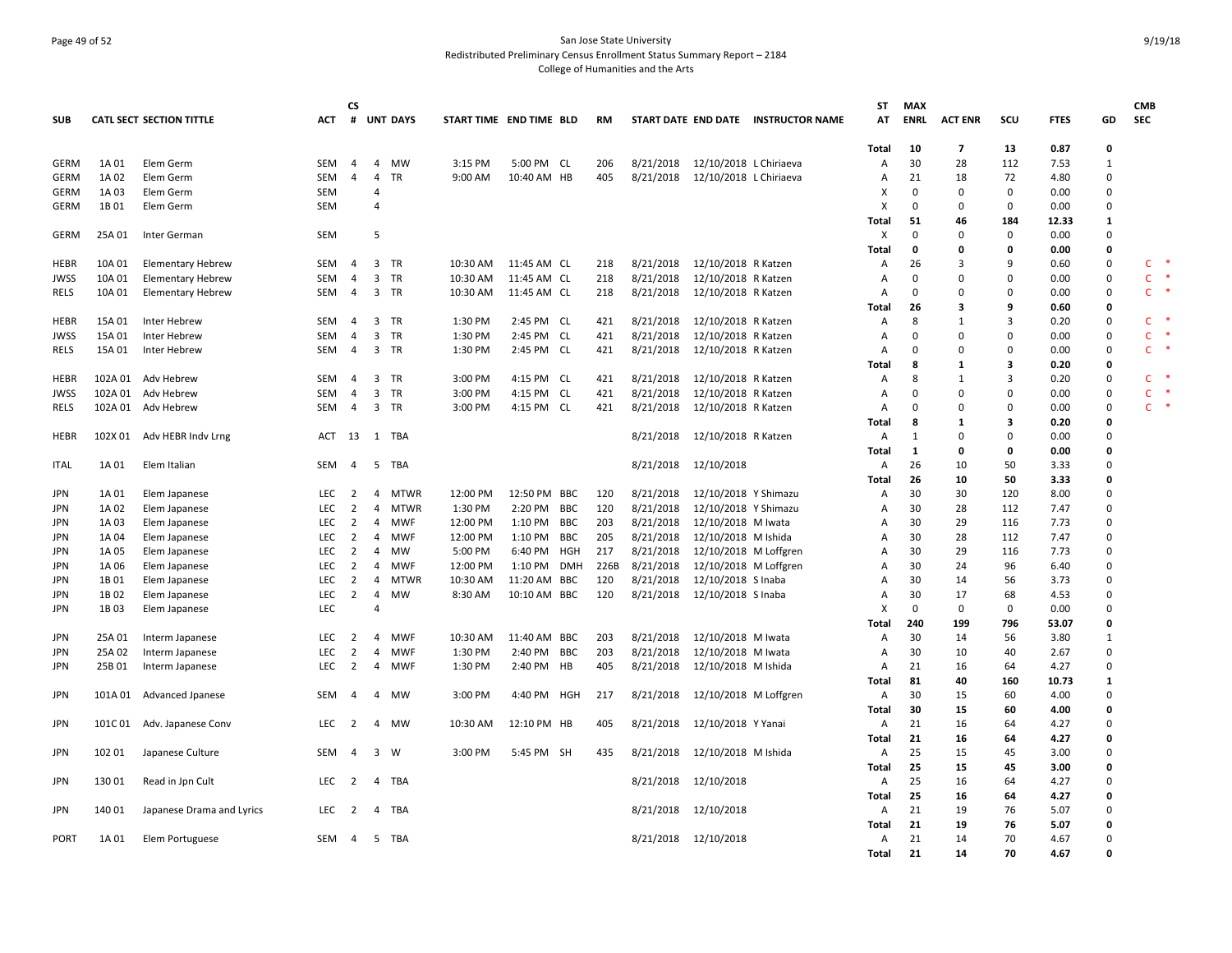## Page 50 of 52 San Jose State University Redistributed Preliminary Census Enrollment Status Summary Report – 2184 College of Humanities and the Arts

|                            |                  |                                              |                   | <b>CS</b>           |                                           |                 |                         |              |            |           |                      |                       |                                     | ST             | <b>MAX</b>    |                |             |              |                                  | <b>CMB</b> |
|----------------------------|------------------|----------------------------------------------|-------------------|---------------------|-------------------------------------------|-----------------|-------------------------|--------------|------------|-----------|----------------------|-----------------------|-------------------------------------|----------------|---------------|----------------|-------------|--------------|----------------------------------|------------|
| <b>SUB</b>                 |                  | CATL SECT SECTION TITTLE                     | <b>ACT</b>        | #                   |                                           | <b>UNT DAYS</b> | START TIME END TIME BLD |              |            | <b>RM</b> |                      |                       | START DATE END DATE INSTRUCTOR NAME | AT             | <b>ENRL</b>   | <b>ACT ENR</b> | SCU         | <b>FTES</b>  | GD                               | <b>SEC</b> |
| <b>PORT</b>                | 1B 01            | Elem Portuguese                              | <b>SEM</b>        |                     | 5                                         |                 |                         |              |            |           |                      |                       |                                     | Χ              | 0             | $\Omega$       | 0           | 0.00         | $\mathbf 0$                      |            |
| <b>PORT</b>                | 1B 02            | Elem Portuguese                              | <b>SEM</b>        |                     | 5                                         |                 |                         |              |            |           |                      |                       |                                     | X              | $\Omega$      | $\Omega$       | 0           | 0.00         | $\mathbf 0$                      |            |
| <b>PORT</b>                | 1B03             | Elem Portuguese                              | <b>SEM</b>        |                     | 5                                         |                 |                         |              |            |           |                      |                       |                                     | $\times$       | $\Omega$      | $\Omega$       | $\Omega$    | 0.00         | $\Omega$                         |            |
|                            |                  |                                              |                   |                     |                                           |                 |                         |              |            |           |                      |                       |                                     | Total          | $\Omega$      | $\Omega$       | 0           | 0.00         | 0                                |            |
| <b>PORT</b>                | 102A 80          | Lusophone Cultures                           | SEM               | -5                  | 3                                         | TBA             |                         |              |            |           | 8/21/2018            |                       | 12/10/2018 D Carvalho Pinheiro      | Α              | 30            | 6              | 18          | 1.20         | $\Omega$                         |            |
|                            |                  |                                              |                   |                     |                                           |                 |                         |              |            |           |                      |                       |                                     | Total          | 30            | 6              | 18          | 1.20         | 0                                |            |
| <b>PORT</b>                | 180 01           | <b>Indiv Studies</b><br><b>Indiv Studies</b> | SUP<br><b>SUP</b> | 78                  | $\overline{\mathbf{3}}$<br>$\overline{3}$ | TBA             |                         |              |            |           | 8/21/2018            |                       | 12/10/2018 D Carvalho Pinheiro      | A<br>х         | 6<br>$\Omega$ | 5<br>$\Omega$  | 15<br>0     | 1.00<br>0.00 | $\Omega$<br>$\Omega$             |            |
| <b>PORT</b><br><b>PORT</b> | 180 02<br>180 03 | <b>Indiv Studies</b>                         | SUP               | 78                  | $\overline{3}$                            | TBA             |                         |              |            |           | 8/21/2018            |                       | 12/10/2018 D Carvalho Pinheiro      | A              | 6             | 1              | 3           | 0.20         | $\mathbf 0$                      |            |
| <b>PORT</b>                | 180 80           | <b>Indiv Studies</b>                         | <b>SUP</b>        | 78                  | $\overline{\mathbf{3}}$                   | TBA             |                         |              |            |           | 8/21/2018            |                       | 12/10/2018 D Carvalho Pinheiro      | A              | 6             | $\overline{4}$ | 12          | 0.80         | $\Omega$                         |            |
|                            |                  |                                              |                   |                     |                                           |                 |                         |              |            |           |                      |                       |                                     | Total          | 18            | 10             | 30          | 2.00         | 0                                |            |
| <b>SPAN</b>                | 1A 01            | Elem Spanish                                 | LEC               | $\overline{2}$      | $\overline{4}$                            | MW              | 3:00 PM                 | 4:40 PM BBC  |            | 120       | 8/21/2018            | 12/10/2018 L Flores   |                                     | A              | 30            | 25             | 100         | 6.67         | $\Omega$                         |            |
| SPAN                       | 1A 02            | Elem Spanish                                 | LEC               | $\overline{2}$      | $\overline{4}$                            | TR              | 12:30 PM                | 2:10 PM CL   |            | 206       | 8/21/2018            |                       | 12/10/2018 A Lopez-Romero           | Α              | 30            | 31             | 124         | 8.27         | $\mathbf 0$                      |            |
| SPAN                       | 1A 03            | Elem Spanish                                 | LEC               | 2                   | 4                                         | MW              | 8:30 AM                 | 10:10 AM CL  |            | 218       | 8/21/2018            | 12/10/2018 J Bush     |                                     | A              | 26            | 26             | 104         | 6.93         | $\mathbf 0$                      |            |
| SPAN                       | 1A 04            | Elem Spanish                                 | <b>LEC</b>        | 2                   | $\overline{4}$                            | TR              | 8:30 AM                 | 10:10 AM CL  |            | 218       | 8/21/2018            | 12/10/2018 N Montes   |                                     | A              | 26            | 24             | 96          | 6.40         | $\Omega$                         |            |
| <b>SPAN</b>                | 1A 05            | Elem Spanish                                 | <b>LEC</b>        | $\overline{2}$      | $\overline{4}$                            | <b>TR</b>       | 3:00 PM                 | 4:40 PM CL   |            | 208       | 8/21/2018            |                       | 12/10/2018 T Cordova Escamilla      | A              | 30            | 29             | 116         | 7.73         | $\Omega$                         |            |
| <b>SPAN</b>                | 1A 06            | Elem Spanish                                 | LEC               | 2                   | $\overline{4}$                            | MW              | 3:00 PM                 | 4:40 PM CL   |            | 208       | 8/21/2018            | 12/10/2018 A Long     |                                     | A              | 30            | 28             | 112         | 7.47         | $\mathbf 0$                      |            |
| <b>SPAN</b>                | 1B 01            | Elem Spanish                                 | <b>LEC</b>        | 2                   | 4                                         | <b>TR</b>       | 3:00 PM                 | 4:40 PM CL   |            | 218       | 8/21/2018            | 12/10/2018 C Wagner   |                                     | $\mathsf{A}$   | 26            | 17             | 68          | 4.53         | $\Omega$                         |            |
| SPAN                       | 1B 02            | Elem Spanish                                 | <b>LEC</b>        | 2                   | $\overline{4}$                            | TR              | 3:00 PM                 | 4:40 PM HB   |            | 405       | 8/21/2018            | 12/10/2018 N Montes   |                                     | A              | 21            | 8              | 32          | 2.13         | $\Omega$                         |            |
| SPAN                       | 1B03             | Elem Spanish                                 | LEC.              | 2                   | $\overline{4}$                            | MW              | 8:30 AM                 | 10:10 AM HGH |            | 217       | 8/21/2018            | 12/10/2018 C Wagner   |                                     | $\Delta$       | 30            | 23             | 92          | 6.13         | $\Omega$                         |            |
| SPAN                       | 1B 04            | Elem Spanish                                 | LEC               | $\overline{2}$      | $\overline{4}$                            | TR              | 12:00 PM                | 1:40 PM CL   |            | 218       | 8/21/2018            | 12/10/2018 L Flores   |                                     | A              | 26            | 24             | 96          | 6.40         | $\mathbf 0$                      |            |
|                            |                  |                                              |                   |                     |                                           |                 |                         |              |            |           |                      |                       |                                     | Total          | 275           | 235            | 940         | 62.67        | 0                                |            |
| SPAN                       | 380              | <b>Practical Spanish</b>                     | <b>LEC</b>        | 2                   | 4                                         | TBA             |                         |              |            |           | 8/21/2018            |                       | 12/10/2018 F De La Calle            | A              | 30            | 12             | 48          | 3.20         | $\Omega$                         |            |
|                            |                  |                                              |                   |                     |                                           |                 |                         |              |            |           |                      |                       |                                     | Total          | 30            | 12             | 48          | 3.20         | $\mathbf 0$                      |            |
| <b>SPAN</b>                | 4A 80            | Basic Spanish I                              | LEC               | 2                   | $\overline{4}$                            | TBA             |                         |              |            |           | 8/21/2018            |                       | 12/10/2018 A Dias Ferreira          | Α              | 30            | 29             | 116         | 7.87         | $\overline{2}$                   |            |
|                            |                  |                                              |                   |                     |                                           |                 |                         |              |            |           |                      |                       |                                     | Total          | 30            | 29             | 116         | 7.87         | $\overline{2}$                   |            |
| <b>SPAN</b>                | 4B 80            | <b>Basic Spanish II</b>                      | <b>LEC</b>        | 2                   | $\overline{4}$                            | TBA             |                         |              |            |           | 8/21/2018            |                       | 12/10/2018 A Dias Ferreira          | Α              | 30            | 29<br>29       | 116         | 7.87         | $\overline{2}$<br>$\overline{2}$ |            |
|                            |                  |                                              | LEC               |                     | 4                                         | MW              | 4:30 PM                 | 6:10 PM      | <b>BBC</b> | 125       | 8/21/2018            |                       | 12/10/2018 A Garcia Casas           | <b>Total</b>   | 30<br>30      | 17             | 116<br>68   | 7.87<br>4.53 | $\mathbf 0$                      |            |
| SPAN<br>SPAN               | 25A 01<br>25B 01 | Inter Spanish<br>Inter Spanish               | LEC               | $\overline{2}$<br>2 | 4                                         | TR              | 8:30 AM                 | 10:10 AM HGH |            | 217       | 8/21/2018            |                       | 12/10/2018 A Campos Albarran        | A<br>A         | 30            | 10             | 40          | 2.67         | $\Omega$                         |            |
|                            |                  |                                              |                   |                     |                                           |                 |                         |              |            |           |                      |                       |                                     | Total          | 60            | 27             | 108         | 7.20         | 0                                |            |
| SPAN                       | 101A01           | <b>Advanced Spanish</b>                      | <b>SEM</b>        | -4                  | $\overline{4}$                            | <b>MW</b>       | 8:30 AM                 | 10:10 AM CL  |            | 208       | 8/21/2018            | 12/10/2018 T Estrabao |                                     | A              | 30            | 29             | 116         | 7.73         | $\Omega$                         |            |
| <b>SPAN</b>                | 101A02           | <b>Advanced Spanish</b>                      | SEM               | $\overline{a}$      | 4                                         | MW              | 10:30 AM                | 12:10 PM CL  |            | 208       | 8/21/2018            |                       | 12/10/2018 A Campos Albarran        | $\overline{A}$ | 30            | 14             | 56          | 3.73         | $\Omega$                         |            |
| SPAN                       | 101B01           | <b>Advanced Spanish</b>                      | <b>SEM</b>        | $\overline{4}$      | 4                                         | TR              | 8:30 AM                 | 10:10 AM BBC |            | 203       | 8/21/2018            | 12/10/2018 T Estrabao |                                     | A              | 35            | 14             | 56          | 3.73         | $\mathbf 0$                      |            |
| SPAN                       | 101B02           | <b>Advanced Spanish</b>                      | <b>SEM</b>        | $\overline{4}$      | $\overline{4}$                            | TR              | 10:30 AM                | 12:10 PM CL  |            | 206       | 8/21/2018            | 12/10/2018 R Ramirez  |                                     | Α              | 30            | 29             | 116         | 7.73         | $\Omega$                         |            |
|                            |                  |                                              |                   |                     |                                           |                 |                         |              |            |           |                      |                       |                                     | Total          | 125           | 86             | 344         | 22.93        | $\mathbf 0$                      |            |
| SPAN                       | 102A 01          | Spanish Culture                              | LEC               | 2                   | 4                                         | TBA             |                         |              |            |           | 8/21/2018            |                       | 12/10/2018 F De La Calle            | A              | 30            | 30             | 120         | 8.00         | $\Omega$                         |            |
|                            |                  |                                              |                   |                     |                                           |                 |                         |              |            |           |                      |                       |                                     | Total          | 30            | 30             | 120         | 8.00         | 0                                |            |
| SPAN                       | 102B01           | Hisp Amer Culture                            | SEM               | $\overline{4}$      | 3                                         | MW              | 4:30 PM                 | 5:45 PM      | HB         | 405       | 8/21/2018            | 12/10/2018 T Estrabao |                                     | A              | 21            | 15             | 45          | 3.00         | $\mathbf 0$                      |            |
| SPAN                       | 102B02           | <b>Hisp Amer Culture</b>                     | <b>SEM</b>        | $\overline{4}$      | 3                                         | <b>TR</b>       | 10:30 AM                | 11:45 AM BBC |            | 203       | 8/21/2018            | 12/10/2018 T Estrabao |                                     | A              | 31            | 28             | 84          | 5.60         | $\Omega$                         |            |
| SPAN                       | 102B03           | Hisp Amer Culture                            | SEM               |                     | $\overline{3}$                            |                 |                         |              |            |           |                      |                       |                                     | X              | 0             | $\Omega$       | $\mathbf 0$ | 0.00         | $\Omega$                         |            |
| SPAN                       | 102B04           | Hisp Amer Culture                            | <b>SEM</b>        |                     | $\overline{3}$                            |                 |                         |              |            |           |                      |                       |                                     | X              | 0             | $\Omega$       | $\mathbf 0$ | 0.00         | $\mathbf 0$                      |            |
|                            |                  |                                              |                   |                     |                                           |                 |                         |              |            |           |                      |                       |                                     | Total          | 52            | 43             | 129         | 8.60         | 0                                |            |
| SPAN                       | 110 01           | Spanish Morphology                           | LEC               | 2                   |                                           | 4 TBA           |                         |              |            |           | 8/21/2018 12/10/2018 |                       |                                     | A              | 30            | 19             | 76          | 5.20         | $\overline{2}$                   |            |
|                            |                  |                                              |                   |                     |                                           |                 |                         |              |            |           |                      |                       |                                     | <b>Total</b>   | 30            | 19             | 76          | 5.20         | $\overline{2}$                   |            |
| SPAN                       | 115 01           | Intro Lit Studies                            | LEC               | 2                   | 4                                         | TBA             |                         |              |            |           | 8/21/2018            | 12/10/2018            |                                     | Α              | 32            | $\overline{7}$ | 28          | 1.87         | $\mathbf 0$                      |            |
|                            |                  |                                              |                   |                     |                                           |                 |                         |              |            |           |                      |                       |                                     | Total          | 32            | $\overline{7}$ | 28          | 1.87         | 0                                |            |
| SPAN                       | 120A 80          | Spanish Literature I                         | <b>LEC</b>        | 2                   | 4                                         | TBA             |                         |              |            |           | 8/21/2018            | 12/10/2018 C Bacich   |                                     | $\mathsf{A}$   | 32            | 20<br>20       | 80          | 5.67         | 5<br>5                           |            |
|                            |                  |                                              | LEC               | $\overline{2}$      |                                           | TBA             |                         |              |            |           |                      |                       |                                     | Total          | 32<br>30      | 10             | 80<br>40    | 5.67<br>2.73 | $\mathbf{1}$                     |            |
| SPAN                       |                  | 140A 01 Spanish Amer Lit                     |                   |                     | $\overline{4}$                            |                 |                         |              |            |           | 8/21/2018 12/10/2018 |                       |                                     | Α              |               |                |             |              |                                  |            |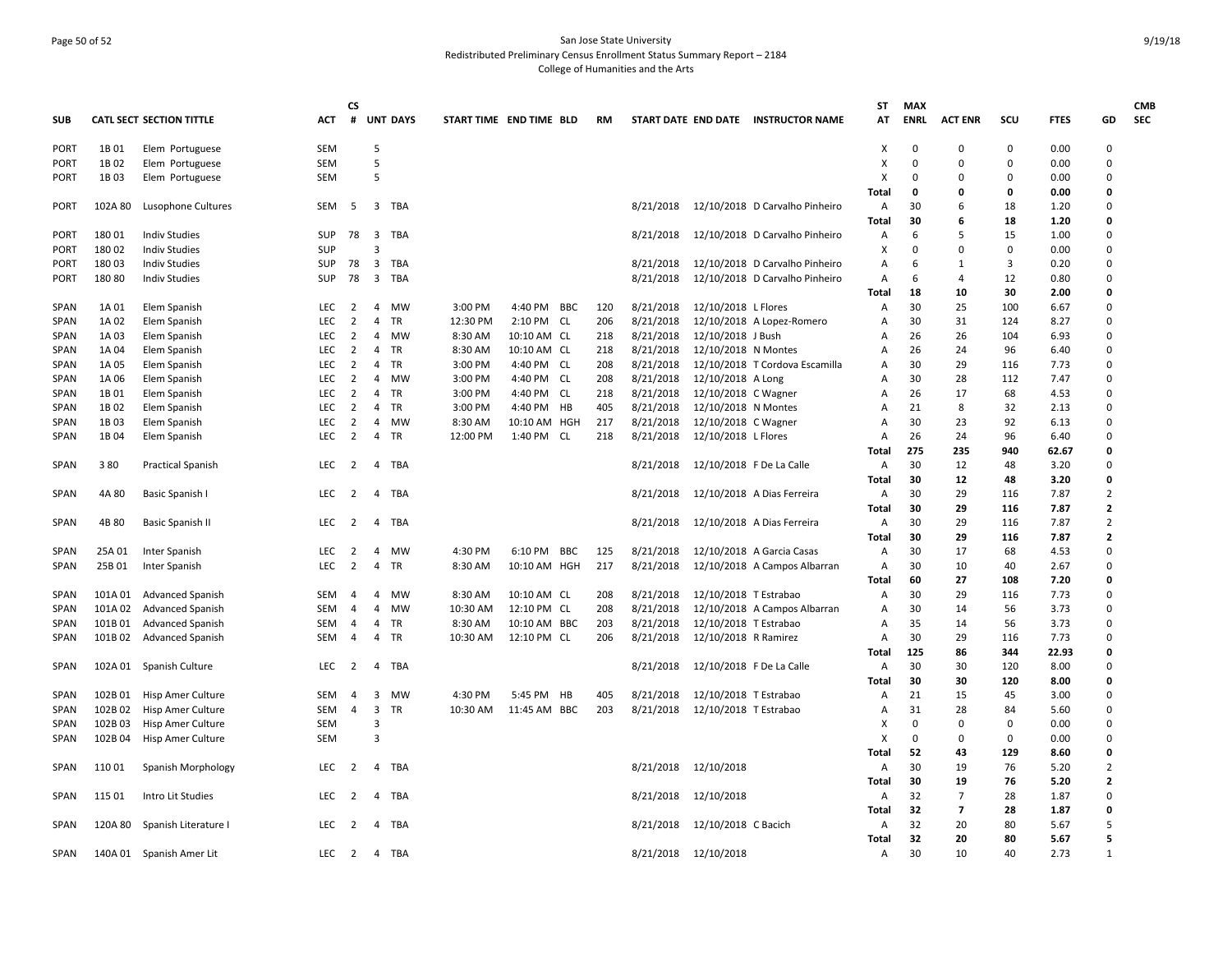## Page 51 of 52 San Jose State University Redistributed Preliminary Census Enrollment Status Summary Report – 2184 College of Humanities and the Arts

| <b>SUB</b>  |         | <b>CATL SECT SECTION TITTLE</b> | ACT        | CS  |                | <b>UNT DAYS</b> | START TIME END TIME BLD |            |            | <b>RM</b> | START DATE END DATE |                     | <b>INSTRUCTOR NAME</b>              | ST<br>AT | <b>MAX</b><br><b>ENRL</b> | <b>ACT ENR</b> | scu          | <b>FTES</b> | GD | <b>CMB</b><br>SEC |
|-------------|---------|---------------------------------|------------|-----|----------------|-----------------|-------------------------|------------|------------|-----------|---------------------|---------------------|-------------------------------------|----------|---------------------------|----------------|--------------|-------------|----|-------------------|
|             |         |                                 |            |     |                |                 |                         |            |            |           |                     |                     |                                     | Total    | -30                       | 10             | 40           | 2.73        | 1  |                   |
| SPAN        | 160A 01 | <b>Hispanic Culture</b>         | <b>LEC</b> |     | 4              | TBA             |                         |            |            |           | 8/21/2018           | 12/10/2018          |                                     | A        | 30                        | 25             | 100          | 7.13        |    |                   |
|             |         |                                 |            |     |                |                 |                         |            |            |           |                     |                     |                                     | Total    | 30                        | 25             | 100          | 7.13        | 7  |                   |
| SPAN        | 160B01  | <b>Hispanic Ling</b>            | <b>LEC</b> |     | 4              | TBA             |                         |            |            |           | 8/21/2018           | 12/10/2018          |                                     | A        | 26                        | 6              | 24           | 2.00        | 6  |                   |
|             |         |                                 |            |     |                |                 |                         |            |            |           |                     |                     |                                     | Total    | -26                       | 6              | 24           | 2.00        | 6  |                   |
| SPAN        | 270 01  | Sem Contemp Lit                 | <b>SEM</b> | - 5 | 3              | W               | 6:00 PM                 | 8:45 PM    | <b>BBC</b> | 203       | 8/21/2018           |                     | 12/10/2018 R Ramirez                | A        | 20                        | 18             | 54           | 4.50        | 18 |                   |
|             |         |                                 |            |     |                |                 |                         |            |            |           |                     |                     |                                     | Total    | 20                        | 18             | 54           | 4.50        | 18 |                   |
| SPAN        | 298 01  | Special Study                   | <b>SUP</b> | 78  |                | 1 TBA           |                         |            |            |           | 8/21/2018           |                     | 12/10/2018 V Fernández              | A        | 10                        | 0              | 0            | 0.00        | 0  |                   |
| SPAN        | 298 02  | Special Study                   | <b>SUP</b> | 78  |                | TBA             |                         |            |            |           | 8/21/2018           | 12/10/2018 C Bacich |                                     | A        |                           | 0              | 0            | 0.00        | 0  |                   |
| <b>SPAN</b> | 298 03  | Special Study                   | <b>SUP</b> | 78  |                | 2 TBA           |                         |            |            |           | 8/21/2018           | 12/10/2018 C Bacich |                                     | A        |                           |                |              | 0.17        |    |                   |
|             |         |                                 |            |     |                |                 |                         |            |            |           |                     |                     |                                     | Total    | 12                        |                | $\mathbf{2}$ | 0.17        |    |                   |
| <b>VIET</b> | 1A01    | Elem Vietnamese                 | <b>SEM</b> | 4   | 3 <sub>1</sub> |                 | 3:00 PM                 | 5:45 PM CL |            | 206       | 8/21/2018           | 12/10/2018 H Le     |                                     | A        | 25                        | 27             | 81           | 5.45        |    |                   |
|             |         |                                 |            |     |                |                 |                         |            |            |           |                     |                     |                                     | Total    | 25                        | 27             | 81           | 5.45        |    |                   |
|             |         |                                 |            |     |                |                 |                         |            |            |           |                     |                     | World Languages & Literatures Total |          | 1964                      | 1401           | 5373         | 362.0167    | 66 |                   |